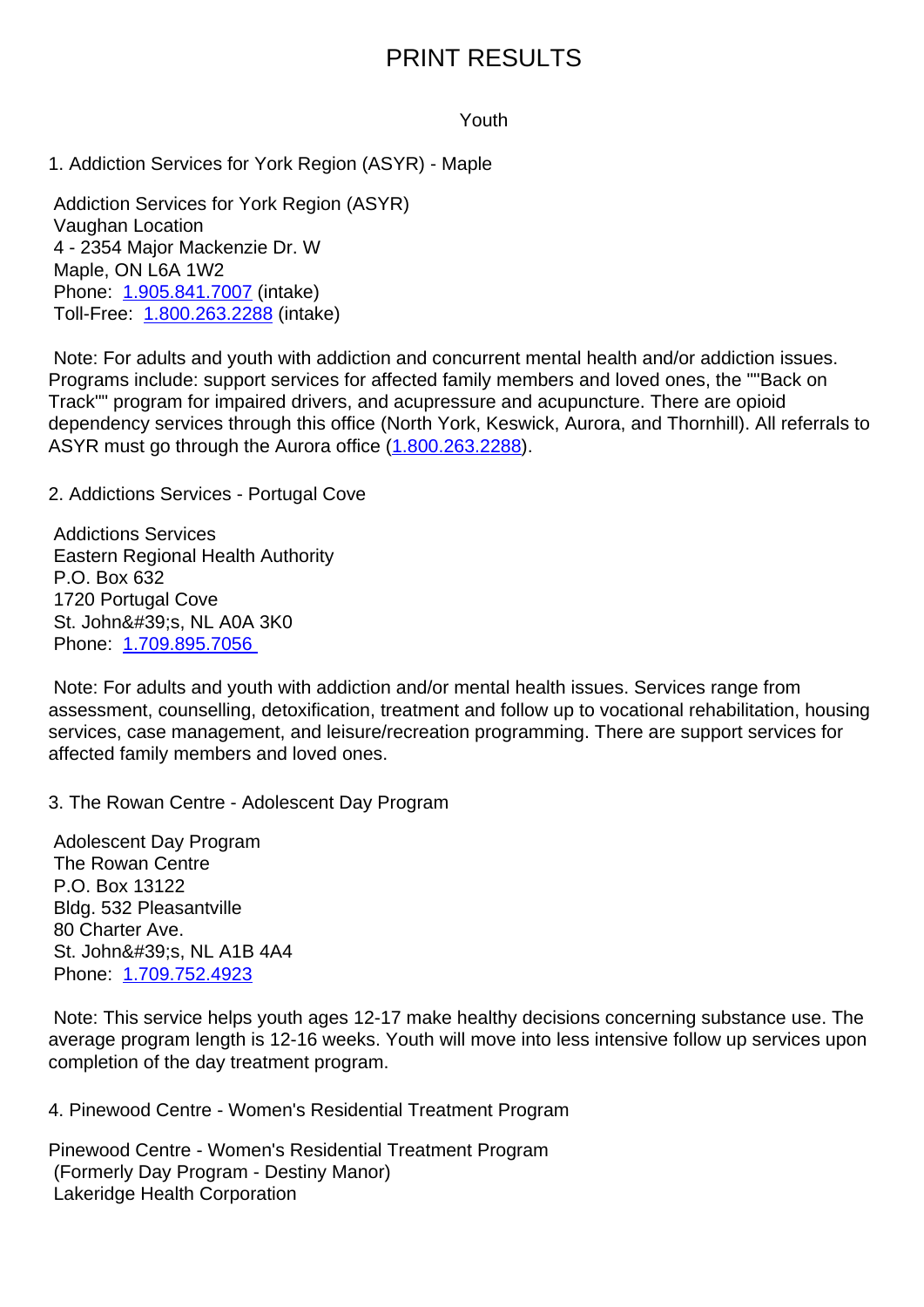$V$ VIIIWY, ON LTIY 5H8 Phone: 1.905.668.1858 ext. 229 Toll-Free: 1.800.825.6325

Note: This service is for pregnant women or mothers 16+ with addiction and/or mental health issues. There a[re support servic](tel:1.905.668.1858)es for affected family members and loved ones. Client must be substance[-free for 72 hours](tel:1.800.825.6325) prior to admission. A pre-admission interview is required.

| 5. CYMH - Penticton                                                                                                                                                                         | 5. |
|---------------------------------------------------------------------------------------------------------------------------------------------------------------------------------------------|----|
| CYMH – Penticton<br>351 – 740 Carmi Ave.<br>Penticton, BC V2A 8P9<br>Phone: 1.250.487.4422                                                                                                  |    |
| Note: This service is for youth ages 6-18 with addiction and/or mental health issues.                                                                                                       |    |
| 6. Castlegar Mental Health & Addictions                                                                                                                                                     | 6. |
| <b>Castlegar Mental Health &amp; Addictions</b><br>707 10th St.<br>Castlegar, BC V1N 2H7<br>Phone: 1.250.304.1846                                                                           |    |
| Note: For adults with addiction and/or mental health issues. While Castlegar Mental Health and<br>Addictions is primarily for adults, youth with eating disorders can access services here. |    |
| 7. Centre de santé Isle-Dieu                                                                                                                                                                | 7. |
| Centre de santé Isle-Dieu<br>Nord-du-Québec Health Region<br>130, boulevard Matagami, C.P. 790<br>Matagami, QC J0Y 2A0<br>Phone: 1.819.739.2515                                             |    |
| Note: For adults and youth with addiction and/or mental health issues. There are support services<br>for affected family members and loved ones.                                            |    |
| 8. L'Estran - Matane                                                                                                                                                                        | 8  |
|                                                                                                                                                                                             |    |

L'Estran (The Foreshore Centre for Addiction) Centre de réadaptation en toxicomanie du Bas-Saint-Laurent (Matane) Bas-Saint-Laurent Health Region 349, St-Jérôme, bureau 304 Matane, QC G4W 3A8 Phone: 1.418.562.5741 ext. 6246 Phone: 1.418.868.1010 ext. 2541

Note: For adults and youth with addiction and/or mental health issues. There are support services for affec[ted family memb](tel:1.418.562.5741)ers and loved ones.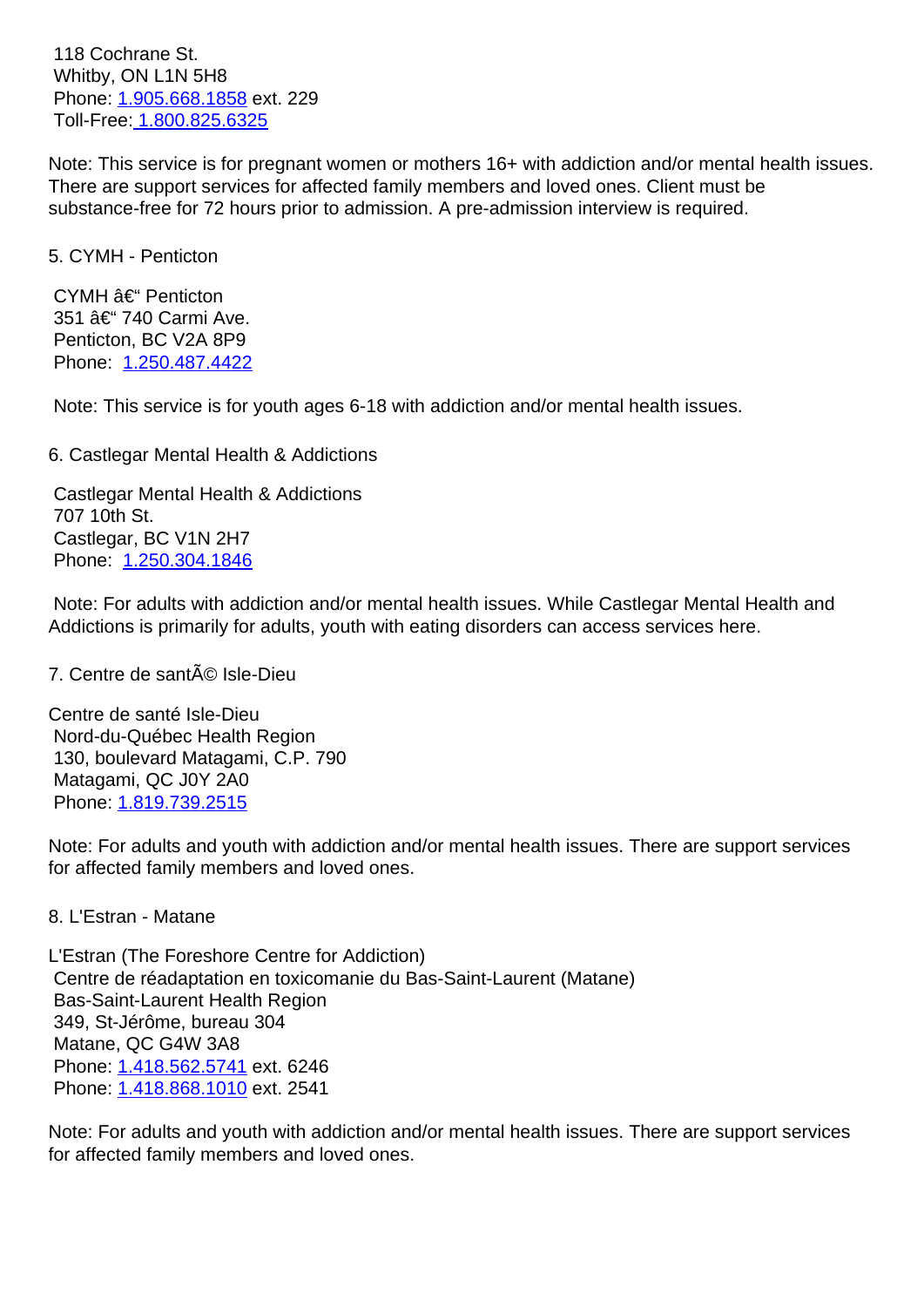L'Estran (The Foreshore Centre for Addiction) Centre de réadaptation en toxicomanie du Bas-Saint-Laurent (Mitis) Bas-Saint-Laurent Health Region 800, Sanatorium, 1159-3 Mont-Joli, QC G5H 3L6 Phone: 1.418.775.7261 ext. 4265 Note: For adults and youth with addiction and/or mental health issues. There are support services for affec[ted family memb](tel:1.418.775.7261)ers and loved ones. 10. CRD Laurentides - Mont-Laurier - Adult Services 10. CRD Laurentides - Mont-Laurier - Adult Services Centre de réadaptation en dépendance des Laurentides - Adult Services Laurentides Health Region 757, rue de la Madone Mont-Laurier, QC J9L 1T3 Phone: 1.819.623.6127 ext. 6354 Toll-Free: 1.888.345.1395 Fax: 1.819.623.7729 Note: F[or adults with add](tel:1.819.623.6127)iction and/or mental health issues. There are support services for affected family me[mbers and loved](tel:1.888.345.1395) ones. 11. CRD Laurentides - Mont-Laurier - Youth Services 11. CRD Laurentides - Mont-Laurier - Youth Services Centre de réadaptation en dépendance des Laurentides - Youth Services Laurentides Health Region 757, rue de la Madone Mont-Laurier, QC J9L 1T3 Phone: 1.819.623.6127 ext. 6353 Toll-Free: 1.888.345.1395 Fax: 1.819.623.7729 Note: T[his service is for](tel:1.819.623.6127) youth with addiction and/or mental health issues. There are support services fo[r affected family](tel:1.888.345.1395) members and loved ones. 12. CRDM-IU - Si $\tilde{A}$ "ge social 12 Centre de réadaptation en dépendance de Montréal – Institut universitaire Montréal Health Region 950, rue de Louvain Est Montréal, QC H2M 2E8 Phone: 1.514.385.1232 E-Mail: info.crdm@ssss.gouv.qc.ca Note: For adults and youth with with addiction and/or mental health issues. There are support service[s](mailto:info.crdm@ssss.gouv.qc.ca) [for affected fa](tel:1.514.385.1232)[mily members](mailto:info.crdm@ssss.gouv.qc.ca) and loved ones.

13. CRDM-IU - Palais de justice 13. CRDM-IU - Palais de justice

Centre de réadaptation en dépendance de Montréal – Institut universitaire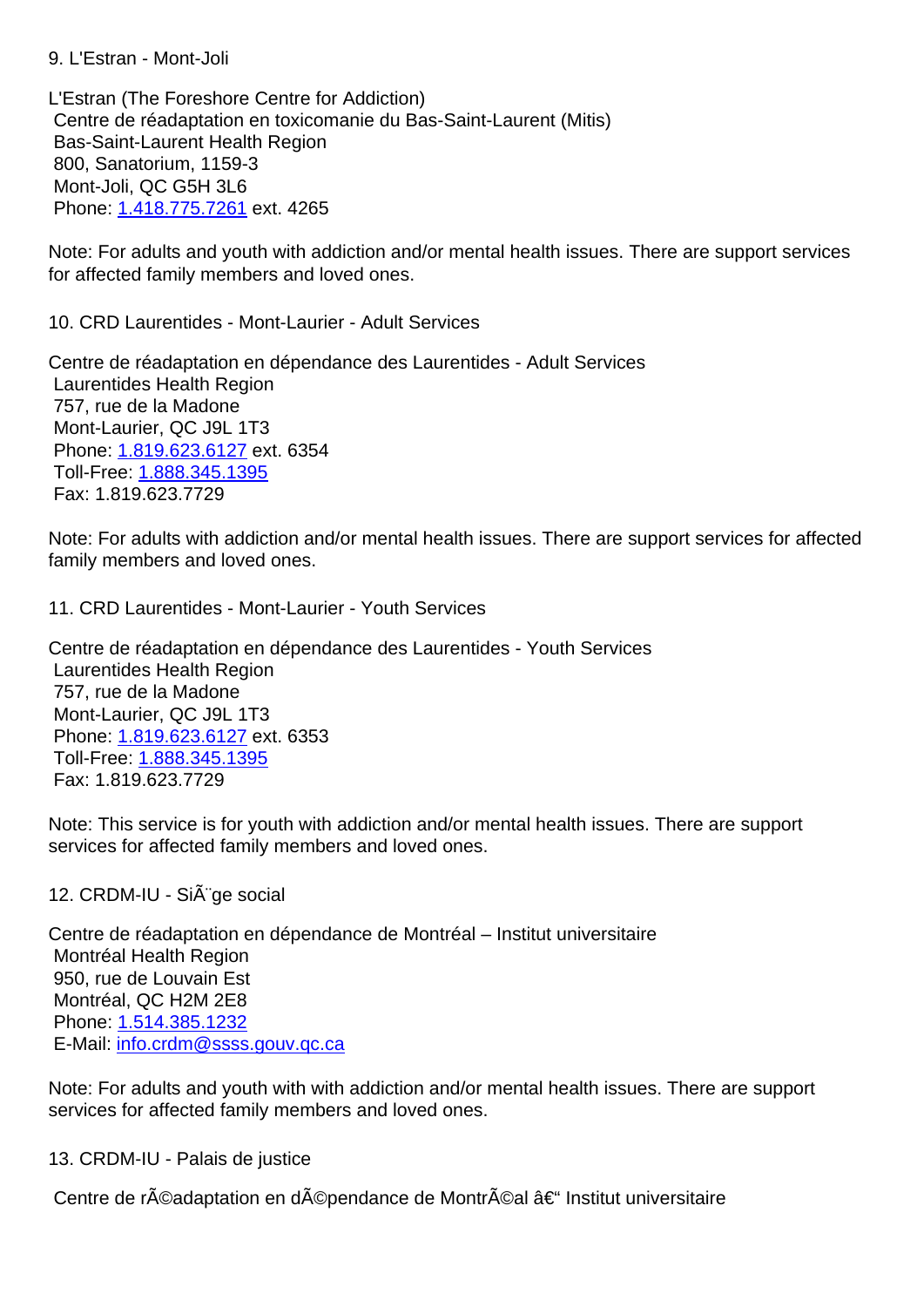$M$ Phone: 1.514.392.1232 E-Mail: <u>info.crdm@ssss.gouv.qc.ca</u>

 Note: For adults and youth with with addiction and/or mental health issues. There are support services [for affected fam](tel:1.514.392.1232)[ily members](mailto:info.crdm@ssss.gouv.qc.ca) and loved ones.

| 14. CRDM-IU - Pointe-de-l'ÂŽle                                                                                                                                                                                                                                                       | 14 |
|--------------------------------------------------------------------------------------------------------------------------------------------------------------------------------------------------------------------------------------------------------------------------------------|----|
| Centre de réadaptation en dépendance de Montréal - Institut universitaire<br>Programme adulte et jeunesse au CSSS de la Pointe-de-l'Île<br>Montréal Health Region<br>13926, rue Notre-Dame Est<br>Montréal, QC H1A 1T5<br>Phone: 1.514.385.1232<br>E-Mail: info.crdm@ssss.gouv.gc.ca |    |
| Note: For adults and youth with with addiction and/or mental health issues. There are support<br>services for affected family members and loved ones.                                                                                                                                |    |
| 15. CRDM-IU - Prince-Arthur - Urgence, programmes de d©sintoxication                                                                                                                                                                                                                 | 15 |
| Centre de réadaptation en dépendance de Montréal - Institut universitaire<br>Montréal Health Region<br>110, rue Prince-Arthur Ouest<br>Montréal, QC H2X 1S7<br>Phone: 1.514.288.1232                                                                                                 |    |
| Note: This location offers an emergency detoxification program. This service is for adults and youth<br>with with addiction and/or mental health issues. There are support services for affected family<br>members and loved ones.                                                   |    |
| 16. CRDM-IU - Saint-Urbain - Programme itin©rance                                                                                                                                                                                                                                    | 16 |
| Centre de réadaptation en dépendance de Montréal - Institut universitaire<br>Programme itinérance<br>Montréal Health Region<br>3570, rue Saint-Urbain<br>Montréal, QC H2X 2N8<br>Phone: 1.514.525.1232                                                                               |    |
| Note: For adults and youth with with addiction and/or mental health issues. There are support<br>services for affected family members and loved ones.                                                                                                                                |    |
| 17. CRDM-IU - Saint-Urbain - Programme jeunesse                                                                                                                                                                                                                                      | 17 |
| Centre de réadaptation en dépendance de Montréal – Institut universitaire<br>Programme jeunesse<br>Montrĩal Health Region<br>3530, rue Saint-Urbain<br>Montréal, QC H2X 2N7<br>Phone: 1.514.982.1232                                                                                 |    |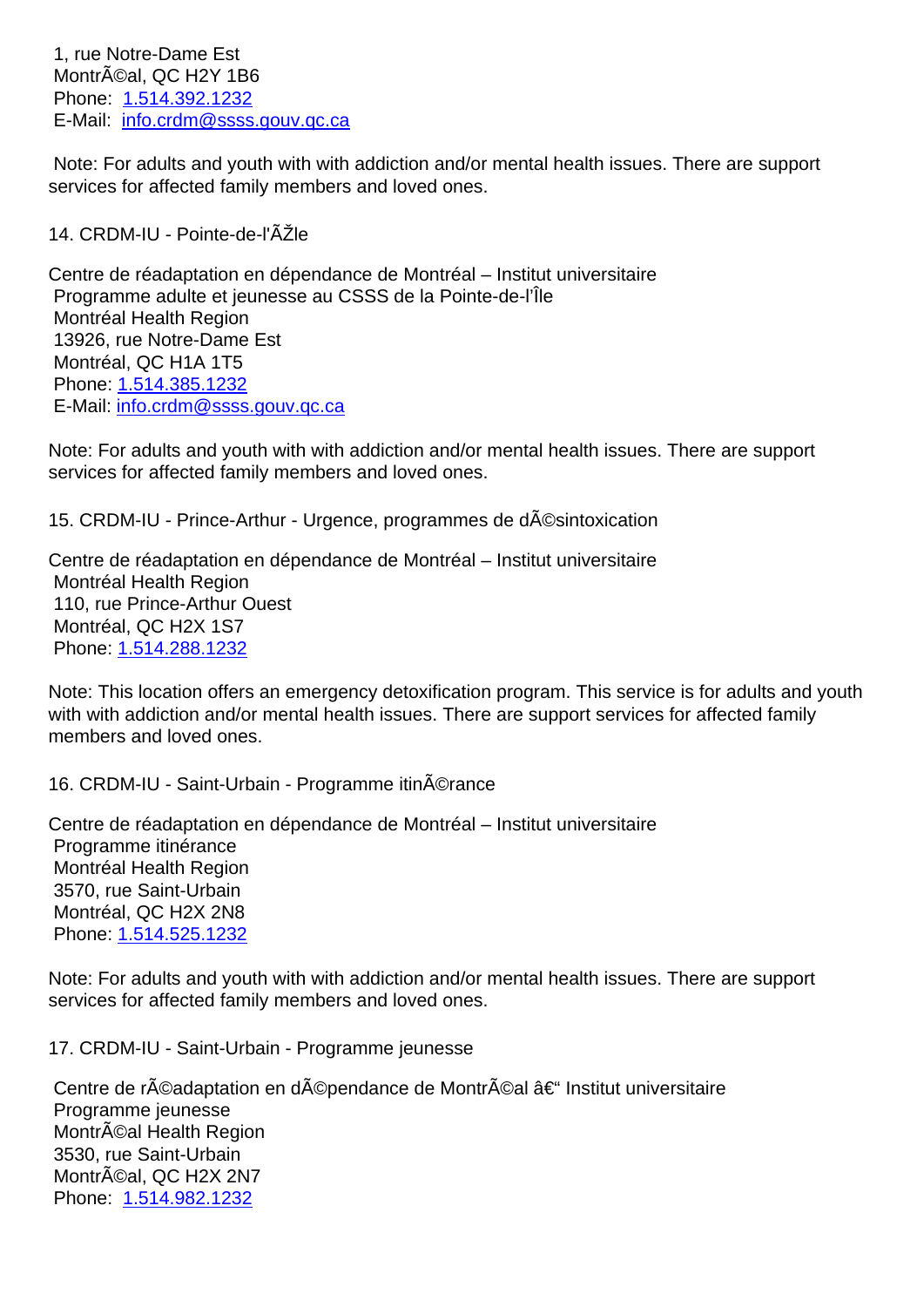services for affected family members and loved ones.

18. Centre Griffith Edwards 18. Centre Griffith Edwards

Centre Griffith Edwards Unité d'alcoologie et de toxicomanie 1547, avenue des Pins Ouest Montréal, Québec H3G 1B3 Phone: 1.514.934.8311 Fax: 1.514.934.8262

Note: For adults ages 18+. Consists of inpatient and outpatient services. Also offers medical detoxific[ation in the inpa](tel:1.514.934.8311)tient psychiatry unit at the Montreal General Hospital.

19. CRD Foster - Adult Outpatient Services - Notre-Dame-de-Gr¢ce 19. CRD Foster - Adult Outpatient Services -

Centre de réadaptation en dépendance Foster - Adult Outpatient Services Montérégie Health Region 100 - 285, boul. Cavendish Montréal, QC H4B 2L9 Phone: 1.514.486.1304 Toll-Free: 1.866.851.2255

Note: This is the main office for CRD Foster, a service is for adults with addiction and/or mental health is[sues. There are](tel:1.514.486.1304) support services for affected family members and loved ones. For clients living on th[e island of Mont](tel:1.866.851.2255)real, services are available at the Notre-Dame-de-Grâce facility. Services are also available from the CSSS de l'Ouest-de-l'Île (Pointe-Claire) and St-Léonard.

20. CRD Foster - Youth Outpatient Services - Notre-Dame-de-Grâce 20. CRD Foster - Youth Outpatient Services - Notre-Dame-de-Grâce

Centre de réadaptation en dépendance Foster - Youth Outpatient Services Montérégie Health Region 100 - 285, boul. Cavendish Montréal, QC H4B 2L9 Phone: 1.514.486.1304 Toll-Free: 1.866.851.2255 Fax: 1.514.486.2831

Note: T[his is the main of](tel:1.514.486.1304)fice for CRD Foster, a service is for youth with addiction and/or mental health issu[es. There are su](tel:1.866.851.2255)pport services for affected family members and loved ones. The Youth Program offers outpatient services only and serves adolescents ages 12 to 17 who reside in the Montreal, Montérégie and Laval regions. Though the program is primarily school-based, services are also provided to adolescents served by the youth protection network. For clients living on the island of Montreal, services are available at the Notre-Dame-de-Grâce facility. Services are also available from the CSSS de l'Ouest-de-l'Île (Pointe-Claire) and St-Léonard.

21. Cran - Centre de recherche et dâ€<sup>™</sup>aide pour narcomanes 21. Cran - Centre de recherche et dâ€<sup>™</sup>aide pour narcomanes

Cran - Centre de recherche et d'aide pour narcomanes Montréal Health Region 110, rue Prince-Arthur Ouest Montréal, QC H2X 1S7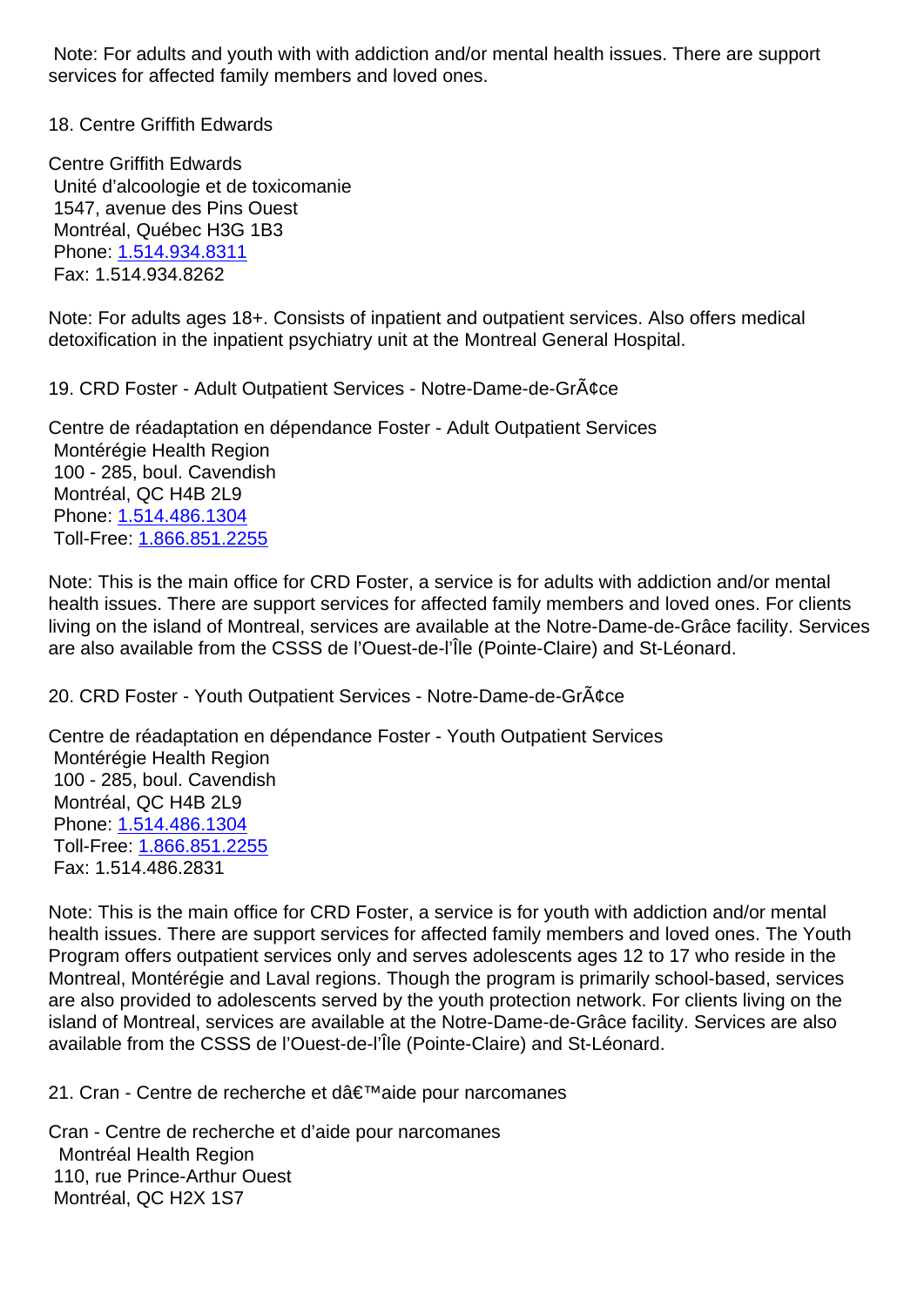Fax: 1.514.527.0031 E-Mail: info.cran@ssss.gouv.qc.ca

Note: T[his service is a sp](tel:1.514.527.6939)ecialized center for treatment of opioid dependence with alternative medications for adults and youth with addiction and/or mental health issues. There are support service[s for affected family member](mailto:info.cran@ssss.gouv.qc.ca)s and loved ones.

22. Head & Hands 22. Head & Hands

Head & Hands 5833 Sherbrooke Ouest Montréal, QC H4A 3P5 Phone: 1.514.481.0277 (main office) Phone: 1.514.377.9858 (street worker) Fax: 514.481.2336 E-Mail: [info@headandh](tel:1.514.481.0277)ands.ca

Note: T[his service offers](tel:1.514.377.9858) many programs for youth. Street Work is an outreach program that aims to meet an[d support youth ages 12](mailto:info@headandhands.ca)-25 and offers referrals and information.

23. Portage - Montréal 23

Portage Head Office Montréal Health Region 865, square Richmond Montréal, QC H3J 1V8 Phone: 1.514.939.0202 E-Mail: info@portage.ca

Note: T[his service offers](tel:1.514.939.0202) outpatient rehabilitation services. Programs are offered in French and English.

24. Le Grand Chemin - Montréal 24

Le Grand Chemin 7070, boul. Perras Montréal, QC H1E 1A4 Phone: 1.514.381.1218 Fax: 1.514.381.1247 E-Mail: info@legrandchemin.qc.ca

Note: L[e Grand Chemin o](tel:1.514.381.1218)ffers inpatient and outpatient services for youth ages 12-17 with addiction and/or [mental health issues. There](mailto:info@legrandchemin.qc.ca) are support services for affected family members and loved ones.

25. CRD de Québec - CLSC Pont-Rouge 25. CRD de Québec - CLSC Pont-Rouge

Centre de réadaptation en dépendance de Québec CLSC Pont-Rouge Capitale-Nationale Health Region 3, rue du Jardin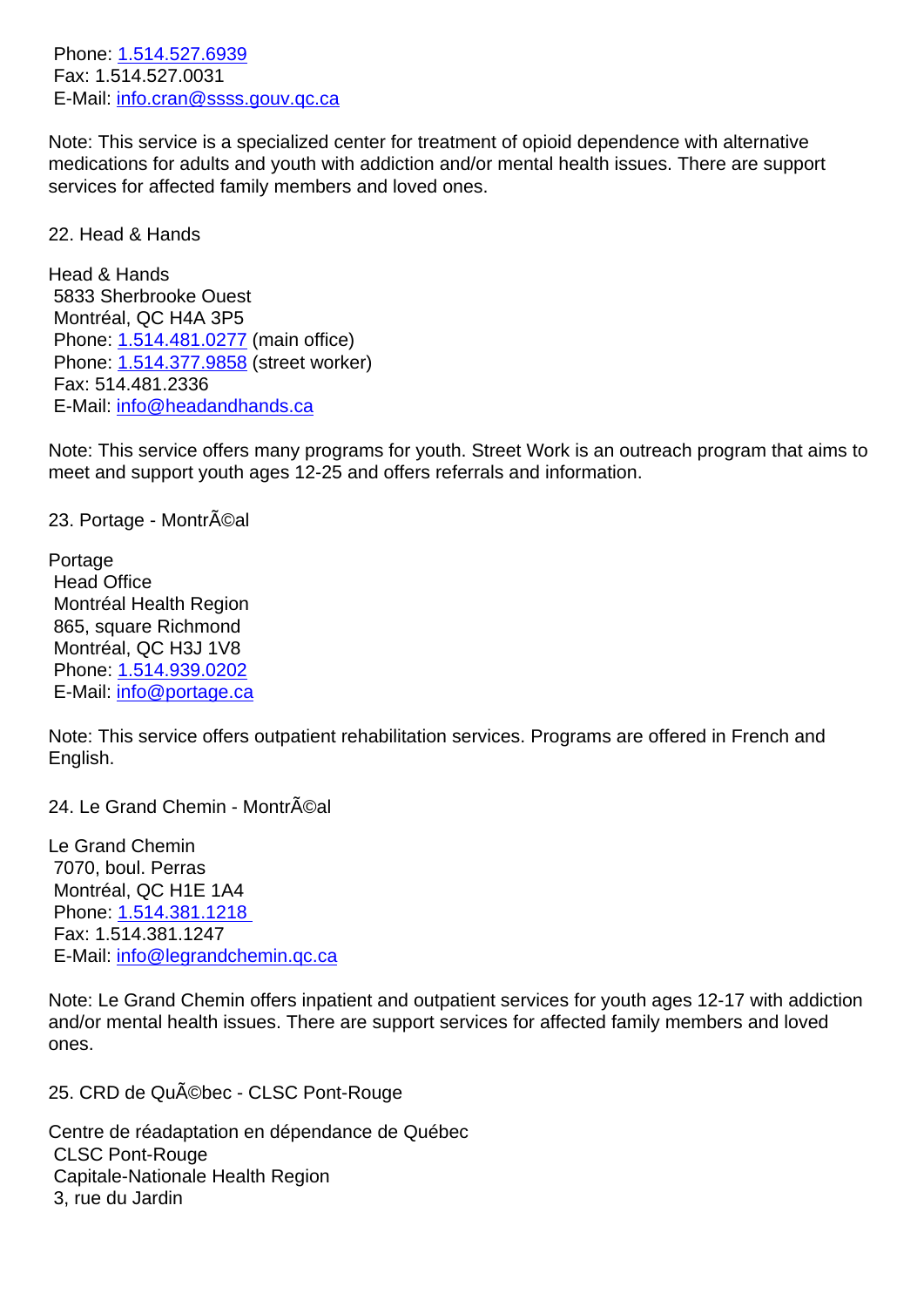$P$ Phone: 1.410.073.0002 Fax: 1.418.873.6064

Note: For adults and youth with addiction and/or mental health issues. There are support services for affec[ted family memb](tel:1.418.873.6062)ers and loved ones.

26. Centre de protection et de réadaptation de la CÃ te-Nord - CSSS de Port-Cartier 26. Centre de protection et de réadaptation de la Côte-Nord CSSS de Port-Cartier Côte-Nord Health Region3, rue De Shelter Bay Port-Cartier, QC G5B 2W9 Phone: 1.418.766.2572 ext. 3321 Note: For adults and youth with addiction and/or mental health issues. There are support services for affected family members and loved ones. The front line services offered from the CSSS includes preventi[ve screening, ea](tel:1.418.766.2572)rly intervention, evaluation and referral to resources. 27. CRD de Québec - CLSC Basse-Ville 27. CRD de Québec - CLSC Basse-Ville Centre de réadaptation en dépendance de Québec - Basse-Ville CLSC Basse-Ville Capitale-Nationale Health Region 50, rue Saint-Joseph Est Quebec, QC G1K 3A5 Phone: 1.418.529.2572 Note: For adults and youth with addiction and/or mental health issues. There are support services [for affected fami](tel:1.418.529.2572)ly members and loved ones. 28. CRD de Québec - Québec 28. CRD de Québec - Québec Centre de réadaptation en dépendance de Québec Capitale-Nationale Health Region 2525, chemin de la Canardi?re Quebec, QC G1J 2G3 Phone: 1.418.663.5008 Fax: 1.418.663.6575 Note: For adults and youth with addiction and/or mental health issues. There are support services for affec[ted family memb](tel:1.418.663.5008)ers and loved ones. This location is the headquarters for addiction services in the Quebec City area.

Centre de santé et de services sociaux de Québec-Nord CLSC Orléans Capitale-Nationale Health Region 3666, chemin Royal Québec, QC G1E 1X5 Phone: 1.418.663.2572

Note: For adults and youth with addiction or concurrent mental health and addiction issues. There are sup[port services for](tel:1.418.663.2572) affected family members and loved ones.

29. CSSS de Québec-Nord - Beauport 29. CSSS de Québec-Nord - Beauport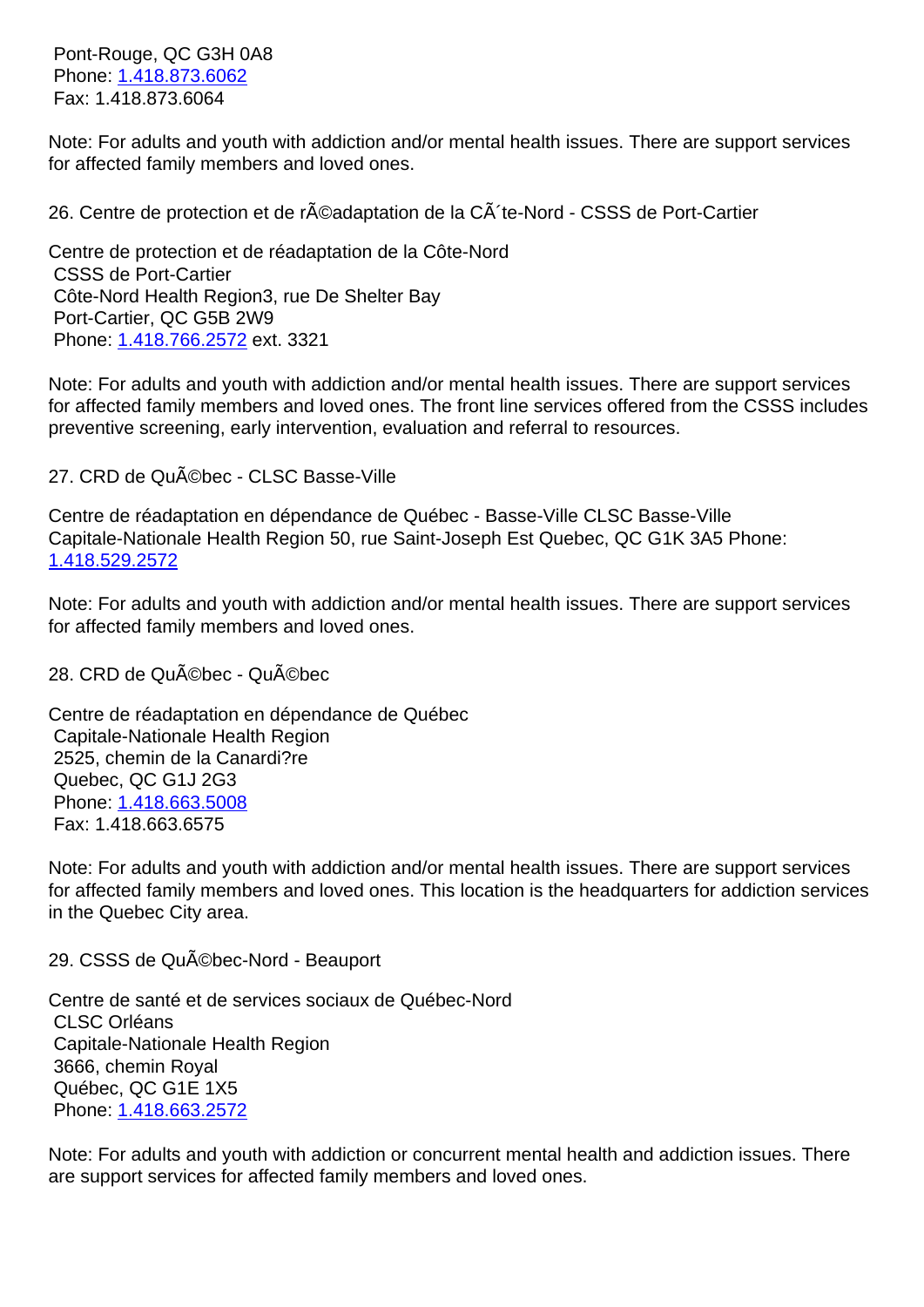Centre de santé et de services sociaux de Québec-Nord CLSC La Source (Nord) Capitale-Nationale Health Region 791, rue Sherwood Québec, QC G2N 1X7 Phone: 1.418.628.2572 Fax: 1.418.849.0661

Note: For adults and youth with addiction or concurrent mental health and addiction issues. There are sup[port services for](tel:1.418.628.2572) affected family members and loved ones.

31. CSSS de Québec-Nord - Charlesbourg-Sud 31. CSSS de Québec-Nord - Charlesbourg-Sud

Centre de santé et de services sociaux de Québec-Nord CLSC La Source (Sud) Capitale-Nationale Health Region 190, 76e Rue Est Québec, QC G1H 7K4 Phone: 1.418.628.2572 Fax: 1.418.628.8668

Note: For adults and youth with addiction or concurrent mental health and addiction issues. There are sup[port services for](tel:1.418.628.2572) affected family members and loved ones.

32. Le Grand Chemin - Québec 32. Le Grand Chemin - Québec

Le Grand Chemin 1, avenue du Sacré-Coeur, 5e étage Québec, QC G1N 2W1 Phone: 1.418.523.1218 Fax: 1.418.523.0210 E-Mail: info@legrandchemin.qc.ca

Note: L[e Grand Chemin](tel:1.418.523.1218) offers inpatient and outpatient services for youth ages 12-17 with addiction and/or [mental health issues. There](mailto:info@legrandchemin.qc.ca) are support services for affected family members and loved ones.

33. Portage - Québec 33. Portage - Québec

## Portage

 Day Centre Program for adults 150, rue Saint-Joseph Est Québec, QC G1K 3A7 Phone: 1.418.524.0320 E-Mail: info@portage.ca

Note: This service provides a non-residential Day Centre rehabilitation program for adults in Québec City. Thi[s three-month d](tel:1.418.524.0320)rug rehabilitation program encourages personal growth and is designed to develop [social, personal,](mailto:info@portage.ca) and professional skills.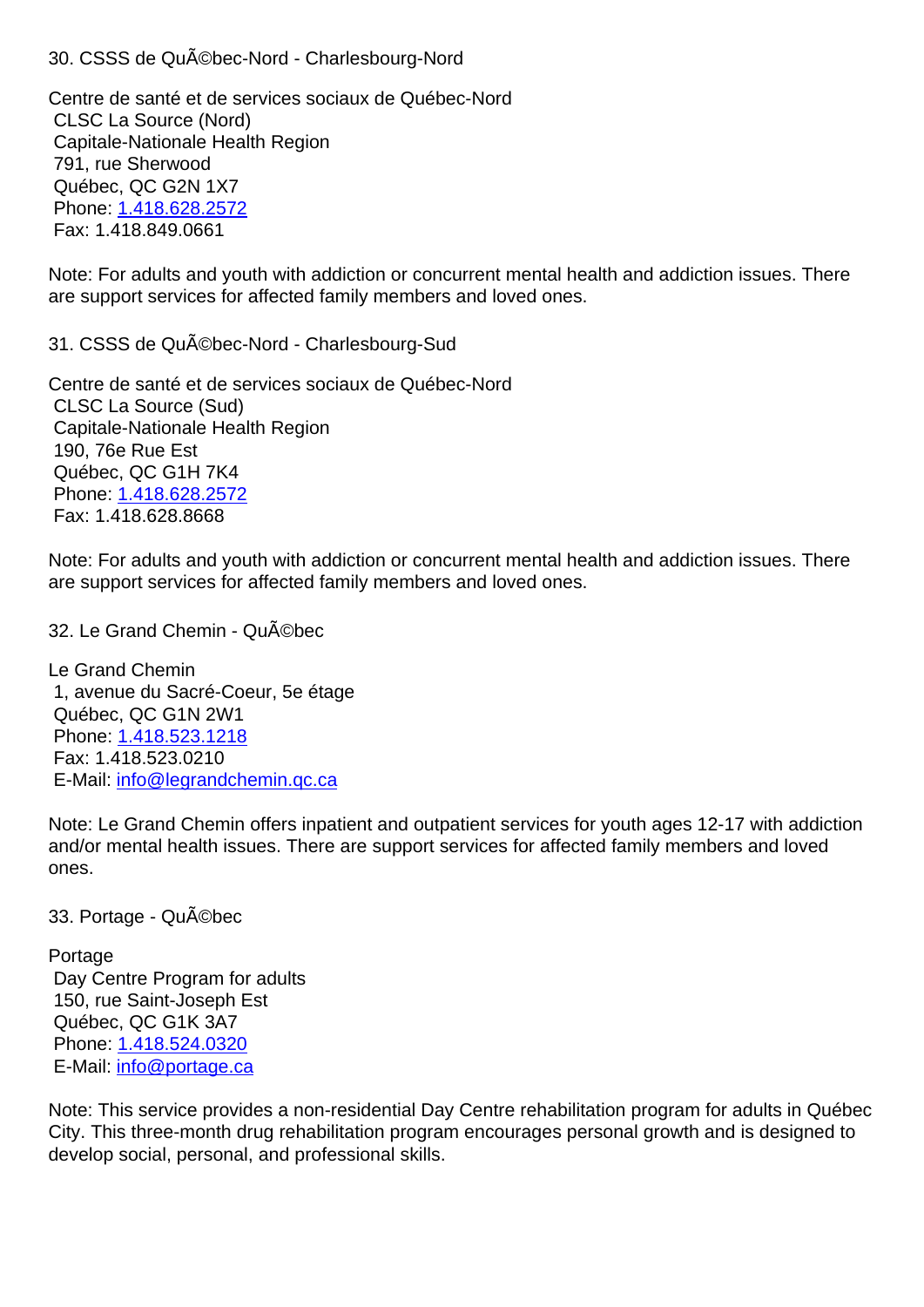L'Estran (The Foreshore Centre for Addiction) Centre de r©adaptation en toxicomanie du Bas-Saint-Laurent Bas-Saint-Laurent Health Region 75, rue Saint-Henri Rivi re-du-Loup, QC G5R 2A4 Phone: 1.418.868.1010 ext. 2355 Fax: 1.418.868.0530

 Note: For adults and youth with addiction and/or mental health issues. Is available to all people in the Low[er St. Lawrence a](tel:1.418.868.1010)rea. There are support services for affected family members and loved ones.

35. CRD du CSSS Domaine-du-Roy 35. CRD du CSSS Domaine-du-Roy

Centre de réadaptation en dépendance du CSSS Domaine-du-Roy Saguenay - Lac-Saint-Jean Health Region 450, rue Brassard Roberval, QC G8H 1B9 Phone: 1.418.275.0110 Fax: 1.418.275.4829

Note: For adults and youth with addiction and/or mental health issues. There are support services for affec[ted family memb](tel:1.418.275.0110)ers and loved ones.

36. Le Grand Chemin - Saint-Célestin - Mauricie/Centre-du-Québec<br>36. Le Grand Chemin - Saint-Célestin - Mauricie/Centre-du-Québec

Le Grand Chemin Mauricie-et-Centre-du-Québec Health Region 465, rue Houde Saint-Célestin, QC J0C 1G0 Phone: 1.819.229.4008 Fax: 1.418.523.0210 E-Mail: info@legrandchemin.qc.ca

Note: L[e Grand Chemin](tel:1.819.229.4008) offers inpatient and outpatient services for youth ages 12-17 with addiction and/or [mental health issues. There](mailto:info@legrandchemin.qc.ca) are support services for affected family members and loved ones.

37. CRD Le Virage - Saint-Hyacinthe 37. CRD Le Virage - Saint-Hyacinthe

Centre de réadaptation en dépendance Le Virage Monteregie Health Region 202 - 2115, boul. Casavant O. Saint-Hyacinthe, QC J2S 7E5 Phone: 1.450.771.6622 Toll-Free: 1.866.770.6622

Note: For adults and youth with addiction and/or mental health issues. There are support services for affec[ted family memb](tel:1.450.771.6622)ers and loved ones. The initial assessment is completed by phone by the centralize[d intake \(call 1.45](tel:1.866.770.6622)0.443.4413 or 1.866.964.4413).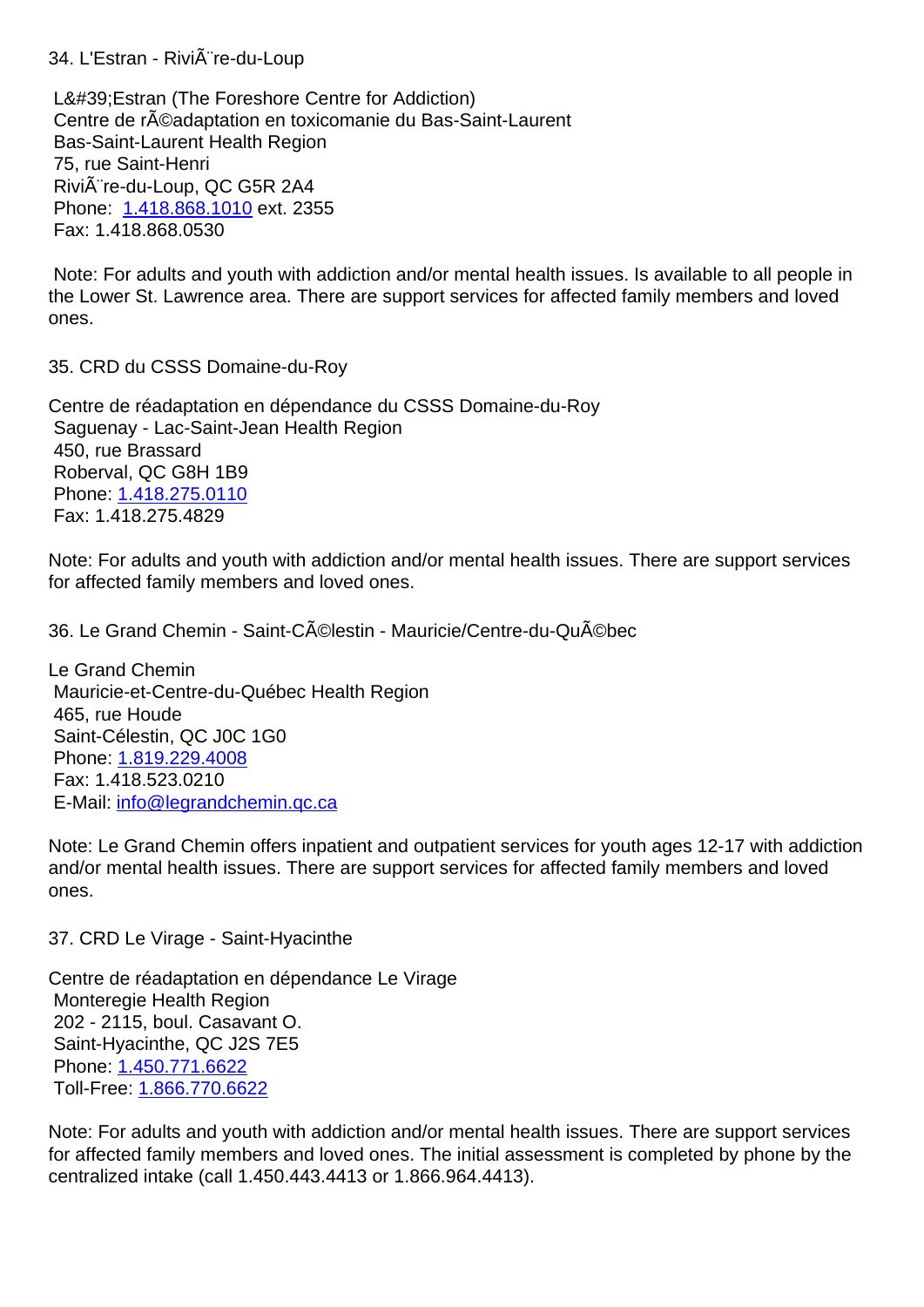Centre de réadaptation en dépendance des Laurentides Laurentides Health Region 906, rue Labelle Saint-Jérôme, QC J7Z 5M5 Phone: 1.450.432.1395 Toll-Free: 1.888.345.1395 Fax: 1.450.431.7330 Note: T[his service is for](tel:1.450.432.1395) youth and adults with addiction and/or mental health issues. There are support se[rvices for affecte](tel:1.888.345.1395)d family members and loved ones. 39. CRD de Québec - CLSC Saint-Marc-des-Carrières 39. CRD de Québec - CLSC Saint-Marc-des-Carrières Centre de réadaptation en dépendance de Québec CLSC Saint-Marc-des-Carri?res Capitale-Nationale Health Region 1045, boul. Bona-Dussault Saint-Marc-des-Carri?res, QC G0A 4B0 Phone: 1.418.268.3571 Fax: 1.418.268.6248 Note: For adults and youth with addiction and/or mental health issues. There are support services for affec[ted family memb](tel:1.418.268.3571)ers and loved ones. 40. L'Estran - Saint-Pascal 40. L'Estran - Saint-Pascal L'Estran (The Foreshore Centre for Addiction) Centre de réadaptation en toxicomanie du Bas-Saint-Laurent (Saint-Pascal) Bas-Saint-Laurent Health Region 595, Avenue Martin Saint-Pascal, QC G0L 3Y0 Phone: 1.418.856.7000 ext. 3156 Note: For adults and youth with addiction and/or mental health issues. There are support services for affec[ted family memb](tel:1.418.856.7000)ers and loved ones.

Centre de réadaptation en dépendance de Québec CLSC Saint-Raymond Capitale-Nationale Health Region 700, rue Saint-Cyrille Saint-Raymond, QC G3L 1W1 Phone: 1.418.337.4611 Fax: 1.418.337.8919

Note: For adults and youth with addiction and/or mental health issues. There are support services for affec[ted family memb](tel:1.418.337.4611)ers and loved ones.

41. CRD de Québec - CLSC Saint-Raymond 41. CRD de Québec - CLSC Saint-Raymond

42. Health PEI - Alberton 42. Health PEI - Alberton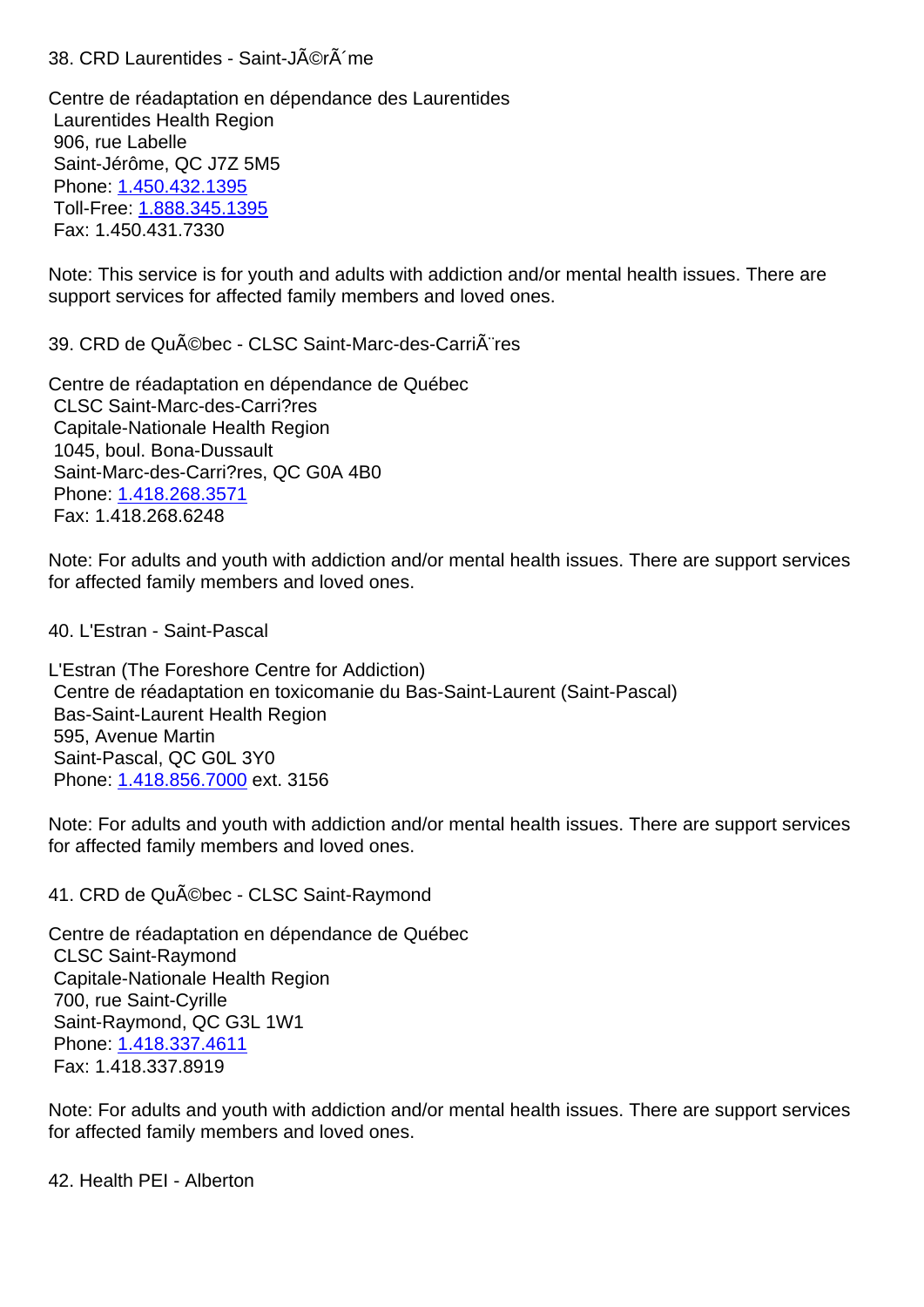Allan Shaw Building 334 Church St. Alberton, PE C0B 1B0 Phone: 1.902.853.8670 Toll-Free: 1.800.299.8399 Fax: 1.902.853.0420

 Note: F[or adults and you](tel:1.902.853.8670)th with addiction and/or mental health issues. Services include outpatient detox and r[ehab, aftercare,](tel:1.800.299.8399) early intervention, family and adolescent programs, and smoking cessation programs. There are support services for affected family members and loved ones.

43. Health PEI - O'Leary 43. Annual and the set of the set of the set of the set of the set of the set of the set of the set of the set of the set of the set of the set of the set of the set of the set of the set of the

O'Leary Health Centre Health PEI 14 MacKinnon Dr. O' Leary, PE C0B 1V0 Phone: 1.902.859.3929 Toll-Free: 1.800.299.8399

 This service is for adults and youth with addiction and/or mental health issues. Services include outpatie[nt detox and reha](tel:1.902.859.3929)b, aftercare, early intervention, family and adolescent programs, and smoking ce[ssation program](tel:1.800.299.8399)s. There are support services for affected family members and loved ones.

44. CSSS de La Haute-Gaspésie 44. CSSS de La Haute-Gaspésie

CSSS de La Haute-Gaspésie Gaspésie-ÃŽles-de-la-Madeleine Health Region 50, rue Belvédà re Sainte-Anne-des-Monts, QC G4V 1X4 Phone: 1.418.763.2261 Phone: 1.418.763.5000 (Centre de réadaptation pour personnes toxicomanes L'Escale) Fax: 1.418.763.7460

 Note: F[or adults and you](tel:1.418.763.2261)th with addiction and/or mental health issues. There are support services for affect[ed family membe](tel:1.418.763.5000)rs and loved ones.

45. CRD de l'Outaouais - Des Collines - Sainte-Cécile-de-Masham 45. CRD de l'Outaouais - Des Collines - Sainte-Cécile-de-Masham

Centre de réadaptation en dépendance de l'Outaouais Outaouais Health Region 9, chemin Passe-Partout Sainte-Cécile-de-Masham, QC J0X 2W0 Phone: 1.819.456.3877

Note: For adults and youth with with addiction and/or mental health issues. There are support services [for affected fam](tel:1.819.456.3877)ily members and loved ones.

46. Health PEI - Souris 46. Health PEI - Souris

 Souris Hospital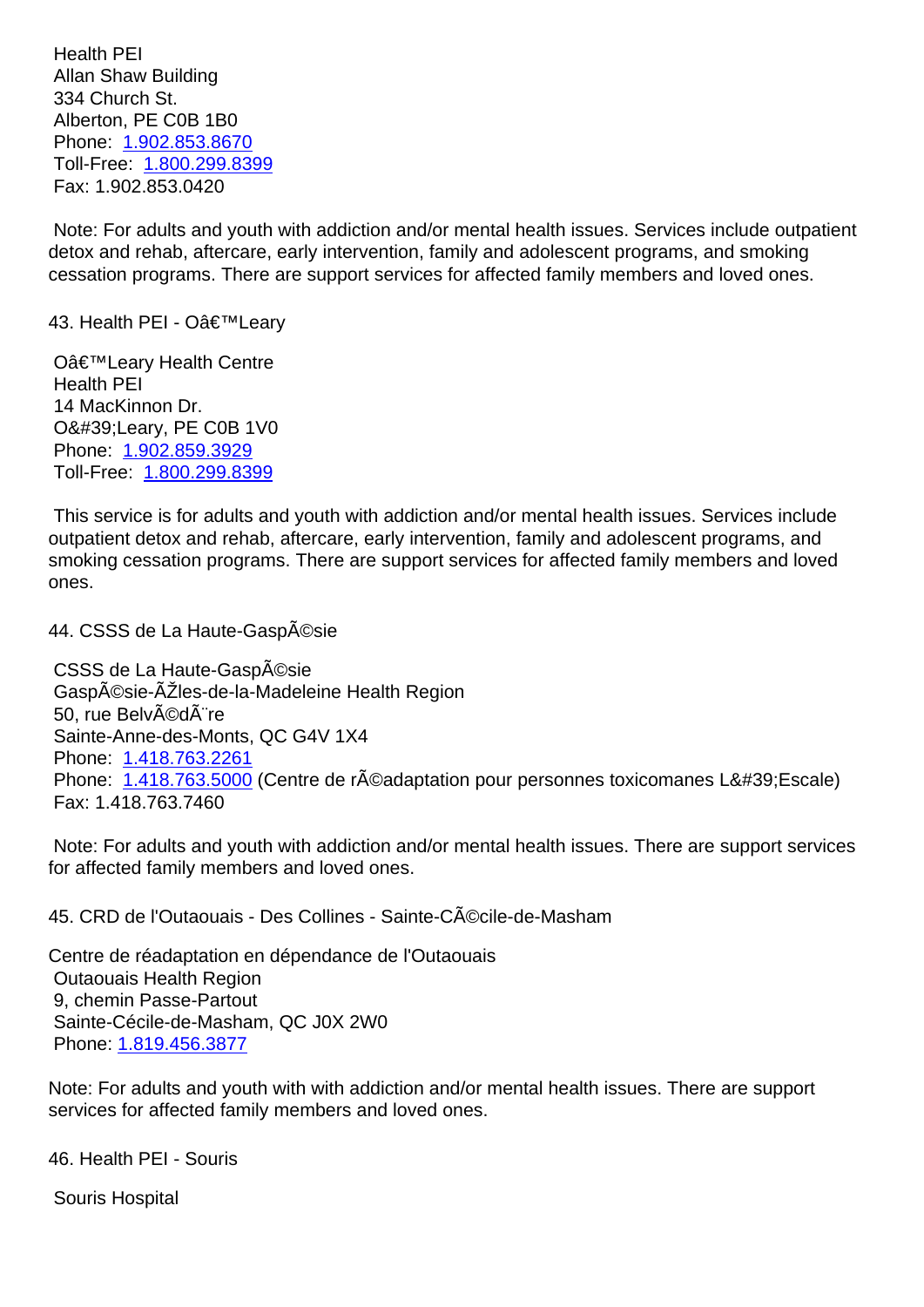P.O. Box 640 17 Knights Ave. Souris, PE C0A 2B0 Phone: 1.902.687.7110 Toll-Free: 1.800.299.8399 Fax: 1.902.687.7119

 Note: [For adults and you](tel:1.902.687.7110)th with addiction and/or mental health issues. Services include outpatient detox and [rehab, aftercare,](tel:1.800.299.8399) early intervention, family and adolescent programs, and smoking cessation programs. There are support services for affected family members and loved ones.

47. CRD Laurentides - Sainte-Thérèse 47. CRD Laurentides - Sainte-Thérèse

Centre de réadaptation en dépendance des Laurentides Laurentides Health Region 6, rue de l'Église Sainte-Thér?se, QC J7E 3L1 Phone: 1.450.433.9616 ext. 76600 Toll-Free: 1.888.345.1395 Fax: 1.450.433.9254

Note: T[his service is for](tel:1.450.433.9616) youth with addiction and/or mental health issues. There are support services fo[r affected family](tel:1.888.345.1395) members and loved ones.

48. CSSS de Sept-ÃŽles 48. CSSS de Sept-ÃŽles

CSSS de Sept-Îles Côte-Nord Health Region 405, avenue Brochu Sept-Îles, QC G4R 2W9 Phone: 1.418.962.9761

Note: For adults and youth with addiction and/or mental health issues. There are support services for affected family members and loved ones. This front line service offers preventive screening, early interven[tion, evaluation,](tel:1.418.962.9761) and referral to resources.

Centre d'intervention Le Rond-Point 101, rue Tortellier Sept-Îles QC G4R 3Z7 Phone: 1.418.962.7333

Toll-Free: 1.877.962.7333

Note: For adults and youth with addiction and/or mental health issues. There are support services for affec[ted family mem](tel:1.418.962.7333)[ber](tel:1.877.962.7333)s and loved ones.

50. Carrefour de l'Espoir 50. Carrefour de l'Espoir

Carrefour de l'Espoir Estrie Health Region 879, rue Sainte-Famille

49. Centre d'intervention Le Rond-Point 49. Centre de intervention 49. Centre dé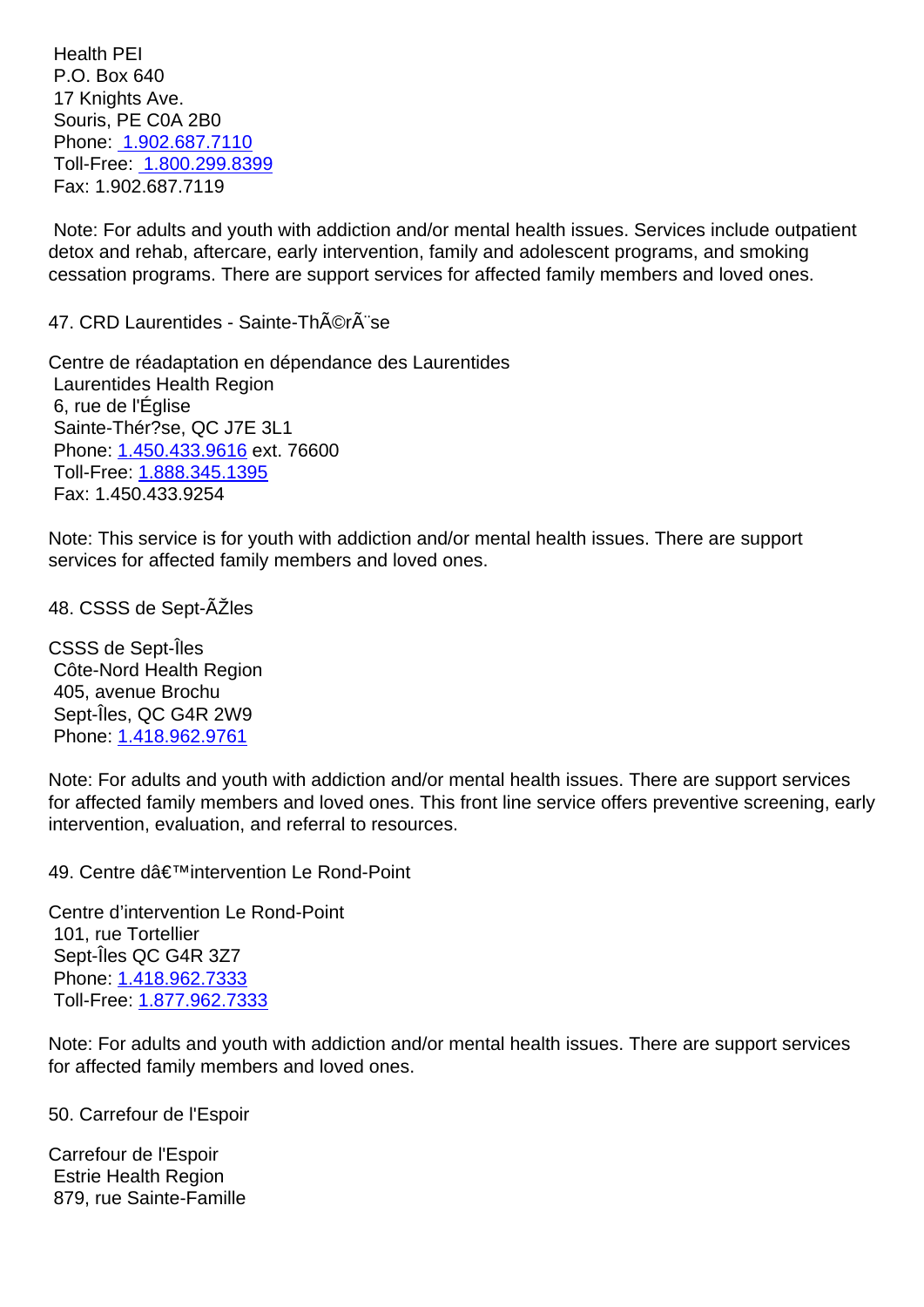Phone: 1.819.212.0778 Fax: 1.819.569.1183 E-Mail: contact@carrefourdelespoir.org

1110, avenue Beaumont

Phone: 1.514.521.9023 Toll-Free: 1 888-488-2611 Fax: 1.514.521.1928

Ville Mont-Royal, QC H3P 3E5

Email: i[nfos@cliniqueno](tel:1.514.521.9023)uveaudepart.com

Note: C[arrefour de l'Esp](tel:1.819.212.0778)oir is a non-profit organization that provides aftercare services for men ages 18+.

| 51. A‰quipe territoriale de Lac-Saint-Jean Est                                                                                                                                                                                             | 51 |
|--------------------------------------------------------------------------------------------------------------------------------------------------------------------------------------------------------------------------------------------|----|
| Équipe territoriale de Lac-Saint-Jean Est<br>Saguenay - Lac-Saint-Jean Health Region<br>300, boul. Champlain Sud<br>South Alma, QC G8B 5W3<br>Phone: 1.418.669.2000                                                                        |    |
| Note: For adults and youth with addiction and/or mental health issues. There are support services<br>for affected family members and loved ones.                                                                                           |    |
| 52. CRD de Lanaudi re - Terrebonne                                                                                                                                                                                                         | 52 |
| Centre de réadaptation en dépendancede de Lanaudi?re<br>Lanaudi?re Health Region<br>1045 chemin du Coteau<br>Terrebonne, QC J6W 5Y8<br>Phone: 1.450.492.7444<br>Fax: 1.450.492.5624                                                        |    |
| Note: For adults and youth with addiction and/or mental health issues. There are support services<br>for affected family members and loved ones.                                                                                           |    |
| 53. L'Estran - Trois-Pistoles                                                                                                                                                                                                              | 53 |
| L'Estran (The Foreshore Centre for Addiction)<br>Centre de réadaptation en toxicomanie du Bas-Saint-Laurent (Basques)<br>Bas-Saint-Laurent Health Region<br>550, rue Notre-Dame Est<br>Trois-Pistoles, QC G0L 4K0<br>Phone: 1.418.851.3700 |    |
| Note: For adults and youth with addiction and/or mental health issues. There are support services<br>for affected family members and loved ones.                                                                                           |    |
| 54. Clinique Nouveau Départ                                                                                                                                                                                                                | 54 |
| Clinique Nouveau Départ<br>Montréal Health Region                                                                                                                                                                                          |    |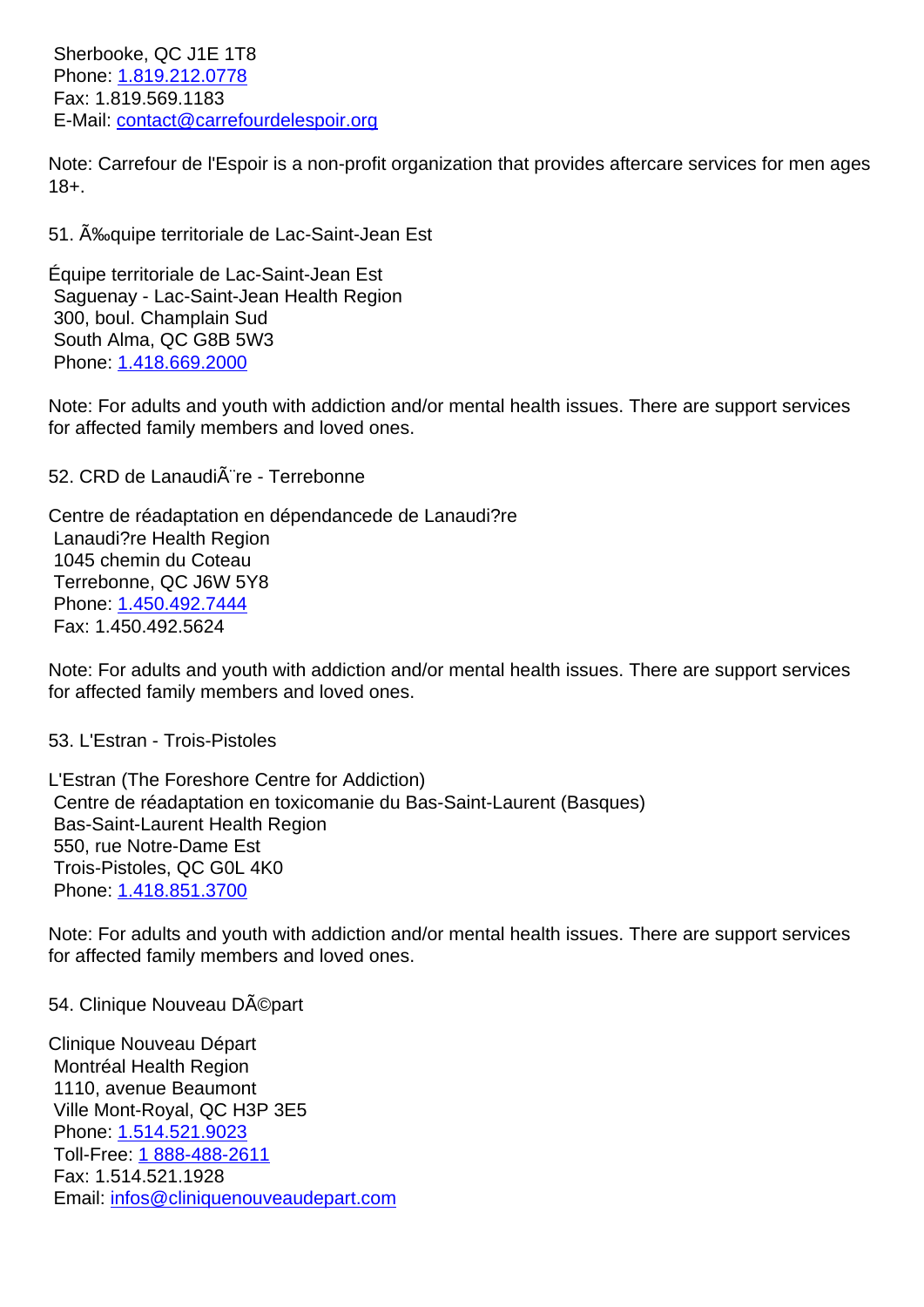affected family members and loved ones.

55. Addiction Services - Bathurst 55. Addiction Services - Bathurst

Addiction Services Vitalite Health Network 350 St. George St. Bathurst NB E2A 1B9 Phone: 1.506.547.2086

Note: For adults and youth with addiction and/or mental health issues. They offer individual, family, and group services. Services also include youth (12-19) and parents programs and educational and preventi[on services for s](tel:1.506.547.2086)chools, workplaces, and the general public. Please call ahead to make an appointment.

56. Regional Addiction Services - Campbellton 56. Regional Addiction Services - Campbellton

Regional Addiction Services Vitalite Health Network 53 Gallant Dr. Campbellton NB E3N 3H4 Phone: 1.506.789.7055

Note: For adults and youth with addiction and/or mental health issues. Detox and relapse prevention services are available (24/7 by telephone or in person). This service is for adults and youth with addictio[n and/or mental](tel:1.506.789.7055) health issues. They offer individual, family, and group services. Services also include youth (12-19) and parents programs and educational and prevention services for schools, workplaces, and the general public. Please call ahead to make an appointment.

57. Fredericton Addiction and Mental Health Services 57. Fredericton Addiction and Mental Health Services

Fredericton Addiction and Mental Health Services Horizon Health Network 65 Brunswick St. Fredericton, NB E3B 1G5 Phone: 1.506.452.5558

Note: For adults and youth with addiction and/or mental health issues. They offer individual, family, and group services. Services also include youth (12-19) and parents programs and educational and preventi[on services for s](tel:1.506.452.5558)chools, workplaces, and the general public. Please call ahead to make an appointment.

58. Miramichi Regional Hospital 58. Miramichi Regional Hospital

 Miramichi Regional Hospital Horizon Health Network 1780 Water St. Miramichi, NB E1V 3G5 Phone: 1.506.778-6111

 Note: For adults and youth with addiction and/or mental health issues. They offer individual, family, and grou[p services. Serv](tel:1.506.778-6111)ices also include youth (12-19) and parents programs and educational and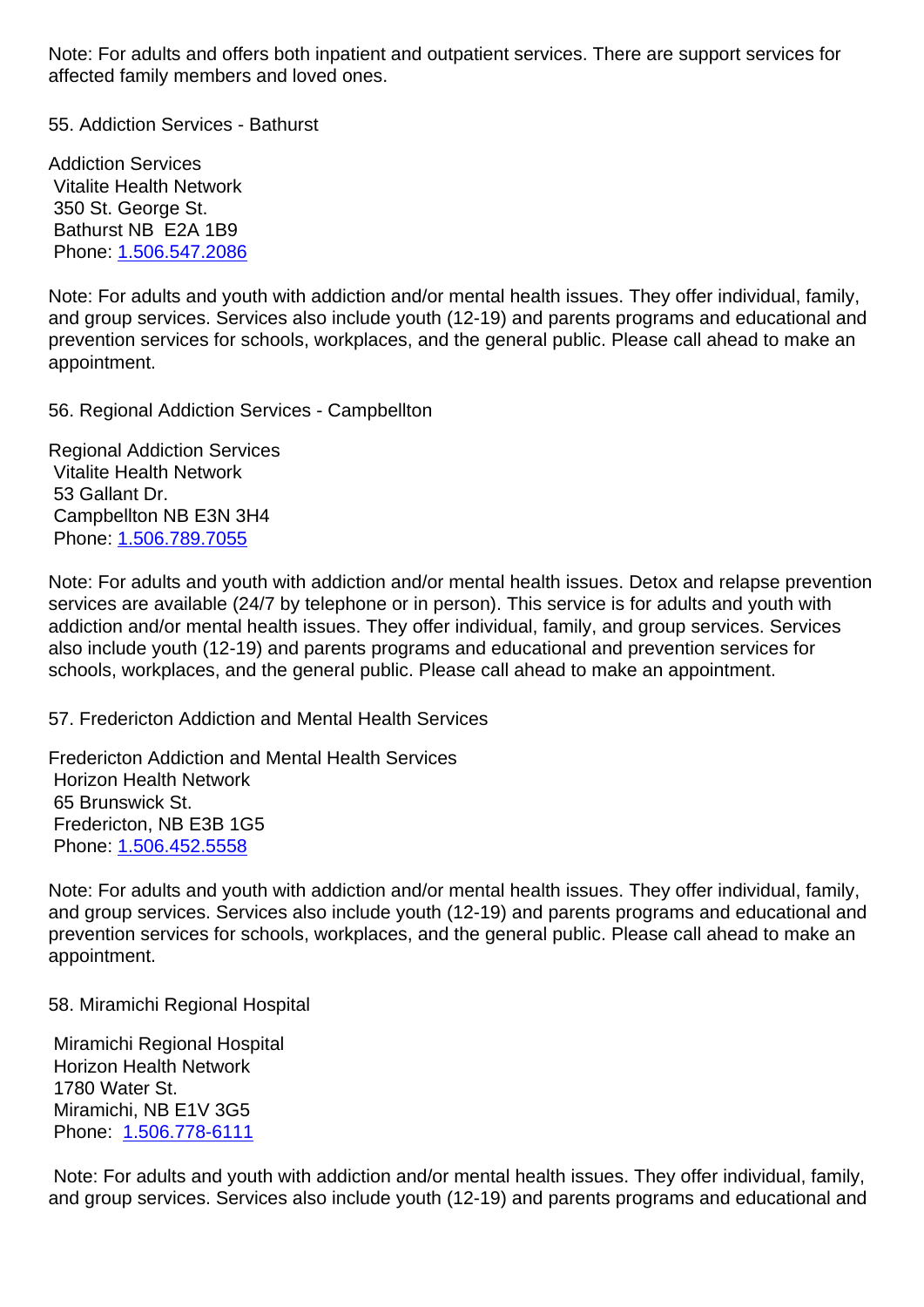appointment.

59. Horizon - Moncton 59. Horizon - Moncton

Horizon

Vitalite Health Network (Beausejour)

Horizon Health Network (South East)

81 Albert St.

Moncton NB E1C 9G6

Phone: 1.506.856.2333

Note: For adults and youth with addiction and/or mental health issues. They offer individual, family, and group services. Services also include youth (12-19) and parents programs and educational and preventi[on services for s](tel:1.506.856.2333)chools, workplaces, and the general public. Please call ahead to make an appointment.

60. Ridgewood Addiction Services 60. Ridgewood Addiction Services

Ridgewood Addiction Services Horizon Health Network 416 Bay St. - South Bay Saint John, NB E2M 7L4 Phone: 1.506.674.4300 Fax: 1.506.674.4374

Note: For adults and youth with addiction and/or mental health issues. They offer individual, family, and gro[up services. Serv](tel:1.506.674.4300)ices also include youth (12-19) and parents programs and educational and prevention services for schools, workplaces, and the general public. Please call ahead to make an appointment.

61. Woodstock Addictions & Mental Health Services 61. Woodstock Addictions & Mental Health Services

Woodstock Addictions & Mental Health Services Horizon Health Network 200 King St. Woodstock NB E7M 5C6 Phone: 1.506.325.4419 Fax Number: 1.506.325.4610

Note: For adults and youth with addiction and/or mental health issues. They offer individual, family, and gro[up services. Serv](tel:1.506.325.4419)ices also include youth (12-19) and parents programs and educational and prevention services for schools, workplaces, and the general public. Please call ahead to make an appointment.

62. Addiction Services - Amherst 62. Addiction Services - Amherst

Addiction Services - Amherst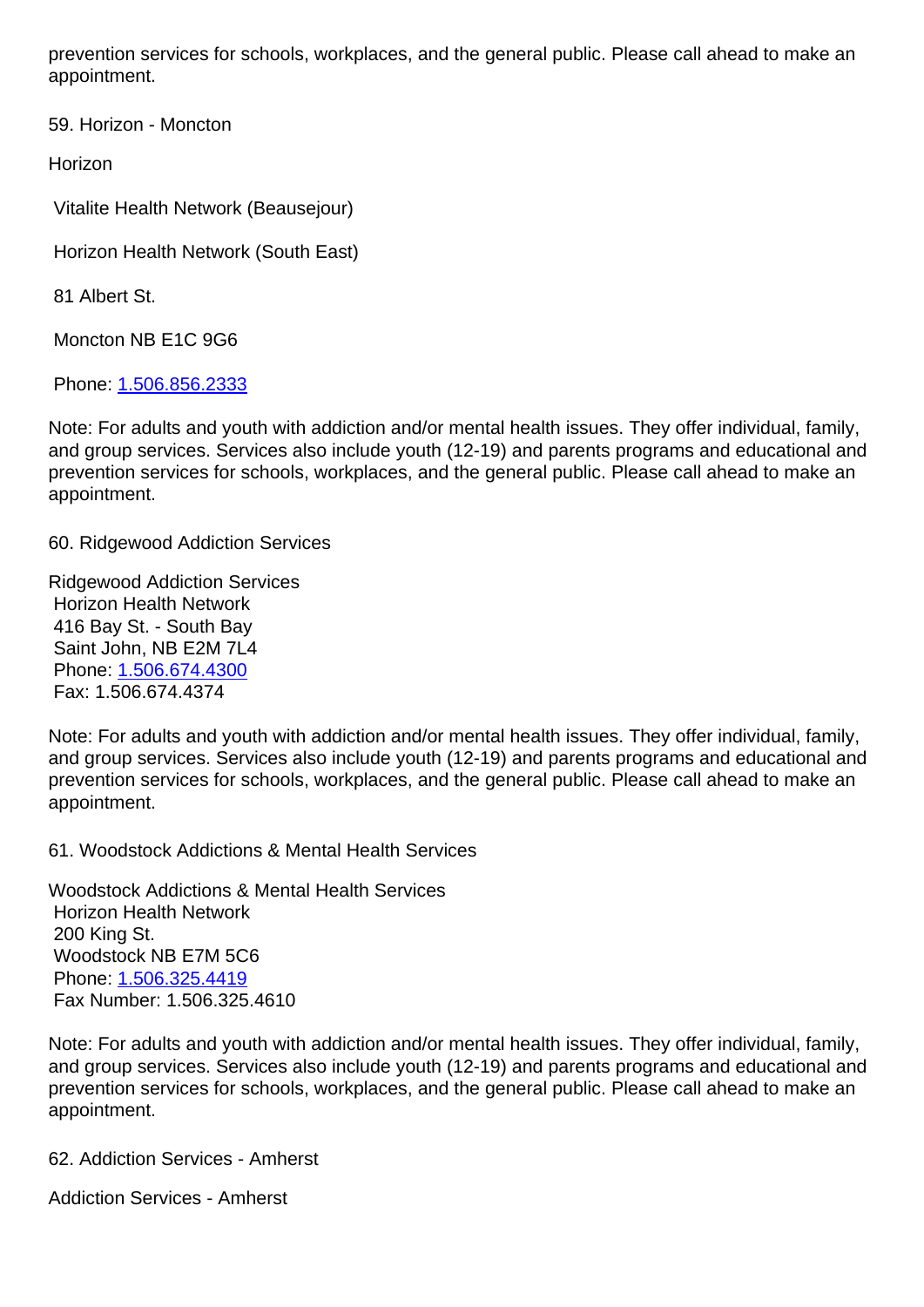30 Prince Arthur St. Amherst, NS B4H 1V6 Phone: 1.902.667.7094

Note: For adults and youth with addiction and/or mental health issues. Community based services offer opiate treatment, individual counselling, group programming, and prevention services. There are sup[port services for](tel:1.902.667.7094) affected family members and loved ones.

63. AVH Mental Health and Addiction Services - Annapolis Royal 63. AVH Mental Health and Addiction Services - Annapolis Royal

 AVH Mental Health and Addiction Services Annapolis Valley Health Authority Annapolis Community Health Centre P.O. Box 426 821 St. George St. Annapolis Royal, NS B0S 1A0 Phone: 1.902.532.2381 Toll-Free: 1.855.273.7110 (Central Intake) Fax: 1.902.532.2113

 Note: F[or adults and you](tel:1.902.532.2381)th with addiction and/or mental health issues. There are support services for affected [family members](tel:1.855.273.7110) and loved ones. This service is offered by appointment only.

64. Men's Health Centre Program 64. Men's Health Centre Program

Men's Health Centre Program Family Service of Antigonish 103 - 275 Main St. Antigonish, NS B2G 2C3 Phone: 1.902.863.2358 Fax: 1.902.863.0457 E-Mail: fsantigonish@fsens.ns.ca

Note: T[his service is for](tel:1.902.863.2358) adult men with addiction and/or mental health issues. There are support service[s for affected family membe](mailto:fsantigonish@fsens.ns.ca)rs and loved ones.

65. AVH Mental Health and Addiction Services - Berwick 65. AVH Mental Health and Addiction Services - Berwick

AVH Mental Health and Addiction Services Annapolis Valley Health Authority Western Kings Memorial Health Centre P.O. Box 490 121 Orchard St., RR 3 Berwick, NS B0P 1E0 Phone: 1.902.538.3111 Toll-Free: 1-855-273-7110 (Central Intake)

Note: For adults and youth with addiction and/or mental health issues. There are support services for affec[ted family mem](tel:1.902.538.3111)[bers](tel:1-855-273-7110) and loved ones.

66. Elmsdale Addiction Services 66. Elmsdale Addiction Services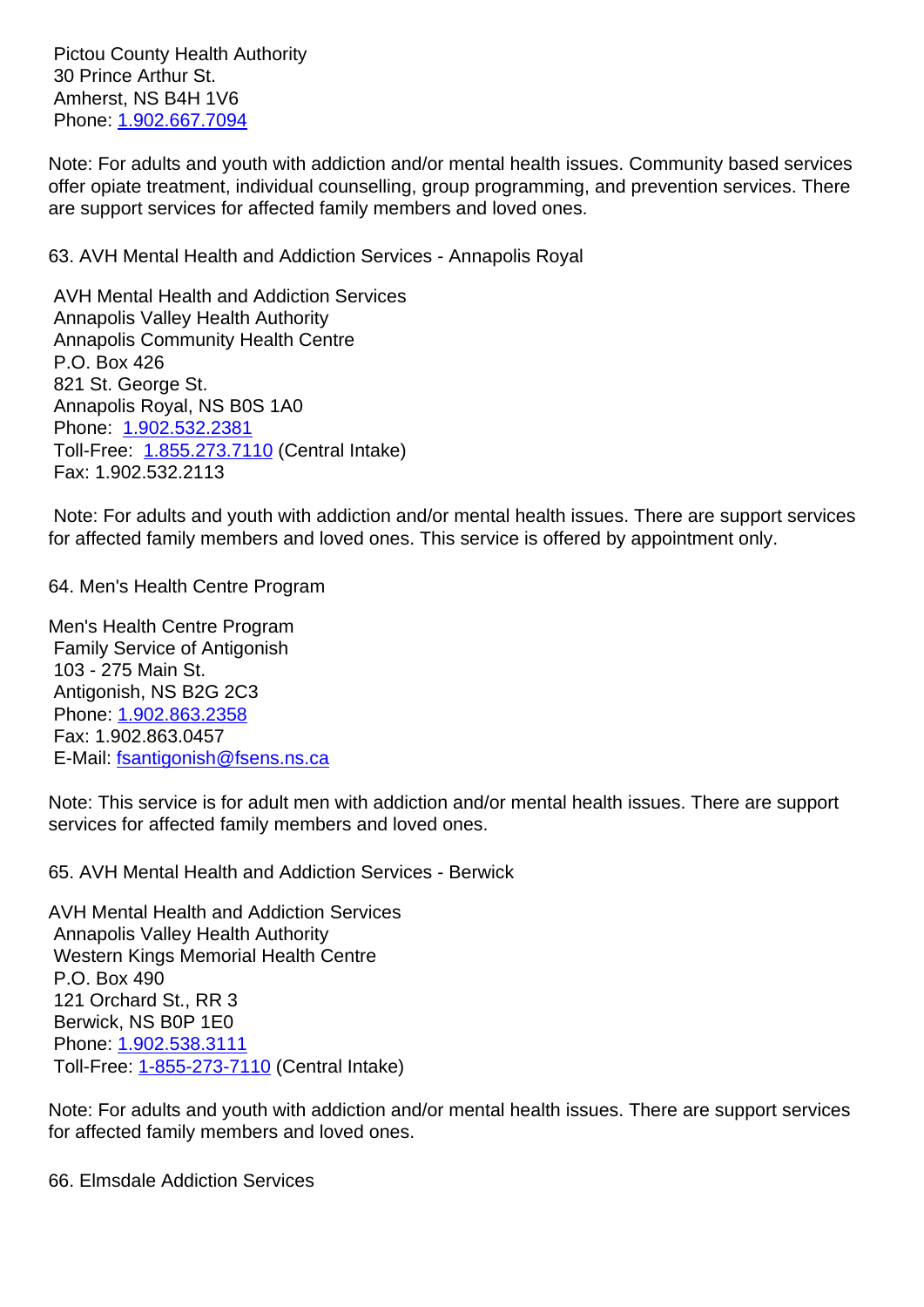East Hants Resource Centre Pictou County Health Authority 250 - 15 Commerce Court Elmsdale, NS B2S 2K5 Phone: 1.902.883.0295 Phone: 1.902.893.5526 (for all referrals)

Note: For adults and youth with addiction and/or mental health issues. Community based services offers o[piate treatment, i](tel:1.902.883.0295)ndividual counselling, group programming, and prevention services. There are sup[port services for](tel:1.902.893.5526) affected family members and loved ones.

67. AVH Mental Health and Addictions Services - Kentville - Valley Regional Hospital 67. AVH Mental Health and Addictions Services - Kentville - Valley Regional Hospital

AVH Mental Health and Addictions Services Annapolis Valley Health Authority Valley Regional Hospital 150 Exhibition St. Kentville, NS B4N 5E3 Phone: 1.902.678.7381 Fax: 1.902.679.1904 Toll-Free: 1.855.273.7110 (Central Intake)

Note: F[or adults and you](tel:1.902.678.7381)th with addiction and/or mental health issues. There are support services for affecte[d family member](tel:1.855.273.7110)s and loved ones.

68. AVH Mental Health and Addictions Services - Kentville - AVH Chipman Building 68. AVH Mental Health and Addictions Services - Kentville - AVH Chipman Building

AVH Mental Health and Addictions Services Annapolis Valley Health Authority AVH Chipman Building 5 Chipman Dr. Kentville, NS B4N 3V7 Phone: 1.902.365.1700 Toll-Free: 1.855.273.7110 (Central Intake)

Note: For adults and youth with addiction and/or mental health issues. There are support services for affec[ted family mem](tel:1.902.365.1700)[ber](tel:1.855.273.7110)s and loved ones.

69. AVH Mental Health and Addiction Services - Middleton 69. AVH Mental Health and Addiction Services - Middleton

AVH Mental Health and Addiction Services Annapolis Valley Health Authority Soldiers' Memorial Hospital P.O. Box 730 462 Main St. Middleton, NS B0S 1P0 Phone: 1.902.825.3411 Toll-Free: 1.855.273.7110 (Central Intake) Fax: 1.902.825.0599

Note: F[or adults and you](tel:1.902.825.3411)th with addiction and/or mental health issues. There are support services for affecte[d family member](tel:1.855.273.7110)s and loved ones.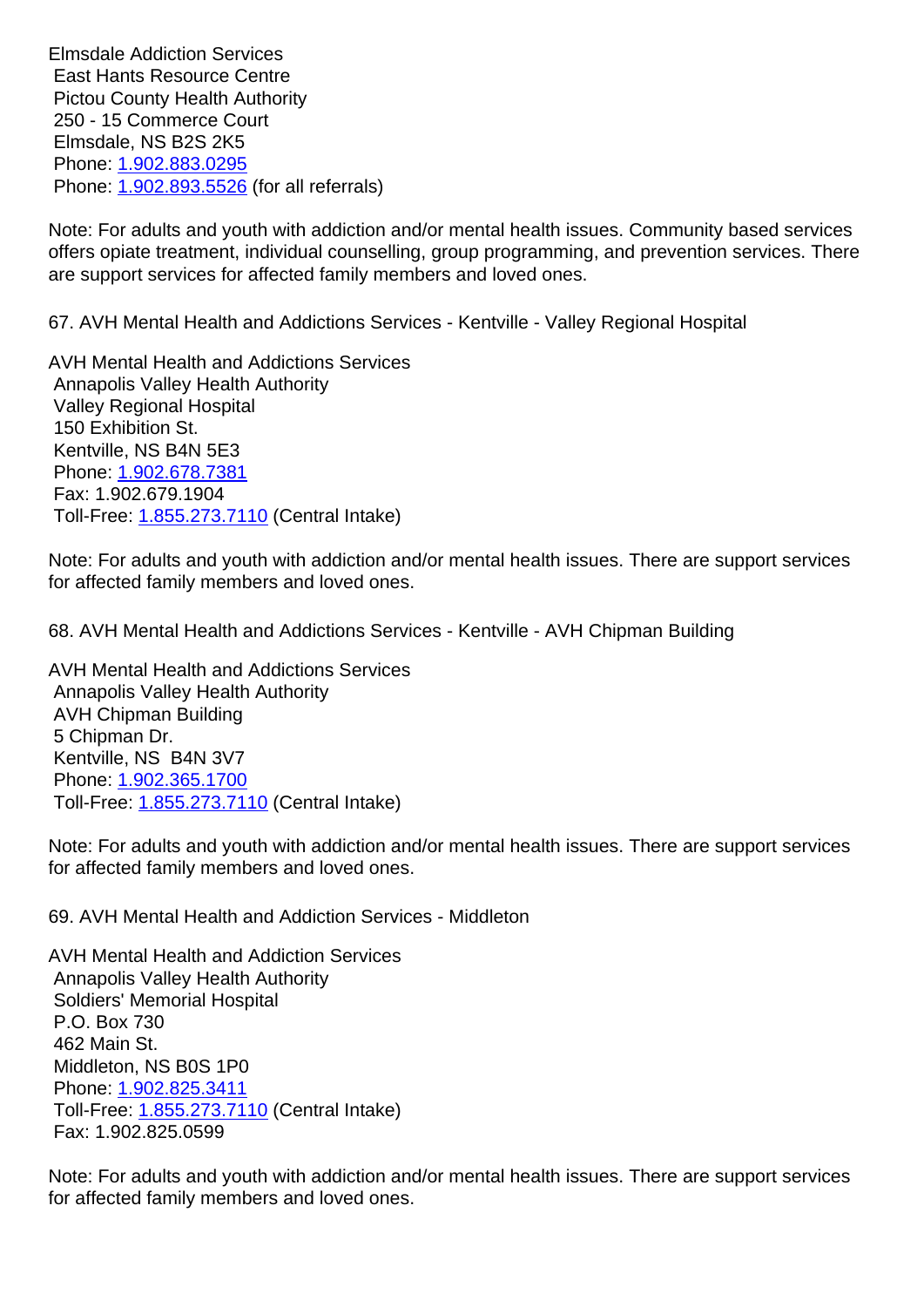New Glasgow Addiction Services Pictou County Health Authority Community Health Centre 690 East River Rd. New Glasgow, NS B2H 3S1 Phone: 1.902.755.7017

Note: For adults and youth with addiction and/or mental health issues. Community based services offers opiate treatment, individual counselling, group programming, and prevention services. There are sup[port services for](tel:1.902.755.7017) affected family members and loved ones.

## 71. Truro Addiction Services 71. Truro Addiction Services

Truro Addiction Services Pictou County Health Authority Colchester East Hants Health Centre 600 Abenaki Rd. Truro, NS B2N 0C4 Phone: 1.902.893.5526 Phone: 1.902.893.4776 (Opiate Treatment)

Note: For adults and youth with addiction and/or mental health issues. Community based services offers o[piate treatment, i](tel:1.902.893.5526)ndividual counselling, group programming and prevention services. There are sup[port services for](tel:1.902.893.4776) affected family members and loved ones.

72. AVH Mental Health and Addictions Services - Wolfville 72. AVH Mental Health and Addictions Services - Wolfville

AVH Mental Health and Addictions Services Annapolis Valley Health Authority Eastern Kings Memorial Community Health Centre 23 Earnscliffe Ave. Wolfville, NS B4P 1X4 Phone: 1.902.542.2266 Fax: 1.902.542.4619 Toll-Free: 1.855.273.7110 (Central Intake)

Note: F[or adults and you](tel:1.902.542.2266)th with addiction and/or mental health issues. There are support services for affecte[d family member](tel:1.855.273.7110)s and loved ones.

73. North Cochrane Addiction Services (NCAS) - Hearst 73. North Cochrane Addiction Services (NCAS) - Hearst

 North Cochrane Addiction Services (NCAS) 1403 Edward St. Hearst, ON P0L 1N0 Phone: 1.705.362.7844 Fax: 1.705.362.4515 E-Mail: chantal.jette@one-mail.on.ca

 Note: F[or adults and you](tel:1.705.362.7844)th with addiction and/or mental health issues. There are support services for affect[ed family members and loved](mailto:chantal.jette@one-mail.on.ca) ones. French available.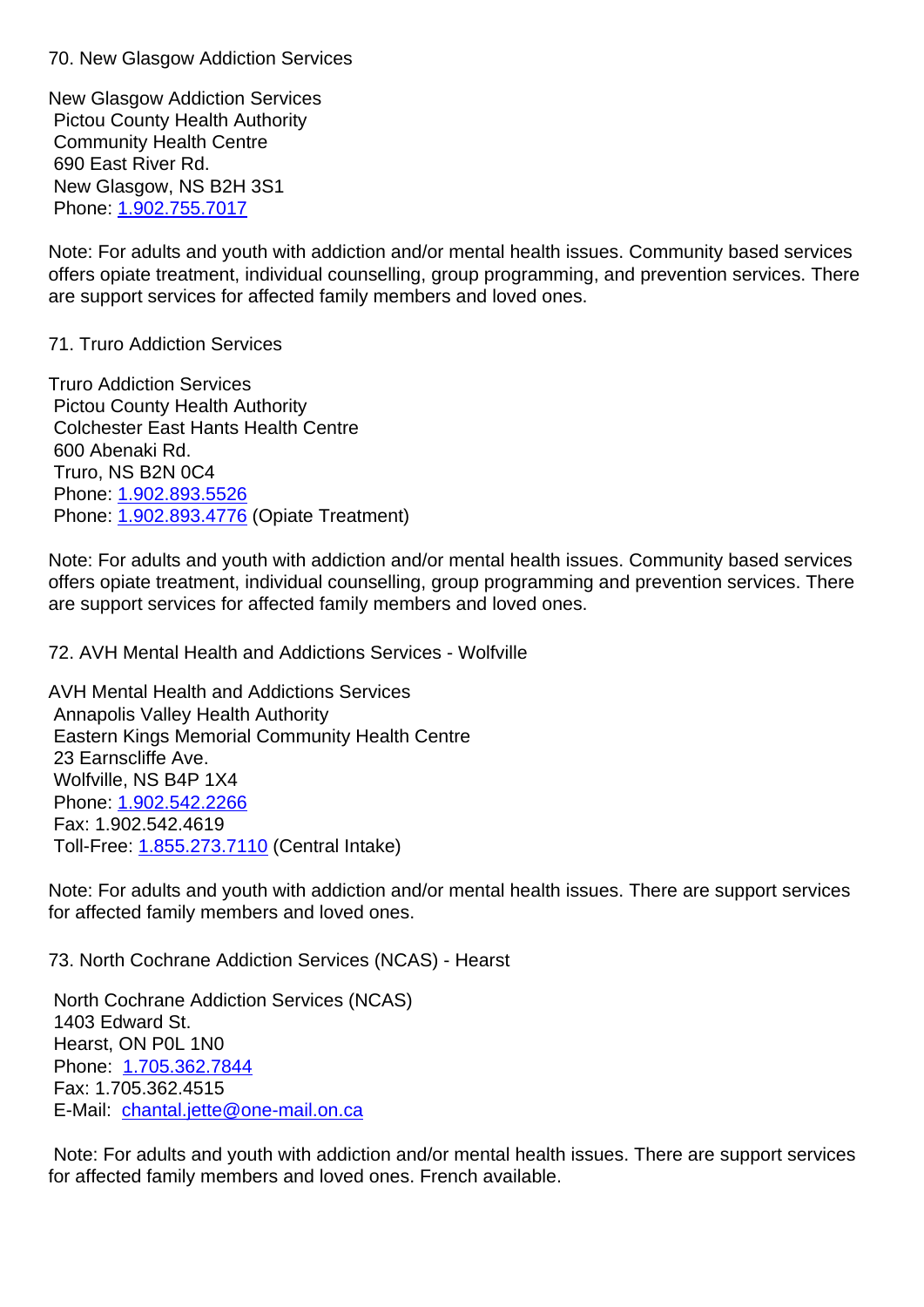Canadian Mental Health Assn. (CMHA) Addiction Outreach Muskoka - Parry Sound 1 - 67 Main St. W Huntsville, ON P1H 1W9 Phone: 1.705.645.2262 Toll-Free: 1.800.245.5036 E-Mail: aomps@on.aibn.com

 Note: F[or adults and you](tel:1.705.645.2262)th with addiction and/or mental health issues. There are support services for affect[ed](mailto:aomps@on.aibn.com) [family member](tel:1.800.245.5036)[s an](mailto:aomps@on.aibn.com)d loved ones.

75. Addiction Services of Thames Valley (ADSTV) - London 75. Addiction Services of Thames Valley (ADSTV) - London

 Addiction Services of Thames Valley (ADSTV) 260 - 200 Queens Ave. London, ON N6A 1J3 Phone: 1.519.673.3242 ext. 222 Fax: 1.519.673.1022 E-Mail: intake@adstv.on.ca

 Note: F[or adults and you](tel:1.519.673.3242)th with addiction and/or mental health issues. There are support services for affect[ed family members a](mailto:intake@adstv.on.ca)nd loved ones. French available.

76. Addiction Services of Thames Valley (ADSTV) - St. Thomas 76. Addiction Services of Thames Valley (ADSTV) - St. Thomas

 Addiction Services of Thames Valley (ADSTV) 10 Mondamin St. St. Thomas, ON N5P 2V1 Phone: 1.519.673.3242 ext.222 E-Mail: intake@adstv.on.ca

 Note: For adults and youth with addiction and/or mental health issues. There are support services for affect[ed family memb](tel:1.519.673.3242)[ers a](mailto:intake@adstv.on.ca)nd loved ones. French available.

77. Addiction Services of Thames Valley (ADSTV) - Strathroy 77.

 Addiction Services of Thames Valley (ADSTV) 21 Richmond St. Strathroy, ON N7G 2Z1 Phone: 1.519.673.3242 ext. 222 E-Mail: intake@adstv.on.ca

 Note: For adults and youth with addiction and/or mental health issues. There are support services for affect[ed family memb](tel:1.519.673.3242)[ers a](mailto:intake@adstv.on.ca)nd loved ones. French available.

78. South Cochrane Addictions Services (SCAS) - Iroquois Falls 78. South Cochrane Addictions Services (SCAS) - Iroquois Falls

 South Cochrane Addictions Services - (SCAS) A - 58 Anson Dr. Iroquois Falls, ON P0K 1G0 Phone: 1.705.232.4344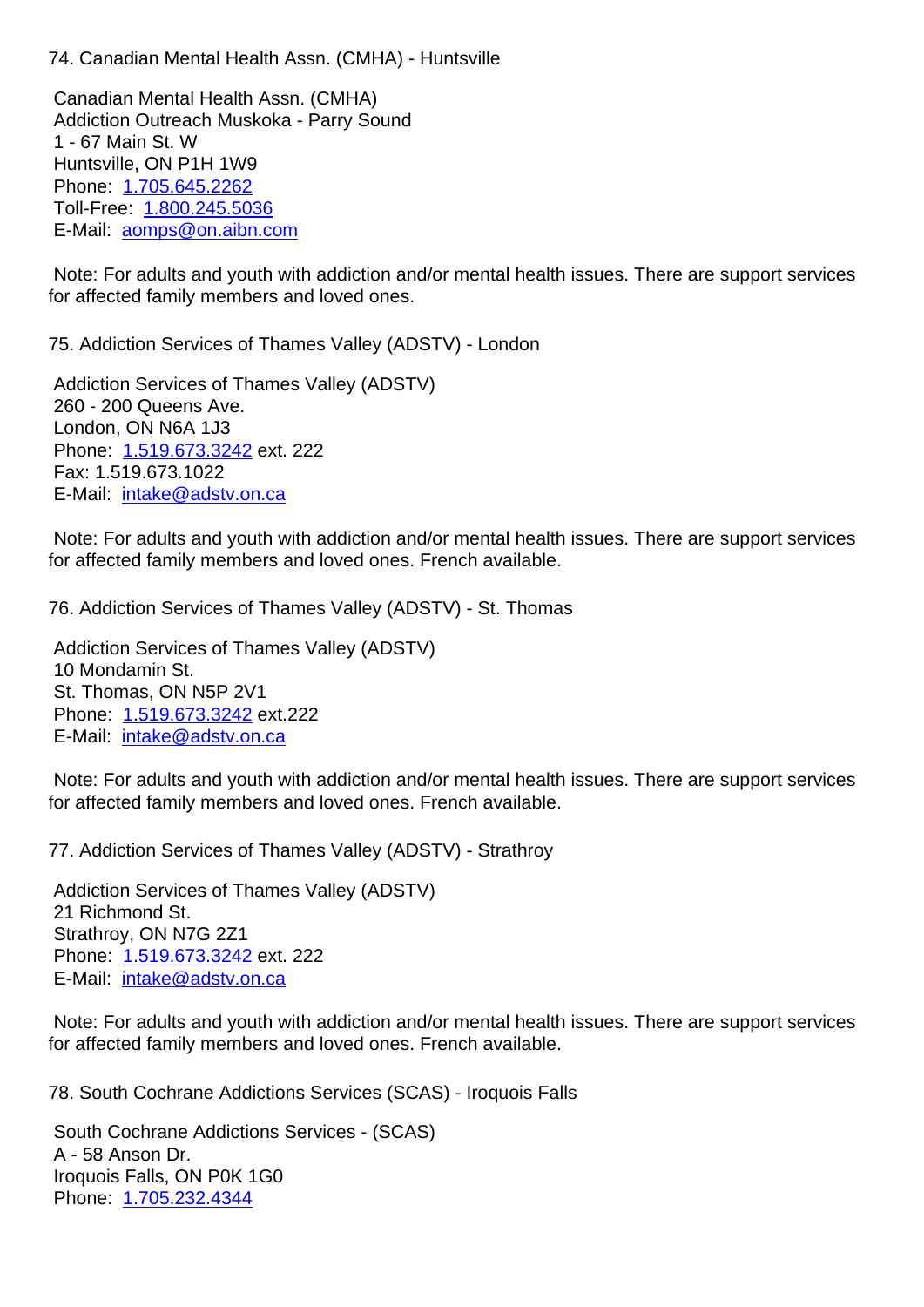for affected family members and loved ones. French available. Aboriginal language interpreters available.

| 79. South Cochrane Addictions Services (SCAS) - Matheson                                                                                                                                                                                                                                                    | 79 |
|-------------------------------------------------------------------------------------------------------------------------------------------------------------------------------------------------------------------------------------------------------------------------------------------------------------|----|
| South Cochrane Addictions Services (SCAS)<br><b>Bingham Memorial Hospital</b><br>507 8th Ave.<br>Matheson, ON P0K 1N0<br>Phone: 1.705.273.2233                                                                                                                                                              |    |
| Note: For adults and youth with addiction and/or mental health issues. There are support services<br>for affected family members and loved ones. French available. Aboriginal language interpreters<br>available. Open Wednesday only.                                                                      |    |
| 80. North Cochrane Addiction Services (NCAS) - Kapuskasing                                                                                                                                                                                                                                                  | 80 |
| North Cochrane Addiction Services (NCAS) 2 - 29 Byng Ave. Kapuskasing, ON P5N 1W6 Phone:<br>1.705.335.8408 Fax: 1.705.335.5640 E-Mail: chantal.jette@one-mail.on.ca                                                                                                                                         |    |
| Note: For adults and youth with addiction and/or mental health issues. There are support services<br>for affected family members and loved ones. French available.                                                                                                                                          |    |
| 81. St. Joseph's Health Centre                                                                                                                                                                                                                                                                              | 81 |
| St. Joseph's Health Centre<br>Lake of the Woods District Hospital - Community Programs<br>21 Wolsley St.<br>Kenora, ON P9N 3W7<br>Phone: 1.807.467.3555<br>Fax: 1.807.468.9083<br>E-Mail: ask@lwdh.on.ca                                                                                                    |    |
| Note: For adults and youth with addiction and/or mental health issues. There are support services<br>for affected family members and loved ones.                                                                                                                                                            |    |
| 82. (AMHS - KFLA) - Kingston                                                                                                                                                                                                                                                                                | 82 |
| Addiction & Mental Health Services - Kingston Frontenac Lennox & Addington (AMHS - KFLA)<br>385 Princess St.<br>Kingston, ON K7L 1B9<br>Phone: 1.613.544.1356 ext. 2225<br>Fax: 1.613.544.2346 (Clinical)<br>Toll-Free: 1.866.616.6005 (Crisis)<br>Fax: 1.613.544.5804 (Admin)<br>E-Mail: info@amhs-kfla.ca |    |
| Note: For adults and youth with addiction and/or mental health issues. There are support services<br>for affected family members and loved ones.                                                                                                                                                            |    |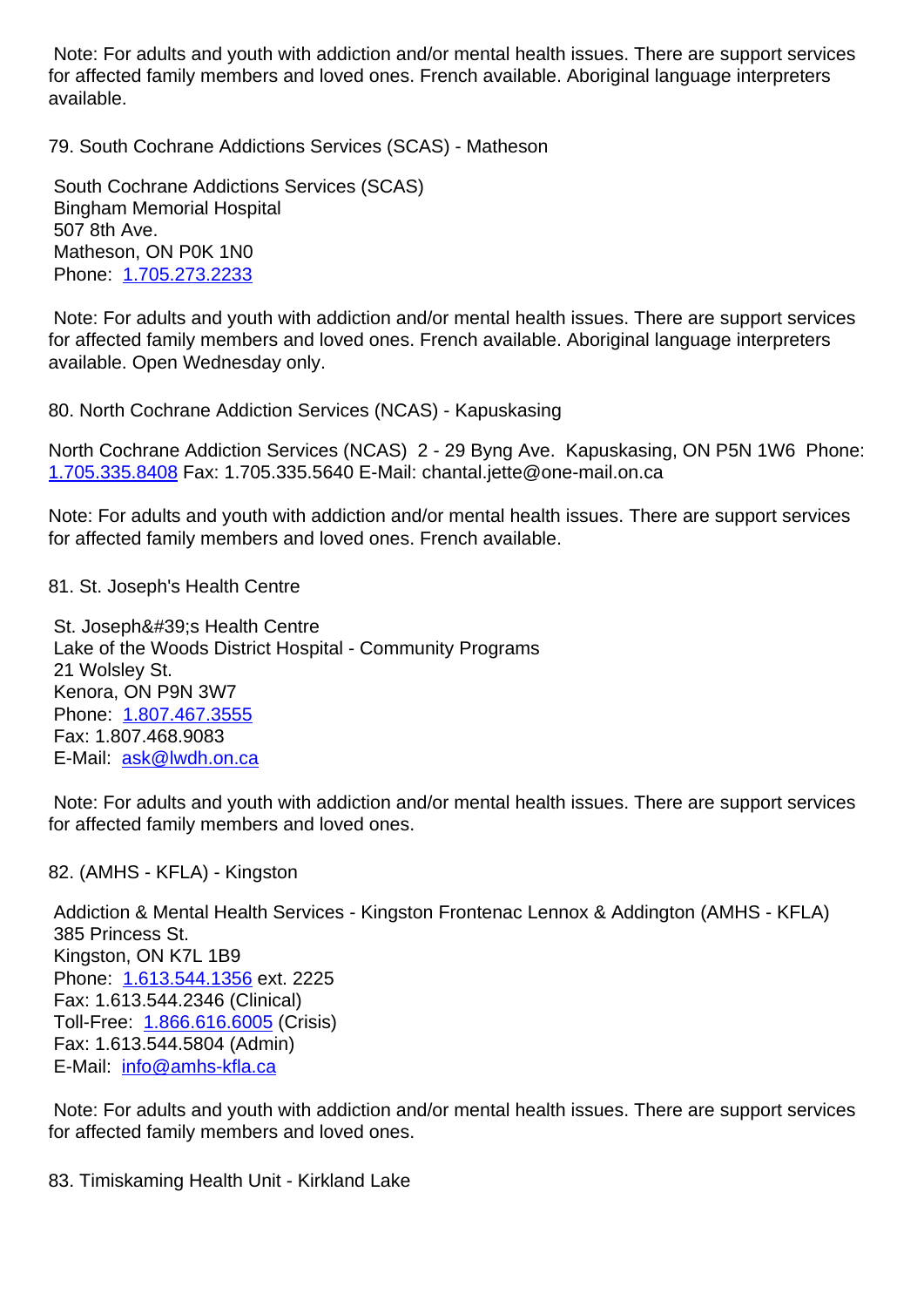31 Station Rd. N Kirkland Lake, ON P2N 3M6 Phone: 1.705.567.9355 Toll-Free: 1.888.665.8888 E-Mail: colem@timiskaminghu.com

 Note: F[or adults and you](tel:1.705.567.9355)th with addiction and/or mental health issues. There are support services for affect[ed](mailto:colem@timiskaminghu.com) [family member](tel:1.888.665.8888)[s and love](mailto:colem@timiskaminghu.com)d ones.

| 84. Ray of Hope - Youth 180                                                                                                                                                                                                                                                                                                 | 84 |
|-----------------------------------------------------------------------------------------------------------------------------------------------------------------------------------------------------------------------------------------------------------------------------------------------------------------------------|----|
| Ray of Hope - Youth 180<br>1081 King St. E<br>Kitchener, ON N2G 2N1<br>Phone: 1.519.743.2311 ext. 216<br>Fax: 1.519.578.8784<br>E-Mail: yasinquiries@rayofhope.net<br>Note: This service is for youth with addiction and/or mental health issues. There are support<br>services for affected family members and loved ones. |    |
| 85. St. Mary's Counselling Service (SMCS) - Kitchener                                                                                                                                                                                                                                                                       | 85 |
| St. Mary's Counselling Service (SMCS)<br>St. Joseph's Health System<br>St. Mary's General Hospital<br>600 - 30 Duke St. W<br>Kitchener, ON N2H 3W5<br>Phone: 1.519.745.2585 ext. 225<br>E-Mail: smcs@smgh.ca                                                                                                                |    |
| Note: For adults and youth with addiction and/or mental health issues. There are support services<br>for affected family members and loved ones.                                                                                                                                                                            |    |
| 86. Four Counties Addiction Services Team (FourCAST) - Lindsay                                                                                                                                                                                                                                                              | 86 |
| Four Counties Addiction Services Team (FourCAST)<br>2 - 86 Russell Street West<br>Queen's Square Plaza<br>Lindsay, ON K9V 6A5<br>Phone: 1.705.878.5547<br>Toll-Free: 1.800.461.1909<br>Fax: 1.705.878.8401<br>E-Mail: fourcast@fourcast.ca                                                                                  |    |

 Note: For [adults and youth](tel:1.800.461.1909) with addiction and/or mental health issues. There are support services for affect[ed family members an](mailto:fourcast@fourcast.ca)d loved ones.

87. Choices for Change - Listowel 87. Choices for Change - Listowel 87.

 Choices for Change Listowel, ON N4W 1C8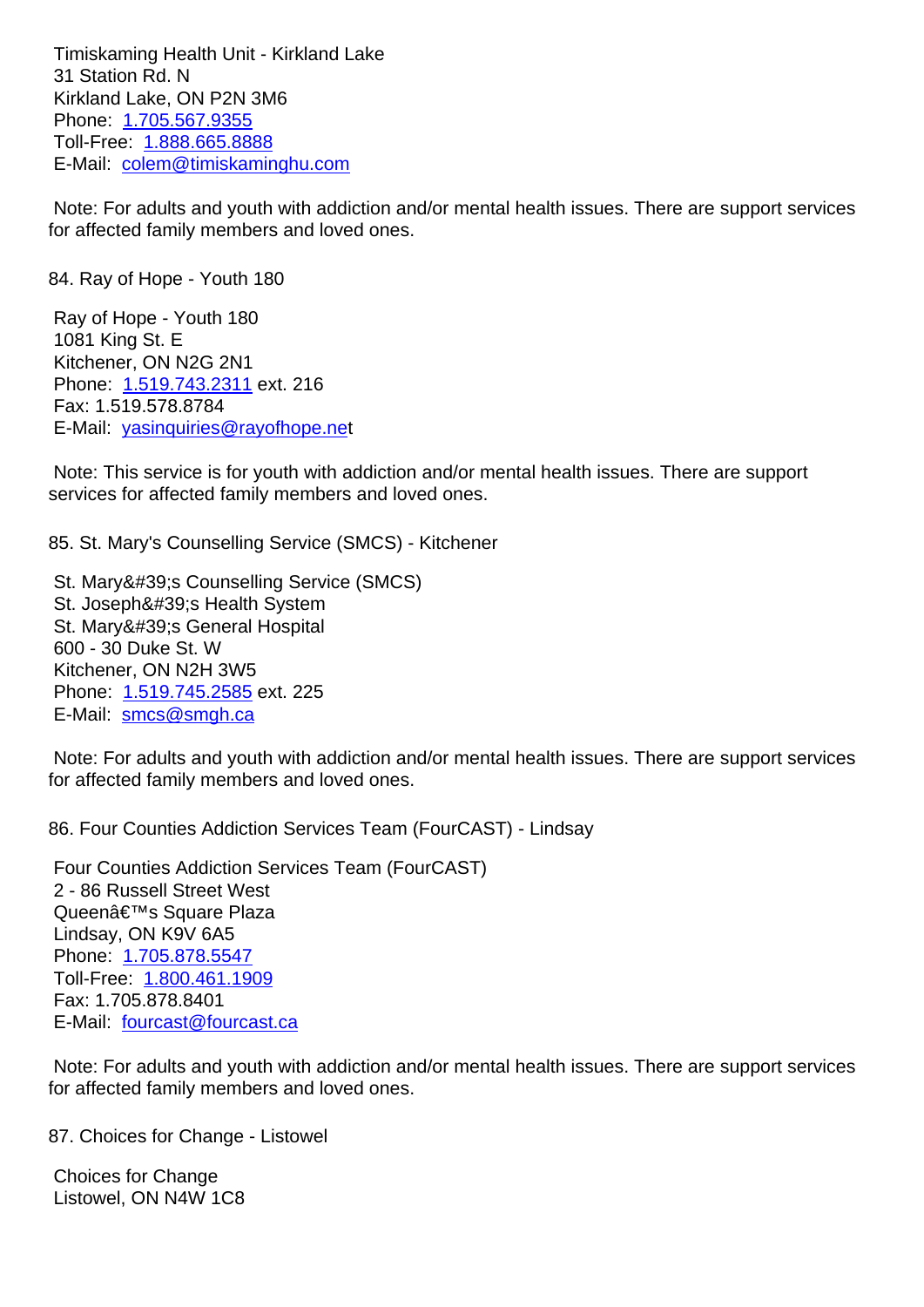TOLL-FREE: 1.077.210.0077 Fax: 1.519.271.2746 E-Mail: [support@choice](tel:1.519.271.6730)sforchange.ca

 Note: For [adults and youth](tel:1.877.218.0077) with addiction and/or mental health issues. There are support services for affect[ed family members and loved o](mailto:support@choicesforchange.ca)nes. Call the main office to be referred to a Choices For Change program in your area.

| 88. Hà pital régional de Sudbury Regional Hospital - Mental Health and Addictions Program                                                                                                                                                                                                                                                                                                                                    | 88 |
|------------------------------------------------------------------------------------------------------------------------------------------------------------------------------------------------------------------------------------------------------------------------------------------------------------------------------------------------------------------------------------------------------------------------------|----|
| HA pital rA©gional de Sudbury Regional Hospital - Mental Health and Addictions Program<br>11 Meredith St.<br>Little Current, ON P0P 1K0<br>Phone: 1.705.368.0756<br>Toll-Free: 1.866.469.0822                                                                                                                                                                                                                                |    |
| Note: For adults and youth with addiction and/or mental health issues. There are support services<br>for affected family members and loved ones. French available.                                                                                                                                                                                                                                                           |    |
| 89. Concurrent Disorder Program - St. Joseph's Health Care                                                                                                                                                                                                                                                                                                                                                                   | 89 |
| <b>Concurrent Disorder Program</b><br>Parkwood Institute Mental Health Care Building<br>St. Joseph's Health Care<br>550 Wellington Rd.<br>London, ON N6C 0A7<br>Phone: 1.519.455.5110 ext. 47747 or 47756                                                                                                                                                                                                                    |    |
| Note: For adults and youth with addiction and/or mental health issues. There are support services<br>for affected family members and loved ones.                                                                                                                                                                                                                                                                             |    |
| 90. North of Superior Programs (NOSP) - Manitouwadge                                                                                                                                                                                                                                                                                                                                                                         | 90 |
| North of Superior Counselling Programs (NOSP)<br><b>Health Care Centre</b><br>1 Health Care Cres.<br>Manitouwadge, ON P0T 2C0<br>Phone: 1.807.826.4517<br>Toll-Free: 1.877.895.6677<br>Fax: 1.807.826.3088<br>E-Mail: admin@nosp.on.ca<br>Note: This service is for youth and adults with addiction and/or mental health issues. There are<br>support services for affected family members and loved ones. French available. |    |
|                                                                                                                                                                                                                                                                                                                                                                                                                              |    |

91. North of Superior Counselling Programs (NOSP) - Schreiber 91. North of Superior Counselling Programs (NOSP) - Schreiber

 North of Superior Counselling Programs (NOSP) 312 Manitoba St. Schreiber, ON P0T 2S0 Phone: 1.807.824.2867 Toll-Free: 1.877.895.6677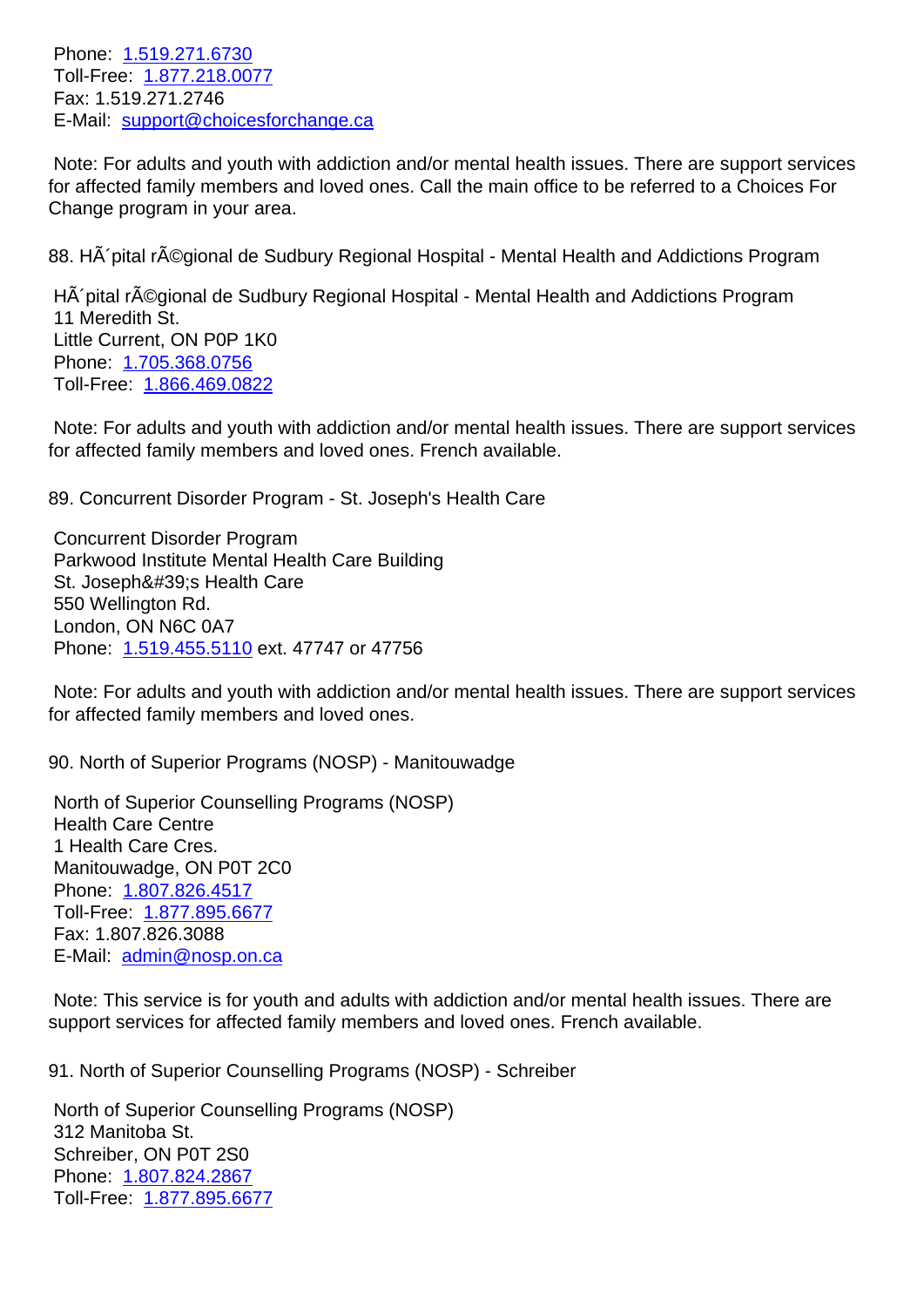E-Mail: admin@nosp.on.ca

 Note: For adults and youth with addiction and/or mental health issues. There are support services for affect[ed family members](mailto:admin@nosp.on.ca) and loved ones. French available.

92. North of Superior Counselling Programs (NOSP) - Marathon 92. North of Superior Counselling Programs (NOSP) - Marathon North of Superior Counselling Programs (NOSP) 51 Peninsula Rd.

 Marathon, ON P0T 2E0 Phone: 1.807.229.0607 Toll-Free: 1.877.895.6677 Fax: 1.807.229.3040 E-Mail: [admin@nosp.on](tel:1.807.229.0607).ca

 Note: For [adults and youth](tel:1.877.895.6677) with addiction and/or mental health issues. There are support services for affected family members and loved ones. French available.

93. North of Superior Counselling Programs (NOSP) - Longlac 93. North of Superior Counselling Programs (NOSP) - Longlac

 North of Superior Counselling Programs (NOSP) 101 King St. E - 2nd Floor Longlac, ON P0T 2A0 Phone: 1.807.876.2235 Toll-Free: 1.877.895.6677 Fax: 1.807.876.2401

 Note: F[or adults with ad](tel:1.807.876.2235)diction and/or mental health issues. There are support services for affected family mem[bers and loved o](tel:1.877.895.6677)nes.

94. (ADAPT) - Milton 94. (ADAPT) - Milton

 Halton Alcohol, Drug and Gambling Assessment, Prevention and Treatment Services (ADAPT) B1 - 245 Commercial St. Milton, ON L9T 2J3 Phone: 1.905.639.6537 ext. 0 Phone: 1.905.693.4250 ext. 0 (Long Distance) E-Mail: adapt@haltonadapt.org

 Note: F[or adults and you](tel:1.905.639.6537)th with addiction and/or mental health issues. There are support services for affect[ed family memb](tel:1.905.693.4250)[ers and](mailto:adapt@haltonadapt.org) loved ones.

95. Peel Addiction Assessment and Referral Centre (PAARC) 95. Peel Addiction Assessment and Referral Centre (PAARC)

 Peel Addiction Assessment and Referral Centre (PAARC) 302 - 5170 Dixie Rd. Mississauga, ON L4W 1E3 Phone: 1.905.629.1007 ext. 222 E-Mail: admin@paarc.com

 Note: For adults, youth and seniors with addiction and/or mental health issues. There are support services [for affected fam](tel:1.905.629.1007)[ily m](tel:admin@paarc.com)embers and loved ones.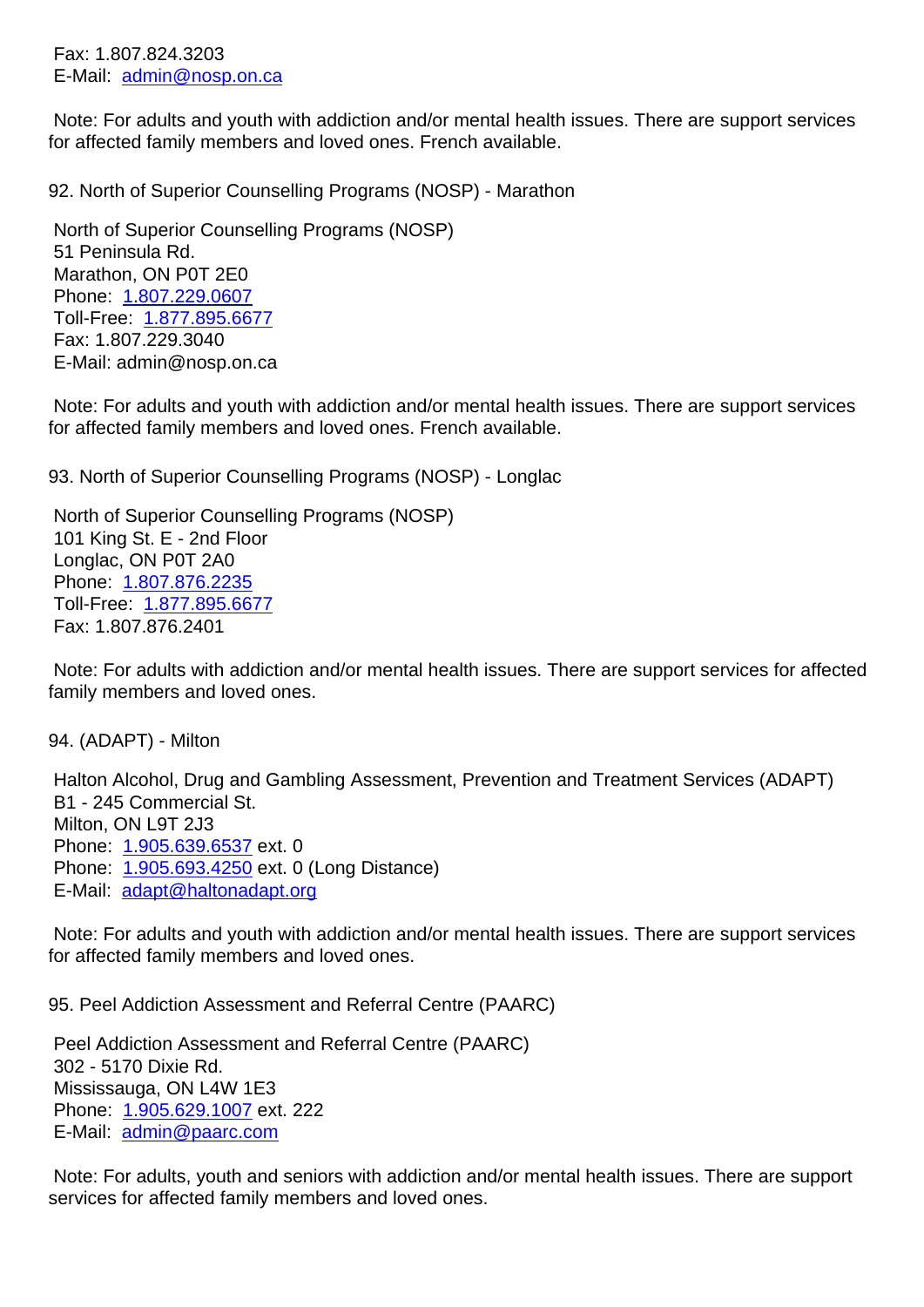Punjabi Community Health Services 241 - 2980 Drew Rd. Mississauga, ON L4T 0A7 Phone: 1.905.677.0889 Toll-Free: 1.877.290.0808 E-Mail: info@pchs4u.com

 Note: F[or adults and you](tel:1.905.677.0889)th from the South Asian community with addiction and/or mental health issues. The[re are support s](tel:1.877.290.0808)ervices for affected family members and loved ones. Offers services in Hindi, Ur[du, and Punjabi.](mailto:info@pchs4u.com)

97. YMCA Youth Substance Abuse Program (YSAP) - Mississauga 97. YMCA Youth Substance Abuse Program (YSAP) - Mississauga

 YMCA Youth Substance Abuse Program (YSAP) YMCA Toronto 800 - 151 City Centre Dr. Mississauga, ON L5B 1M7 Phone: 1.905.276.9322 Toll-Free: 1.877.602.9727

 Note: This service is for youth ages 14-24 with addiction and/or mental health issues. There are support [services for affe](tel:1.905.276.9322)[cted](tel:1.877.602.9727) family members and loved ones.

98. Yukon Health and Social Services - Outpatient Treatment Services 98. Yukon Health and Social Services - Outpatient Treatment Services

 Yukon Health and Social Services - Outpatient Treatment Services Sarah Steele Building P.O. Box 2703 6118 6th Ave. Whitehorse, YT Y1A 2C6 Phone: 1.867.667.5777 (Whitehorse) or 1.855.667.5777 (Other Communities) Toll-Free: 1.800.661.0408 ext. 5777 Fax: 1.867.667.8471

 Note: F[or adults and you](tel:1.867.667.5777)th with addiction and/or mental health issues. The Outpatient Treatment Services pr[ovide individual](tel:1.800.661.0408) or one-on-one counselling, support, and education. There are support services for affected family members and loved ones.

99. Community Counselling Program - Aklavik 99. Community Counselling Program - Aklavik

Community Counselling Program - Aklavik Phone: 1.867.978.2941 Fax: 1.867.978.2160

Note: For adults and youth with addiction and/or mental health issues and offer assessments, treatme[nt plans, referrals](tel:1.867.978.2941), support, and education.

100. Community Counselling Program - Behchoko 100. Community Counselling Program - Behchoko

Community Counselling Program - Behchoko Phone: 1.867.392.3005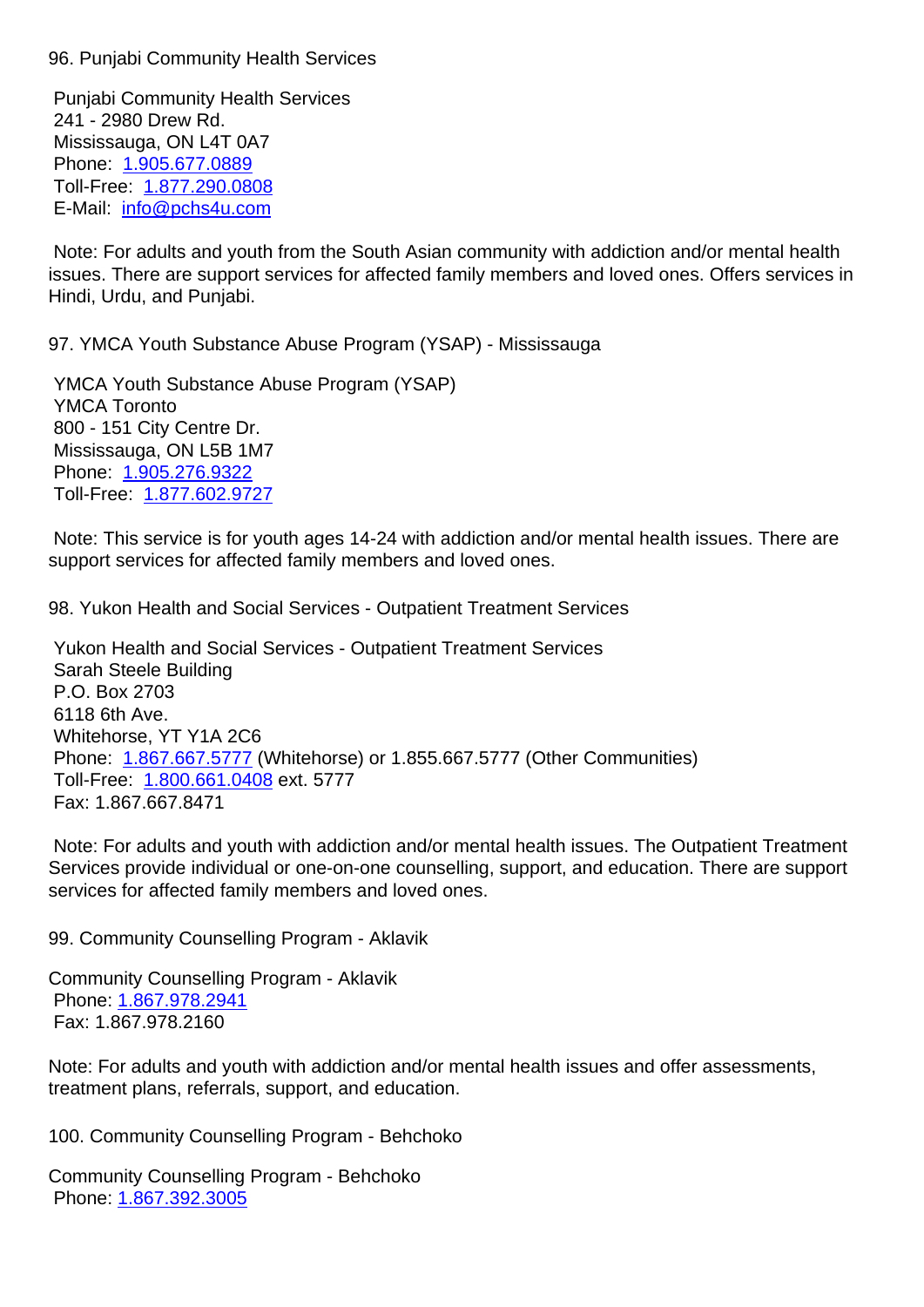| Note: For adults and youth with addiction and/or mental health issues. The program is staffed by<br>Mental Health and Addiction Counsellors and Community Wellness Workers who offer<br>assessments, develop a treatment plan, provide referrals, support, and educate. This location also<br>serves Gam?t? and Wekwe?t?. |                 |
|---------------------------------------------------------------------------------------------------------------------------------------------------------------------------------------------------------------------------------------------------------------------------------------------------------------------------|-----------------|
| 101. Community Counselling Program - Colville Lake                                                                                                                                                                                                                                                                        | 10              |
| Community Counselling Program - Colville Lake (via Norman Wells)<br>Phone: 1.867.587.3653<br>Fax: 1.867.709.2504                                                                                                                                                                                                          |                 |
| Note: For adults and youth with addiction and/or mental health issues and offer assessments,<br>treatment plans, referrals, support, and education.                                                                                                                                                                       |                 |
| 102. Community Counselling Program - D©I?n?                                                                                                                                                                                                                                                                               | 10              |
| Community Counselling Program - Dél?n?<br>Phone: 1.867.589.5545<br>Fax: 1.867.589.3031                                                                                                                                                                                                                                    |                 |
| Note: For adults and youth with addiction and/or mental health issues and offer assessments,<br>treatment plans, referrals, support, and education.                                                                                                                                                                       |                 |
| 103. Nechako Valley Community Services Society                                                                                                                                                                                                                                                                            | 10 <sub>1</sub> |
| <b>Nechako Valley Community Services Society</b><br>349 Stewart Dr.<br>Fort St. James, BC V0P 1P0<br>Phone: 1.250.996.7645<br>Fax: 1.250.996.7647                                                                                                                                                                         |                 |
| Note: This service is for children or youth with mental health and/or addiction issues. Services Fort<br>Fraser, Fraser Lake, Vanderhoof, and Fort St. James.                                                                                                                                                             |                 |
| 104. Community Counselling Program - Dettah/Ndilo                                                                                                                                                                                                                                                                         | 10 <sub>1</sub> |
| <b>Community Counselling Program - Dettah/Ndilo</b><br>Phone: 1.867.920.2925<br>Fax: 1.867.873.8517                                                                                                                                                                                                                       |                 |
| Note: For adults and youth with addiction and/or mental health issues and offer assessments,<br>treatment plans, referrals, support, and education.                                                                                                                                                                       |                 |
| 105. Community Counselling Program - Fort Good Hope                                                                                                                                                                                                                                                                       | 10 <sub>1</sub> |
| <b>Community Counselling Program - Fort Good Hope</b><br>Phone: 1.867.598.2059<br>Fax: 1.867.598.2605                                                                                                                                                                                                                     |                 |
| Note: For adults and youth with addiction and/or mental health issues and offer assessments,                                                                                                                                                                                                                              |                 |

treatme[nt plans, referrals](tel:1.867.598.2059), support, and education.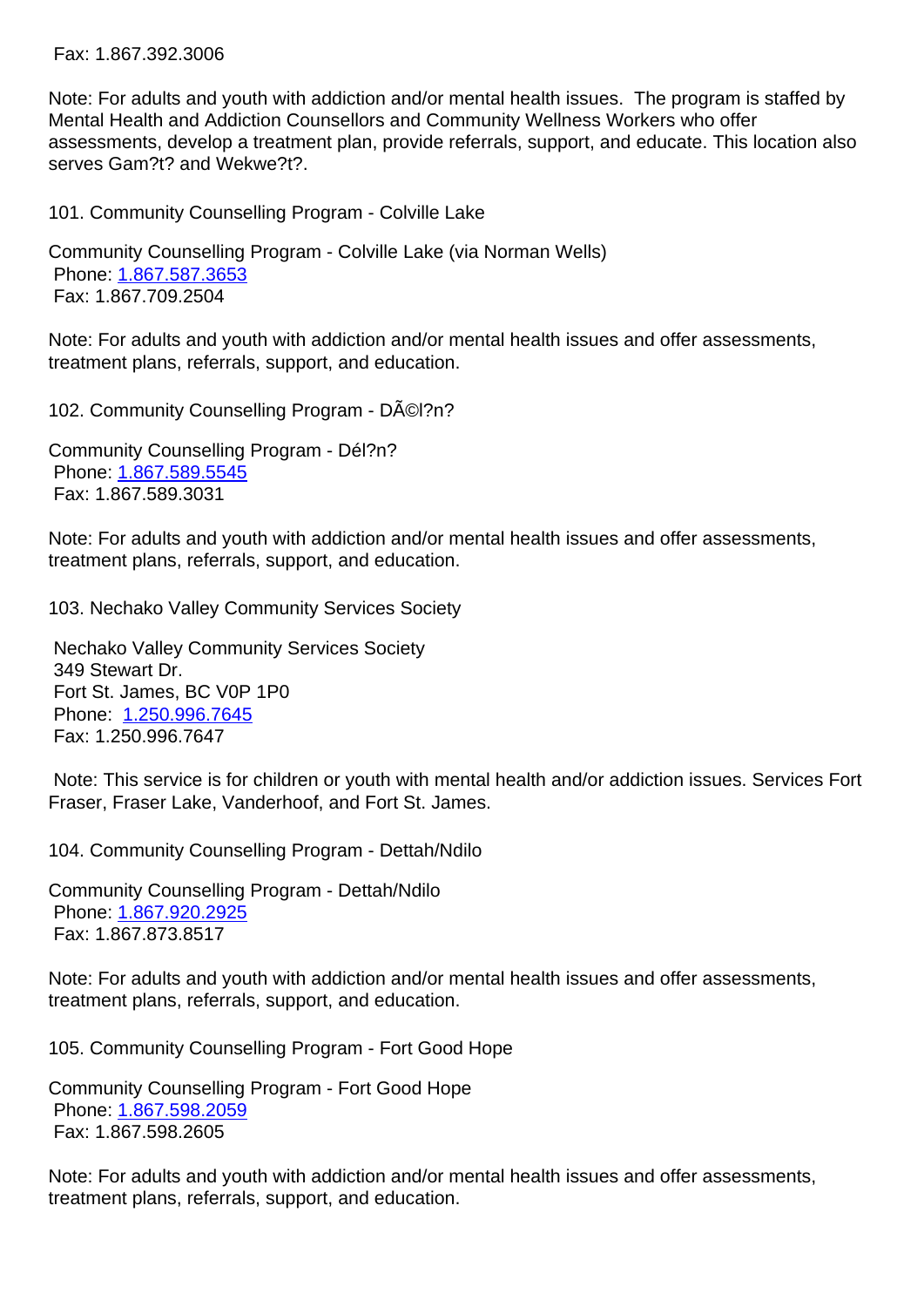Community Counselling Program - Fort Liard Phone: 1.867.770.4770 Fax: 1.867.770.4813

Note: For adults and youth with addiction and/or mental health issues and offer assessments, treatme[nt plans, referrals](tel:1.867.770.4770), support, and education. This location also serves Nahanni Butte.

| 107. Community Counselling Program - Fort McPherson                                                                                                                                                                         | 10 <sup>1</sup> |  |
|-----------------------------------------------------------------------------------------------------------------------------------------------------------------------------------------------------------------------------|-----------------|--|
| Community Counselling Program - Fort McPherson<br>Phone: 1.867.952.2245<br>Fax: 1.867.952.2133                                                                                                                              |                 |  |
| Note: For adults and youth with addiction and/or mental health issues and offer assessments,<br>treatment plans, referrals, support, and education.                                                                         |                 |  |
| 108. Community Counselling Program - Fort Providence                                                                                                                                                                        | 10 <sub>l</sub> |  |
| <b>Community Counselling Program - Fort Providence</b><br>Phone: 1.867.699.3421<br>Fax: 1.867.699.4626                                                                                                                      |                 |  |
| Note: For adults and youth with addiction and/or mental health issues and offer assessments,<br>treatment plans, referrals, support, and education. This location also serves Kakisa.                                       |                 |  |
| 109. Community Counselling Program - Fort Resolution                                                                                                                                                                        | 10 <sub>l</sub> |  |
| <b>Community Counselling Program - Fort Resolution</b><br>Phone: 1.867.394.4291<br>Fax: 1.867.394.3411                                                                                                                      |                 |  |
| Note: For adults and youth with addiction and/or mental health issues and offer assessments,<br>treatment plans, referrals, support, and education. This location also serves Kakisa.                                       |                 |  |
| 110. Community Counselling Program - Fort Simpson                                                                                                                                                                           | 11              |  |
| <b>Community Counselling Program - Fort Simpson</b><br>Phone: 1.867.695.2293<br>Fax: 1.867.695.2364                                                                                                                         |                 |  |
| Note: For adults and youth with addiction and/or mental health issues and offer assessments,<br>treatment plans, referrals, support, and education. This location also serves Jean Marie River, Trout<br>Lake, and Wrigley. |                 |  |
| 111. Community Counselling Program - Fort Smith                                                                                                                                                                             | 11              |  |
| <b>Community Counselling Program - Fort Smith</b><br>Phone: 1.867.872.6310<br>Fax: 1.867.872.2927                                                                                                                           |                 |  |
|                                                                                                                                                                                                                             |                 |  |

Note: F[or adults and you](tel:1.867.872.6310)th with addiction and/or mental health issues and offer assessments,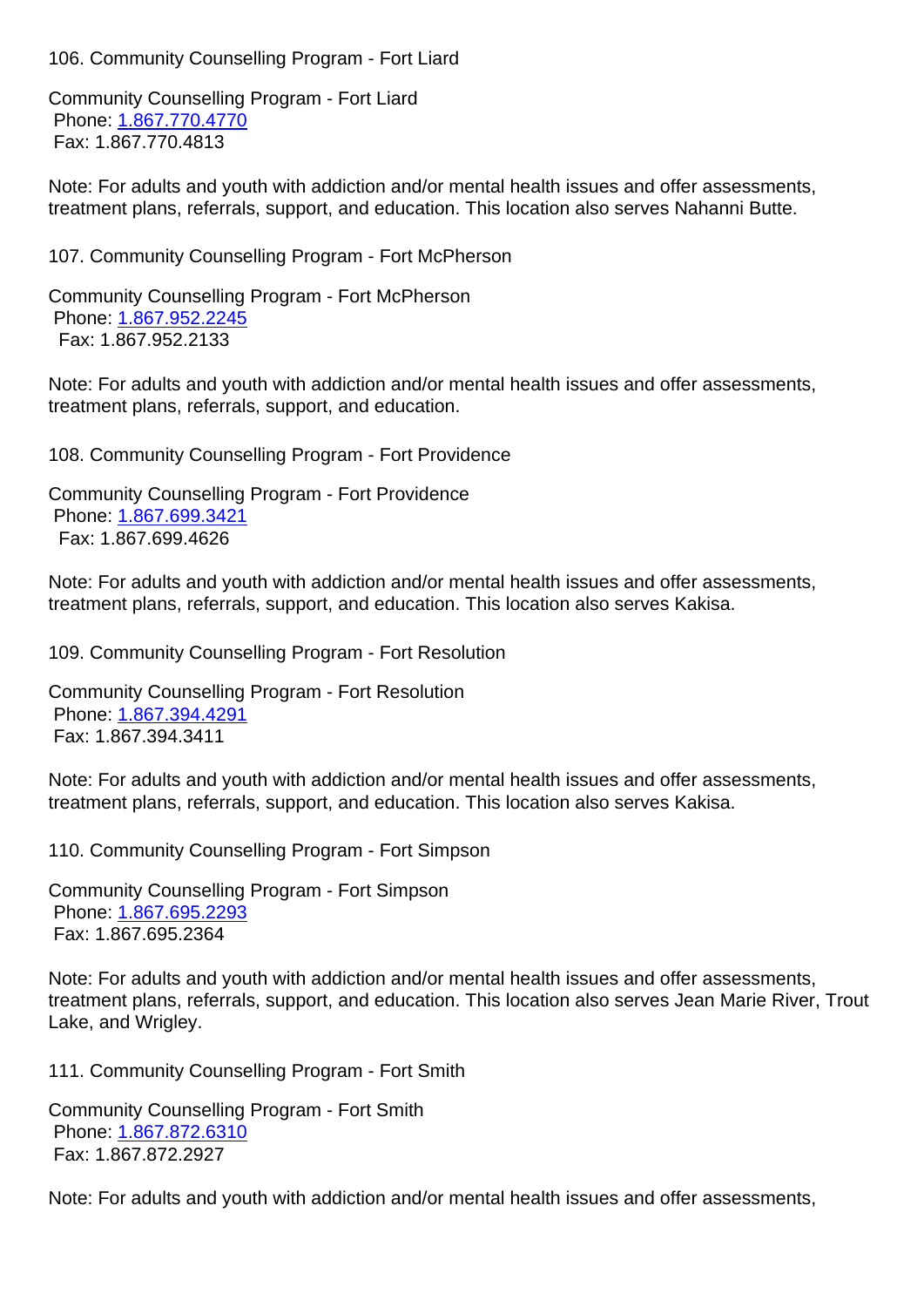| 112. Community Counselling Program - Hay River                                                                                                                                               | 11              |
|----------------------------------------------------------------------------------------------------------------------------------------------------------------------------------------------|-----------------|
| <b>Community Counselling Program - Hay River</b><br>Phone: 1.867.874.2446<br>Fax: 1.867.874.3922                                                                                             |                 |
| Note: For adults and youth with addiction and/or mental health issues and offer assessments,<br>treatment plans, referrals, support, and education. This location also serves Enterprise.    |                 |
| 113. Community Counselling Program - Inuvik                                                                                                                                                  | 11              |
| <b>Community Counselling Program - Inuvik</b><br>Phone: 1.867.777.4360<br>Fax: 1.867.777.4366                                                                                                |                 |
| Note: For adults and youth with addiction and/or mental health issues and offer assessments,<br>treatment plans, referrals, support, and education.                                          |                 |
| 114. Community Counselling Program - Lutselk'e                                                                                                                                               | 11 <sub>1</sub> |
| Community Counselling Program - Lutselk'e<br>Phone: 1.867.370.3331 or 370.3119<br>Fax: 1.867.370.3317                                                                                        |                 |
| Note: For adults and youth with addiction and/or mental health issues and offer assessments,<br>treatment plans, referrals, support, and education.                                          |                 |
| 115. Community Counselling Program - Norman Wells                                                                                                                                            | 11              |
| <b>Community Counselling Program - Norman Wells</b><br>Phone: 1.867.587.3653<br>Fax: 1.867.587.3436                                                                                          |                 |
| Note: For adults and youth with addiction and/or mental health issues and offer assessments,<br>treatment plans, referrals, support, and education. This location also serves Colville Lake. |                 |
| 116. Community Counselling Program - Paulatuk                                                                                                                                                | 11              |
| <b>Community Counselling Program - Paulatuk</b><br>Phone: 1.867.580.3147<br>Fax: 1.867.580.3300                                                                                              |                 |
| Note: For adults and youth with addiction and/or mental health issues and offer assessments,<br>treatment plans, referrals, support, and education.                                          |                 |
| 117. Community Counselling Program - Tsiigehtchic                                                                                                                                            | 11              |
| <b>Community Counselling Program - Tsiigehtchic</b><br>Phone: 1.867.953.3041<br>Fax: 1.867.953.3043                                                                                          |                 |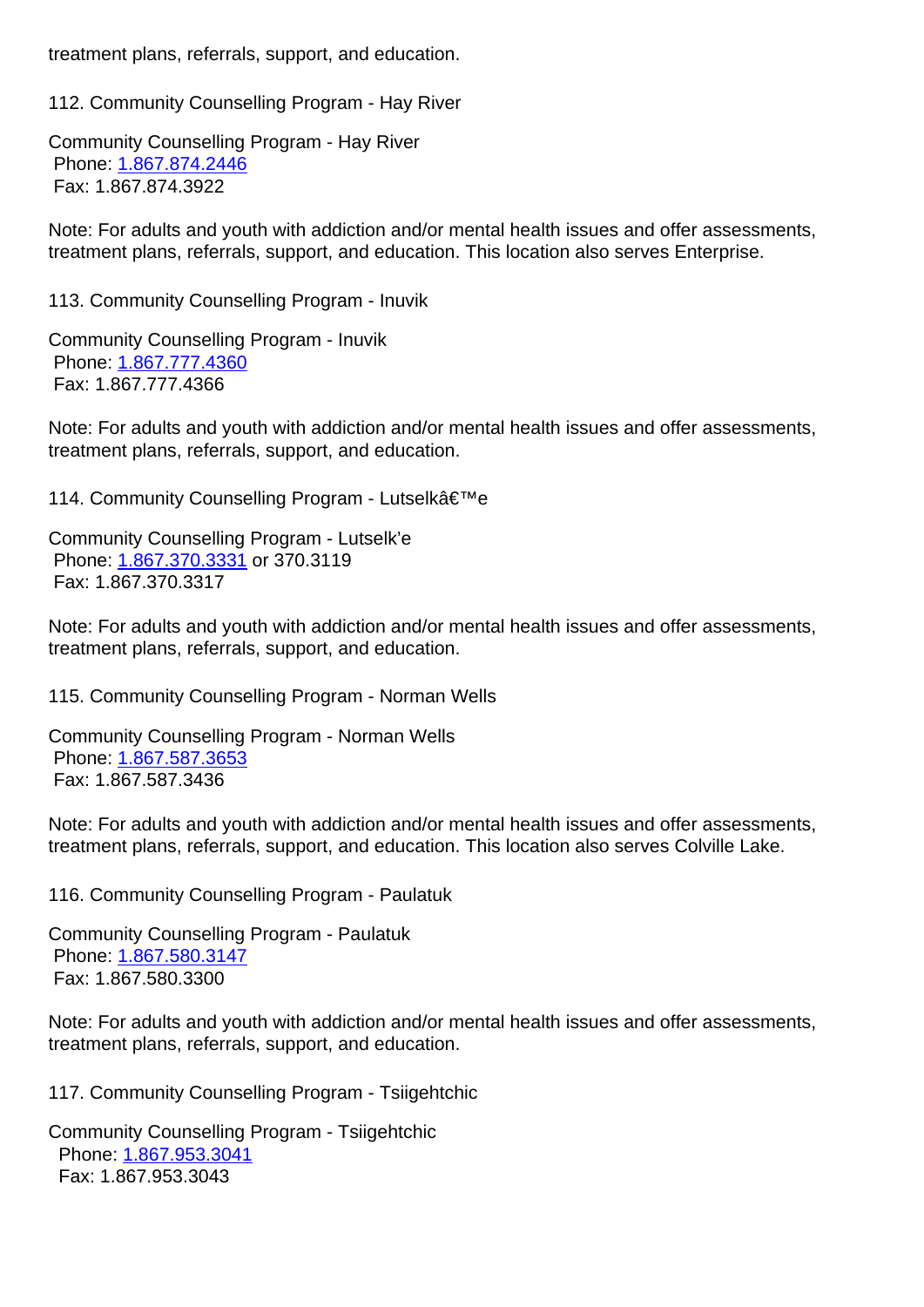| τισαιπιστι μιατιο, τσισιταιο, δύμμυτι, από συμβαικήτι.                                                                                              |    |
|-----------------------------------------------------------------------------------------------------------------------------------------------------|----|
| 118. Community Counselling Program - Tuktoyaktuk                                                                                                    | 11 |
| <b>Community Counselling Program - Tuktoyaktuk</b><br>Phone: 1.867.977.2434<br>Fax: 1.867.977.2237                                                  |    |
| Note: For adults and youth with addiction and/or mental health issues and offer assessments,<br>treatment plans, referrals, support, and education. |    |
| 119. Community Counselling Program - Tulita                                                                                                         | 11 |
| <b>Community Counselling Program - Tulita</b><br>Phone: 1.867.588.4019<br>Fax: 1.867.588.4017                                                       |    |
| Note: For adults and youth with addiction and/or mental health issues and offer assessments,<br>treatment plans, referrals, support, and education. |    |
| 120. Community Counselling Program - Ulukhaktok                                                                                                     | 12 |
| <b>Community Counselling Program - Ulukhaktok</b><br>Phone: 1.867.396.3024<br>Fax: 1.867.396.3221                                                   |    |
| Note: For adults and youth with addiction and/or mental health issues and offer assessments,<br>treatment plans, referrals, support, and education. |    |
| 121. Community Counselling Program - Wekweeti                                                                                                       | 12 |
| Community Counselling Program - Wekweeti (via Behchoko)<br>Phone: 1.867.392.3005<br>Fax: 1.867.392.3006                                             |    |
| Note: For adults and youth with addiction and/or mental health issues and offer assessments,<br>treatment plans, referrals, support, and education. |    |
| 122. Community Counselling Program - WhatA-                                                                                                         | 12 |
| <b>Community Counselling Program - What?</b><br>Phone: 1.867.573.3042<br>Fax: 1.867.573.3048                                                        |    |
| Note: For adults and youth with addiction and/or mental health issues and offer assessments,<br>treatment plans, referrals, support, and education. |    |
| 123. Community Counselling Program - Yellowknife                                                                                                    | 12 |
| <b>Community Counselling Program - Yellowknife</b><br>Phone: 1.867.765.7715<br>Fax: 1.867.766.2183                                                  |    |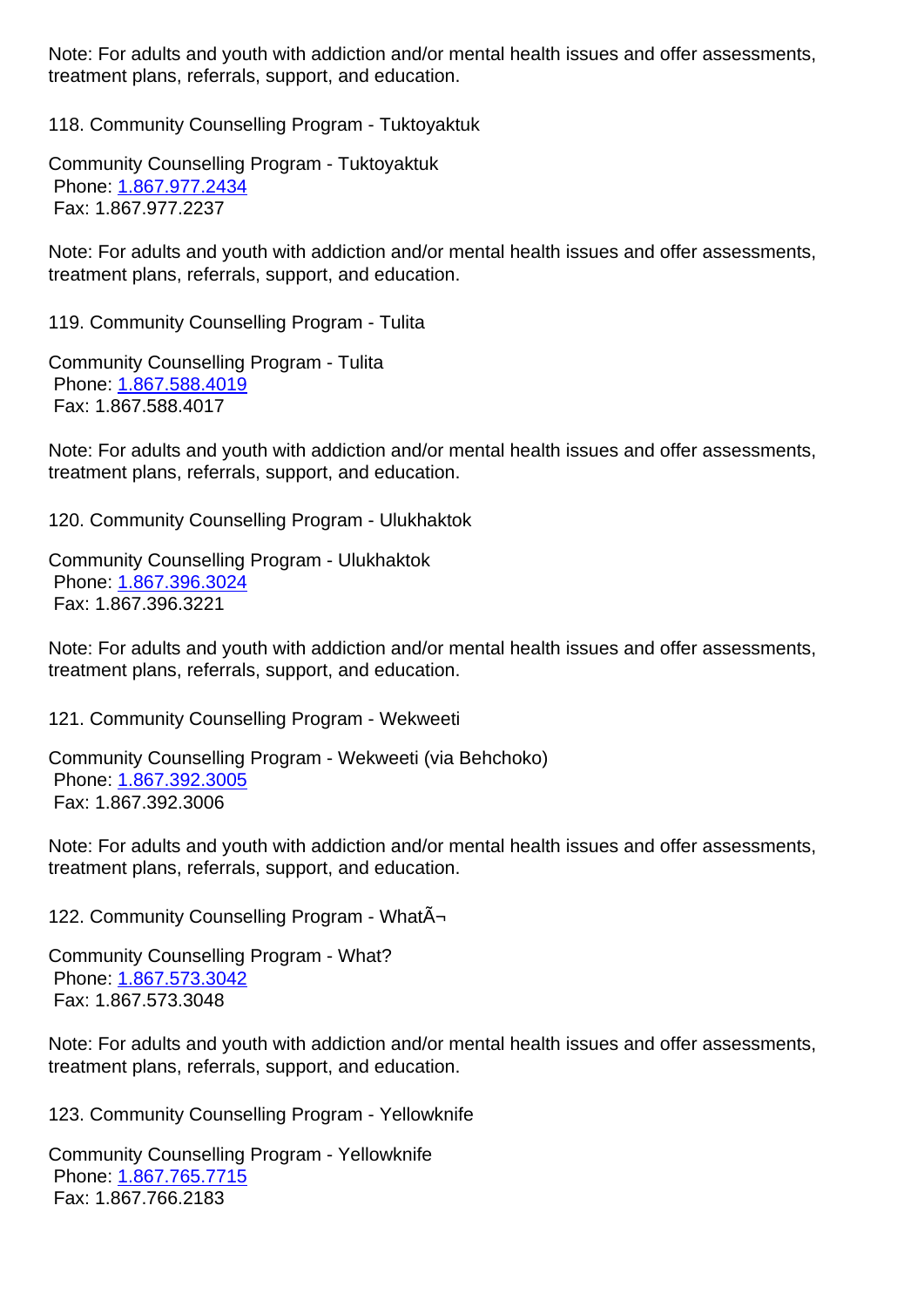| <u>treatment plans, referrals, support, and education. This service is part of the Tellowkhile Region.</u>                                                                                                                                           |    |
|------------------------------------------------------------------------------------------------------------------------------------------------------------------------------------------------------------------------------------------------------|----|
| 124. Homewood Community Addiction Services (CADS) - Mount Forest                                                                                                                                                                                     | 12 |
| Homewood Community Addiction Services (CADS)<br>1 - 392 Main St. N<br>Mount Forest, ON N0G 2L2<br>Phone: 1.519.323.4558                                                                                                                              |    |
| E-Mail: richjane@homewood.org                                                                                                                                                                                                                        |    |
| Note: For adults and youth with addiction and/or mental health issues. There are support services<br>for affected family members and loved ones.                                                                                                     |    |
| 125. Homewood Community Addiction Services (CADS) - Orangeville                                                                                                                                                                                      | 12 |
| Homewood Community Addiction Services (CADS)<br>32 First Ave. Upper Floor<br>Orangeville, ON L9W 1H8<br>Phone: 1.519.942.2361<br>Toll-Free: 1.844.437.3247<br>E-Mail: healthcentre@homewoodhealth.com                                                |    |
| Note: For adults and youth with addiction and/or mental health issues. There are support services<br>for affected family members and loved ones.                                                                                                     |    |
| 126. (AMHS - KFLA) - Napanee                                                                                                                                                                                                                         | 12 |
| Addiction & Mental Health Services - Kingston Frontenac Lennox & Addington (AMHS - KFLA)<br>70 Dundas St. E<br>Napanee, ON K7R 1H9<br>Phone: 1.613.354.7521<br>Toll-Free: 1.800.267.7877<br>Fax: 1.613.354.7524<br>E-Mail: administration@laacmhs.ca |    |
| Note: For adults and youth with addiction and/or mental health issues. There are support services<br>for affected family members and loved ones.                                                                                                     |    |
| 127. Timiskaming Health Unit                                                                                                                                                                                                                         | 12 |
|                                                                                                                                                                                                                                                      |    |

 Timiskaming Health Unit P.O. Box 1090 43 - 247 Whitewood Ave. New Liskeard, ON P0J 1P0 Phone: 1.705.647.4305 Toll Free: 1.866.747.4305 Toll Free: 1.888.665.8888 (Crisis) Fax: 1.705.647.5779 E-Mail: [colem@timiska](tel:1.705.647.4305)[min](tel:1.866.747.4305)ghu.com

 Note: For [adults and youth](tel:1.888.665.8888) with addiction and/or mental health issues. There are support services for affect[ed family members and love](mailto:colem@timiskaminghu.com)d ones.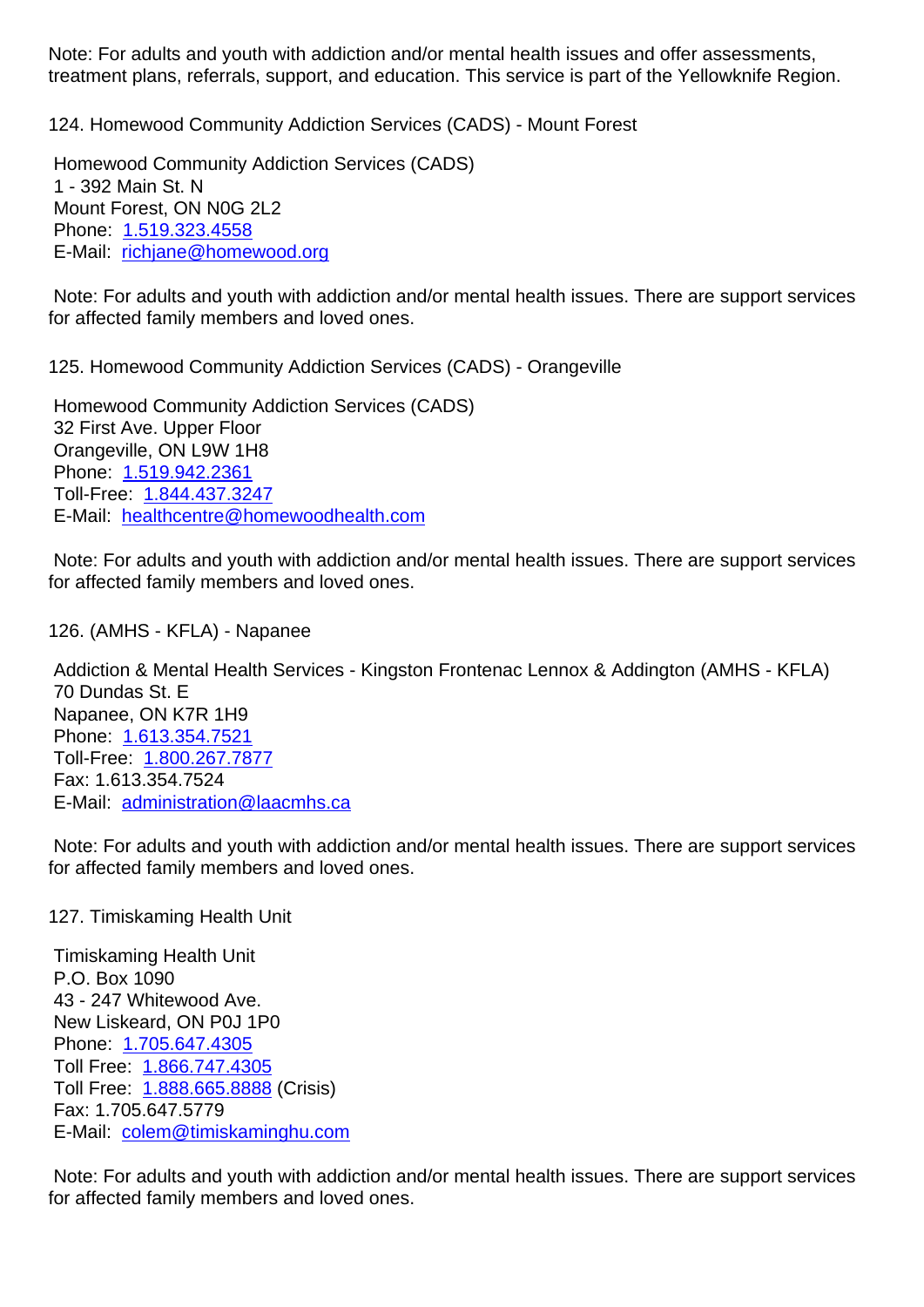Community Addiction Services of Niagara (CASON) 4632 Victoria Ave. Niagara Falls, ON L2E 4B8 Phone: 1.905.684.1183 Fax: 1.905.684.1551

 Note: For adults and youth with addiction and/or mental health issues. There are support services for affect[ed family membe](tel:1.905.684.1183)rs and loved ones.

129. North of Superior Counselling Programs (NOSP) - Schreiber 129. North of Superior Counselling Programs (NOSP) - Schreiber

 North of Superior Counselling Programs (NOSP) 312 Manitoba St. Schreiber, ON P0T 2S0 Phone: 1.807.824.2867 Toll-Free: 1.877.895.6677 Fax: 1.807.824.3203 E-Mail: [admin@nosp.on](tel:1.807.824.2867).ca

 Note: For [adults and youth](tel:1.877.895.6677) with addiction and/or mental health issues. There are support services for affect[ed family members](mailto:admin@nosp.on.ca) and loved ones. French available.

130. North of Superior Counselling Programs (NOSP) - Nipigon 130. North of Superior Counselling Programs (NOSP) - Nipigon

 North of Superior Counselling Programs (NOSP) 16 Front St. Nipigon, ON P0T 2J0 Phone: 1.807.887.2632 Toll-Free: 1.877.895.6677 Fax: 1.807.887.2764 E-Mail: [admin@nosp.on](tel:1.807.887.2632).ca

 Note: For [adults and youth](tel:1.877.895.6677) with addiction and/or mental health issues. There are support services for affect[ed family members](mailto:admin@nosp.on.ca) and loved ones. French available.

131. Community Counselling Centre of Nipissing 131. Community Counselling Centre of Nipissing

 Community Counselling Centre of Nipissing 361 McIntyre St. E North Bay, ON P1B 1C9 Phone: 1.705.472.6515 Fax: 1.705.472.4582

 Note: For adults and youth with addiction and/or mental health issues. There are support services for affect[ed family membe](tel:1.705.472.6515)rs and loved ones. Also has programs for First Nations. Some programs offered in Ojibway.

132. North Bay General Hospital 132. North Bay General Hospital

North Bay General Hospital P.O. Box 2500 50 College Dr. North Bay, ON P1B 5A4 Phone: 1.705.476.6240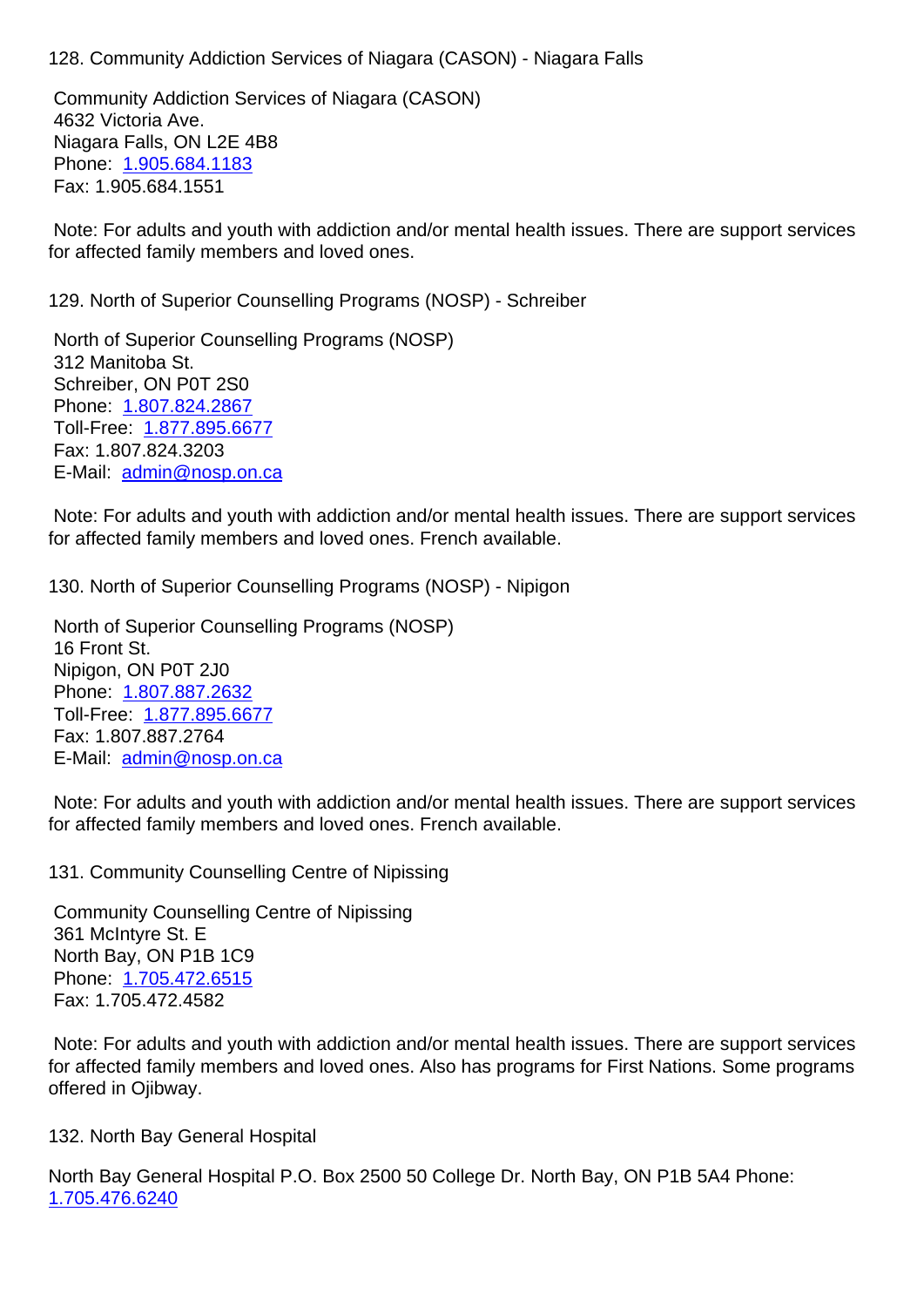clients on methadone maintenance. There are support services for affected family members and loved ones. An anger management group is also offered.

133. Y-Connect 133. Y-Connect

Y-Connect Across Boundaries Black Creek Community Health Centre 1 York Gate Blvd. 10 San Romanoway North York, ON M3N 3A1 Phone: 1.416.640-1934 Fax: 416.499.9716

Note: This service is for youth ages 15-24 from various ethnic communities with addiction and/or mental health issues. Tagalog, Mandarin, Somal[i, Yoruba and Tw](tel:1.416.640-1934)i available. There are support services for affected family members and loved ones.

134. Griffin Centre Mental Health Services 134. Griffin Centre Mental Health Services

 Griffin Centre Mental Health Services 24 Silverview Dr. North York, ON M2M 2B3 Phone: 1.416.222.1153 Fax: 416-222-1321 E-Mail: contact@griffin-centre.org

 Note: F[or adults and you](tel:1.416.222.1153)th with addiction and/or mental health issues. There are support services for affect[ed family members and lov](mailto:contact@griffin-centre.org)ed ones. Available in Hindi, Malayalam, and French.

135. Family Adolescent Straight Talk (FAST) 135. Family Adolescent Straight Talk (FAST)

 Family Adolescent Straight Talk (FAST) 7B - 2441 Lakeshore Rd. W Oakville, ON L6L 5V5 Phone: 1.905.469.6338 Toll-Free: 1.888.651.5186 E-Mail: fast@on.aibn.com

 Note: F[or adults and you](tel:1.905.469.6338)th with addiction and/or mental health issues. There are support services for affect[ed](mailto:fast@on.aibn.com) [family members](tel:1.888.651.5186) and loved ones.

 Halton Alcohol, Drug and Gambling Assessment, Prevention and Treatment Services (ADAPT) 203 - 165 Cross Ave. Oakville, ON L6J 0A9 Phone: 1.905.639.6537 ext. 0 Phone: 1.905.693.4250 ext. 0 (Long Distance) E-Mail: adapt@haltonadapt.org

 Note: F[or adults and you](tel:1.905.639.6537)th with addiction and/or mental health issues. There are support services for affect[ed family membe](tel:1.905.693.4250)rs and loved ones.

137. Pinewood Centre - Oshawa 137. Pinewood Centre - Oshawa

 Pinewood Centre Lakeridge Health

136. (ADAPT) - Oakville 136. (ADAPT) - Oakville 136. (ADAPT) - Oakville 136. (ADAPT) - Oakville 136. (ADAPT) - Oakville 136. (ADAPT) - Oakville 136. (ADAPT) - Oakville 136. (ADAPT) - Oakville 136. (ADAPT) - Oakville 136. (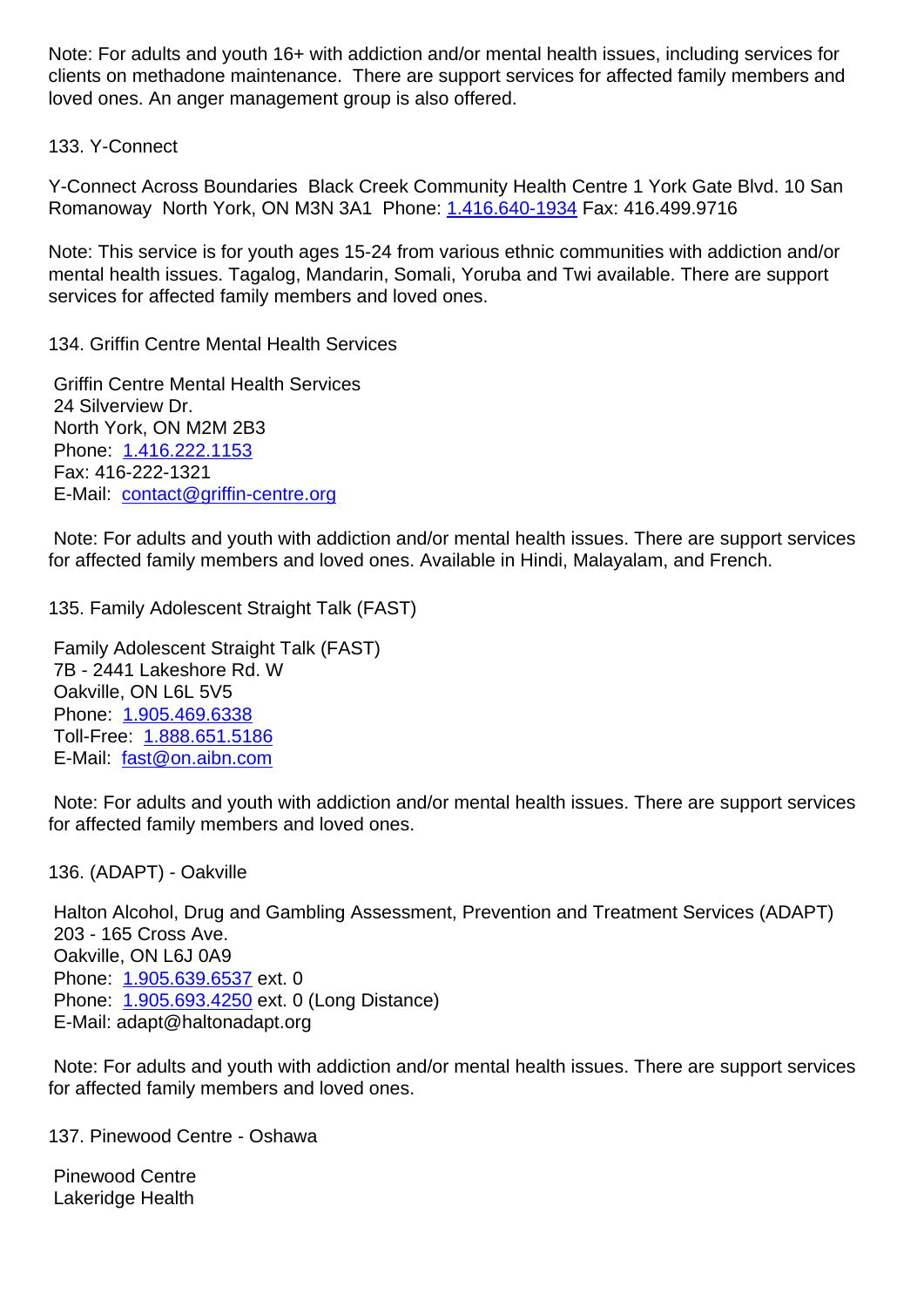Oshawa, ON L1J 2K5 Phone: 1.905.571.3344 E-Mail: wmoore@lakeridgehealth.on.ca

 Note: For adults and youth with addiction and/or mental health issues. There are support services for affect[ed family memb](tel:1.905.571.3344)[ers and loved on](mailto:wmoore@lakeridgehealth.on.ca)es.

138. Residential Withdrawal Management Services (RWMS) - Pinewood Centre 138. Residential Withdrawal Management Services (RWMS) - Pinewood Centre

 Residential Withdrawal Management Services (RWMS) Pinewood Centre Lakeridge Health 300 Centre St. S Oshawa, ON L1H 4B2 Phone: 1.905.723.8195 Toll-Free: 1.888.881.8878

 Note: This service is available for both men and women ages 16+ who are safe to withdraw in a non-med[ical setting. The](tel:1.905.723.8195)[re](tel:1.888.881.8878) are support services for affected family members and loved ones.

139. Maison Fraternit© – Fraternity House – Centre de traitement mixte pour les adolescents et leur famil

Maison Fraternité – Fraternity House – Centre de traitement mixte pour les adolescents et leur famille 300 Olmstead St. Ottawa, ON K1L 7K1 Phone: 1.613.562.1415 Toll Free: 1.877.654.0991

 E-Mail: [lalexanian@mai](tel:1.613.562.1415)sonfraternite.ca Note: Thi[s service is for yo](tel:1.877.654.0991)uth ages 14-18 with addiction and/or mental health issues. There are support services for affected family members and loved ones. This program is French only. Intervie[ws can be conducted in English to](mailto:lalexanian@maisonfraternite.ca) accommodate an English speaking parent.

140. Rideauwood Addiction and Family Services 140. Rideauwood Addiction and Family Services

 Fax: 1.613.562.1418

 Rideauwood Addiction and Family Services 312 Parkdale Ave. Ottawa, ON K1Y 4X5 Phone: 1.613.724.4881 Fax: 613-724-4873 E-Mail: rideauwood@rideauwood.com

 Note: F[or adults and you](tel:1.613.724.4881)th with addiction and/or mental health issues. There are support services for affect[ed family members and loved o](mailto:rideauwood@rideauwood.com)nes. Rideauwood Addictions and Family Services also has a program for Quebec residents.

141. Serenity Renewal for Families 141. Serenity Renewal for Families 14

 Serenity Renewal for Families 202 - 2255 St. Laurent Blvd.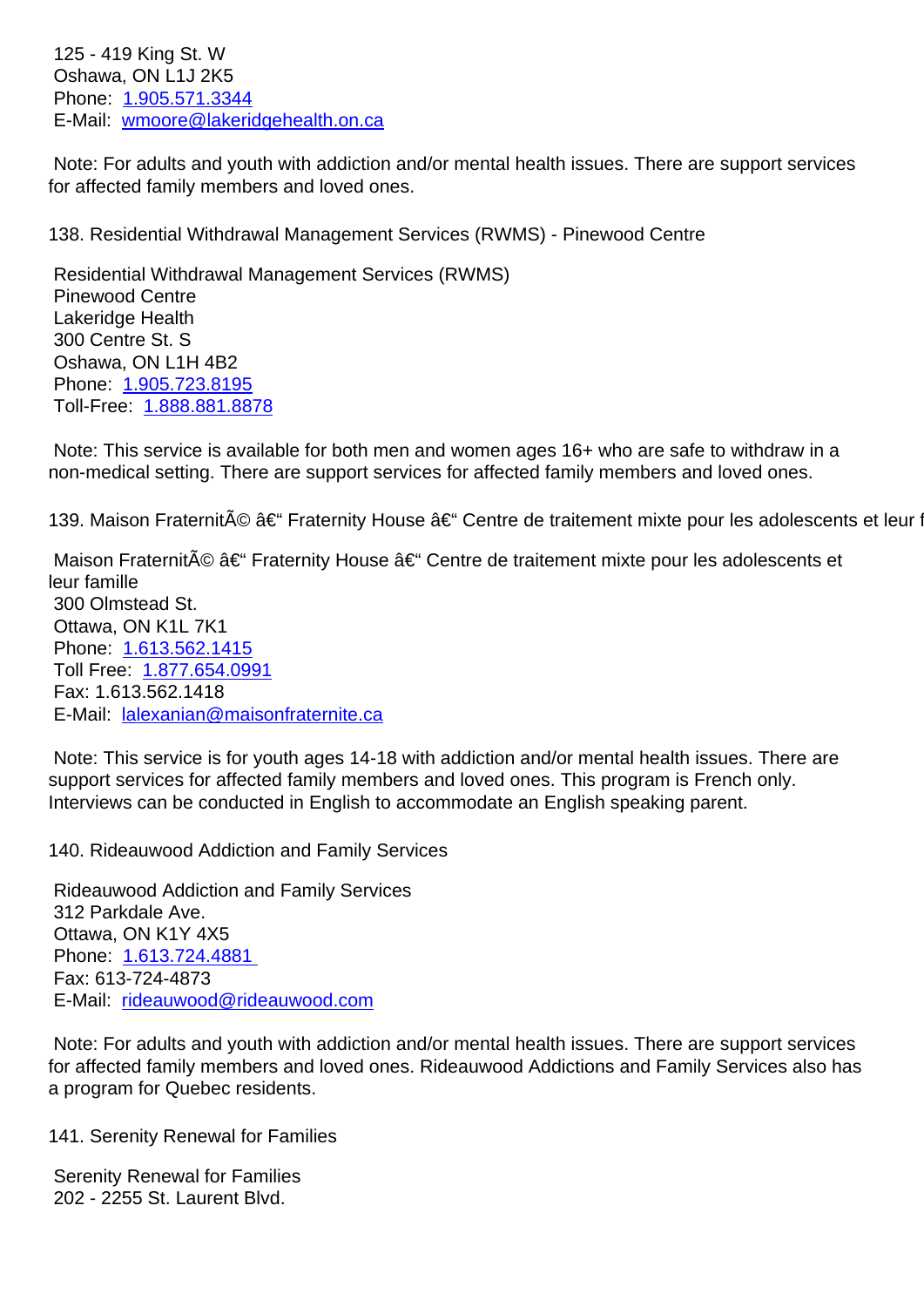PHONE: **1.013.523.5143**  Fax: 1.613.523.5705 E-Mail: info@serenityrenewal.ca

 Note: F[or adults and you](tel:1.613.523.5143)th with addiction and/or mental health issues. There are support services for affect[ed family members and lo](mailto:info@serenityrenewal.ca)ved ones.

| 142. Southeast Ottawa Community Health Centre (SEOCHC)                                                                                                                                                                                   | 14              |
|------------------------------------------------------------------------------------------------------------------------------------------------------------------------------------------------------------------------------------------|-----------------|
| Southeast Ottawa Community Health Centre (SEOCHC)<br>Sandy Hill Community Health Centre, Inc.<br>600 - 1355 Bank St.<br>Ottawa, ON K1H 8K7<br>Phone: 1.613.737.5115<br>Phone: 1.613.737.4809 to make an appointment<br>Fax: 613-739-8199 |                 |
| Note: For adults and youth with addiction and/or mental health issues. There are support services<br>for affected family members and loved ones.                                                                                         |                 |
| 143. CHOICES: Drug and Alcohol Counselling for Youth                                                                                                                                                                                     | 14              |
| <b>CHOICES: Drug and Alcohol Counselling for Youth</b><br>Mental Health and Addiction Services in Grey and Bruce<br>207 - 1101 2nd Ave. E<br>Owen Sound, ON N4K 2J1<br>Phone: 1.519.371.5487<br>Toll-Free: 1.800.265.3133                |                 |
| Note: This service is for youth ages 12-20 with addiction and/or mental health issues. There are<br>support services for affected family members and loved ones, including a Monthly Parent<br>Information/Support Night.                |                 |
| 144. New Directions for Alcohol, Drug and Gambling Problems                                                                                                                                                                              | 14 <sub>1</sub> |
| New Directions for Alcohol, Drug and Gambling Problems<br>HopeGreyBruce Mental Health & Addictions Services<br>207 - 1101 2nd Ave. E<br>Owen Sound, ON N4K 2J1<br>Phone: 1.519.371.1232<br>Toll-Free: 1.800.265.3133                     |                 |
| Note: For adults and youth with addiction and/or mental health issues. There are support services<br>for affected family members and loved ones.                                                                                         |                 |
| 145. Canadian Mental Health Assn. (CMHA) - Parry Sound                                                                                                                                                                                   | 14              |
| Canadian Mental Health Assn. (CMHA) Addiction Outreach Muskoka - Parry Sound 26 James St.<br>Parry Sound, ON P2A 1T5 Phone: 1.705.746.4264 Toll-Free: 1.800.245.5036                                                                     |                 |
| Note: For adults and youth with addiction and/or mental health issues. There are support services<br>for affected family members and loved ones.                                                                                         |                 |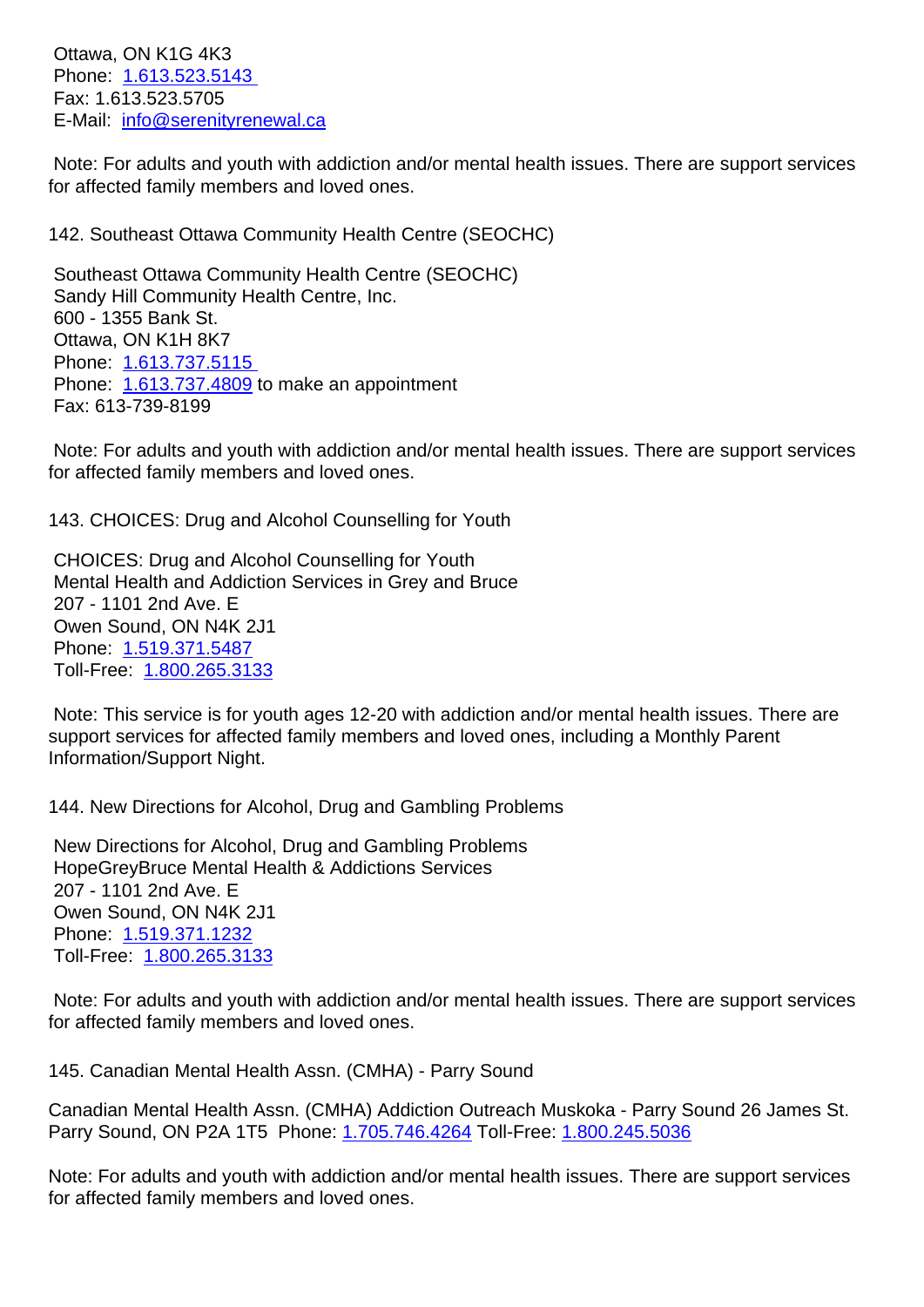Pathways Alcohol and Drug Treatment Services Renfrew County Addiction Treatment System Gallery 2000, 2nd Floor 130 Pembroke St. W Pembroke, ON K8A 5M8 Phone: 1.613.432.8573 ext. 222 Toll-Free: 1.888.241.1135 Fax: 613.723.0190 E-Mail: [info@pathwayst](tel:1.613.432.8573)s.ca

Note: For [adults and youth](tel:1.888.241.1135) 16+ with addiction and/or mental health issues. There are support services [for affected family m](mailto:info@pathwaysts.ca)embers and loved ones.

147. Pathways Alcohol and Drug Treatment Services - Renfrew 147. Pathways Alcohol and Drug Treatment Services - Renfrew

 Pathways Alcohol and Drug Treatment Services Renfrew County Addiction Treatment System 202 - 39 Renfrew Ave. W Renfrew, ON K7V 2Y2 Phone: 1.613.432.8573 ext. 222 Toll-Free: 1.888.241.1135 Fax: 1.613.432.7888 E-Mail: [info@pathwayst](tel:1.613.432.8573)s.ca

 Note: For [adults and youth](tel:1.888.241.1135) with addiction and/or mental health issues. There are support services for affect[ed family members a](mailto:info@pathwaysts.ca)nd loved ones.

148. Renfrew County Alcohol, Drug, and Gambling Assessment - Pembroke 148. Renfrew County Alcohol, Drug, and Gambling Assessment - Pembroke

 Renfrew County Alcohol, Drug, and Gambling Assessment Referral Service - Pembroke Renfrew Victoria Hospital 700 MacKay St. Pembroke, ON K8A 1G6 Phone: 1.613.432.9855 Toll-Free: 1.800.265.0197 E-Mail: alcohol.referral@renfrewhosp.com

 Note: F[or adults and you](tel:1.613.432.9855)th with addiction and/or mental health issues. There are support services for affect[ed](mailto:alcohol.referral@renfrewhosp.com) [family member](tel:1.800.265.0197)[s and loved ones](mailto:alcohol.referral@renfrewhosp.com).

149. Renfrew County Alcohol, Drug, and Gambling Assessment Referral Service - Renfrew 2004.

 Renfrew County Alcohol, Drug, and Gambling Assessment Referral Service Renfrew Victoria Hospital 510 Raglan St. N Renfrew, ON K7V 1P5 Phone: 1.613.432.9855 Toll-Free: 1.800.265.0197 Fax: 1.613.432.9917 E-Mail: [alcohol.referral@](tel:1.613.432.9855)renfrewhosp.com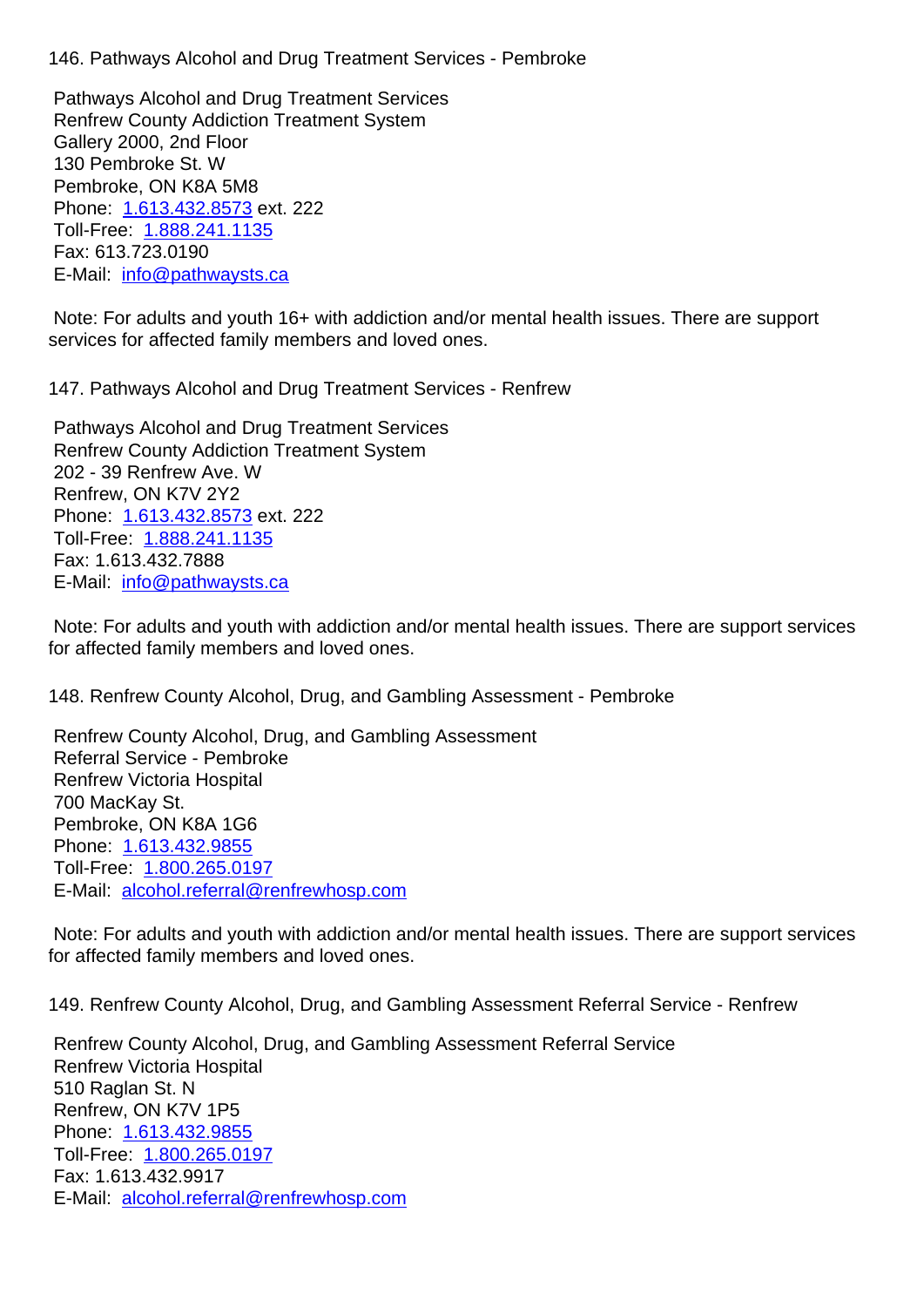for affected family members and loved ones.

## 150. Addictions and Mental Health Services (AMHS) - Picton 150. Addictions and Mental Health Services (AMHS) - Picton

 Addictions and Mental Health Services (AMHS) P.O. Box 6284 35 Bridge St. Picton, ON K0K 2T0 Phone: 1.613.476.2990 Phone: 1.613.969.5511 (Crisis) Fax: 1.613.476.6403 E-Mail: [ykarnik@amhs-h](tel:1.613.476.2990)pe.ca

Note: F[or adults and you](tel:1.613.969.5511)th 16+ with addiction and/or mental health issues. There are support services [for affected family mem](mailto:ykarnik@amhs-hpe.ca)bers and loved ones.

151. New Port Centre 151. New Port Centre

 New Port Centre Port Colborne General Hospital Niagara Health System 260 Sugarloaf St. Port Colborne, ON L3K 2N7 Phone: 1.905.378.4647 ext. 32500 E-Mail: NewPortAdmin@niagarahealth.on.ca

 Note: For adults and youth with addiction and/or mental health issues. There are support services for affect[ed family memb](tel:1.905.378.4647)[ers and loved ones, in](mailto:NewPortAdmin@niagarahealth.on.ca)cluding methadone maintenance counselling. French available.

152. Prescott-Russell Addiction Service - Clarence-Rockland Satellite Centre 152. Prescott-Russell Addiction Service - Clarence-Rockland Satellite Centre

 Prescott-Russell Addiction Service - Clarence-Rockland Satellite Centre HÂ' pital Général de Hawkesbury and District General Hospital Inc. - Rockland 1905 Laurier St. Rockland, ON K4K 0C6 Phone: 1.844.304.1414 Toll Free: 1.855.624.1415 Fax: 1.613.632.8354

 Note: F[or adults and you](tel:1.844.304.1414)th with addiction and/or mental health issues. There are support services for affected [family members](tel:1.855.624.1415) and loved ones. French available.

153. Westover Treatment Centre - Sarnia 153. Westover Treatment Centre - Sarnia

 Westover Treatment Centre St. Luke's United Church 350 Indian Rd. S Sarnia, ON N7T 3W8 Phone: 1.519.692.5110 ext. 112 Toll-Free: 1.800.721.3232 E-Mail: homeoffice@westover-fdn.org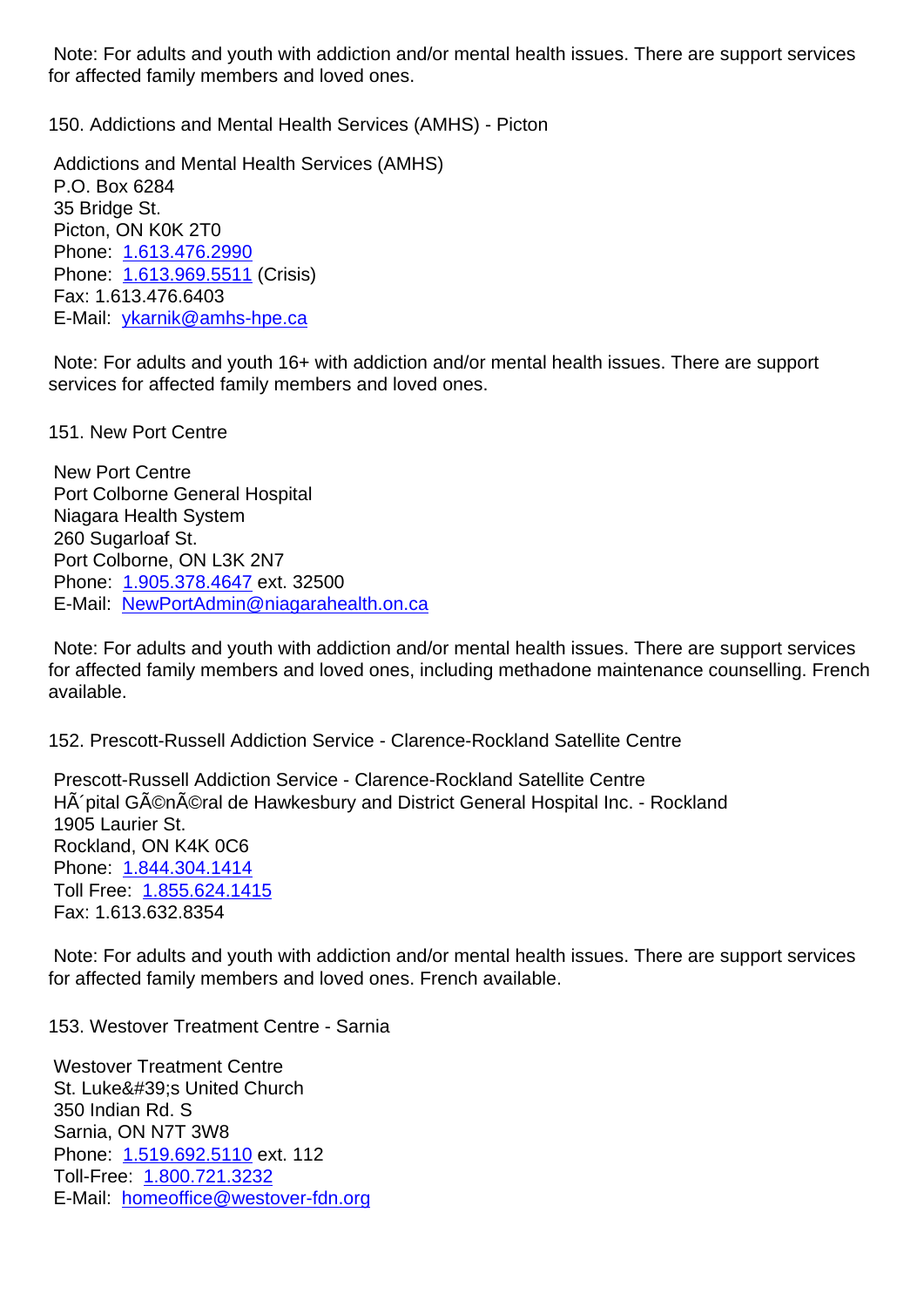for affected family members and loved ones.

154. Cold Lake Addiction Services 154. Cold Lake Addiction Services

 Cold Lake Addiction Services 5013 51st St. Cold Lake, AB T9M 1P3 Phone: 1.780.594.7556 Fax: 1.780.594.2144

 Note: For adults and youth with addiction and/or mental health issues. There are support services for affect[ed family membe](tel:1.780.594.7556)rs and loved ones.

155. Alternatives for Youth (AFY) 155. Alternatives for Youth (AFY)

 Alternatives for Youth (AFY) Algoma Family Services, 205 McNabb St. Sault Ste. Marie, ON P6B1Y3 Phone: 1.705.945.5050 Toll-Free: 1.800.461.2237 E-Mail: afs@algomafamilyservices.org

 Note: T[his service is for](tel:1.705.945.5050) youth ages 14-25 with addiction and/or mental health issues. There are support [serv](mailto:afs@algomafamilyservices.org)[ices for affecte](tel:1.800.461.2237)[d family mem](mailto:afs@algomafamilyservices.org)bers and loved ones.

156. Sault Area Hospital's Addiction Treatment Clinic 156. Sault Area Hospital's Addiction Treatment Clinic

Sault Area Hospital's Addiction Treatment Clinic 123 East St. Sault Area Hospital Sault Ste. Marie, ON P6A 3C7 Phone: 1.705.759.6684 Fax: 1.705.759.4189

 Note: For adults and youth with addiction and/or mental health issues. There are support services for affect[ed family membe](tel:1.705.759.6684)rs and loved ones.

157. Jean Tweed Treatment Centre - Scarborough 157. Jean Tweed Treatment Centre - Scarborough

 Jean Tweed Treatment Centre Scarborough Community Program Rosalie Hall 3020 Lawrence Ave. E Scarborough, ON M1P 2T7 Phone: 1.416.438.6880 ext. 333 E-Mail: sonalisagare@jeantweed.com

 Note: This service provides assessment and outpatient counselling for pregnant women or mothers with chil[dren ages 6 mon](tel:1.416.438.6880)[ths or younger](mailto:sonalisagare@jeantweed.com).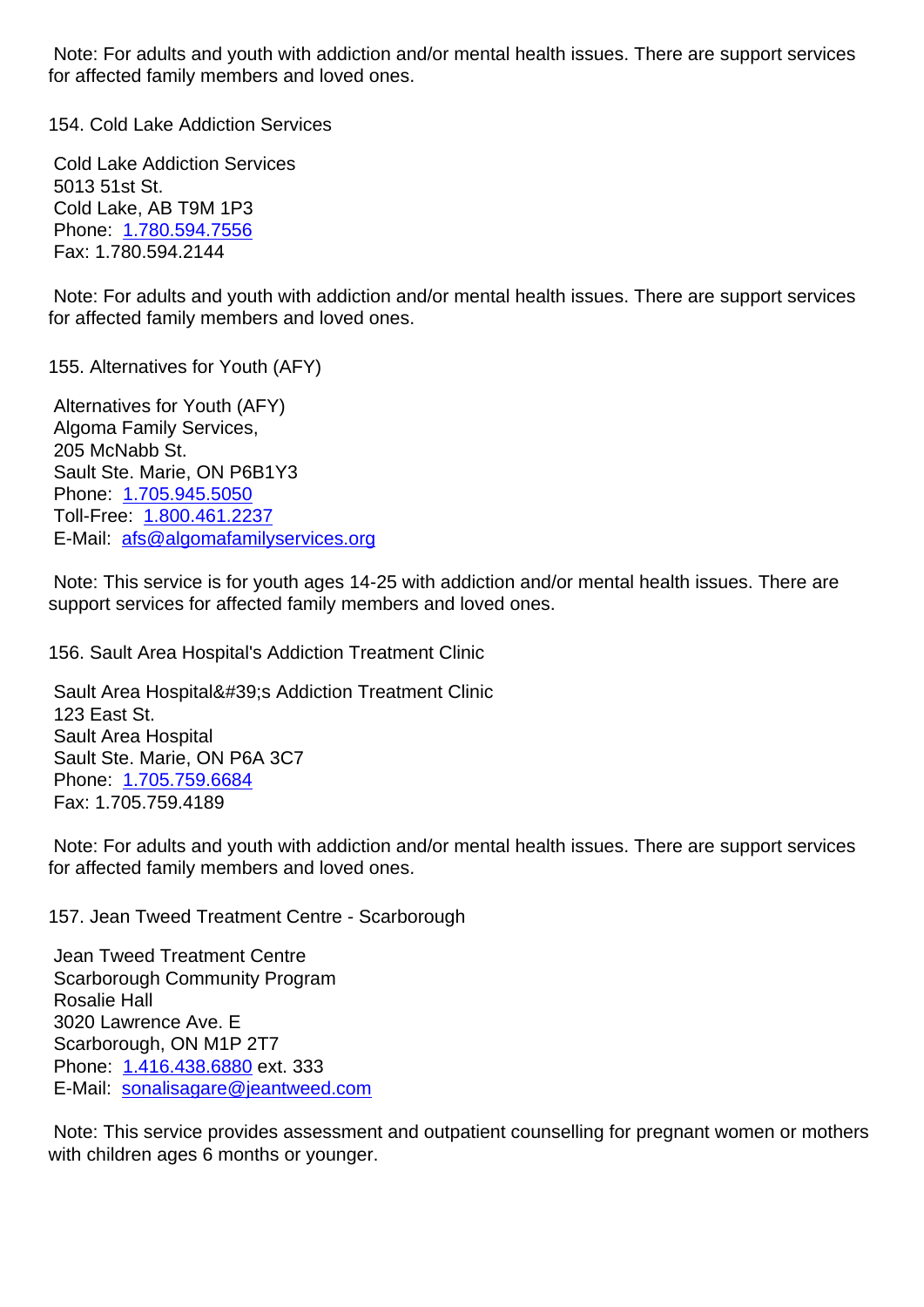Just for Today Harm Reduction Centre 400B - 3090 Kingston Rd. Scarborough ON M1M 1P2 Phone: 1.416.693.5877 Cell: 1.416.779.7161 Email: thinman@rogers.com Note[: F](tel:1.416.779.7161)[or adults and you](tel:1.416.693.5877)th with addiction and/or mental health issues. 159. Co[mmunity Outpatient C](mailto:thinman@rogers.com)linic 159. Community Outpatient Clinic Community Outpatient Clinic Scarborough Hospital 301 - 2425 Eglinton Ave. E. Scarborough, ON M1K 5G8 Phone: 1.416.431.8248 E-Mail: rmazzei@tsh.to Note: For adults and youth with addiction and/or mental health issues. There are support services for affect[ed family membe](tel:1.416.431.8248)rs and loved ones. 160. YMCA Youth Substance Abuse Program (YSAP) - Scarborough 160. YMCA Youth Substance Abuse Program (YSAP) - Scarborough YMCA Youth Substance Abuse Program (YSAP) YMCA Toronto 230 Town Centre Court Scarborough, ON M1P 4Y7 Phone: 1.416.296.9907 ext. 401 Toll-Free: 1.877.602.9727 Note: This service is for youth ages 14-24 with addiction and/or mental health issues. There are support [services for affe](tel:1.416.296.9907)[cted](mailto:1.877.602.9727) family members and loved ones. 161. Centre de protection et de r©adaptation de la C´te-Nord 16 Centre de protection et de réadaptation de la CÃ te-Nord CSSS de la Basse-CÂ te-Nord CÂ'te-Nord Health Region 1070, boul. Dr-Camille-Marcoux Case postale 130 Blanc-Sablon, QC GOG IWO Phone: 1.418.461.2144

 Note: For adults and youth with addiction and/or mental health issues. There are support services for affect[ed family membe](tel:1.418.461.2144)rs and loved ones. The front line services offered by the CSSS includes preventive screening, early intervention, evaluation, and referral to resources.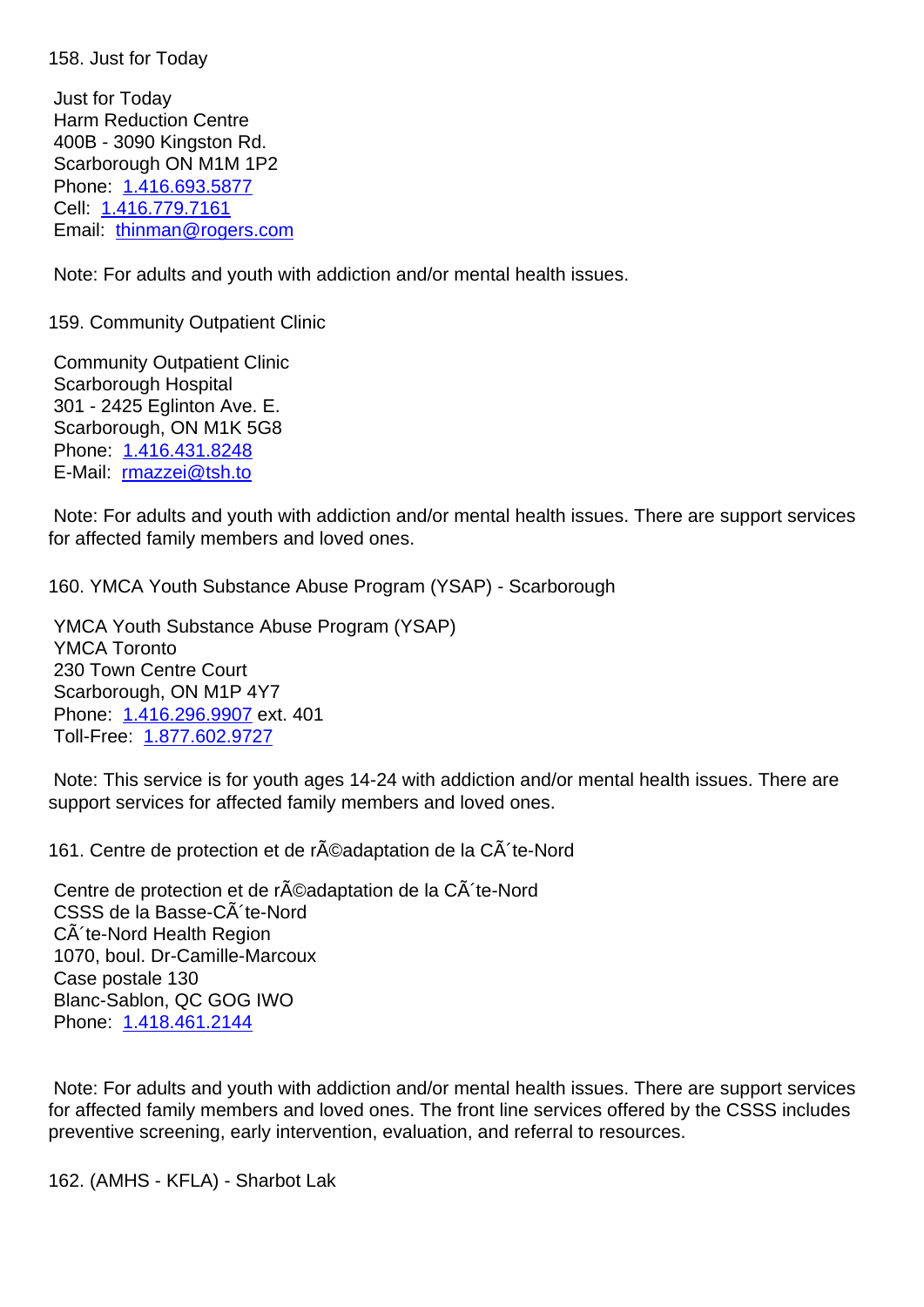Options for Change Treatment Team - Sharbot Lake 1020 Elizabeth St. Sharbot Lake, ON K0H 2P0 Phone: 1.613.544.1356 ext. 4200 Fax: 1.613.544.5804

 Note: For adults and youth with addiction and/or mental health issues. There are support services for affect[ed family membe](tel:1.613.544.1356)rs and loved ones.

163. Community Addiction and Mental Health Services (CAMHS) - Simcoe 163. Community Addiction and Mental Health Services (CAMHS) - Simcoe Community Addiction and Mental Health Services of Haldimand and Norfolk (CAMHS)

 West Street Medical Centre 103 - 216 West St. Simcoe, ON N3Y 1S8 Phone: 1.519.426.8760 Toll Free: 1.877.909.4357 Fax: 1.519.426.3257 E-Mail: [addictions@amh](tel:1.519.426.8760)s.ca

 Note: For [adults and youth](tel:1.877.909.4357) with addiction and/or mental health issues. There are support services for affect[ed family members an](mailto:addictions@amhs.ca)d loved ones.

164. Holmes House 164. Holmes House

 Holmes House Norfolk General Hospital 394 West St. Simcoe, ON N3Y 1T9 Phone: 1.519.428.1911 Crisis Line: 1.888.999.4966 Fax: 1.519.428.7756 E-Mail: [lpollet@ngh.on.c](tel:1.519.428.1911)a

 Note: For a[dults and youth w](tel:1.888.999.4966)ith addiction and/or mental health issues. There are support services for affect[ed family members](mailto:lpollet@ngh.on.ca) and loved ones.

165. Matagami Centre 165. Matagami Centre

 Matagami Centre North Cochrane Addiction Services (NCAS) P.O. Box 460 105 Second Ave. Smooth Rock Falls, ON P0L 2B0 Phone: 1.705.338.2761 Toll Free: 1.800.787.7951 Fax: 1.705.338.4580

 Note: F[or adults and you](tel:1.705.338.2761)th with addiction and/or mental health issues. There are support services for affected [family members](tel:1.800.787.7951) and loved ones. French available.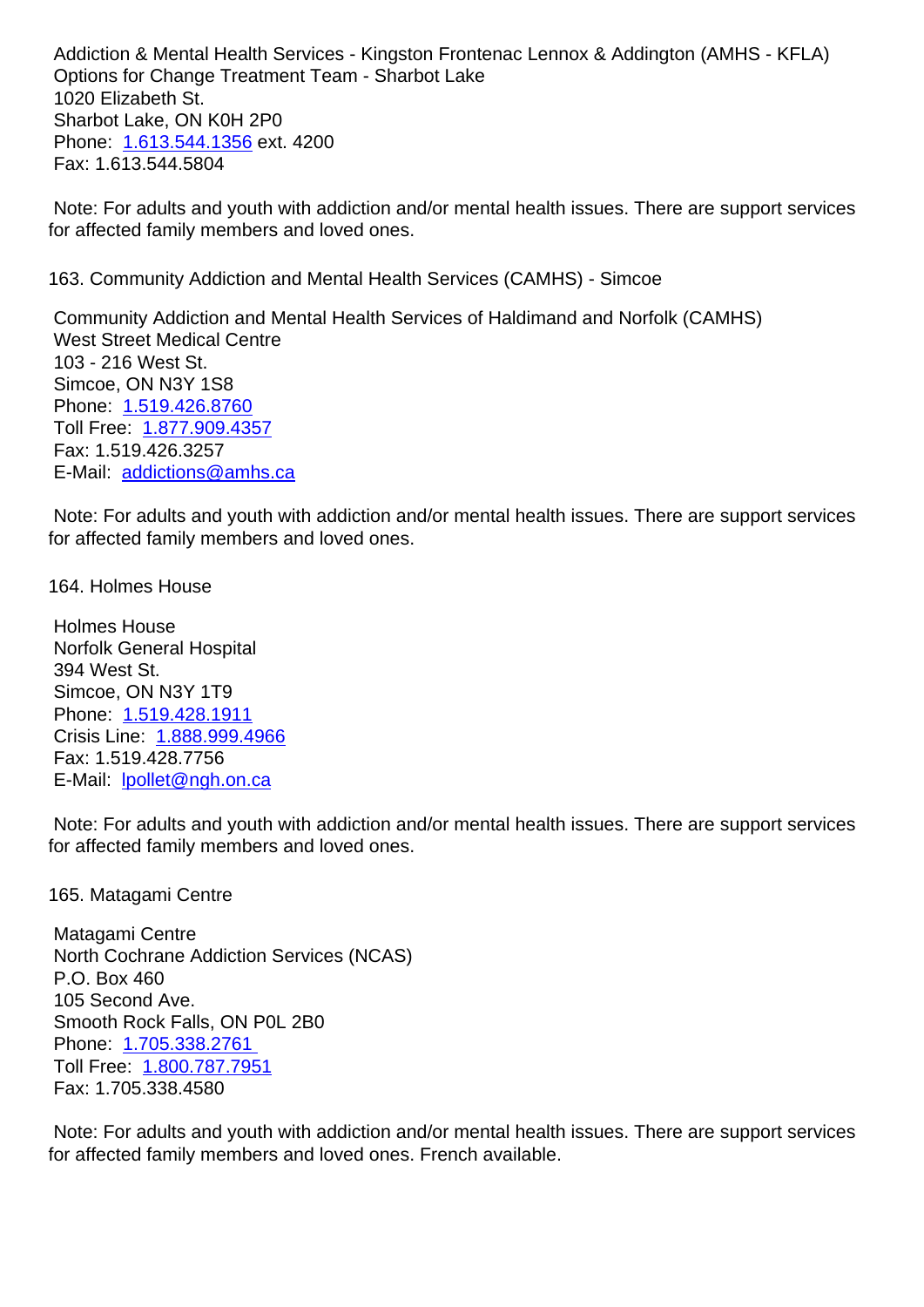Choices for Change Festival Square, 3rd Floor 10 Downie St. Stratford, ON N5A 7K4 Phone: 1.519.271.6730 Toll-Free: 1.877.218.0077 Fax: 1.519.271.2746 E-Mail: [support@choice](tel:1.519.271.6730)sforchange.ca

 Note: For [adults and youth](tel:1.877.218.0077) with addiction and/or mental health issues. There are support services for affect[ed family members and loved o](mailto:support@choicesforchange.ca)nes.

167. Alliance Centre 167. Alliance Centre

 Alliance Centre West Nipissing General Hospital 3 - 172 Ethel St. Sturgeon Falls, ON P2B 1V9 Phone: 1.705.753.2271 ext. 236 Fax: 1.705.753.4202

 Note: For adults and youth with addiction and/or mental health issues. There are support services for affect[ed family membe](tel:1.705.753.2271)rs and loved ones. French available.

168. Sudbury Mental Health and Addictions Centre - Sudbury - Cedar Street 168. Sudbury Mental Health and Addictions Centre - Sudbury - Cedar Street

Health Sciences North/ Horizon Santé-Nord Sudbury Mental Health and Addictions Centre - Sudbury - Cedar Street G. L. Tower Building 127 Cedar St. Sudbury, ON P3E 1B1 Phone: 1.705.523.4988 Toll-Free: 1.866.244.4344

 Note: For adults and youth with addiction and/or mental health issues. There are support services for affect[ed family memb](tel:1.705.523.4988)[ers](tel:1.866.244.4344) and loved ones. Methadone maintenance counselling is also offered. French available.

169. Canadian Mental Health Association (CMHA) - Sundridge 169. Canadian Mental Health Association (CMHA) - Sundridge

 Canadian Mental Health Assn. (CMHA) Muskoka-Parry Sound Branch - Sundridge 87 Main St. E Sundridge, ON P0A 1Z0 Phone: 1.705.645.2262 Toll-Free: 1.800.245.5036

 Note: For adults and youth with addiction and/or mental health issues. There are support services for affect[ed family memb](tel:1.705.645.2262)[ers](tel:1.800.245.5036) and loved ones.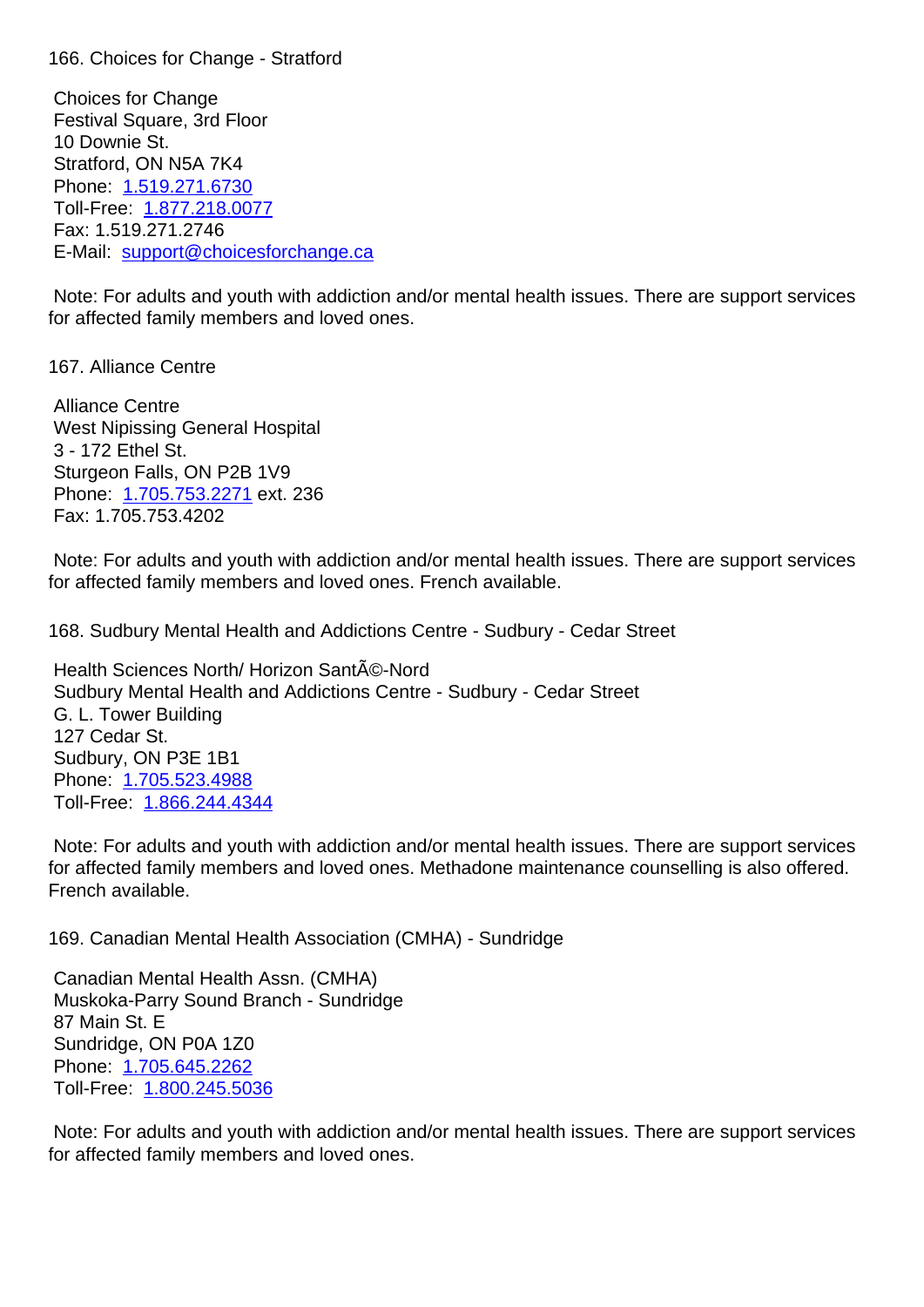Pathways for Children and Youth 4365 Mill Street Sydenham, Ontario K0H 2T0 Phone: 613.546.1422 ext. 1 (Central Intake) Phone: 1.613.376.3082 Fax: 1.613.376.6794

 Note: T[his service is fo](tel:613.546.1422)r youth with addiction and/or mental health issues. Pathways offers assessm[ent and consulta](tel:1.613.376.3082)tions, individual, family, and group counselling, as well as parenting programs. Resource Services include behavioural paediatric, psychiatric, and psychological assessment and consultation services.

171. Westover Treatment Centre - Thamesville 171. Westover Treatment Centre - Thamesville

 Westover Treatment Centre P.O. Box 8 2 Victoria Rd. S Thamesville, ON N0P 2K0 Phone: 1.519.692.5110 Toll Free: 1.800.721.3232 Fax: 1.519.692.3138 E-Mail: [homeoffice@we](tel:1.519.692.5110)stover-fdn.org

 Note: For [adults and youth](tel:1.800.721.3232) with addiction and/or mental health issues. There are support services for affect[ed family members and loved o](mailto:homeoffice@westover-fdn.org)nes.

172. Substance Use Services (AFM) - Minnedosa Location 172. Substance Use Services (AFM) - Minnedosa Location

 Substance Use Services (AFM) P.O. Box 1079 Minnedosa, MB R0J 1E0 Phone: 1.204.867.6102 Fax: 1.204.867.5140

 Note: For adults and youth with addiction and/or mental health issues. There are support services for affect[ed family membe](tel:1.204.867.6102)rs and loved ones.

173. Substance Use Services (AFM) - Beausejour Location 173. Substance Use Services (AFM) - Beausejour Location

 Substance Use Services (AFM) P.O. Box 1118 31 First St. Beausejour, MB R0E 0C0 Phone: 1.204.268.6166 Fax: 1.204.268.1691

 Note: For adults and youth with addiction and/or mental health issues. There are support services for affect[ed family membe](tel:1.204.268.6166)rs and loved ones.

174. Substance Use Services (AFM) - Boissevain Location 174. Substance Use Services (AFM) - Boissevain Location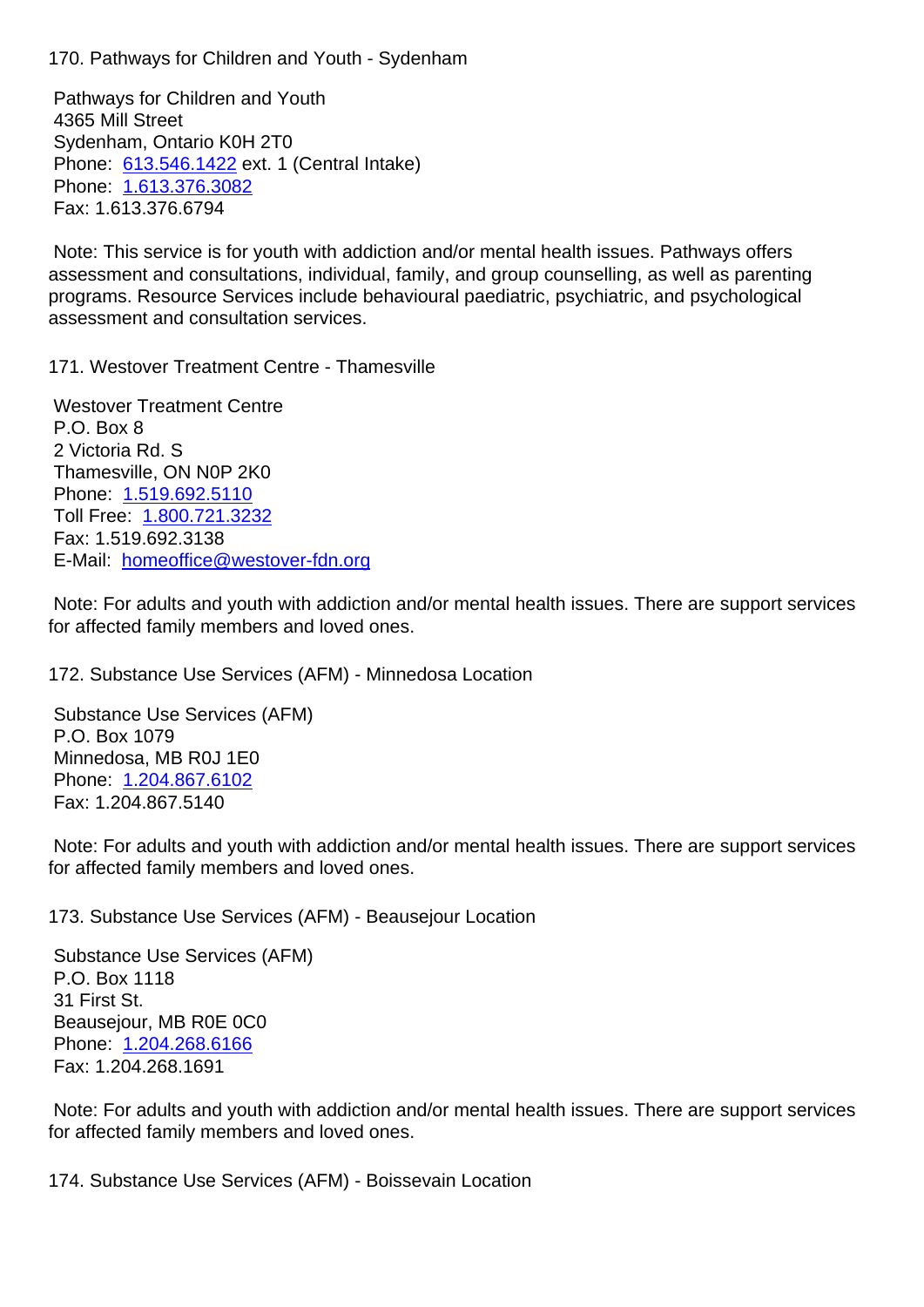$P.$  Box 50 578 Cook St. Boissevain, MB R0K 0E0 Phone: 1.204.534.2100 Fax: 1.204.534.2100

 Note: For adults and youth with addiction and/or mental health issues. There are support services for affect[ed family membe](tel:1.204.534.2100)rs and loved ones.

| 175. Substance Use Services (AFM) - Brandon Location                                                                                                                                                                                                                                                                                       | 17 |
|--------------------------------------------------------------------------------------------------------------------------------------------------------------------------------------------------------------------------------------------------------------------------------------------------------------------------------------------|----|
| <b>Substance Use Services (AFM)</b><br><b>Parkwood Centre</b><br>510 Frederick St.<br>Brandon, MB R7A 6Z4<br>Phone: 1.204.729.3838<br>Toll-Free: 1.866.767.3838<br>Fax: 1.604.580.4966 Email: parkwood@afm.mb.ca                                                                                                                           |    |
| Note: For adults and youth with addiction and/or mental health issues. There are support services<br>for affected family members and loved ones.                                                                                                                                                                                           |    |
| 176. Substance Use Services (AFM) - Dauphin Location<br><b>Substance Use Services (AFM)</b><br>32 - 1st Ave. NW<br>Dauphin, MB R7N 1G7<br>Phone: 1.204.622.2021<br>Fax: 1.204.638.6077<br>Note: For adults and youth with addiction and/or mental health issues. There are support services<br>for affected family members and loved ones. | 17 |
| 177. Substance Use Services (AFM) - Flin Flon Location<br><b>Substance Use Services (AFM)</b><br>2 - 53 Main St.<br>Flin Flon, MB R8A 1J7<br>Phone: Phone: 1.204.687.1665/1771/1770<br>Fax: 1.204.687.1772<br>Note: For adults and youth with addiction and/or mental health issues. There are support services                            | 17 |
| for affected family members and loved ones.<br>178. Substance Use Services (AFM) - Morden Location<br><b>Substance Use Services (AFM)</b>                                                                                                                                                                                                  | 17 |
| 108B 8th St.<br>Morden, MB R6M 1Y7<br>Phone: 1.204.822.1296 or 1.204.822.1297<br>Fax: 1.204.822.3794                                                                                                                                                                                                                                       |    |
|                                                                                                                                                                                                                                                                                                                                            |    |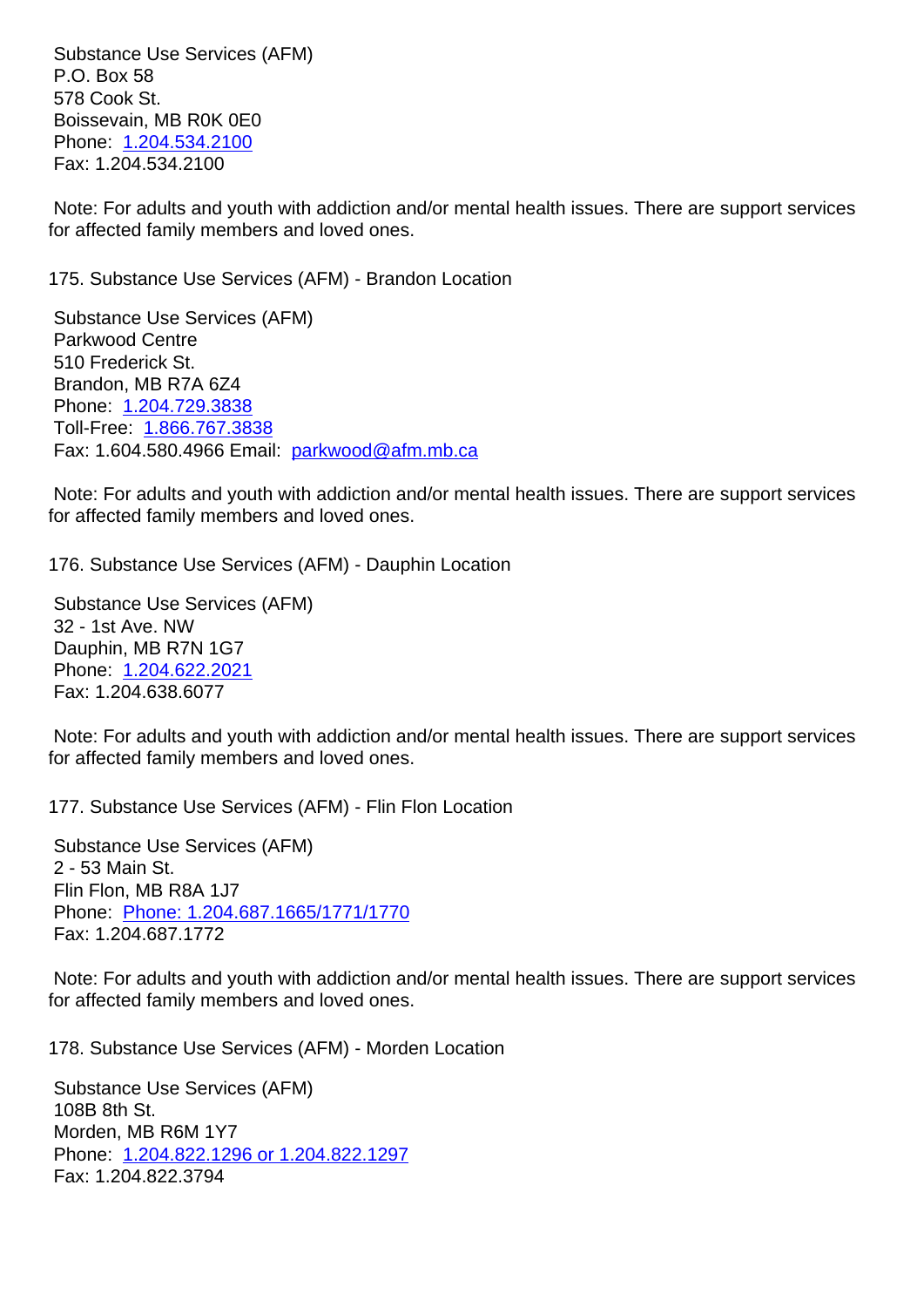for affected family members and loved ones.

 Substance Use Services (AFM) P.O. Box 2039 168 2nd St. W The Pas, MB R9A 1L7 Phone: 1.204.627.8140 Fax: 1.204.627.8149

Note: For adults and youth with addiction and/or mental health issues. There are support services for affect[ed family membe](tel:1.204.627.8140)rs and loved ones.

180. Substance Use Services (AFM) - Portage la Prairie Location 180. Substance Use Services (AFM) - Portage la Prairie Location

 Substance Use Services (AFM) P.O. Box 1160 205 - 9 Saskatchewan Ave. W. Portage la Prairie, MB R1N 3J9 Phone: 1.204.857.8353 Fax: 1.204.239.4860

Note: For adults and youth with addiction and/[or mental health](tel:1.204.857.8353) issues. There are support services for affected family members and loved ones.

181. Substance Use Services (AFM) - Rossburn Location 181. Substance Use Services (AFM) - Rossburn Location

 Substance Use Services (AFM) 10 Main St. Rossburn, MB R0J 1V0 Phone: 1.204.859.4000 Fax: 1.204.859.4001

Note: For adults and youth with addiction and/or mental health issues. issues. There are support services [for affected fami](tel:1.204.859.4000)ly members and loved ones.

182. New Experiences 182. New Experiences New Experiences Children's Centre Thunder Bay 283 Lisgar St. Thunder Bay, ON PB76G6 Phone: 1.807.343.5000 Toll Free: 1.866.343.5020 Fax: 1.807.345.0444 Note: This service is for youth 12-18 with addiction and/or mental health issues. There are support [services for affe](tel:1.807.343.5000)cted family [members and lo](tel:1.866.343.5020)ved ones. Languages spoken include English and Ojibway. 183. Substance Use Services (AFM) - Swan River Location 183. Substance Use Services (AFM) - Swan River Location Substance Use Services (AFM) P.O. Box 141 126 - 6th Ave. N Swan River, MB R0L 1Z0 Phone: 1.204.734.2030 Fax: 1.204.734.9509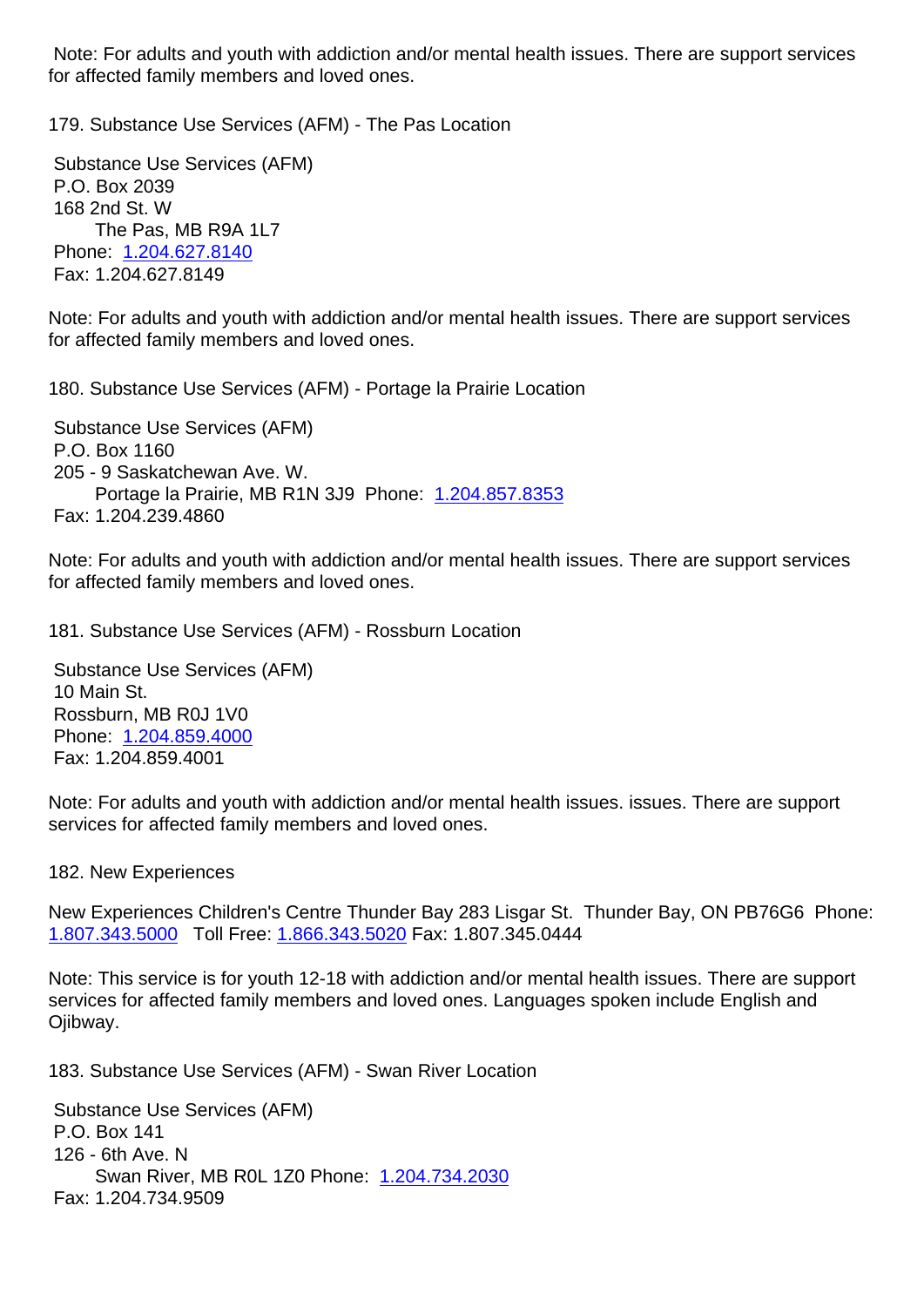for affected family members and loved ones.

184. Substance Use Services (AFM) - Virden Location 184. Substance Use Services (AFM) - Virden Location Substance Use Services (AFM) P.O. Box 2500 283 Nelson St. W Virden, MB R0M 2C0 Phone: 1.204.748.4720 Fax: 1.204.748.4721 Note: For adults and youth with add[iction and/or men](tel:1.204.748.4720)tal health issues. There are support services for affected family members and loved ones. 185. Substance Use Services (AFM) 185. Substance Use Services (AFM) Substance Use Services (AFM) Youth Addictions Centralized Intake Surrey, BC V3V 1N1 Toll Free:1.877.710.3999 Note: Government-funded youth addiction programs. 186. Subst[ance Use Servic](tel:1.877.710.3999)es (AFM) 186. Substance Use Services (AFM)

 Substance Use Services (AFM) Youth Community-Based Services 200 Osborne St N Winnipeg, MB R3C 1V4 Phone: 1.204.944.6235 Toll Free: 1.855.710.3999 Fax: 1.204.772.8077 Email: youth@afm.mb.ca

 Thunder Bay, ON P7B 3S7 Phone: 1.807.684.1880

Note: This off[ice provides sup](tel:1.204.944.6235)port for youth ages 12-18. Services include youth Intake, assessments and referrals, f[amily support, yo](tel:1.855.710.3999)ut[h community-based](mailto:youth@afm.mb.ca) rehabilitation, youth school-based services, parent services, and prevention activities.

| 187. Addiction Services of Thames Valley (ADSTV) - Tillsonburg                                                                                                                                                                                                            | 181 |
|---------------------------------------------------------------------------------------------------------------------------------------------------------------------------------------------------------------------------------------------------------------------------|-----|
| Addiction Services of Thames Valley (ADSTV) The Livingston Centre 96 Tillson Ave. Tillsonburg,<br>ON N4G 3A1 Phone: 1.519.673.3242 ext. 222 E-Mail: intake@adstv.on.ca                                                                                                    |     |
| Note: For adults and youth with addiction and/or mental health issues. There are support services<br>for affected family members and loved ones. French available. Substance use services provided in<br>partnership with the Woodstock and Area Community Health Centre. |     |
| 188. Alcohol and Other Drugs Assessment Program                                                                                                                                                                                                                           | 18  |
| Alcohol and Other Drugs Assessment Program<br><b>Thunder Bay Counselling Centre</b><br>544 Winnipeg Ave.                                                                                                                                                                  |     |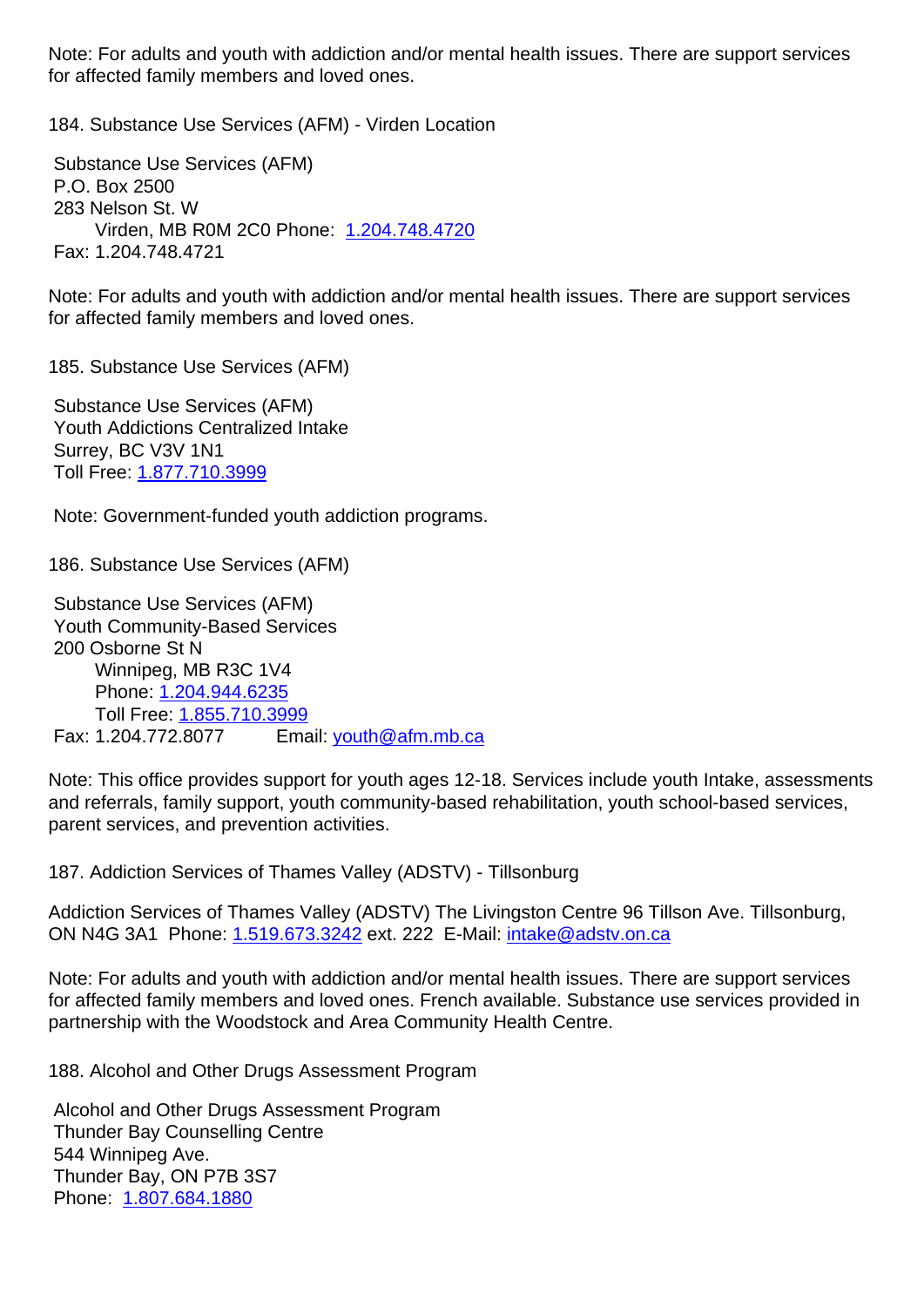| Note: For adults and youth with addiction and/or mental health issues. There are support services<br>for affected family members and loved ones.                                                                                                      |     |
|-------------------------------------------------------------------------------------------------------------------------------------------------------------------------------------------------------------------------------------------------------|-----|
| 189. Centre Jubilee Centre - Addiction and Concurrent Disorders Treatment and Recovery                                                                                                                                                                | 181 |
| Centre Jubilee Centre - Addiction and Concurrent Disorders Treatment and Recovery<br>140 Jubilee Ave. W<br>Timmins, ON P4N 4M9<br>Phone: 1.705.268.2666<br>Fax: 1.705.267.6882<br>E-Mail: jubilee@vianet.on.ca                                        |     |
| Note: For adults and youth 16+ with addiction and/or mental health issues. There are support<br>services for affected family members and loved ones. This service also offers an intensive outpatient<br>program. Interpreter services are available. |     |
| 190. South Cochrane Addictions Services (SCAS) - Timmins                                                                                                                                                                                              |     |
| South Cochrane Addictions Services (SCAS) Elmar Building 2 - 85 Pine St. S Timmins, ON P4N<br>2K1 Phone: 1.705.264.5202 Fax: 1.705.264.5202                                                                                                           |     |
| Note: For adults and youth with addiction and/or mental health issues. There are support services<br>for affected family members and loved ones. French available. Aboriginal language interpreters<br>available.                                     |     |
| 191. Westover Treatment Centre - Tiverton                                                                                                                                                                                                             | 19  |
| Westover Treatment Centre Bruce Power Visitor's Centre County Rd. 20 Tiverton, ON N0G 2T0<br>Phone: 1.519.692.5110 ext. 112 Toll-Free: 1.800.721.3232 Fax: 1.519.692.3138 E-Mail:<br>welliott@westovertreatmentcentre.ca                              |     |
| Note: For adults with addiction and/or mental health issues. There are support services for affected<br>family members and loved ones. Aftercare for adults offered Wednesday evenings.                                                               |     |
| 192. Community Addiction and Mental Health Programs - Winchester                                                                                                                                                                                      | 19  |
| <b>Community Addiction and Mental Health Programs</b><br><b>Cornwall Community Hospital</b><br>566 Louise St.<br>Winchester, ON K0C 2K0<br>Phone: 1.613.936.9236 ext. 101<br>Toll-Free: 1.800.272.1937                                                |     |
| Note: For adults and youth with addiction and/or mental health issues. There are support services<br>for affected family members and loved ones. French available.                                                                                    |     |
| 193. Community Addiction and Mental Health Services (CAMHS) - Townsend                                                                                                                                                                                | 19  |
| Community Addiction and Mental Health Services of Haldimand and Norfolk (CAMHS) 101<br>Nanticoke Creek Parkway Townsend, ON N0A 1S0 Phone: 1.519.587.4658 Toll-Free:<br>1.877.244.3094 Fax: 1.519.587.4118 E-Mail: addictions@amhs.ca                 |     |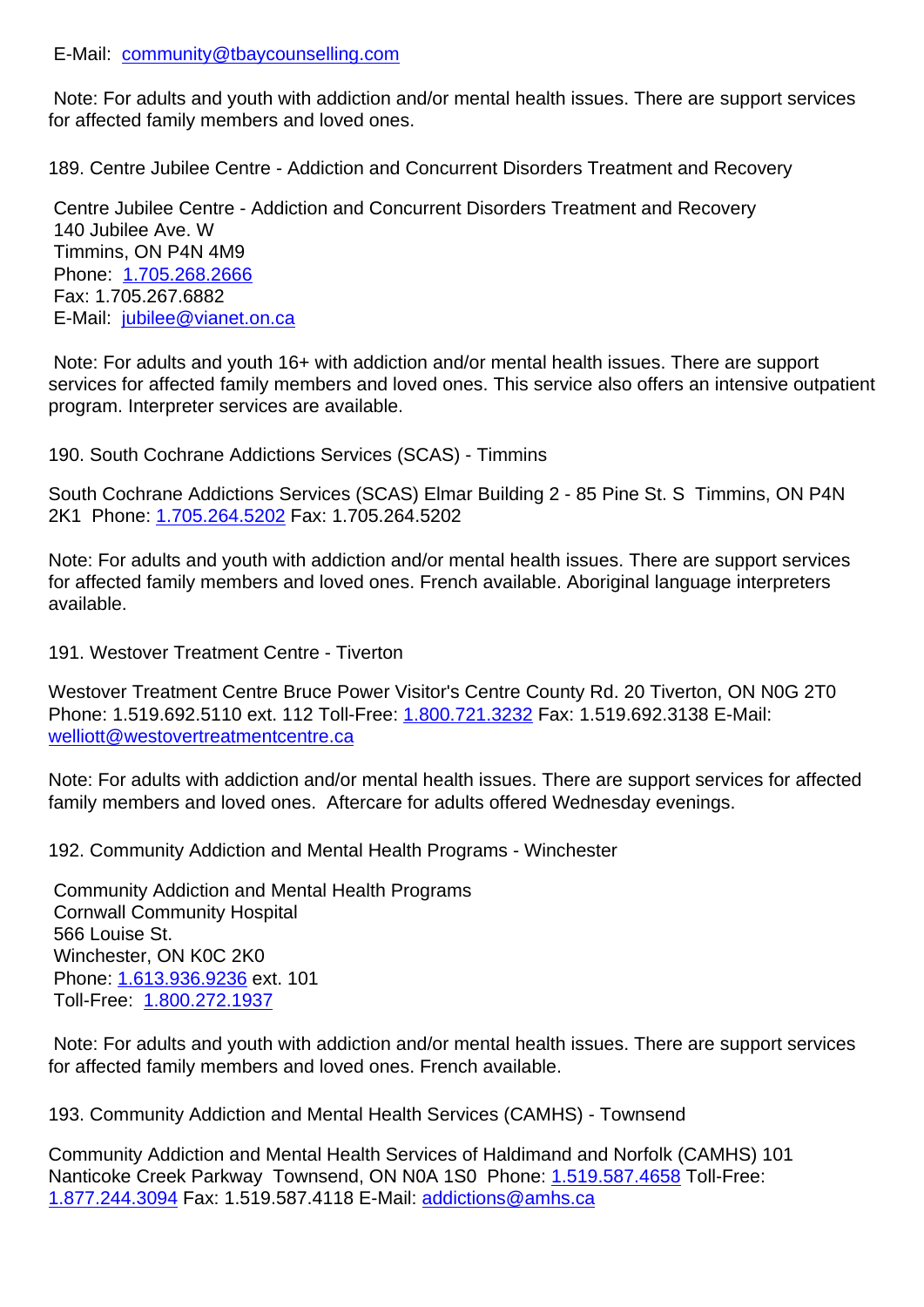| <u>ioi aliecteu family members anu loveu ones.</u>                                                                                                                                                                              |    |
|---------------------------------------------------------------------------------------------------------------------------------------------------------------------------------------------------------------------------------|----|
| 194. 416 Community Support for Women                                                                                                                                                                                            | 19 |
| 416 Community Support for Women Ontario Street Location 416 Dundas St. E Toronto, ON M5A<br>2A8 Phone: 1.416.928.3334 Fax: 1.416.928.2044                                                                                       |    |
| Note: This service is for women 16+ with addiction and/or mental health issues. There are support<br>services for affected family members and loved ones.                                                                       |    |
| 195. Substance Abuse Outreach Program                                                                                                                                                                                           | 19 |
| Substance Abuse Outreach Program Hospital for Sick Children 555 University Ave. Toronto, ON<br>M5X 1X8 Phone: 1.416.813.5097 Fax: 1.416.813.8231                                                                                |    |
| Note: This service is for youth ages 8-17 with addiction and/or mental health issues. There are<br>support services for affected family members and loved ones.                                                                 |    |
| 196. (ADAPT) - Acton                                                                                                                                                                                                            | 19 |
| Halton Alcohol, Drug, and Gambling Assessment, Prevention, and Treatment Services (ADAPT)<br>25 Main St. N<br>Acton, ON L7J 1V9<br>Phone: 1.519.853.8222<br>Phone: 1.905.639.6537 ext. 0<br>Email: adapt@haltonadapt.org        |    |
| Note: For adults and youth with addiction and/or mental health issues. There are support services<br>for affected family members and loved ones.                                                                                |    |
| 197. Community Addiction and Mental Health Programs - Alexandria                                                                                                                                                                | 19 |
| <b>Community Addiction and Mental Health Programs</b><br><b>Cornwall Community Hospital</b><br>55 Main St. S<br>Alexandria, ON K0C 1A0 Phone: 1.905.683.5950<br>Toll-Free: 1.613.936.9236 ext. 101<br>Toll-Free: 1.800.272.1937 |    |
| Note: Assessment and outpatient counselling for youth and adults. Also has assessment and<br>counselling for pregnant women and/or women with children up to 6 months old. French available.                                    |    |
| 198. Breakaway Addiction Services                                                                                                                                                                                               | 19 |
|                                                                                                                                                                                                                                 |    |

 Breakaway Addiction Services 21 Strickland Ave. Toronto, ON M6K 3E6 Phone: 1.416.234.1942 Toll-Free: 1.800.836.6209 Fax: 1.416.234.5702 E-Mail: breakaway@breakawayaddictions.ca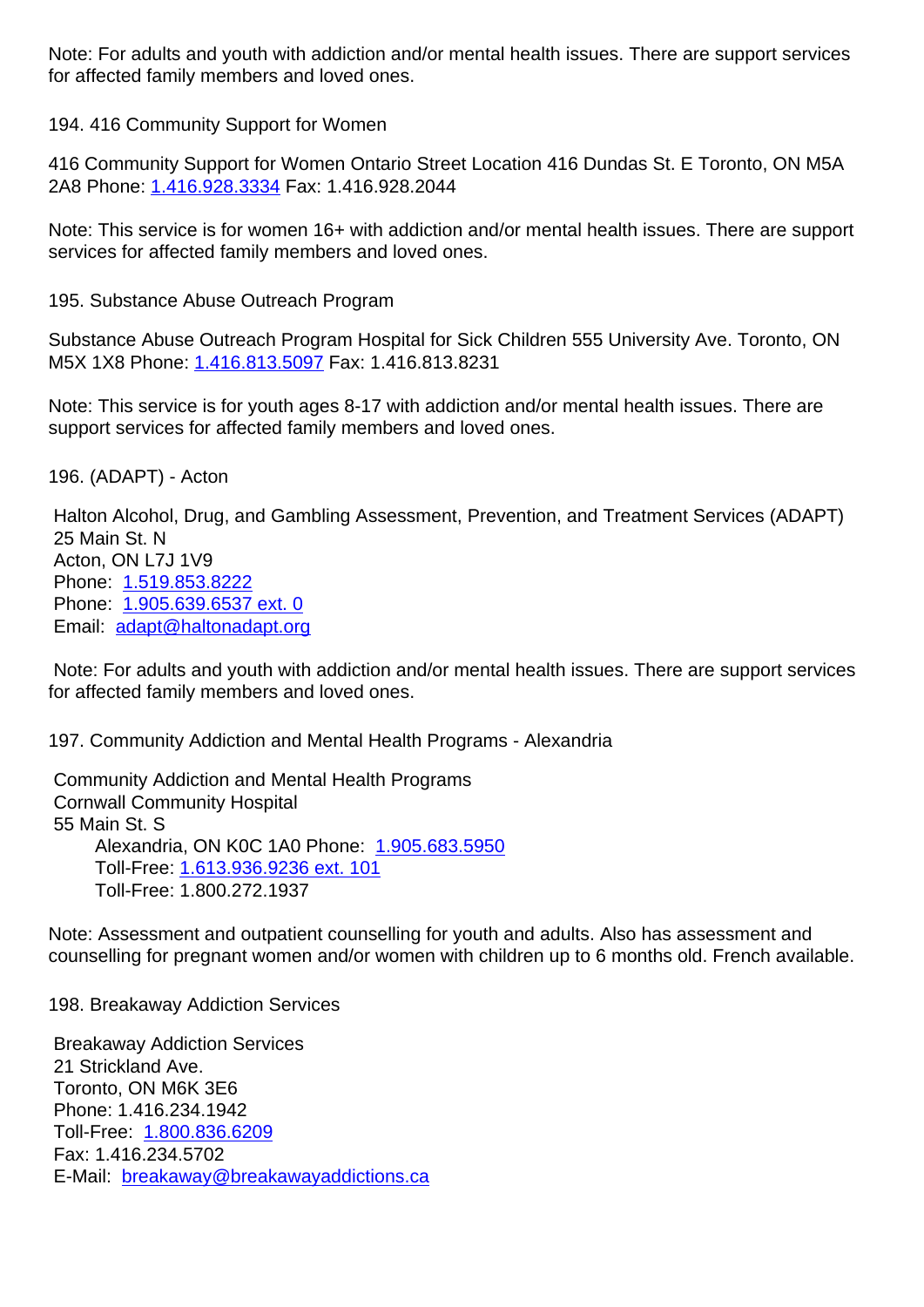for affected family members and loved ones.

| ior ancolog raminy mombors and loved ones.                                                                                                                                                                                                                             |    |
|------------------------------------------------------------------------------------------------------------------------------------------------------------------------------------------------------------------------------------------------------------------------|----|
| 199. Breaking the Cycle                                                                                                                                                                                                                                                |    |
| Breaking the Cycle Mothercraft 860 Richmond St. W Toronto, ON M6J 2S9 Phone: 1.416.364.7373<br>Fax: 1.416.364.8008 E-Mail: btcycle@mothercraft.org                                                                                                                     |    |
| Note: This service is for mothers or pregnant mothers with addiction and/or mental health issues.<br>There are support services for affected family members and loved ones.                                                                                            |    |
| 200. Canadian Centre for Addictions                                                                                                                                                                                                                                    | 20 |
| Canadian Centre for Addictions 177 Sheppard Ave. W Toronto, ON M2N 1M9 Phone:<br>1.647.995.8401 Toll Free: 1.855.499.9446 Fax: 1.905.985.2111 E-Mail: info@ccfatreatment.org                                                                                           |    |
| Note: This office provides an outpatient program, aftercare, intervention, and family counselling.<br>Some fees may apply - call for more information.                                                                                                                 |    |
| 201. (AMHS - KFLA) - Amherstview                                                                                                                                                                                                                                       | 20 |
| Addiction & Mental Health Services - Kingston Frontenac Lennox & Addington (AMHS - KFLA)<br><b>Social Services Building</b><br>20 Manitou Crescent W<br>Amherstview, ON K7N 1B4 Phone: 1.613.354.7521<br>Toll-Free: 1.800.267.7877<br>Email: administration@laacmhs.ca |    |
| Note: For adults and youth with addiction and/or mental health issues. There are support services<br>for affected family members and loved ones.                                                                                                                       |    |
| 202. Reconnect - Community Health Services - Community Outreach Programs in Addictions (COPA)                                                                                                                                                                          | 20 |
| Reconnect - Community Health Services Community Outreach Programs in Addictions (COPA) 200<br>- 49 Bathurst St. Toronto, ON M5V 2P2 Phone: 1.416.248.2050 Fax: 1.416.248.6557                                                                                          |    |
| Note: For adults 55 and older with addiction and/or mental health issues. There are support services<br>for affected family members and loved ones.                                                                                                                    |    |
| 203. Atikokan Community Counselling Services                                                                                                                                                                                                                           | 20 |
| Atikokan Community Counselling Services                                                                                                                                                                                                                                |    |

 Atikokan Community Counselling Services Atikokan General Hospital 123 Marks St. Atikokan, ON P0T 1C0 Phone: 1.807.597.2724 Email: communitycounselling@nwon.com

 Note: For adults and youth with addiction and/or mental health issues. There are support services for affec[t](mailto:communitycounselling@nwon.com)[ed family memb](tel:1.807.597.2724)[ers and loved ones](mailto:communitycounselling@nwon.com).

204. Mental Health and Addictions Program - Humber River Hospital (HRH) 204. Mental Health and Addictions Program - Humber River Hospital (HRH)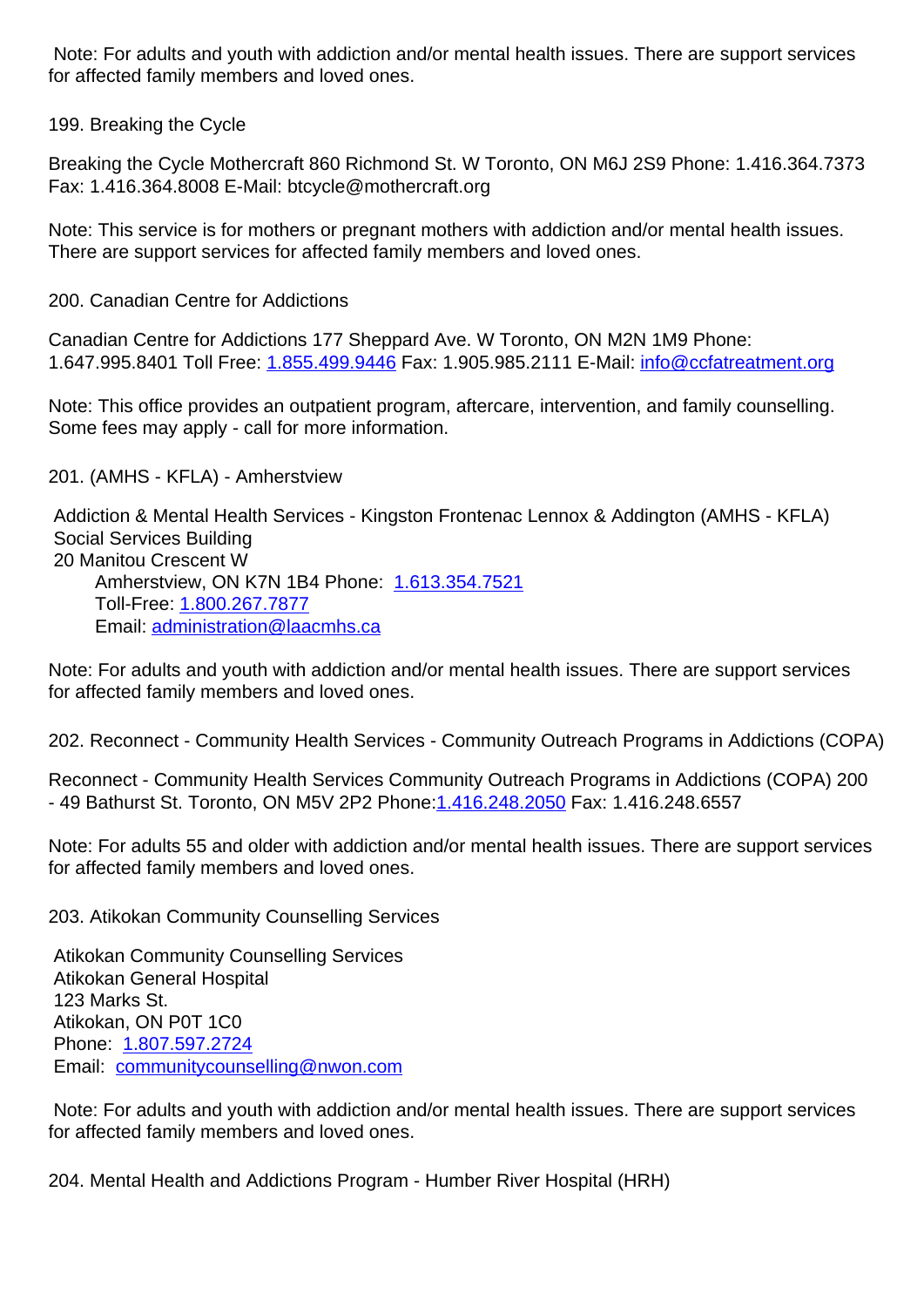ON MUN MUZ. **Phone:** 1.410.242.1000

Note: For adults and youth with addiction and/or mental health issues. There are support services for affected family mem[bers and loved o](tel:1.416.242.1000)nes.

| 205. Addiction Services for York Region (ASYR) - Aurora                                                                                                                                               | 20 |
|-------------------------------------------------------------------------------------------------------------------------------------------------------------------------------------------------------|----|
| Addiction Services for York Region (ASYR)                                                                                                                                                             |    |
| <b>Aurora Location</b><br>210 - 14785 Yonge St.                                                                                                                                                       |    |
| L4G 1N1 Phone: 1.905.841.7007<br>Aurora, Ontario                                                                                                                                                      |    |
| Toll-Free: 1.800.263.2288<br>Fax: 1.905.841.6146                                                                                                                                                      |    |
|                                                                                                                                                                                                       |    |
| Note: For adults and youth with addiction and/or mental health issues. There are support services<br>for affected family members and loved ones.                                                      |    |
| 206. Jean Tweed Treatment Centre - Toronto                                                                                                                                                            | 20 |
| Jean Tweed Treatment Centre Evans Avenue 215 Evans Ave. Toronto, ON M8Z 1J5 Phone:<br>1.416.255.7359 Fax: 1.416.255.9021 E-Mail: info@jeantweed.com                                                   |    |
| Note: This service is for women, including pregnant women and/or mothers with children ages 6                                                                                                         |    |
| months or younger, with addiction and/or mental health issues. There are support services for<br>affected family members and loved ones.                                                              |    |
|                                                                                                                                                                                                       |    |
| 207. Lillian and Don Wright Family Health Centre - Renascent                                                                                                                                          | 20 |
| Lillian and Don Wright Family Health Centre Renascent 38 Isabella St. Toronto, ON M4Y 1N1<br>Phone: 1.416.927.1202 Toll-Free: 1.866.232.1212 Fax: 1.416.927.0363 E-Mail: info@renascent.ca            |    |
|                                                                                                                                                                                                       |    |
| Note: For adults and youth with addiction and/or mental health issues. There are support services<br>for affected family members and loved ones. Please call ahead to make an appointment or find out |    |
| the drop in times.                                                                                                                                                                                    |    |
| 208. North York General Hospital - Substance Abuse Program                                                                                                                                            | 20 |
| North York General Hospital - Substance Abuse Program Branson Ambulatory Care Centre 555                                                                                                              |    |
| Finch Ave. W Toronto, ON M2K 1N5 Phone: 1.416.756.6642                                                                                                                                                |    |
| Note: For adults and youth with addiction and/or mental health issues. There are support services                                                                                                     |    |
| for affected family members and loved ones.                                                                                                                                                           |    |
| 209. Renfrew County Alcohol, Drug, and Gambling Addiction Referral Service - Barry's Bay                                                                                                              | 20 |
| Renfrew County Alcohol, Drug, and Gambling Addiction Referral Service                                                                                                                                 |    |
| <b>Renfrew Victoria Hospital</b>                                                                                                                                                                      |    |
| St. Francis Memorial Hospital                                                                                                                                                                         |    |
| Barry's Bay, ON K0J 1B0<br>Phone: 1.613.432.9855                                                                                                                                                      |    |
| Toll-Free: 1.800.265.0197                                                                                                                                                                             |    |
| Email: alcohol.referral@renfrewhosp.com                                                                                                                                                               |    |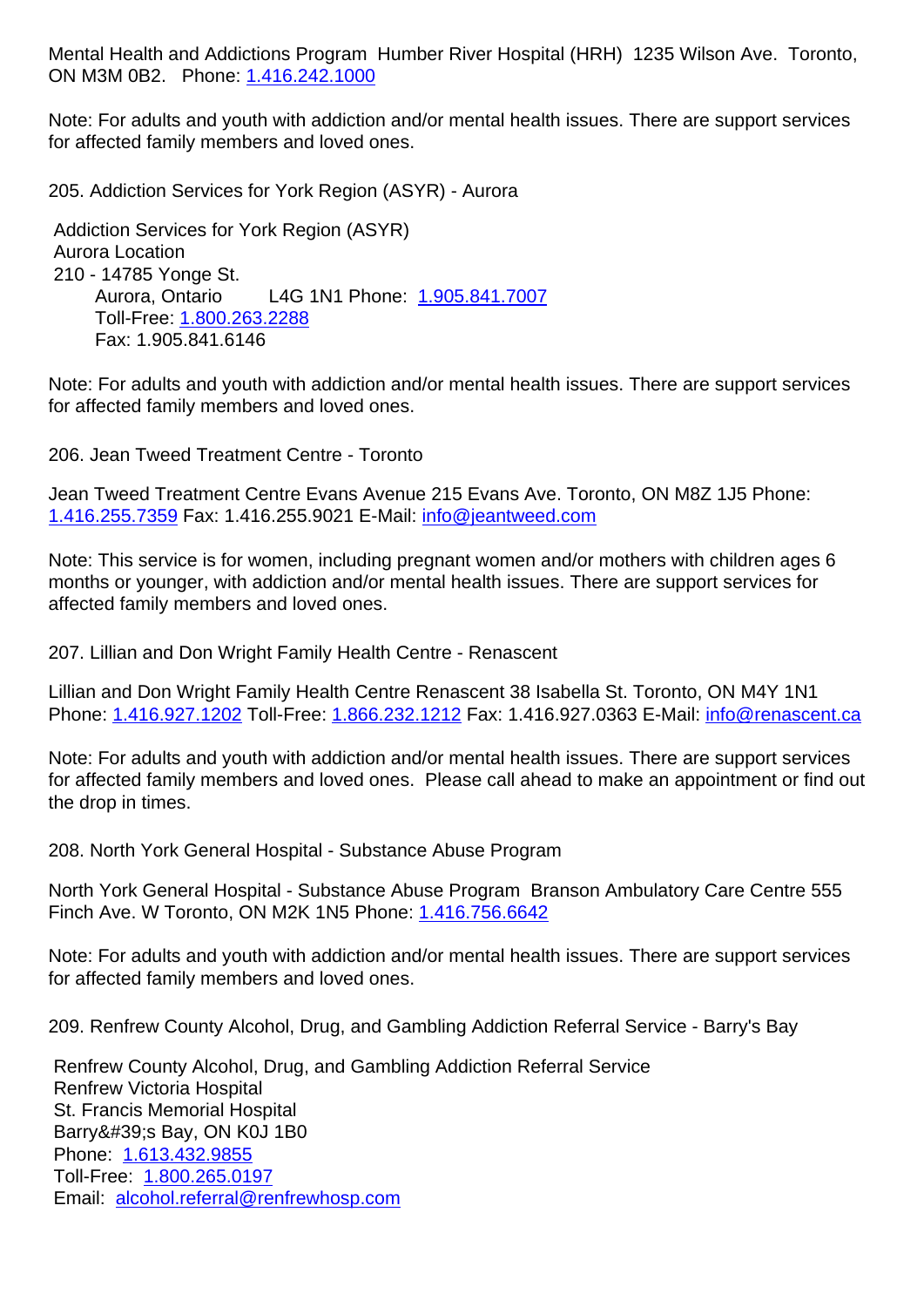| <u>ioi aliecteu iarmiy members anu loveu ones.</u>                                                                                                                                       |    |
|------------------------------------------------------------------------------------------------------------------------------------------------------------------------------------------|----|
| 210. Addictions and Mental Health Services (AMHS) - Belleville                                                                                                                           | 21 |
| Addictions and Mental Health Services (AMHS)<br>218 Front St.                                                                                                                            |    |
| Belleville, ON K8N 2Z2<br>Phone: 1.613.969.0077                                                                                                                                          |    |
| Email: ykarnik@amhs-hpe.ca                                                                                                                                                               |    |
| Note: For adults and youth with addiction and/or mental health issues. There are support services<br>for affected family members and loved ones.                                         |    |
| 211. Portuguese Mental Health and Addictions                                                                                                                                             | 21 |
| Health Centre @ 410 St. Michael's Hospital 4rd floor - 410 Sherbourne St. Toronto, ON M4X 1K2<br>Phone: 1.416.867.3728 Toll Free: 1.866.366.9513 Fax: 1.416.867.3726                     |    |
| Note: This service is for adult males with addiction and/or mental health issues. There are support<br>services for affected family members and loved ones. Clients need to be referred. |    |
| 212. Algoma Public Health - Blind River                                                                                                                                                  | 21 |
| Algoma Public Health<br><b>Community Alcohol/Drug Assessment Program</b>                                                                                                                 |    |
| 9B Lawton St.                                                                                                                                                                            |    |
| Blind River, ON P0R 1B0<br>Phone: 1.705.356.2551                                                                                                                                         |    |
| Toll-Free: 1.888.356.2551                                                                                                                                                                |    |
| Email: kcrawford@algomapublichealth.com                                                                                                                                                  |    |
| Note: For adults and youth with addiction and/or mental health issues. There are support services<br>for affected family members and loved ones.                                         |    |
| 213. Counselling Centre of East Algoma (CCEA) - Blind River                                                                                                                              | 21 |

 Counselling Centre of East Algoma (CCEA) 2 - 9 Oakland Blvd. Blind River, ON P5A 2T1 Ajax, ON L1S 7K8 Phone: 1.705.848.2585 Crisis: 1.800.721.0077 Fax: 1.705.848.9687 Email: [elflc@vianet.ca](tel:)

 Note: [This service is for](tel:) adults, youth, and seniors (55+) with addiction and/or mental health issues. [There are suppo](mailto:elflc@vianet.ca)rt services for affected family members and loved ones. French available.

214. Urgent Care Clinic 214. Urgent Care Clinic

Urgent Care Clinic University Health Network 299 Bathurst St. Toronto, ON M5T 2S8 Phone: 1.416.603.5089 Fax: 1.416.603.6289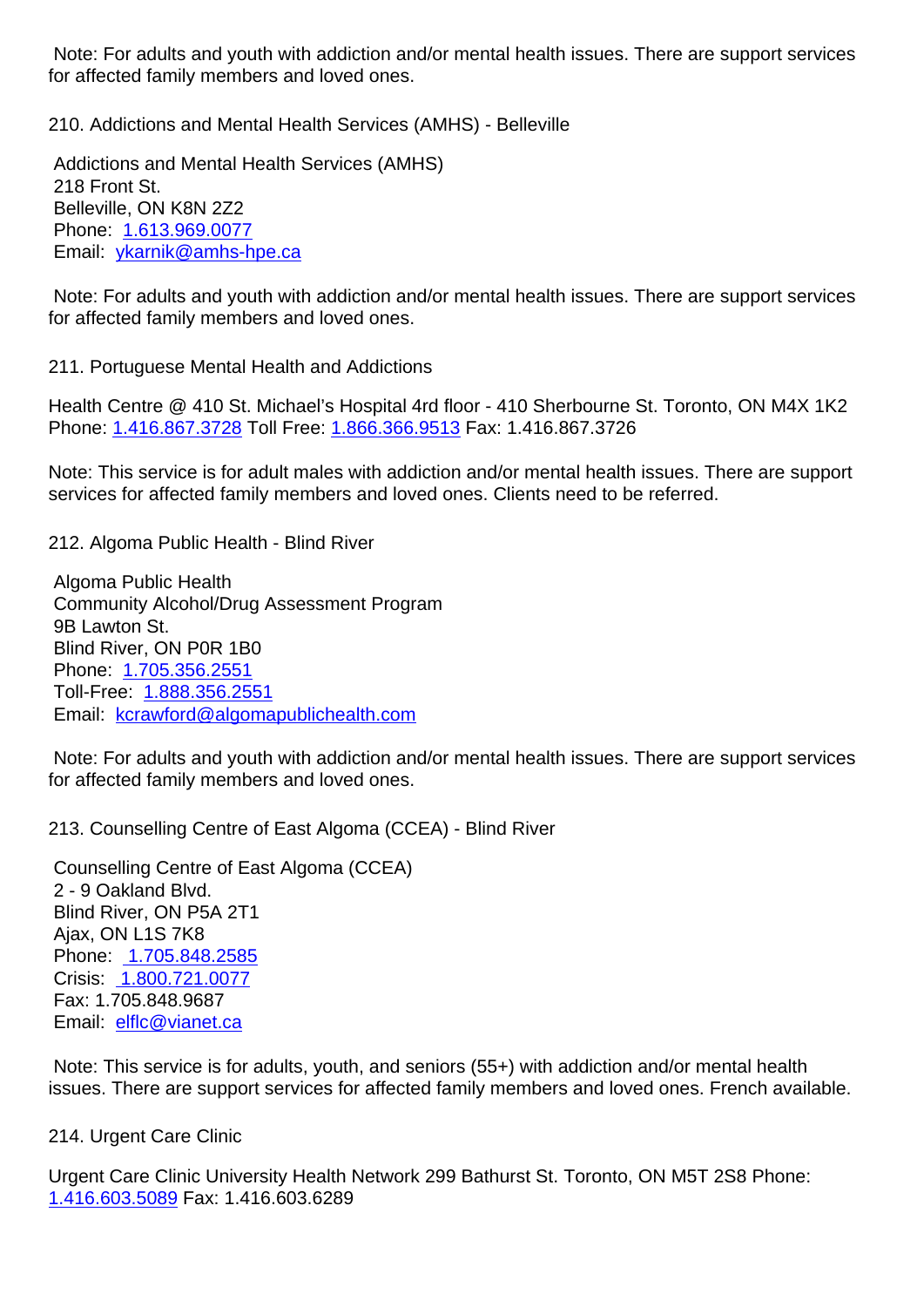who are not in need of immediate hospitalization or emergency department assessment, but are unable to wait for an outpatient assessment. Referrals often come through the UHN Emergency Departments. Family physicians and other specialists may also refer patients in crisis who do not have current psychiatric follow-up, including those expressing suicidal or self-harm ideation.

| 215. Peel Addiction Assessment and Referral Centre (PAARC) - Bolton                                                                                                                                                  | 21 |  |
|----------------------------------------------------------------------------------------------------------------------------------------------------------------------------------------------------------------------|----|--|
| Peel Addiction Assessment and Referral Centre (PAARC)<br><b>Caledon Community Services</b><br>18 King St. E<br>Bolton, ON L7E 1E8<br>Phone: 1.905.629.1007 ext. 222<br>Fax: 1.905.629.8377<br>Email: admin@paarc.com |    |  |
| Note: For adults and youth with addiction and/or mental health issues. There are support services<br>for affected family members and loved ones. Open Fridays by appointment only                                    |    |  |
| 216. YMCA Youth Substance Abuse Program (YSAP) - Toronto                                                                                                                                                             | 21 |  |
| YMCA Youth Substance Abuse Program (YSAP) Toronto YMCA 7 Vanauley St. Toronto, ON M5T<br>2V9 Phone: 1.416.603.6366 ext. 5                                                                                            |    |  |
| Note: This service is for youth ages 14 to 24 with addiction and/or mental health issues. There are<br>support services for affected family members and loved ones.                                                  |    |  |
| 217. Addictions and Mental Health Services (AMHS) - Trenton                                                                                                                                                          | 21 |  |
| Addictions and Mental Health Services (AMHS) 81 Dundas St. W Trenton, ON K8V 3P4 Phone:<br>1.613.969.0077 E-Mail: ykarnik@amhs-hpe.ca                                                                                |    |  |
| Note: For adults and youth with addiction and/or mental health issues. There are support services<br>for affected family members and loved ones.                                                                     |    |  |
| 218. Canadian Mental Health Assn. (CMHA) - Bracebridge                                                                                                                                                               | 21 |  |
| Canadian Mental Health Assn. (CMHA)<br>Addiction Outreach Muskoka - Parry Sound<br>202 - 173 Manitoba St.<br>Bracebridge, ON P1L 1S3 Phone: 1.705.645.2262 ext. 288<br>Fax: 1.613.745.5522                           |    |  |
| Note: For adults and youth with addiction and/or mental health issues. There are support services<br>for affected family members and loved ones.                                                                     |    |  |
| 219. Community Alcohol/Drug Assessment and Mental Health Services Program - Algoma Public Health 21                                                                                                                  |    |  |

Community Alcohol/Drug Assessment and Mental Health Services Program Algoma Public Health 18 Ganley St. Wawa, ON P0S 1K0 Phone: 1.705.856.7208 ext. 206 Toll-Free: 1.888.211.8074 (within the Algoma district only) Fax: 1.705.856.1752 E-Mail: gbelanger@algomapublichealth.com

Note: For adults and youth with addiction and/or mental health issues. A relaps[e prevention pro](tel:1.888.211.8074)gram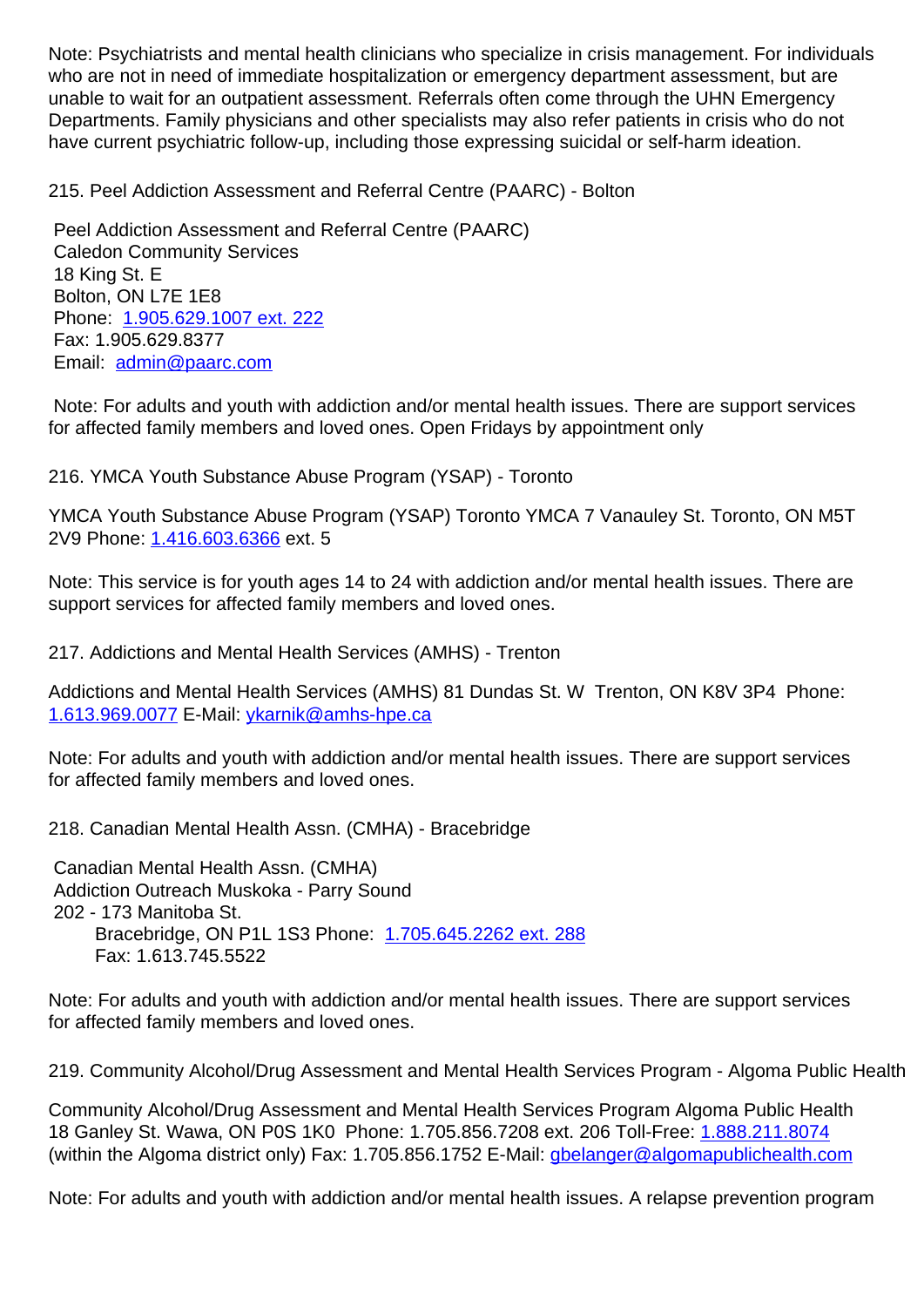| 220. Canadian Mental Health Assn. (CMHA) - Bracebridge                                                                                                                                                                                                                                         | 22 |
|------------------------------------------------------------------------------------------------------------------------------------------------------------------------------------------------------------------------------------------------------------------------------------------------|----|
| Canadian Mental Health Assn. (CMHA)<br>Addiction Outreach Muskoka - Parry Sound<br>202 - 173 Manitoba St.<br>Bracebridge, ON P1L 1S3<br>Phone: 1.705.645.2262 ext. 288<br>Fax: 1.613.745.5522                                                                                                  |    |
| Note: For adults and youth with addiction and/or mental health issues. There are support services<br>for affected family members and loved ones.                                                                                                                                               |    |
| 221. Community Addiction Services of Niagara (CASON) - Welland                                                                                                                                                                                                                                 | 22 |
| Community Addiction Services of Niagara (CASON) 57 King St. Welland, ON L3B 3L2 Phone:<br>1.905.684.1183 ext. 221 Fax: 1.905.684.1551                                                                                                                                                          |    |
| Note: For adults and youth with addiction and/or mental health issues. There are support services<br>for affected family members and loved ones.                                                                                                                                               |    |
| 222. T.A. Patterson & Associates Inc. - Brampton                                                                                                                                                                                                                                               | 22 |
| Paradigm<br>T.A. Patterson & Associates Inc.<br><b>Brampton Probation Offices</b><br>Brampton, Ontario L6T 4G6<br>Phone: 1.905.546.0775<br>Toll-Free: 1.800.225.3250<br>Fax: 1.905.526.6061<br>Email: admin@tapatterson.com                                                                    |    |
| Note: Paradigm is a community based substance use treatment program funded by the Ministry of<br>Community Safety and Correctional Services and available only to individuals 18 years and older.<br>Clients must be referred by their probation officer. There are more locations in the GTA. |    |
| 223. YMCA Youth Substance Abuse Program (YSAP) - Brampton                                                                                                                                                                                                                                      | 22 |

 YMCA Youth Substance Abuse Program (YSAP) YMCA Toronto 1100 Central Park Dr. Brampton, ON L6S 2C9 Phone: 1.905.793.5970 ext. 350 or 308 Toll-Free: 1.877.602.9727 

Note: This service is for youth ages 14[-24 with addiction and/or mental](tel:1.905.793.5970) health issues.

224. St. Leonar[d's Community S](tel:1.877.602.9727)ervices 224. St. Leonard's Community Services St. Leonard's Community Services 1 - 225 Fairview Dr. Brantford, ON N3T 5P9

 Ajax, ON L1S 7K8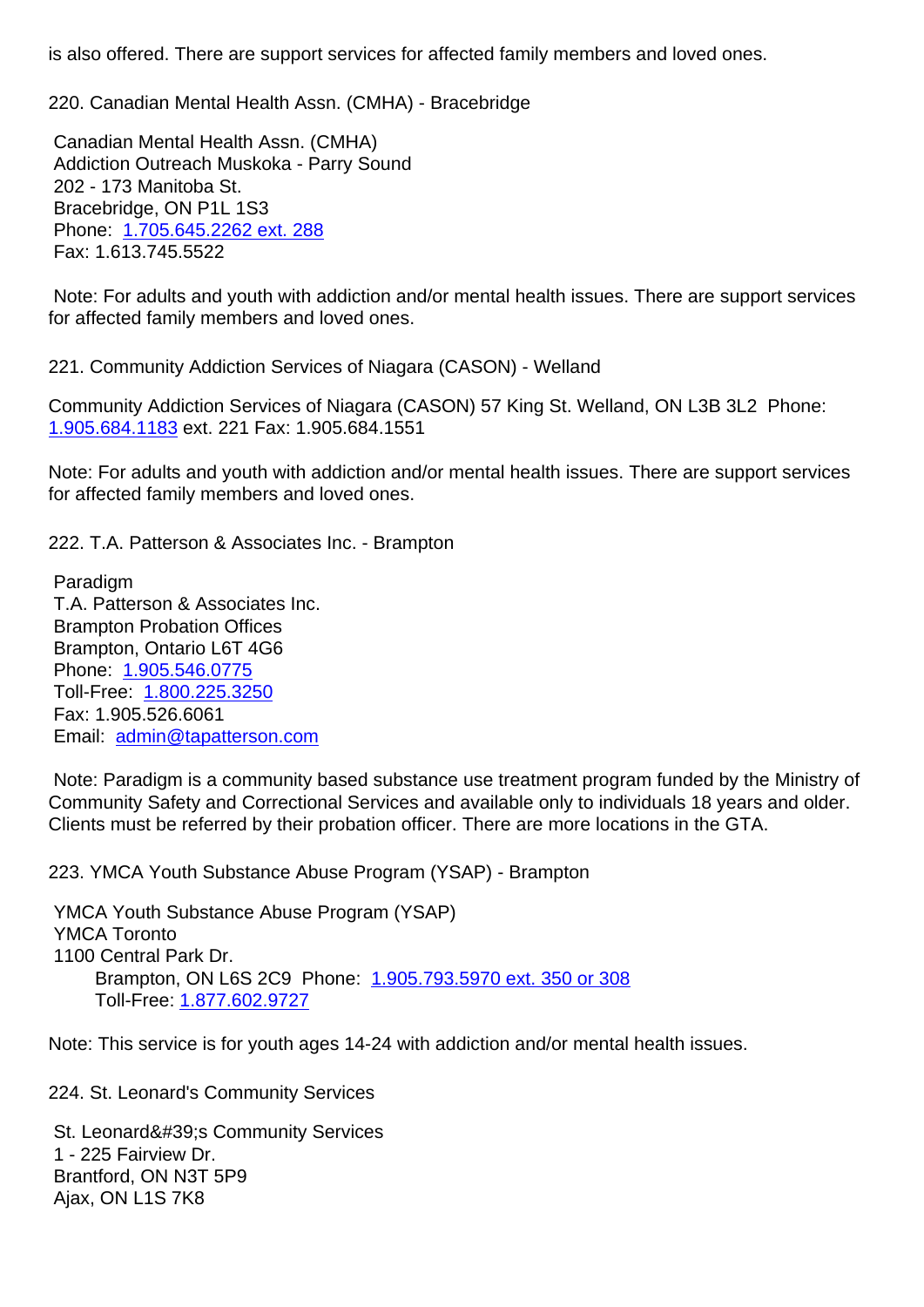Email: **addictions@st-leonards.com** 

 Note: For adults and youth with addiction and/or mental health issues. There are support services for affec[t](mailto:addictions@st-leonards.com)[ed family memb](tel:1.519.754.0253)[ers and love](mailto:addictions@st-leonards.com)d ones.

225. Leeds & Grenville Mental Health (LGMH) - Brockville 225. Leeds & Grenville Mental Health (LGMH) - Brockville Leeds & Grenville Mental Health (LGMH) 25 Front Ave. Brockville, ON K6V 4J2 Phone: 1.613.342.6214 Toll-Free: 1.866.499.8445 Fax: 1.613.342.0884 Note: For ad[ults and youth wi](tel:1.613.342.6214)th addiction and/or mental health issues. There are support services for affected fam[ily members and](tel:1.866.499.8445) loved ones. 226. House of Sophrosyne - Community Programs 226. House of Sophrosyne - Community Programs House of Sophrosyne - Community Programs 1534 Lincoln Rd. Windsor, ON N8Y 2J4 Phone: 519.252.2711 Reduced Toll Phone: 1.866.620.4084 Fax: 519.946.0179 E-Mail: [information@s](tel:)ophrosyne.ca Note: This service off[ers outpatient co](tel:)unselling for pregnant women or mothers with children ages 6 month[s or younger. Residential prog](mailto:)rams also available.

227. Choices for Change - Wingham 227. Choices for Change - Wingham

 Choices for Change Wingham, ON N0G 2W0 Phone: 1.519.271.6730 Toll-Free: 1.877.218.0077 Fax: 1.519.271.2746 E-Mail: [support@choice](tel:1.519.271.6730)sforchange.ca

 Note: For [adults and youth](tel:1.877.218.0077) with addiction and/or mental health issues. There are support services for affect[ed family members and loved o](mailto:support@choicesforchange.ca)nes. Call the main office to be referred to a Choices For Change program in your area.

228. Caritas School of Life 228. Caritas School of Life

 Caritas School of Life 1 - 241 Hanlan Rd. Woodbridge, ON L4L 3R7 Phone: 1.416.748.9988 Toll-Free: 1.800.201.8138 Fax: 1.416.748.7341 E-Mail: [help@caritas.ca](tel:1.416.748.9988)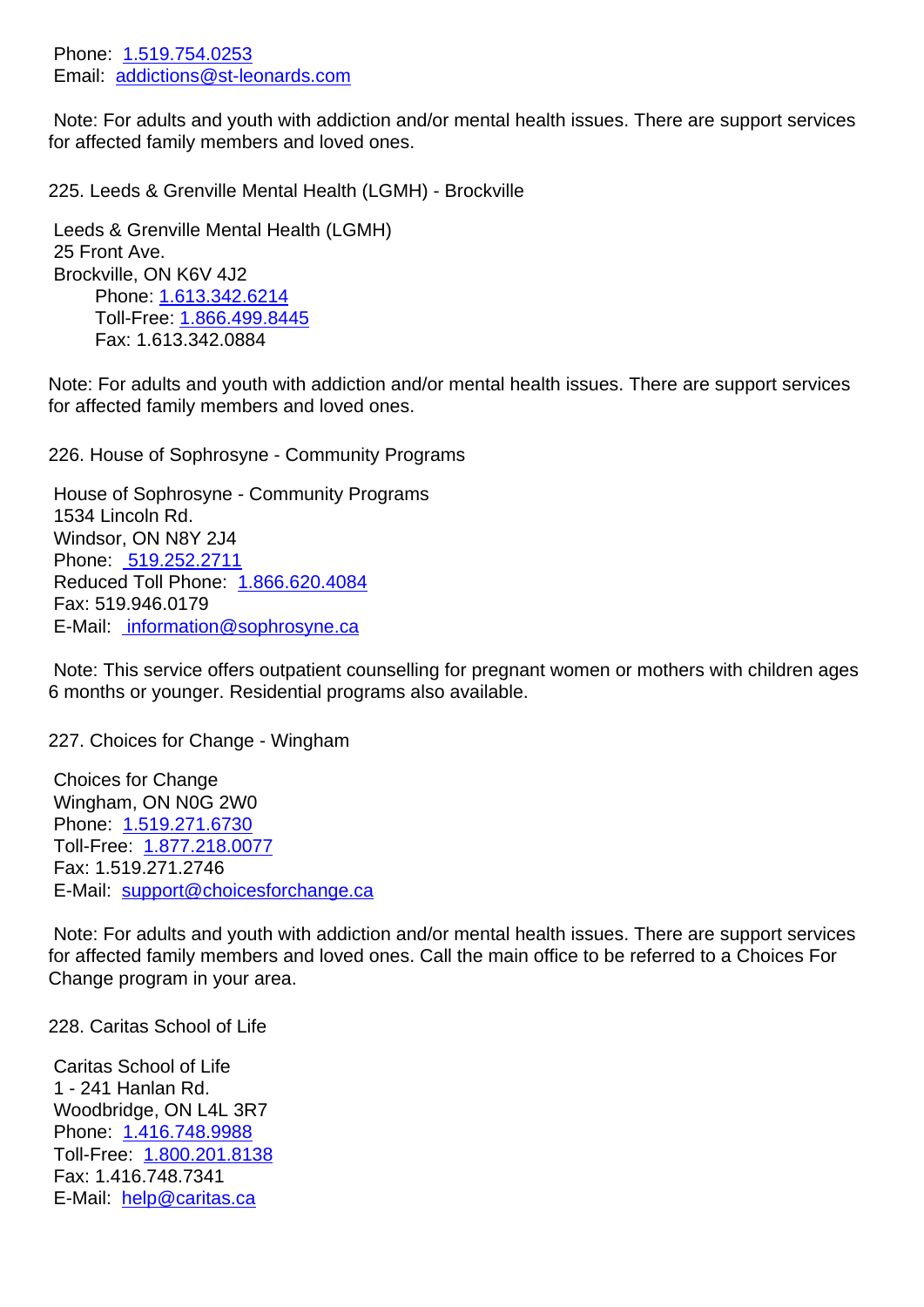outpatient program for men is also offered. Some programming is available for females. Italian available.

229. Vitanova Foundation 229. Vitanova Foundation

 Vitanova Foundation 6299 Rutherford Rd. Woodbridge, ON L4L 1A7 Phone: 1.905.850.3690 Fax: 1.905.850.3835 E-Mail: info@vitanova.ca

 Note: F[or adults and you](tel:1.905.850.3690)th with addiction and/or mental health issues. There are support services for affect[ed family member](mailto:info@vitanova.ca)s and loved ones.

| 230. Addiction Services of Thames Valley (ADSTV) - Woodstock                                                                                                                                                                                     | 23 |
|--------------------------------------------------------------------------------------------------------------------------------------------------------------------------------------------------------------------------------------------------|----|
| Addiction Services of Thames Valley (ADSTV)<br>Vance Unit, 3rd Floor<br>293 Wellington St. N<br>Woodstock, ON N4S 4N2<br>Phone: 1.519.673.3242 ext. 222<br>E-Mail: intake@adstv.on.ca                                                            |    |
| Note: For adults and youth with addiction and/or mental health issues. There are support services<br>for affected family members and loved ones. French available. Hours are Tuesdays and<br>Wednesdays only from 9 am to 5 pm.                  |    |
| 231. Aftercare for Substance Dependence Program - Westover Treatment Centre                                                                                                                                                                      | 23 |
| Aftercare for Substance Dependence Program<br><b>Westover Treatment Centre</b><br>3400 Somme Ave.<br>Windsor, ON N8W 1V4<br>Phone: 1.519.692.5110 ext. 112<br>Toll-Free: 1.800.721.3232<br>E-Mail: mphinney@westovertreatmentcentre.ca           |    |
| Note: This services offers an aftercare program for adults.                                                                                                                                                                                      |    |
| 232. Canadian Mental Health Assn. (CMHA) - Burk's Falls                                                                                                                                                                                          | 23 |
| Canadian Mental Health Assn. (CMHA)<br>Addiction Outreach Muskoka - Parry Sound<br><b>Almaguin Health Centre</b><br>150 Huston St.<br>Burk's Falls, ON P0A 1C0<br>Phone: 1.705.746.7264<br>Toll-Free: 1.800.245.5036<br>Email: aomps@on.aibn.com |    |

 Note: F[or adults and yo](tel:1.705.746.7264)[uth](tel:1.800.245.5036) with addiction and/or mental health issues. There are support services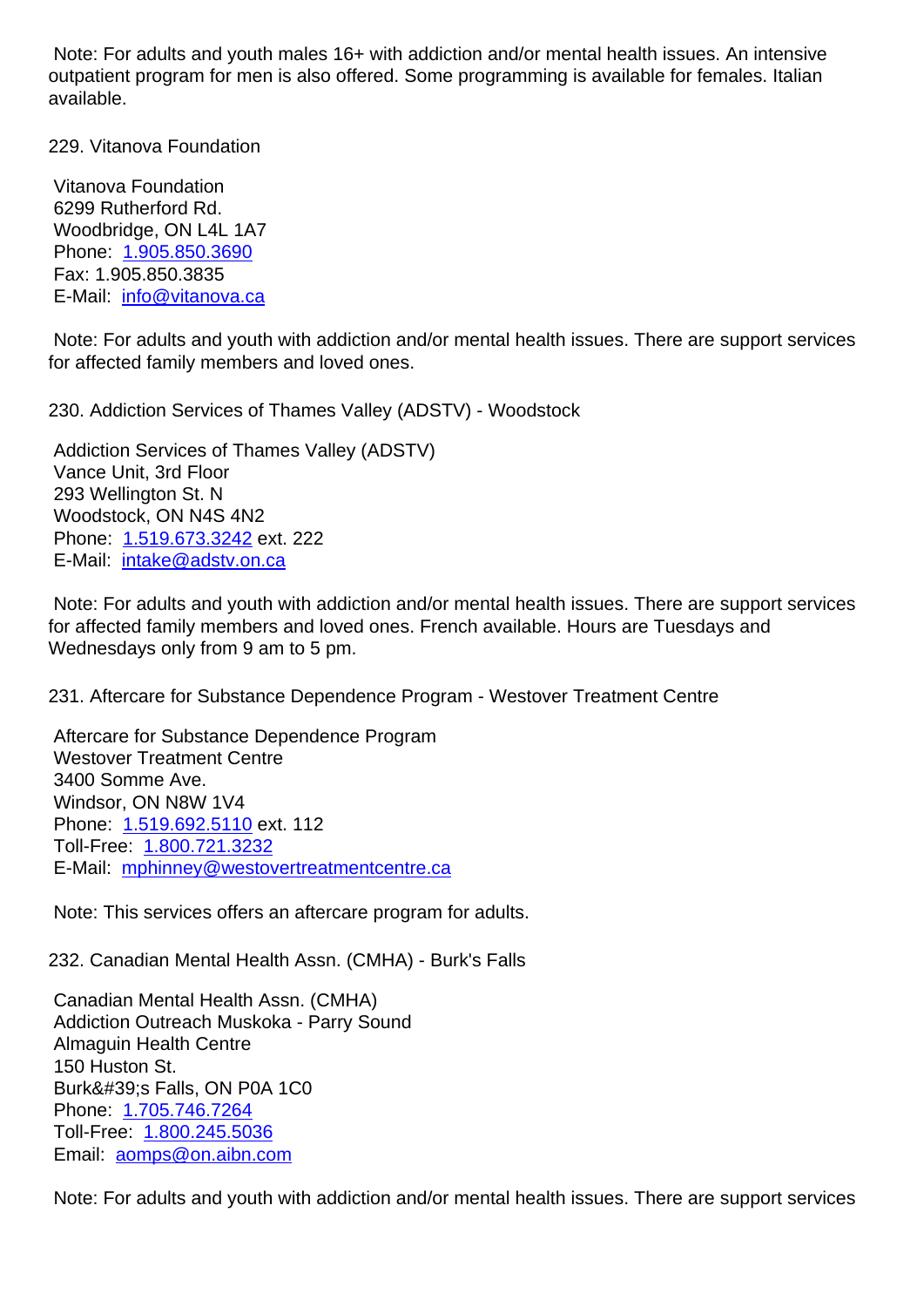233. L'Estran - Amqui 233. L'Estran - Amqui

L' Estran (The Foreshore Centre for Addiction) Centre de réadaptation en toxicomanie du Bas-Saint-Laurent (Matapédia) Bas-Saint-Laurent Health Region 135, rue GaA ©tan-Archambault Amqui, QC G5J 2K5 Phone: 1.418.868.1010 Fax: 1.418.868.0530

 Note: For adults and youth with addiction and/or mental health issues. There are support services for affect[ed family membe](tel:1.418.868.1010)rs and loved ones.

234. Centre de protection et de r©adaptation de la C´te-Nord - Baie-Comeau - blvd. Blanche 23

Centre de protection et de réadaptation de la CÃ te-Nord CÂ'te-Nord Health Region 659, boul. Blanche Baie-Comeau, QC G5C 2B2 Phone: 1.418.589.5704

 Note: For adults and youth with addiction and/or mental health issues. There are support services for affect[ed family membe](tel:1.418.589.5704)rs and loved ones.

235. Centre de protection et de réadaptation de la Cà te-Nord - Baie-Comeau - rue Des Épilobes 23

Centre de protection et de r©adaptation de la CÂ'te-Nord CÂ'te-Nord Health Region 625, rue Des Épilobes Baie-Comeau, QC G5C 1Y9 Phone: 1.418.589.2003

 Note: For adults and youth with addiction and/or mental health issues. There are support services for affect[ed family membe](tel:1.418.589.2003)rs and loved ones. This location also offers a youth outpatient program.

## 236. CLSC Lionel-Charest 236. CLSC Lionel-Charest

 CLSC Lionel-Charest 340, rue CIément-Lavoie Baie-Comeau, QC G4Z 3B8 Phone: 1.418.296.2572

 Note: For adults and youth with addiction and/or mental health issues. There are support services for affected family members and loved ones. This front line service offers preventive screening, early intervent[ion, evaluation, a](tel:1.418.296.2572)nd referral to resources.

237. CRD de Québec - CLSC de Baie-Saint-Paul 237. CRD de Québec - CLSC de Baie-Saint-Paul

Centre de réadaptation en dépendance de Québec CLSC de Baie-Saint-Paul Capitale-Nationale Health Region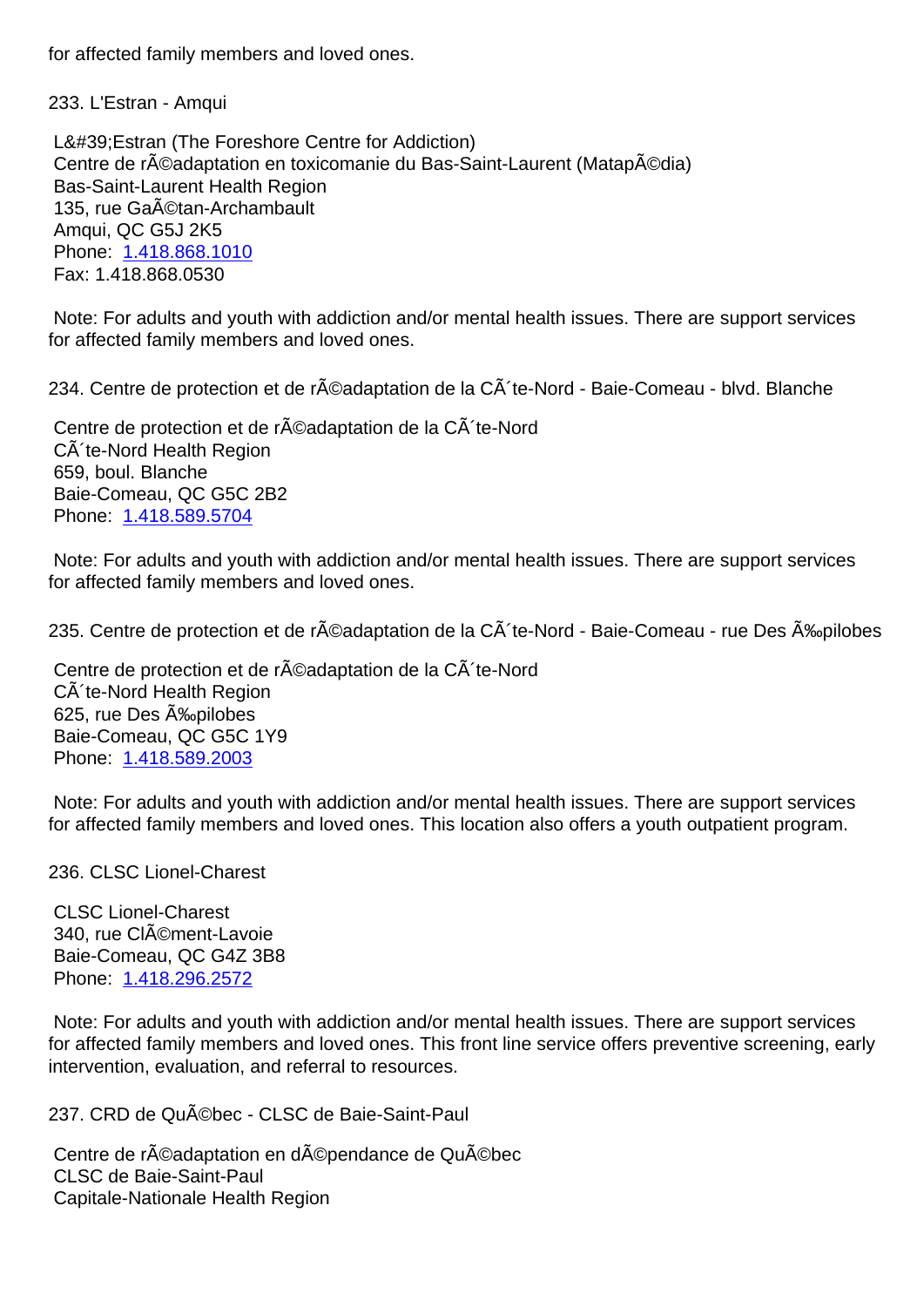$B$ ald $B$ -Saliff-Paul, QC G3Z 1S6 Phone: 1.418.435.5475

 Note: For adults and youth with addiction and/or mental health issues. There are support services for affect[ed family membe](tel:1.418.435.5475)rs and loved ones.

| 238. CSSS de Québec-Nord - CLSC Orleans - Beaupré                                                                                                                                                                                                                                             | 23 |
|-----------------------------------------------------------------------------------------------------------------------------------------------------------------------------------------------------------------------------------------------------------------------------------------------|----|
| CSSS de Qu©bec-Nord<br><b>CLSC Orleans</b><br>Capitale-Nationale Health Region<br>11000, Des Montagnards<br>Beaupré, QC G0A 1E0<br>Phone: 1.418.827.5241<br>Fax: 1.418.827.6861                                                                                                               |    |
| Note: For adults and youth with addiction and/or mental health issues. There are support services<br>for affected family members and loved ones.                                                                                                                                              |    |
| 239. L'Estran - Cabano                                                                                                                                                                                                                                                                        | 23 |
| L'Estran (The Foreshore Centre for Addiction)<br>Centre de r©adaptation en toxicomanie du Bas-Saint-Laurent (T©miscouata)<br>Bas-Saint-Laurent Health Region<br>101 - 33, rue Saint-Laurent<br>Cabano, QC G0L 1E0<br>Phone: 1.418.779.2572 (Lac-des-Aigles)<br>Phone: 1.418.854.2572 (Cabano) |    |
| Note: For adults and youth with addiction and/or mental health issues. There are support services<br>for affected family members and loved ones.                                                                                                                                              |    |
| 240. CISSS des Îles et Hà pital de l'Archipel                                                                                                                                                                                                                                                 | 24 |
| CISSS des ÂZIes et HÂ'pital de l'Archipel<br>Gaspésie-Îles-de-la-Madeleine Health Region<br>430, chemin Principal<br>Cap-aux-Meules, QC G4T 1R9<br>Phone: 1.418.986.2121<br>E-Mail: dependances.iles@ssss.gouv.gc.ca.                                                                         |    |
| Note: For adults and youth with addiction or concurrent mental health and addiction issues. There<br>are support services for affected family members and loved ones.                                                                                                                         |    |
| 241. Centre de santé René-Ricard                                                                                                                                                                                                                                                              | 24 |
| Centre de santé René-Ricard<br>Nord-du-QuACbec Health Region<br>32, 3e Avenue, C.P. 1300<br>Chapais, QC G8P 1N1<br>Phone: 1.418.745.2591                                                                                                                                                      |    |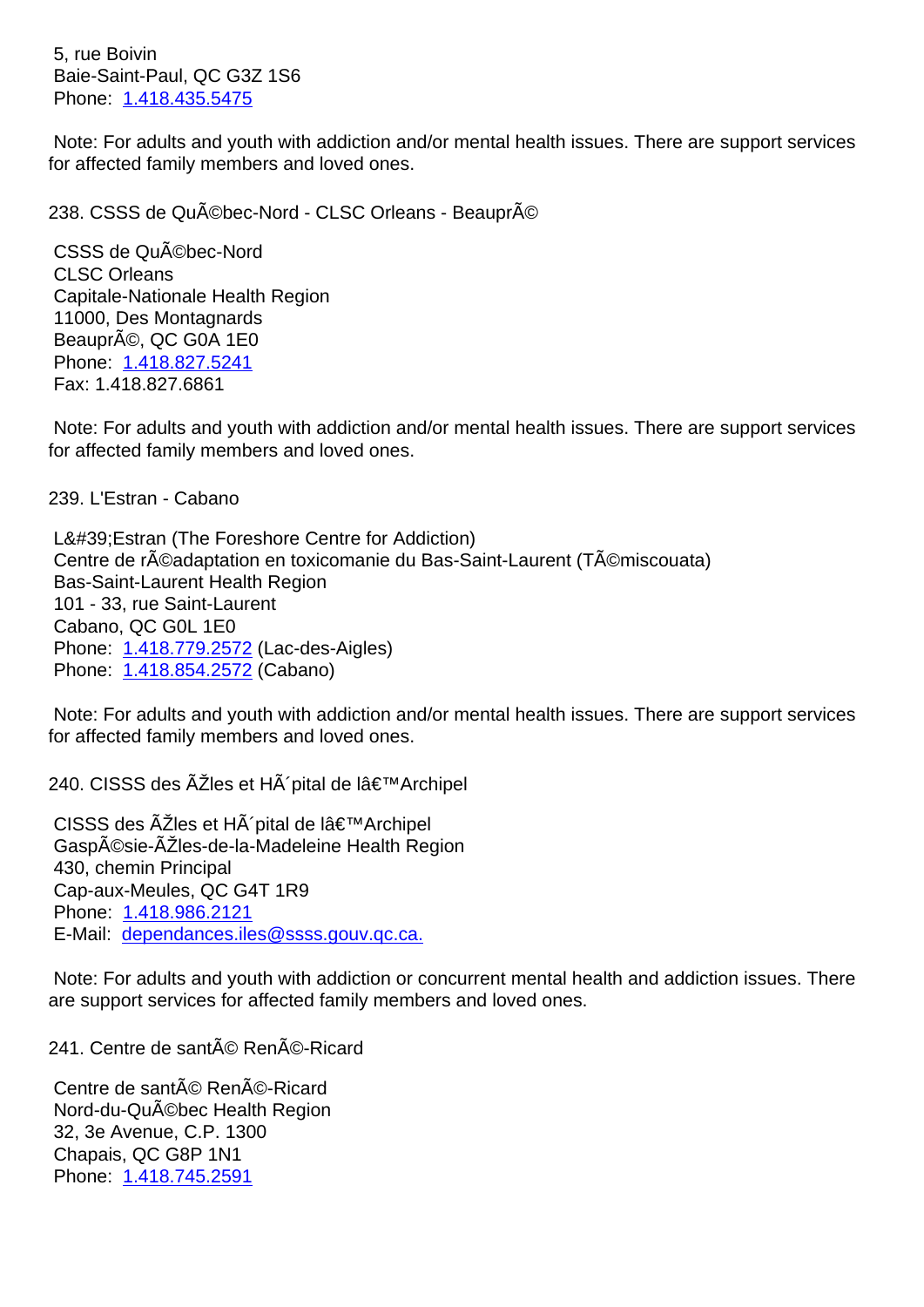for affected family members and loved ones.

242. Centre de santé de Chibougamau 242. Centre de santé de Chibougamau

Centre de santé de Chibougamau Nord-du-Québec Health Region 51, 3e Rue Chibougamau, QC G8P 1N5 Phone: E-Mail: info.crsssbj@ssss.gouv.qc.ca

 Note: For adults and youth with addiction and/or mental health issues. There are support services for affect[ed family members and loved](mailto:info.crsssbj@ssss.gouv.qc.ca) ones.

243. (ADAPT) - Burlington 243. (ADAPT) - Burlington

 Halton Alcohol, Drug and Gambling Assessment, Prevention and Treatment Services (ADAPT) 214 - 777 Guelph Line Burlington, ON L7R 3N2 Ajax, ON L1S 7K8 Phone: 1.905.639.6537 ext. 0 Long Distance: 1.905.639.6537 Email: adapt@haltonadapt.org

 Note: F[or adults and youth wit](tel:1.905.639.6537)h addiction and/or mental health issues. There are support services for affec[ted famil](mailto:adapt@haltonadapt.org)[y members and](tel:1.905.639.6537) loved ones.

## 244. CSSS de Chicoutimi 244. CSSS de Chicoutimi

 CSSS de Chicoutimi Saguenay - Lac-Saint-Jean Health Region 305, avenue Saint-Vallier Chicoutimi, QC G7H 5H6 Phone: 1.418 541-1000

 Note: For adults and youth with addiction and/or mental health issues. There are support services for affect[ed family membe](tel:1.418)rs and loved ones.

245. CRD Laurentides - Deux-Montagnes 245. CRD Laurentides - Deux-Montagnes Centre de réadaptation en dépendance des Laurentides Laurentides Health Region 333, rue Antonin-Campeau Deux-Montagnes, QC J7R 0A2 Phone: 1.450.623.3223 ext.76550 Toll-Free: 1.888.345.1395 Fax: 450.623.3112

 Note: T[his service is for](tel:1.450.623.3223) youth with addiction and/or mental health issues. There are support services for [affected family](tel:1.888.345.1395) members and loved ones.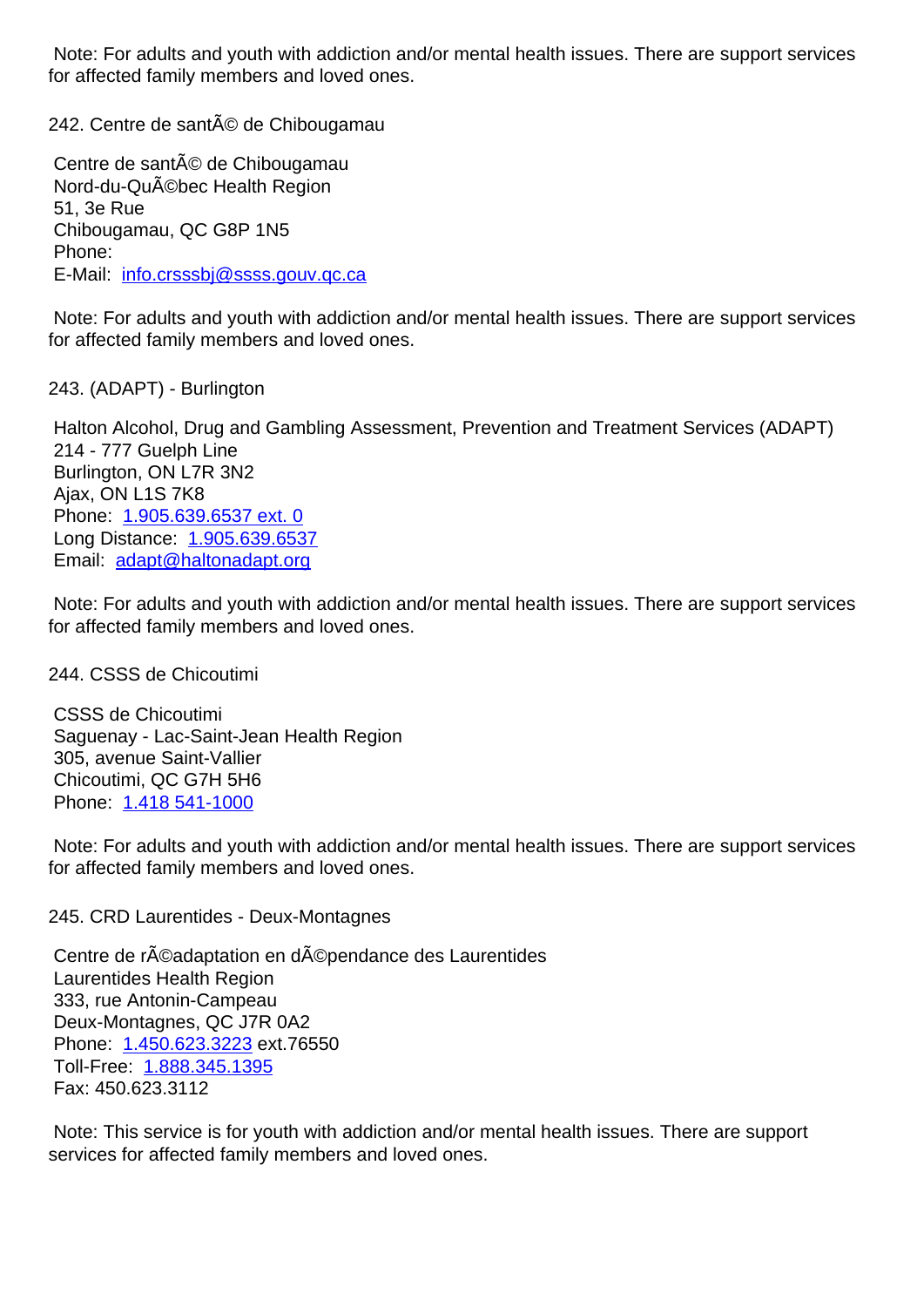Centre de réadaptation en dépendance du CLSC Maria-Chapdelaine Saguenay - Lac-Saint-Jean Health Region 2000, boul. Sacré-Coeur Dolbeau-Mistassini, QC G8L 2R5 Phone: 1.418.276.1234 Fax: 1.418.276.8589 Note: For adults and youth with addiction and/or mental health issues. There are support services for affect[ed family membe](tel:1.418.276.1234)rs and loved ones. 247. CRD de Québec - CLSC Donnacona 247. CRD de Québec - CLSC Donnacona Centre de réadaptation en dépendance de Québec - Donnacona CLSC Donnacona Capitale-Nationale Health Region 400, route 138 Donnacona, QC G3M 1C3 Phone: 1.418.285.2626 Fax: 1.418.285.4589 Note: For adults and youth with addiction and/or mental health issues. There are support services for affect[ed family membe](tel:1.418.285.2626)rs and loved ones. 248. Centre de protection et de r $\tilde{A}$ ©adaptation de la C $\tilde{A}$ 'te-Nord - Escoumins 24 Centre de protection et de réadaptation de la CÃ 'te-Nord CÂ'te-Nord Health Region 4, rue Des Pilotes Les Escoumins, QC G0T 1K0 Phone: 1.418.233.3143 Note: For adults and youth with addiction and/or mental health issues. There are support services for affect[ed family membe](tel:1.418.233.3143)rs and loved ones. 249. CSSS de la Haute-C´te-Nord (Pavillon Escoumins) 24 CSSS de la Haute-CÃ 'te-Nord (Pavillon Escoumins) CÂ'te-Nord Health Region 4, rue de  $18#39$ ; H $\tilde{A}$  pital Les Escoumins, QC G0T 1K0 Phone: 1.418.233.2931 Note: For adults and youth with addiction and/or mental health issues. There are support services

for affected family members and loved ones. This front line service offers preventive screening, early intervent[ion, evaluation, a](tel:1.418.233.2931)nd referral to resources.

250. Centre de protection et de r©adaptation de la C´te-Nord - Fermont - CSSS de l'Hématite 25

Centre de protection et de réadaptation de la CÃ te-Nord CSSS de l'Hématite CÃ 'te-Nord Health Region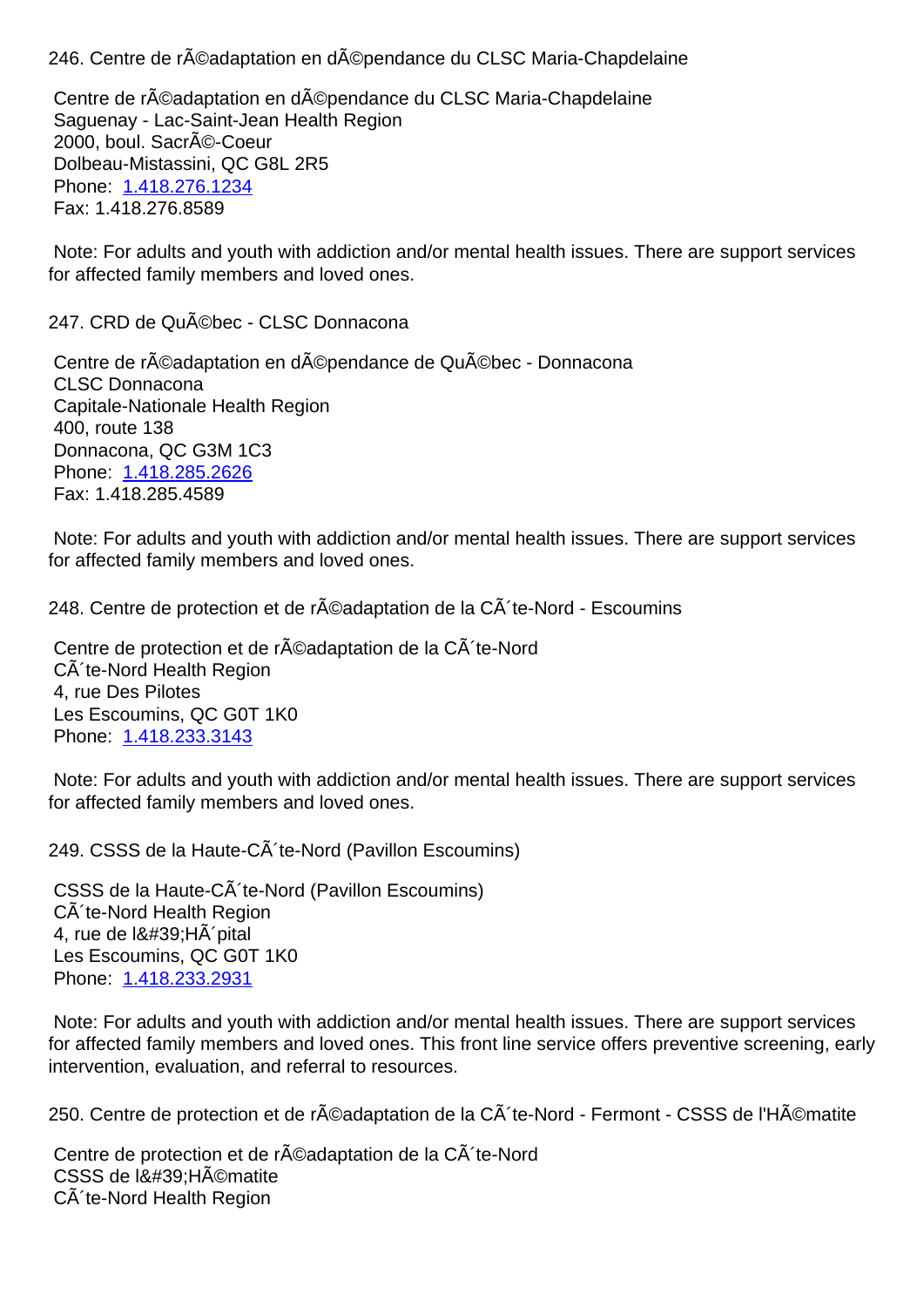Fermont, QC G0G 1J0 Phone: 1.418.287.3280 (Centre de protection et de réadaptation) Phone: 1.418.287.5461 (CSSS de l'H©matite)

 Note: For adults and youth with addiction and/or mental health issues. There are support services for affect[ed family membe](tel:1.418.287.3280)rs and loved ones. The front line services offered by the CSSS includes preventi[ve screening, ear](tel:1.418.287.5461)ly intervention, evaluation, and referral to resources.

251. Centre de protection et de r©adaptation de la CÂ te-Nord - Forestville 25

Centre de protection et de réadaptation de la CÃ te-Nord CÃ 'te-Nord Health Region 8, 10e rue Forestville, QC G0T 1E0 Phone: 1.418.587.2204

 Note: For adults and youth with addiction and/or mental health issues. There are support services for affect[ed family membe](tel:1.418.587.2204)rs and loved ones.

252. CSSS de la Haute-CÂ'te-Nord (Pavillon Forestville) 25

CSSS de la Haute-CÂ 'te-Nord (Pavillon Forestville) 2, 7e rue Forestville, QC G0T 1E0 Phone: 1.418.587.2212

 Note: For adults and youth with addiction and/or mental health issues. There are support services for affected family members and loved ones. This front line service offers preventive screening, early intervent[ion, evaluation, a](tel:1.418.587.2212)nd referral to resources.

253. Centre d'Entraide Aux Rayons du Soleil 253. Centre d'Entraide Aux Rayons du Soleil

Centre d' Entraide Aux Rayons du Soleil Mauricie-et-Centre-du-Qu©bec Health Region 268 6i me avenue Grand-MA<sup>T</sup>re, QC G9T 2G7 Phone: 1.819.533.4829 Fax: 1.819.533.5518 E-Mail: cears@cgocable.ca

Note: Centre d' Entraide offers a Day Centre with support services that and is open Monday to Thursda[y from 9:00 to 5:00 p](mailto:cears@cgocable.ca).m, and Friday from 9:00 to 12:00pm.

254. CSSS de la Minganie 254. CSSS de la Minganie

Centre de protection et de r©adaptation de la C´te-Nord CSSS de la Minganie 1035, promenade des Anciens Havre-Saint-Pierre, QC G0G 1P0 Phone: 1.418.538.2212

 Note: For adults and youth with addiction or concurrent mental health and addiction issues. There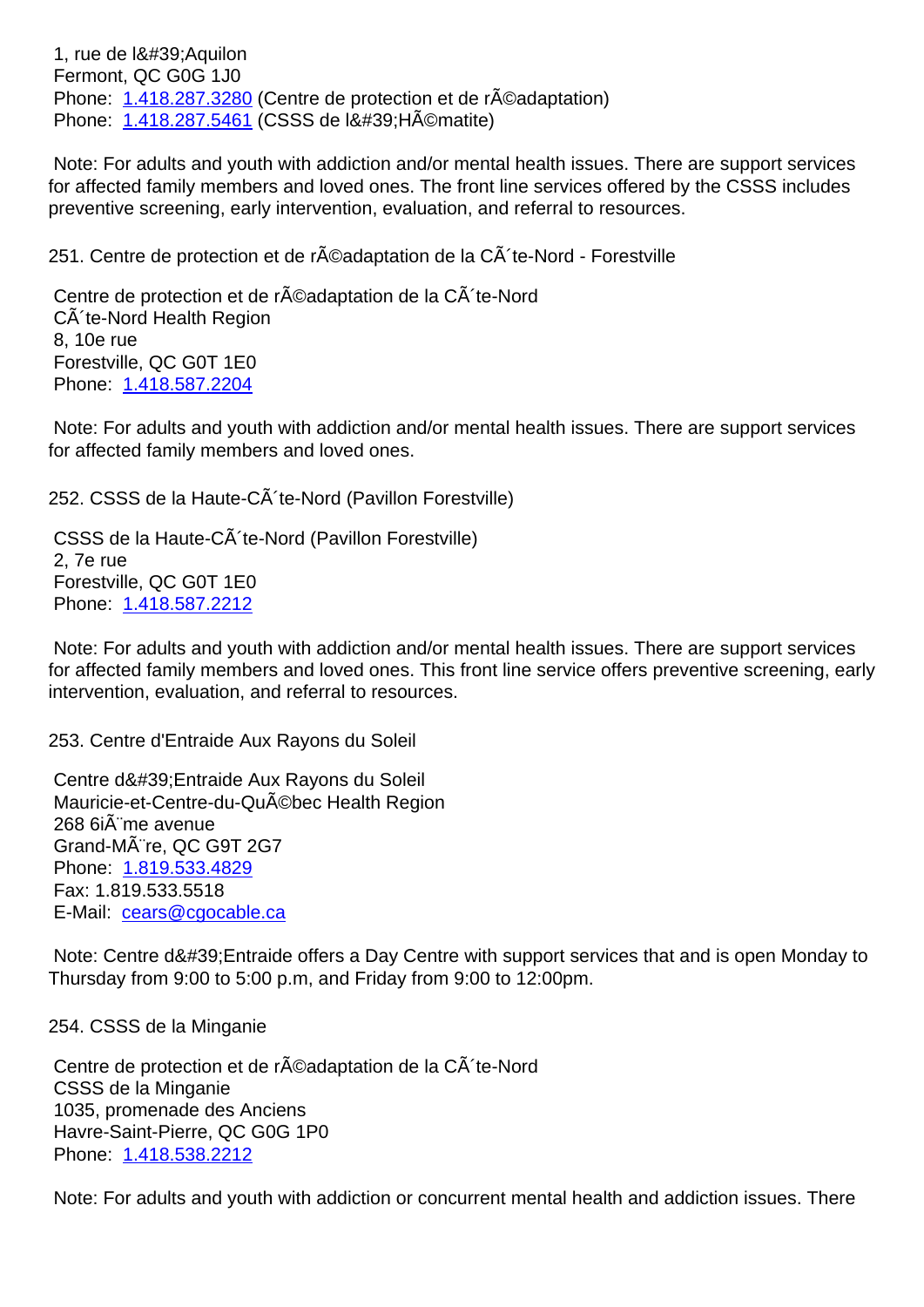## 255. CRD de Lanaudière - Joliette 255. CRD de Lanaudière - Joliette

Centre de réadaptation en dépendancede de Lanaudià re - Joliette LanaudiA re Health Region 256, rue Lavaltrie Sud Joliette, QC J6E 5X7 Phone: 1.450.755.6655 Fax: 1.450.755.6766

 Note: For adults and youth with addiction and/or mental health issues. There are support services for affect[ed family membe](tel:1.450.755.6655)rs and loved ones.

256. CLSC de Gaspé 256. CLSC de Gaspé

CLSC de Gaspé Gaspésie-ÃŽles-de-la-Madeleine Health Region 205, boul. de York Ouest, 2e ©tage Gaspé, QC G4X 2W2 Phone: 1.418.368.2572

 Note: For adults and youth with with addiction and/or mental health issues. There are support services [for affected fami](tel:1.418.368.2572)ly members and loved ones.

257. Community Addiction and Mental Health Services (CAMHS) - Caledonia 257. Community Addiction and Mental Health Services (CAMHS) - Caledonia

 Community Addiction and Mental Health Services of Haldimand and Norfolk (CAMHS) 103 Inverness St. Caledonia, ON N3W 1B5 Phone: 1.519.426.8760 Toll-Free: 1.877.909.4357 Fax: 1.519.426.3257 Email: l[ball@camhs.ca](tel:1.519.426.8760)

 Note: For [adults and youth](tel:1.877.909.4357) with addiction and/or mental health issues. There are support services for affec[ted family memb](mailto:lball@camhs.ca)ers and loved ones.

258. CRD du CSSS de Jonqui $\tilde{A}$ "re 258. CRD du CSSS de Jonqui $\tilde{A}$ "re Centre de réadaptation en dépendance du CSSS de Jonquià re Saguenay Lac-Saint-Jean Health Region 2230, rue de l'HÃ pital JonquiA re, QC G7X 7X2 Phone: 1.418.695.7700 E-Mail: csssjonquiere@ssss.gouv.qc.ca

 Note: For adults and youth with addiction and/or mental health issues. There are support services for affect[ed family memb](tel:1.418.695.7700)[ers and loved on](mailto:csssjonquiere@ssss.gouv.qc.ca)es.

259. La Maison dâ€<sup>™</sup>hébergement Le séjour inc. 259. La Maison dâ€<sup>™h</sup>ébergement Le séjour inc.

La Maison d'hébergement Le séjour inc.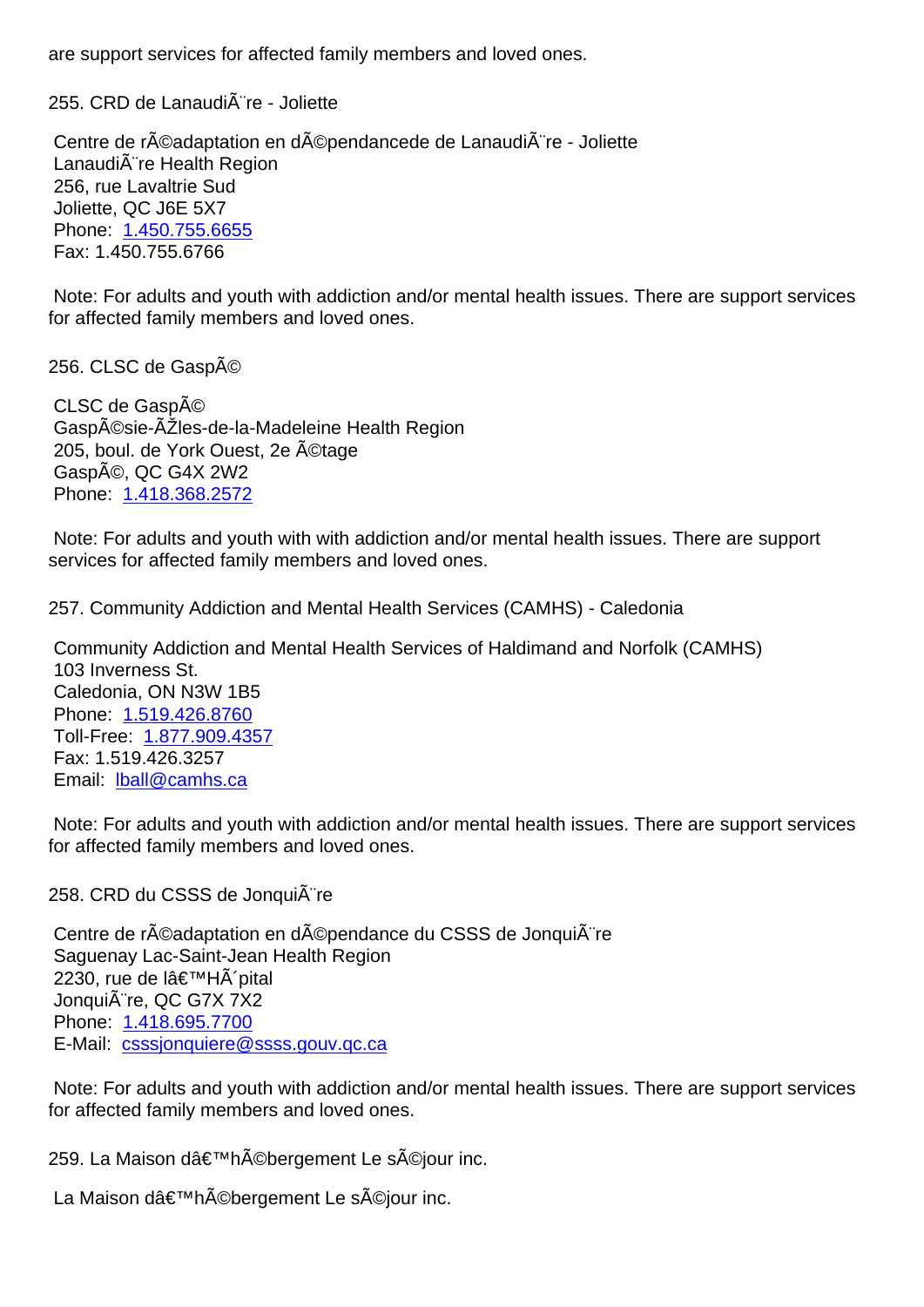$222$ 9, rue de l $\alpha$  $\pi$ 09, ri $\pi$  pital JonquiA re, QC G7X 4H7 Phone : 1.418.547.8611 Fax: 1.418.547.4877

 Note: T[his service offers](tel:1.418.547.8611) outpatient services such as guidance monitoring, relapse support, and social development.

| 260. CLSC Naskapi                                                                                                                                                                                                                   | 26 |
|-------------------------------------------------------------------------------------------------------------------------------------------------------------------------------------------------------------------------------------|----|
| <b>CLSC Naskapi</b><br>Case postale 5154<br>Kawawachikamach, QC G0G 2Z0<br>Phone: 1.418.585.2897                                                                                                                                    |    |
| Note: For adults and youth with addiction and/or mental health issues. There are support services<br>for affected family members and loved ones.                                                                                    |    |
| 261. CRD de Québec - CLSC de La Malbaie                                                                                                                                                                                             | 26 |
| Centre de réadaptation en dépendance de Québec<br>CLSC de La Malbaie<br>Capitale-Nationale Health Region<br>535, boul. de Comporté<br>La Malbaie, QC G5A 1S8<br>Phone: 1.418.665.6413                                               |    |
| Note: For adults and youth with addiction and/or mental health issues. There are support services<br>for affected family members and loved ones.                                                                                    |    |
| 262. L'Estran - La Pocati¨re                                                                                                                                                                                                        | 26 |
| L'Estran (The Foreshore Centre for Addiction)<br>Centre de r©adaptation en toxicomanie du Bas-Saint-Laurent (La Pocati re)<br>Bas-Saint-Laurent Health Region<br>1201 6e Ave.<br>La PocatiA re, QC G0R 1Z0<br>Phone: 1.418.856.7000 |    |

 Note: For adults and youth with addiction and/or mental health issues and is available to all people of the Lo[wer St. Lawrenc](tel:1.418.856.7000)e area. There are support services for affected family members and loved ones.

263. Centre de protection et de réadaptation de la CÃ te-Nord - Mutton Bay 263.

Centre de protection et de réadaptation de la CÃ te-Nord CÂ'te-Nord Health Region La Tabati $\tilde{A}$ "re Mutton Bay, QC G0G 1T0 Phone: 1.418.773.2232

 Note: For adults and youth with addiction and/or mental health issues. There are support services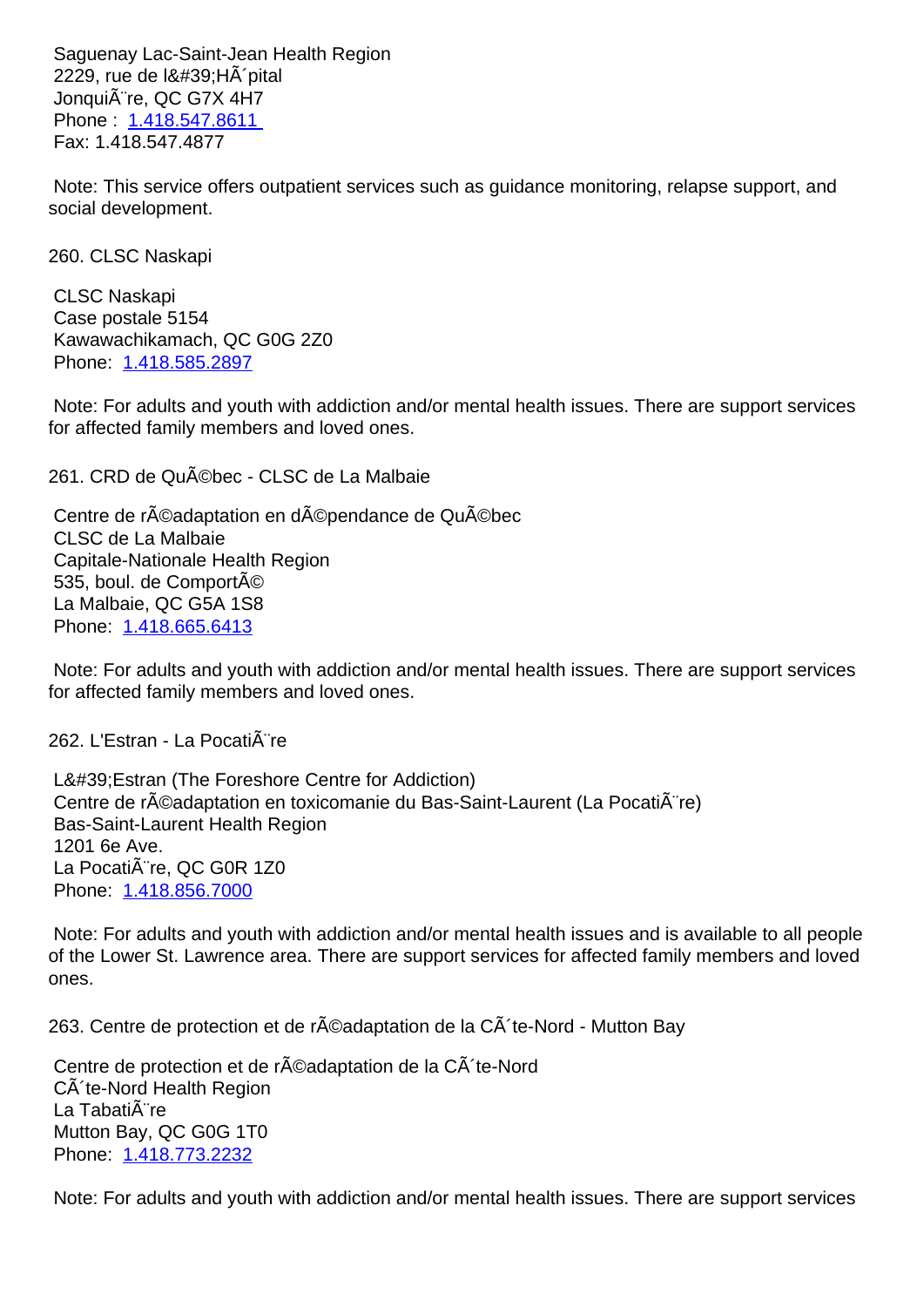264. CRD Laurentides - Lachute - Adult Services 264. CRD Laurentides - Lachute - Adult Services

Centre de r©adaptation en d©pendance des Laurentides - Adult Services Laurentides Health Region 145, avenue de la Providence Lachute, QC J8H 4E9 Phone: 1.450.562.3761 ext. 72356 Toll-Free: 1.888.345.1395 Fax: 1.450.566.3332

 Note: F[or adults with ad](tel:1.450.562.3761)diction and/or mental health issues. There are support services for affected family mem[bers and loved o](tel:1.888.345.1395)nes.

265. St. Mary's Counselling Service (SMCS) - Cambridge 265. St. Mary's Counselling Service (SMCS) - Cambridge

 Pinewood Centre Lakeridge Health Corporation 406 - 95 Bayly St. W Ajax, ON L1S 7K8 Phone: 1.905.683.5950 Toll-Free: 1.888.881.8878 Email: kmonkman@lakeridgehealth.on.ca 

266. CRD L[aurentides - Lachute - Youth Service](mailto:kmonkman@lakeridgehealth.on.ca)s 266. CRD Laurentides - Lachute - Youth Services

Centre de réadaptation en dépendance des Laurentides - Youth Services Laurentides Health Region 145, avenue de la Providence Lachute, QC J8H 4E9 Phone: 1.450.562.3761 ext. 72357 Toll-Free: 1.888.345.1395

 Note: This service is for youth with addiction and/or mental health issues. There are support services [for affected fam](tel:1.450.562.3761)[ily](tel:1.888.345.1395) members and loved ones.

267. CRD Laval 267. CRD Laval Centre de réadaptation en dépendance Laval Laval Health Region 312, boul. Cartier Ouest Laval, QC H7N 2J2 Phone: 1.450.975.4054 Fax: 1.450.975.4053 Note: This service is for youth and adults with addiction and/or mental health issues. There are support [services for affec](tel:1.450.975.4054)ted family members and loved ones.

268. Centre de santé Lebel 268. Centre de santé Lebel

Centre de santé Lebel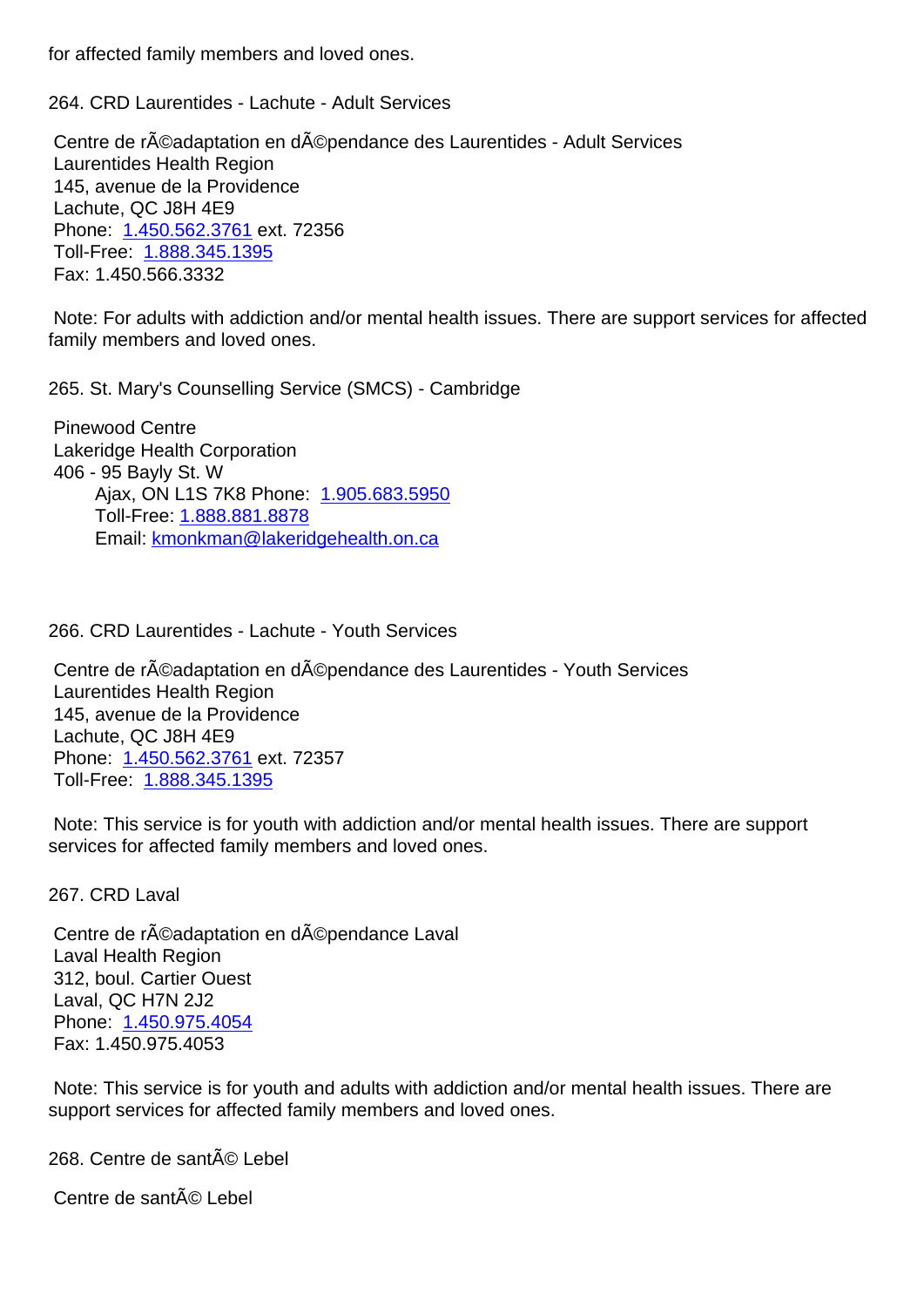950, boulevard Quévillon, C.P. 5000 Lebel-sur-Qu©villon, QC J0V 1X0 Phone: 1.819.755.4881

 Note: For adults and youth with addiction and/or mental health issues. There are support services for affect[ed family membe](tel:1.819.755.4881)rs and loved ones.

269. Four Counties Addiction Services Team (FourCAST) - Campbellford 269. Four Counties Addiction Services Team (FourCAST) - Campbellford

 Four Counties Addiction Services Team (FourCAST) Campbellford Memorial Hospital 246 - 146 Oliver Rd. Campbellford, ON K0L 1L0 Phone: 1.705.653.3352 Toll-Free: 1.800.461.1909 Fax: 1.705.653.1584 Email: fourcast@fourcast.ca 

Note: For adults and youth with addiction [and/or mental he](tel:1.705.653.3352)alth issues. There are support services for affected fam[ily members and](tel:1.800.461.1909) loved [ones.](mailto:fourcast@fourcast.ca)

270. Turning Point Décisif 270. Turning Point Décisif

Turning Point DAOcisif Services de sante de Chapleau Health Services 8 Lorne St. S Chapleau, ON P0M 1K0 Phone: 1.705.864.1919 Fax: 1.705.864.1717 Email: chapleauhr@sschs.ca

 Note: F[or adults and you](tel:1.705.864.1919)th with addiction and/or mental health issues. There are support services for affec[ted family members an](mailto:chapleauhr@sschs.ca)d loved ones. French available.

271. Chatham - Kent Mental Health and Addictions Program (MHAP) 271. Chatham - Kent Mental Health and Addictions Program (MHAP)

 Chatham - Kent Mental Health and Addictions Program (MHAP) Chatham - Kent Health Alliance (CKHA) 80 Grand Ave. W Chatham, ON N7L 5L9 Phone: 1.519.351.6144 Fax: 1.519.351.0450 Email: mhs@ckha.on.ca 

Note: For adults and youth with addict[ion and/or menta](tel:1.519.351.6144)l health issues. There are support services for affected f[amily members an](mailto:mhs@ckha.on.ca)d loved ones.

272. Choices for Change - Clinton 272. Choices for Change - Clinton

 Choices for Change Clinton, ON N0M 1L0 Phone: 1.519.271.6730 Toll-Free: 1.877.218.0077 Email: support@choicesforchange.ca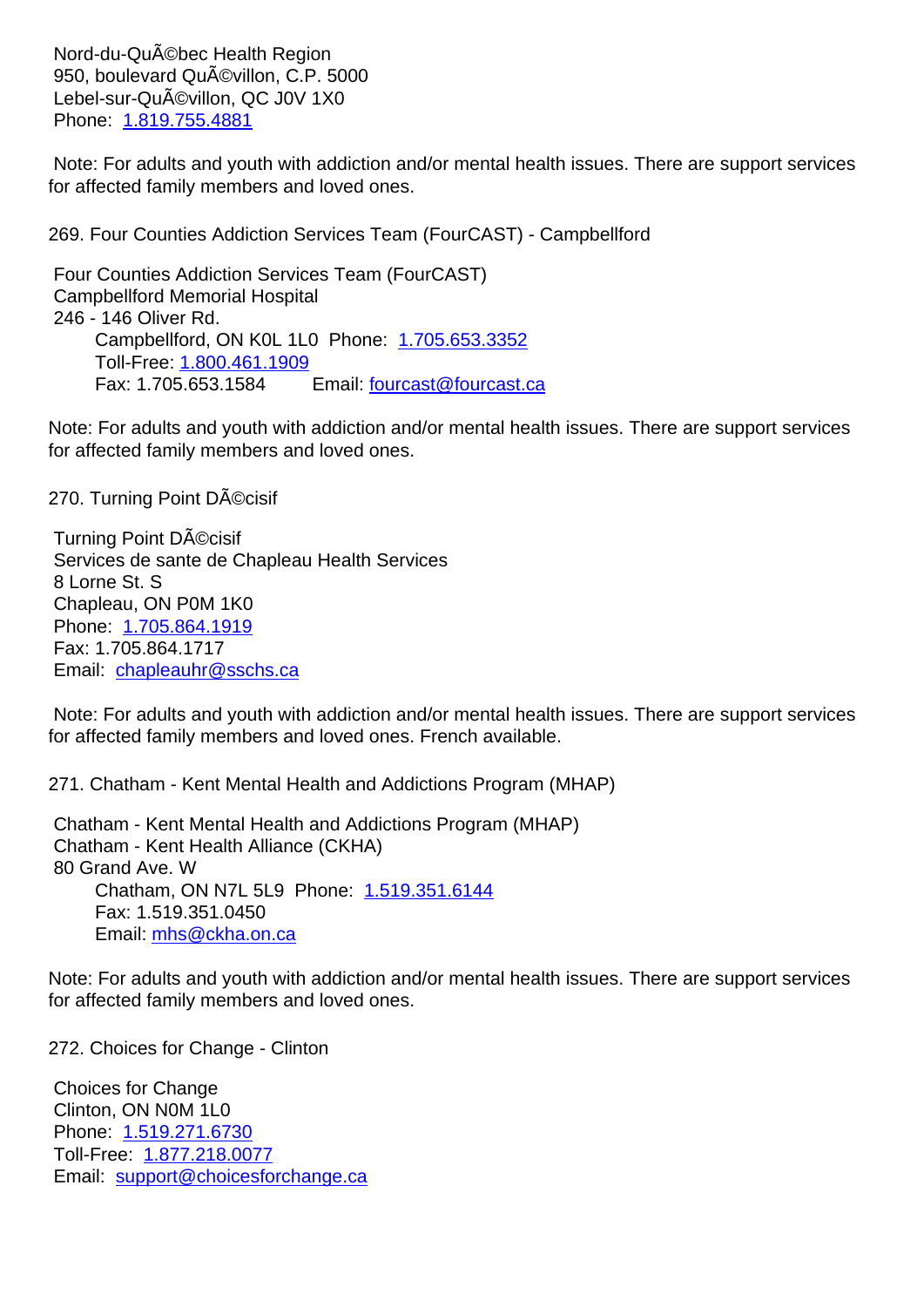for affected family members and loved ones. Call the main office to be referred to a Choices For Change program in your area.

| Change program in your area.                                                                                                                                                                                                                                                                                                                  |    |  |
|-----------------------------------------------------------------------------------------------------------------------------------------------------------------------------------------------------------------------------------------------------------------------------------------------------------------------------------------------|----|--|
| 273. Four Counties Addiction Services Team (FourCAST) - Cobourg                                                                                                                                                                                                                                                                               | 27 |  |
| Four Counties Addiction Services Team (FourCAST)<br><b>Lakeshore Counselling</b><br>975 Elgin St.<br>Cobourg, ON K9A 4K9 Phone: 1.905.377.9111<br>Toll-Free: 1.800.461.1909<br>Fax: 1.904.377.9392<br>Email: fourcast@cogeco.net                                                                                                              |    |  |
| Note: For adults and youth with addiction and/or mental health issues. There are support services<br>for affected family members and loved ones. Open Thursday and Friday only.                                                                                                                                                               |    |  |
| 274. North Cochrane Addiction Services (NCAS) - Cochrane                                                                                                                                                                                                                                                                                      | 27 |  |
| North Cochrane Addiction Services (NCAS)<br>233 - 8th St.<br>Cochrane, ON P0L 1C0<br>Phone: 1.705.272.3059<br>Fax: 1.705.272.3543<br>Email: chantal.jete@one-mail.on.ca<br>Note: For adults and youth with addiction and/or mental health issues. There are support services<br>for affected family members and loved ones. French available. |    |  |
| 275. Cornwall Community Hospital (CCH) - Cornwall                                                                                                                                                                                                                                                                                             | 27 |  |
| Addiction Services - Cornwall Community Hospital (CCH)<br>205 2nd St. E<br>Cornwall, ON K6H 1Y6<br>Ajax, ON L1S 7K8<br>Phone: 1.613.936.9236 ext. 101<br>Toll-Free: 1.800.272.1937<br>Email: intake@aseo-steo.org                                                                                                                             |    |  |
| Note: For adults and youth with addiction and/or mental health issues. There are support services<br>for affected family members and loved ones. French available                                                                                                                                                                             |    |  |
| 276. Renfrew County Alcohol, Drug, and Gambling Assessment Referral Service - Deep River                                                                                                                                                                                                                                                      | 27 |  |
| Renfrew County Alcohol, Drug, and Gambling Assessment Referral Service<br><b>Renfrew Victoria Hospital</b><br>109 Banting Dr.<br>Deep River, ON K0J 1P0<br>Phone: 1.613.432.9855<br>Toll-Free: 1.800.265.0197<br>Fax: 1.613.432.9917<br>Email: alcohol.referral@renfrewhosp.com                                                               |    |  |

 Note: For [adults and youth](tel:1.800.265.0197) with addiction and/or mental health issues. There are support services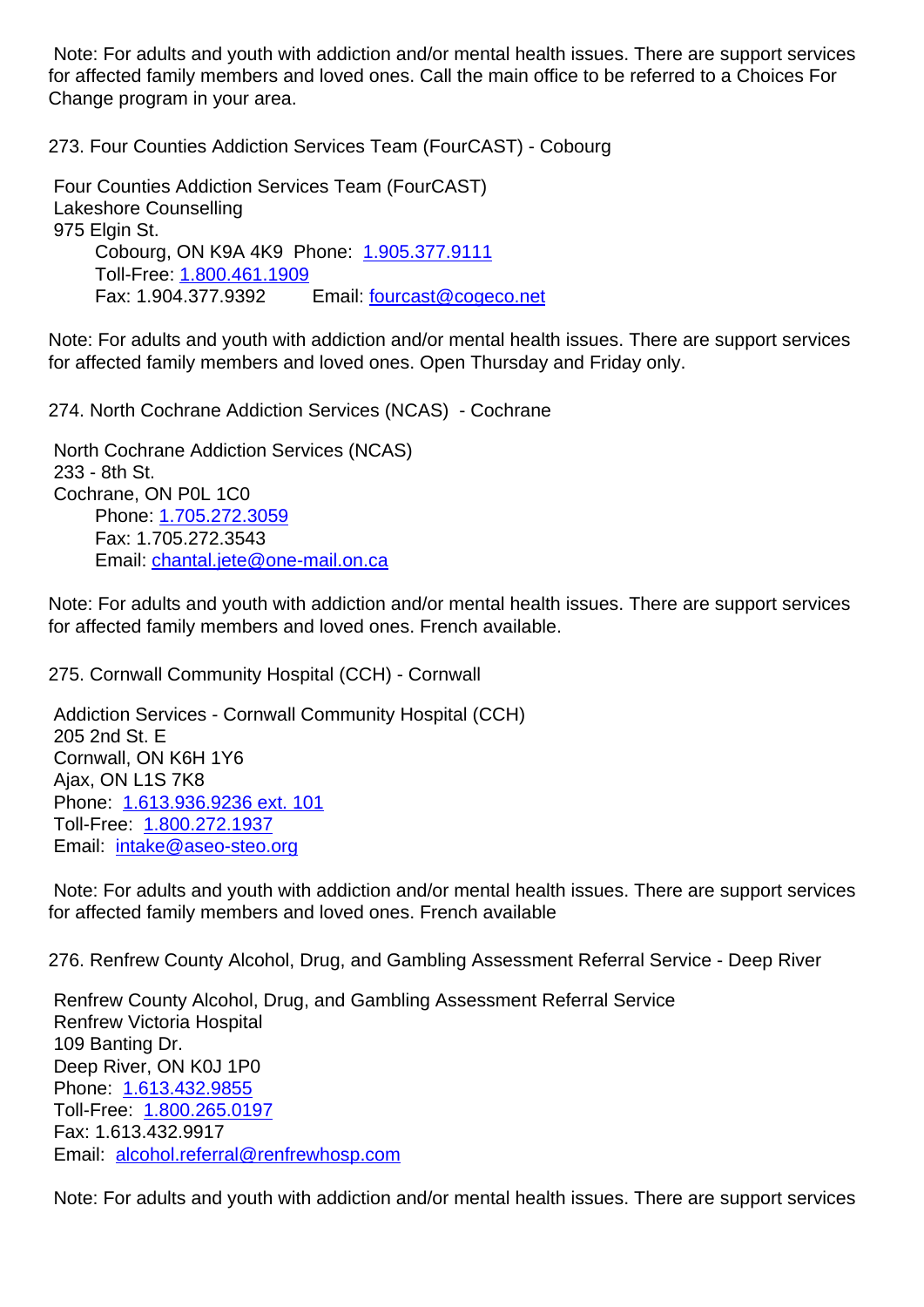277. Community Addiction and Mental Health Services (CAMHS) - Dunnville 277. Community Addiction and Mental Health Services (CAMHS) - Dunnville Community Addiction and Mental Health Services of Haldimand and Norfolk (CAMHS) Family Health Care Centre at Haldimand War Memorial Hospital 229 Chesnut St. Dunnville, ON N1A 2H2 Phone: 1.905.701.9088 Toll-Free: 1.877.909.4357 Fax: 1.289.369.0346 Email: [addictions@hald](tel:1.905.701.9088)imand-norfolk.org Note: For [adults and youth](tel:1.877.909.4357) with addiction and/or mental health issues. There are support services for affec[ted family members and loved one](mailto:addictions@haldimand-norfolk.org)s. 278. Community Counselling and Addiction Services (CCAS) - Ear Falls 278. Community Counselling and Addiction Services (CCAS) - Ear Falls Community Counselling and Addiction Services (CCAS) Red Lake Margaret Cochenour Memorial Hospital Corporation 25 Spruce St. Ear Falls, ON P0V 1T0 Phone: 1.807.727.1100 Fax: 1.807.727.3979 Email: ccas.redlake@shaw.ca Note: F[or adults and you](tel:1.807.727.1100)th with addiction and/or mental health issues. There are support services for affec[ted family members and](mailto:ccas.redlake@shaw.ca) loved ones. 279. Renfrew County Alcohol, Drug, and Gambling Assessment Referral Service - Eganville 27 Renfrew County Alcohol, Drug, and Gambling Assessment Referral Service Renfrew Victoria Hospital 68 Queen St. Eganville, ON K0J 1T0 Phone: 1.613.432.9855 Toll-Free: 1.800.265.0197 Email: alcohol.referral@renfrewhosp.com Note: F[or adults and you](tel:1.613.432.9855)th with addiction and/or mental health issues. There are support services for affec[ted](mailto:alcohol.referral@renfrewhosp.com) [family member](tel:1.800.265.0197)[s and loved ones](mailto:alcohol.referral@renfrewhosp.com). 280. Health Sciences North / Horizon Santé-Nord - Espanola 28 Health Sciences North / Horizon Santé-Nord Mental Health and Addictions Program Espanola Mental Health Clinic 1 - 90 Gray St. Espanola, ON P5E 1G1 Phone: 1.705.869.1564 Toll-Free: 1.866.469.0822 Note: F[or adults and you](tel:1.705.869.1564)th with addiction and/or mental health issues. There are support services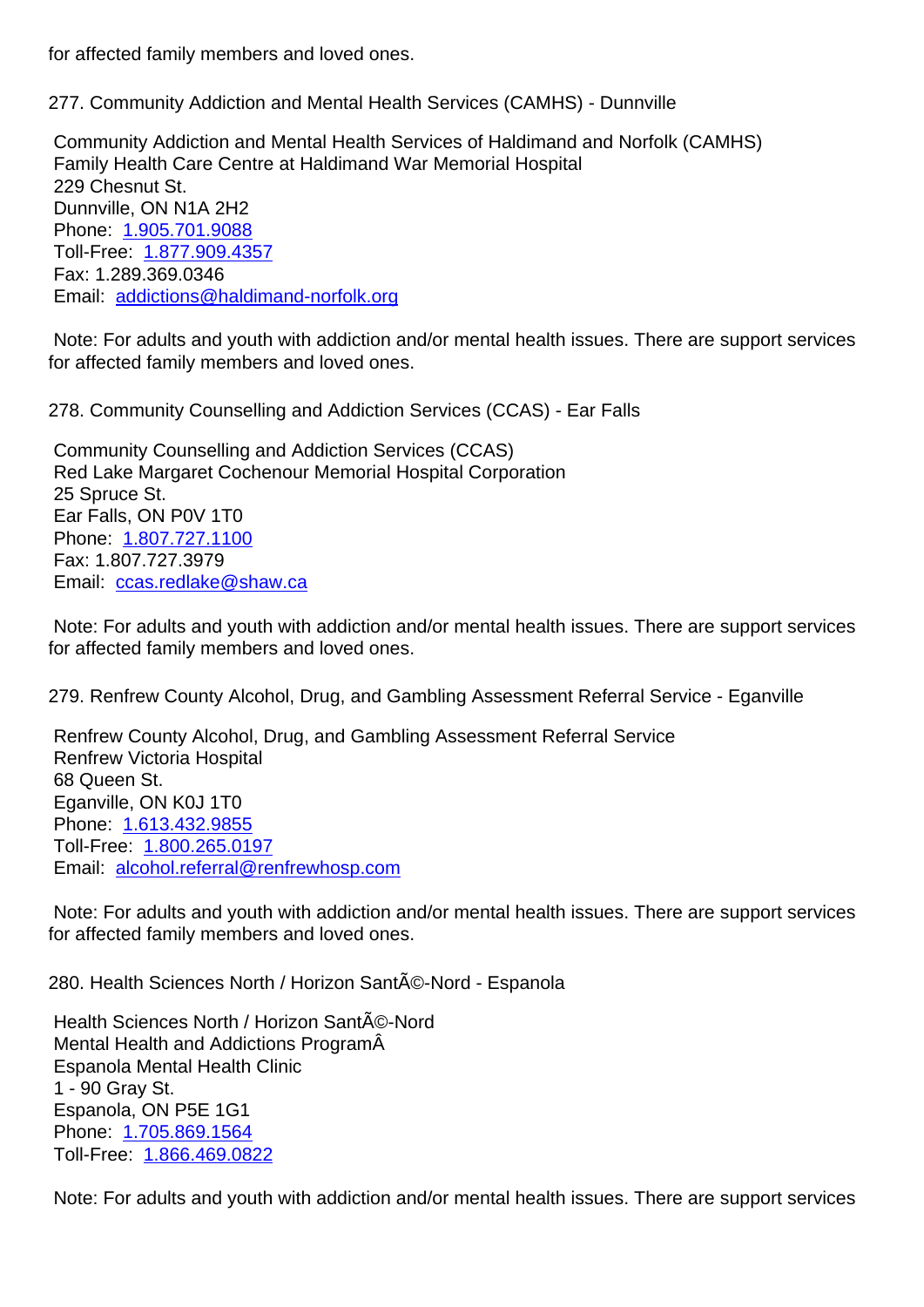281. Choices for Change - Exeter 281. Choices for Change - Exeter

 Choices for Change Exeter, ON N0M 1S2 Phone: 1.519.271.6730 Toll-Free: 1.877.218.0077 Fax: 1.519.271.2746 Email: support@choicesforchange.ca

Note: Fo[r adults and yout](tel:1.519.271.6730)h with addiction and/or mental health issues. There are support services for affected fam[ily members and](tel:1.877.218.0077) loved [ones. Call the main office to be](mailto:support@choicesforchange.ca) referred to a Choices For Change program in your area.

| 282. Homewood Community Addiction Services (CADS) - Fergus                                                                                       | 28 |
|--------------------------------------------------------------------------------------------------------------------------------------------------|----|
| Homewood Community Addiction Services (CADS)<br>431 - A St. Andrew St. W                                                                         |    |
| Fergus, ON N1M 1P1<br>Phone: 1.519.787.7015<br>Youth services: 1.519.836.5733, ext. 2396<br>Email: kmonkman@lakeridgehealth.on.ca                |    |
| Note: For adults and youth with addiction and/or mental health issues. There are support services<br>for affected family members and loved ones. |    |
| 283. Community Addiction Services of Niagara (CASON) - Fort Erie                                                                                 | 28 |

 Community Addiction Services of Niagara (CASON) 255 Gilmore Rd Fort Erie, ON L2A 2M4 or 20 Jarvis St Fort Erie, ON L2A 2S3 Phone: 1.905.683.5950 Toll-Free: 1.905.684.1183

 Note: For adults and youth with addiction and/or mental health issues. There are support services for affect[ed family memb](tel:1.905.683.5950)[ers](tel:1.905.684.1183) and loved ones.

284. Riverside Community Counselling Services 284. Riverside Community Counselling Services

 Riverside Community Counselling Services Riverside Health Care Facilities, Inc. 110 Victoria Ave. Fort Frances, ON P9A 2B7 Phone: 1.807.274.4807 ext. 1

 Note: For adults with addiction and/or mental health issues. There are support services for affected family m[embers and loved ones](tel:1.807.274.4807).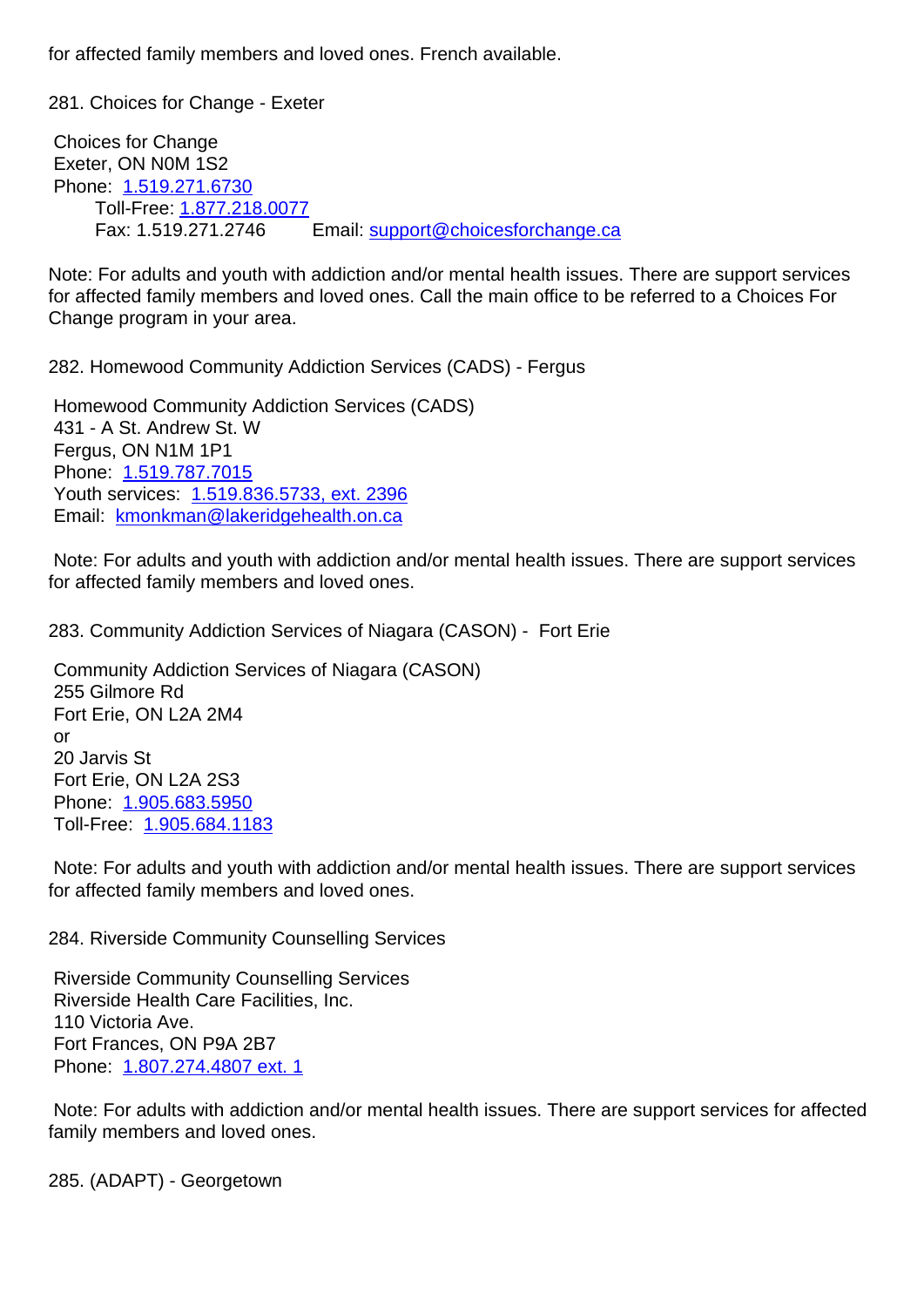$5 - 211$  Outipit St. Georgetown, ON L7G 5B5 Ajax, ON L1S 7K8 Phone: 1.905.639.6537 ext. 0 Phone: 1.905.873.2993 Email: adapt@haltonadapt.org

 Note: F[or adults and youth wit](tel:1.905.639.6537)h addiction and/or mental health issues. There are support services for affec[t](mailto:adapt@haltonadapt.org)[ed family memb](tel:1.905.873.2993)[ers and](mailto:adapt@haltonadapt.org) loved ones.

286. North of Superior Counselling Programs (NOSP) - Geraldton 286. North of Superior Counselling Programs (NOSP) - Geraldton

 North of Superior Counselling Programs (NOSP) 3 - 423 Main St. Geraldton, ON P0T 1M0 Phone: 1.807.854.1321 Toll-Free: 1.877.895.6677 Fax: 1.807.854.0006 Email: [admin@nosp.on.](tel:1.807.854.1321)ca Note: For [adults and youth](tel:1.877.895.6677) with addiction and/or mental health issues. There are support services for affec[ted family members](mailto:admin@nosp.on.ca) and loved ones. 287. Choices for Change - Goderich 287. Choices for Change - Goderich Choices for Change Goderich, ON N7A 2G4 Phone: 1.519.271.6730

Note: Fo[r adults and yout](tel:1.519.271.6730)h with addiction and/or mental health issues. There are support services for affected fam[ily members and](tel:1.877.218.0077) loved [ones. Call the main office to be](mailto:support@choicesforchange.ca) referred to a Choices For Change program in your area.

288. Community Addiction Services of Niagara (CASON) - Grimsby 288. Community Addiction Services of Niagara (CASON) - Grimsby

Fax: 1.519.271.2746 Email: support@choicesforchange.ca 

 Community Addiction Services of Niagara (CASON) Alexander Globe Centre 167 Main St. E Grimsby, ON L3M 1P4 Phone: 1.905.684.1183 Email: mchudy@cason.ca

Toll-Free: 1.877.218.0077

 Note: For adults and youth with addiction and/or mental health issues. There are support services for affec[t](mailto:mchudy@cason.ca)[ed family memb](tel:1.905.684.1183)[ers](mailto:mchudy@cason.ca) and loved ones.

289. Homewood Community Addiction Services (CADS) - Guelph 289. Homewood Community Addiction Services (CADS) - Guelph Homewood Community Addiction Services (CADS) 155 Delhi St. Guelph, ON N1E 4J3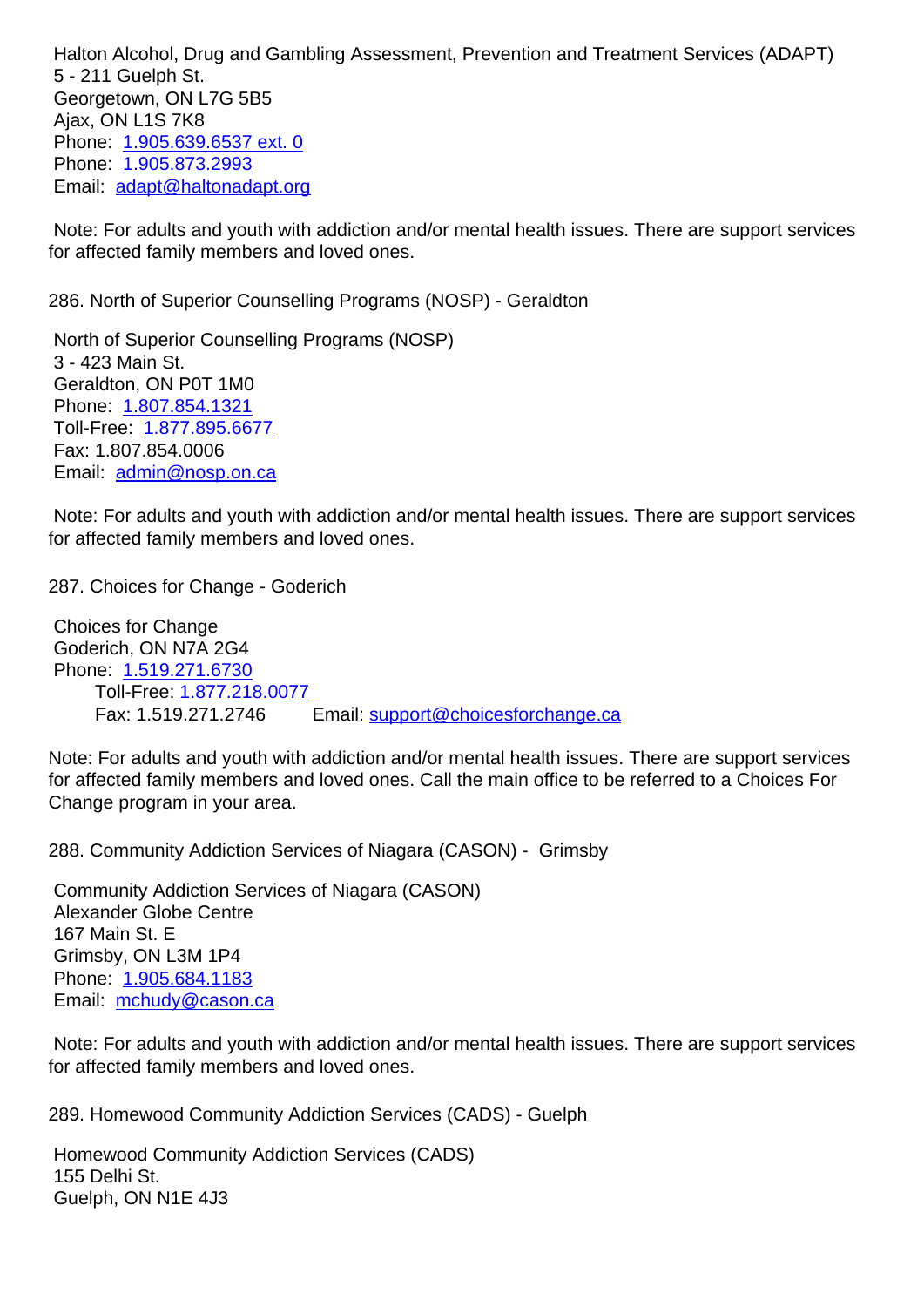Note: For adults and youth with addiction and/or mental health issues. There are support services for affected f[amily members a](tel:1.519.836.5733)nd loved ones.

290. Canadian Mental Health and Addiction Services of Simcoe County (CMHAS) - Orilla - Nottawasaga St20.

 Canadian Mental Health and Addiction Services of Simcoe County (CMHAS) 76 Nottawasaga St. Orillia, ON L3V 3J4 Phone: 1.705.329.5846 Toll-Free: 1.888.329.5846 Fax: 1.705.329.5935

 Note: F[or adults and you](tel:1.705.329.5846)th with addiction and/or mental health issues. There are support services for affected [family members](tel:1.888.329.5846) and loved ones.

291. Perspectives - T.A. Patterson & Associates Inc. - Toronto 291. Perspectives - T.A. Patterson & Associates Inc. - Toronto

**Perspectives**  T.A. Patterson & Associates Inc. Nearest Youth Probation Office Toronto, ON Phone: 1.905.546.0775 Toll Free: 1.800.225.3250 Fax: 1.905.526.6061 Email: [admin@tapatters](tel:1.905.546.0775)on.com

 Note: Per[spectives provide](tel:1.800.225.3250)s individual addiction counselling for clients ages 12-17 currently serving [a term of probation/parole](mailto:admin@tapatterson.com). Clients must be referred by their probation officer. There are more locations in the GTA.

292. Canadian Mental Health and Addiction Services of Simcoe County (CMHAS) - Orilla - Nottawasaga St29.

 Canadian Mental Health and Addiction Services of Simcoe County (CMHAS) 50 Nottawasaga St. Orillia, ON L3V 1W4 Phone: 1.705.325.4499 Fax: 1.705.327.9827 Website: www.cmha-mhassc.ca

 Note: F[or adults and you](tel:1.705.325.4499)th with addiction and/or mental health issues. There are support services for affecte[d family members and l](mailto:www.cmha-mhassc.ca)oved ones.

293. Canadian Mental Health and Addiction Services (CMHA) - Midland 293. Canadian Mental Health and Addiction Services (CMHA) - Midland

 Canadian Mental Health and Addiction Services (CMHA) Simcoe Outreach 337 Midland Ave. Midland, ON L4R 3K8 Phone: 1.705.527.8738 Phone: 1.705.526.0393 (Addictions) Fax: 1.705.527.8739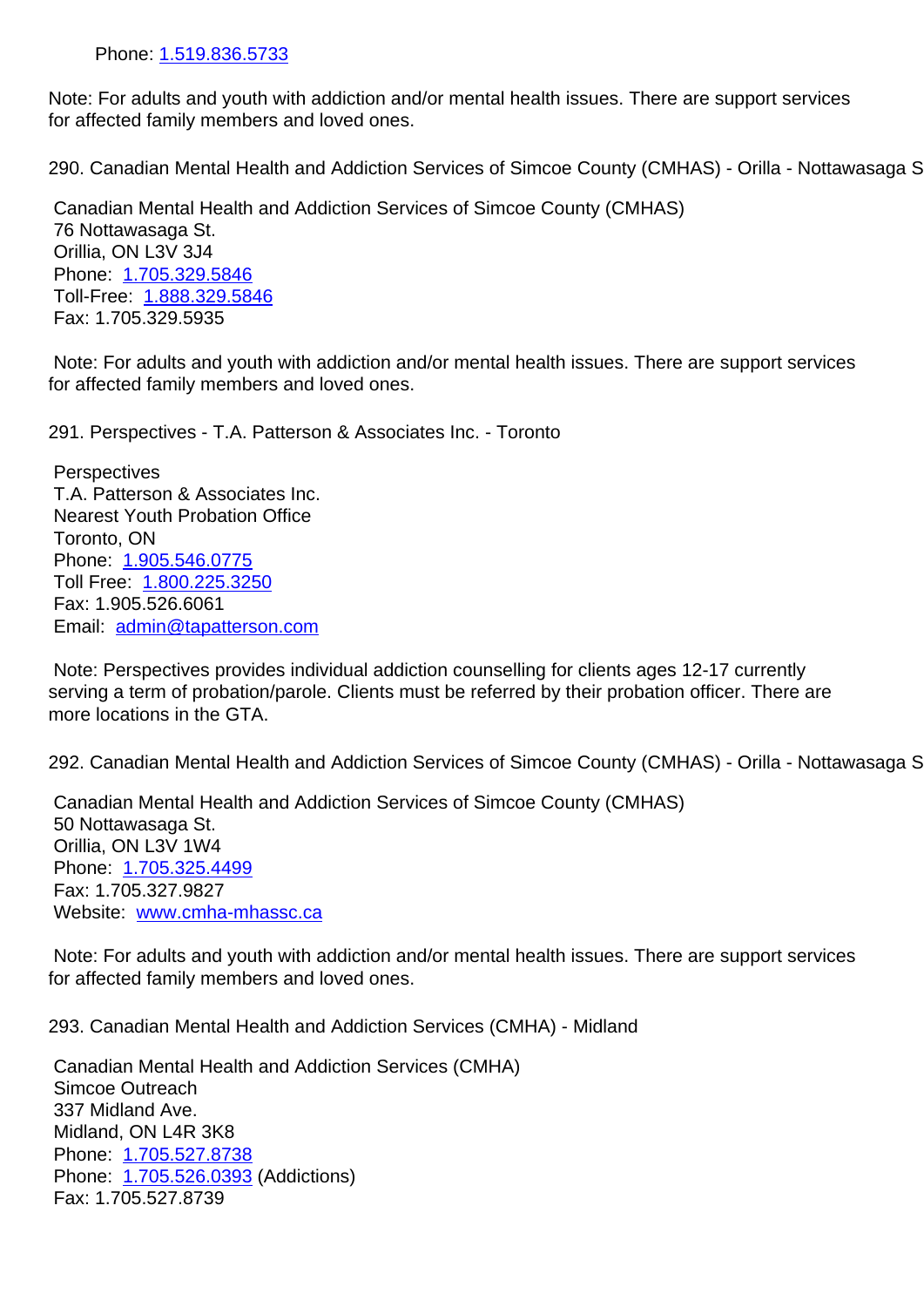for affected family members and loved ones.

294. The Grey Bruce Withdrawal Management Services (WMS) 294. The Grey Bruce Withdrawal Management Services (WMS)

 The Grey Bruce Withdrawal Management Services (WMS) Grey Bruce Health Services 495 9th Ave. E Owen Sound, ON N4K 3E2 Phone: 519-376-5666 Fax: 1.519.376.2664

 Note: For adults and youth with addiction and/or mental health issues. There are support services for affect[ed family mem](tel:519-376-5666)bers and loved ones. Also open Tuesday evenings 7 to 9 pm.

295. Bellwood Health Services 295. Bellwood Health Services

 Bellwood Health Services 1020 McNicoll Ave. Scarborough, ON M1W 2J6 Phone: 1.416.495.0926 Toll-Free: 1.800.387.6198 Fax: 1.416.495.7943 E-Mail: [info@bellwood.c](tel:1.416.495.0926)a

 Note: For [adults and youth](tel:1.800.387.6198) with addiction and/or mental health issues. There are support services for affect[ed family member](mailto:info@bellwood.ca)s and loved ones. This is a fee-for-service program.

296. East Metro Youth Services 296. East Metro Youth Services

 East Metro Youth Services 200 - 1200 Markham Rd. Scarborough, ON M1H 3C3 Phone: 1.416.438.3697 Fax: 1.416.438.7424 E-Mail: emys@emys.on.ca

 Note: T[his service is for](tel:1.416.438.3697) youth with addiction and/or mental health issues. Tamil, Farsi, Cantonese, Mandari[n, and French availa](mailto:emys@emys.on.ca)ble.

297. Kenora Chiefs Advisory Addictions and Mental Health 297. Kenora Chiefs Advisory Addictions and Mental Health

 Kenora Chiefs Advisory Addictions and Mental Health P.O. Box 349 115 Chipman St. - 2nd Floor Kenora, ON P9N 1V7 Phone: 1.807.467.2600 ext.232 Toll-Free: 1.855.367.2600 Fax: 1.807.467.2656

 Note: T[his service is for](tel:18074672600) aboriginal youth and adults with addiction and/or mental health issues. There are s[upport services](tel:18553672600) for affected family members and loved ones. Ojibway available.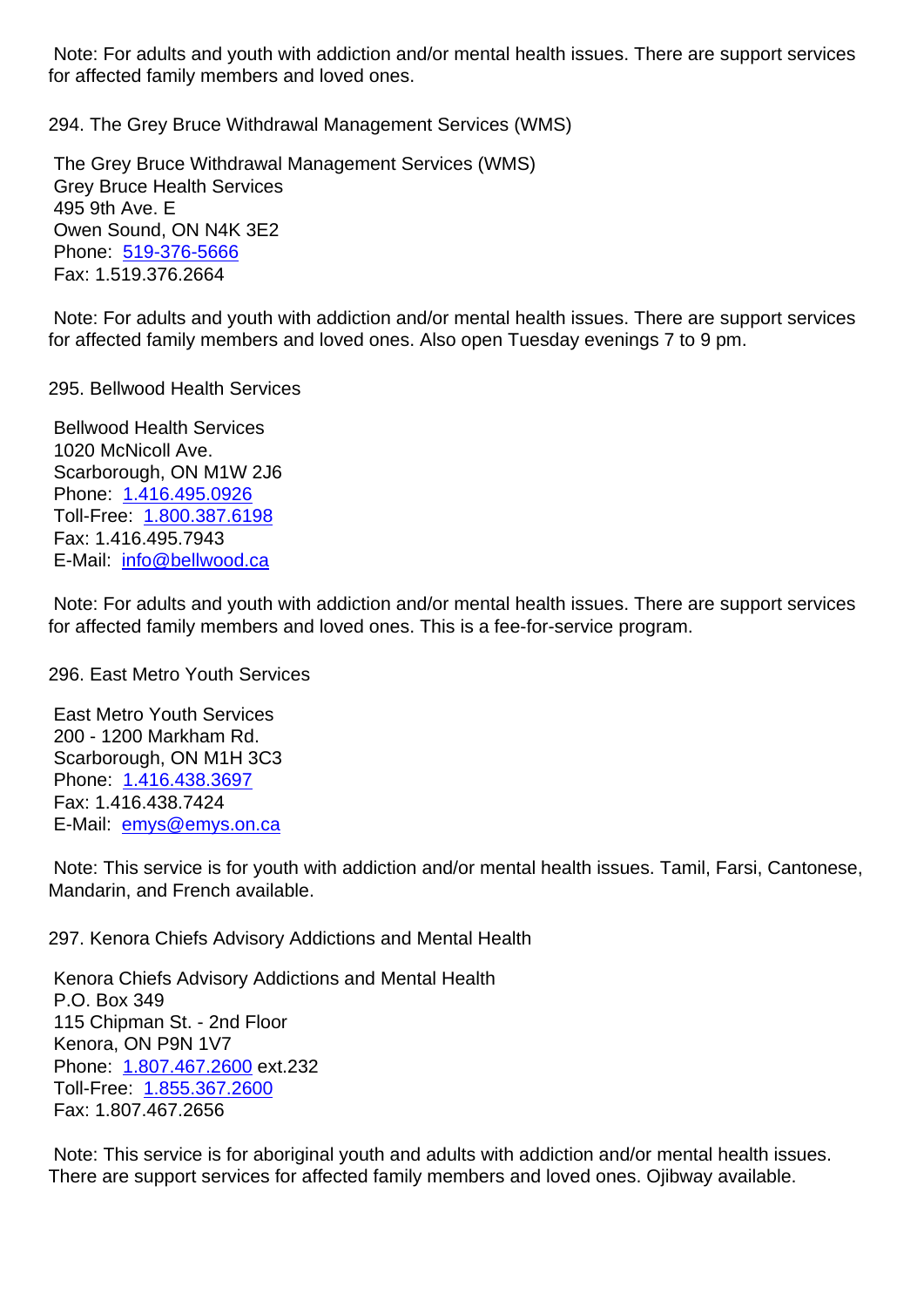Community Mental Health and Addictions Weeneebayko Area Health Authority Government Building 36 Revillion Rd. Moosonee, ON P0L 1Y0 Phone: 1.705.336.2164 ext. 427 Toll-Free: 1.877.336.2164 Fax: 1.705.336.2746

Note: This service is for youth with addiction and/or mental [health issues. T](tel:1.705.336.2164)here are support [services for affe](tel:1.877.336.2164)cted family members and loved ones.

| services for affected family members and loved ones.                                                                                                                                                                                  |    |
|---------------------------------------------------------------------------------------------------------------------------------------------------------------------------------------------------------------------------------------|----|
| 299. Health Sciences North / Horizon Santé-Nord - St. Charles                                                                                                                                                                         | 29 |
| Choices for Change St. Marys, ON N4X 1B7 Phone: 1.519.271.6730 Toll-Free: 1.877.218.0077<br>Fax: 1.519.271.2746 E-Mail: support@choicesforchange.ca                                                                                   |    |
| Note: For adults and youth with addiction and/or mental health issues. There are support services<br>for affected family members and loved ones. Call the main office to be referred to a Choices For<br>Change program in your area. |    |
| 300. Perspectives - T.A. Patterson & Associates Inc. - Hamilton                                                                                                                                                                       | 30 |
| Perspectives                                                                                                                                                                                                                          |    |
| T.A. Patterson & Associates                                                                                                                                                                                                           |    |
| 108 - 100 Main St. E                                                                                                                                                                                                                  |    |
| Hamilton, ON L8N 3W4<br>Phone: 1.905.546.0775                                                                                                                                                                                         |    |
| Toll-Free: 1.800.225.3250                                                                                                                                                                                                             |    |
| Fax: 1.905.526.6061                                                                                                                                                                                                                   |    |
| E-Mail: admin@tapatterson.com                                                                                                                                                                                                         |    |
| Note: This is an outpatient program for youth ages 12-17 serving a youth probation order. Clients                                                                                                                                     |    |
| must be referred by their probation officer. There are more locations in the GTA.                                                                                                                                                     |    |
| 301. CRD de Chaudià re-Appalaches - CLSC de Beauceville                                                                                                                                                                               | 30 |

Centre de r©adaptation en d©pendance de Chaudi re-Appalaches CLSC de Beauceville Chaudiere-Appalaches Health Region 253, route 108 Beauceville, QC G5X 2Z3 Phone: 1.418.774.3329 Toll-Free: 1.888.774.3329 Fax: 1.418.774.4423

Note: Fo[r adults and yout](tel:1.418.774.3329)h with addiction and/or mental health issues. There are support services for affected [family members](tel:1.888.774.3329) and loved ones. The CRDCA covers all of the ChaudiA re-Appalaches region and has 17 service points. Visit http://www.crdca.ca/programmes-points-de-services.asp to locate the nearest location.

302. CRD Le Virage - Candiac 302. CRD Le Virage - Candiac

Centre de réadaptation en dépendance Le Virage Monteregie Health Region 201, boul. de l' Industrie, 3 e étage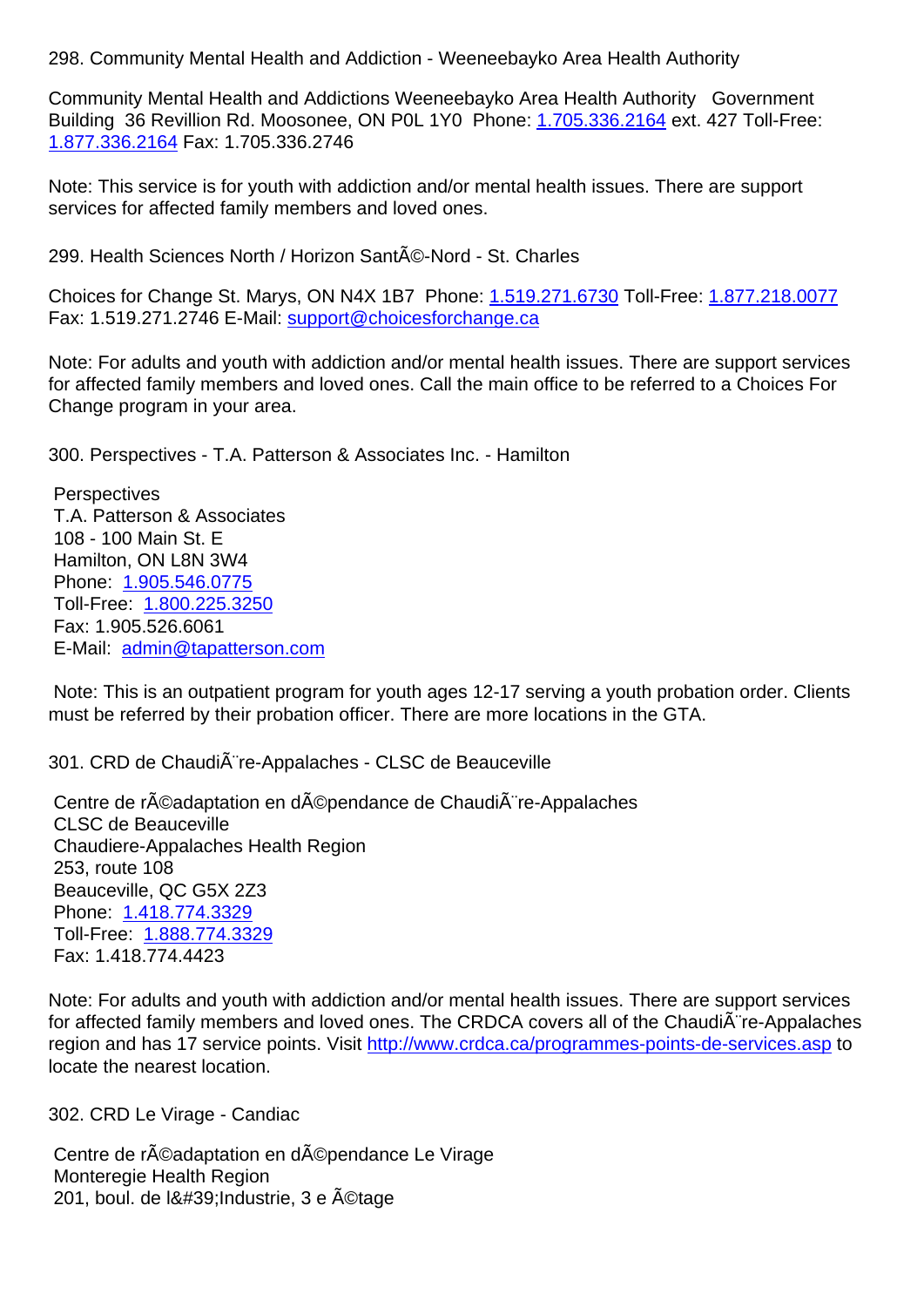Phone: 1.450.619.6009 Toll-Free: 1.877.619.6009

 Note: For adults and youth with addiction and/or mental health issues. There are support services for affect[ed family membe](tel:1.450.619.6009)rs and loved ones. The initial assessment is completed by phone by the centralized [intake \(1.450.44](tel:1.877.619.6009)3.4413 or 1.866.964.4413).

303. CRD Le Virage - Granby 303. CRD Le Virage - Granby

Centre de r©adaptation en d©pen[dance Le Virage](tel:1.866.964.4413) Monteregie Health Region 33, rue Dufferin Granby, QC J2G 4W5 Phone: 1.450.375.0022

 Note: For adults and youth with addiction and/or mental health issues. There are support services for affected family members and loved ones. The initial assessment is completed by phone by the centraliz[ed intake \(call 1.](tel:1.450.375.0022)450.443.4413 or 1.866.964.4413).

304. Centre hospitalier - CSSS-Cleophas Claveau 304. Centre hospitalier - CSSS-Cleophas Claveau

 Centre hospitalier - C[SSS Cleophas C](tel:1.450.443.4413)la[veau](tel:1.866.964.4413) Saguenay - Lac-Saint-Jean Health Region 1000, rue du Docteur-Desgagné La Baie, QC G7B 2Y6 Phone: 1.418.544.3381 Fax: 1.418.544.0770

 Note: For adults and youth with with addiction and/or mental health issues. There are support services [for affected fami](tel:1.418.544.3381)ly members and loved ones. For more information, call CSSS JonquiA re at 1.418.695.7710.

305. CRD de Chaudi $\tilde{A}$ "re-Appalaches - L $\tilde{A}$ ©vis 305. CRD de Chaudi $\tilde{A}$ "re-Appalaches - L $\tilde{A}$ ©vis

Centre de r©adaptation en d©pendance de Chaudi re-Appalaches Chaudiere-Appalaches Health Region 419, rue DorimA ne-Desjardins Lévis, QC G6V 5V3 Phone: 1.418.830.1221 Toll-Free: 1.888.774.3329 Fax: 1.418.830.0516

 Note: F[or adults and you](tel:1.418.830.1221)th with addiction and/or mental health issues. There are support services for affected [family members](tel:1.888.774.3329) and loved ones. The CRDCA covers all of the ChaudiA re-Appalaches region and has 17 service points. Visit http://www.cisss-ca.gouv.qc.ca/ for the nearest location.

306. CRD Le Virage - Longueuil 306. CRD Le Virage - Longueuil

Centre de réadaptation en dépen[dance Le Virage](http://www.cisss-ca.gouv.qc.ca/) Monteregie Health Region 1525, rue Joliette Longueuil, QC J4K 4W4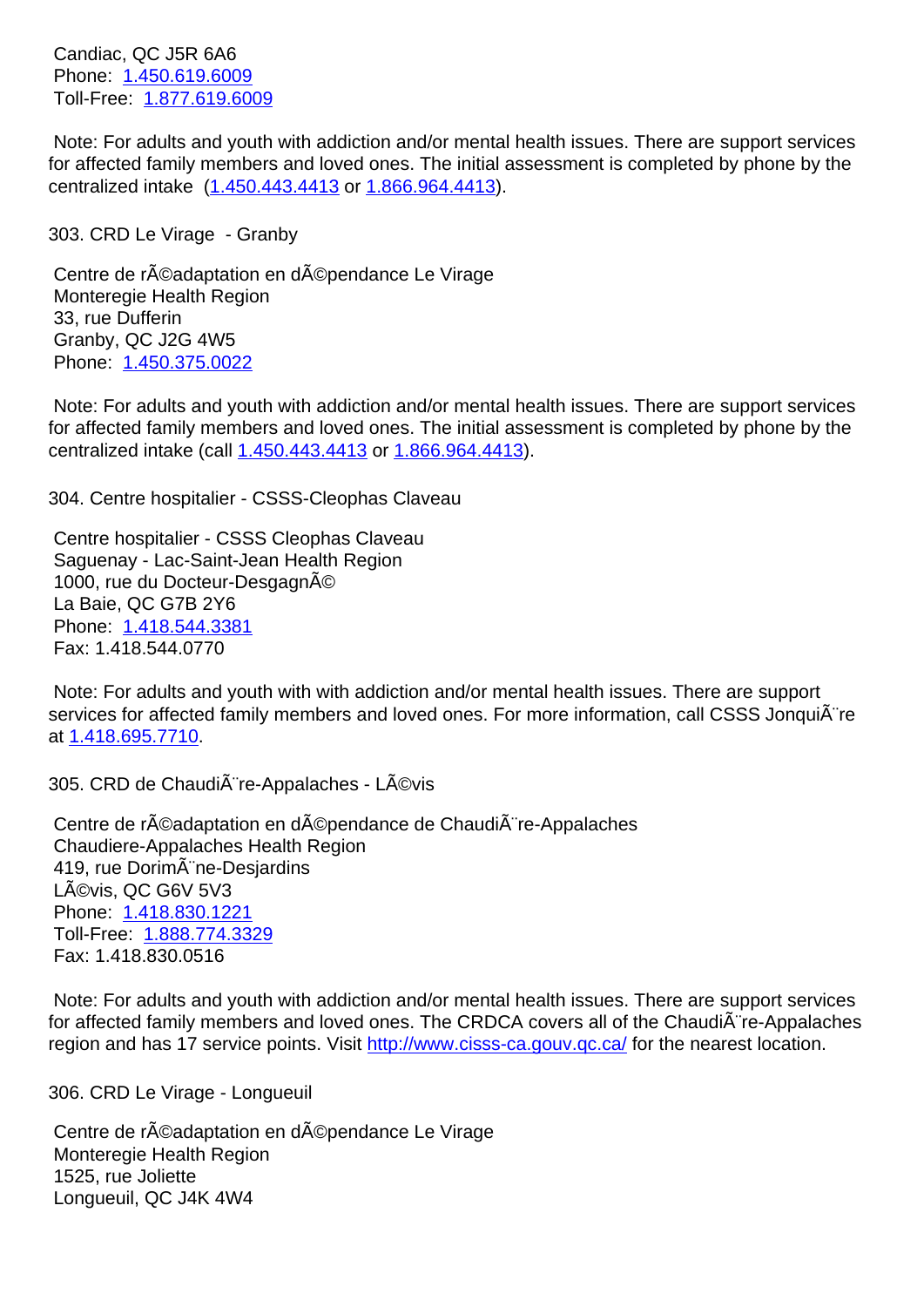Toll-Free: 1.888.651.3113

 Note: For adults and youth with addiction and/or mental health issues. There are support services for affect[ed family membe](tel:1.450.651.3113)rs and loved ones. The initial assessment is completed by phone by the centralized [intake \(call 1.45](tel:1.888.651.3113)0.443.4413 or 1.866.964.4413).

307. CSSS du Nord de Lanaudière 307. CSSS du Nord de Lanaudière

Centre de santé de [de services soci](tel:1.450.443.4413)au[x du Nord de La](tel:1.866.964.4413)naudià re LanaudiA re Health Region Centre medical Saint-Charles-Borromée 357, rue Visitation Saint-Charles-Borromée, QC J6E 4N8 Phone: 1.450.759-5421

Note: Outpatient services are offered by the CRD Lanaudi $\tilde{A}$  reâ $\epsilon$ <sup>TM</sup>s in Joliette (1.450.755.6655), Charlem[agne \(1.450.657](tel:1.450.759-5421).0071), and Terrebonne (1.450.492.7444). Contact the location nearest to you.

308. CRD Le [Virage - Saint-Hu](tel:1.450.657.0071)bert 308. CRD Le Virage - Saint-Hubert

Centre de réadaptation en dépendance Le Virage Monteregie Health Region 5110, boul. Cousineau Saint-Hubert, QC J3Y 7G5 Phone: 1.450.443.2100 Toll-Free: 1.800.363.9434

 Note: For adults and youth with addiction and/or mental health issues. There are support services for affect[ed family membe](tel:1.450.443.2100)rs and loved ones. Residential areas may use this contact information to access the[se services. The](tel:1.800.363.9434) initial assessment is completed by phone by the centralized intake (call 1.450.443.4413 or 1.866.964.4413).

309. CRD Le Virage - Saint-Jean-sur-Richelieu 309. CRD Le Virage - Saint-Jean-sur-Richelieu

Centre de réad[aptation en dép](tel:1.866.964.4413)endance Le Virage Monteregie Health Region 202, rue Saint-Louis Saint-Jean-sur-Richelieu, QC J3B 1Y1 Phone: 1.450.348.1600 Toll-Free: 1.514.875.6678

 Note: For adults and youth with addiction and/or mental health issues. There are support services for affect[ed family membe](tel:1.450.348.1600)rs and loved ones. The initial assessment is completed by phone by the centralized [intake \(call 1.45](tel:1.514.875.6678)0.443.4413 or 1.866.964.4413).

310. CRD Le Virage - Salaberry-de-Valleyfield 310. CRD Le Virage - Salaberry-de-Valleyfield

Centre de r©adaptation en d©penda[nce Le Virage](tel:1.866.964.4413) Monteregie Health Region 11, rue de  $18#39$ ; A<sup>‰glise</sup> Salaberry-de-Valleyfield, QC J6T 1J5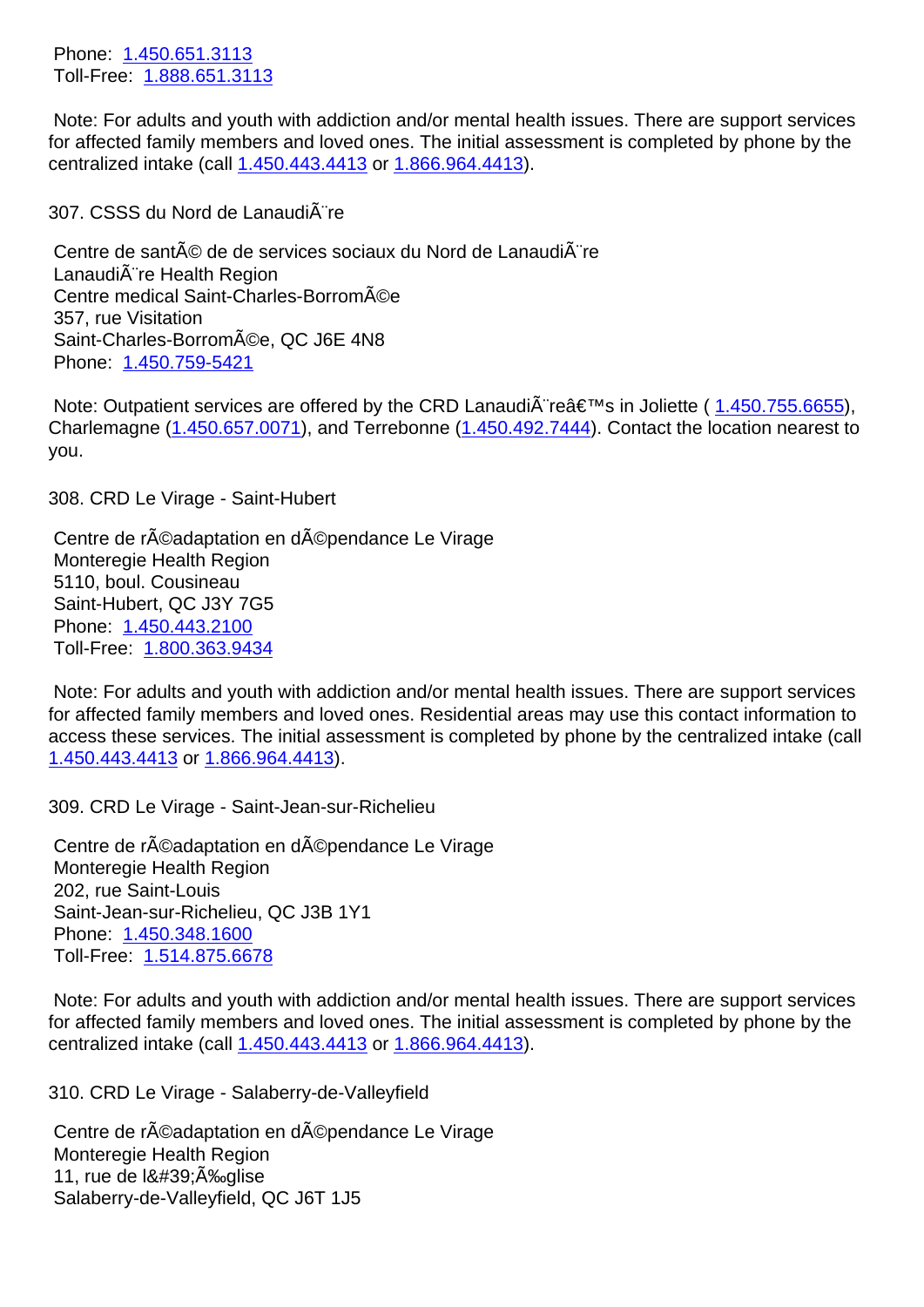TULL TOO. <u>T.OT L.JHJ.JJJH</u>

 Note: For adults and youth with addiction and/or mental health issues. There are support services for affect[ed family membe](tel:1.450.373.5934)rs and loved ones. The initial assessment is completed by phone by the centralized [intake \(call 1.45](tel:1.877.343.5934)0.443.4413 or 1.866.964.4413).

311. CRD Le Virage - Sorel-Tracy 311. CRD Le Virage - Sorel-Tracy Centre de réadapta[tion en dépend](tel:1.450.443.4413)a[nce Le Virage](tel:1.866.964.4413) Monteregie Health Region 61, rue Morgan Sorel-Tracy, QC J3P 3B6 Phone: 1.450.746.1226 Note: For adults and youth with addiction and/or mental health issues. There are support services for affected family members and loved ones. The initial assessment is completed by phone by the centraliz[ed intake \(call 1.](tel:1.450.746.1226)450.443.4413 or 1.866.964.4413). 312. Kenora Chiefs Advisory Addictions and Mental Health 312. Kenora Chiefs Advisory Addictions and Mental Health Kenora Chiefs Advisor[y Addictions and](tel:1.450.443.4413) M[ental Health P.O](tel:1.866.964.4413). Box 349 115 Chipman St. - 2nd Floor Kenora, ON P9N 1V7 Phone: 1.807.467.2600 ext.232 Toll-Free: 1.855.367.2600 Fax: 1.807.467.2656 Note: This service is for aboriginal youth and adults with addiction and/or mental health issues. There are support services for [affected family m](tel:1.807.467.2600)embers and love[d ones. Ojibway](tel:1.855.367.2600) available. 313. Centre Normand / CRD de lâ€<sup>™</sup>Abitibi-Témiscamingue - Ville-Marie **and an abitibitivity** 31 Centre Normand / Centre de réadaptation en dépendance de l'Abitibi-Témiscamingue Abitibi-Temiscamingue Health Region - MRC Témiscamingue 22, Notre-Dame Nord, 2e A©tage Ville-Marie, QC J9V 1W8 Phone: 1.819.629.2146 Fax: 1.819.629.2128 E-Mail: info\_centre\_normand@ssss.gouv.qc.ca

 Note: F[or adults and you](tel:1.819.629.2146)th with addiction and/or mental health issues. There are support services for affected family members and loved ones. Individuals or family wishing to access these services must visi[t or call the local community service cen](mailto:info_centre_normand@ssss.gouv.qc.ca)ter to be assessed and referred to appropriate resources. To reach the health center and social services of  $T\text{\AA}$ Cmiscamingue, call 1.819.629.2420 ext. 4222 (Holy Family Pavilion) or 1.819.627.3385 ??ext. 1203 (pavilion Temiscaming-Kipawa).

314. Addiction Services - Edmundston 314. Addiction Services - Edmundston

 Addiction Services - Edmundston Vitalite Health Network 345 HAO bert Boulevard Edmundston NB E3V 0E7 Phone: 1.506.735.2092

 Note: For adults and youth with addiction and/or mental health issues. Detox and relapse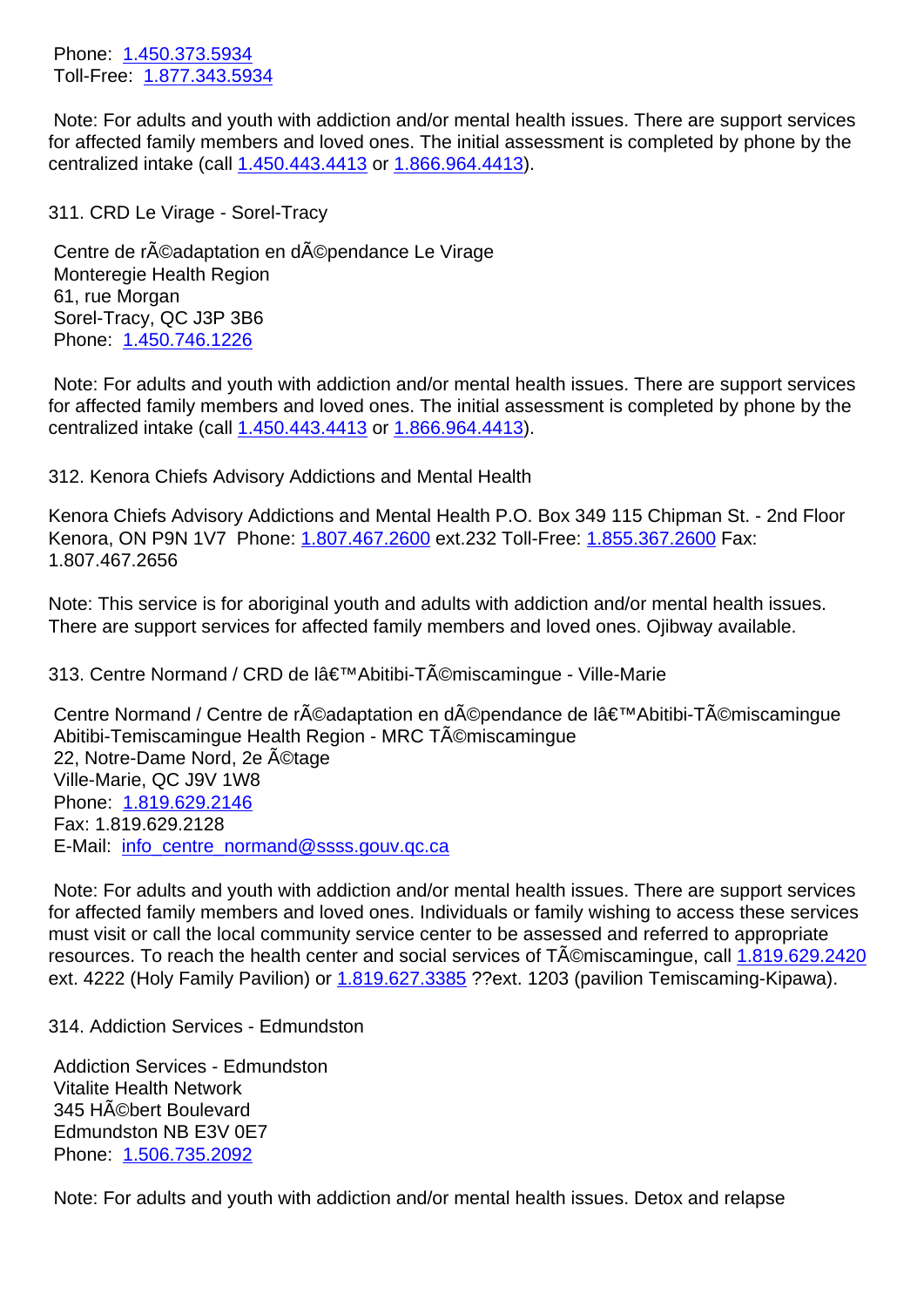group services. Services also include youth (12-19) and parents programs and educational and prevention services for schools, workplaces, and the general public. There are satelllite offices located in Grand Falls (1.506.473.7545) and Saint-Quentin (1.506.235.7155). Please call ahead to make an appointment.

315. Kairos - Youth Di[version Program](tel:1.506.473.7545) 315. Kairos - Youth Diversion Program Kairos - Youth Diversion Program 559 Bagot St. Kingston, ON K7K 3E1 Phone: 1.613.548.4535 ext. 223 Fax: 1.613.548.1747 E-Mail: info@youthdiversion.org Note: T[his service is for](tel:1.613.548.4535) youth and young adults 26 and under with addiction and/or mental health issues. [There are support service](mailto:info@youthdiversion.org)s for affected family members and loved ones. 316. TriCounty Addictions Program - Brockville 316. TriCounty Addictions Program - Brockville

 TriCounty Addictions Program P.O. Box 236 1805 Oxford Ave. Brockville, ON K6V 5V2 Phone: 1.613.345.7453 Toll-Free: 1.800.563.0062 Fax: 1.613.345.7761 Email: in[fo@tricas.on.ca](tel:1.613.345.7453)

 Note: For [adults and youth](tel:1.800.563.0062) with addiction and/or mental health issues. There are support services for aff[ected family memb](mailto:info@tricas.on.ca)ers and loved ones.

317. New Directions - Addiction Services 317. New Directions - Addiction Services

 New Directions - Addiction Services P.O. Box 160 1769 Chiefswood Rd. Ohsweken, ON N0A 1M0 Phone: 1.519.445.2947 Toll-Free: 1.877.650.9700 Fax: 1.519.455.4388 E-Mail: [ndg@sixnations](tel:1.519.445.2947).ca

 Note: This [service is for ab](tel:1.877.650.9700)original youth and adults with addiction and/or mental health issues. There ar[e support services f](mailto:ndg@sixnations.ca)or affected family members and loved ones.

318. Canadian Mental Health Assn. (CMHA) - Collingwood 318. Canadian Mental Health Assn. (CMHA) - Collingwood Canadian Mental Health Assn. (CMHA) Canadian Mental Health and Addiction Services of Simcoe County Simcoe Outreach 275 1st St. Collingwood, ON L9Y 1A8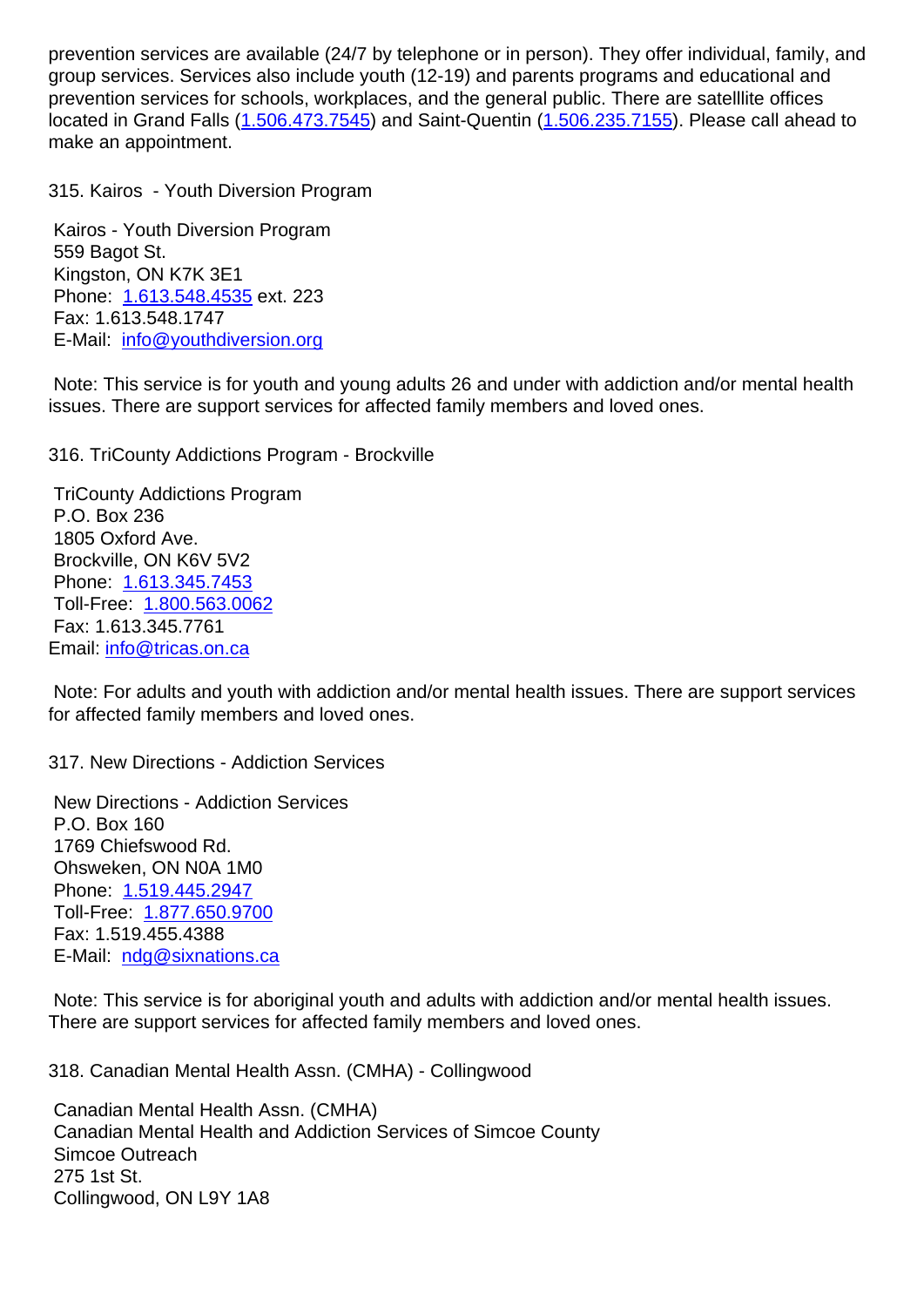Note: For adults and youth with addiction and/or mental health issues. There are support services for affect[ed family membe](tel:1.705.444.2558)rs and loved ones.

319. Timiskaming Addictions and Mental Health Services (TAMH) - Englehart 319. Timiskaming Addictions and Mental Health Services (TAMH) - Englehart

 Timiskaming Addictions and Mental Health Services (TAMH) Timiskaming Health Unit 81 5th St. Englehart, ON P0J 1H0 Phone: 1.705.544.2221 or 1.877.544.2221 Toll-Free: 1.888.665.8888 Fax: 1.705.544.8698

 Note: F[or adults and you](tel:1.705.544.2221)th [with addiction a](tel:1.877.544.2221)nd/or mental health issues. There are support services for affected [family members](tel:1.888.665.8888) and loved ones.

320. Addiction Services for York Region (ASYR) - Markham 320. Addiction Services for York Region (ASYR) - Markham

 Addiction Services for York Region (ASYR) York Support Services Network 239 - 50 McIntosh Dr. Markham, ON L3R 9T3 Phone: 1.905.841.7007 (intake) Toll-Free: 1.800.263.2288 (intake)

 Note: For adults and youth with addiction and concurrent mental health and/or addiction issues. Program[s include: suppo](tel:1.905.841.7007)rt services for affected family members and loved ones, the ""Back on Track"" pro[gram for impaire](tel:1.800.263.2288)d drivers, and acupressure and acupuncture. There are opioid dependency services through this office (North York, Keswick, Aurora, and Thornhill). All referrals to ASYR must go through the Aurora office (1.800.263.2288).

321. Addiction Services for York Region (ASYR) - Richmond Hill 321. Addiction Services for York Region (ASYR) - Richmond Hill

 Addiction Services for York Region (AS[YR\)](tel:1.800.263.2288) Richmond Hill Catholic Community Services York Region 21 Dunlop St. Richmond Hill, ON L4C 2M6 Phone: 1.905.841.7007 (intake) Toll-Free: 1.800.263.2288 (intake) Fax: 1.905.841.6146

 Note: F[or adults and you](tel:1.905.841.7007)th with addiction and concurrent mental health and/or addiction issues. Programs i[nclude: support s](tel:1.800.263.2288)ervices for affected family members and loved ones, a ""Back on Track"" program for impaired drivers, and acupressure and acupuncture. There are opioid dependency services through this office (North York, Keswick, Aurora, and Thornhill). All referrals to ASYR must go through the Aurora office (1.800.263.2288).

322. Corner Drop-In and LL Odette Place  $\hat{a} \in H$  Harm Reduction Program at the Augusta Centre  $\frac{32}{2}$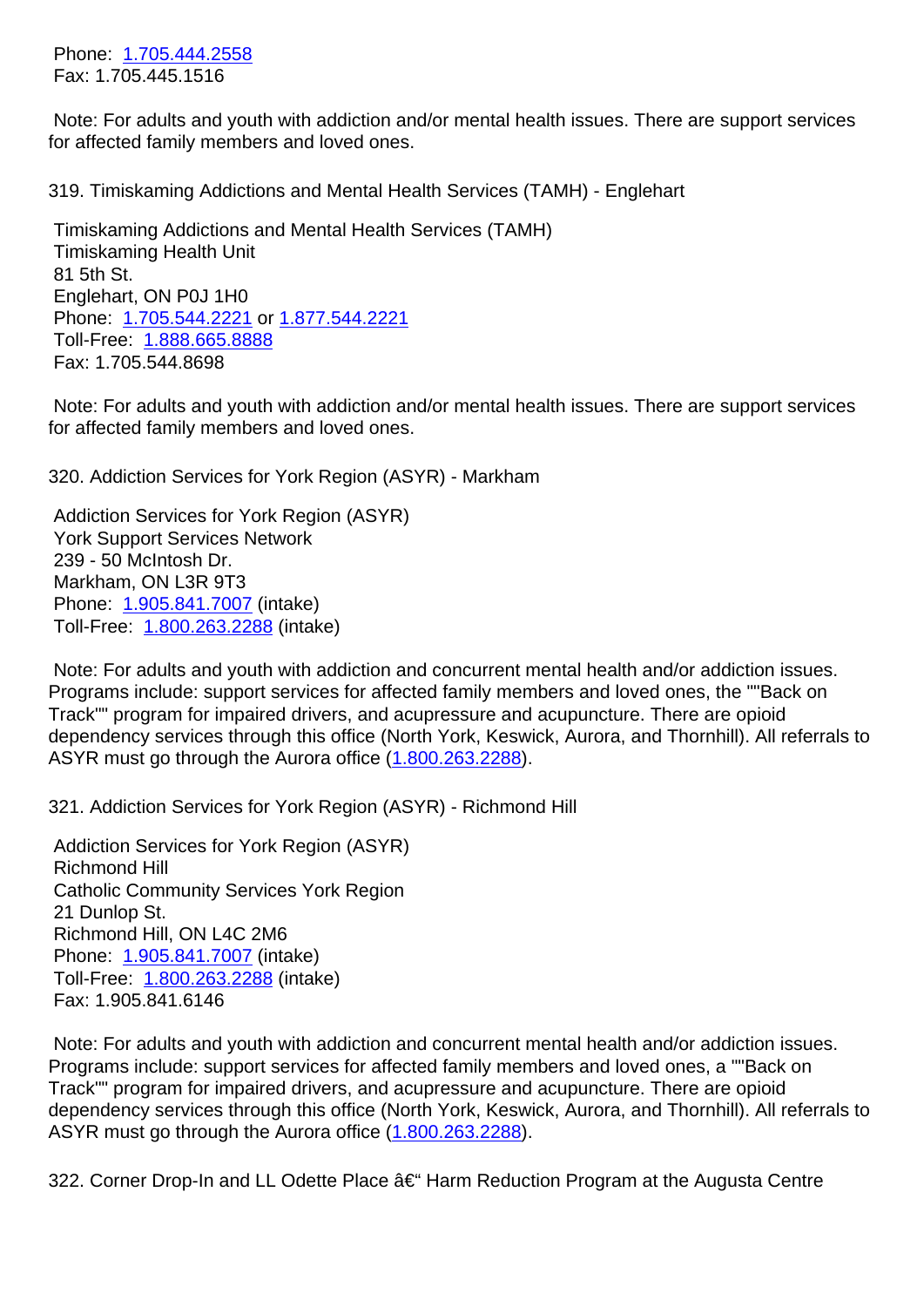St. Stephenae SCommunity House 260 Augusta Ave. Toronto, ON M5T 2L9 Phone: 1.416.925.2103 ext. 2259 E-Mail: dmichelle@sschto.ca

 Note: This drop in service is for adults and youth 16+ with addiction and/or mental health issues. There ar[e support servic](tel:1.416.925.2103)[es for](mailto:dmichelle@sschto.ca) affected family members and loved ones.

323. Axis Family Services - 100 Mile House 323. Axis Family Services - 100 Mile House

 Axis Family Resources 465 Birch Place 100 Mile House, BC Phone: 1.250.295.3145 Phone: 1.250.392.1000 (Main Office) Toll-Free: 1.877.392.1003 (Main Office) E-Mail: [info@axis.bc.ca](tel:)

 Note: [This is a service fo](tel:12503921000)r youth ages 13-25 with addiction issues only. Axis has the 1st Step mobile tre[atment program th](tel:18773921003)at provides day, evening, and/or weekend treatment in the community. There a[re also support se](mailto:info@axis.bc.ca)rvices for affected family members.

324. Four Counties Addiction Services Team (FourCAST)- Minden 324. Four Counties Addiction Services Team (FourCAST)- Minden

 Four Counties Addiction Services Team (FourCAST) P.O. Box 929 Heritage Plaza 101 - 5 IGA Rd. Minden, ON K0M 2K0 Phone: 1.705.286.4077 Toll-Free: 1.800.461.1909 Fax: 705-286-2871 E-Mail: [fourcast@fourca](tel:17052864077)st.ca

 Note: For [adults and youth](tel:18004611909) with addiction and/or mental health issues. There are support services for affect[ed family members an](mailto:fourcast@fourcast.ca)d loved ones. Open Tuesday and Thursday only.

325. Substance Use Services (AFM) - River Ave. Location 325. Substance Use Services (AFM) - River Ave. Location

 Substance Use Services (AFM) Family Services (Christie House) 586 River Ave. Winnipeg, MB R3L 0E8 Phone: 1.204.944.6229 Fax: 1.204.475.2451 Email: family@afm.mb.ca

 Note: F[or adults and you](tel:1.204.944.6229)th with addiction and/or mental health issues. There are support services for affec[ted family members](mailto:family@afm.mb.ca) and loved ones.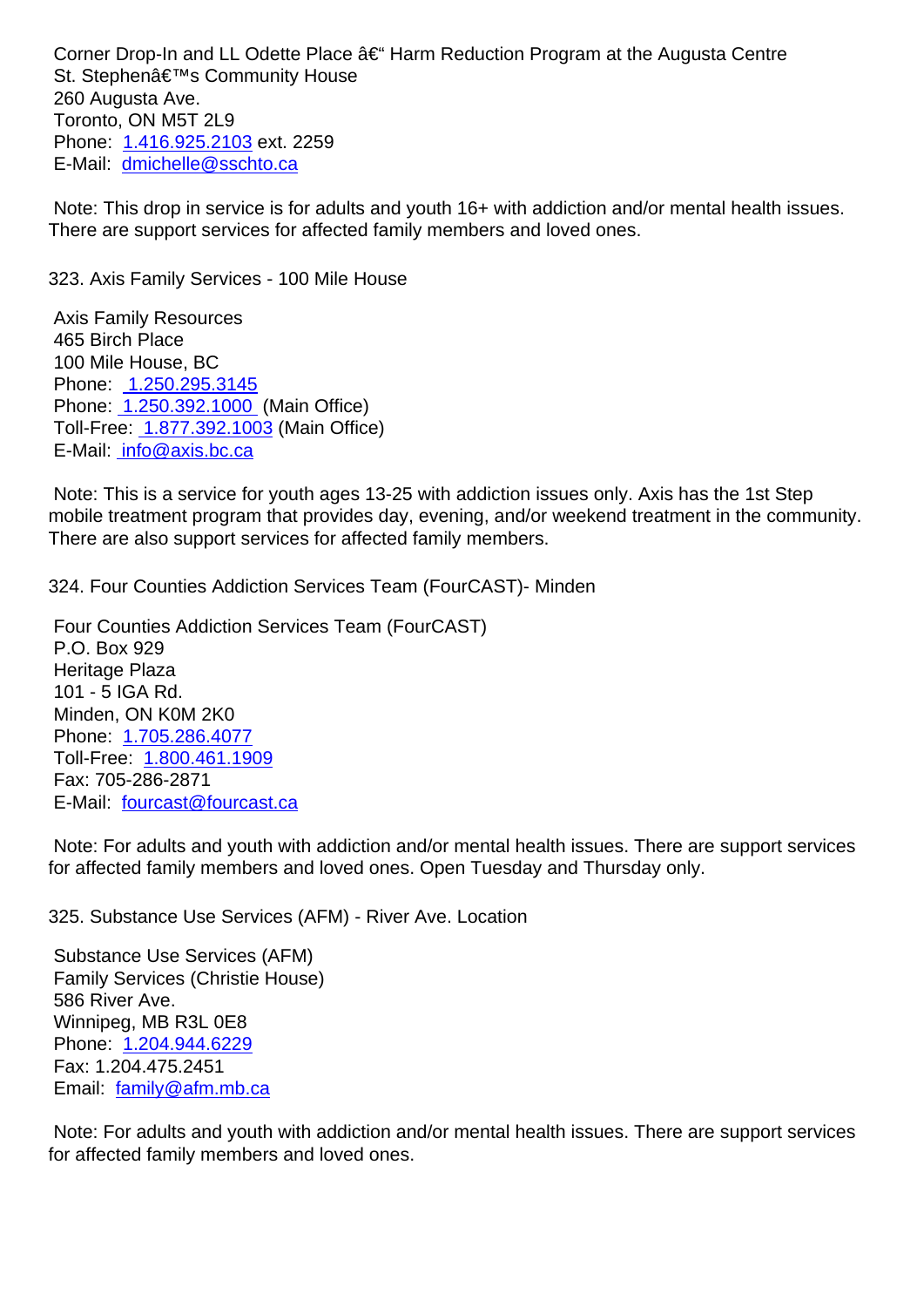JACS – Jewish Addiction Community Services JACS Toronto 858 Sheppard Ave. W. Toronto, ON M3H 2T5 Phone: 1.416.638.0350 Fax: 1.416.628.2211 E-Mail: info@jacstoronto.org

 Note: T[his service is for](tel:1.416.638.0350) Jewish adults and youth with addiction and/or mental health issues. There are supp[ort services for affect](mailto:info@jacstoronto.org)ed family members and loved ones.

327. Health PEI - Summerside 327. Health PEI - Summerside

 Prince County Hospital Health PEI P.O. Box 3000 65 Roy Boates Ave. Summerside, PE C1N 2A9 Phone: 1.902.888.8380 Toll-Free: 1.800.299.8399 Fax: 1.902.432.2585

 Note: F[or adults and you](tel:1.902.888.8380)th with addiction and/or mental health issues. Services include outpatient detox and [rehab, aftercare,](tel:1.800.299.8399) early intervention, family and adolescent programs, and smoking cessation programs. There are support services for affected family members and loved ones.

328. Health PEI - Charlottetown 328. Health PEI - Charlottetown

 Provincial Addictions Treatment Facility Health PEI P.O. Box 2000 2814 Route 215 Mt. Herbert Charlottetown, PE, C1A 7N8 Phone: 1.902.368.4120 Toll-Free: 1.800.299.8399 Fax: 1.902.368.6229

 Note: p[rovides inpatient](tel:1.902.368.4120) and outpatient treatment. Note: For adults and youth with addiction and/or mental he[alth issues. Servic](tel:1.800.299.8399)es include outpatient detox and rehab, aftercare, early intervention, family and adolescent programs, and smoking cessation programs. There are support services for affected family members and loved ones.

329. Four Counties Addiction Services Team (FourCAST) - Peterborough 329. Four Counties Addiction Services Team (FourCAST) - Peterborough

 Four Counties Addiction Services Team (FourCAST) 200 - 130 Hunter St. W Peterborough, ON K9H 2K8 Phone: 1.705.876.1292 Toll-Free: 1.800.461.1909 Fax: 705-876-9125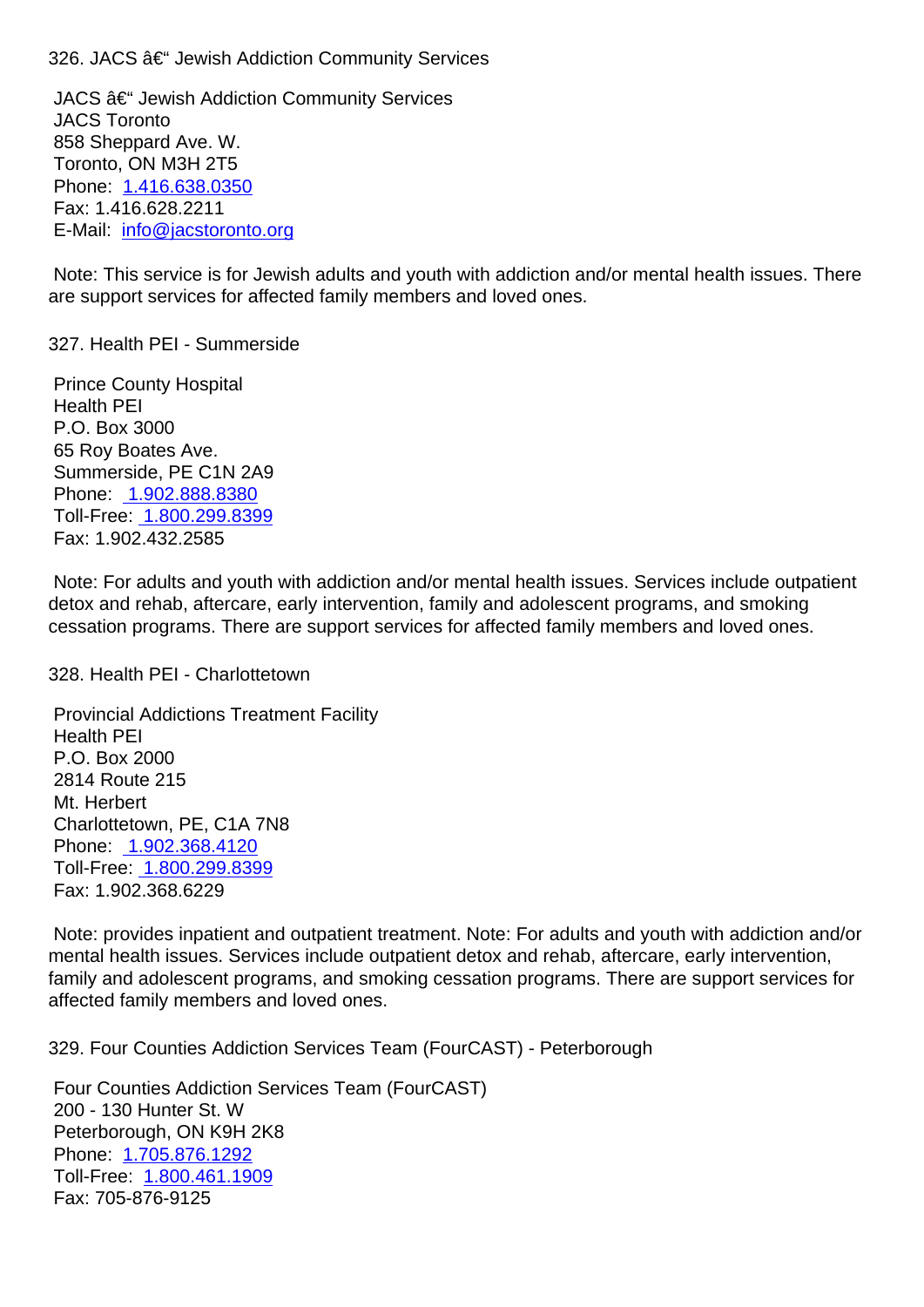Note: For adults and youth with addiction and/or mental health issues. There are support services for affect[ed family members an](mailto:fourcast@fourcast.ca)d loved ones.

330. Alternatives for Youth (AY) 330. Alternatives for Youth (AY)

 Alternatives for Youth (AY) Main St. Location 38 James St. S, 2nd Floor Hamilton, ON L8P 4W6 Phone: 1.905.527.4469 Fax: 1.905.527.8291 Email: admin@ay.on.ca

 Note: T[his service is for](tel:1.905.527.4469) youth ages 12-22 with addiction and/or mental health issues. There are support [services for affec](mailto:admin@ay.on.ca)ted family members and loved ones.

331. Alpha House 331. Alpha House

 Alpha House 647 Broadview Ave. Toronto, ON M4K 2N9 Phone: 1.416.469.1700 Fax: 1.416.469.0829 E-Mail: info@alphahouserecovery.com

 Note: T[his assessment](tel:1.416.469.1700) program is for adult males with addiction and/or mental health issues. There ar[e support services for affected fa](mailto:info@alphahouserecovery.com)mily members and loved ones.

332. Addiction Services for York Region (ASYR) - Keswick 332. Addiction Services for York Region (ASYR) - Keswick

 Addiction Services for York Region (ASYR) Keswick Location 30 - 443 The Queensway S Keswick, ON L4P 2C9 Phone: 1.905.841.7007 (intake) Toll-Free: 1.800.263.2288 (intake)

 Note: For adults and youth with addiction and concurrent mental health and/or addiction issues. Program[s include: suppo](tel:1.905.841.7007)rt services for affected family members and loved ones, the ""Back on Track"" pro[gram for impaire](tel:1.800.263.2288)d drivers, and acupressure and acupuncture. There are opioid dependency services through this office (North York, Keswick, Aurora, and Thornhill). All referrals to ASYR must go through the Aurora office (1.800.263.2288).

333. Awareness and Prevention of Drug & Alcohol Abuse Program 333. Awareness and Prevention of Drug & Alcohol Abuse Program

 Awareness and Prevention of Drug & Al[cohol Abuse Pro](tel:18002632288)gram Kettlepoint Health Services 6275 Indian Lane Kettle Point 44, ON N0N 1J1 Phone: 1.519.786.6588 E-Mail: julieg@ksphs.on.ca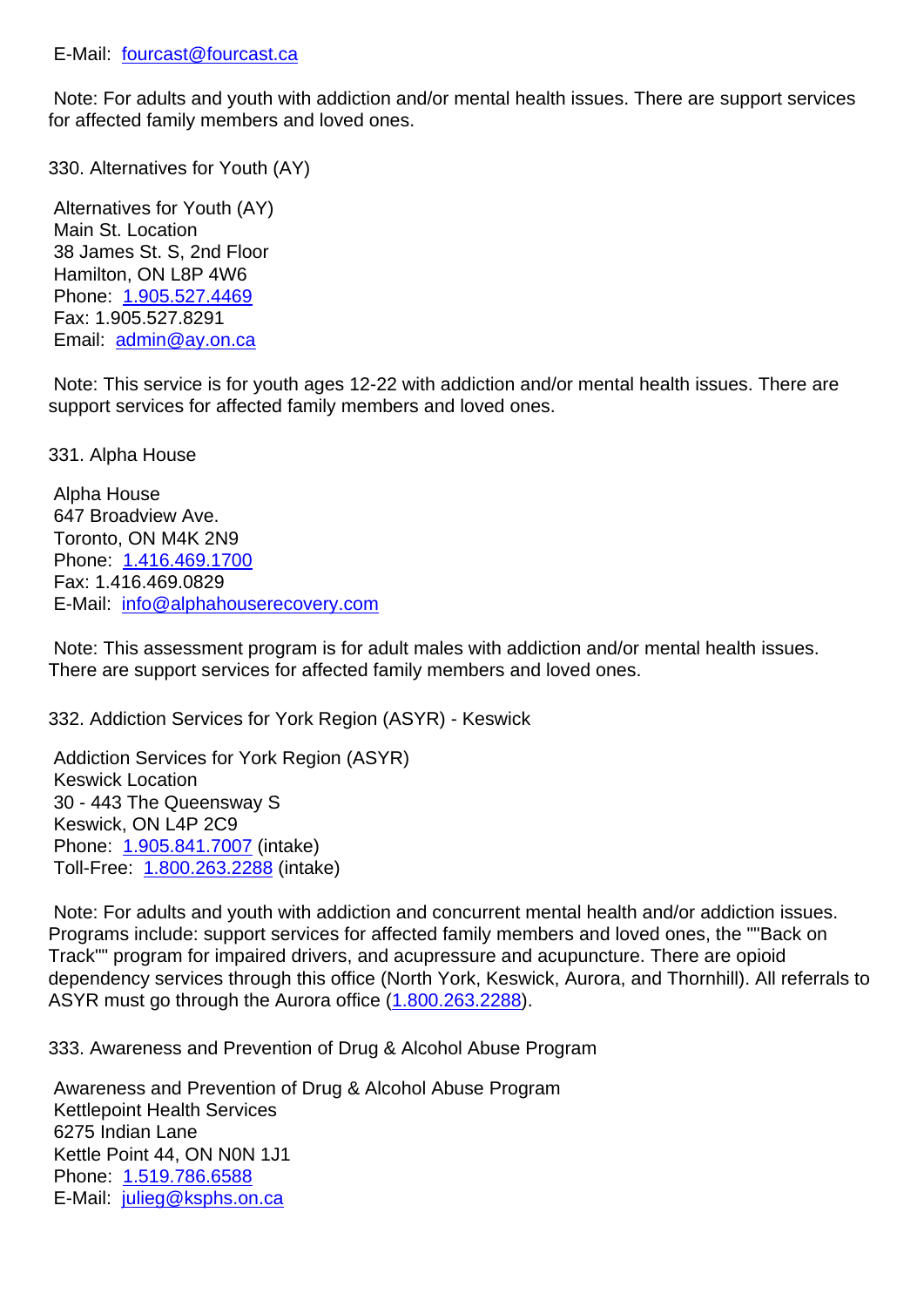There are support services for affected family members and loved ones.

334. Benbowopka Treatment Centre 334. Benbowopka Treatment Centre

 Benbowopka Treatment Centre Formerly Anishnabe Naadmaagi Gamig Substance Abuse Centre 144 Causely St. Blind River, ON P0R 1B0 Phone: 1.705.356.1681 Toll-Free: 1.877.356.1681 Fax: 1.705.356.1684 Email: r[eferral\\_1@belln](tel:1.705.356.1681)et.ca or referral\_2worker@bellnet.ca

 Note: For [adults with addic](tel:1.877.356.1681)tion and/or mental health issues. There are support services for affected family [members and loved one](mailto:referral_1@bellnet.ca)s. [Ojibway available.](mailto:referral_2worker@bellnet.ca)

335. TriCounty Addictions Program - Smiths Falls 335. TriCounty Addictions Program - Smiths Falls

 TriCounty Addictions Program A3 - 88 Cornelia St. W Smiths Falls, ON K7A 5K9 Phone: 1.613.283.7723 Toll-Free: 1.800.361.6948 Fax: 1.613.283.9407 E-Mail: [north@tricas.on](tel:1.613.283.7723).ca

 Note: For [adults and youth](tel:1.800.361.6948) with addiction and/or mental health issues. There are support services for affect[ed family members](mailto:north@tricas.on.ca) and loved ones.

336. Western Ottawa Community Resource Centre 336. Western Ottawa Community Resource Centre

 Western Ottawa Community Resource Centre 2 MacNeil Court Kanata, ON K2L 4H7 Phone: 1.613.591.3686 TTY: 1.613.591.0484 Fax: 1.613.591.2501 E-Mail: [info@wocrc.ca](tel:1.613.591.3686)

 Note: For adults and youth with addiction and/or mental health issues. There are support services for affect[ed family memb](mailto:info@wocrc.ca)ers and loved ones. Open Wednesdays and Thursdays only.

337. Taking Steps Program - Womankind Addiction Service (WAS) 337. Taking Steps Program - Womankind Addiction Service (WAS)

 Taking Steps Program - Womankind Addiction Service (WAS) St. Joseph's Healthcare Hamilton (SJHH) 431 Whitney Avenue Hamilton, ON L8S 2H6 Phone: 1.905.521.9591 ext. 237 Phone: 1.905.545.9100 (24 hours) Fax: 1.905.545.6385 E-Mail: [kwhitela@stjoes](tel:1.905.521.9591).com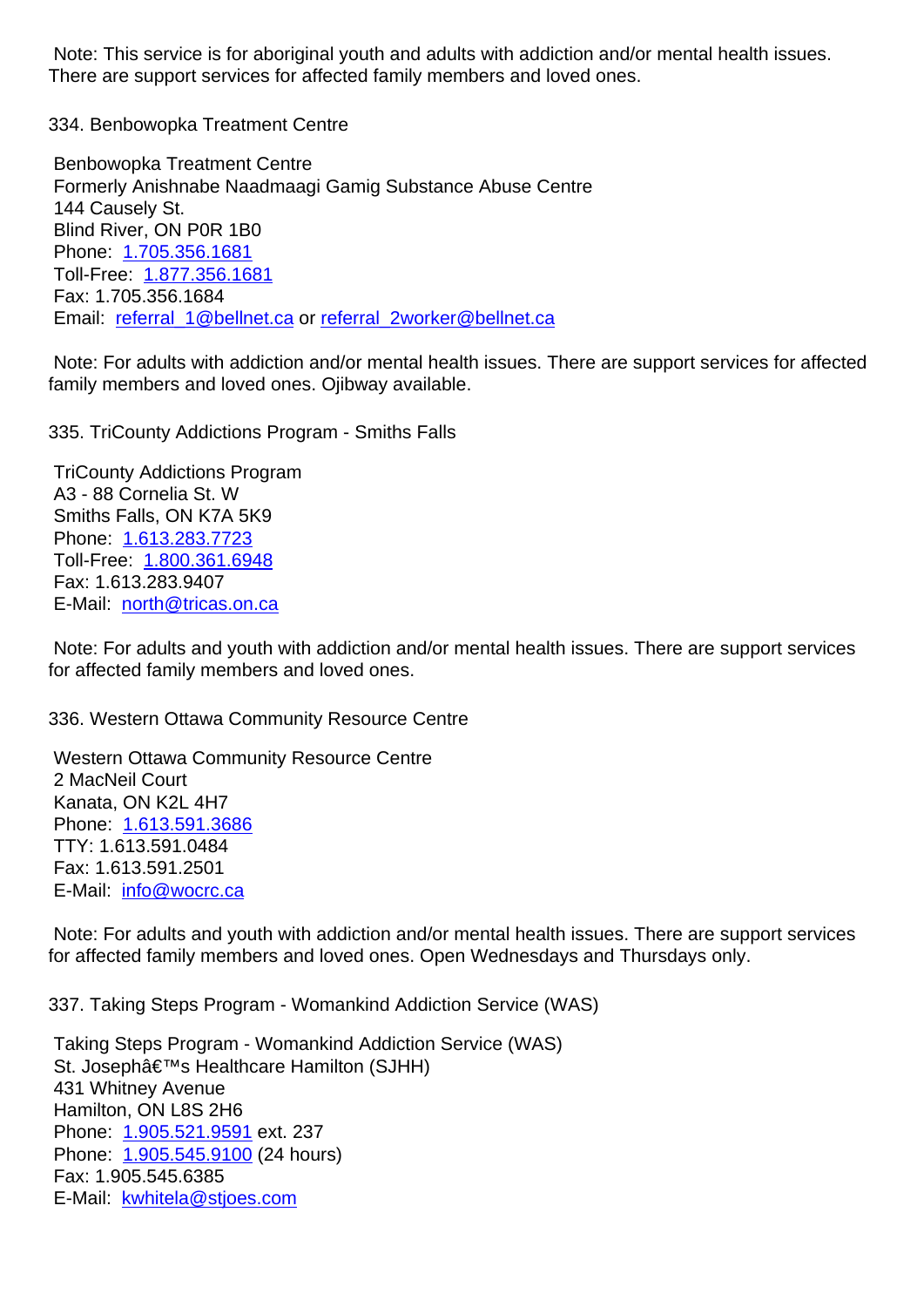services for affected family members and loved ones.

338. Choices for Change - St. Marys 338. Choices for Change - St. Marys

 Choices for Change St. Marys, ON N4X 1B7 Phone: 1.519.271.6730 Toll-Free: 1.877.218.0077 Fax: 1.519.271.2746 E-Mail: [support@choice](tel:1.519.271.6730)sforchange.ca

 Note: For [adults and youth](tel:1.877.218.0077) with addiction and/or mental health issues. There are support services for affect[ed family members and loved o](mailto:support@choicesforchange.ca)nes. Call the main office to be referred to a Choices For Change program in your area.

339. Out and About Clinic 339. Out and About Clinic

 Out and About Clinic Niagara Health System 4 Adams St. St. Catharines, ON L2R 2V8 Phone: 1.289.479.5090 Fax: 1.905.984.8574

 Note: For adults and youth with an opiate addiction with methadone or Suboxone replacement therapy. [Methadone main](tel:1.289.479.5090)tenance is also available. There are support services for affected family members and loved ones.

340. Community Counselling and Addiction Services (CCAS) - Red Lake 340. Community Counselling and Addiction Services (CCAS) - Red Lake

 Community Counselling and Addiction Services (CCAS) Red Lake Margaret Cochenour Memorial Hospital Corporation P.O. Box 1336 146 Howey St. Red Lake, ON P0V 2M0 Phone: 1.807.727.1100 Fax: 1.807.727.3979 E-Mail: ccas.redlake@shaw.ca

 Note: F[or adults and you](tel:1.807.727.1100)th with addiction and/or mental health issues. There are support services for affect[ed family members and](mailto:ccas.redlake@shaw.ca) loved ones.

341. Addiction Services Cape Breton - Cheticamp 341. Addiction Services Cape Breton - Cheticamp

 Addiction Services Cape Breton Cape Breton District Health Authority Sacred Heart Community Health Centre Cape Breton District Health Authority P.O. Box 129 15102 Cabot Trail Cheticamp, NS B0E 1H0 Phone: 1.902.224.4042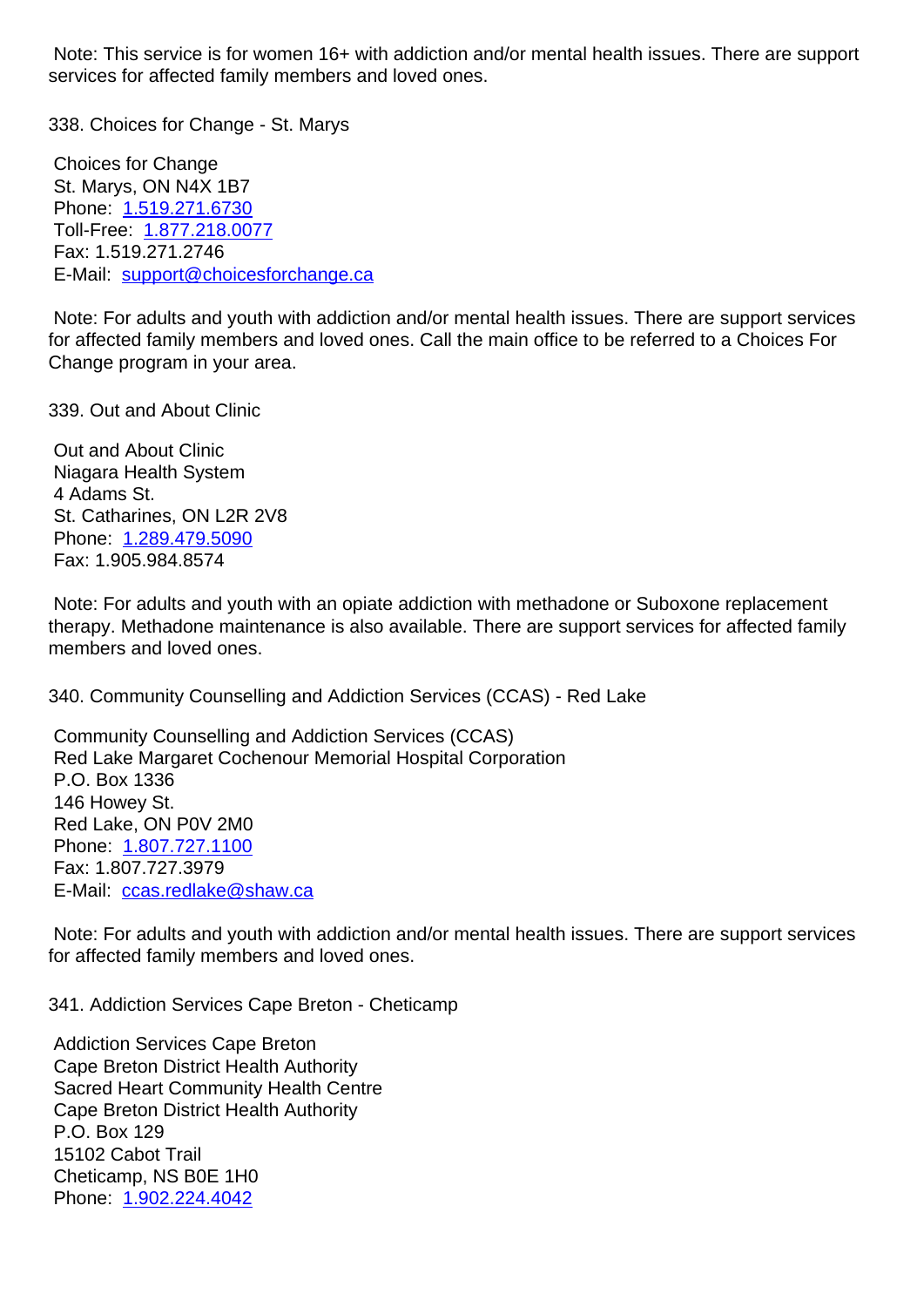Phone: <u>1.902.563.2563</u> (Central Intake)

 Note: For adults and youth with addiction and/or mental health issues. Outpatient services include both adult and [adolescent coun](tel:1.902.224.1500)selling, women's services, and a day program. There are support [services for affec](tel:1.902.563.2583)ted family members and loved ones.

342. Addiction Services Cape Breton - Glace Bay 342. Addiction Services Cape Breton - Glace Bay

 Addiction Services Cape Breton Cape Breton District Health Authority Glace Bay Health Care Facility 300 South St. Glace Bay, NS B1A 1W5 Phone: 1.902.563.2583 (Central Intake) Phone: 1.902.842.2229 Fax: 1.902.849.0917

 Note: F[or adults and you](tel:1.902.563.2583)th with addiction and/or mental health issues. Outpatient services include both adu[lt and adolescen](tel:1.902.842.2229)t counselling, womenâ€<sup>™</sup>s services, and a day program. There are support services for affected family members and loved ones.

343. Addiction Services Cape Breton - Ingonish 343. Addiction Services Cape Breton - Ingonish

 Addiction Services Cape Breton Cape Breton District Health Authority Buchanan Memorial Community Health Centre Neil's Harbour, NS B0C 1N0 Phone: 1.902.336.2404 Phone: 1.902.563.2583 (Central Intake)

 Note: For adults and youth with addiction and/or mental health issues. Outpatient services include both adu[lt and adolescen](tel:1.902.336.2404)t counselling, women's services, and a day program. There are support [services for affec](tel:1.902.563.2583)ted family members and loved ones.

344. Addiction Services Cape Breton - Inverness 344. Addiction Services Cape Breton - Inverness

 Addiction Services Cape Breton Cape Breton District Health Authority Inverness Consolidated Memorial Hospital 39 James St. P.O. Box 610 Inverness, NS B0E 1N0 Phone: 1.902.563.2583 (Central Intake)

 Note: For adults and youth with addiction and/or mental health issues. Outpatient services include both adult and adolescent counselling, womenâ€<sup>™</sup>s services, and a day program. There are support [services for affec](tel:1.902.563.2583)ted family members and loved ones.

345. Addiction Services Cape Breton - New Waterford 345. Addiction Services Cape Breton - New Waterford

 Addiction Services Cape Breton Cape Breton District Health Authority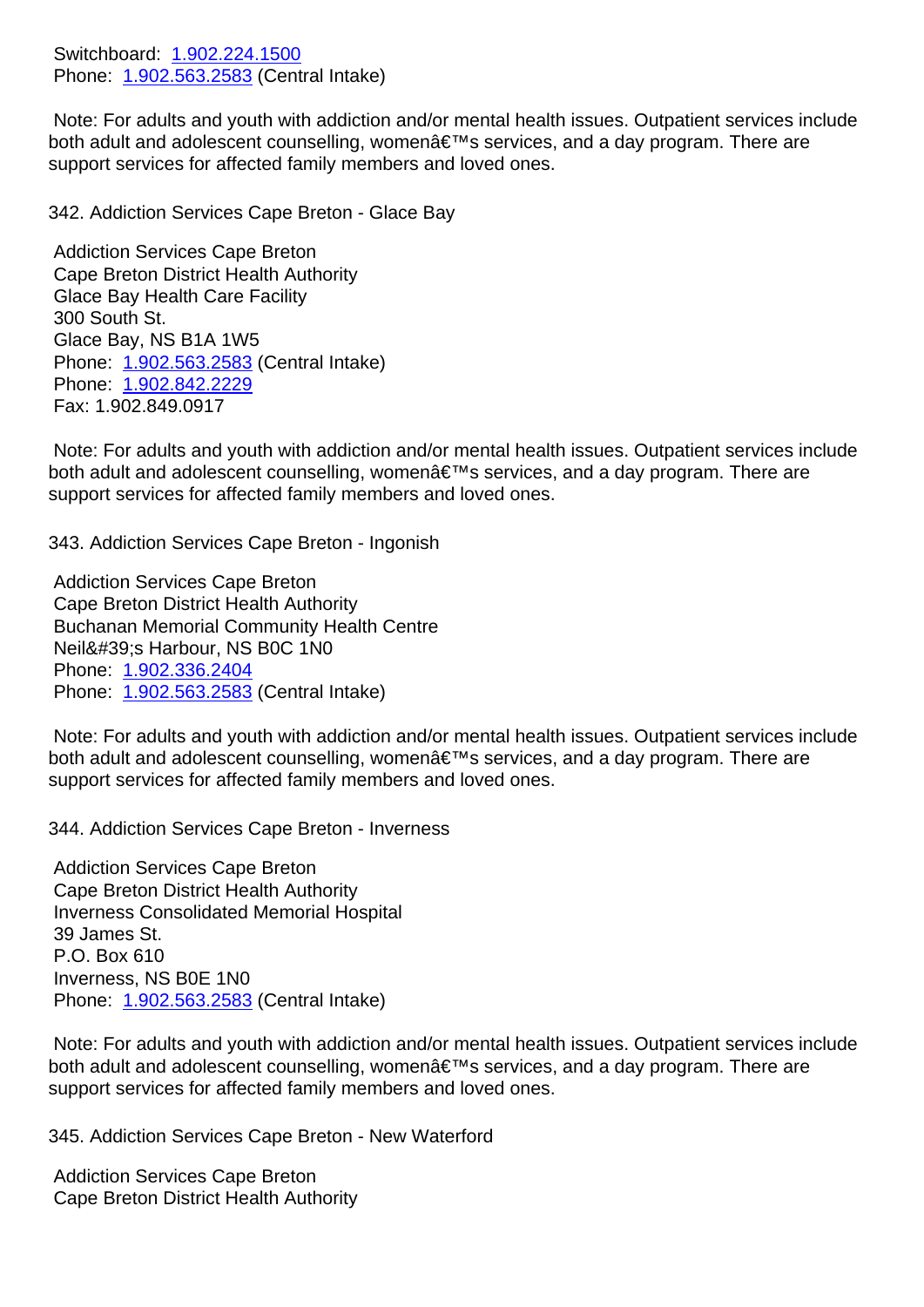$\overline{r}$  To rung ou New Waterford, NS B1H 3Z5 Phone: 1.902.862.6411 Phone: 1.902.563.2583 (Central Intake)

 Note: For adults and youth with addiction and/or mental health issues. Outpatient services include both adu[lt and adolescen](tel:1.902.862.6411)t counselling, women's services, and a day program. There are support [services for affec](tel:1.902.563.2583)ted family members and loved ones.

346. Addiction Services Cape Breton - North Sydney 346. Addiction Services Cape Breton - North Sydney

 Addiction Services Cape Breton Cape Breton District Health Authority Northside General Hospital P.O. Box 399 520 Purves St. North Sydney, NS B2A 3M4 Phone: 1.902.794.8521 Phone: 1.902.563.2583 (Central Intake)

 Note: For adults and youth with addiction and/or mental health issues. Outpatient services include both adu[lt and adolescen](tel:1.902.794.8521)t counselling, women's services, and a day program. There are support [services for affec](tel:1.902.563.2583)ted family members and loved ones.

347. Addiction Services Cape Breton - Sydney 347. Addiction Services Cape Breton - Sydney

 Addiction Services Cape Breton Cape Breton District Health Authority 235 Townsend St. - 1st Floor Sydney, NS B1P 5E7 Phone: 1.902.563.2583 (Central Intake) Fax: 1.902.563.2059

 Note: For adults and youth with addiction and/or mental health issues. Outpatient services include both adu[lt and adolescen](tel:1.902.563.2583)t counselling, women's services, and a day program. There are support services for affected family members and loved ones.

348. Barrington Addiction Services 348. Barrington Addiction Services

 Barrington Addiction Services South West Health Authority Causeway Professional Centre 208 - 29 Highway 330 Barrington Passage, NS B0W 1E0 Phone: 1.902.637.1432 Fax: 1.902.637.1436

 Note: For adults and youth with addiction and/or mental health issues. There are support services for affect[ed family membe](tel:1.902.637.1432)rs and loved ones.

349. Belmont House - Community Mental Health (CMH) 349. Belmont House - Community Mental Health (CMH)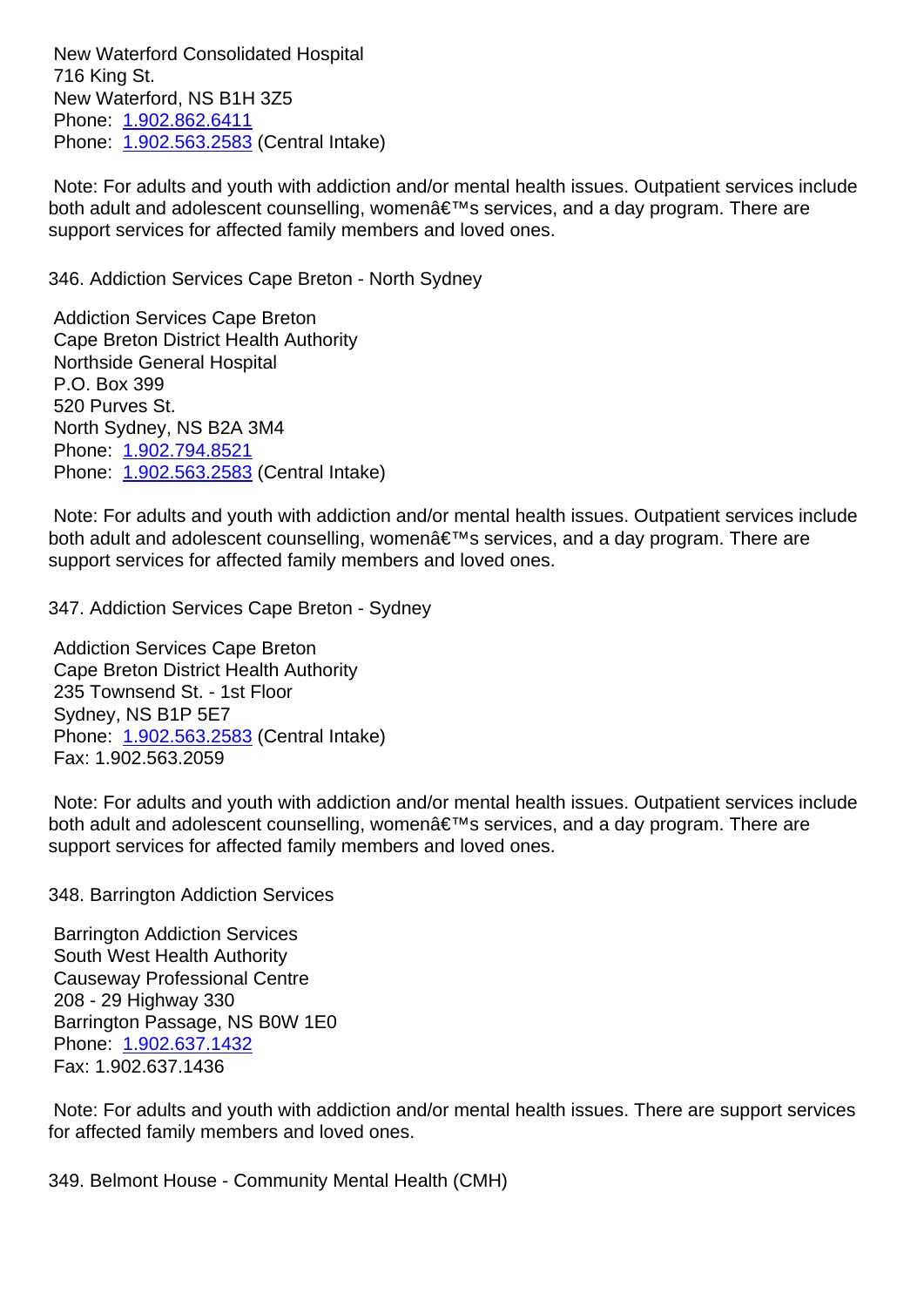Community Mental Health (CMH) P.O. Box 1004 33 Alderney Dr. Dartmouth, NS B2Y 2N4 Phone: 1.902.424.8866 Toll-Free: 1.866.340.6700.

 Note: This is a community based service is for adults and youth with addiction and/or mental health issues. [There are suppo](tel:1.902.424.8866)[rt s](tel:1.866.340.6700)ervices for affected family members and loved ones.

350. Canadian Mental Health Assn. (CMHA) - Bradford St. Location 350. Canadian Mental Health Assn. (CMHA) - Bradford St. Location

 Canadian Mental Health Assn. (CMHA) Canadian Mental Health and Addiction Services of Simcoe County Simcoe Outreach 15 & 21 Bradford St. Barrie, ON L4M 1W2 Phone: 1.705.726.5033 Fax: 1.705.726.8629 Toll-Free: 1.800.461.4319

 Note: F[or adults and you](tel:1.705.726.5033)th with addiction and/or mental health issues including methadone case manageme[nt and counsellin](tel:1.800.461.4319)g. There are support services for affected family members and loved ones. French available.

351. Capital Health Addiction Services - Bayers Rd 351. Capital Health Addiction Services - Bayers Rd

 Capital Health Addiction Services Bayers Road Centre 7071 Bayers Rd. Halifax, NS B3L 2C2 Phone: 1.902.424.8866 Toll-Free: 1.866.340.6700

 Note: This is a community based service is for adults and youth with addiction and/or mental health issues. [There are suppor](tel:1.902.424.8866)t services for affected family members and loved ones. Services include group thera[py, one-on-one](tel:1.866.340.6700) counselling, and recreation therapy.

352. CRD de l'Outaouais - Gatineau 352. CRD de l'Outaouais - Gatineau

Centre de r©adaptation en d©pendance de l'Outaouais Outaouais Health Region 444, boul. St-RenAO Ouest Gatineau, QC J8P 8A9 Phone: 1.819.669.3644 Fax: 1.819.669.6799

 Note: For adults and youth with with addiction and/or mental health issues. There are support services [for affected fami](tel:1.819.669.3644)ly members and loved ones.

353. CRD de l'Outaouais - Papineau - Secteur Saint-André-Avellin 35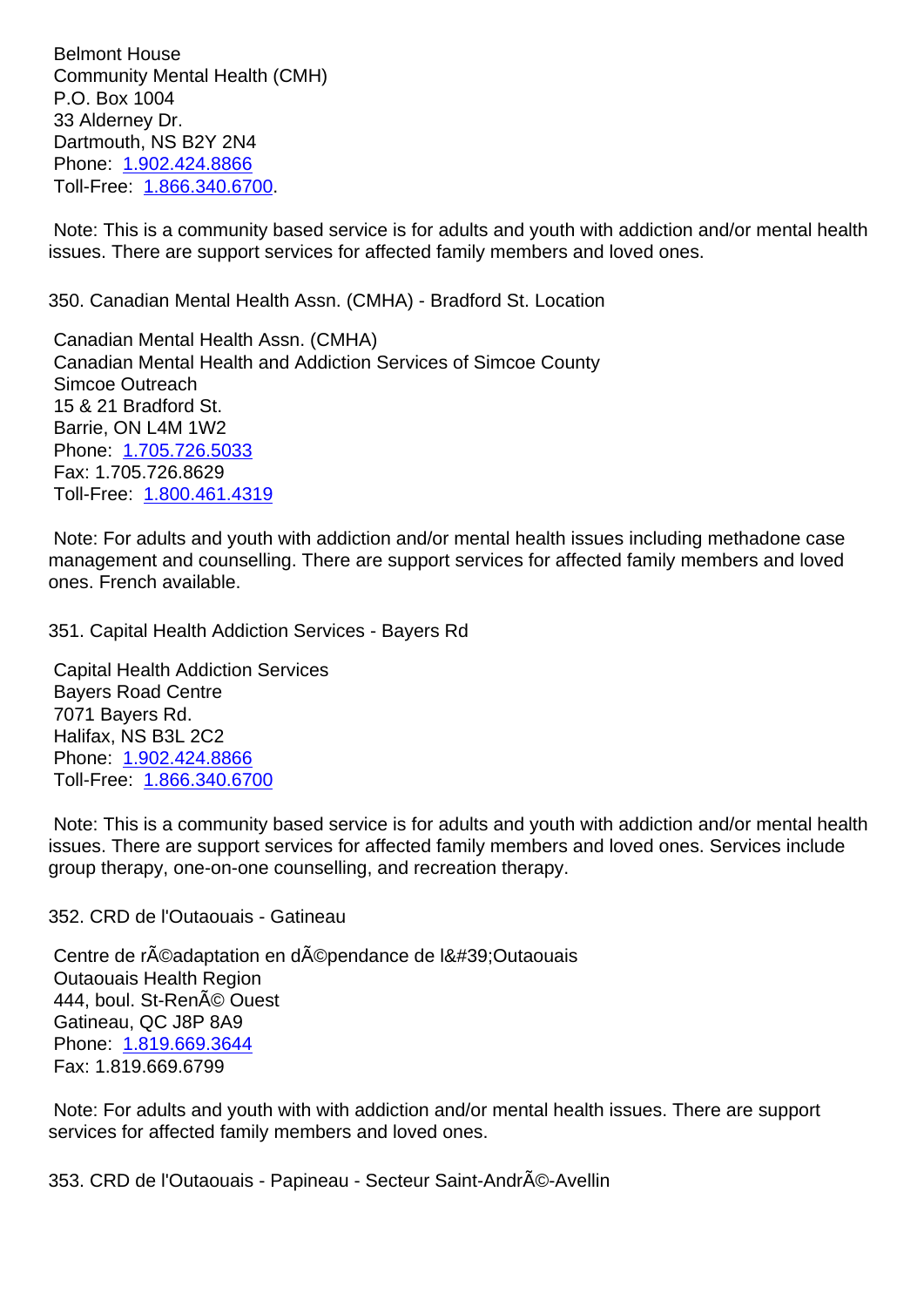Saint-André-Avellin Outaouais Health Region 10, rue Saint-AndrA© Saint-AndrA©-Avellin, QC J0V 1W0 Phone: 1.819.983.2712 Fax: 1.819.983.3446

 Note: For adults and youth with with addiction and/or mental health issues. There are support services [for affected fami](tel:1.819.983.2712)ly members and loved ones.

| 354. CRD de l'Outaouais - Papineau - Secteur Buckingham                                                                                                                                                | 35 <sub>5</sub> |
|--------------------------------------------------------------------------------------------------------------------------------------------------------------------------------------------------------|-----------------|
| Centre de r©adaptation en d©pendance de l'Outaouais<br><b>Outaouais Health Region</b><br>129, rue Joseph<br>Gatineau, QC J8L 1G1<br>Phone: 1.819.281.6776<br>Fax: 1.819.281.1385                       |                 |
| Note: For adults and youth with with addiction and/or mental health issues. There are support<br>services for affected family members and loved ones.                                                  |                 |
| 355. CRD de l'Outaouais - Pontiac                                                                                                                                                                      | 35              |
| Centre de r©adaptation en d©pendance de l'Outaouais - Pontiac<br><b>Outaouais Health Region</b><br>160 chemin de la Chute<br>Fort-Coulonge, QC J0X 1R0<br>Phone: 1.819.683.3841<br>Fax: 1.819.683.3720 |                 |
| Note: For adults and youth with with addiction and/or mental health issues. There are support<br>services for affected family members and loved ones.                                                  |                 |
| 356. CRD de l'Outaouais - Vall©e-de-la-Gatineau - Maniwaki                                                                                                                                             | 35              |
| Centre de r©adaptation en d©pendance de l'Outaouais<br><b>Outaouais Health Region</b><br>244, rue Champlain<br>Maniwaki QC 9E 1L5<br>Phone: 1.819.449.5549<br>Fax: 1.819.449.7885                      |                 |
| Note: For adults and youth with with addiction and/or mental health issues. There are support<br>services for affected family members and loved ones.                                                  |                 |
| 357. CRD de Lanaudià re - Charlemagne                                                                                                                                                                  | 35              |
| Centre de r©adaptation en d©pendancede de Lanaudi re - Charlemagne<br>LanaudiA"re Health Region<br>150 - 100, rue Grenier<br>Charlemagne, QC J5Z 4C6                                                   |                 |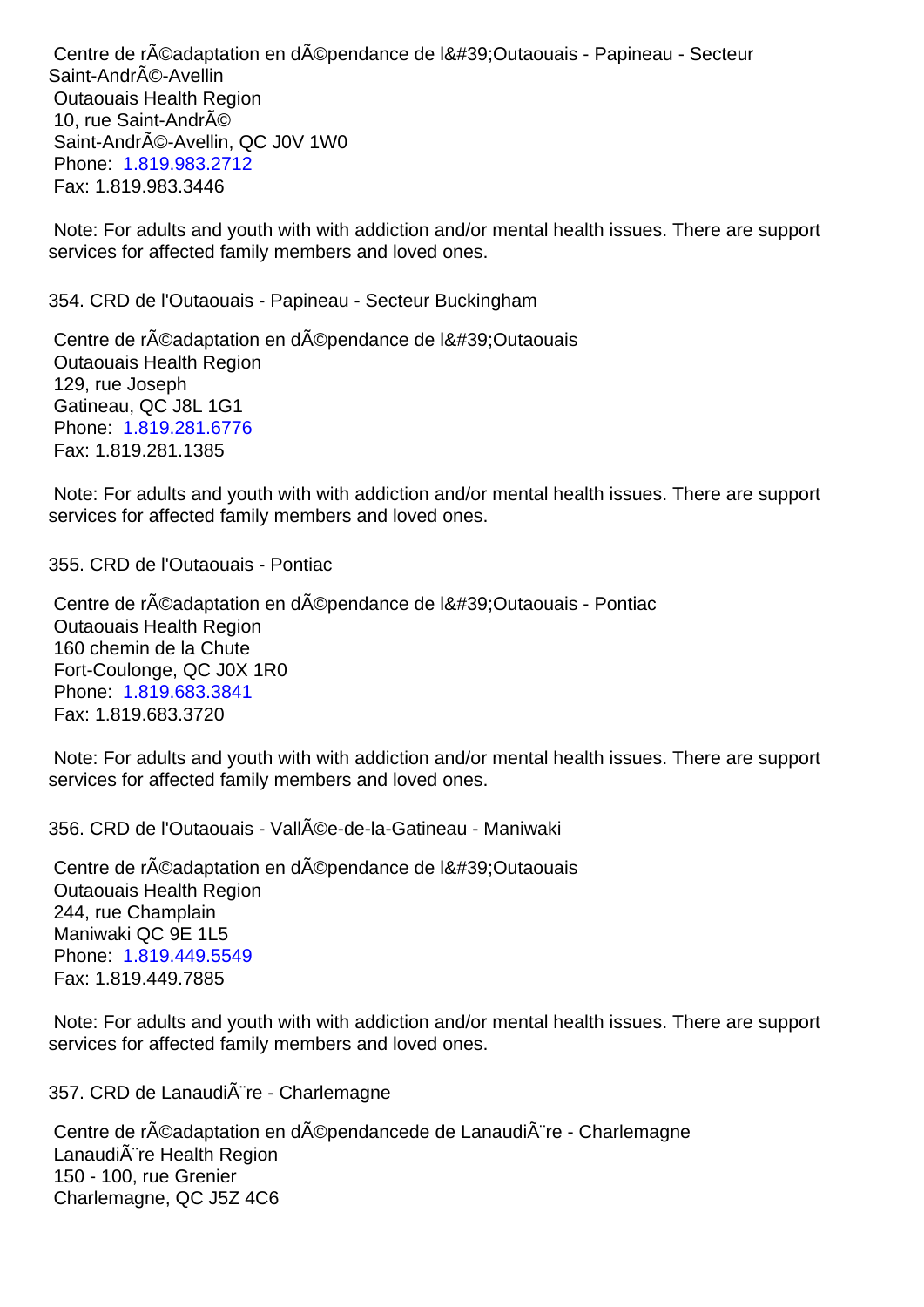Note: For adults and youth with addiction and/or mental health issues. There are support services for affect[ed family membe](tel:1.450.657.0071)rs and loved ones.

358. CRD de l'Estrie - Coaticook 358. CRD de la Strie - Striedward and Striedward and Striedward and String

Centre de réadaptation en dépendance de l'Estrie MRC-de-Coaticook Estrie Health Region 138, rue Jeanne Mance Coaticook, QC J1A 1W3 Phone: 1.819.849.9102 (ext. 5765 for adult services) Email: info@cssscoaticook.ca

 Note: For adults and youth with addiction and/or mental health issues. There are support services for affec[t](mailto:info@cssscoaticook.ca)[ed family memb](tel:1.819.849.9102)[ers and](mailto:info@cssscoaticook.ca) loved ones.

359. CRD de l'Estrie - East Angus 35

Centre de réadaptation en dépendance de l'Estrie MRC du Haut-Saint-Fran§ois Estrie Health Region 149, rue Kennedy East Angus, QC J0B 1R0Â Â Â Phone: 1.819.832.4961 ext. Phone: 1.819.821.4000 Fax: 1.819.832.4881

 Note: F[or adults and you](tel:1.819.832.4961)th with addiction and/or mental health issues. They offer addictions preventi[on as well as eval](tel:1.819.821.4000)uation, counselling, intervention, support, and assistance. There are support services for affected family members and loved ones.

360. CRD de l'Estrie - Lac Mĩgantic 360. CRD de la estrelle 36

Centre de réadaptation en dépendance de l'Estrie MRC du Granit Estrie Health Region 3569, rue Laval Lac Mégantic, QC G6B 1A5 Phone: 1.819 583.0330 Youth Services: 1.819.583.1873 ext. 2247 Adult Services: 1.819.583.1873, ext. 2558 Toll free: 1.800.827.2572 Fax: 1.[819.583.5239](tel:1.819) Email: info.gra[nit@ssss.gouv.qc.](tel:1.819.583.1873)ca

 Note: For [adults and yout](tel:1.800.827.2572)h with addiction and/or mental health issues. There are support services for affec[ted family members and love](mailto:info.granit@ssss.gouv.qc.ca)d ones.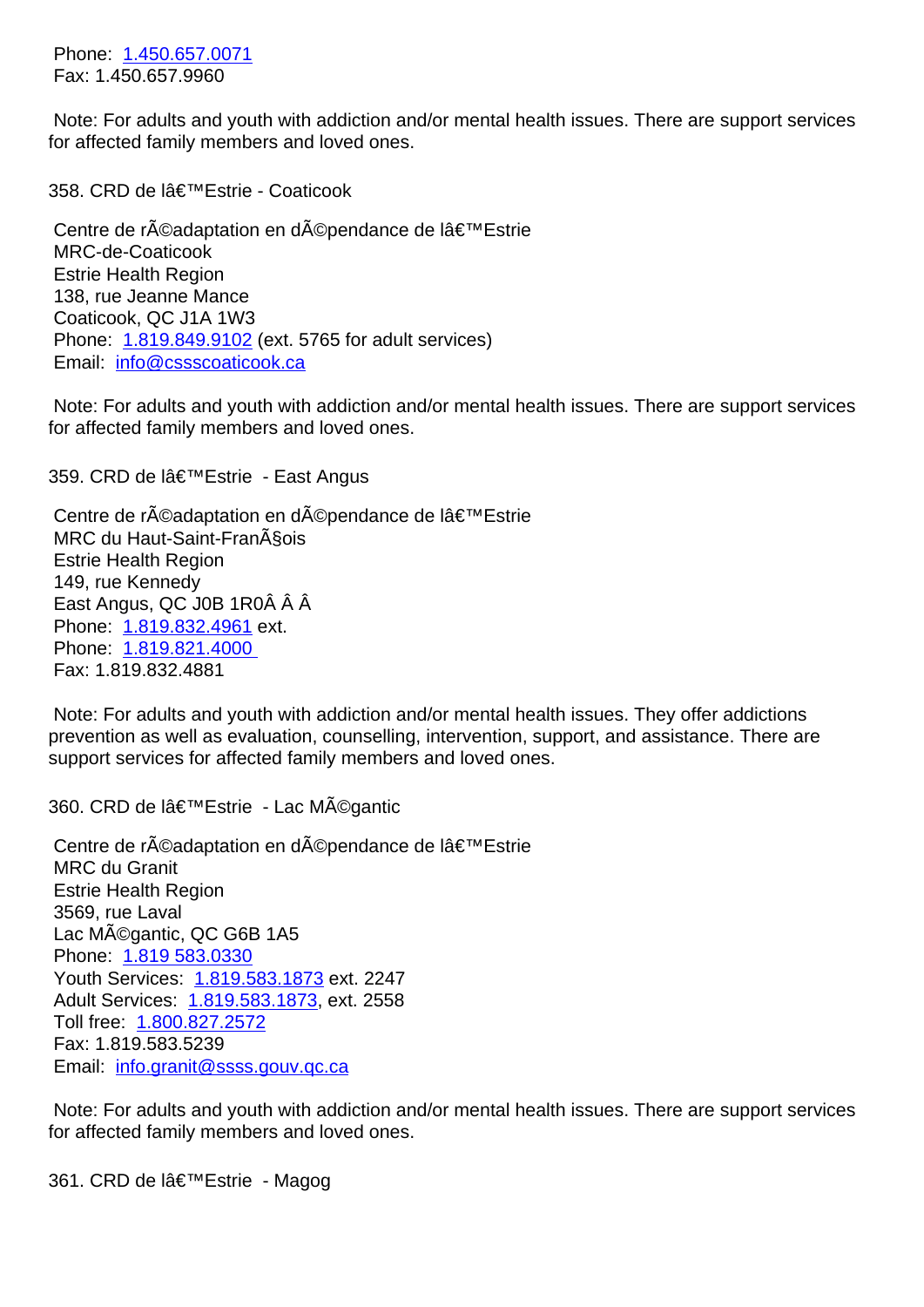MRC Memphrémagog Estrie Health Region 50, rue St-Patrice Est Magog, QC J1X 3X3 Phone: 1.819.843.2572 Toll-Free: 1.800.268.2572

 Note: For adults and youth with addiction and/or mental health issues. They offer intake, assessm[ent and referral.](tel:1.819.843.2572) [Th](tel:1.800.268.2572)ere are support services for affected family members and loved ones.

362. CRD de lâ€<sup>™</sup>Estrie - MRC du Val-Saint-François - Richmond 36

Centre de r©adaptation en d©pendance de l'Estrie MRC du Val-Saint-Fran§ois Estrie Health Region 110, rue Barlow Richmond, QC J0B 2H0 Phone: 1.819.542.2777 Fax: 1.819.826.3867

 Note: For adults and youth with addiction and/or mental health issues. There are support services for affect[ed family membe](tel:1.819.542.2777)rs and loved ones.

363. CRD de l'Estrie - Sherbrooke 363. CRD de la Sherbrooke 363. CRD de la Sherbrooke

Centre de réadaptation en dépendance de l'Estrie Estrie Health Region 1930, rue King Ouest Sherbrooke, QC J1J 2E2 Phone: 1.819.821.2500 Fax: 1.819.563.8322

 Note: For adults and youth with addiction and/or mental health issues. There are support services for affect[ed family membe](tel:1.819.821.2500)rs and loved ones.

364. CRD de lâ€<sup>™</sup>Estrie - MRC du Val-Saint-François - Valcourt 364. CRD de lâ€<sup>™</sup>Estrie - MRC du Val-Saint-François - Valcourt

Centre de réadaptation en dépendance de l'Estrie MRC du Val-Saint-Fran§ois CLSC Valcourt Estrie Health Region 1150, rue Champlain Valcourt, QC J0E 2L0 Phone: 1.819.542.2777 ext. 55139 (Adult Services) Phone: 1.819.821.2500 (Youth Services)

 Note: For adults and youth with addiction and/or mental health issues. There are support services for affect[ed family membe](tel:1.819.542.2777)rs and loved ones.

365. CRD de lâ€<sup>™</sup>Estrie - MRC du Val-Saint-François - Windsor 365. CRD de lâ€<sup>™</sup>Estrie - MRC du Val-Saint-François - Windsor

Centre de réadaptation en dépendance de l'Estrie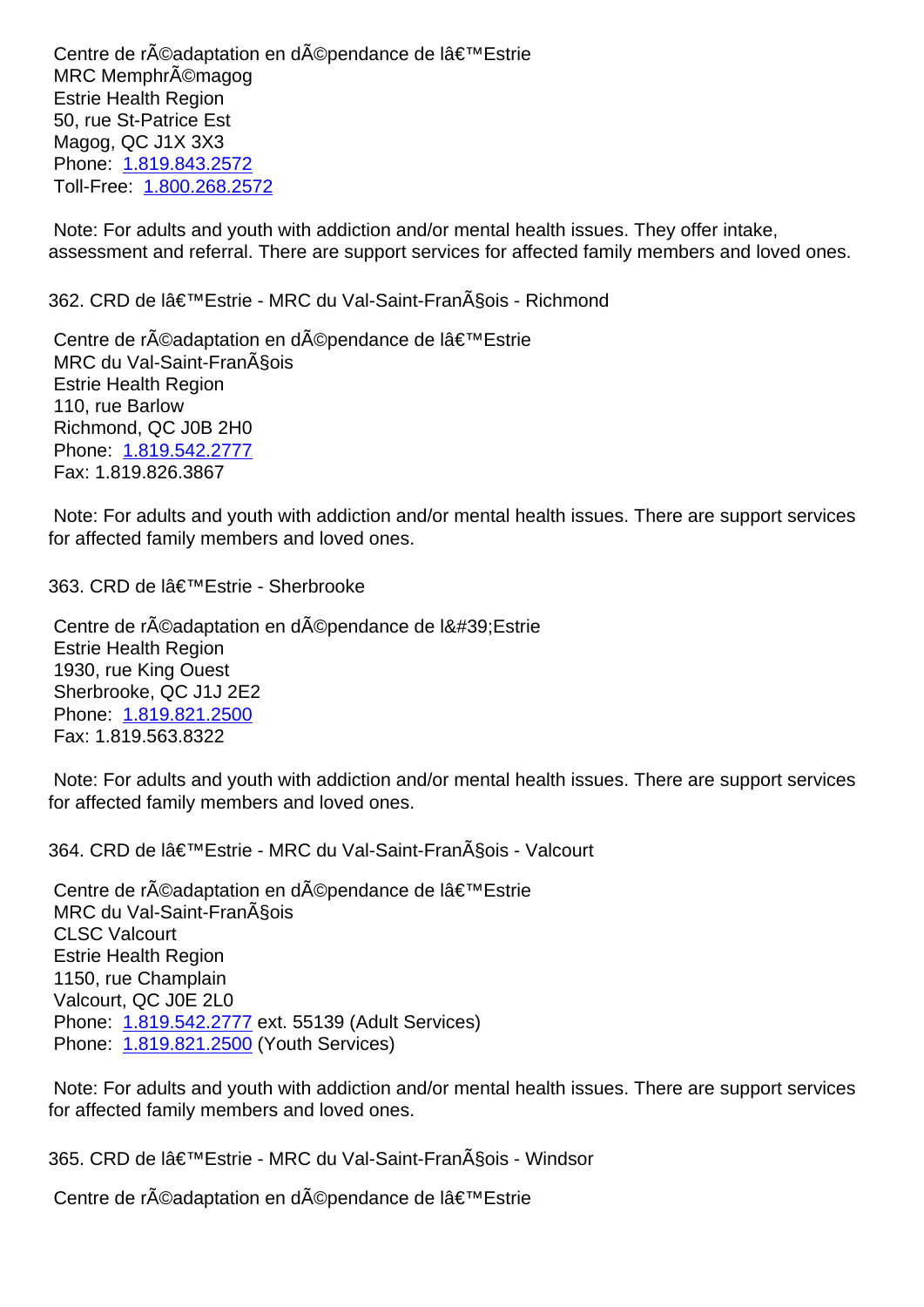CLSC de Windsor 23, rue Ambroise-Dearden Windsor, QC J1S 1G8 Phone: 1.819.542.2777 ext. 55200 Fax: 1.819.845.5834

 Note: For adults and youth with addiction and/or mental health issues. There are support services for affect[ed family membe](tel:1.819.542.2777)rs and loved ones.

366. CRD de l'Estrie - Asbestos 366 animatic estrelle estrelle estrelle estrelle estrelle estrelle estrelle e

Centre de réadaptation en dépendance de l'Estrie MRC des Sources Asbestos Estrie Health Region 475, 3e Ave. Asbestos, QC J1T 1X6 Phone: 1.819.821.2500 Phone: 1.819.879.7158 ext. 534

 Note: This location offers service for adults and youth with addiction and/or mental health issues. There ar[e support service](tel:1.819.821.2500)s for affected family members and loved ones.

367. Digby Addiction Services 367. Digby Addiction Services

 Digby Addiction Services South West Health Authority Digby General Hospital 75 Warwick St. Digby, NS B0V 1A0 Phone: 1.902.245.5888 Fax: 1.902.245.1847

 Note: For adults and youth with addiction and/or mental health issues. There are support services for affect[ed family membe](tel:1.902.245.5888)rs and loved ones.

368. Dryden Regional Addiction and Mental Health Services 368. Dryden Regional Addiction and Mental Health Services

 Dryden Regional Addiction and Mental Health Services 58 Goodall St. Dryden, ON P8N 1V8 Phone: 1.807.223.6678

 Note: For adults and youth with addiction and/or mental health issues. There are support services for affect[ed family membe](tel:1.807.223.6678)rs and loved ones. Services also available in Ojibway, French and English.

369. Erie St. Clair Clinic 369. Erie St. Clair Clinic

 Erie St. Clair Clinic 1574 Lincoln Road Windsor, ON N8Y 2J4 Phone: 1.519.977.9772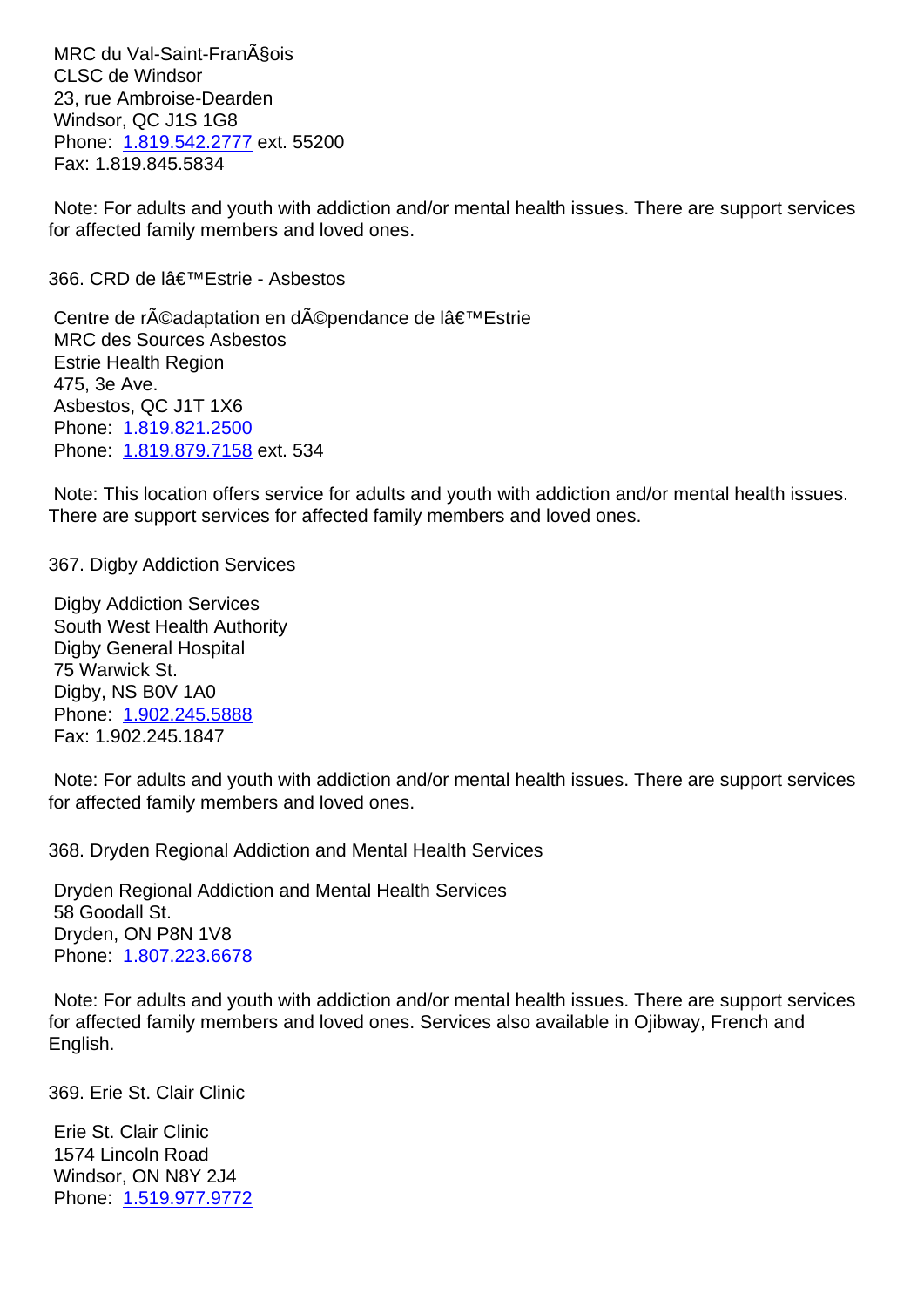E-Mail: michelle@teenhealthcentre.com

 Note: For adults and youth with addiction and/or mental health issues. There are support services for affect[ed family members and loved on](mailto:michelle@teenhealthcentre.com)es. French and interpretation services available.

370. GASHA Addiction Services - Antigonish 370. GASHA Addiction Services - Antigonish

 GASHA Addiction Services Guysborough Antigonish Strait Health Authority (GASHA) Martha Centre 23 Bay St. Antigonish, NS B2G 2G7 Phone: 1.902.867.4500 ext. 4615

 Note: For adults and youth with addiction and/or mental health issues. Community-based services include adolescent services, adult & family counselling, Driving While Impaired program, gambling services, [healthy leisure a](tel:1.902.867.4500)nd recreation, nicotine replacement therapies and smoking cessation, and women's services.

371. GASHA Addiction Services - Canso 371. GASHA Addiction Services - Canso

 GASHA Addiction Services Guysborough Antigonish Strait Health Authority (GASHA) Eastern Memorial Hospital 1746 Union St. Canso, NS B0H 1H0 Phone: 1.902.366.2794 Toll-Free: 1.888.291.3535.

 Note: For adults and youth with addiction and/or mental health issues. Community-based services include [adolescent servic](tel:1.902.366.2794)es, adult & family counselling, Driving While Impaired program, gambling services, h[ealthy leisure and](tel:1.888.291.3535) recreation, nicotine replacement therapies and smoking cessation, and women's services.

372. GASHA Addiction Services - Guysborough 372. GASHA Addiction Services - Guysborough

 GASHA Addiction Services Guysborough Antigonish Strait Health Authority (GASHA) St. Mary's Memorial Hospital P.O. Box 299 91 Hospital Rd. Guysborough, NS B0J 3C0 Phone: 1.902.522.2882 Toll-Free: 1.888.291.3535.

 Note: For adults and youth with addiction and/or mental health issues. Community-based services include [adolescent servic](tel:1.902.522.2882)es, adult & family counselling, Driving While Impaired program, gambling services, h[ealthy leisure and](tel:1.888.291.3535) recreation, nicotine replacement therapies and smoking cessation, and women's services.

373. GASHA Addiction Services - Port Hawkesbury 373. GASHA Addiction Services - Port Hawkesbury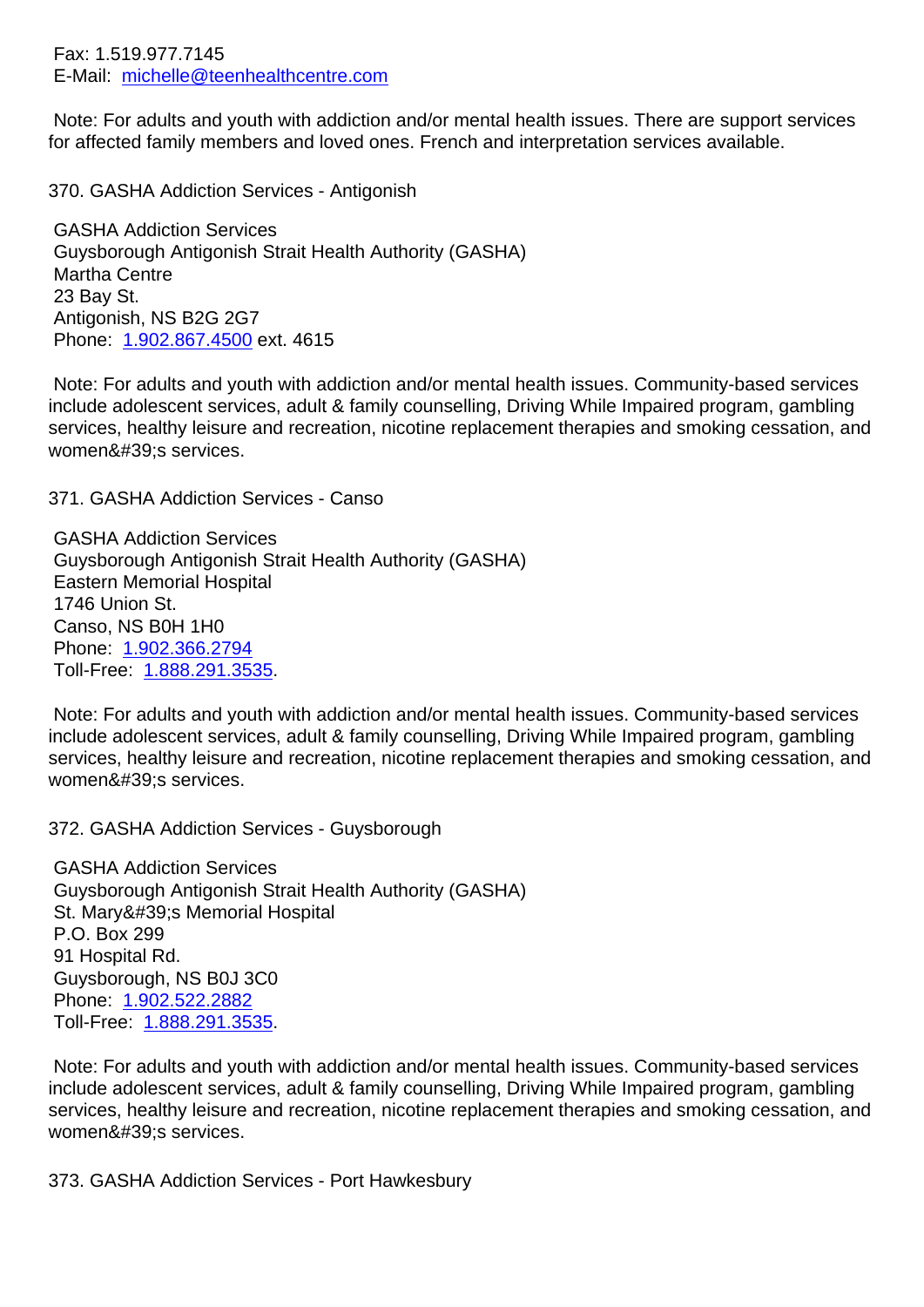Guysborough Antigonish Strait Health Authority (GASHA) 4 - 708 Reeves St. Port Hawkesbury, NS B9A 2S1 Phone: 1.902.625.2363 Toll-Free: 1.888.291.3535.

 Note: For adults and youth with addiction and/or mental health issues. Community-based services include [adolescent servic](tel:1.902.625.2363)es, adult & family counselling, Driving While Impaired program, gambling services, h[ealthy leisure and](tel:1.888.291.3535) recreation, nicotine replacement therapies and smoking cessation, and women's services.

374. Riverside Community Counselling Services 374. Riverside Community Counselling Services

 Riverside Community Counselling Services Riverside Health Care Facilities, Inc. 260 Front St. Emo, ON P0W 1E0 Phone: 1.807.274.4807 ext. 2

 Note: For adults and youth with addiction and/or mental health issues. There are support services for affect[ed family members an](tel:1.807.274.4807)d loved ones.

375. Nanton Community Health Centre 2214 20th St. Nanton, AB TOL 1R0 Phone: 1.403.646.2277 Note: F67

 Medicine Hat Provincial Building Room 1 - 346 3th St. SE Medicine Hat, AB T1A 0G7 Phone: 1.403.529.3582 Fax: 1.403.529.3130 E-Mail: medicinehat@albertahealthservices.ca

 Note: F[or adults and you](tel:1.403.529.3582)th with addiction and/or mental health issues. There are support services for affect[ed family members and loved ones.](mailto:medicinehat@albertahealthservices.ca)

376. Pinewood Centre - Port Perry 376. Pinewood Centre - Port Perry

 Pinewood Centre Lakeridge Health Corporation 180 Mary St. Port Perry, ON L9L 1B7 Phone: 1.905.985.4721

 Note: For adults and youth with addiction and/or mental health issues. There are support services for affect[ed family membe](tel:1.905.985.4721)rs and loved ones.

377. Sandy Hill Community Health Centre (SHCHC) - Ottawa 377. Sandy Hill Community Health Centre (SHCHC) - Ottawa

 Sandy Hill Community Health Centre (SHCHC) 221 Nelson St. Ottawa, ON K1N 1C7 Phone: 1.613.789.8941 Fax: 1.613.789.3964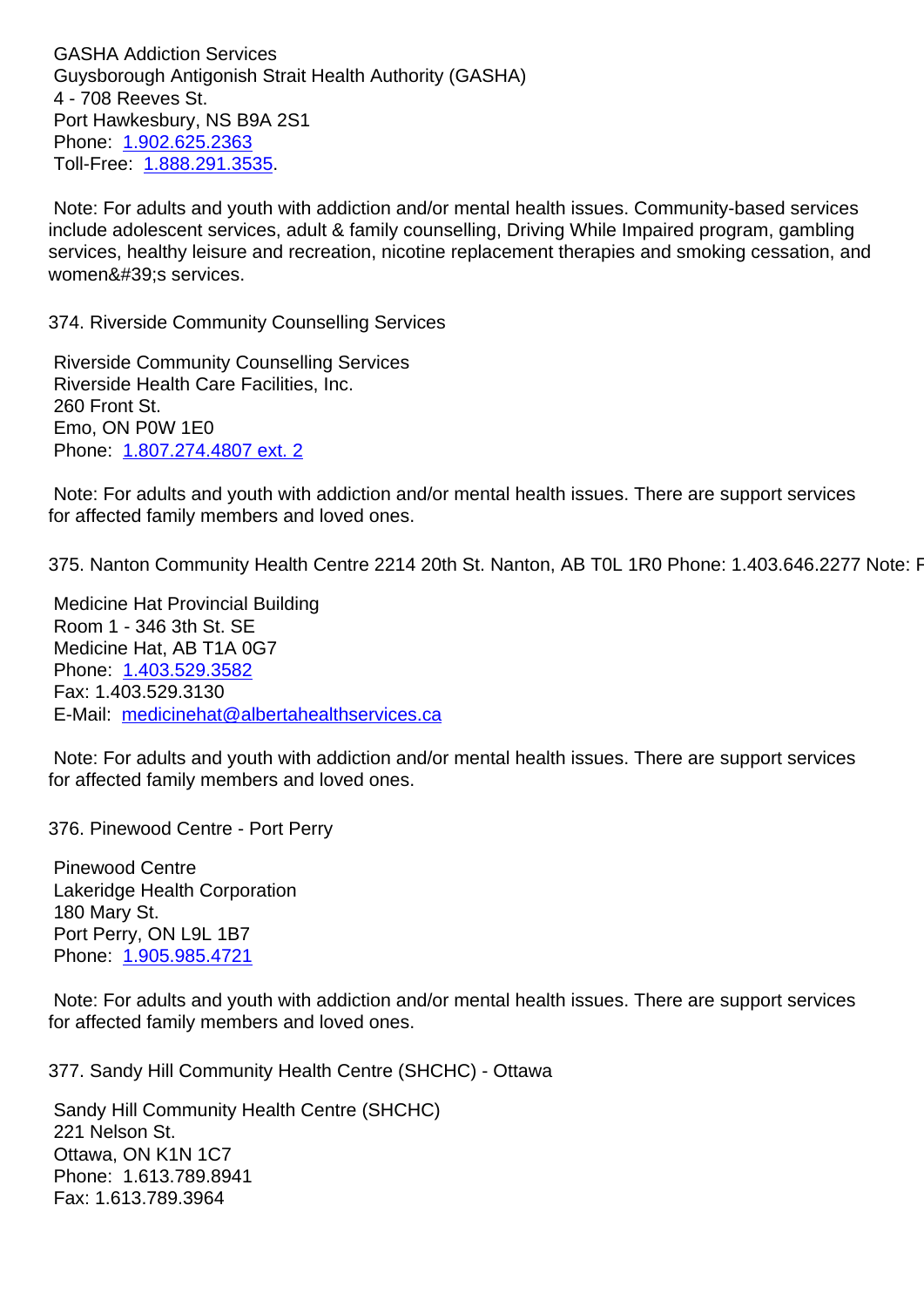Note: For adults and youth with addiction and/or mental health issues. There are support services for affect[ed family members a](mailto:info@apgso-stjpo.ca)nd loved ones. Available in French and Italian.

378. Shelburne Addiction Services 378. Shelburne Addiction Services

 Shelburne Addiction Services South West Health Authority Roseway Hospital P.O. Box 610 Shelburne, NS B0T 1W0 Phone: 1.902.875.8645 Fax: 1.902.875.1580

 Note: For adults and youth with addiction and/or mental health issues. There are support services for affect[ed family membe](tel:1.902.875.8645)rs and loved ones.

379. Yarmouth Addiction Services 379. Yarmouth Addiction Services

 Yarmouth Addiction Services South West Health Authority Yarmouth Regional Hospital 60 Vancouver St. Yarmouth, NS B5A 2P5 Phone: 1.902.742.2406 Fax: 1.902.742.0684 E-mail: addictions-yrh@swndha.nshealth.ca

 Note: F[or adults and you](tel:1.902.742.2406)th with addiction and/or mental health issues. There are support services for affect[ed family members and loved ones.](mailto:addictions-yrh@swndha.nshealth.ca)

380. Addiction and Mental Health Services - Bridgewater 380. Addiction and Mental Health Services - Bridgewater

 Addiction and Mental Health Services South Shore Health Dawson Centre 200 - 197 Dufferin St. Bridgewater, NS B4V 2G9 Phone: 1.902.543.5400

 Note: For adults and youth with addiction and/or mental health issues. There are support services for affect[ed family membe](tel:1.902.543.5400)rs and loved ones.

381. Addiction and Mental Health Services - Liverpool 381. Addiction and Mental Health Services - Liverpool

 Addiction and Mental Health Services South Shore Health Queens General Hospital P.O. Box 370 175 School St. Liverpool, NS B0T 1K0 Phone: 1.902.543.5400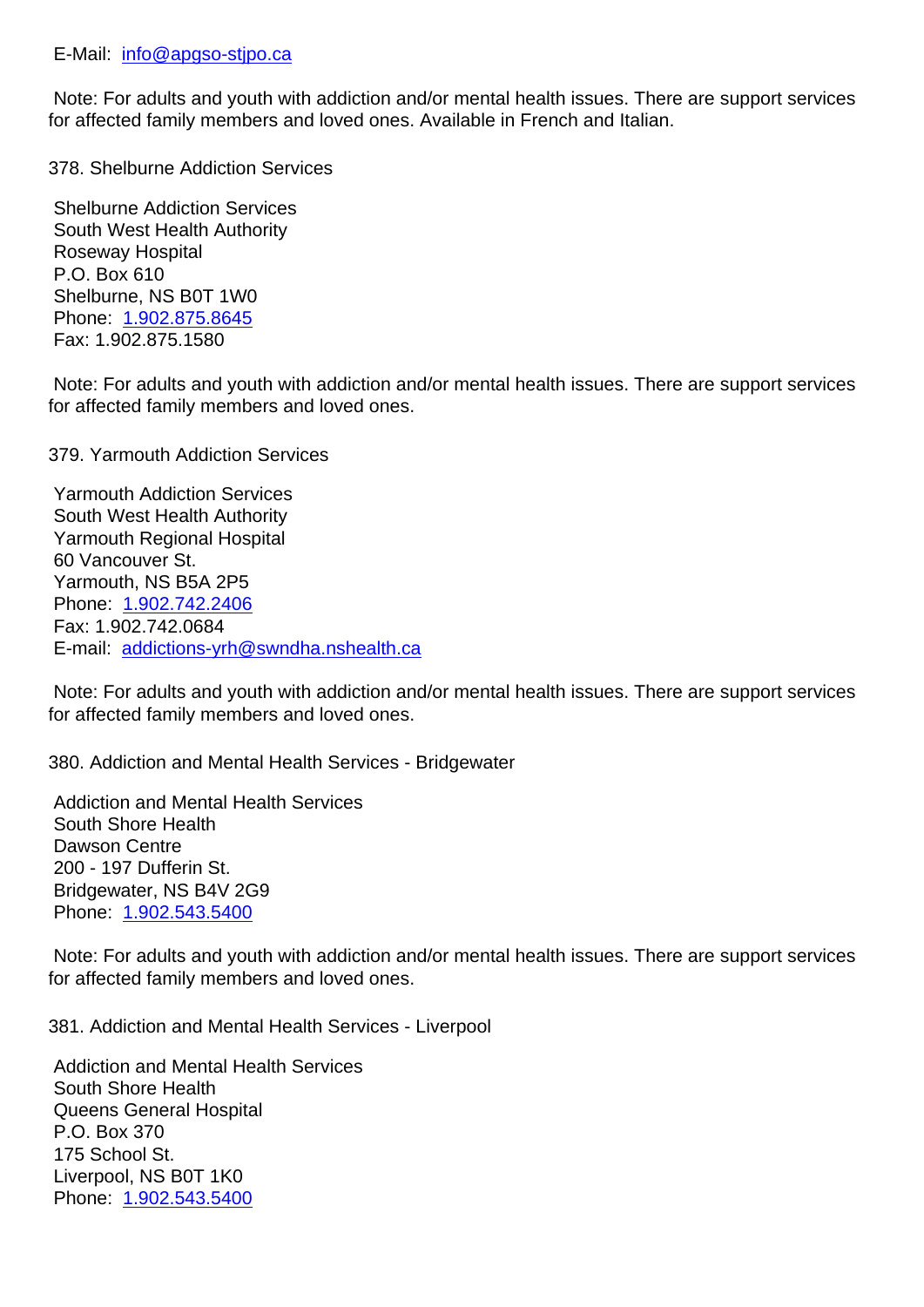for affected family members and loved ones.

382. Addiction and Mental Health Services - Lunenburg 382. Addiction and Mental Health Services - Lunenburg

 Addiction and Mental Health Services South Shore Health Fishermen's Memorial Hospital P.O. Box 1180 14 High St. Lunenburg, NS B0J 2C0 Phone: 1.902.543.5400

 Note: For adults and youth with addiction and/or mental health issues. There are support services for affect[ed family membe](tel:1.902.543.5400)rs and loved ones.

383. Addiction Services Cape Breton - Baddeck 383. Addiction Services Cape Breton - Baddeck

 Addiction Services Cape Breton Cape Breton District Health Authority Victoria County Memorial Hospital P.O. Box 220 30 Old Margaree Road Baddeck NS B0E 1B0 Phone: 1.902.295.2112 Phone: 1.902.563.2583 (Central Intake)

 Note: For adults and youth with addiction and/or mental health issues. Outpatient services include both adu[lt and adolescen](tel:1.902.295.2112)t counselling, women's services, and a day program. There are support [services for affec](tel:1.902.563.2583)ted family members and loved ones.

384. Canadian Mental Health Assn. (CMHA) - Checkley St. Location 384. Canadian Mental Health Assn. (CMHA) - Checkley St. Location

 Canadian Mental Health Assn. (CMHA) Canadian Mental Health and Addiction Services of Simcoe County Simcoe Outreach 165 Ferris Lane Barrie, ON L4M 2Y1 Phone: 1.705.726.4225 Fax: 1.705.726.0636

 Note: For adults and youth with addiction and/or mental health issues. There are support services for affect[ed family membe](tel:1.705.726.4225)rs and loved ones. French available.

385. Canadian Mental Health Assn. (CMHA) - Alliston 385. Canadian Mental Health Assn. (CMHA) - Alliston

 Canadian Mental Health Assn. (CMHA) Mental Health & Addiction Services of Simcoe County 39 Victoria St. E Alliston, ON L9R 2V6 Phone: 1.705.435.3594 Fax: 1.705.434.3001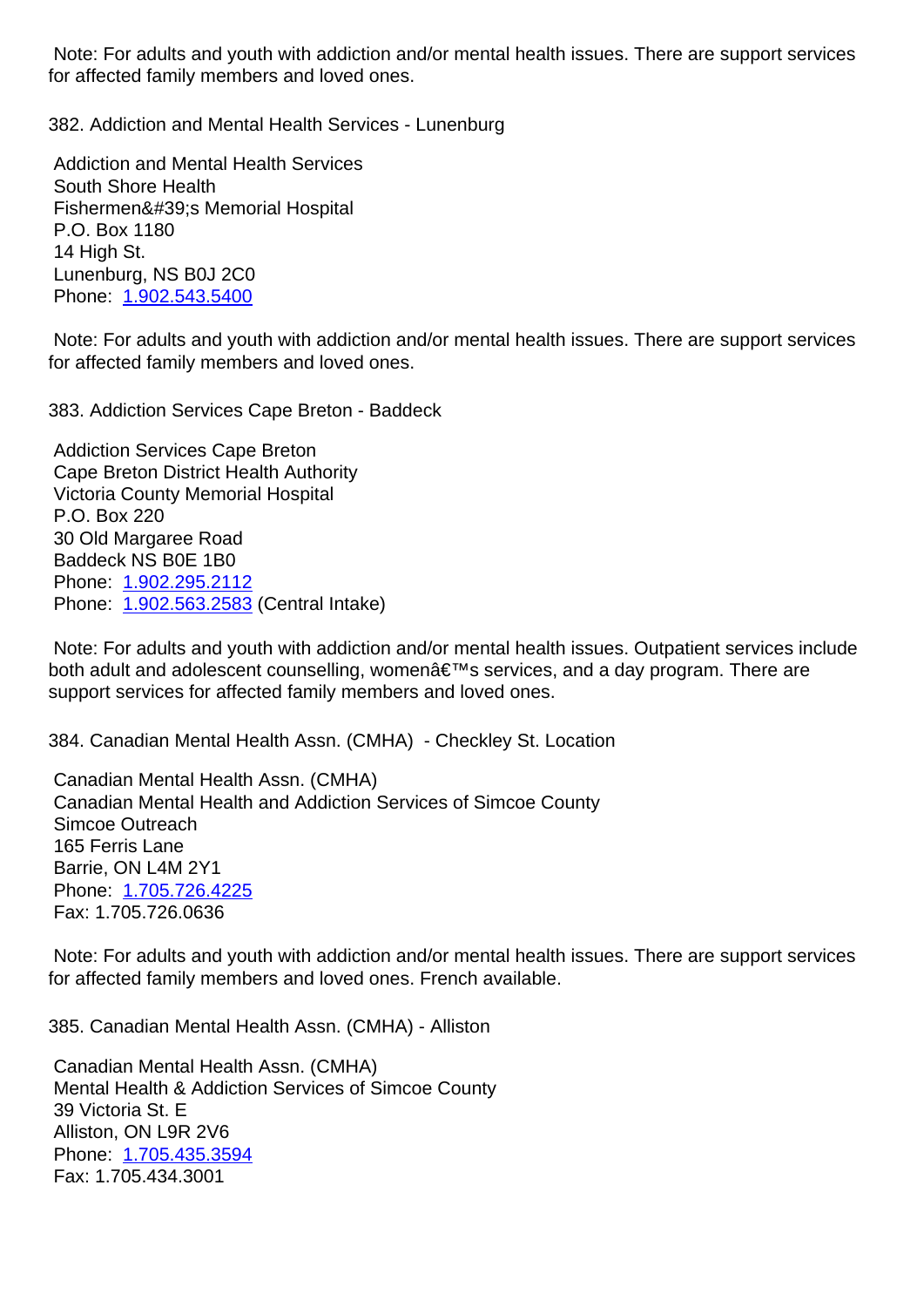for affected family members and loved ones.

386. Canadian Mental Health Assn. (CMHA) - Georgian Dr. Location 386. Canadian Mental Health Assn. (CMHA) - Georgian Dr. Location

 Canadian Mental Health Assn. (CMHA) Canadian Mental Health and Addiction Services of Simcoe County Simcoe Outreach 286 Georgian Dr. Barrie, ON L4M 7B7 Phone: 1.705.728.5835 Phone: 1.705.728.5044 (Crisis) Toll-Free: 1.888.893.8333 Fax: 1.705.728.5234 Websit[e: www.cmha-](tel:1.705.728.5835)[mhassc.c](tel:1.705.728.5044)a

 Note: For [adults and youth](tel:1.888.893.8333) with addiction and/or mental health issues. There are support services for affecte[d family members and lo](http://cmhastarttalking.ca/)ved ones.

387. Capital Health Addiction Services - Bedford Row 387. Capital Health Addiction Services - Bedford Row

 Capital Health Addiction Services Bedford Row 1673 Bedford Row Halifax, NS B3J 1T1 Phone: 1.902.424.8866 Toll-Free: 1.866.340.6700

 Note: This is a community based service is for adults and youth with addiction and/or mental health issues. [There are suppor](tel:1.902.424.8866)t services for affected family members and loved ones. Services include group thera[py, one-on-one](tel:1.866.340.6700) counselling, and recreation therapy.

388. Capital Health Addiction Services - Lower Sackville 388. Capital Health Addiction Services - Lower Sackville

 Capital Health Addiction Services Cobequid Community Health Centre (CCHC) 40 Freer Lane Lower Sackville, NS B4C 0A2 Phone: 1.902.424.8866 Toll-Free: 1.866.340.6700 Youth Health Services: 1.902.869.6106

 Note: T[his is a commun](tel:1.902.424.8866)ity based service is for adults and youth with addiction and/or mental health issues. The[re are support s](tel:1.866.340.6700)ervices for affected family members and loved ones. Services include group therapy, one-on-o[ne counselling, a](tel:1.902.869.6106)nd recreation therapy. This location also has a youth program located at the Youth Health Clinic.

389. Capital Health Addiction Services - Cole Harbour 389. Capital Health Addiction Services - Cole Harbour

 Capital Health Addiction Services Cole Harbour Place 51 Forest Hill Parkway Dartmouth, NS B2W 6C6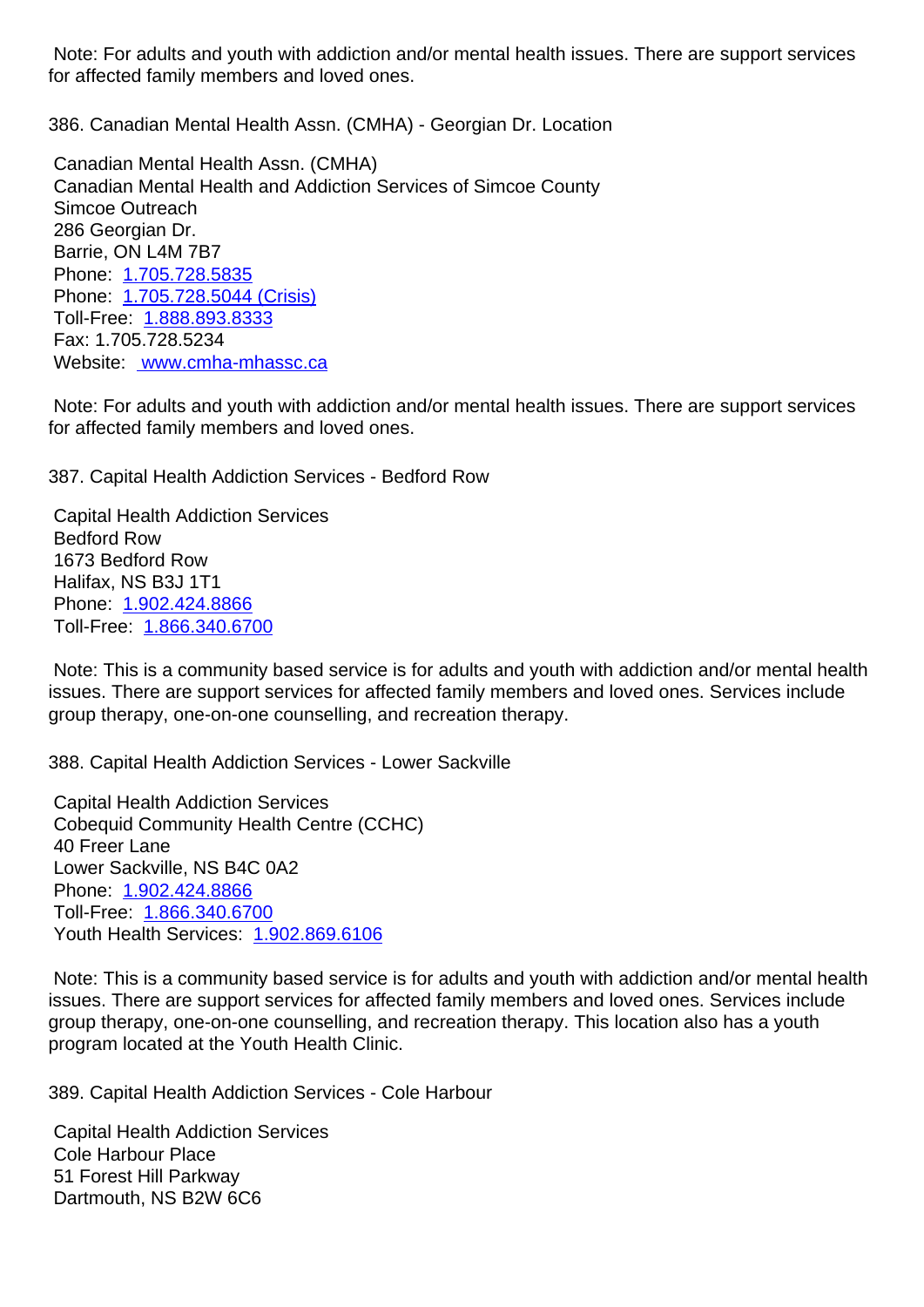Toll-Free: 1.888.340.6700

 Note: This is a community based service is for adults and youth with addiction and/or mental health issues. [There are suppor](tel:1.902.424.8866)t services for affected family members and loved ones. Services include group thera[py, one-on-one](tel:1.888.340.6700) counselling, and recreation therapy.

390. Capital Health Addiction Services - Dartmouth 390. Capital Health Addiction Services - Dartmouth

 Capital Health Addiction Services Metropolitan Place 1070 - 99 Wyse Rd. Dartmouth, NS B3A 4S5 Phone: 1.902.424.8866 Toll-Free: 1.866.340.6700

 Note: This is a community based service is for adults and youth with addiction and/or mental health issues. [There are support](tel:1.902.424.8866) services for affected family members and loved ones. Services include group thera[py, one-on-one](tel:1.866.340.6700) counselling, and recreation therapy.

391. Capital Health Addiction Services - Middle Musquodoboit 391. Capital Health Addiction Services - Middle Musquodoboit

 Capital Health Addiction Services Musquodoboit Valley Memorial Hospital 492 Archibald Brook Rd. RR 2 Middle Musquodoboit, NS B0N 1X0 Phone: 1.902.424.8866 Toll-Free: 1.866.340.6700

 Note: This is a community based service is for adults and youth with addiction and/or mental health issues. [There are support](tel:1.902.424.8866) services for affected family members and loved ones. Services include group thera[py, one-on-one](tel:1.866.340.6700) counselling, and recreation therapy.

392. Capital Health Addiction Services - Musquodoboit Harbour 392. Capital Health Addiction Services - Musquodoboit Harbour

 Capital Health Addiction Services Twin Oaks Memorial Hospital 7702 7 Hwy Musquodoboit Harbour, NS B0J 2L0 Phone: 1.902.424.8866 Toll-Free: 1.866.340.6700

 Note: his is a community based service is for adults and youth with addiction and/or mental health issues. [There are suppor](tel:1.902.424.8866)t services for affected family members and loved ones. Services include group thera[py, one-on-one](tel:1.866.340.6700) counselling, and recreation therapy.

393. Capital Health Addiction Services - Sheet Harbour 393. Capital Health Addiction Services - Sheet Harbour

 Capital Health Addiction Services Eastern Shore Memorial Hospital 22637 7 Hwy. Sheet Harbour, NS B0J 3B0 Phone: 1.902.424.8866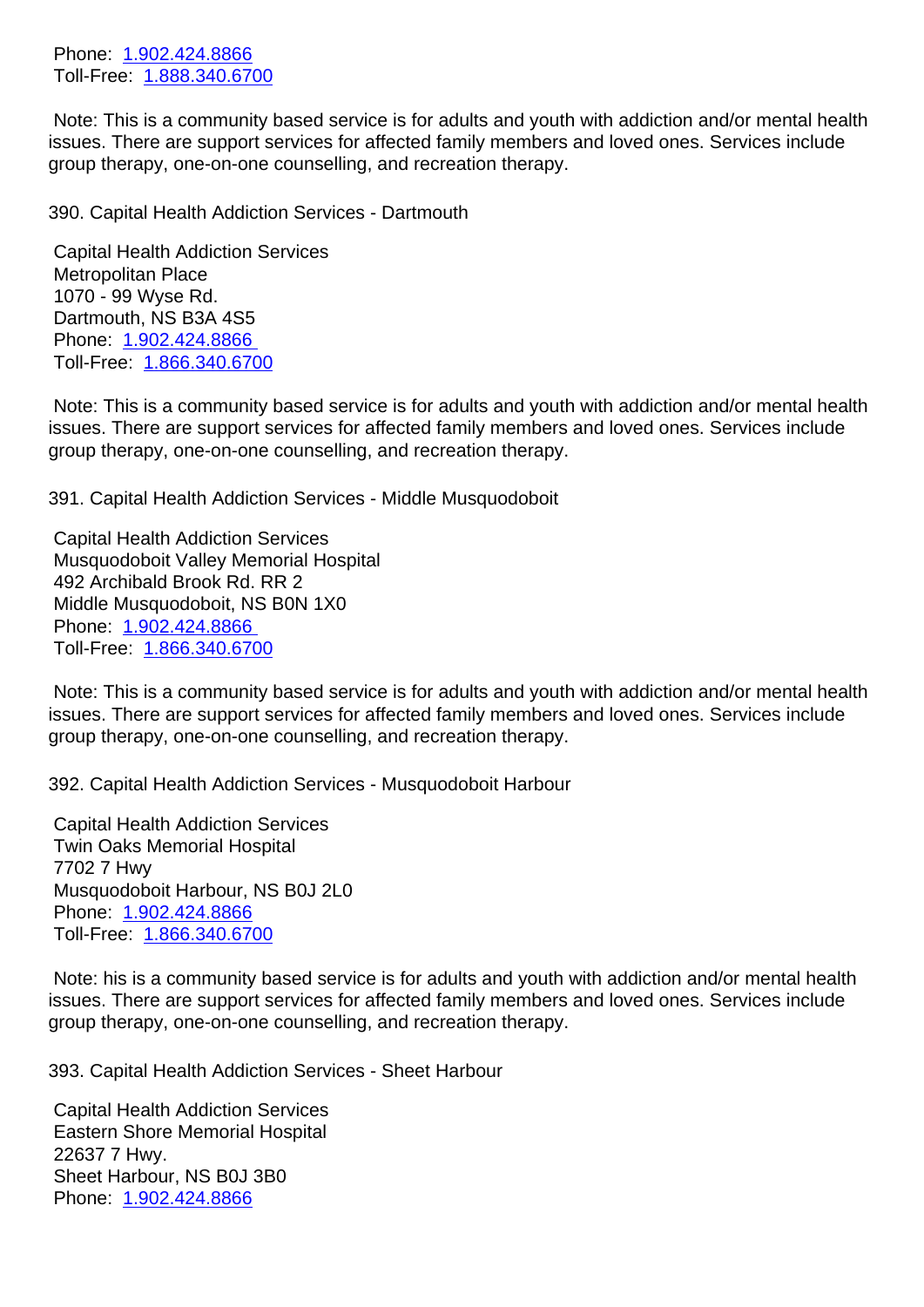Note: This is a community based service is for adults and youth with addiction and/or mental health issues. There are support services for affected family members and loved ones. Services include group thera[py, one-on-one](tel:1.866.340.6700) counselling, and recreation therapy.

394. Capital Health Addiction Services - Windsor 394. Capital Health Addiction Services - Windsor

 Capital Health Addiction Services Hants Community Hospital 89 Payzant Dr. Windsor, NS B0N 2T0 Phone: 1.902.424.8866 Toll-Free: 1.866.340.6700

 Note: This is a community based service is for adults and youth with addiction and/or mental health issues. [There are suppor](tel:1.902.424.8866)t services for affected family members and loved ones. Services include group thera[py, one-on-one](tel:1.866.340.6700) counselling, and recreation therapy.

395. Capital Health Addiction Services - Spryfield 395. Capital Health Addiction Services - Spryfield

 Capital Health Addiction Services Community Wellness Centre 16 Dentith Rd Halifax, B3R 2H9 Phone: 1.902.424.8866 Toll-Free: 1.866.340.6700

 Note: This is a community based service is for adults and youth with addiction and/or mental health issues. [There are suppor](tel:1.902.424.8866)t services for affected family members and loved ones. Services include group thera[py, one-on-one](tel:1.866.340.6700) counselling, and recreation therapy.

396. Centre Normand / CRD de lâ€<sup>™</sup>Abitibi-Témiscamingue - MRC Abitibi

Centre Normand / Centre de réadaptation en dépendance de l'Abitibi-Témiscamingue Abitibi-Temiscamingue Health Region 621, rue de l' Harricana Amos, QC J9T 2P9 Phone: 1.819.732.8241 Fax: 1.819.727.2210 E-Mail: info\_centre\_normand@ssss.gouv.qc.ca

 Note: F[or adults and you](tel:1.819.732.8241)th with addiction and/or mental health issues. There are support services for affected family members and loved ones. To access these services, individuals or families must first visit [or call the local community service cente](mailto:info_centre_normand@ssss.gouv.qc.ca)r (CLSC) who will assess and refer the client to the appropriate resources. To speak with a social worker from the CLSC Eskers of Abitibi, call 1.819.732-3271.

397. Centre Normand / CRD de lâ€<sup>™</sup>Abitibi-Témiscamingue - La Sarre 397. Centre Normand / CRD de lâ€<sup>™</sup>Abitibi-Témiscamingue - La Sarre

Centre Normand / Centre de réadaptation en dépendance de l'Abitibi-Témiscamingue Abitibi-Temiscamingue Health Region - MRC Abitibi-Ouest 679 2e rue Est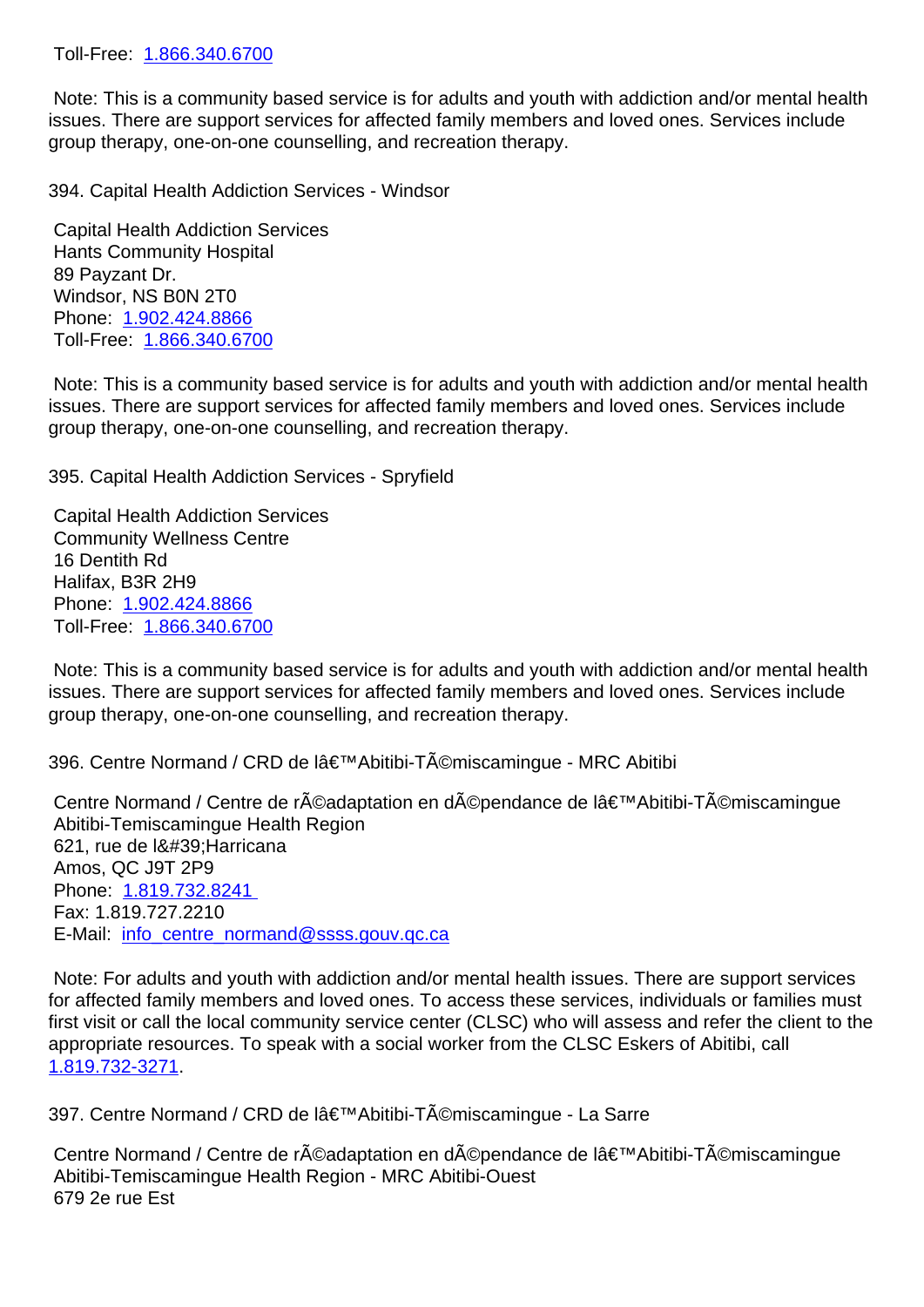Phone: 1.819.333.2898 Fax: 1.819.333.1198 E-Mail: info\_centre\_normand@ssss.gouv.qc.ca

 Note: F[or adults and you](tel:1.819.333.2898)th with addiction and/or mental health issues. There are support services for affected family members and loved ones. Individuals or family wishing to access these services must firs[t visit or call the local community service](mailto:info_centre_normand@ssss.gouv.qc.ca) center (CLSC) who will assess and refer the client to the appropriate resources. Contact the Health Centre and Social Services Aurora Borealis at 1.819 333-2311.

398. Centre Normand / CRD de lâ€<sup>™</sup>Abitibi-Témiscamingue - Rouyn-Noranda and and abitibi-Témiscamingue - Rouyn-Noranda

Centre Normand / Centre de réadaptation en dépendance de l'Abitibi-Témiscamingue Abitibi-Temiscamingue Health Region - MRC Rouyn-Noranda 3 9e rue, 4e ©tage Rouyn-Noranda, QC J9X 2A9 Phone: 1.819.762.0088 Fax: 1.819.762.8887 E-Mail: info\_centre\_normand@ssss.gouv.qc.ca

 Note: F[or adults and you](tel:1.819.762.0088)th with addiction and/or mental health issues. There are support services for affected family members and loved ones. Individuals or family wishing to access these services must firs[t visit or call the local community service](mailto:info_centre_normand@ssss.gouv.qc.ca) center  $(1.819.762.8144)$  to be assessed and referred to appropriate resources.

399. Centre Normand / CRD de lâ€<sup>™</sup>Abitibi-Témisca[mingue - Sennete](tel:1.819.762.8144)rre 39

Centre Normand / Centre de réadaptation en dépendance de l'Abitibi-Témiscamingue Abitibi-Temiscamingue Health Region 961, rue de la Clinique Senneterre, QC J0Y 2M0 Phone: 1.819.825.5858 ext. 6196 E-Mail: info\_centre\_normand@ssss.gouv.qc.ca

 Note: For adults and youth with addiction and/or mental health issues. There are support services for affect[ed family membe](tel:1.819.825.5858)rs and loved ones. This is the main office for Centre Normand. Individuals or family [wishing to access these services must f](mailto:info_centre_normand@ssss.gouv.qc.ca)irst visit or call the local community service center (CLSC) who will assess and refer the client to the appropriate resources. Call Centre de santé de Senneterre at 1.819.825.5858.

400. Centre Normand / CRD de lâ€<sup>™</sup>Abitibi-Témiscamingue - Témiscaming<br>40

Centre Norm[and / Centre de](tel:1.819.825.5858) réadaptation en dépendance de lâ€<sup>™</sup>Abitibi-Témiscamingue Abitibi-Temiscamingue Health Region 180, rue Anvik Témiscaming, QC J0Z 3R0 Phone: 1.819.627.3385 ext. 1294 E-Mail: info\_centre\_normand@ssss.gouv.qc.ca

 Note: For adults and youth with addiction and/or mental health issues. There are support services for affect[ed family membe](tel:1.819.627.3385)rs and loved ones. Individuals or family wishing to access these services must visi[t or call the local community service cen](mailto:info_centre_normand@ssss.gouv.qc.ca)ter (1.819.627.3385) to be assessed and referred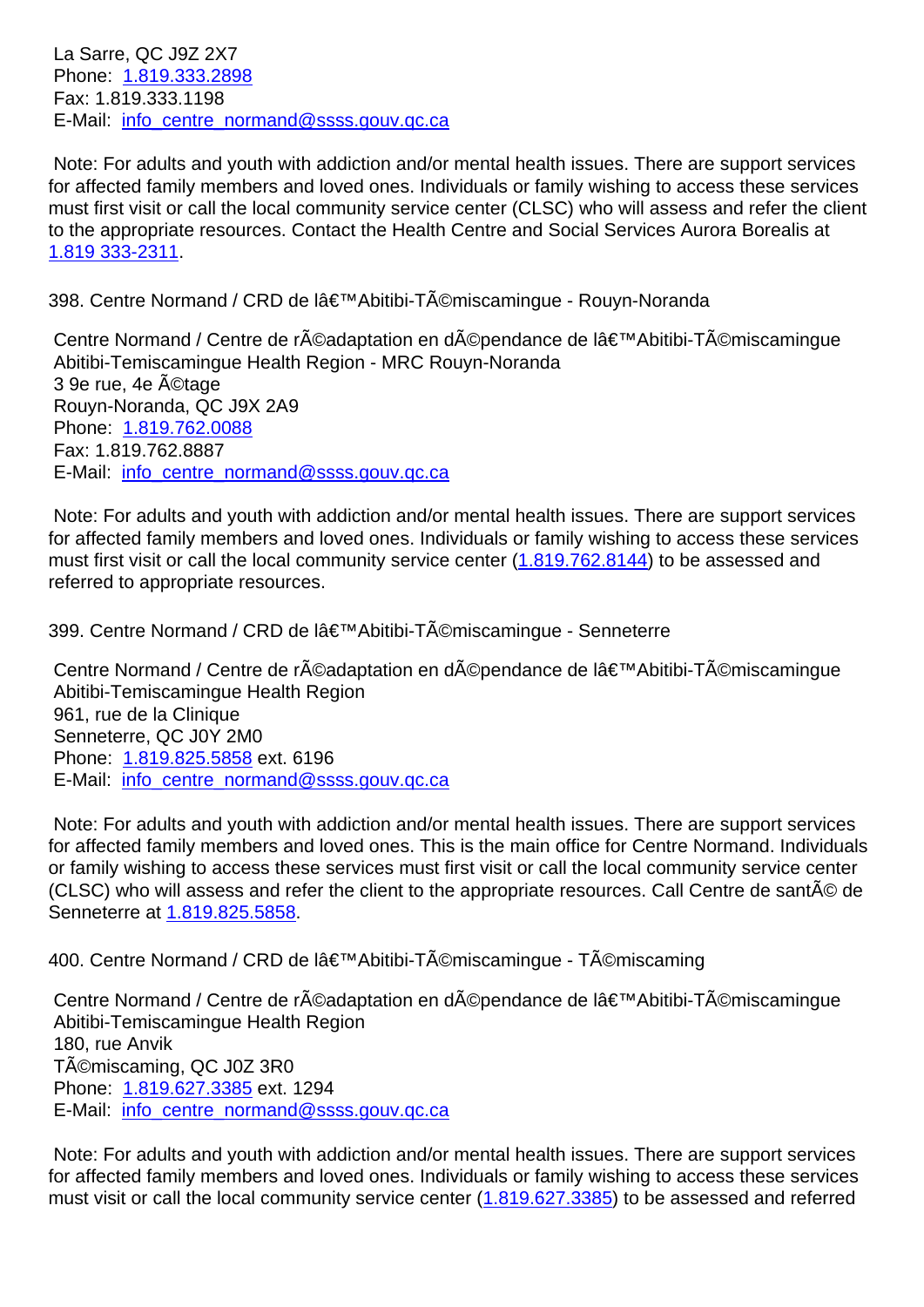401. Centre Normand / CRD de lâ€<sup>™</sup>Abitibi-Témiscamingue - Val-dâ€<sup>™</sup>Or 40

Centre Normand / Centre de réadaptation en dépendance de l'Abitibi-Témiscamingue Abitibi-Temiscamingue Health Region - MRC Vallée-de-l'Or 725, 6e rue, Pavillon Marc Fillion, 2e ©tage Val-d'Or, QC J9P 3Y1 Phone: 1.819.874.4171 Fax: 1.819.874.4852 E-Mail: info\_centre\_normand@ssss.gouv.qc.ca

 Note: F[or adults and you](tel:1.819.874.4171)th with addiction and/or mental health issues. There are support services for affected family members and loved ones. Individuals or family wishing to access these services must visi[t or call the local community service cen](mailto:info_centre_normand@ssss.gouv.qc.ca)ter (1.819.825.5858 ext. 6196) to be assessed and referred to appropriate resources.

402. Clare Addiction Services 402. Clare Addiction Services

 Clare Addiction Services South West Health Authority Clare Medical Health Centre 8559 Hwy 1 Meteghan Centre Clare, NS B0W 2K0 Phone: 1.902.645.3502 Fax: 1.902.645.3356

 Note: For adults and youth with addiction and/or mental health issues. There are support services for affect[ed family membe](tel:1.902.645.3502)rs and loved ones.

403. CLSC de L'Ancienne-Lorette 403. CLSC de L'Ancienne-Lorette

CLSC de L&#39: Ancienne-Lorette 1320, rue Saint-Paul Quebec, QC G2E 1Z4 Phone: 1.418.651.2572

 Note: For adults and youth with addiction or concurrent mental health and addiction issues. There are supp[ort services for a](tel:1.418.651.2572)ffected family members and loved ones.

404. CLSC de Paspébiac 404. CLSC de Paspébiac

CLSC de Paspébiac Gaspe-Ilies-de-la-Madelaine Health Region 273, boul. Gérard-D.-Lévesque O. Paspébiac, QC G0C 2K0 Phone: 1.418.752.2572 Fax: 1.418.752.6734

 Note: For adults and youth with addiction or concurrent mental health and addiction issues. There are supp[ort services for a](tel:1.418.752.2572)ffected family members and loved ones. Two specialized social workers serve the entire territory of Baie-des-Chaleurs. For the Bonaventure area, contact Fanie Poirier at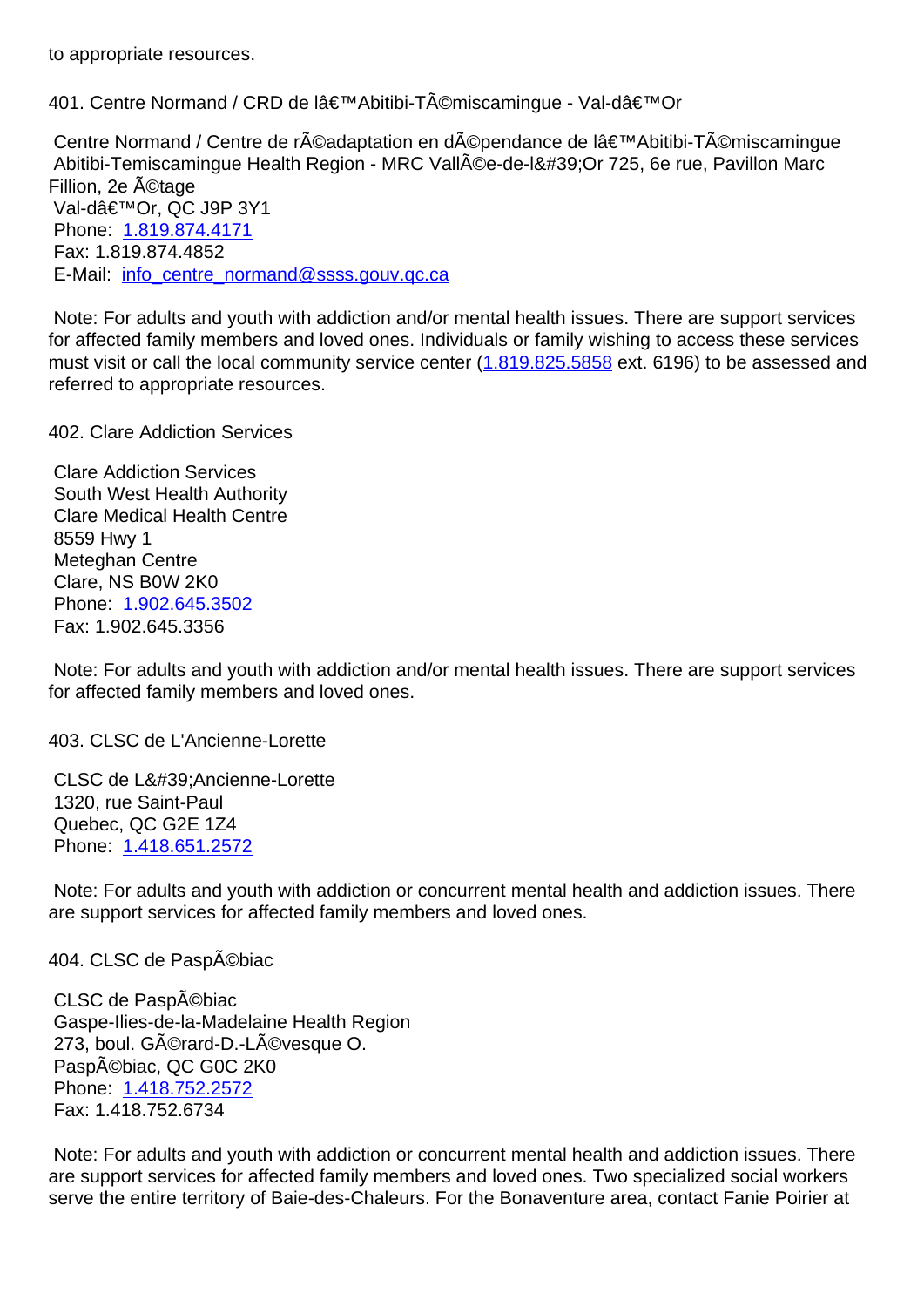## 405. CLSC de Saint-Omer 405. CLSC de Saint-Omer

 [CLSC de Saint](tel:1.418.752.2572)-Omer Gaspésie-ÃŽles-de-la-Madeleine Health Region 107, route 132 Ouest Saint-Omer, QC G0C 2Z0 Phone: 1.418.364.7064 Fax:1.418.364.7119

 Note: F[or adults and you](tel:1.418.364.7064)th with addiction or concurrent mental health and addiction issues. There are support services for affected family members and loved ones. Two specialized social workers serve the entire territory of Baie-des-Chaleurs. For the Avignon area, contact Guylaine Boudreau at 1.418.364.7064.

| 406. CLSC des Hautes-Tides - Sainte-Foy                                                                                                                                                                           | 40 |
|-------------------------------------------------------------------------------------------------------------------------------------------------------------------------------------------------------------------|----|
| CLSC des Hautes-Tides (Sainte-Foy)<br>55, chemin Sainte-Foy<br>Québec, QC G1R 1S9<br>Phone: 1.418.641.2572                                                                                                        |    |
| Note: For adults and youth with addiction or concurrent mental health and addiction issues. There<br>are support services for affected family members and loved ones.                                             |    |
| 407. CRD Domrémy-de-la-Mauricie - Centre du Québec - Bécancour                                                                                                                                                    | 40 |
| Centre de réadaptation en dépendance Domrémy-de-la-Mauricie - Centre du Québec<br>Mauricie-Centre-du-Québec Health Region<br>3689, Boul. BA©cancour<br>BA©cancour, QC G9H 3W7<br>Phone: 1.819.298.2144 ext. 59535 |    |

 E-mail: domremyMCQ@ssss.gouv.qc.ca

 Note: For adults and youth with addiction and/or mental health issues. There are support services for affect[ed family memb](tel:1.819.298.2144)[ers and loved one](mailto:domremyMCQ@ssss.gouv.qc.ca)s.

| Centre de réadaptation en dépendance Domrémy-de-la-Mauricie - Centre du Québec<br>Mauricie-Centre-du-Qu©bec Health Region<br>500 - 445, rue Lacroix<br>La Tuque, QC G9X 1V8<br>Phone: 1.819.523.6113<br>E-mail: domremyMCQ@ssss.gouv.gc.ca |  |
|--------------------------------------------------------------------------------------------------------------------------------------------------------------------------------------------------------------------------------------------|--|

 Note: For adults and youth with addiction and/or mental health issues. There are support services for affect[ed family memb](tel:1.819.523.6113)[ers and loved one](mailto:domremyMCQ@ssss.gouv.qc.ca)s.

409. CRD Domrémy-de-la-Mauricie - Centre du Québec - Drummondville 40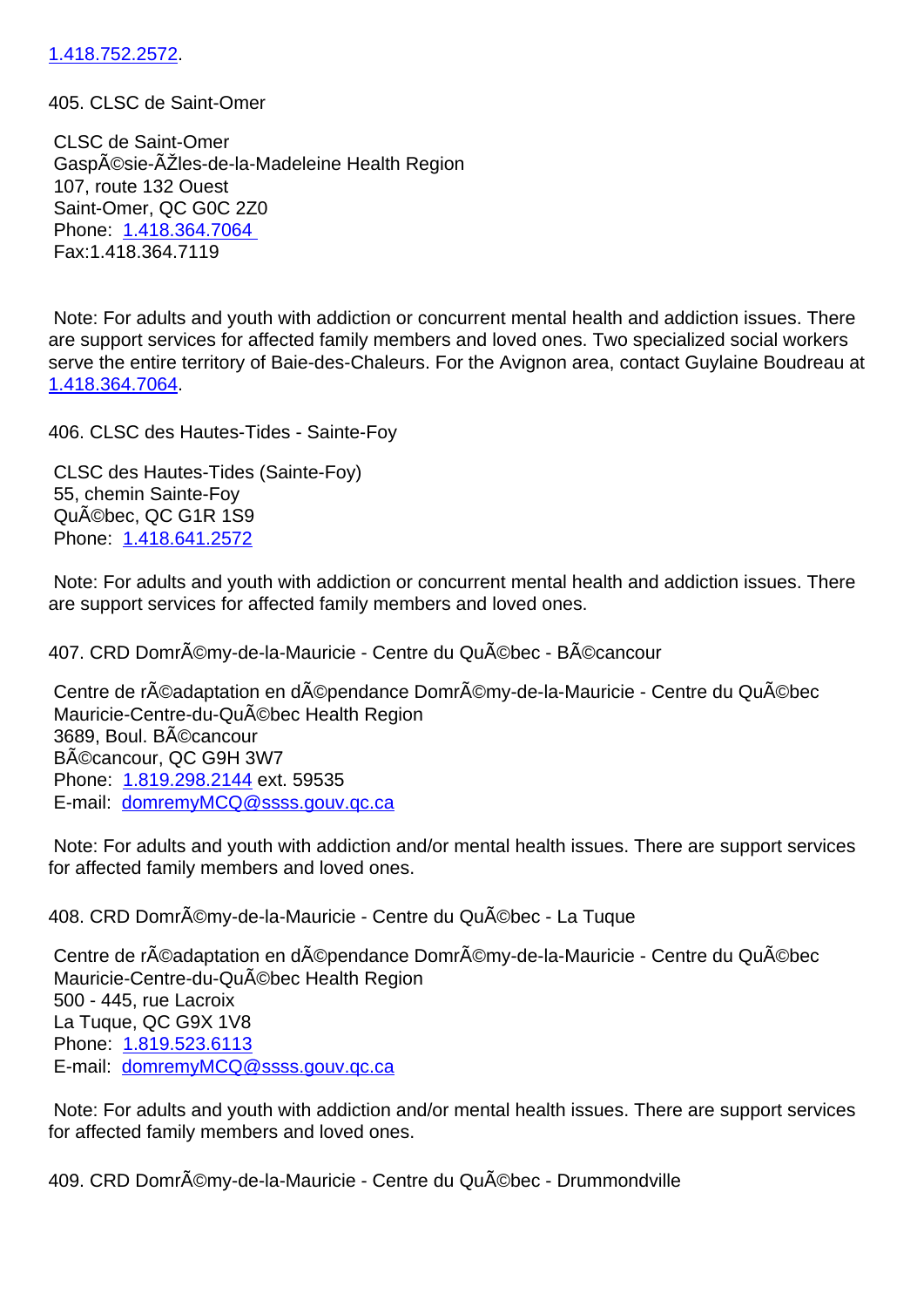Mauricie-Centre-du-Québec Health Region 170 - 350, rue Saint-Jean Drummondville, QC J2B 5L4 Phone: 1.819.475.0242 E-mail: domremyMCQ@ssss.gouv.qc.ca

 Note: For adults and youth with addiction and/or mental health issues. There are support services for affect[ed family memb](tel:1.819.475.0242)[ers and loved one](mailto:domremyMCQ@ssss.gouv.qc.ca)s.

| 410. CRD Domr©my-de-la-Mauricie - Centre du Qu©bec - Louiseville                                                                                                                                                                                                            | 41 |
|-----------------------------------------------------------------------------------------------------------------------------------------------------------------------------------------------------------------------------------------------------------------------------|----|
| Centre de r©adaptation en d©pendance Domrémy-de-la-Mauricie - Centre du Qu©bec<br>Mauricie-Centre-du-Qu©bec Health Region<br>41, Boul. Comtois, 1er A©tage<br>Louiseville, QC J5V 2H8<br>Phone: 1.819.228.2731<br>E-mail: domremyMCQ@ssss.gouv.gc.ca                        |    |
| Note: For adults and youth with addiction and/or mental health issues. There are support services<br>for affected family members and loved ones.                                                                                                                            |    |
| 411. CRD Domrémy-de-la-Mauricie - Centre du Québec - Nicolet                                                                                                                                                                                                                | 41 |
| Centre de r©adaptation en d©pendance Domrémy-de-la-Mauricie - Centre du Qu©bec<br>Mauricie-Centre-du-Qu©bec Health Region<br>675, rue St-Jean-Baptiste (Centre Christ-Roi)<br>Nicolet, QC J3T 1S4<br>Phone: 1.819.293.2071 ext. 52344<br>E-mail: domremyMCQ@ssss.gouv.gc.ca |    |
| Note: For adults and youth with addiction and/or mental health issues. There are support services<br>for affected family members and loved ones.                                                                                                                            |    |
| 412. CRD Domrémy-de-la-Mauricie - Centre du Québec - Plessisville                                                                                                                                                                                                           | 41 |
| Centre de réadaptation en dépendance Domrémy-de-la-Mauricie - Centre du Québec<br>Mauricie-Centre-du-Qu©bec Health Region<br>1331, rue St-Calixte<br>Plessisville, QC G6L 1P4<br>Phone: 1.819.362.6301<br>E-mail: domremyMCQ@ssss.gouv.gc.ca                                |    |
| Note: For adults and youth with addiction or concurrent mental health and/or addiction issues.<br>There are support services for affected family members and loved ones.                                                                                                    |    |
| 413. CRD Domrémy-de-la-Mauricie - Centre du Québec - Saint-Tite                                                                                                                                                                                                             | 41 |
| Centre de réadaptation en dépendance Domrémy-de-la-Mauricie - Centre du Québec<br>Mauricie-Centre-du-Qu©bec Health Region<br>750, rue du Couvent<br>Saint-Tite, QC G0X 3H0                                                                                                  |    |

Phone: 1.418.365.7556 ext. 5871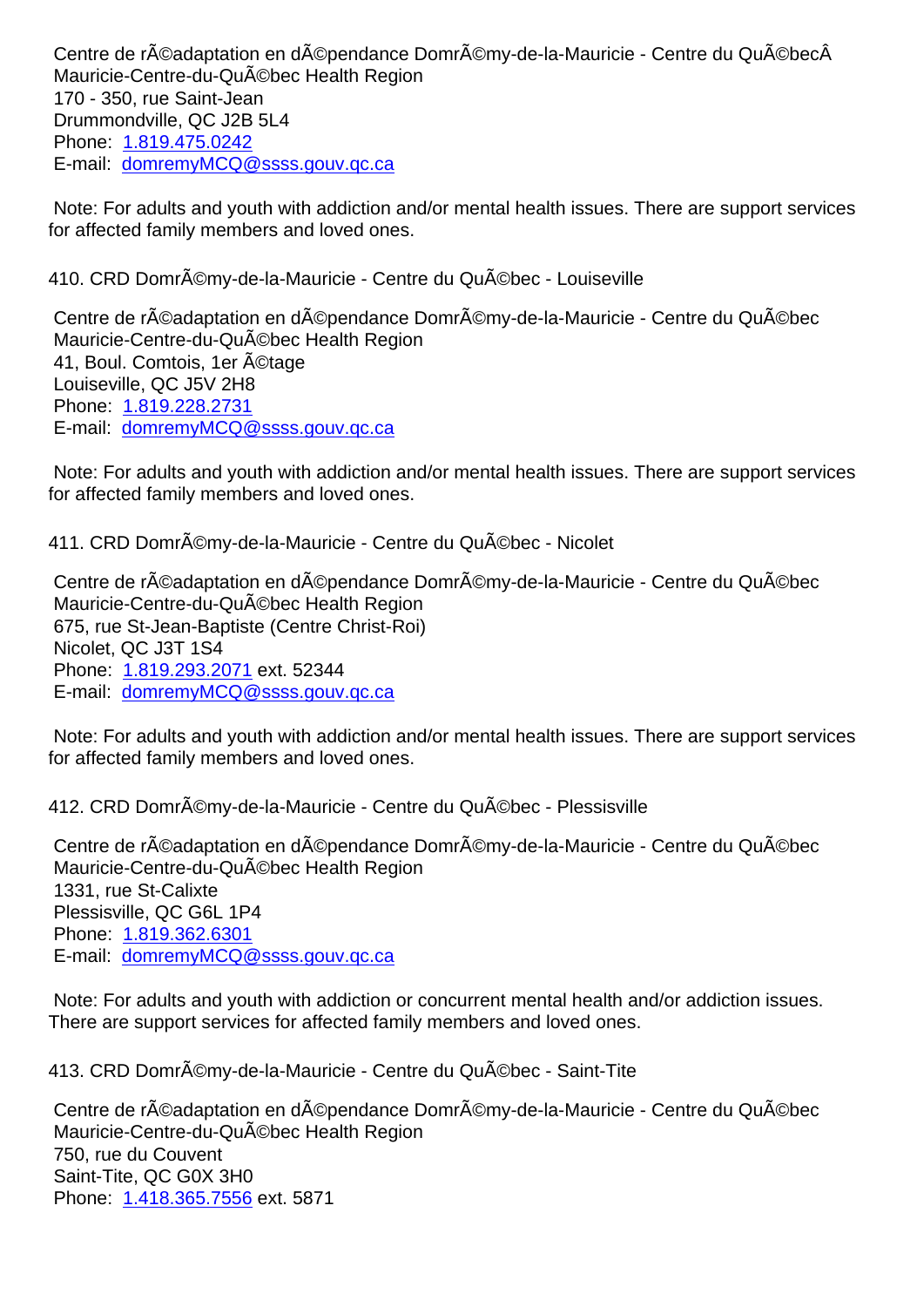| Note: For adults and youth with addiction and/or mental health issues. There are support services<br>for affected family members and loved ones.                                                                                                                                  |    |
|-----------------------------------------------------------------------------------------------------------------------------------------------------------------------------------------------------------------------------------------------------------------------------------|----|
| 414. CRD Domrémy-de-la-Mauricie - Centre du Québec - Sainte-Genevieve-de-Batiscan                                                                                                                                                                                                 | 41 |
| Centre de r©adaptation en d©pendance Domrémy-de-la-Mauricie - Centre du Qu©bec<br>Mauricie-Centre-du-Qu©bec Health Region<br>90, Chemin Rivià re-à - Veillet<br>Sainte-Genevieve-de-Batiscan, QC G0X 2R0<br>Phone: 1.418.362.2728 ext. 6724<br>E-mail: domremyMCQ@ssss.gouv.qc.ca |    |
| Note: For adults and youth with with addiction and/or mental health issues. There are support<br>services for affected family members and loved ones.                                                                                                                             |    |
| 415. CRD Domrémy-de-la-Mauricie - Centre du Québec - Shawinigan                                                                                                                                                                                                                   | 41 |
| Centre de réadaptation en dépendance Domrémy-de-la-Mauricie - Centre du Québec<br>Mauricie-Centre-du-Qu©bec Health Region<br>750, Promenade du Saint-Maurice<br>Shawinigan, QC G9N 1L6<br>Phone: 1.819.536.0004<br>E-mail: domremyMCQ@ssss.gouv.gc.ca                             |    |
| Note: For adults and youth with addiction or concurrent mental health and/or addiction issues.<br>There are support services for affected family members and loved ones.                                                                                                          |    |
| 416. CRD Domrémy-de-la-Mauricie - Centre du Québec - Trois-Rivieres                                                                                                                                                                                                               | 41 |
| Centre de r©adaptation en d©pendance Domrémy-de-la-Mauricie - Centre du Qu©bec<br>Mauricie-Centre-du-Qu©bec Health Region<br>440, rue Des Forge<br>Trois-Rivieres, QC G9A 2H5<br>Phone: 1.819-374-4744<br>E-mail: domremyMCQ@ssss.gouv.gc.ca                                      |    |
| Note: For adults and youth with addiction and/or mental health issues. There are support services<br>for affected family members and loved ones.                                                                                                                                  |    |
| 417. CRD Domrémy-de-la-Mauricie - Centre du Québec - Victoriaville                                                                                                                                                                                                                | 41 |
| Centre de r©adaptation en d©pendance Domrémy-de-la-Mauricie - Centre du Qu©bec<br>Mauricie-Centre-du-QuA ©bec Health Region<br>353, boul. Bois-Francs Nord<br>Victoriaville, QC G6P 7B7<br>Phone: 1.819.752.5668<br>E-mail: domremyMCQ@ssss.gouv.gc.ca                            |    |
|                                                                                                                                                                                                                                                                                   |    |

 Note: For adults and youth with addiction and/or mental health issues. There are support services for affect[ed family memb](tel:1.819.752.5668)[ers and loved one](mailto:domremyMCQ@ssss.gouv.qc.ca)s.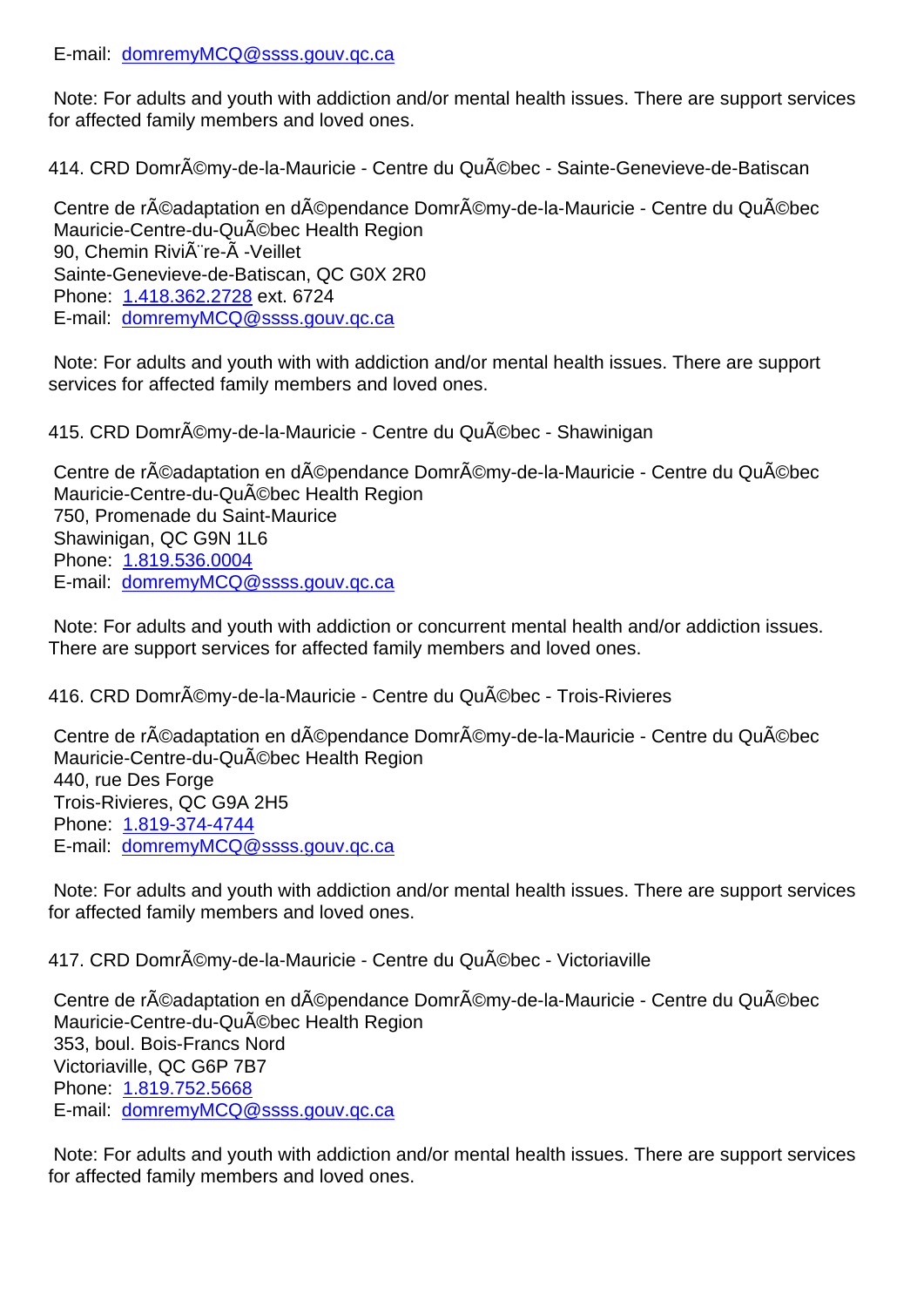Centre de réadaptation en dépendance Gaspésie et ÃŽles-de-la-Madeleine CLSC de Caplan Gaspésie-ÃŽles-de-la-Madeleine Health Region 96, route 132 Caplan, QC G0C 1H0 Phone: 1.418.388.2572 Fax: 1.418.388.5646

 Note: For adults and youth with addiction and/or mental health issues. There are support services for affect[ed family membe](tel:1.418.388.2572)rs and loved ones. Services available in French and English.

419. CRD Gaspe and Islands-la-Madeleine - CLSC de Chandler 419. CRD Gaspe and Islands-la-Madeleine - CLSC de Chandler

Centre de réadaptation en dépendance Gaspésie et ÃŽles-de-la-Madeleine CLSC de Chandler Gaspésie-ÃŽles-de-la-Madeleine Health Region 633, avenue Daigneault Chandler, QC G0C 1K0 Phone: 1.418.689.2572 Fax: 1.418.689.4707

 Note: For adults and youth with addiction and/or mental health issues. There are support services for affect[ed family membe](tel:1.418.689.2572)rs and loved ones. Services available in French and English.

420. Dryden Regional Addiction and Mental Health Services - Ignance 420. Dryden Regional Addiction and Mental Health Services - Ignance

 Dryden Regional Addiction and Mental Health Services Dryden Regional Health Centre 1100 Main St. Ignace, ON P0T 1T0 Phone: 1.807.934.2834

 Note:This service is for adults and youth with addiction and/or mental health issues. There are support [services for affec](tel:1.807.934.2834)ted family members and loved ones. Services also available in Ojibway, French and English.

421. High River Addiction and Mental Health Clinic (Youth) 421. High River Addiction and Mental Health Clinic (Youth)

 High River Addiction and Mental Health Clinic 200 - 617 1st St. W High River, AB T1V 1M5 Phone: 1.403.652.8340 Fax: 1.403.601.8023

 Note: This service is for youth with addiction and/or mental health issues. There are support services [for affected fami](tel:1.403.652.8340)ly members and loved ones.

422. Maison Renaissance 422. Maison Renaissance

 Maison Renaissance P.O. Box 280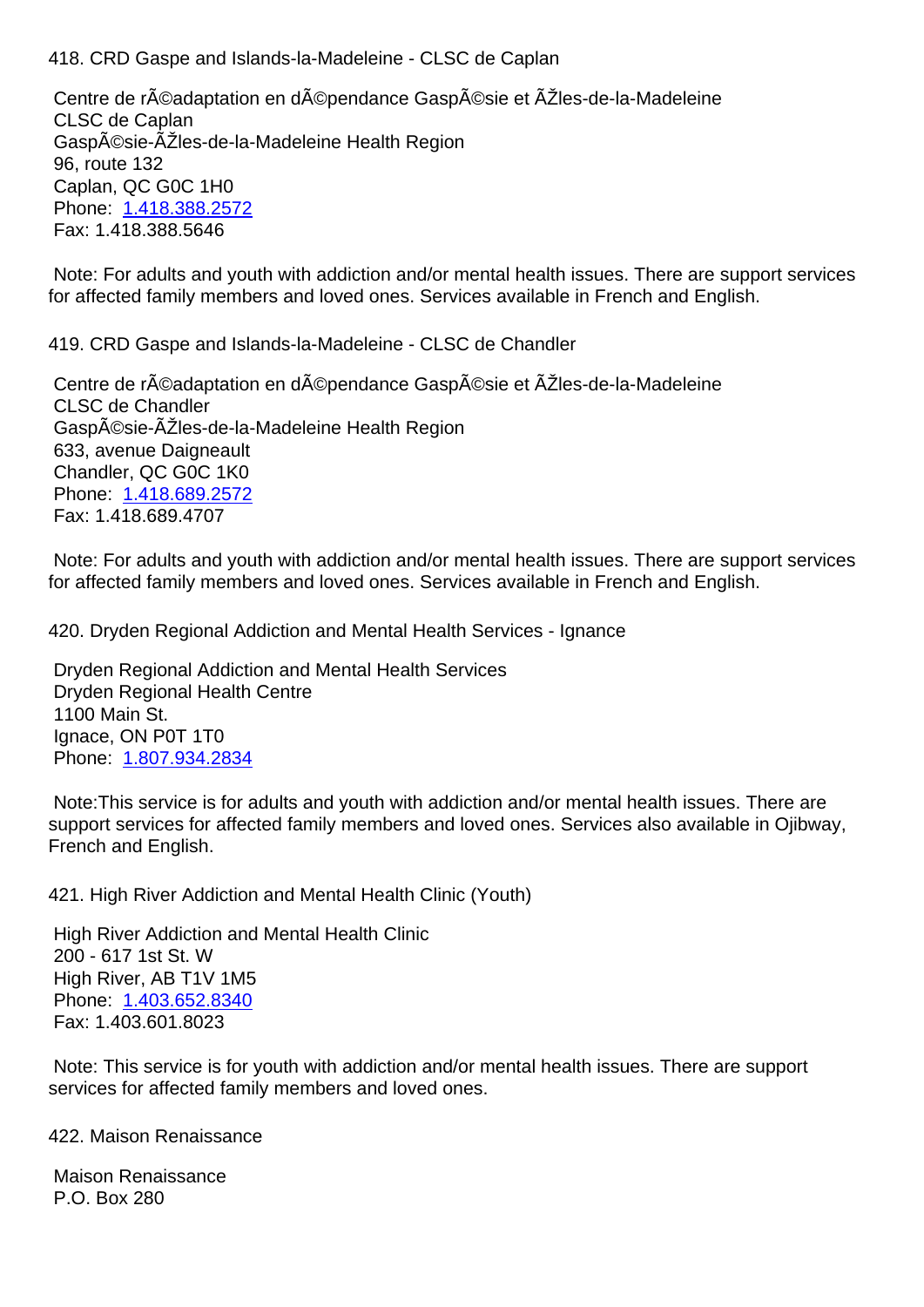$H$ Figust, ON POL 1190 Phone: 1.705.362.4289 Toll-Free: 1.800.766.0657 Fax: 1.705.362.4280 E-Mail: [info@maisonren](tel:1.705.362.4289)aissance.ca

 Note: For [adults and youth](tel:1.800.766.0657) with addiction and/or mental health issues. There are support services for affect[ed family members and loved](mailto:info@maisonrenaissance.ca) ones. French only.

| 423. Pinewood Centre - Ajax                                                                                                                      | 42 |
|--------------------------------------------------------------------------------------------------------------------------------------------------|----|
| <b>Pinewood Centre</b>                                                                                                                           |    |
| Lakeridge Health Corporation                                                                                                                     |    |
| 406 - 95 Bayly St. W                                                                                                                             |    |
| Ajax, ON L1S 7K8                                                                                                                                 |    |
| Phone: 1.905.683.5950                                                                                                                            |    |
| Toll-Free: 1.888.881.8878                                                                                                                        |    |
| Email: kmonkman@lakeridgehealth.on.ca                                                                                                            |    |
| Note: For adults and youth with addiction and/or mental health issues. There are support services<br>for affected family members and loved ones. |    |
| 424. Royal Ottawa Mental Health Centre                                                                                                           | 42 |
| Royal Ottawa Mental Health Centre                                                                                                                |    |
| Royal Ottawa Health Care Group/Services des Sante                                                                                                |    |
| 1145 Carling Ave.                                                                                                                                |    |
| Ottawa, ON K1Z 7K4                                                                                                                               |    |
| Phone: 1.613.722.6521                                                                                                                            |    |
| Fax: 1.613.798.2974                                                                                                                              |    |

 Note: F[or adults and you](tel:1.613.722.6521)th with addiction and/or mental health issues. There are support services for affect[ed family members and](mailto:suandcd@rohcg.on.ca) loved ones.

425. Sister Margaret Smith Centre 425. Sister Margaret Smith Centre

 E-Mail: suandcd@rohcg.on.ca

 Sister Margaret Smith Centre St. Joseph's Care Group  $301$  Lillie St. $\hat{A}$  Thunder Bay, ON P7C 0A7 Phone: 1.807.684.5100 Toll Free: 1.866.346.0463 Fax: 1.807.622.1779

 Note: F[or adults, youth a](tel:1.807.684.5100)nd seniors (55+) with addiction and/or mental health issues. There are support ser[vices for affecte](tel:1.866.346.0463)d family members and loved ones.

426. Substance Use Services (AFM) - Selkirk Location 426. Substance Use Services (AFM) - Selkirk Location

 Substance Use Services (AFM) 203 & 204-250 Manitoba Avenue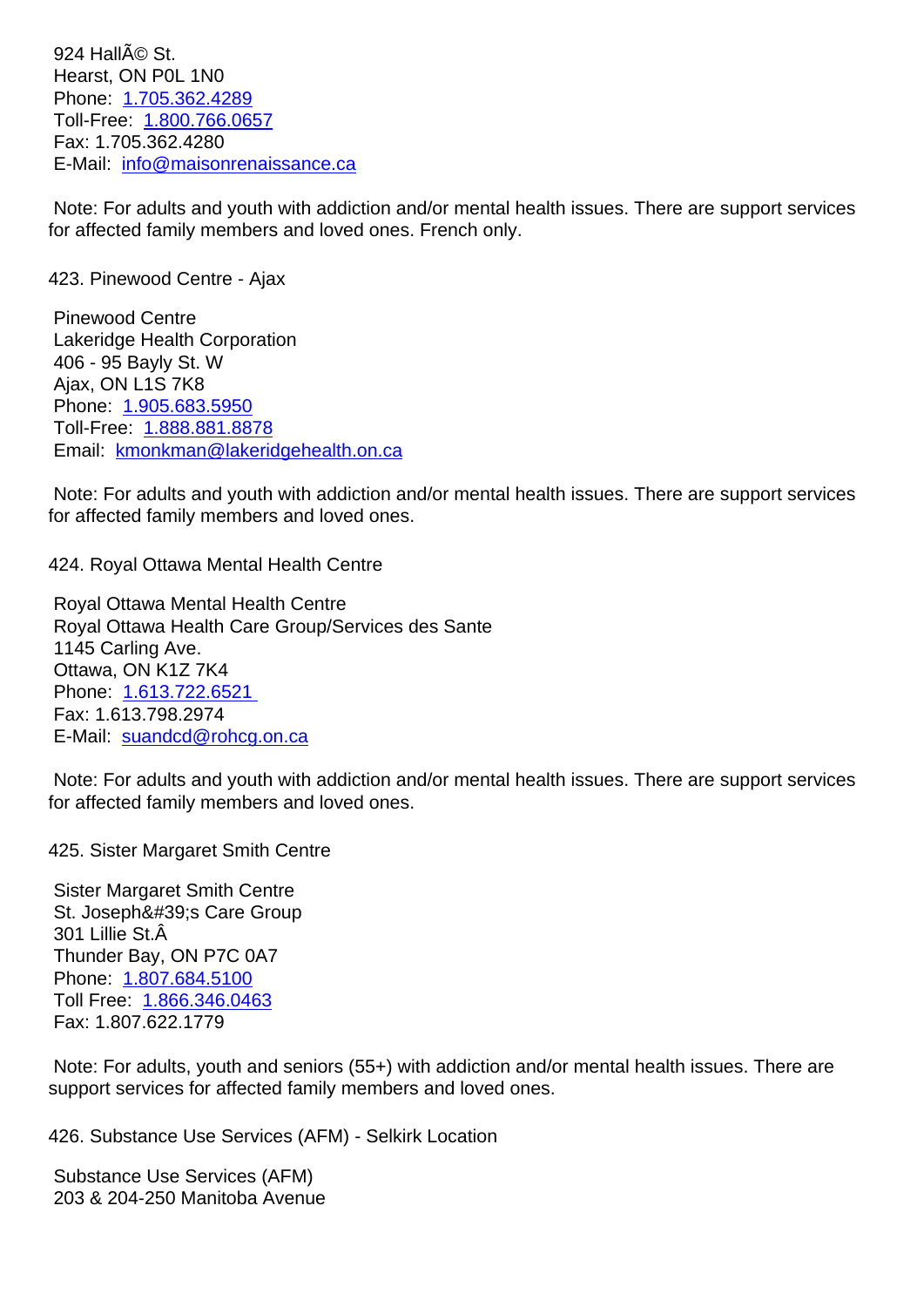<u>PLOS.CJ31.785.1</u> Fax: 1.204.428.6611

 Note: For adults and youth with addiction and/or mental health issues. There are support services for affect[ed family membe](tel:1.204.785.2354)rs and loved ones.

427. The Rowan Centre - Adolescent Day Program 427. The Rowan Centre - Adolescent Day Program

 Adolescent Day Program The Rowan Centre P.O. Box 13122 Bldg. 532 Pleasantville 80 Charter Ave. St. John's, NL A1B 4A4 Phone: 1.709.752.4923

 Phone: 1.709.243.2625

 Fax: 1.709.243.7924

 Phone: 1.709.458.2381 ext. 266

 Note: This service helps youth ages 12-17 make healthy decisions concerning substance use. The average program length is 12-16 weeks. Youth will move into less intensive follow up services upon completi[on of the day trea](tel:1.709.752.4923)tment program.

| 428. Whitecourt Provincial Building                                                                                                                                               | 42 |
|-----------------------------------------------------------------------------------------------------------------------------------------------------------------------------------|----|
| <b>Whitecourt Provincial Building</b><br>207-5020 52nd Ave.<br>Whitecourt, AB T7S 1N2<br>Phone: 1.780.778.7123<br>Fax: 1780.778.7220                                              |    |
| Note: For adults and youth with addiction and/or mental health issues. There are support services<br>for affected family members and loved ones.                                  |    |
| 429. William Osler Health Centre                                                                                                                                                  | 42 |
| William Osler Health Centre - Addiction Counselling and Problem Gambling Clinics<br>301 - 118 Queen St. W<br>Brampton, ON L6X 1A5<br>Phone: 1.905.796.3005<br>Fax: 1.905.796.4291 |    |
| Note: For adults and youth with addiction and/or mental health issues. There are support services<br>for affected family members and loved ones.                                  |    |
| 430. Addiction Services - Cow Head                                                                                                                                                | 43 |
| <b>Addictions Services</b><br>Western Regional Health Authority (RHA)<br><b>Bonne Bay Health Center</b><br>P.O. Box 70<br>Norris Point, NL A0K 3V0                                |    |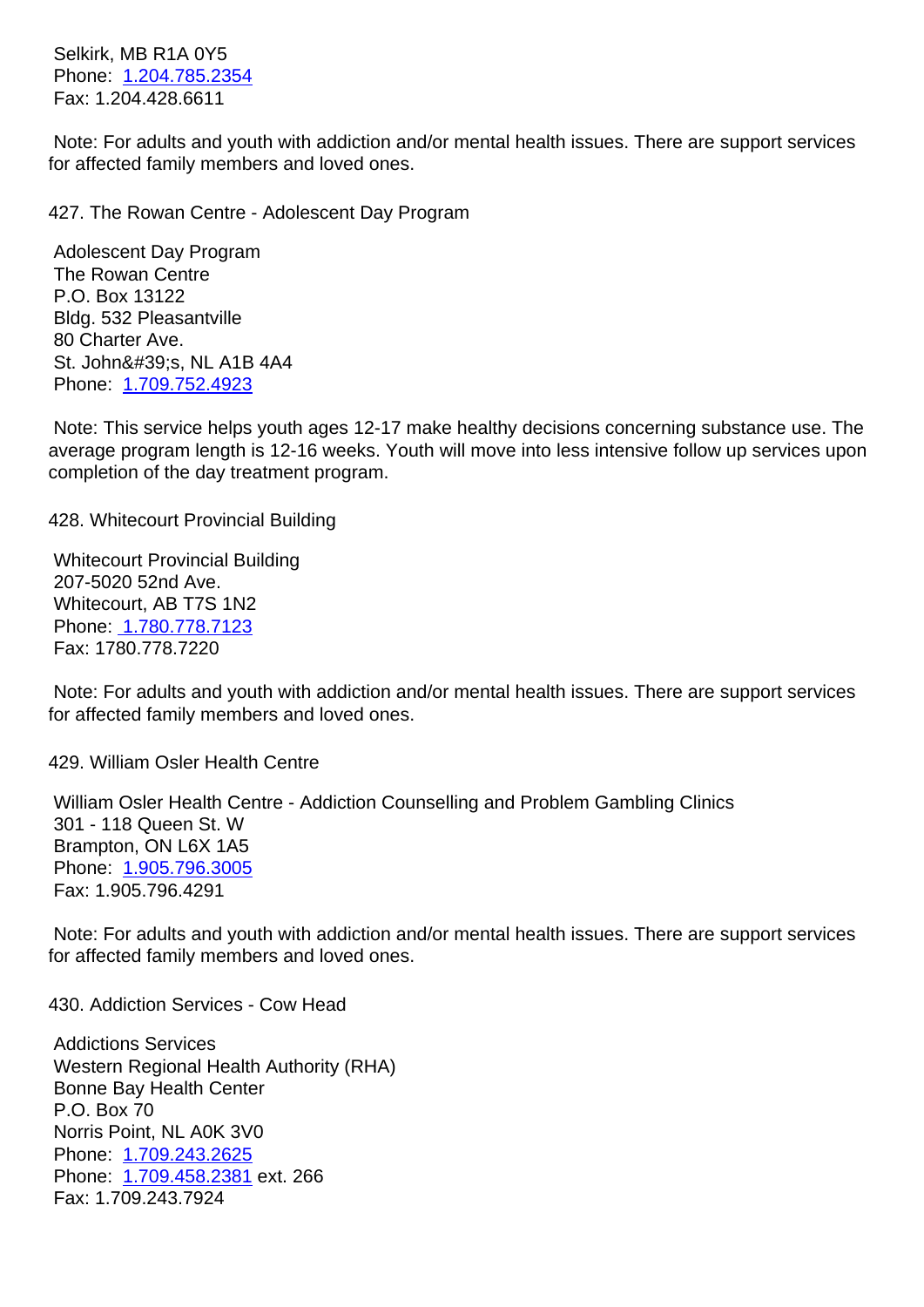assessment, counselling, detoxification, treatment and follow up to vocational rehabilitation, housing services, case management, and leisure/recreation programming. There are support services for affected family members and loved ones.

431. Addiction Services - St. John's - Pleasantville 431. Addiction Services - St. John's - Pleasantville

 Addiction Services Eastern Regional Health Authority P.O. Box 13122 2nd Floor, Bldg. 532 Pleasantville St. John's, NL A1B 4A4 Phone: 1.709.752.4919 Fax: 1.709.752.4920

 Note: For adults and youth with addiction and/or mental health issues. Services range from assessm[ent, counselling,](tel:1.709.752.4919) detoxification, treatment and follow up to vocational rehabilitation, housing services, case management, and leisure/recreation programming. There are support services for affected family members and loved ones.

432. Addiction Services - St. John's - Shea Heights 432. Addiction Services - St. John's - Shea Heights

 Addiction Services Eastern Regional Health Authority Shea Heights Community Health Clinic 57B Linegar Ave. St. John's NL A0A 1J0 Phone: 1.709.752.4313

 Note: For adults and youth with addiction and/or mental health issues. Services range from assessment, counselling, detoxification, treatment and follow up to vocational rehabilitation, housing services, [case managem](tel:1.709.752.4313)ent, and leisure/recreation programming. There are support services for affected family members and loved ones.

433. Addiction Services - Torbay 433. Addiction Services - Torbay

 Addiction Services Eastern Regional Health Authority Torbay Community Health Clinic 1345C Torbay Rd. Torbay, NL A1K 1B2 Phone: 1.709.437.2210

 Note: For adults and youth with addiction and/or mental health issues. Services range from assessment, counselling, detoxification, treatment and follow up to vocational rehabilitation, housing services, [case managem](tel:1.709.437.2210)ent, and leisure/recreation programming. There are support services for affected family members and loved ones.

434. Addiction Services - Trepassey 434. Addiction Services - Trepassey

 Addiction Services Eastern Regional Health Authority Nurse Abernathy Clinic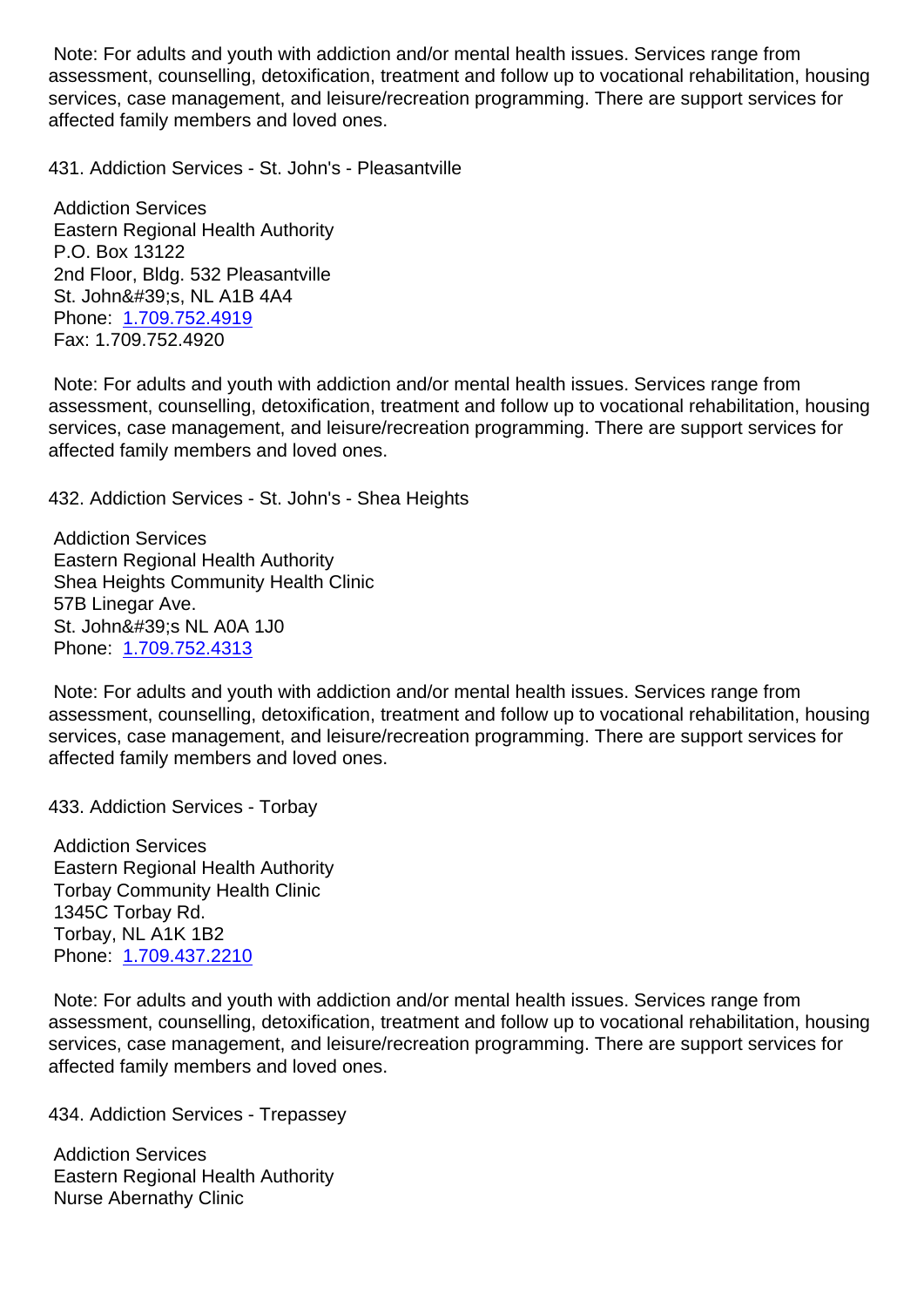Trepassey, NL A0A 4B0 Phone: 1.709.438.2802

 Note: For adults and youth with addiction and/or mental health issues. Services range from assessment, counselling, detoxification, treatment and follow up to vocational rehabilitation, housing services, [case managem](tel:1.709.438.2802)ent, and leisure/recreation programming. There are support services for affected family members and loved ones.

435. Addictions & Mental Health Services - Lewisporte 435. Addictions & Mental Health Services - Lewisporte

 Addictions & Mental Health Services Central Regional Health Authority P.O. Box 1209 454 - 462 Main St. Lewisporte, NL A0G 3A0 Phone: 1.709.535.0918 Fax: 1.709.536.0360

 Note: For adults and youth with addiction and/or mental health issues. Services range from assessm[ent, counselling,](tel:1.709.535.0918) detoxification, treatment and follow up to vocational rehabilitation, housing services, case management, and leisure/recreation programming. There are support services for affected family members and loved ones.

436. Addictions & Mental Health Services - New-Wes-Valley 436. Addictions & Mental Health Services - New-Wes-Valley

 Addictions & Mental Health Services Dr. Y.K. Jeon Kittiwake Health Centre (Formerly Brookfield Bonnews Health Centre) Central Regional Health Authority P.O. Box 209 Badger's Quay New-Wes-Valley NL A0G 1B0 Phone: 1.709.536.2405 Fax: 1.709.536.3491

 Note: For adults and youth with addiction and/or mental health issues. Services range from assessm[ent, counselling,](tel:1.709.536.2405) detoxification, treatment and follow up to vocational rehabilitation, housing services, case management and leisure/recreation programming. There are support services for affected family members and loved ones.

437. Addictions & Mental Health Services - Springdale 437. Addictions & Mental Health Services - Springdale

 Addictions & Mental Health Services Central Regional Health Authority CONA College, Main St. P.O. Box 597 Springdale, NL A0J 1T0 Phone: 1.709.673.4314 Fax: 1.709.673.4970 Phone: 1.709.752.4985 (Recovery Center)

 Note: F[or adults and you](tel:1.709.673.4314)th with addiction and/or mental health issues. Services range from assessm[ent, counselling,](tel:1.709.752.4985) detoxification, treatment and follow up to vocational rehabilitation, housing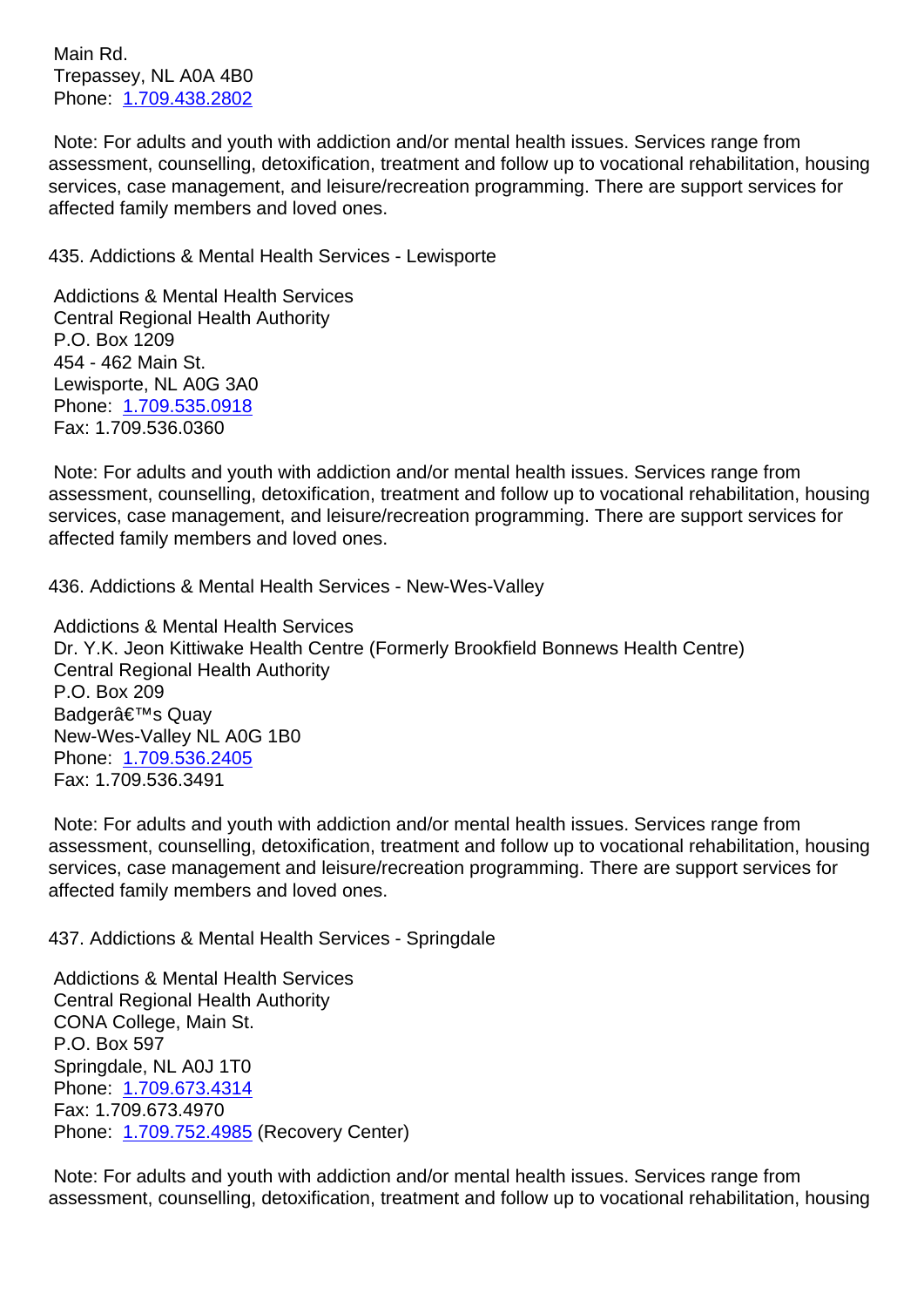affected family members and loved ones.

438. Addictions and Mental Health Services - Gander 438. Addictions and Mental Health Services - Gander

 Addictions and Mental Health Services Central Regional Health Authority (RHA) James Paton Memorial Regional Health Centre 125 Trans Canada Hwy, Gander, NL A1V 1P7 Phone: 1.709.256.2813 Fax: 1.709.256.5667

 Note: For adults and youth with addiction and/or mental health issues. Services range from assessm[ent, counselling,](tel:1.709.256.2813) detoxification, treatment and follow up to vocational rehabilitation, housing services, case management, and leisure/recreation programming. There are support services for affected family members and loved ones.

439. Addictions Services - Bay Roberts 439. Addictions Services - Bay Roberts

 Addictions Services Eastern Regional Health Authority (RHA) Dawe Building, Bareneed Rd. Bay Roberts, NL A0A 1G0 Phone: 1.709.786.5224 Fax: 1.709.786.5221

 Note: For adults and youth with addiction and/or mental health issues. Services range from assessm[ent, counselling,](tel:1.709.786.5224) detoxification, treatment and follow up to vocational rehabilitation, housing servi[ces, case manage](tel:1.709.786.5221)ment, and leisure/recreation programming. There are support services for affected family members and loved ones.

440. Addictions Services - Bonavista 440. Addictions Services - Bonavista

 Addictions Services Bonavista Peninsula Health Centre Eastern Regional Health Authority (RHA) 20-24 Hospital Rd. Bonavista, NL A0C 1B0 Phone: 1.709.468.5204 Phone: 1.709.468.5318

 Note: For adults and youth with addiction and/or mental health issues. Services range from assessm[ent, counselling,](tel:1.709.468.5204) detoxification, treatment and follow up to vocational rehabilitation, housing services, [case managem](tel:1.709.468.5318)ent, and leisure/recreation programming. There are support services for affected family members and loved ones.

441. Addictions Services - Burin Bay Arm 441. Addictions Services - Burin Bay Arm

 Addictions Services Eastern Regional Health Authority (RHA) Dodge Building P.O. Box 249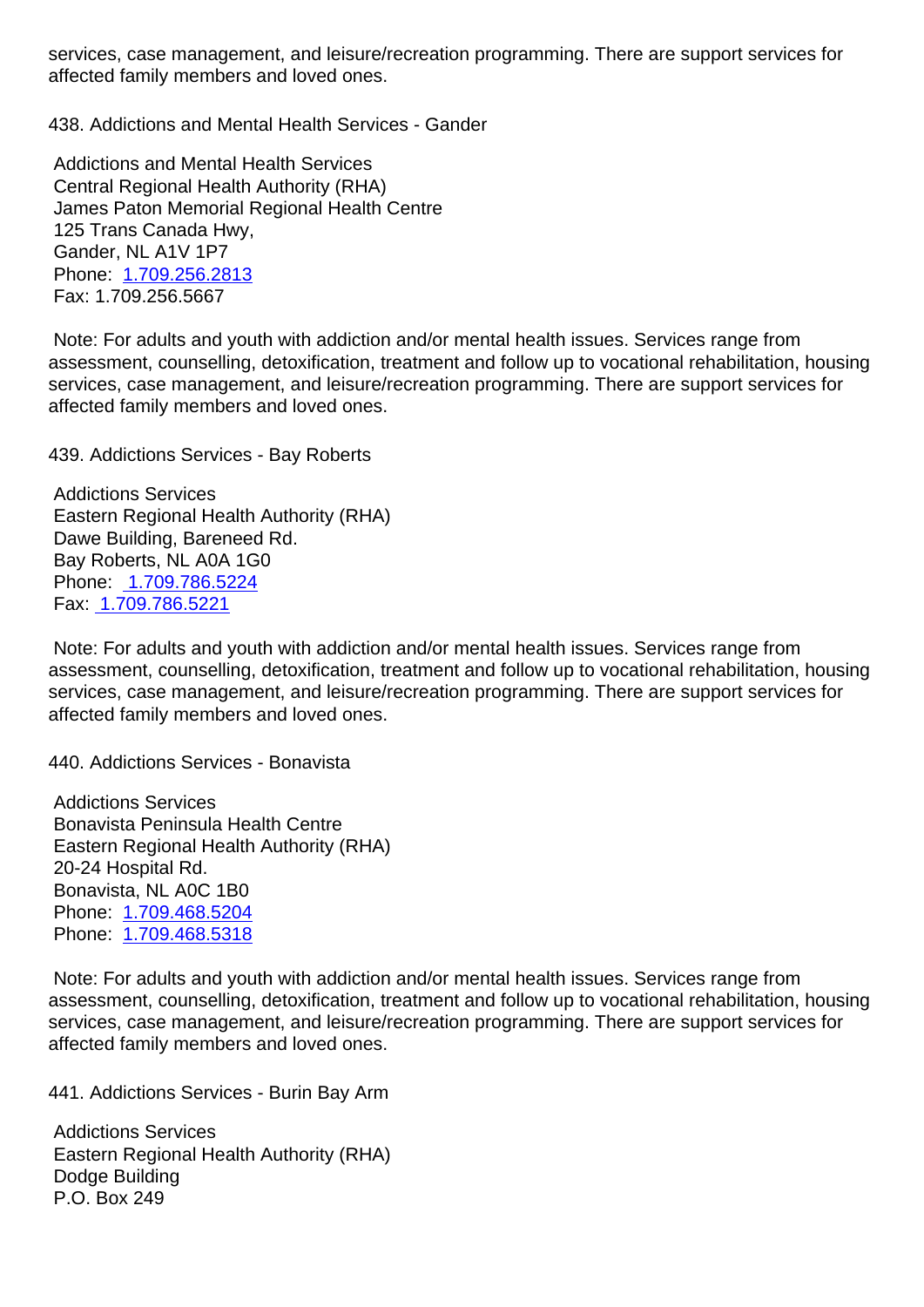Phone: 1.709.891.5030 Fax: 1.709.891.5096

 Note: For adults and youth with addiction and/or mental health issues. Services range from assessm[ent, counselling,](tel:1.709.891.5030) detoxification, treatment and follow up to vocational rehabilitation, housing servic[es, case manage](tel:1.709.891.5096)ment, and leisure/recreation programming. There are support services for affected family members and loved ones.

442. Addictions Services - Bell Island 442. Addictions Services - Bell Island

 Addictions Services Eastern Regional Health Authority (RHA) Dr. Walter Templeman Health Care Centre P.O. Box 580 2 Middleton Ave. Bell Island, NL A0A 4H0 Phone: 1.709.488.2701

 Note: For adults and youth with addiction and/or mental health issues. Services range from assessment, counselling, detoxification, treatment and follow up to vocational rehabilitation, housing services, [case managem](tel:1.709.488.2701)ent, and leisure/recreation programming. There are support services for affected family members and loved ones.

443. Addictions Services - Burgeo 443. Addictions Services - Burgeo

 Addictions Services Western Regional Health Authority (RHA) Calder Health Care Center P.O. Box 614 Burgeo, NL A0N 2H0 Phone: 1.709.886.2185 Fax: 1.709.886.2301

 Note: For adults and youth with addiction and/or mental health issues. Services range from assessm[ent, counselling,](tel:1.709.886.2185) detoxification, treatment and follow up to vocational rehabilitation, housing servi[ces, case manage](tel:1.709.886.2301)ment, and leisure/recreation programming. There are support services for affected family members and loved ones.

444. Addictions Services - Clarenville 444. Addictions Services - Clarenville

 Addictions Services Eastern Regional Health Authority (RHA) 45 Tilley's Rd. Laskey Place Clarenville, NL A5A 1Z4 Phone: 1.709.466.5700 Fax: 1.709.466.5718

 Note: For adults and youth with addiction and/or mental health issues. Services range from assessm[ent, counselling,](tel:1.709.466.5700) detoxification, treatment and follow up to vocational rehabilitation, housing servic[es, case manage](tel:1.709.466.5718)ment, and leisure/recreation programming. There are support services for affected family members and loved ones.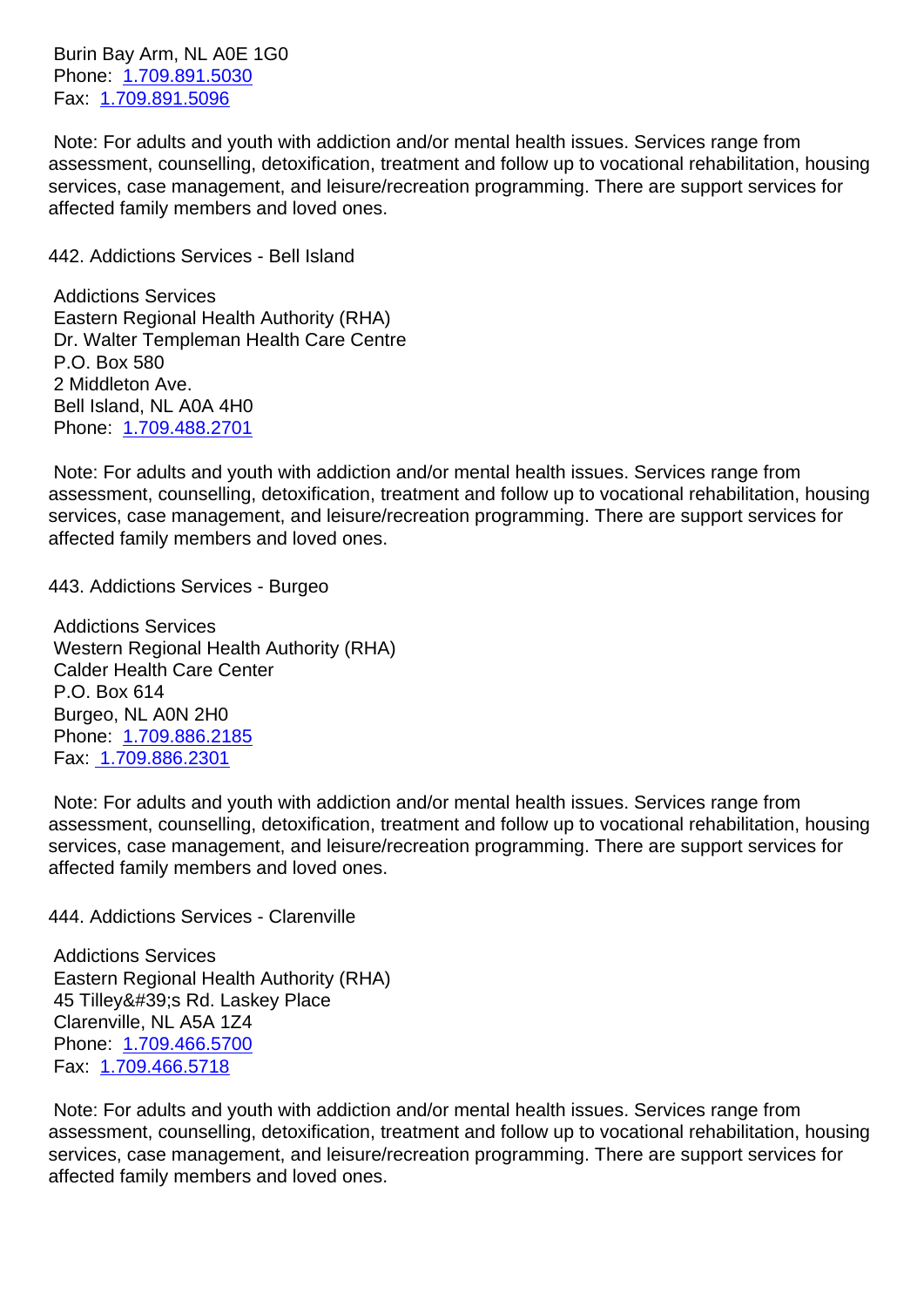Addictions Services Eastern Regional Health Authority (RHA) Conception Bay South Clinic 130 Conception Bay Highway, Villa Nova Plaza Conception Bay South, NL A1W 3A6 Phone: 1.709.834.7906

 Note: For adults and youth with addiction and/or mental health issues. Services range from assessment, counselling, detoxification, treatment and follow up to vocational rehabilitation, housing services, [case managem](tel:1.709.834.7906)ent, and leisure/recreation programming. There are support services for affected family members and loved ones.

446. Addictions Services - Corner Brook 446. Addictions Services - Corner Brook

 Addictions Services Western Regional Health Authority (RHA) 35 Boone's Road Corner Brook, NL A2H 7E5 Phone: 1.709.634.4506 Fax: 1.709.634.0160

 Note: For adults and youth with addiction and/or mental health issues. Services range from assessm[ent, counselling,](tel:1.709.634.4506) detoxification, treatment and follow up to vocational rehabilitation, housing services, case management, and leisure/recreation programming. There are support services for affected family members and loved ones.

447. Addictions Services - Deer Lake 447. Addictions Services - Deer Lake

 Addictions Services Western Regional Health Authority (RHA) 20 Farm Rd. Deer Lake, NL A8A 1J3 Phone: 1.709.635.7830 Fax: 1.709.635.5211

 Note: For adults and youth with addiction and/or mental health issues. Services range from assessm[ent, counselling,](tel:1.709.635.7830) detoxification, treatment and follow up to vocational rehabilitation, housing services, case management, and leisure/recreation programming. There are support services for affected family members and loved ones.

448. Ferryland Addictions Services 448. Ferryland Addictions Services

 Ferryland Addictions Services Eastern Regional Health Authority (RHA) Shamrock Health and Community Services Center P.O. Box 84 Main Highway Ferryland, NL A0A 2H0 Phone: 1.709.432.2931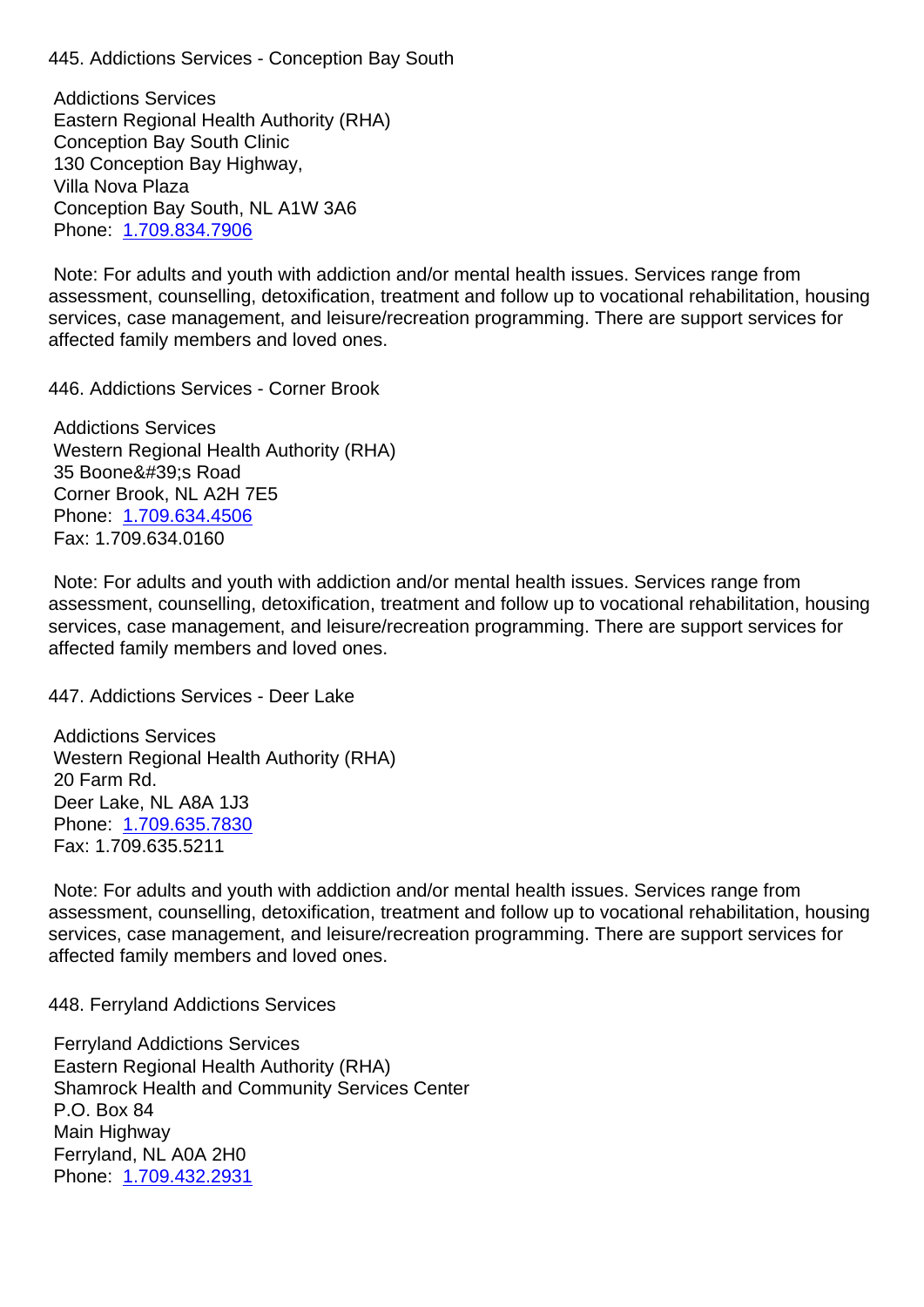assessment, counselling, detoxification, treatment and follow up to vocational rehabilitation, housing services, case management, and leisure/recreation programming. There are support services for affected family members and loved ones.

449. Addictions Services - Goose Bay 449. Addictions Services - Goose Bay

 Addictions Services Labrador-Grenfell Regional Health Authority Labrador Health Centre P.O. Box 7000 Stn. C Goose Bay, NL A0P 1C0 Phone: 1.709.897.2343 Fax: 1.709.896.4900

 Note: For adults and youth with addiction and/or mental health issues. Services range from assessm[ent, counselling,](tel:1.709.897.2343) detoxification, treatment and follow up to vocational rehabilitation, housing services, case management, and leisure/recreation programming. There are support services for affected family members and loved ones.

450. Addictions Services - Grand Falls - Windsor 450. Addictions Services - Grand Falls - Windsor

 Addictions Services Central Regional Health Authority (RHA) Grand Falls-Windsor Community Health Centre 3 Cromer Ave. Grand Falls-Windsor, NL A2A 1W9 Phone: 1.709.489.8180 Fax: 1.709.489.8182

 Note: For adults and youth with addiction and/or mental health issues. Services range from assessm[ent, counselling,](tel:1.709.489.8180) detoxification, treatment and follow up to vocational rehabilitation, housing services, case management, and leisure/recreation programming. There are support services for affected family members and loved ones.

451. Addictions Services - Grand Falls - Windsor 451. Addictions Services - Grand Falls - Windsor

 Addictions Services Central Regional Health Authority (RHA) Grand Falls-Windsor Community Health Centre 3 Cromer Ave. Grand Falls-Windsor, NL A2A 1W9 Phone: 1.709.489.8180 Fax: 1.709.489.8182

 Note: For adults and youth with addiction and/or mental health issues. Services range from assessm[ent, counselling,](tel:1.709.489.8180) detoxification, treatment and follow up to vocational rehabilitation, housing services, case management, and leisure/recreation programming. There are support services for affected family members and loved ones.

452. Addictions Services - Happy Valley - Goose Bay 452. Addictions Services - Happy Valley - Goose Bay

 Addictions Services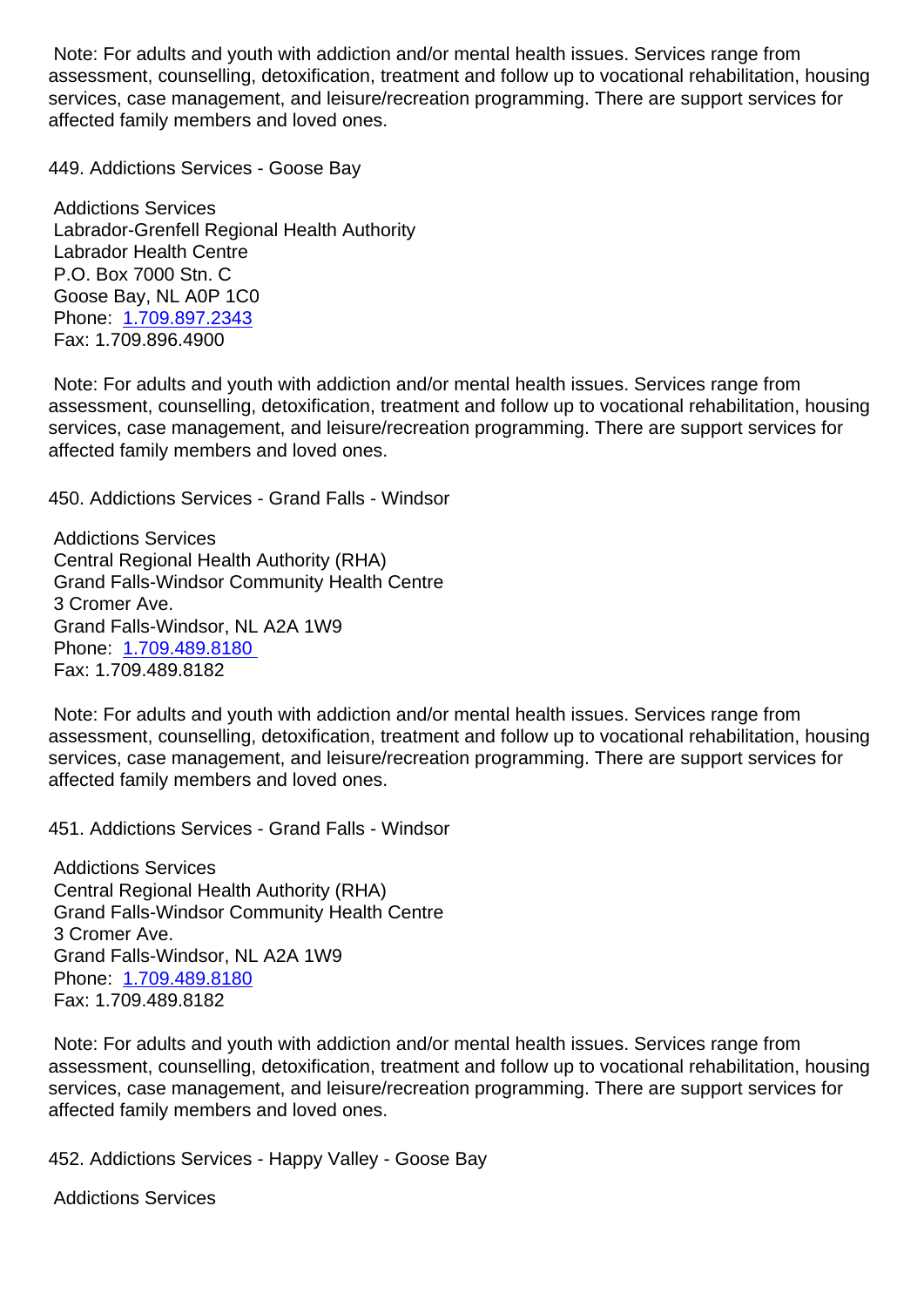Labrador Health Centre P.O. Box 7000, Stn C Happy Valley - Goose Bay, NL A0P 1C0 Phone: 1.709.897.2343

 Note: For adults and youth with addiction and/or mental health issues. Services range from assessment, counselling, detoxification, treatment and follow up to vocational rehabilitation, housing services, [case managem](tel:1.709.897.2343)ent, and leisure/recreation programming. There are support services for affected family members and loved ones.

453. Addictions Services - Harbour Grace 453. Addictions Services - Harbour Grace

 Addictions Services Eastern Regional Health Authority Taylor Building P.O. 5800 Harbour Grace, NL A0A 2M0 Phone: 1.709.945.6512 Fax: 1.709.945.6588

 Note: For adults and youth with addiction and/or mental health issues. Services range from assessm[ent, counselling,](tel:1.709.945.6512) detoxification, treatment and follow up to vocational rehabilitation, housing services, case management, and leisure/recreation programming. There are support services for affected family members and loved ones.

454. Addictions Services - Humberwood 454. Addictions Services - Humberwood

 Addictions Services Western Regional Health Authority Hammond Building 169 West Valley Rd. Corner Brook, NL A2H 2Y3 Phone: 1.709.634.4506 Fax: 1.709.634.0160

 Note: For adults and youth with addiction and/or mental health issues. Services range from assessm[ent, counselling,](tel:1.709.634.4506) detoxification, treatment and follow up to vocational rehabilitation, housing services, case management, and leisure/recreation programming. There are support services for affected family members and loved ones.

455. Addictions Services - Labrador City 455. Addictions Services - Labrador City

 Addictions Services Labrador - Grenfell Regional Health Authority Capt. William Jackman Memorial Hospital 410 Booth Ave. Labrador City, NL A2V 2K1 Phone: 1.709.944.9251 Fax: 1.709.944.3927

 Note: For adults and youth with addiction and/or mental health issues. Services range from assessm[ent, counselling,](tel:1.709.944.9251) detoxification, treatment and follow up to vocational rehabilitation, housing services, case management, and leisure/recreation programming. There are support services for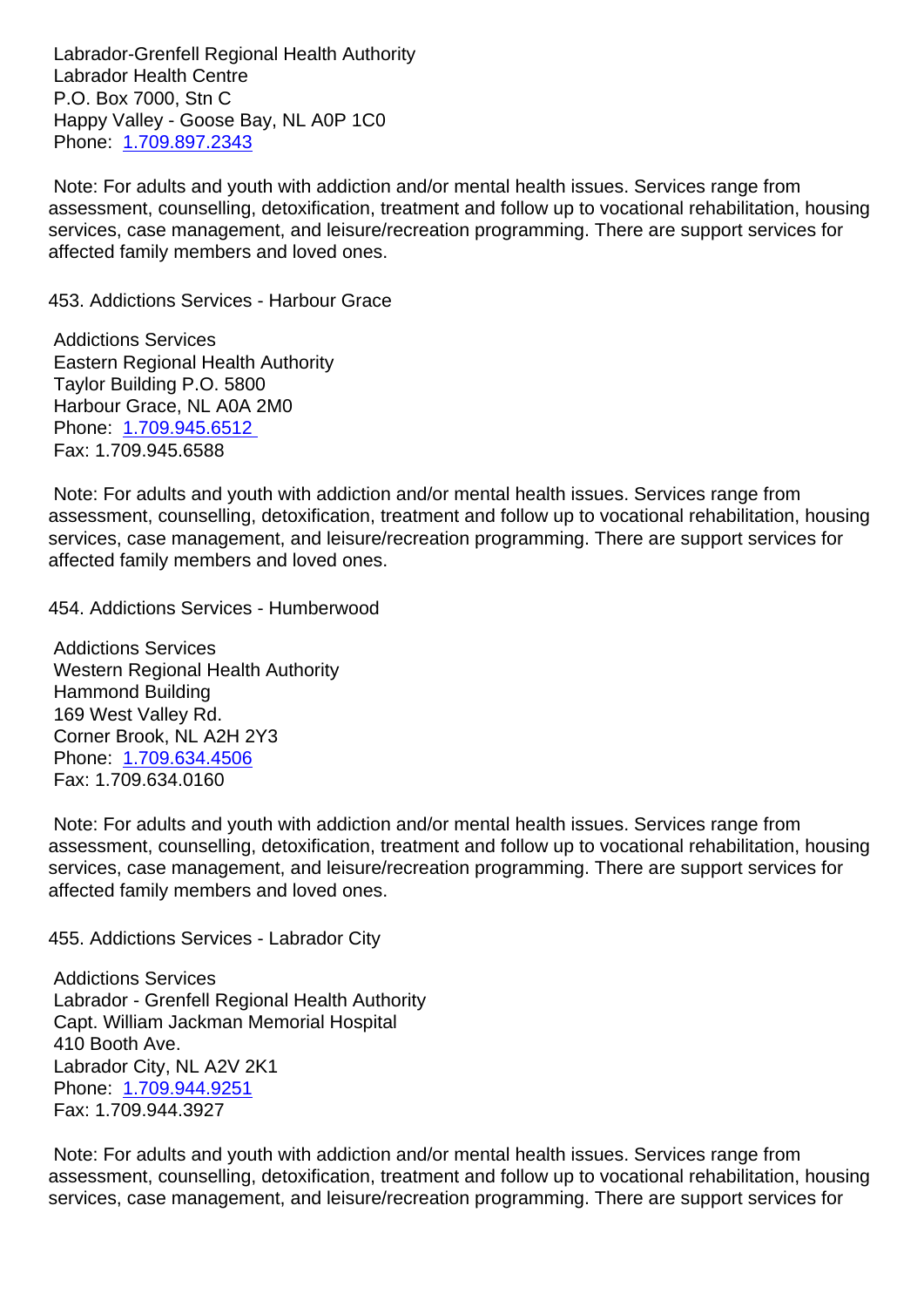456. Addictions Services - Norris Point 456. Addictions Services - Norris Point

 Addictions Services Western Regional Health Authority Bonne Bay Health Center P.O. Box 70 Norris Point, NL A0K 3V0 Phone: 1.709.458.2381 ext. 266 Fax: 1.709.458.2943

 Note: For adults and youth with addiction and/or mental health issues. Services range from assessm[ent, counselling,](tel:1.709.458.2381) detoxification, treatment and follow up to vocational rehabilitation, housing services, case management, and leisure/recreation programming. There are support services for affected family members and loved ones.

457. Addictions Services - Port Hope Simpson 457. Addictions Services - Port Hope Simpson

 Addictions Services Labrador-Grenfell Health Authority P.O. Box 129 Port Hope Simpson Community Clinic Port Hope Simpson, NL A0K 4E0 Phone: 1.709.960.0271 ext. 230 Fax: 1.709.960.0461

 Note: For adults and youth with addiction and/or mental health issues. Services range from assessm[ent, counselling,](tel:1.709.960.0271) detoxification, treatment and follow up to vocational rehabilitation, housing services, case management, and leisure/recreation programming. There are support services for affected family members and loved ones.

458. Addictions Services - Port Saunders 458. Addictions Services - Port Saunders

 Addictions Services Western Regional Health Authority P.O. Box 40 Rufus Guinchard Health Center Port Saunders, NL A0K 4H0 Phone: 1.709.861.9125 Fax: 1.709.861.3762

 Note: For adults and youth with addiction and/or mental health issues. Services range from assessm[ent, counselling,](tel:1.709.861.9125) detoxification, treatment and follow up to vocational rehabilitation, housing services, case management, and leisure/recreation programming. There are support services for affected family members and loved ones.

459. Addictions Services - Stephenville 459. Addictions Services - Stephenville

 Addictions Services Western Regional Health Authority Rehabilitation Annex 127 Montana Dr.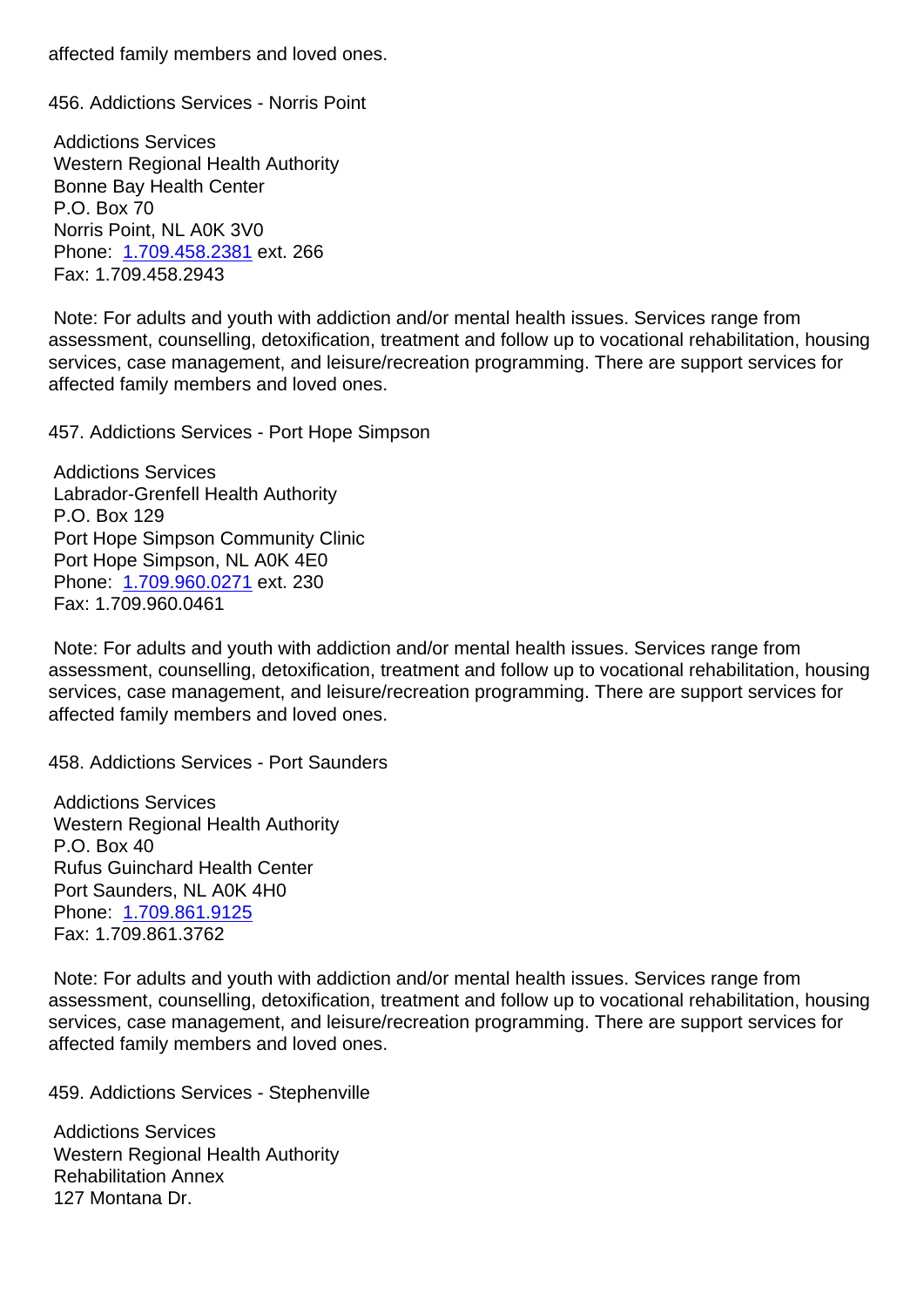Phone: 1.709.643.8740 Fax: 1.709.643.9094

 Note: For adults and youth with addiction and/or mental health issues. Services range from assessm[ent, counselling,](tel:1.709.643.8740) detoxification, treatment and follow up to vocational rehabilitation, housing services, case management, and leisure/recreation programming. There are support services for affected family members and loved ones.

460. Addictions Services - St. Anthony 460. Addictions Services - St. Anthony

 Addictions Services Labrador-Grenfell Health Authority Charles S. Curtis Memorial Hospital 178 - 200 West St. St. Anthony, NL A0K 4S0 Phone: 1.709.454.0326 Fax: 1.709.454.4041

 Note: For adults and youth with addiction and/or mental health issues. Services range from assessm[ent, counselling,](tel:1.709.454.0326) detoxification, treatment and follow up to vocational rehabilitation, housing services, case management, and leisure/recreation programming. There are support services for affected family members and loved ones.

461. Additions Services - Witless Bay 461. Additions Services - Witless Bay

 Additions Services Eastern Regional Health Authority Witless Bay Health and Community Services Centre P.O. Box 310 294 Southern Shore Hwy. Witless Bay, NL A0A 4K0 Phone: 1.709.334.3944

 Note: For adults and youth with addiction and/or mental health issues. Services range from assessment, counselling, detoxification, treatment and follow up to vocational rehabilitation, housing services, [case managem](tel:1.709.334.3944)ent, and leisure/recreation programming. There are support services for affected family members and loved ones.

462. Additions Services - Whitbourne 462. Additions Services - Whitbourne

 Additions Services Eastern Regional Health Authority P.O. Box 190 Whitbourne NL, A0B 3K0 Phone: 1.709.759.3362 Fax: 1.709.759.3360

 Note: For adults and youth with addiction and/or mental health issues. Services range from assessm[ent, counselling,](tel:1.709.759.3362) detoxification, treatment and follow up to vocational rehabilitation, housing services, case management, and leisure/recreation programming. There are support services for affected family members and loved ones.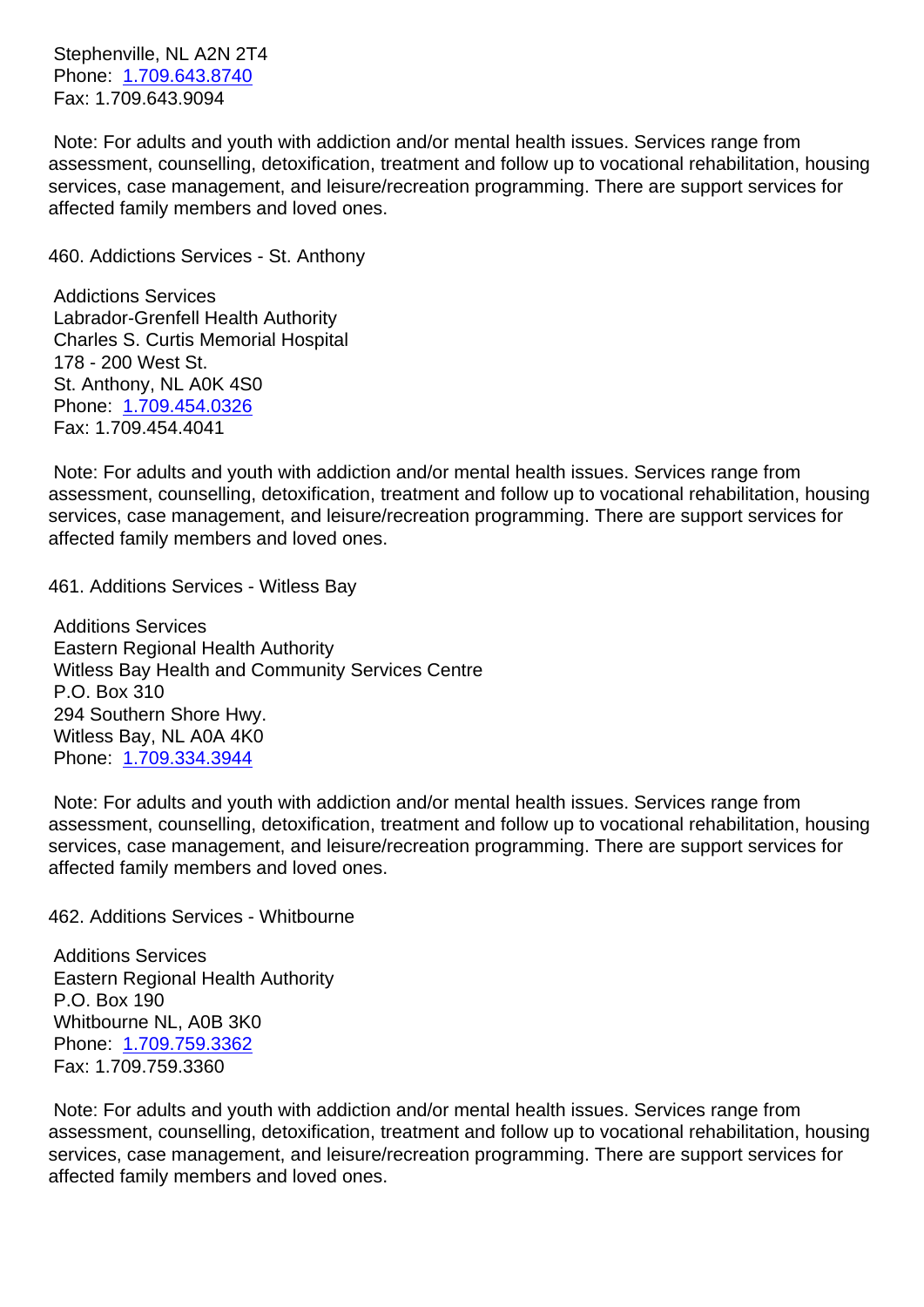Mental Health & Addiction Services Western Regional Health Authority P.O. Box 544 Port aux Basques, NL AOM 1CO Phone: 1.709.695.4650 Fax: 1.709.695.7990

 Note: For adults and youth with addiction and/or mental health issues. Services range from assessm[ent, counselling,](tel:1.709.695.4650) detoxification, treatment and follow up to vocational rehabilitation, housing services, case management, and leisure/recreation programming. There are support services for affected family members and loved ones.

464. Addictions Services - Children and Youth - Corner Brook 464. Addictions Services - Children and Youth - Corner Brook

 Addictions Services - Children and Youth Western Regional Health Authority (RHA) C.R. Tibbo Building, 20 Brook St. P.O. Box 185 Corner Brook, NL A2H 6C7 Phone: 1.709.634.4171 Fax: 1.709.634.0833

 Note: For adults and youth with addiction and/or mental health issues. Services range from assessm[ent, counselling,](tel:1.709.634.4171) detoxification, treatment and follow up to vocational rehabilitation, housing services, case management, and leisure/recreation programming. There are support services for affected family members and loved ones.

465. Arviat Health Centre 465. Arviat Health Centre

 Arviat Health Centre Arviat, NU X0C 0E0 Phone: 1.867.857.3100 Fax: 1.867.857.3147

 Note: For adults and youth with addiction and/or mental health issues. Services are available at local co[mmunity health ce](tel:1.867.857.3100)ntres, social workers, or wellness counsellor.

466. Addiction Services - Tracadie-Sheila 466. Addiction Services - Tracadie-Sheila

 Addiction Services P.O. Box 3180 400 Hospitali $\tilde{A}$  res St. Tracadie, NB E1X 1G5 Phone: 1.506.394.3615

 Note: For adults and youth with addiction and/or mental health issues, and offer admission services for detox and for relapse prevention (available 24/7, by telephone or in person). They offer individua[l, family, and gro](tel:1.506.394.3615)up services. Services also include youth (12-19) and parents programs and educational and prevention services for schools, workplaces, and the general public. Please call ahead to make an appointment.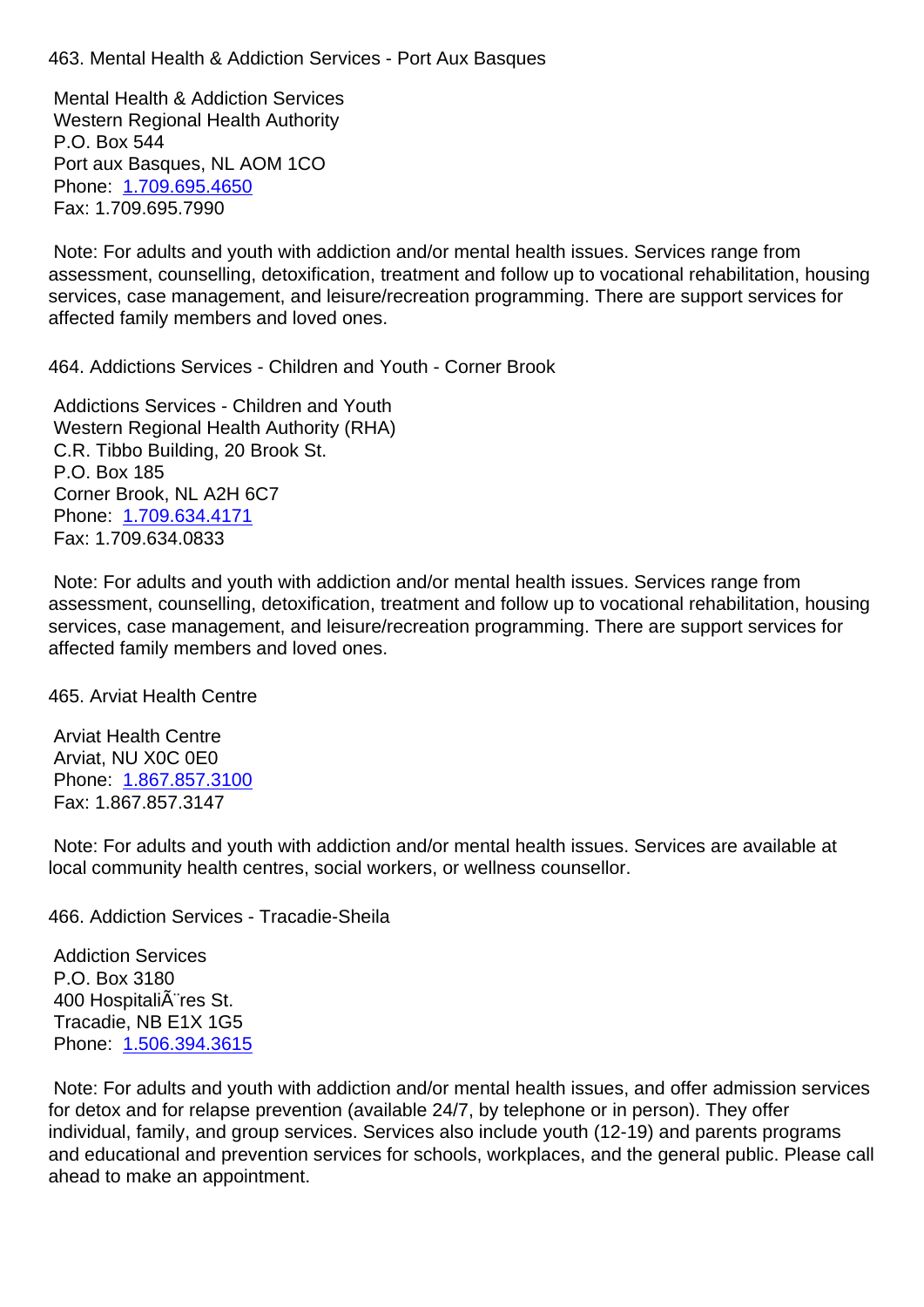Substance Use Services (AFM) Polaris Place 90 Princeton Dr. Thompson, MB R8N 0L3 Phone: 1.204.677.7300 Fax: 1.204.677.7328

 Note: For adults and youth with addiction and/or mental health issues. There are support services for affect[ed family membe](tel:1.204.677.7300)rs and loved ones.

468. Algoma Public Health - Elliot Lake 468. Algoma Public Health - Elliot Lake

 Algoma Public Health Community Alcohol/Drug Assessment Program 50 Roman Ave. Elliot Lake, ON P5A 1R9 Phone: 1.705.848.2314 ext.4008 Toll-Free: 1.877.748.2314 (within the Algoma district only) Fax: 1.705.848.1911

 Note: F[or adults and youth with a](tel:1.705.848.2314)ddiction and/or mental health issues. They also offer the DAWN program fo[r ages 13-20. Th](tel:1.877.748.2314)ere are support services for affected family members and loved ones.

469. Counselling Centre of East Algoma (CCEA) - Elliot Lake 469. Counselling Centre of East Algoma (CCEA) - Elliot Lake

 Counselling Centre of East Algoma (CCEA) 2 - 9 Oakland Blvd. Elliot Lake, ON P5A 2T1 Phone: 1.705.848.2585 Fax: 1.705.848.9687 Email: @vianet.ca

 Note: F[or adults, youth,](tel:1.705.848.2585) and seniors (55+) with addiction and/or mental health issues. There are support [services for](mailto:ccea@vianet.ca) affected family members and loved ones. French available.

470. Pathways Alcohol and Drug Treatment Services - Arnprior 470. Pathways Alcohol and Drug Treatment Services - Arnprior

 Pathways Alcohol and Drug Treatment Services Renfrew County Addiction Treatment Medical Centre - Arnprior and District Hospital 350 John St. N Arnprior, ON K7S 2P6 Phone: 1.613.432.9837 Toll-Free: 1.888.241.1135 Email: info@pathwaysts.ca

 Note: F[or adults and you](tel:1.613.432.9837)th with addiction and/or mental health issues. There are support services for affec[ted](mailto:info@pathwaysts.ca) [family member](tel:1.888.241.1135)[s](mailto:info@pathwaysts.ca) and loved ones.

471. Renfrew County Alcohol, Drug, and Gambling Assessment Referral Service - Arnprior 471. Renfrew County Alcohol, Drug, and Gambling Assessment Referral Service - Arnprior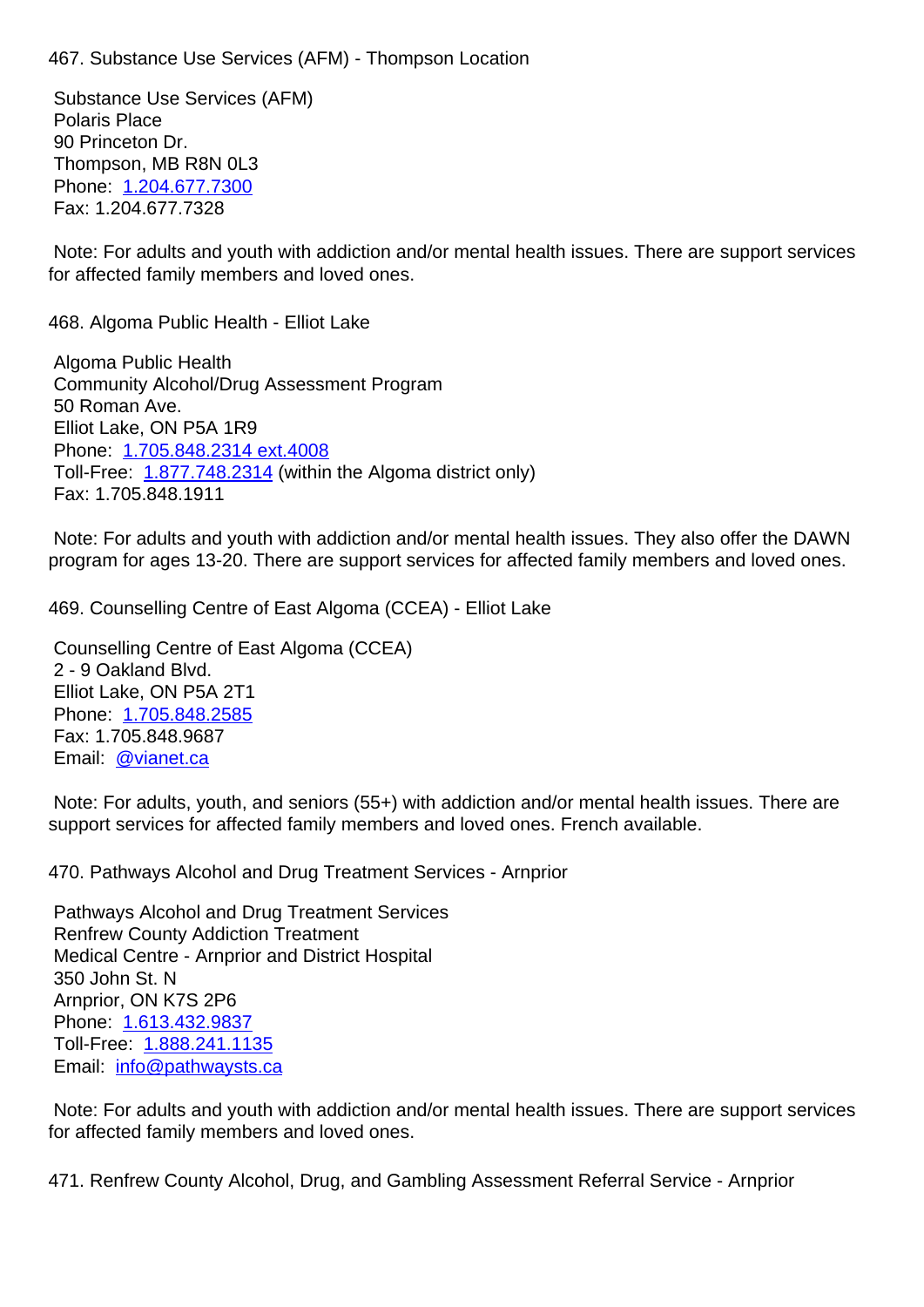Renfrew Victoria Hospital 350 John St. N Arnprior, ON K7S 2P6 Phone: 1.613.432.9855 Toll-Free: 1.800.265.0197 E-Mail: alcohol.referral@renfrewhosp.com

 Note: F[or adults and you](tel:1.613.432.9855)th with addiction and/or mental health issues. There are support services for affect[ed](mailto:alcohol.referral@renfrewhosp.com) [family member](tel:1.800.265.0197)[s and loved ones](mailto:alcohol.referral@renfrewhosp.com).

472. Pinewood Centre - Bowmanville 472. Pinewood Centre - Bowmanville

 Pinewood Centre Lakeridge Health Corporation 406 - 95 Bayly St. W Ajax, ON L1S 7K8 Phone: 1.905.683.5950 Toll-Free: 1.888.881.8878 E-Mail: kmonkman@lakeridgehealth.on.ca

 Note: F[or adults and you](tel:1.905.683.5950)th with addiction and/or mental health issues. There are support services for affect[ed](mailto:kmonkman@lakeridgehealth.on.ca) [family member](tel:1.888.881.8878)[s and loved ones](mailto:kmonkman@lakeridgehealth.on.ca).

473. Community Addiction Services of Niagara (CASON) - St. Catharines 473. Community Addiction Services of Niagara (CASON) - St. Catharines

 Community Addiction Services of Niagara (CASON) 401 - 60 James St. St. Catharines, ON L2R 7E7 Phone: 1.905.684.1183 ext. 221 E-Mail: mchudy@cason.ca

 Note: For adults and youth with addiction and/or mental health issues. Programs include intensive outpatie[nt counselling, sp](tel:1.905.684.1183)ousal support groups, co-ed aftercare groups, panic anxiety groups, smoking [cessation counsellin](mailto:mchudy@cason.ca)g, and family counselling.

474. Addictions and Mental Health Services (AMHS) - Bancroft 474. Addictions and Mental Health Services (AMHS) - Bancroft

 Addictions and Mental Health Services (AMHS) P.O. Box 1389 33 Flint Ave. Bancroft, ON K0L 1C0 Phone: 1.613.332.3826 Fax: 1.613.332.0005 Email: ykarnik@amhs-hpe.ca

 Note: F[or adults and you](tel:1.613.332.3826)th with addiction and/or mental health issues. There are support services for affec[ted family members an](mailto:ykarnik@amhs-hpe.ca)d loved ones.

475. Hawkesbury and District General Hospital (HGH) 475. Hawkesbury and District General Hospital (HGH)

 Hawkesbury and District General Hospital (HGH) 101 - 444 McGill St.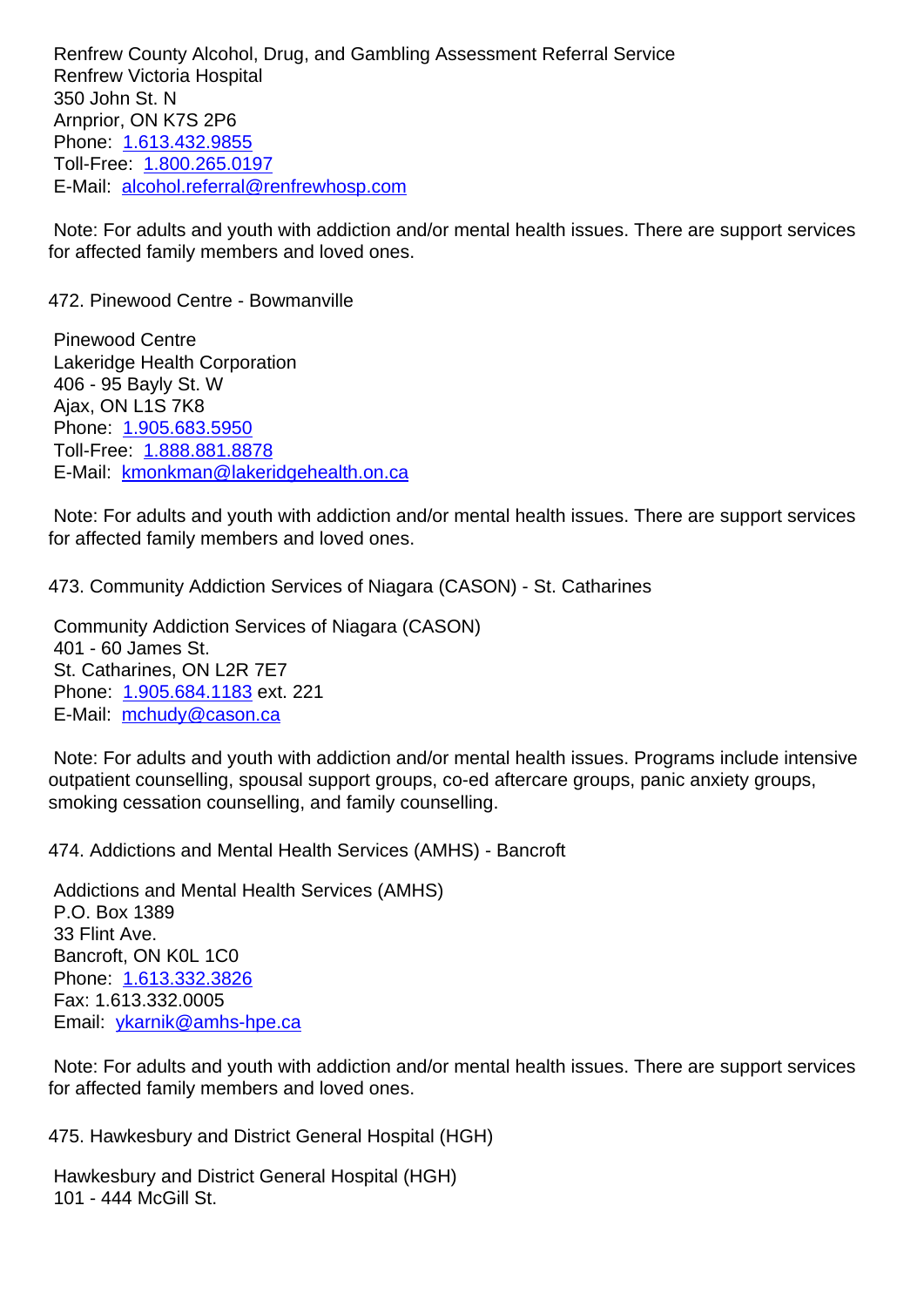Toll-Free: 1.844.304.1414 Fax: 1.613.632.7450

 Note: For adults and youth ages 12+ with addiction and/or mental health issues. There are support services for [affected family](tel:1.844.304.1414) members and loved ones.

476. CRD Laurentides - Sainte-Agathe 476. CRD Laurentides - Sainte-Agathe Centre de réadaptation en dépendance des Laurentides Laurentides Health Region 233, rue Saint-Vincent Sainte-Agathe, QC J8C 2B7 Phone: 1.819.321.3999 Toll-Free: 1.888.345.1395 Fax: 1.819.321.0052 Note: F[or adults and you](tel:1.819.321.3999)th with addiction and/or mental health issues. There are support services for affected [family members](tel:1.888.345.1395) and loved ones. 477. Centre for Addiction and Mental Health (CAMH) - Nicotine Dependence Clinic 477. Centre for Addiction and Mental Health (CAMH) - Nicotine Dependence Clinic Centre for Addiction and Mental Health (CAMH) Nicotine Dependence Clinic 175 College St. Toronto, ON M5T 1P7 Phone: 1.416.535.8501 ext. 77400 Toll Free: 1.800.463.2338 Note: T[his service offers](tel:1.416.535.8501) a nicotine dependency program for adults. 478. Centr[e for Addiction an](tel:1.800.463.2338)d Mental Health (CAMH) - Substance Abuse Program for Afro-Canadian & Carn<sup>1</sup>

 Centre for Addiction and Mental Health (CAMH) Substance Abuse Program for Afro-Canadian & Caribbean Youth (SAPACCY) 80 Workman Way Toronto, ON M6J 1H4 Phone: 1.416.535.8501 ext. 36767

 Note: This service is for ethnocultural youth ages 13-24 with addiction and/or mental health issues. There ar[e support service](tel:1.416.535.8501)s for affected family members and loved ones.

479. Youth Addiction & Concurrent Disorders (YACDS) - Centre for Addiction and Mental Health (CAMH) 47

 Youth Addiction & Concurrent Disorders (YACDS) Centre for Addiction and Mental Health (CAMH) 80 Workman Way Toronto, ON M6J 1H4 Phone: 1.416.535.8501 ext. 1730

 Note: This service is for youth ages 14-24 with addiction and/or mental health issues. There are support services for affected family members and loved ones.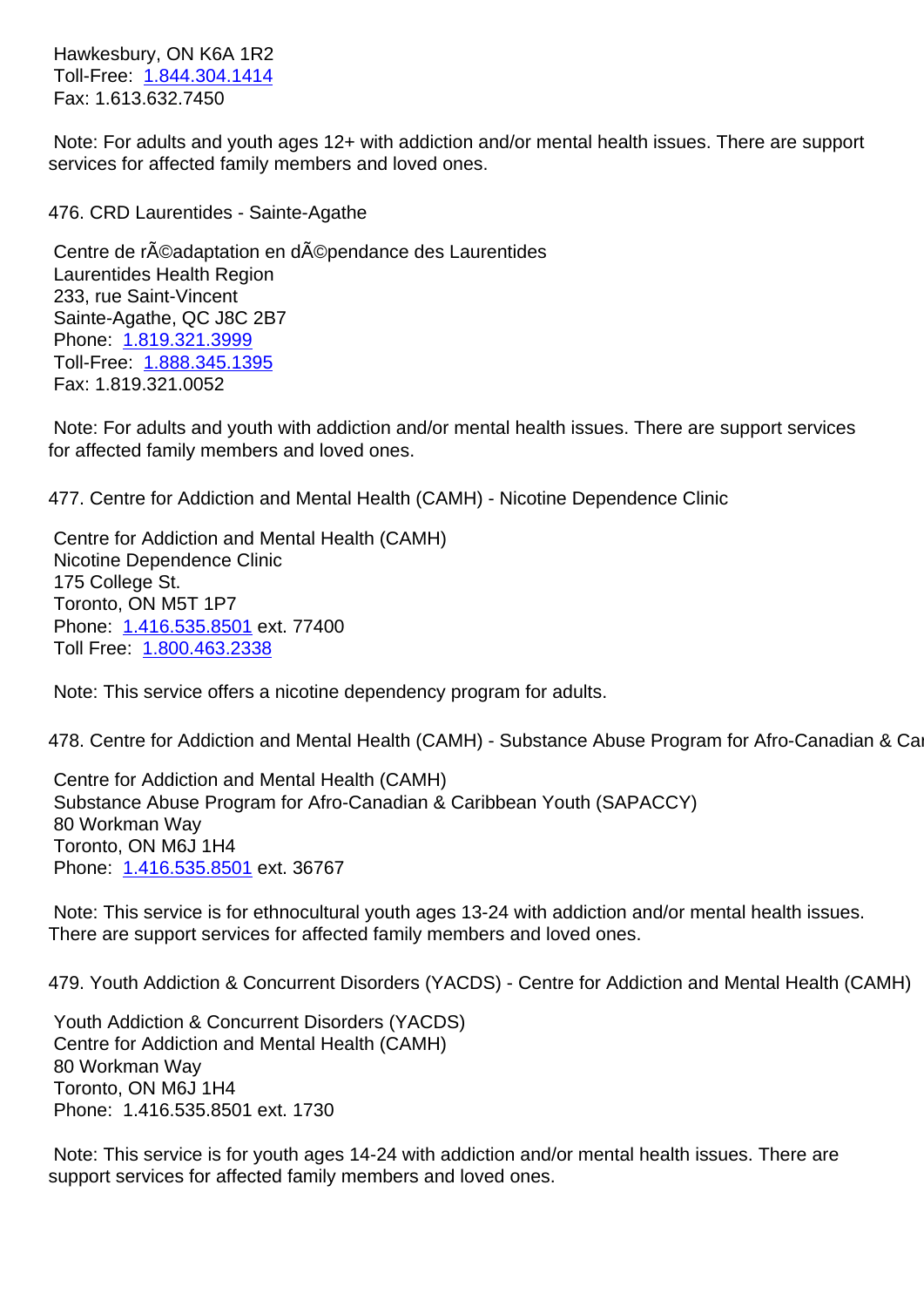Centre for Addiction and Mental Health (CAMH) Russell Street Site 33 Russell St. Toronto, ON M5S 2S1 Phone: 1.416.535.8501 ext.6128 Toll-Free: 1.800.463.2338

 Note: This service offers a variety of programs for adults and youth with addiction and/or mental health is[sues. Also has a](tel:1.416.535.8501) program for opiate addiction. There are support services for affected family members a[nd loved ones. S](tel:1.800.463.2338)panish available. Interpreter available.

## 481. Ashcroft Mental Health 481. Ashcroft Mental Health

 Ashcroft Mental Health 700 Ash-Cache Creek Hwy. Ashcroft, BC V0K 1A0 Phone: 1.250.453.2211 Toll-Free: 1.877.499.6599

 Note: This office provides substance use treatment, concurrent disorder services, crisis intervent[ion and more. T](tel:12504532211)[his](tel:18774996599) service is for adults and youth.

482. CYMH - Ashcroft 482. CYMH - Ashcroft

CYMH  $\hat{a}\in$  Ashcroft 611 Railway Ave. Ashcroft, BC V0K 1A0 Phone: 1.250.453.2109

 Note: This is for ages 6-18 year olds with concurrent mental health and/or addiction issues.

483. Big [Water Society](tel:12504532109) 483. Big Water Society

 Big Water Society 142 4th St. Atlin, BC V0W 1A0 Phone: 1.250.651.2189 Phone: 1.250.651.2460 (office) Fax: 1.250.651.2460 Websit[e: www.bigwaters](tel:12506512189)ociety.org

 Note: T[his is for adults and you](tel:12506512460)th with addiction and/or mental health issues.

## 484. Barri[ere Mental Health](https://www.bigwatersociety.org) 484. Barriere Mental Health

 Barriere Mental Health 4537 Barriere Town Rd. Barriere, BC V0E 1A0 Phone: 1.250.672.9731

 Note: This is for adults and youth with addiction and mental health issues. Please call ahead to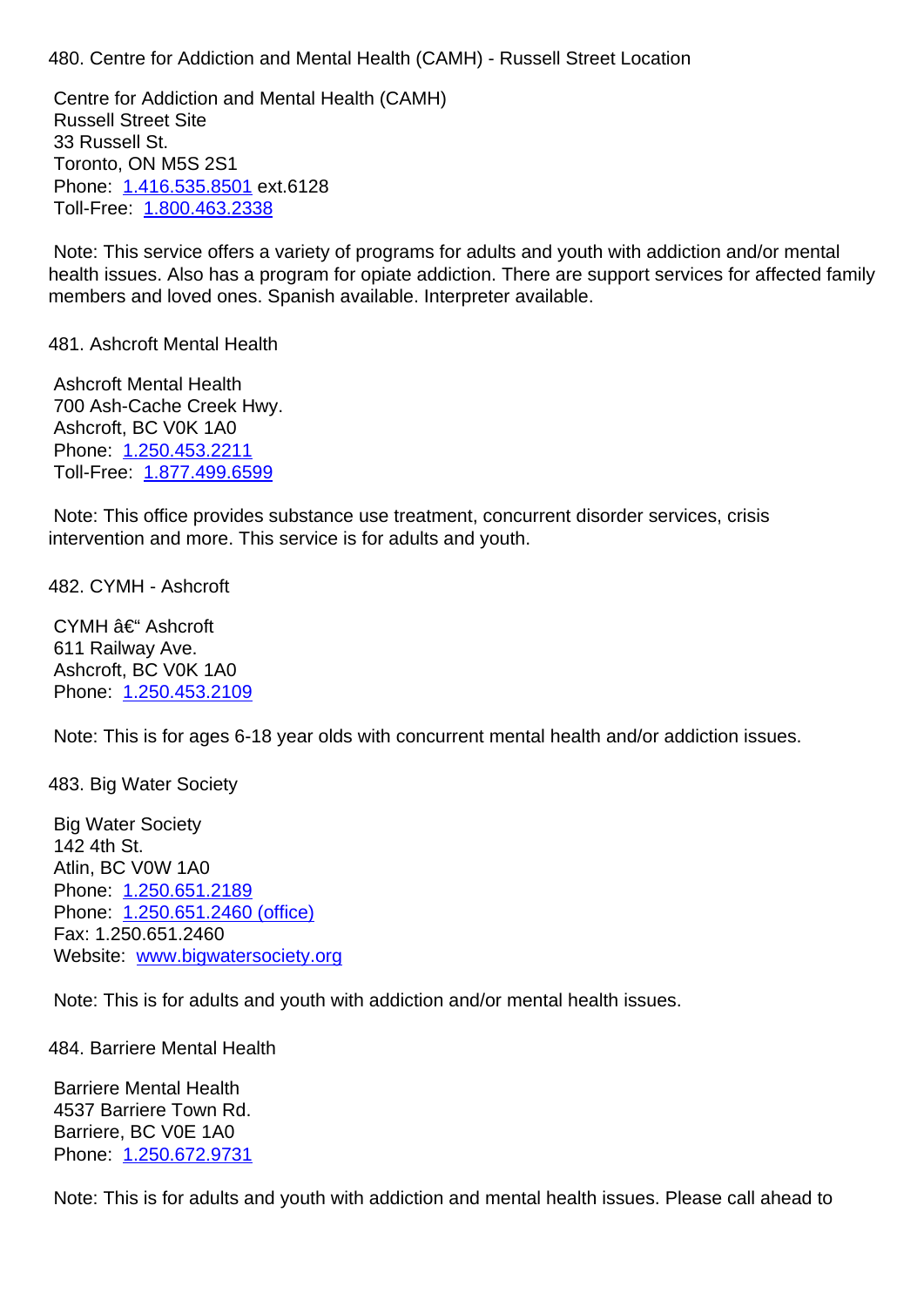485. CYMH - Clearwater 485. CYMH - Clearwater

CYMH – Clearwater 660 Park Dr. Clearwater, BC V0E1N0 Phone: 1.250.674.6810

 Bella Coola, BC V0T 1C0 Phone: 1.250.799.5311

 Note: This is for youth ages 6-18 with concurrent mental health and/or addiction issues. Clearwater has a satellite office in Barriere. For afterhours assistance, please call Kamloops Mental Health and Addi[ction at 1.250.37](tel:12506746810)7.0088.

| 486. Heiltsuk Health Services                                                                                                                                                                                       | 48 |
|---------------------------------------------------------------------------------------------------------------------------------------------------------------------------------------------------------------------|----|
| <b>Heiltsuk Health Services</b><br>212 Wabalisla St.<br>Bella Bella, BC V0T 1Z0<br>Phone: 1.250.957.2308<br>Fax: 1.250.957.2311                                                                                     |    |
| Note: This is for youth or adults with addiction and/or mental health issues. This office also<br>provides counselling and services for sexual abuse and family violence.                                           |    |
| 487. Heiltsuk Kaxla Child & Family Services                                                                                                                                                                         | 48 |
| Heiltsuk Kaxla Child & Family Services<br>79 Waglisla St.<br>Bella Bella, BC V0T 1Z0<br>Phone: 1.250.957.4325<br>Fax: 1.250.957.4340                                                                                |    |
| Note: This is for youth with addiction and/or mental health issues.                                                                                                                                                 |    |
| 488. Bella Coola Community Support Society - Alcohol & Drug Program                                                                                                                                                 | 48 |
| <b>Bella Coola Community Support Society</b><br>Alcohol & Drug Program 1028 Elcho St.<br>Bella Coola, BC V0T 1C0<br>Phone: 1.250.799.5523<br>Phone: 1.250.799.5588<br>Fax: 1.250.799.5791<br>E-Mail: info@bccss.net |    |
| Note: This is for adults or youth with addiction issues.                                                                                                                                                            |    |
| 489. Bella Coola Mental Health                                                                                                                                                                                      | 48 |
| <b>Bella Coola Mental Health</b><br>1025 Elcho St.                                                                                                                                                                  |    |

 Note: This is for adults and youth with addiction and/or mental health issues. In-person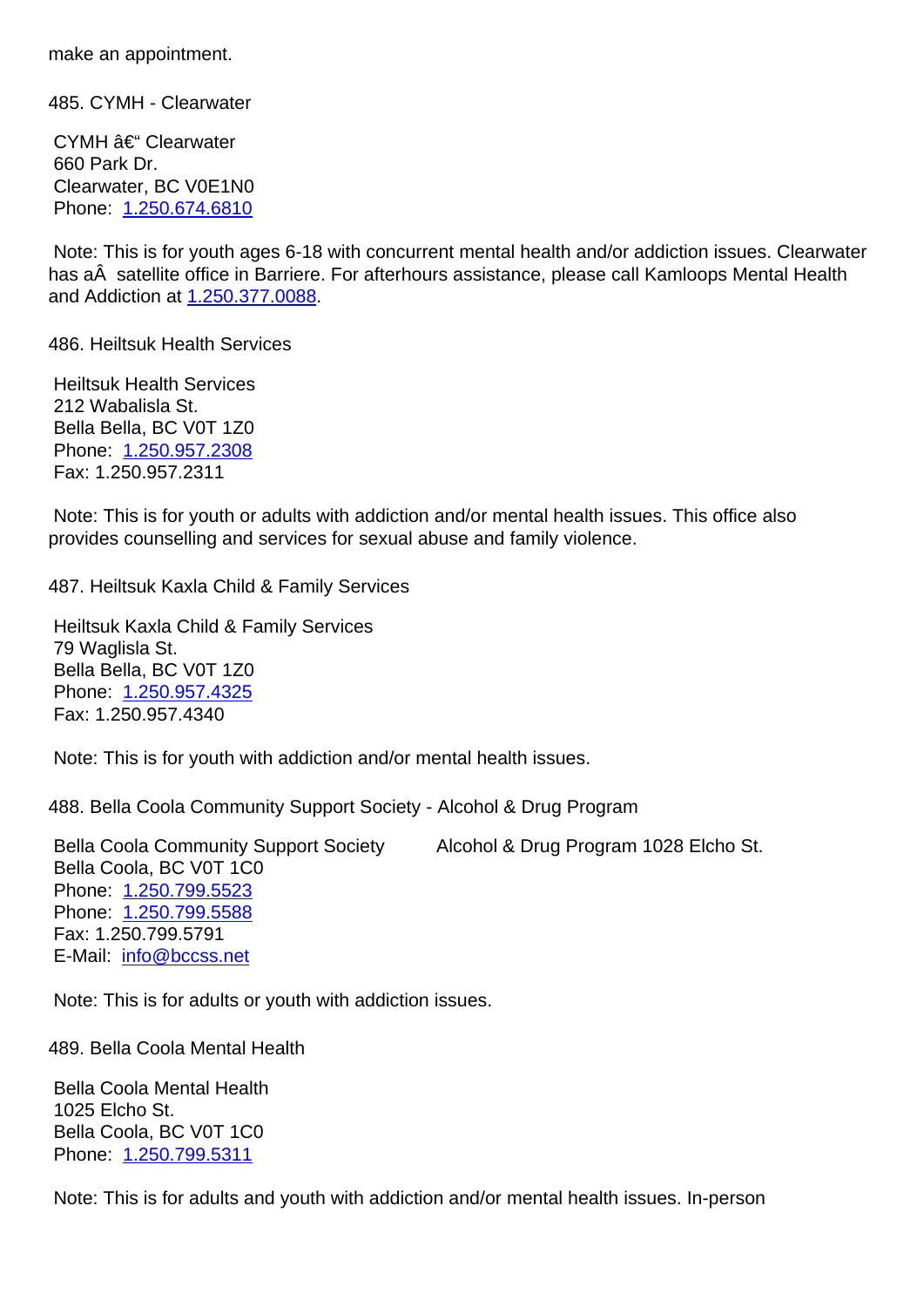490. CYMH - Bella Coola 490. CYMH - Bella Coola

 CYMH – Bella Coola 636 Cliff St. Bella Coola, BC Phone: 1.250.799.5395

 Note: This is for ages 6-18 year olds with concurrent mental health and addiction issues. A youth counsell[or provides outre](tel:12507995395)ach from North Vancouver. This is also for youth in Bella Bella.

| 491. Numawta Alcohol & Drug Services                                                                                                                                                  | 49 |
|---------------------------------------------------------------------------------------------------------------------------------------------------------------------------------------|----|
| Numawta Alcohol & Drug Services<br>Nuxalk Health & Wellness – Nuxalk Reserve<br>Bella Coola, BC V0T 1C0<br>Phone: 1.250.799.5525<br>Phone: 1.250.799.5809                             |    |
| Note: This is for First Nations and Non-First Nations adults and youth with mental health and/or<br>addiction issues. Counselling approach is a native-based holistic wellness model. |    |
| 492. Hope & Area Transition Society                                                                                                                                                   | 49 |
| <b>Hope &amp; Area Transition Society</b><br>Unit $H - 895$ 3rd Ave.<br>Hope, BC V0X 1L0<br>Phone: 1.604.869.5111<br>Fax: 1.604.869.5123                                              |    |
| Note: This is for adults and youth with addiction issues. For people in Boston Bar this agency will<br>pay for a bus ticket to seek their services.                                   |    |
| 493. CYMH - Hope (Fraser Cascade)                                                                                                                                                     | 49 |
| CYMH – Hope (Fraser Cascade)<br>833 3rd Ave.<br>Hope, BC V0X 1L0<br>Phone: 1.604.869.4900                                                                                             |    |
| Note: This is for ages 6-18 year olds with concurrent mental health and addiction issues. Serves<br>residents of Agassiz, Boston Bar, and Hope.                                       |    |
|                                                                                                                                                                                       |    |

494. Burnaby Substance Use Services 494. Burnaby Substance Use Services

 Burnaby Substance Use Services 320 - 7155 Kingsway Burnaby, BC V5E 2V1 Phone: 1.604.777.6870 Fax: 1.604.525.0578

 Note: T[his is for adults a](tel:16047776870)nd youth with addiction only issues. Please call to make an appointment.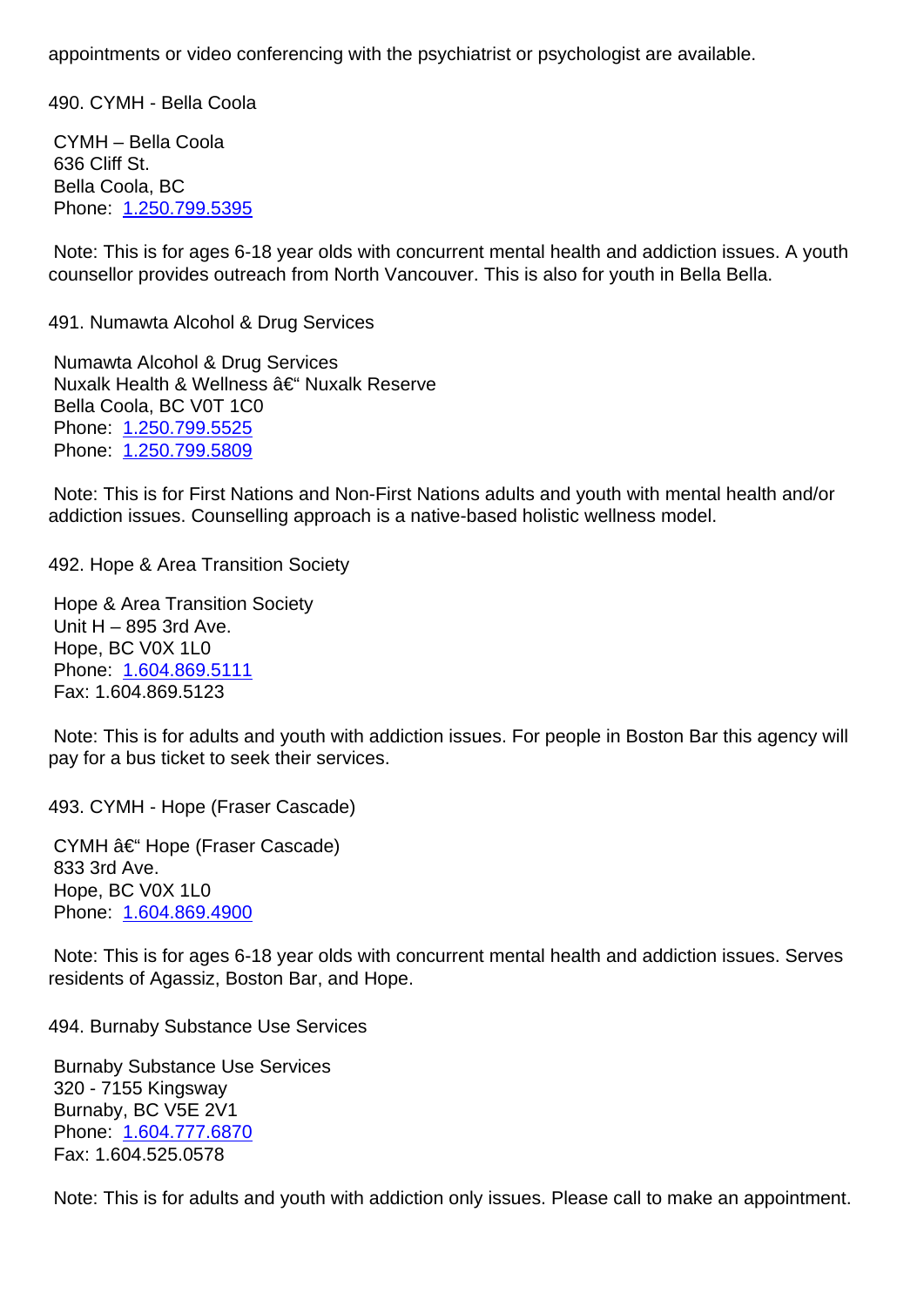495. Odyssey 1 495. Odyssey 1

 Odyssey 1 518 Howard St. Burnaby, BC Phone: 1.604.299.6377 E-Mail: info@bgcbc.ca

 Note: This office provides a wide range of services including counselling, drop-in social/recreational activities[, referrals, drug/a](tel:16042996377)lcohol information and education, and crisis intervention for youth ages 12-24.

496. Burnaby Mental Health 496. Burnaby Mental Health

 Burnaby Mental Health 129 - 3935 Kincaid St. Burnaby, BC V5G 2X6 Phone: 1.604.453.1900 Fax: 1.604.453.1929

 Note: This program is for adults with addiction and/or mental health issues. This location may also provide [outreach program](tel:16044531900)s for youth. Please note that the adult concurrent mental health therapist works out of the Burnaby Central office, phone 1.604.453.1916.

497. CYMH - Burnaby (Brentwood) 497. CYMH - Burnaby (Brentwood)

CYMH – Burnaby (Brentwood) 102 – 4430 Halifax St. Burnaby, BC V5C 5R4 Phone: 1.604.660.0602

 Note: This is for ages 6-18 with concurrent mental health and/or addiction issues.

498. CY[MH - Burnaby \(M](tel:16046600602)etrotown) 498. CYMH - Burnaby (Metrotown)

CYMH  $\hat{a} \in \mathscr{C}$  Burnaby (Metrotown) 101 – 7615 Kingsway Burnaby, BC V3N 3C7 Phone: 1.604.660.9544

 Note: This is for children and youth ages 6-18 with concurrent mental health and/or addiction issues. There is also a day treatment program for youth for the North Fraser Region in Coquitlam (see Co[quitlam\). A referra](tel:16046609544)l is required from CYMH and the client must have a psychiatric diagnosis.

499. CYMH - Fraser North East EPI Program 499. CYMH - Fraser North East EPI Program

CYMH  $\hat{a} \in \hat{F}$  Fraser North East EPI Program Sherbrooke Building 4th floor – 260 Sherbrooke St. New Westminster, BC V3L 3M2 Phone: 1.604.777.8386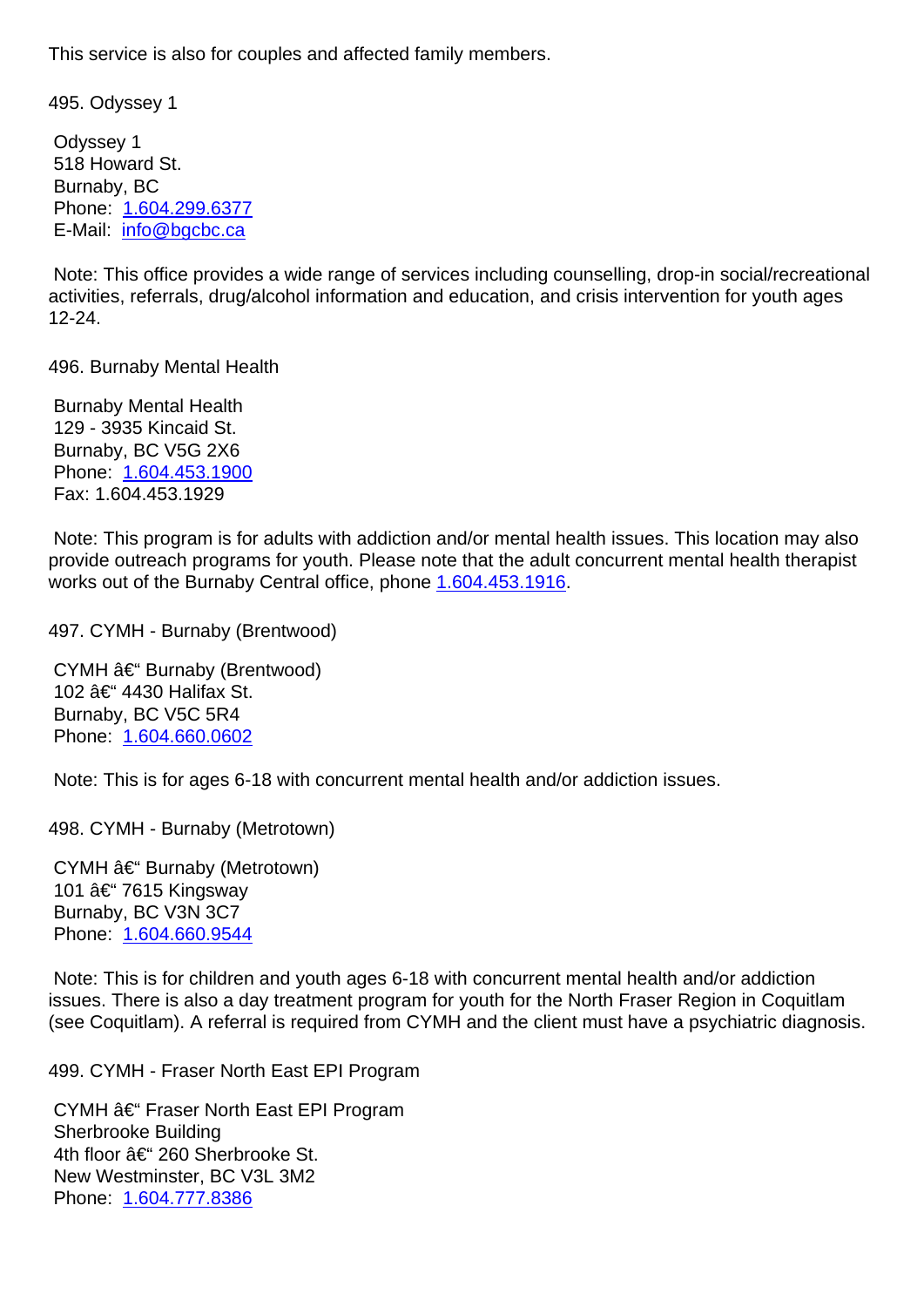| <u>iyo causou iyy auuloligin montar noaltri or concurrent montar noaltri/auuloligin issuos. Altor roodiving</u><br>a call, EPI typically sends a clinician to the home of the person with possible psychosis within a few<br>days. |    |
|------------------------------------------------------------------------------------------------------------------------------------------------------------------------------------------------------------------------------------|----|
| 500. Lakes District Counselling and Support Services                                                                                                                                                                               | 50 |
| Lakes District Counselling and Support Services<br>132 – B Francois Lake Drive (Park Place)<br>Burns Lake, BC V0J 1E0<br>Phone: 1.250.692.7577<br>Fax: 1.250.692.3935                                                              |    |
| Note: This is for all youth ages 19 and under.                                                                                                                                                                                     |    |
| 501. Burns lake, Vanderhoof                                                                                                                                                                                                        | 50 |
| <b>Carrier Sekani Family Services</b><br>Southside Health & Wellness Centre<br>27920 Wellness Way<br>Burns Lake, BC V0J 1E4<br>Phone: 1.250.694.3270<br>Fax: 1.250.694.3290<br>E-Mail: southsidewellness@hotmail.com               |    |
| Note: For adults and youth with addiction and/or mental health issues.                                                                                                                                                             |    |
| 502. John Howard Society of North Island                                                                                                                                                                                           | 50 |
| John Howard Society of North Island<br>201 †140A 10th Ave.<br>Campbell River, BC V9W 4E3<br>Phone: 1.250.286.0611<br>Fax: 1.250.286.3650<br>E-Mail: mail@jhsni.bc.ca                                                               |    |
| Note: This is for youth with addiction issues only. JHS provides support and counselling for<br>families.                                                                                                                          |    |
| 503. CYMH - Campbell River                                                                                                                                                                                                         | 50 |
| CYMH – Campbell River<br>215 – 1180 Ironwood Rd.<br>Campbell River, BC V9W 5P7<br>Phone: 1.250.830.6500                                                                                                                            |    |
| Note: This is for ages 6-18 year olds with concurrent mental health and/or addiction issues.                                                                                                                                       |    |
| 504. CYMH - Campbell River (North Central Vancouver Island Aboriginal Team)                                                                                                                                                        | 50 |
| CYMH – Campbell River<br>North Central Vancouver Island Aboriginal Team<br>215 – 1180 Ironwood Rd.                                                                                                                                 |    |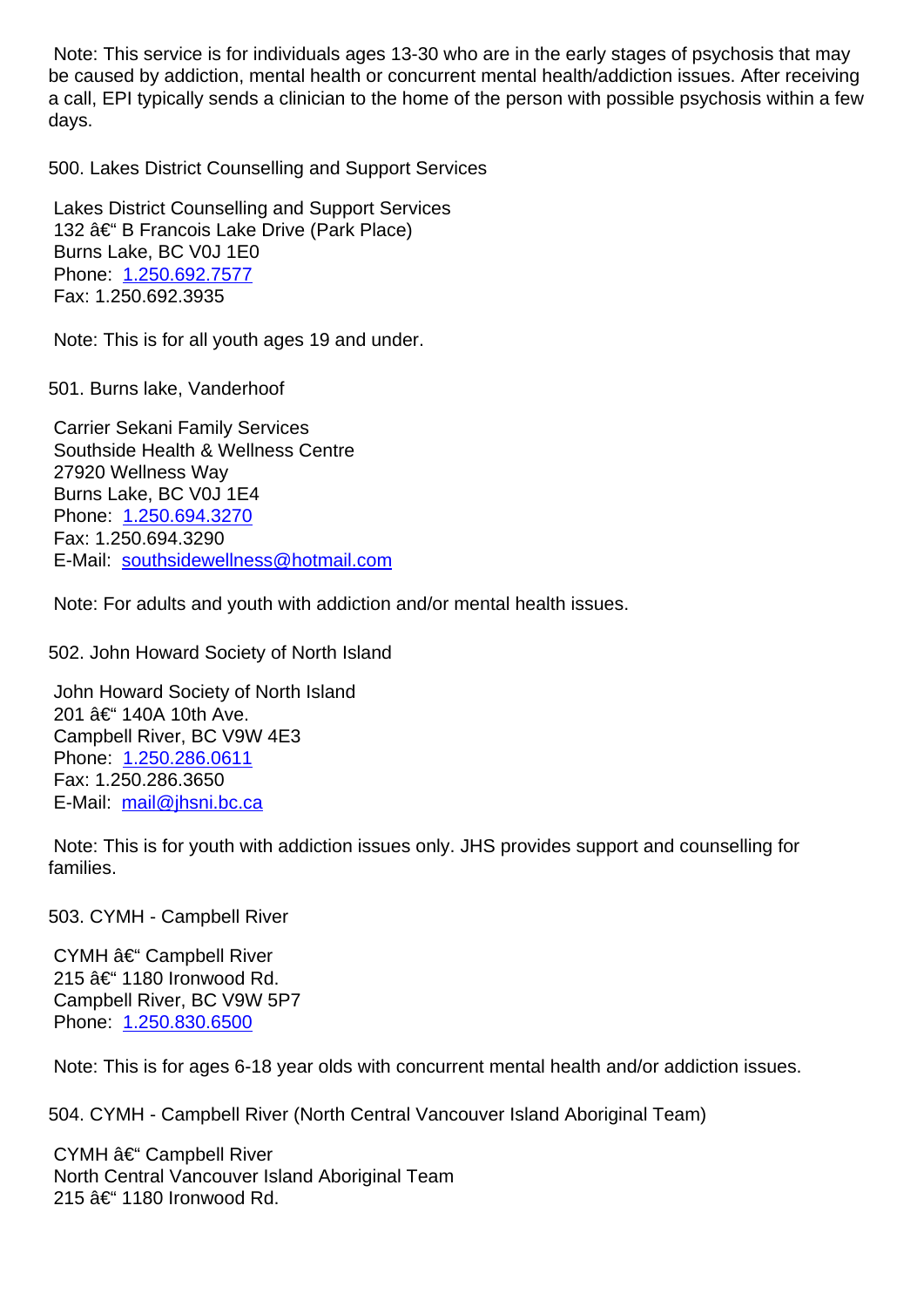Phone: 1.250.925.9890

 Note: This is for ages 6-18 with addiction and/or mental health issues. This service is for First Nations.

| 505. Laichwiltach Family Life Society                                                                                                                   | 50 |
|---------------------------------------------------------------------------------------------------------------------------------------------------------|----|
| Laichwiltach Family Life Society                                                                                                                        |    |
| $441 - 4th$ Ave                                                                                                                                         |    |
| Campbell River, BC V9W 3W7<br>Phone: 1.250.286.3430 Ext. 119                                                                                            |    |
| Toll-Free: 1.877.777.8222                                                                                                                               |    |
| E-Mail: addictions_lfls@shawbiz.ca                                                                                                                      |    |
| Note: This service provides addiction and trauma assessment, counselling, and referrals. There is<br>individual and group therapy for youth and adults. |    |
| 506. CYMH - Castlegar                                                                                                                                   | 50 |
| CYMH – Castlegar                                                                                                                                        |    |
| 124 – 845 Columbia Ave.                                                                                                                                 |    |
| Castlegar, BC V1N 1H3                                                                                                                                   |    |
| Phone: 1.250.365.4470                                                                                                                                   |    |
| Note: This is for ages 6-18 with addiction and/or mental health issues.                                                                                 |    |
| 507. Freedom Quest                                                                                                                                      | 50 |
| <b>Freedom Quest</b>                                                                                                                                    |    |
| 349 Columbia Ave.                                                                                                                                       |    |
| Castlegar, BC V1N 1G6                                                                                                                                   |    |
| Phone: 1.250.304.2676                                                                                                                                   |    |
| Toll-Free: 1.877.304.2676<br>Fax: 1.250.604.2678                                                                                                        |    |
| E-Mail: infofg@shaw.ca                                                                                                                                  |    |
|                                                                                                                                                         |    |
| Note: This is for youth 13-18 with addiction issues. Day treatment and individual counselling                                                           |    |
| available. A FASD program for families, probation-mandated program for youth ("YSAM"), and peer                                                         |    |

508. Axis Family Resources - Castlegar 508. Axis Family Resources - Castlegar

support [program for paren](mailto:infofq@shaw.ca)ts is also available.

 Axis Family Resources Unit 2 – 1237 3rd St. Castlegar, BC Phone: 1.250.304.2822 Phone: 1.250.392.1000 (Main Office) Toll-Free: 1.877.392.1003 (Main Office) E-Mail: [info@axis.bc.ca](tel:12503042822)

 Note: T[his is a service fo](tel:12503921000)r youth ages 13-25 with addiction issues only. Axis has the 1st Step mobile tr[eat](mailto:info@axis.bc.ca)[ment program th](tel:18773921003)at provides day, evening, and/or weekend treatment in the community.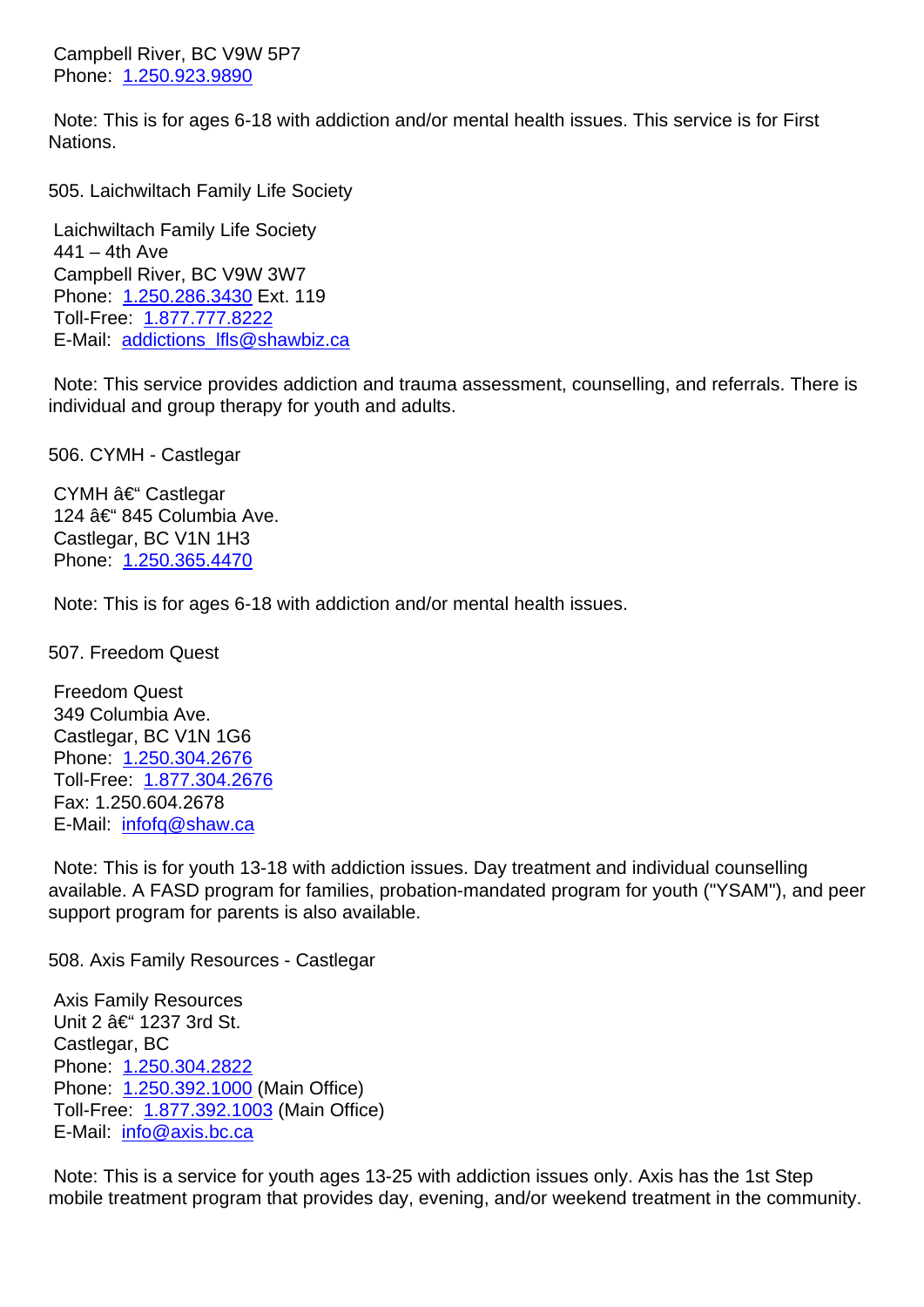Raven Program Phoenix Centre 922 3rd Ave. Kamloops, BC V2C 6W5 Phone: 1.250.374.4634 Toll-Free: 1.877.318.1177 Fax: 1.250.374.4621 E-Mail: [raven@phoenixc](tel:12503744634)entre.org

 Note: This [is for youth age](tel:18773181177)s 6-18 years old with addiction issues. It also provides support for families. Under special circumstances, the addiction counsellor at Chase & District Primary Health Care Se[rvices will see youth \(see C](mailto:raven@phoenixcentre.org)hase).

| 510. CYMH - Kamloops                                                                                                                                                                      | 51 |
|-------------------------------------------------------------------------------------------------------------------------------------------------------------------------------------------|----|
| CYMH – Kamloops<br>210 – 1165 Battle St.<br>Kamloops, BC V2C 2N4<br>Phone: 1.250.371.3648                                                                                                 |    |
| Note: This is for youth ages 6-18 years old with addiction and/or mental health issues. Also serves<br>Chase.                                                                             |    |
| 511. Community Options Society (COS)                                                                                                                                                      | 51 |
| <b>Community Options Society (COS)</b><br>554 Trunk Rd.<br>Duncan, BC<br>Phone: 1.250.748.0232                                                                                            |    |
| Note: This is for youth ages 13-19 with mental health and/or addiction issues. There is support for<br>family members at this office.                                                     |    |
| 512. Chetwynd, Hudson's Hope, Tumbler Ridge                                                                                                                                               | 51 |
| <b>Chetwynd Mental Health and Addictions</b><br>5500 Hospital Rd.<br>Chetwynd, BC V0C 1J0<br>Phone: 1.250.788.7211<br>Fax: 1.250.788.2832<br>Emergency Line: 1.888.562.1214 (After Hours) |    |
| Note: This is for adults and youth with addiction and/or mental health issues.                                                                                                            |    |

513. CYMH - Chet[wynd](tel:18885621214) 513. CYMH - Chetwynd CYMH – Chetwynd 4744 52nd St. Chetwynd, BC V0C 1J0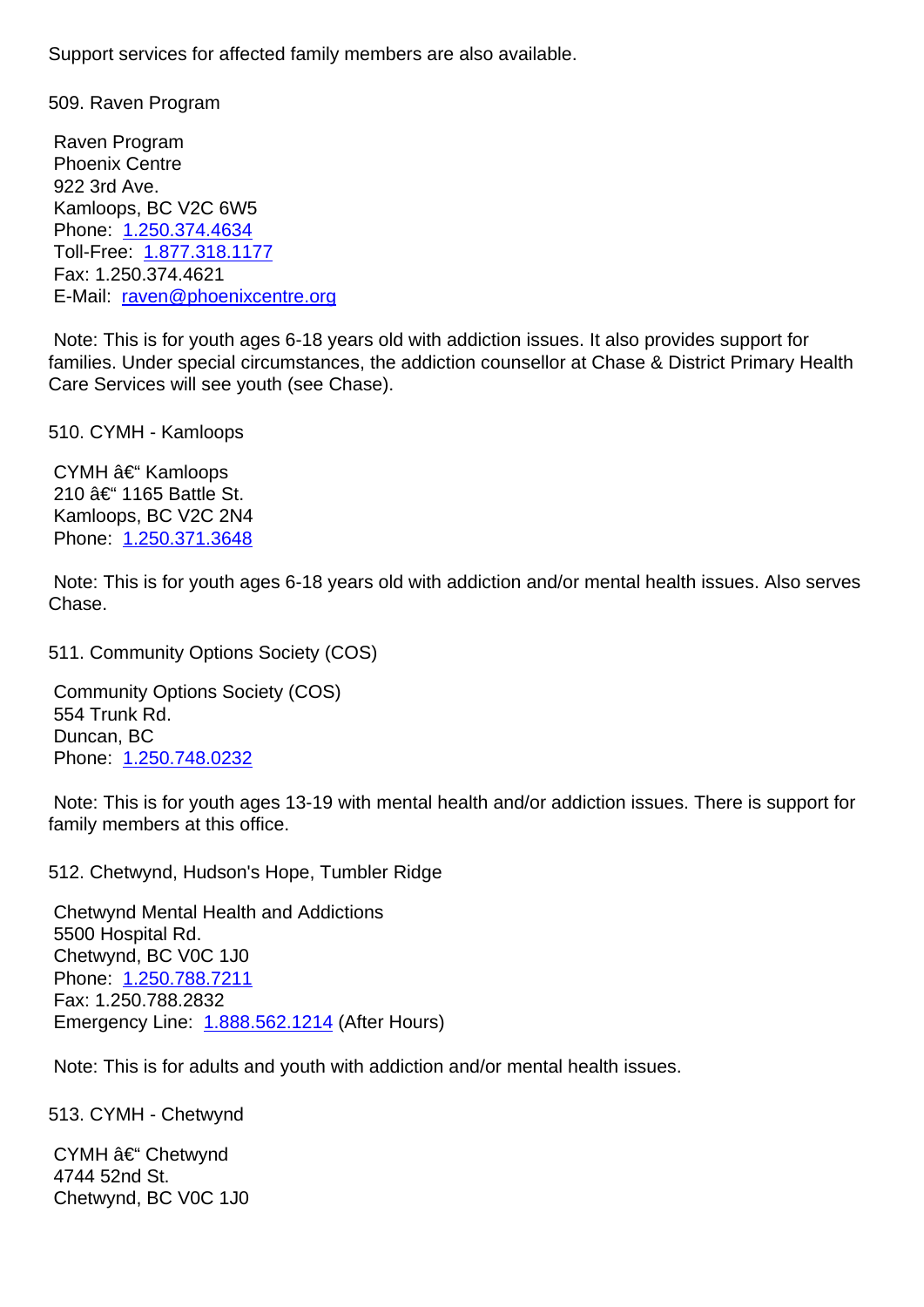Note: This is for children and youth ages 6-18 with addiction and/or mental health issues.

| <b>The Contract Company of the power ages of the manufacture of mondation reduced</b>                                                                                                                                |    |
|----------------------------------------------------------------------------------------------------------------------------------------------------------------------------------------------------------------------|----|
| 514. Tansi Friendship Centre                                                                                                                                                                                         | 51 |
| Tansi Friendship Centre<br>5301 South Access Rd.<br>Chetwynd, BC V0C 1J0<br>Phone: 1.250.788.2996<br>Fax: 1.250.788.2823<br>E-Mail: addictions@tansifcs.com                                                          |    |
| Note: This is for adults and youth with addiction issues only. First Nations and Non-First Nations<br>are welcome to use the services.                                                                               |    |
| 515. Pacific Community Resources Chilliwack Addiction Prevention Services (CAPS)                                                                                                                                     | 51 |
| <b>Pacific Community Resources</b><br><b>Chilliwack Addiction Prevention Services (CAPS)</b><br>45921 Hocking Ave.<br>Chilliwack, BC V2P 1B5<br>Phone: 1.604.795.5994<br>Fax: 1.604.795.5225<br>E-Mail: caps@pcrs.ca |    |
| Note: For adults and youth with addiction issues. There is individual and group counselling and<br>referrals into other programs.                                                                                    |    |
| 516. CYMH - Chilliwack                                                                                                                                                                                               | 51 |
| CYMH – Chilliwack<br>2nd Floor – 8978 School St.<br>Chilliwack, BC V2P 4L4<br>Phone: 1.604.702.2311                                                                                                                  |    |
| Note: This service for is for children and youth ages 6-18 with addiction and/or mental health<br>issues.                                                                                                            |    |
| 517. ASTRA Outreach                                                                                                                                                                                                  | 51 |
| <b>ASTRA Outreach</b><br>Chilliwack, BC<br>Phone: 1.604.798.1418<br>Fax: 1.604.795.5225                                                                                                                              |    |
| Note: This service is for youth ages 13-24 with addiction issues only. There are support services<br>for affected family members and loved ones.                                                                     |    |
| 518. CYMH - Fraser East EPI Program                                                                                                                                                                                  | 51 |
| CYMH – Fraser East EPI Program<br>11 - 32700 George Ferguson Way                                                                                                                                                     |    |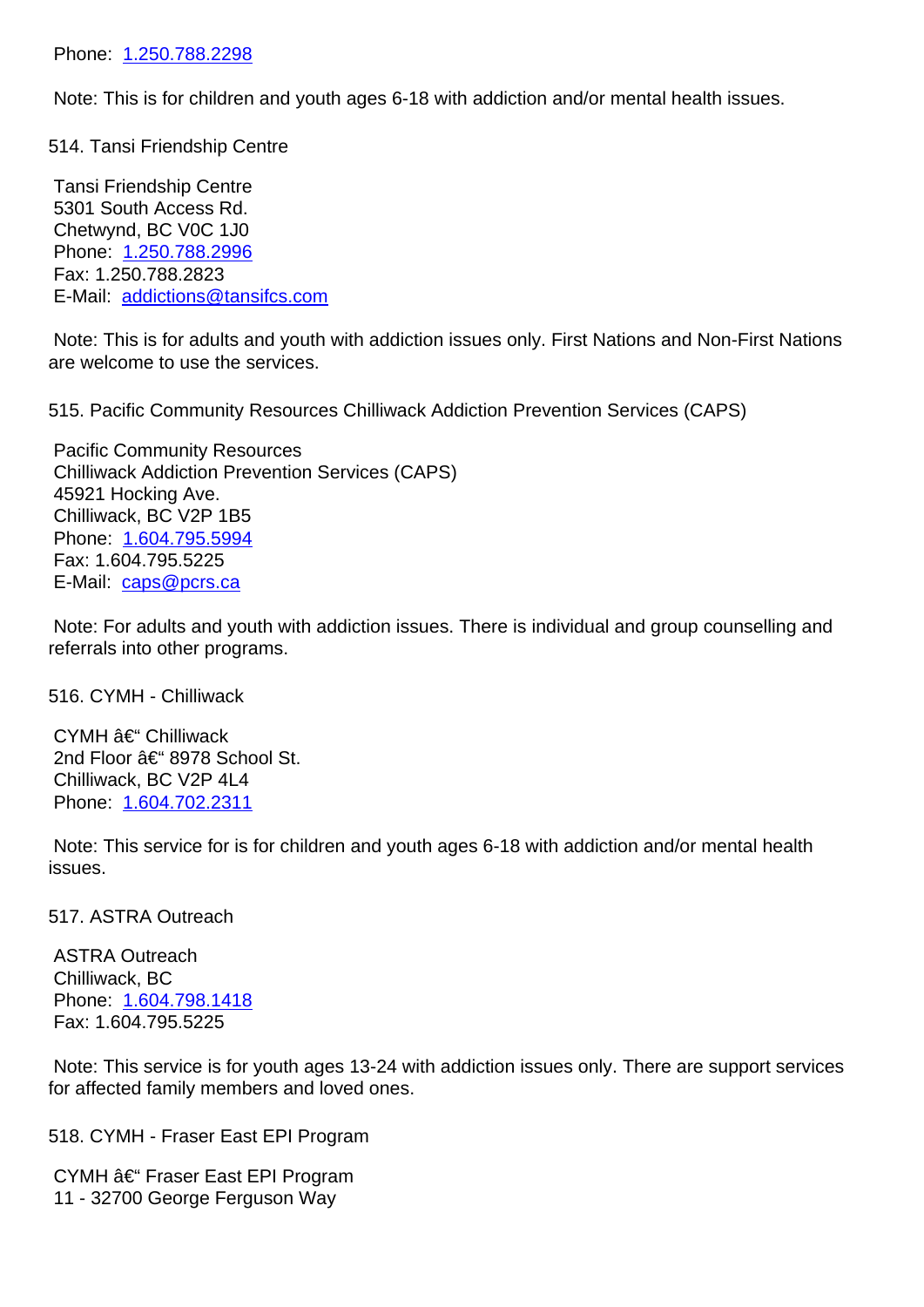TULLICE. **1.000.070.7047** 

 Note: This service is for individuals ages 13-30 who are in the early stages of psychosis that may be caused by addiction, mental health or concurrent mental health/addiction issues. After receiving a call, EPI t[ypically sends a](tel:18668707847) clinician to the home of the person with possible psychosis within a few days.

| 519. Yellowhead Community Services (YCS)                                                                                                                                                                                   | 51 |
|----------------------------------------------------------------------------------------------------------------------------------------------------------------------------------------------------------------------------|----|
| <b>Yellowhead Community Services (YCS)</b><br>612 Park Dr.<br>Clearwater, BC V0E 1N1<br>Phone: 1.250.674.2600 (Clearwater)<br>Phone: 1.250.672.9773 (Barriere)<br>Fax: 1.250.674.2676<br>E-Mail: info@yellowheadcs.ca      |    |
| Note: This is for adults and youth with addiction and mental health issues. There are support<br>services for affected family members. There is also a satellite office that serves the residents of<br>Barriere.          |    |
| 520. CYMH - Clearwater                                                                                                                                                                                                     | 52 |
| CYMH – Clearwater<br>660 Park Dr.<br>Clearwater, BC V0E 1N0<br>Phone: 1.250.674.6810                                                                                                                                       |    |
| Note: This service is for youth ages 6-18 with addiction and/or mental health issues.                                                                                                                                      |    |
| 521. John Howard Society of North Island                                                                                                                                                                                   | 52 |
| John Howard Society of North Island<br>1455 Cliffe Ave.<br>Courtenay, BC V9N 2K6<br>Phone: 1.250.338.7341<br>Fax: 1.250.338.6568<br>E-Mail: mail@jhsni.bc.ca                                                               |    |
| Note: John Howard provides alcohol and drug counselling, assessment, group therapy, and family<br>counselling. John Howard also provides early intervention/prevention school-based counselling for<br>School District 71. |    |
| 522. CYMH - Courtenay                                                                                                                                                                                                      | 52 |

CYMH – Courtenay 2455 Mansfield Dr. Courtenay, BC V9N 2M2 Phone: 1.250.334.5820

 Note: This service is for youth ages 6-18 with addiction and/or mental health issues.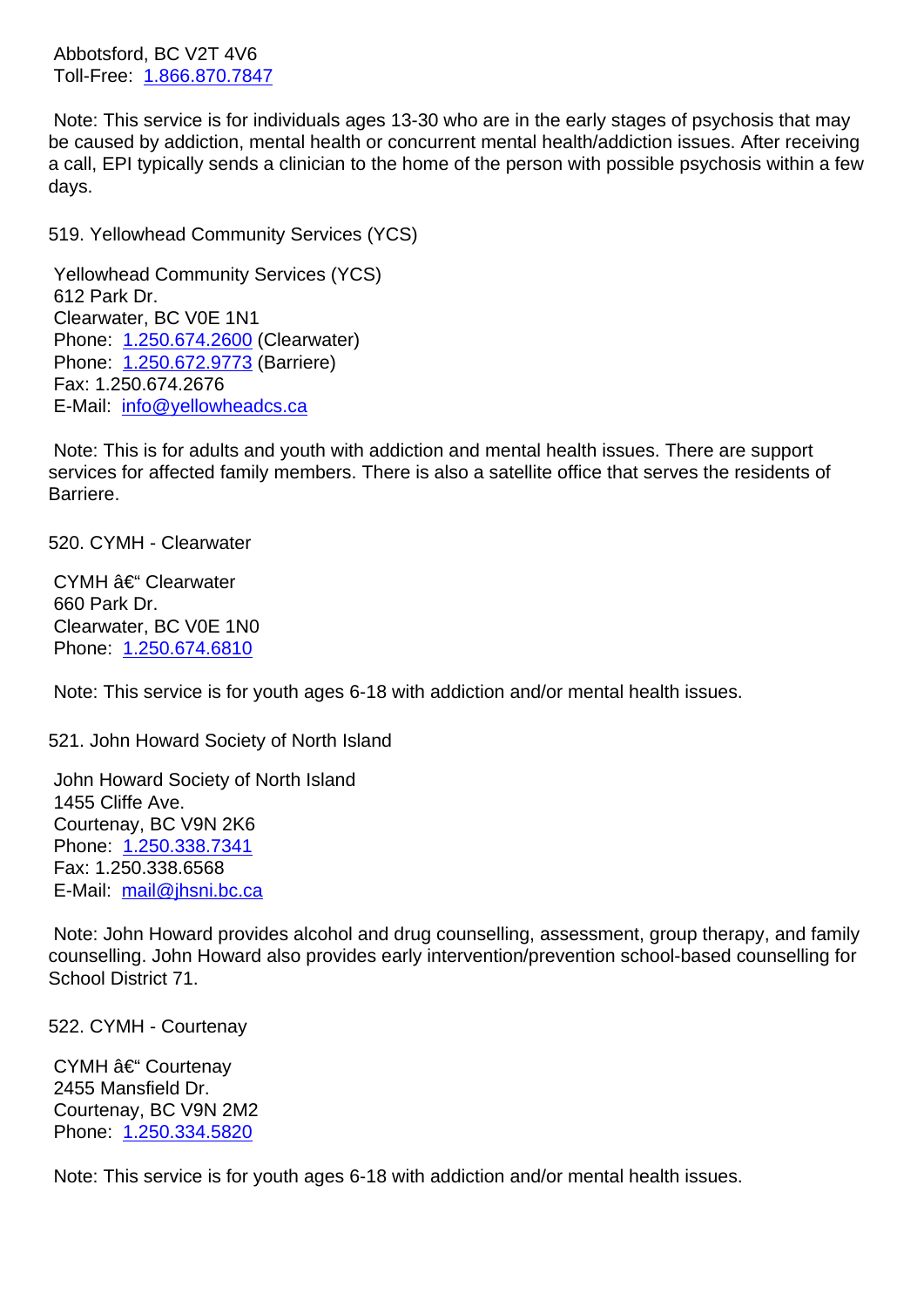SHARE Family and Community Services 200  $â€$ " 25 King Edward St. Coquitlam, BC V3K 4S8 Phone: 1.604.540.9161 Fax: 1.604.540.2290

 Note: This is for adults and youth with addiction and/or mental health issues. There is also a support [service for affecte](tel:16045409161)d family members. There are counselling offices in Port Moody.

| <b>Tri-Cities Mental Health Centre</b> |
|----------------------------------------|
| 1 – 2232 Elgin Ave.                    |
| Port Coquitlam, BC V3C 2B2             |
| Phone: 1.604.777.8400                  |

 Fax: 1.604.777.8411

 Note: This service is for youth and adults with addiction and/or mental health issues. This office also pro[vides support for](tel:16047778400) affected family members.

525. CYMH - Tri-Cities 525. CYMH - Tri-Cities

 $CYMH$   $A \in$  Tri-Cities 300 – 3003 St. Johns St. Port Moody, BC V3H 2C4 Phone: 1.604.469.7600

 Note: This service is for youth ages 6-18 with addiction and/or mental health issues.

526. CY[MH - North Frase](tel:1.604.469.7600)r Youth Day Treatment Program 526. CYMH - North Fraser Youth Day Treatment Program

CYMH – North Fraser Youth Day Treatment Program 644 Poirier St. Coquitlam, BC V3J 6B1 Phone: 1.604.933.2533

 Note: For youth with mental health or concurrent mental health/addiction issues. This program runs for 5 hou[rs a day, 4 days](tel:16049332533) a week. A referral is required from CYMH and must have a psychiatric diagnosis.

527. East Kootenay Addiction Services Society (EKASS) 527. East Kootenay Addiction Services Society (EKASS)

 East Kootenay Addiction Services Society (EKASS) 202 – 1617 Baker St. Cranbrook, BC Toll-Free: 1.877.489.4344

 Note: This is for adults or youth with addiction issues. EKASS offers outpatient counselling, day programs, [support groups, h](tel:18774894344)ome detox, methadone, and prevention programs.

524. Tri-Cities Mental Health 524. Tri-Cities Mental Health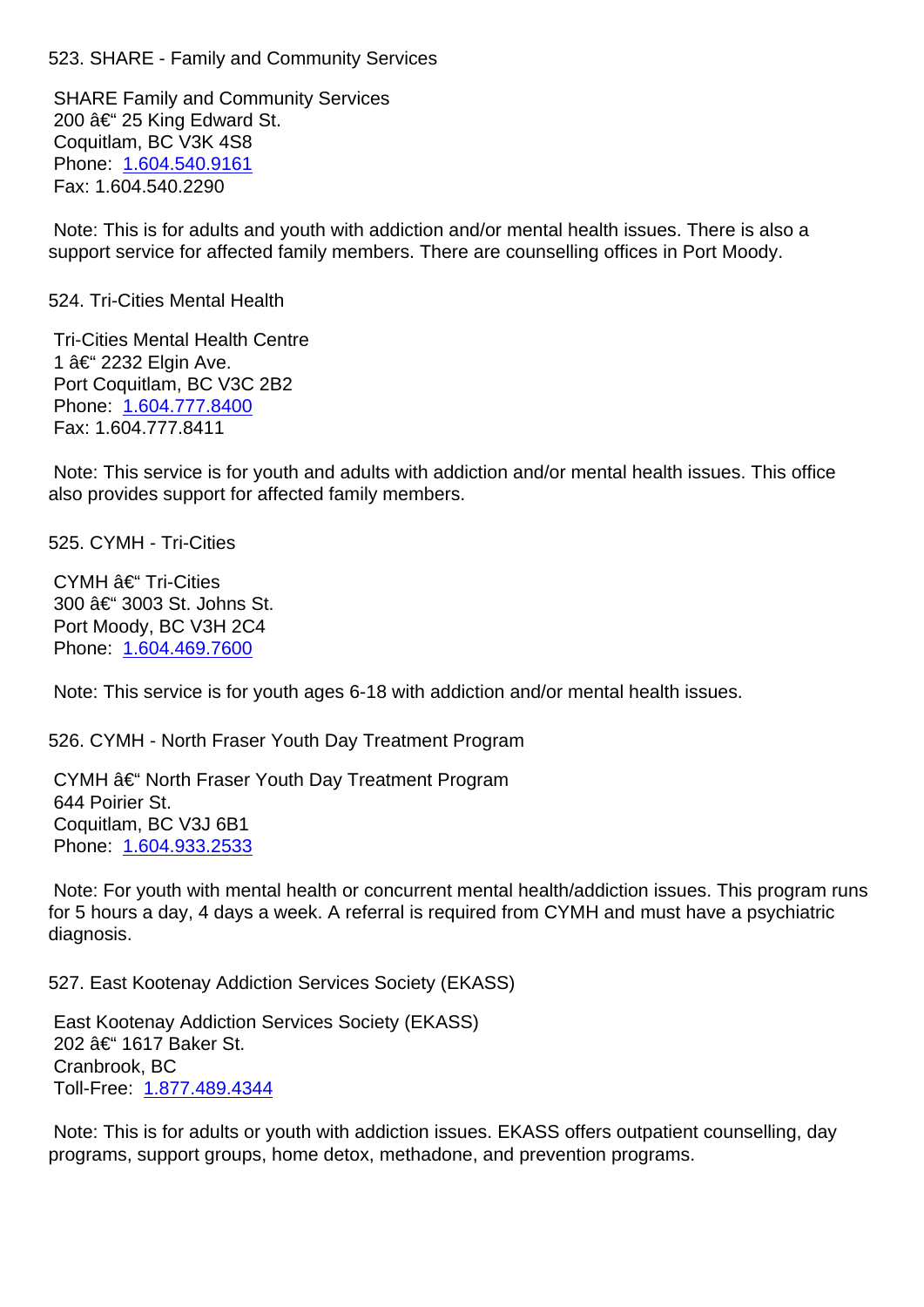Cranbrook Mental Health 20 – 23rd Ave. S Cranbrook, BC V1C 5V1 Phone: 1.250.420.2210

 Note: This is for adults with addiction and/or mental health issues and affected family members. There is [also an eating di](tel:12504202210)sorder program for youth.

| 529. CYMH - Cranbrook                                                                                                                                                                                                                                             | 52 |
|-------------------------------------------------------------------------------------------------------------------------------------------------------------------------------------------------------------------------------------------------------------------|----|
| CYMH – Cranbrook<br>201 – 1212 2nd St. N.<br>Cranbrook, BC V1C 4T6<br>Phone: 1.250.426.1514                                                                                                                                                                       |    |
| Note: This service is for youth ages 6-18 with addiction and/or mental health issues.                                                                                                                                                                             |    |
| 530. Axis Family Resources - Cranbrook                                                                                                                                                                                                                            | 53 |
| <b>Axis Family Resources</b><br>201 - 10th Ave. S.<br>Cranbrook, BC<br>Phone: 1.250.489.4074<br>Phone: 1.250.392.1000 (Main Office)<br>Toll-Free: 1.877.392.1003 (Main Office)<br>E-Mail: info@axis.bc.ca                                                         |    |
| Note: This is a service for youth ages 13-25 with addiction issues only. Axis has the 1st Step<br>mobile treatment program that provides day, evening, and/or weekend treatment in the community.<br>There are also support services for affected family members. |    |
| 531. East Kootenay Addiction Services Society (EKASS)                                                                                                                                                                                                             | 53 |
| East Kootenay Addiction Services Society (EKASS)<br>3 †223 16th Ave. N<br>Creston, BC<br>Phone: 1.250.428.3036                                                                                                                                                    |    |
| Note: For adults and youth with addiction and/or mental health issues. There is support services for<br>affected family members.                                                                                                                                  |    |
| 532. CYMH - Creston & District Community Resources Centre Society                                                                                                                                                                                                 | 53 |
| CYMH †Creston & District Community Resources Centre Society<br>223 16th Ave. N<br>Creston, BC V0B 1G0<br>Phone: 1.250.428.5547                                                                                                                                    |    |
| Note: This is for youth ages 6-18 with addiction and/or mental health issues.                                                                                                                                                                                     |    |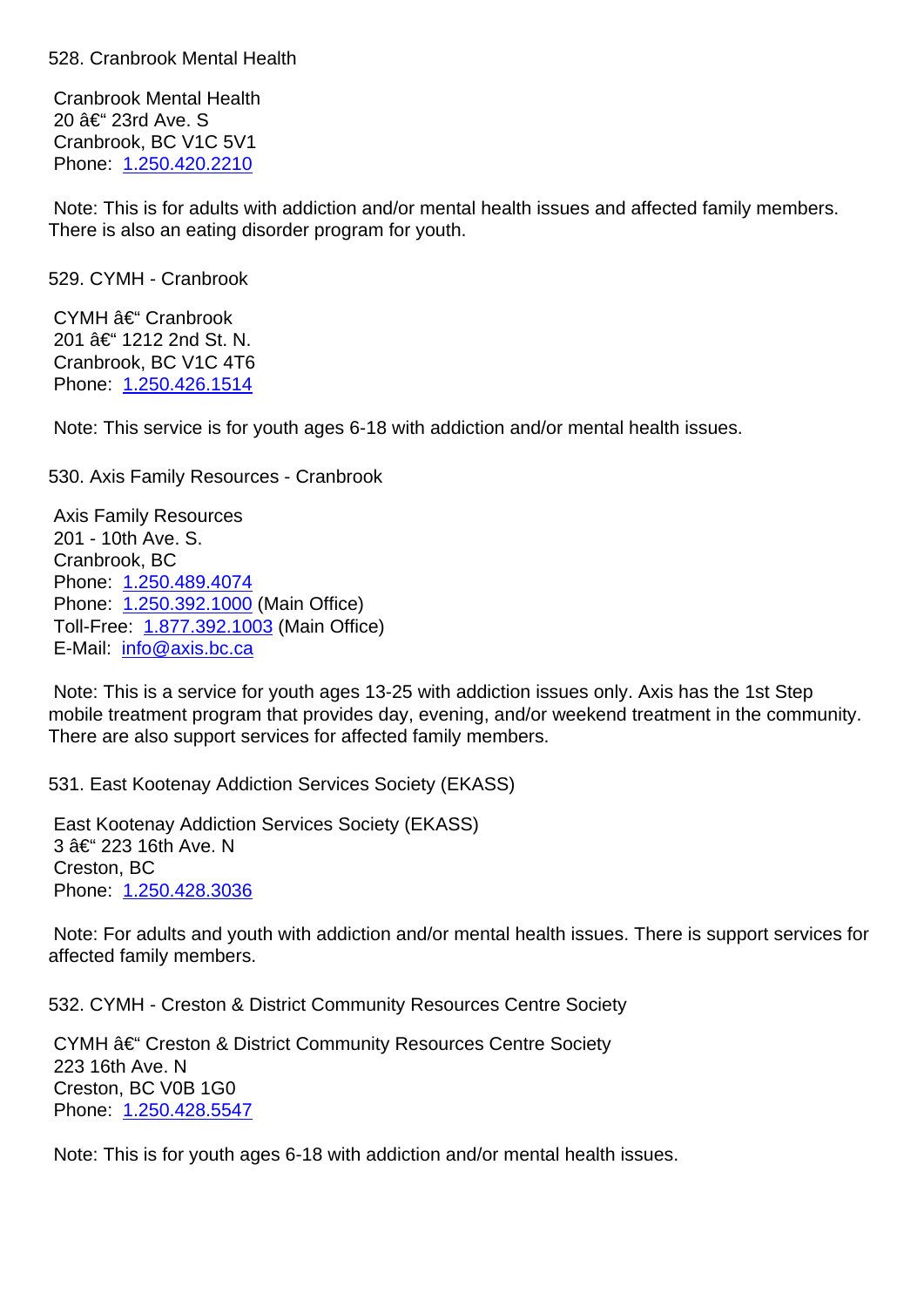Axis Family Resources 1145 Canyon St. Creston, BC Phone: 1.250.428.8475 Phone: 1.250.392.1000 (Main Office) Toll-Free: 1.877.392.1003 (Main Office) E-Mail: [info@axis.bc.ca](tel:12504288475)

 Note: T[his is a service fo](tel:12503921000)r youth ages 13-25 with addiction issues only. Axis has the 1st Step mobile trea[tment program th](tel:18773921003)at provides day, evening, and/or weekend treatment in the community. There ar[e also support se](mailto:info@axis.bc.ca)rvices for affected family members.

534. Dawson Creek Mental Health & Addictions 534. Dawson Creek Mental Health & Addictions

 Dawson Creek Mental Health & Addictions 1001 110th Ave. Dawson Creek, BC V1G 4X3 Phone: 1.250.719.6525 Toll-Free: 1.888.592.2711 Toll-Free: 1.888.562.1214 (After Hours Emergency) Fax: 1.250.719.6540 Email: [MHAS.Commun](tel:12507196525)[ica](tel:18885922711)tions@northernhealth.ca

 Note: This [is for adults and](tel:18885621214) youth with addiction and/or mental health issues.

535. CY[MH - Dawson Creek](mailto:MHAS.Communications@northernhealth.ca) 535. CYMH - Dawson Creek

CYMH  $\hat{a}\in$  Dawson Creek 205 – 1508 102nd Ave. Dawson Creek, BC V1G 2E2 Phone: 1.250.784.2342

 Note: This service is for youth ages 6-18 with addiction and/or mental health issues.

536. Na[wican Friendship](tel:1.250.784.2342) Centre 536. Nawican Friendship Centre

 Nawican Friendship Centre 1320 102nd Ave. Dawson Creek, BC V1G 2C6 Phone: 1.250.782.5205 Fax: 1.250.782.8411 E-Mail: community@nawican.ca

Note: T[his is for First Na](tel:1.250.782.5205)tions adults and youth with addiction issues. Nawican' primary concern is the health and social service needs of BC' aboriginal peoples living in urban and off reser[ve communities. However](mailto:community@nawican.ca), Nawican services are available to Native and Non-Native citizens of the South Peace River district.

537. Axis Family Resources - Dawson Creek 537. Axis Family Resources - Dawson Creek

 Axis Family Resources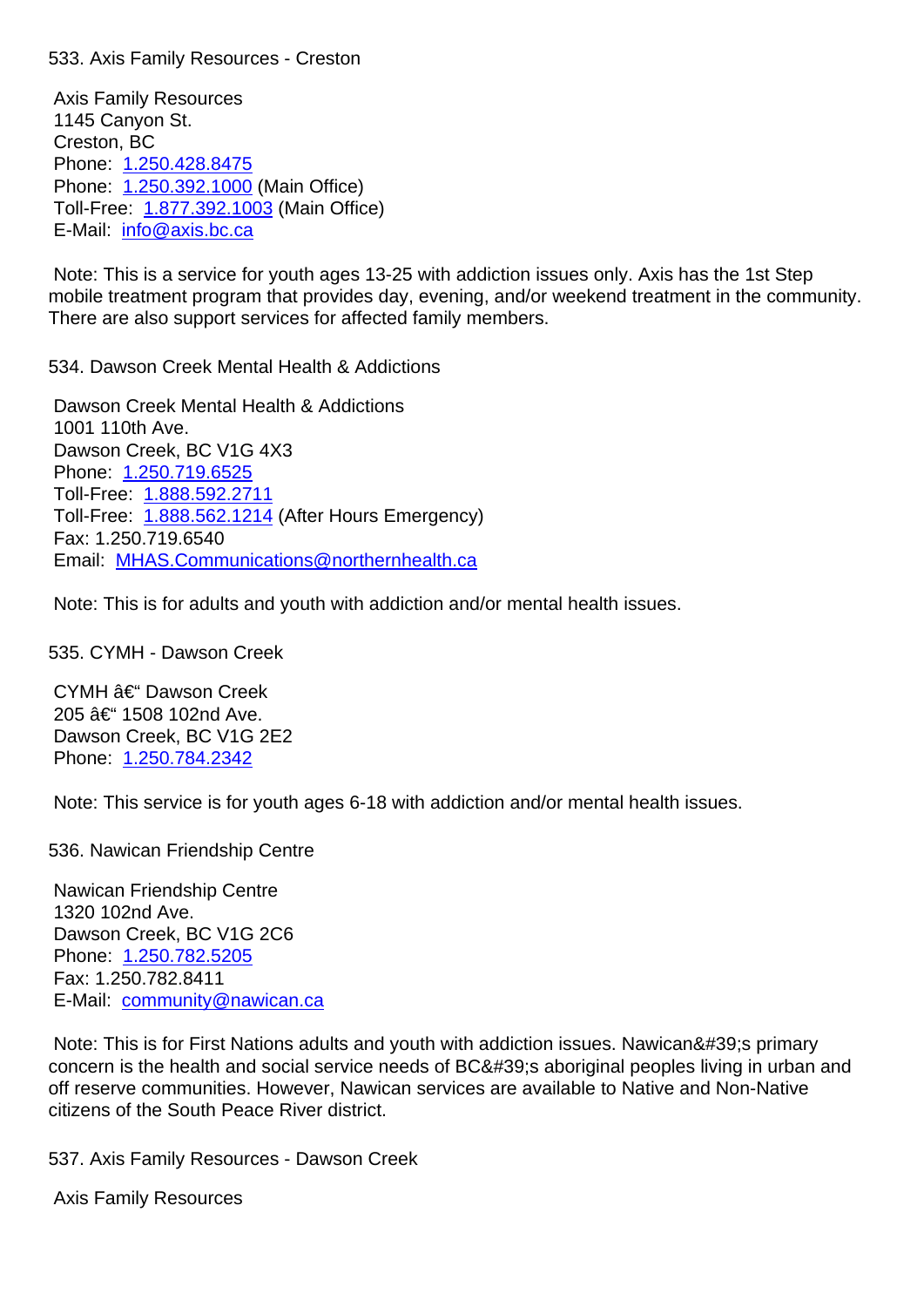Dawson Creek, BC Phone: 1.250.719.6972 Phone: 1.250.392.1000 (Main Office) Toll-Free: 1.877.392.1003 (Main Office) E-Mail: [info@axis.bc.ca](tel:1.250.719.6972)

 Note: T[his is a service fo](tel:1.250.392.1000)r youth ages 13-25 with addiction issues only. Axis has the 1st Step mobile trea[tment program th](tel:1.877.392.1003)at provides day, evening, and/or weekend treatment in the community. There ar[e also support se](mailto:info@axis.bc.ca)rvices for affected family members.

538. Deltassist Family and Community Services 538. Deltassist Family and Community Services

 Deltassist Family and Community Services 9097 120 St. Delta, BC V4C 6R7 Phone: 1.604.594.3455

 Note: For adults and youth with addiction issues. There are also support services for affected family m[embers. There a](tel:1.604.594.3455)re offices in North Delta, Ladner, and Tsawassen.

539. Boys and Girls Club - Take it Easy 539. Boys and Girls Club - Take it Easy

 Boys and Girls Club - Take it Easy 3rd floor – 11861 88th Ave. Delta, BC V4C 3C6 Phone: 1.604.591.9262 E-Mail: info@bgcbc.ca

 Note: For youth ages 12-18 with addiction issues. This program offers short-term solution-focused counselli[ng. Boys and Gi](tel:1.604.591.9262)rls Club also has a program called Take It Easy that gives youth a chance to talk a[bout drugs, alco](mailto:info@bgcbc.ca)hol, and other issues.

540. Delta, Surrey, White Rock 540. Delta, Surrey, White Rock 540. Delta, Surrey, White Rock 540. Delta, Surrey, White Rock 54

**Diversecity**  13455 76th Ave. Surrey, BC V3W 2W3 Phone: 1.604.547.1375 E-Mail: counsellingservices@dcrs.ca

 Note: For adults and youth with addiction and/or mental health issues. There are support services for affect[ed family memb](tel:1.604.547.1375)[ers. DiverseC](mailto:counsellingservices@dcrs.ca)ity provides counselling and community prevention in Punjabi, Hindi, Urdu, and Spanish.

541. Delta Mental Health - South (Youth) 541. Delta Mental Health - South (Youth)

Delta Mental Health Centre  $\hat{a}\in$ " South 4470 Clarence Taylor Cres. Delta, BC V4K 3W3 Phone: 1.604.952.3660 Fax: 1.604.946.6953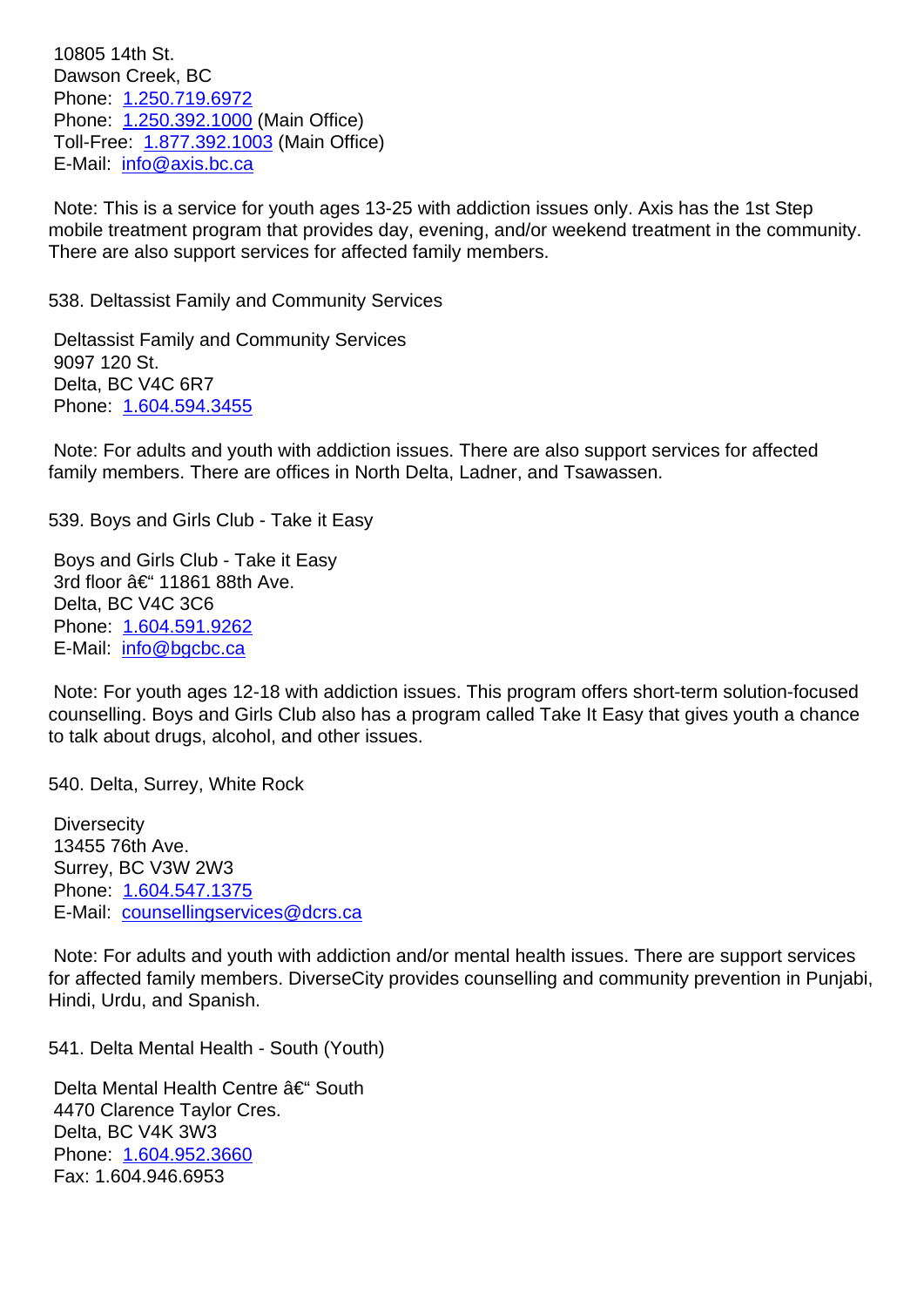| <u>benne ac Tionn of Della Mental Health Centre ac "Obuth at Topo John Ot</u>                                                                                                      |    |
|------------------------------------------------------------------------------------------------------------------------------------------------------------------------------------|----|
| 542. CYMH - Delta North                                                                                                                                                            | 54 |
| CYMH – Delta North<br>200 - 11861 88th Ave.<br>Delta, BC V4C 3C6<br>Phone: 1.604.501.3237                                                                                          |    |
| Note: This service is for youth ages 6-18 with addiction and/or mental health issues.                                                                                              |    |
| 543. CYMH - Delta South                                                                                                                                                            | 54 |
| CYMH – Delta South<br>220 †5000 Bridge St.<br>Delta, BC V4K 2K4<br>Phone: 1.604.940.7900                                                                                           |    |
| Note: This service is for youth ages 6-18 with addiction and/or mental health issues.                                                                                              |    |
| 544. CYMH - Adolescent Day Treatment Program (ADTP)                                                                                                                                | 54 |
| CYMH - Adolescent Day Treatment Program (ADTP)<br>9634 King George BLVD.<br>Surrey, BC V3T 0G7<br>Phone: 1.604.585.5660<br>Fax: 1.604.585.5560                                     |    |
| Note: Â For youth with mental health and/or mental health issues. there is a day treatment program.<br>This program is for youth living in Delta, Langley, Surrey, and White Rock. |    |
| 545. CYMH †"South Fraser Early Psychosis Intervention (EPI) Program                                                                                                                | 54 |
| CYMH †South Fraser Early Psychosis Intervention (EPI) Program<br>2nd Floor – 15521 Russel Ave.                                                                                     |    |

 White Rock, BC V4B 2R4 Phone: 1.604.538.4278 Note: This service is for individuals ages 13-30 who are in the early stages of psychosis that may

be caused by addiction, mental health or concurrent mental health/addiction issues. After receiving a call, E[PI typically sends](tel:1.604.538.4278) a clinician to the home of the person with possible psychosis within a few days.

546. ASTRA Outreach 546. ASTRA Outreach

 ASTRA Outreach Phone: 1.604.836.6273 Fax: 1.604.598.8443

 Note: This service is for youth ages 13-24 with addiction issues only. There are support services for affect[ed family membe](tel:1.604.836.6273)rs and loved ones. This location serves Delta, Ladner, Tsawassen, White Rock, and South Surrey.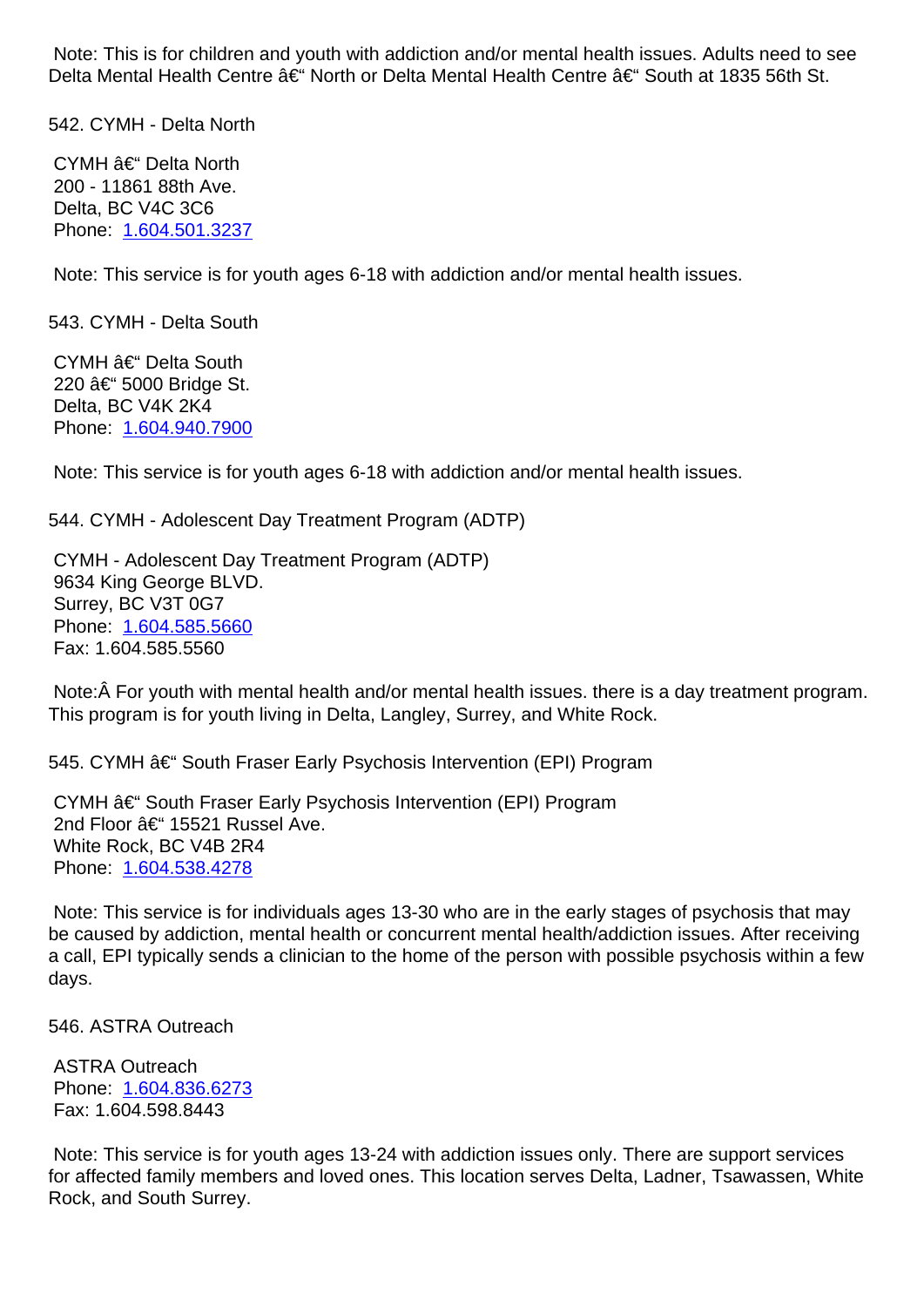Duncan Addiction Services 71 Government St. Duncan, BC V9L 1A3 Phone: 1.250.737.2007 Fax: 1.250.737.2033

 Note: For adults and youth with addiction issues only. There are also support services for affected family m[embers and love](tel:1.250.737.2007)d ones.

| 548. Community Options Society (COS)                                                                                                                          | 54 |
|---------------------------------------------------------------------------------------------------------------------------------------------------------------|----|
| <b>Community Options Society (COS)</b><br>554 Trunk Rd.<br>Duncan, BC<br>Phone: 1.250.748.0232                                                                |    |
| Note: This is for youth ages 13-19 with mental health and/or addiction issues. There is also support<br>for family members.                                   |    |
| 549. CYMH - Duncan                                                                                                                                            | 54 |
| CYMH – Duncan<br>A – 161 4th St.<br>Duncan, BC V9L 5J8<br>Phone: 1.250.715.2725                                                                               |    |
| Note: This service is for youth ages 6-18 with addiction and/or mental health issues.                                                                         |    |
| 550. CYMH - Duncan (Aboriginal Youth and Child)                                                                                                               | 55 |
| CYMH – Duncan (Aboriginal Youth and Child)<br>15 Craig St.<br>Duncan, BC V9L 5V6<br>Phone: 1.250.715.2737                                                     |    |
| Note: This is for First Nations children and youth ages 6-18 with addiction and/or mental health<br>issues.                                                   |    |
| 551. Discovery Youth and Family Services                                                                                                                      | 55 |
| <b>Discovery Youth and Family Services</b><br>103 †360 Duncan St.<br>Duncan, BC V9L 3W4<br>Phone: 1.250.737.2029<br>Fax: 1.250.709.3046                       |    |
| Note: This is for youth ages 13-19 with addiction and/or mental health issues. There are also<br>support services for affected family members and loved ones. |    |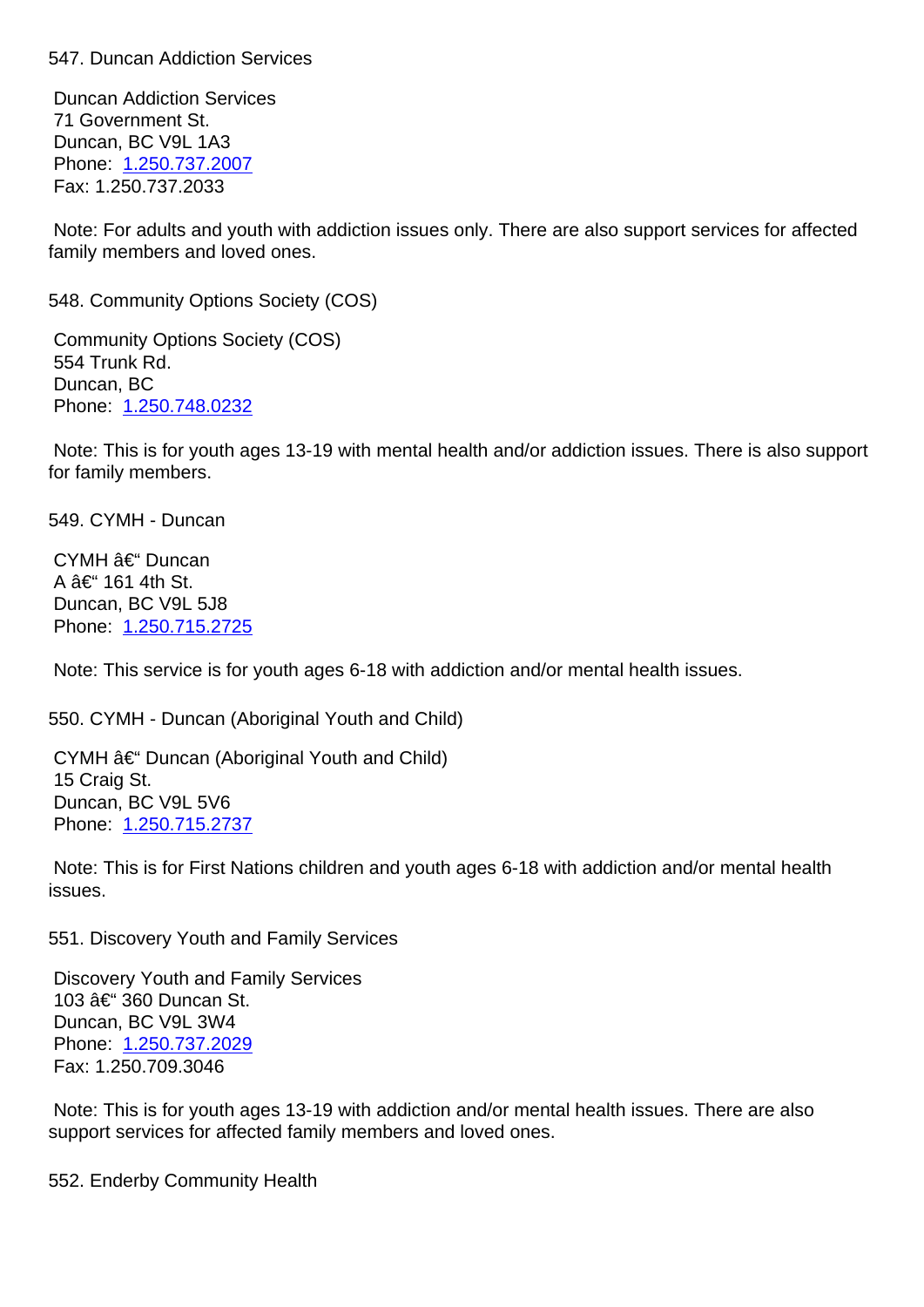707 JU AVG. Enderby, BC V0E 1V0 Phone: 1.250.838.2450

 Note: This is for adults and youth with addiction and/or mental health issues. There are also services for affected family members and loved ones. $\rm \AA$  Adult intake enquiries may first need to call Salmon [Arm Alcohol & D](tel:1.250.838.2450)rug Services (See Salmon Arm).

| 553. CYMH – Enderby Shuswap Family Resources & Referral Centre                                                                                 | 55 |
|------------------------------------------------------------------------------------------------------------------------------------------------|----|
| CYMH – Enderby Shuswap Family Resources & Referral Centre<br>1106 Belvedere St.<br>Enderby, BC V0E 1V0<br>Phone: 1.250.838.9446                |    |
| Note: This is for children and youth ages 6-18 with addiction and/or mental health issues.                                                     |    |
| 554. East Kootenay Addiction Services Society (EKASS)                                                                                          | 55 |
| East Kootenay Addiction Services Society (EKASS)<br>902 2nd Ave.<br>Fernie, BC V0B 1M0<br>Toll-Free: 1.800.644.6144                            |    |
| Note: For adults and youth with addiction and/or mental health issues. There are support services<br>for affected family members.              |    |
| 555. CYMH - Fernie                                                                                                                             | 55 |
| <b>CYMH - Fernie</b><br>341 2nd Ave.<br>Fernie, BC V0B 1M0<br>Phone: 1.250.423.5311                                                            |    |
| Note: This is for children and youth ages 6-18 with addiction and/or mental health issues.                                                     |    |
| 556. Vanderhoof Alcohol & Services                                                                                                             | 55 |
| Vanderhoof Alcohol & Drug Services<br>2nd floor – 192 Steward St. W.<br>Vanderhoof, BC V0J 3A0<br>Phone: 1.250.567.2107<br>Fax: 1.250.567.2780 |    |
| Note: For adults and youth with addiction and/or mental health issues.                                                                         |    |
| 557. Nechako Valley Community Services Society                                                                                                 | 55 |
| Nechako Valley Community Services Society<br>157Å Victoria St. W<br>Vanderhoof, BC V0J 3A0<br>Phone: 1.250.567.9205                            |    |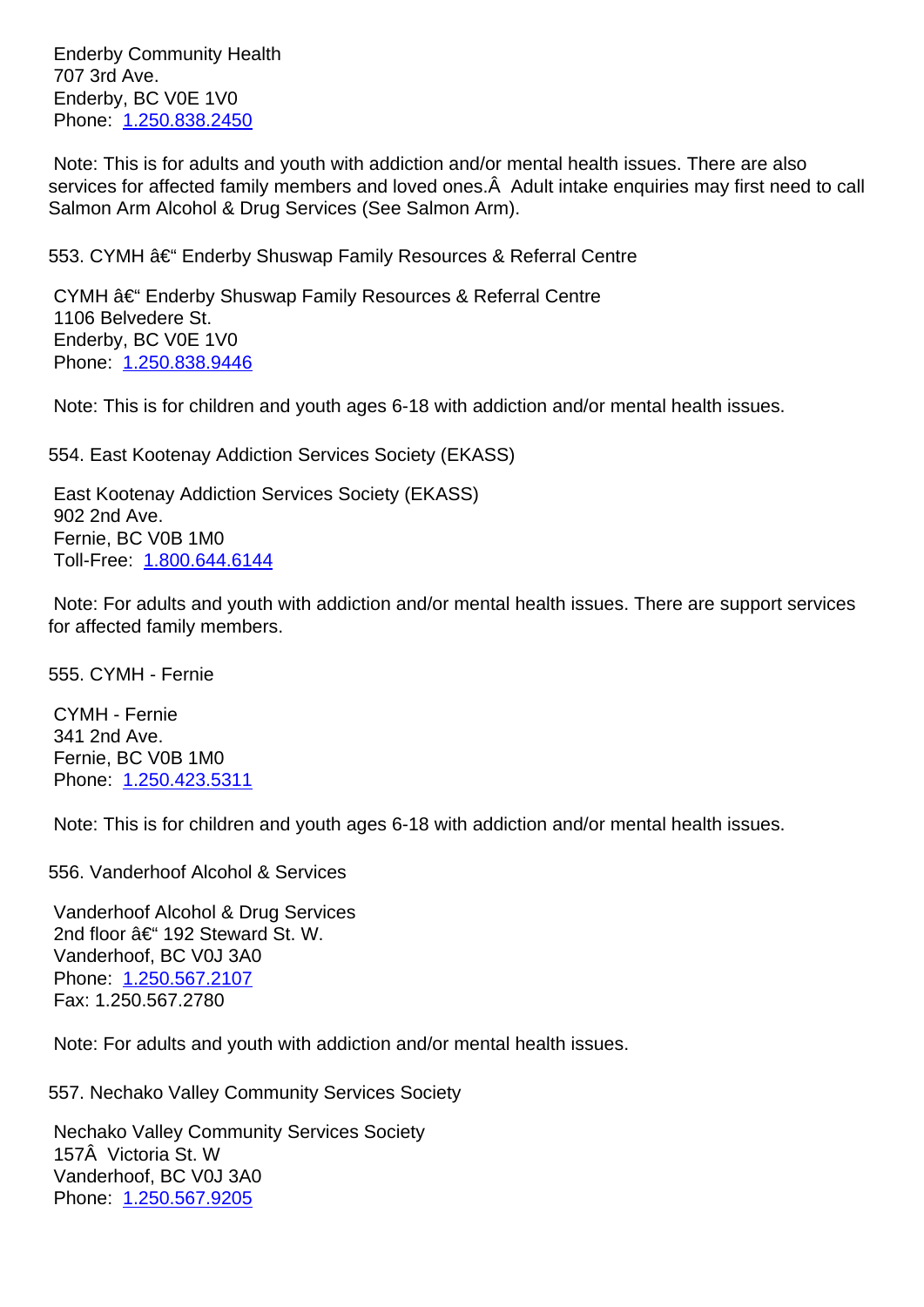Fax: 1.250.567.3939

 Note: This service is for children or youth with mental health and/or addiction issues. Services Fort Fraser, [Fraser Lake, Van](tel:1.250.996.7645)derhoof, and Fort St. James.

| 558. Community Mental Health & Addictions                                                                                                                                                                                                                                       | 55 |
|---------------------------------------------------------------------------------------------------------------------------------------------------------------------------------------------------------------------------------------------------------------------------------|----|
| <b>Community Mental Health &amp; Addictions</b><br>5315 Liard St.<br>Fort Nelson, BC V0C 1R0<br>Phone: 1.250.774.8105<br>Fax: 1.250.774.8106                                                                                                                                    |    |
| Note: For adults and youth with addiction and/or mental health issues. There are also support<br>services for affected family members and loved ones.                                                                                                                           |    |
| 559. CYMH - Fort Nelson                                                                                                                                                                                                                                                         | 55 |
| CYMH – Fort Nelson<br>5020 Airport Dr.<br>Fort Nelson, BC V0C 1R0<br>Phone: 1.250.774.5585                                                                                                                                                                                      |    |
| Note: This is for youth ages 6-18 with addiction and/or mental health issues.                                                                                                                                                                                                   |    |
| 560. Fort Nelson Aboriginal Friendship Society                                                                                                                                                                                                                                  | 56 |
| Fort Nelson Aboriginal Friendship Society<br>5012 Å 49th Ave.<br>Fort Nelson, BC V0C 1R0<br>Phone: 1.250.774.2993<br>Fax: 1.250.774.2998<br>E-Mail: fnafs@northwestel.net<br>Note: There are services for youth and adults with mental health and/or addiction issues. There is |    |
| also a support service for affected family members and loved ones. These services are open to First<br>Nations and Non-First Nations people.                                                                                                                                    |    |
| 561. Mental Health and Addiction Services                                                                                                                                                                                                                                       | 56 |
| <b>Mental Health and Addiction Services</b><br>Room 222 - 250 Douglas Ave.<br>Fort St. James, BC V0J 1P0<br>Phone: 1.250.996.8411<br>Fax: 1.250.996.8455                                                                                                                        |    |

 Note: This is for adults and youth with addiction and/or mental health issues. There are support services [for affected love](tel:1.250.996.8411)d ones.

562. Mental Health & Addiction Service 562. Mental Health & Addiction Service

 Mental Health & Addiction Services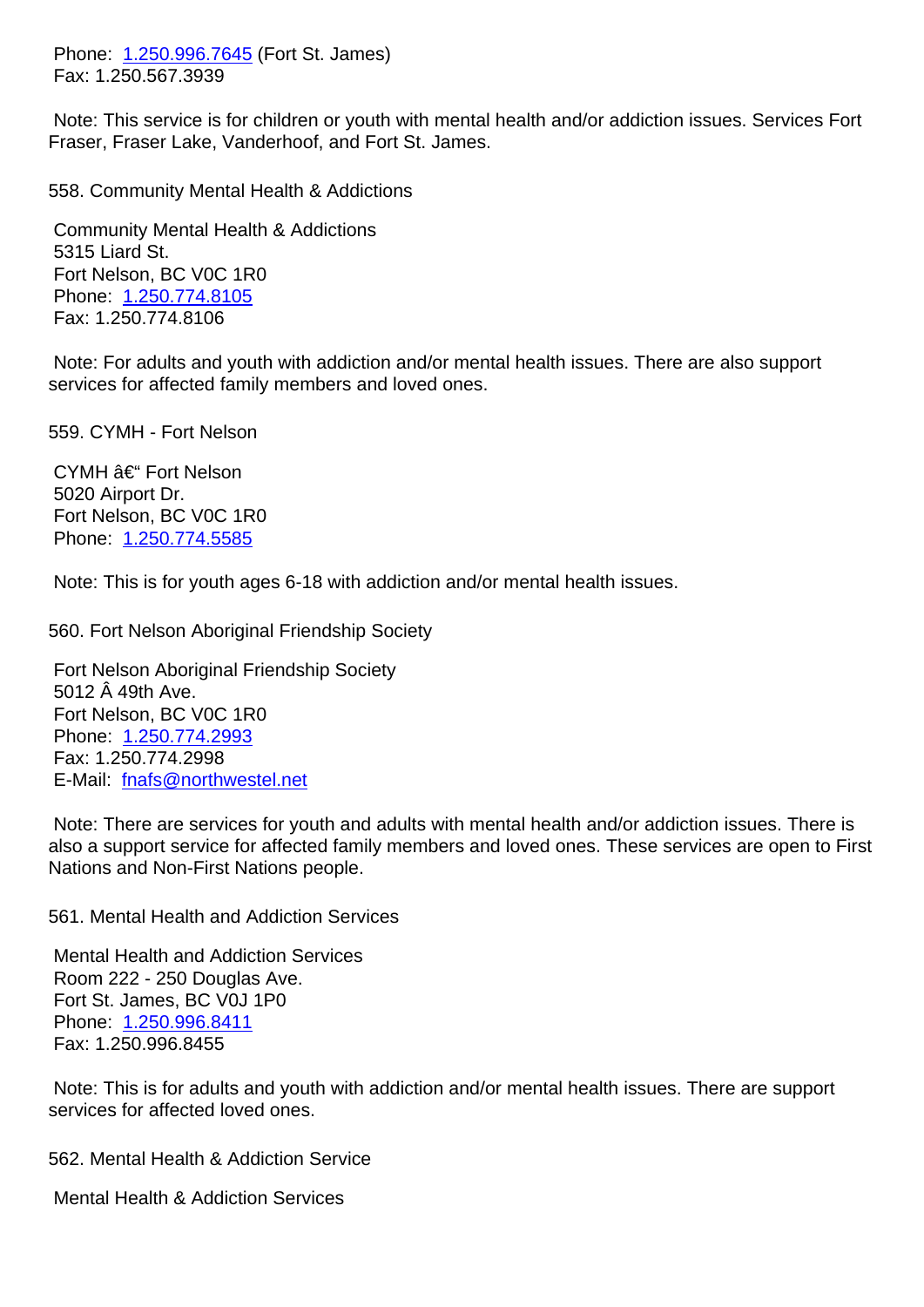|                       | <del>דטג טגוויה, טט זוט זוט ז</del> |
|-----------------------|-------------------------------------|
| Phone: 1.250.263.6080 |                                     |

 Note: For adults and youth with addiction and/or mental issues. There are support services for affected [family members](tel:1.250.263.6080) and loved ones.

| 563. CYMH - Fort St. John                                                                                                                                         | 56 |
|-------------------------------------------------------------------------------------------------------------------------------------------------------------------|----|
| CYMH – Fort St. John<br>200 – 9900 100th Ave.<br>Fort St. John, BC V1J 5S7<br>Phone: 1.250.263.0121                                                               |    |
| Note: This is for youth ages 6-18 with addiction and/or mental health issues.                                                                                     |    |
| 564. Salt Spring Island Community Services                                                                                                                        | 56 |
| <b>Salt Spring Island Community Services</b><br>268 Fulford-Ganges Rd.<br>Salt Spring Island, BC V8K 2K6<br>Phone: 1.250.537.9971<br>Fax: 1.250.537.9974          |    |
| Note: This service for adults and youth with addiction and/or mental health issues. A There is a<br>counsellor that travels to Galiano Island.                    |    |
| 565. Golden Family Centre (GFC)                                                                                                                                   | 56 |
| Golden Family Center (GFC)<br>421 9th Ave. N<br>Golden, BC V0A 1H0<br>Phone: 1.250.344.2000<br>Fax: 1.250.344.5225                                                |    |
| Note: For adults and youth with addiction issues. There are also support services for affected<br>family members and loved ones.                                  |    |
| 566. Golden Mental Health                                                                                                                                         | 56 |
| <b>Golden Mental Health</b><br>835 9th Ave. S<br>Golden, BC V0A 1H0<br>Phone: 1.250.344.3015                                                                      |    |
| Note: For adults with addiction and/or mental health issues, and addiction issues. There are also<br>support services for affected family members and loved ones. |    |
| 567. Golden Mental Health                                                                                                                                         | 56 |
| CYMH – Golden                                                                                                                                                     |    |

 1104 9th St. S. Golden, BC V0A 1H0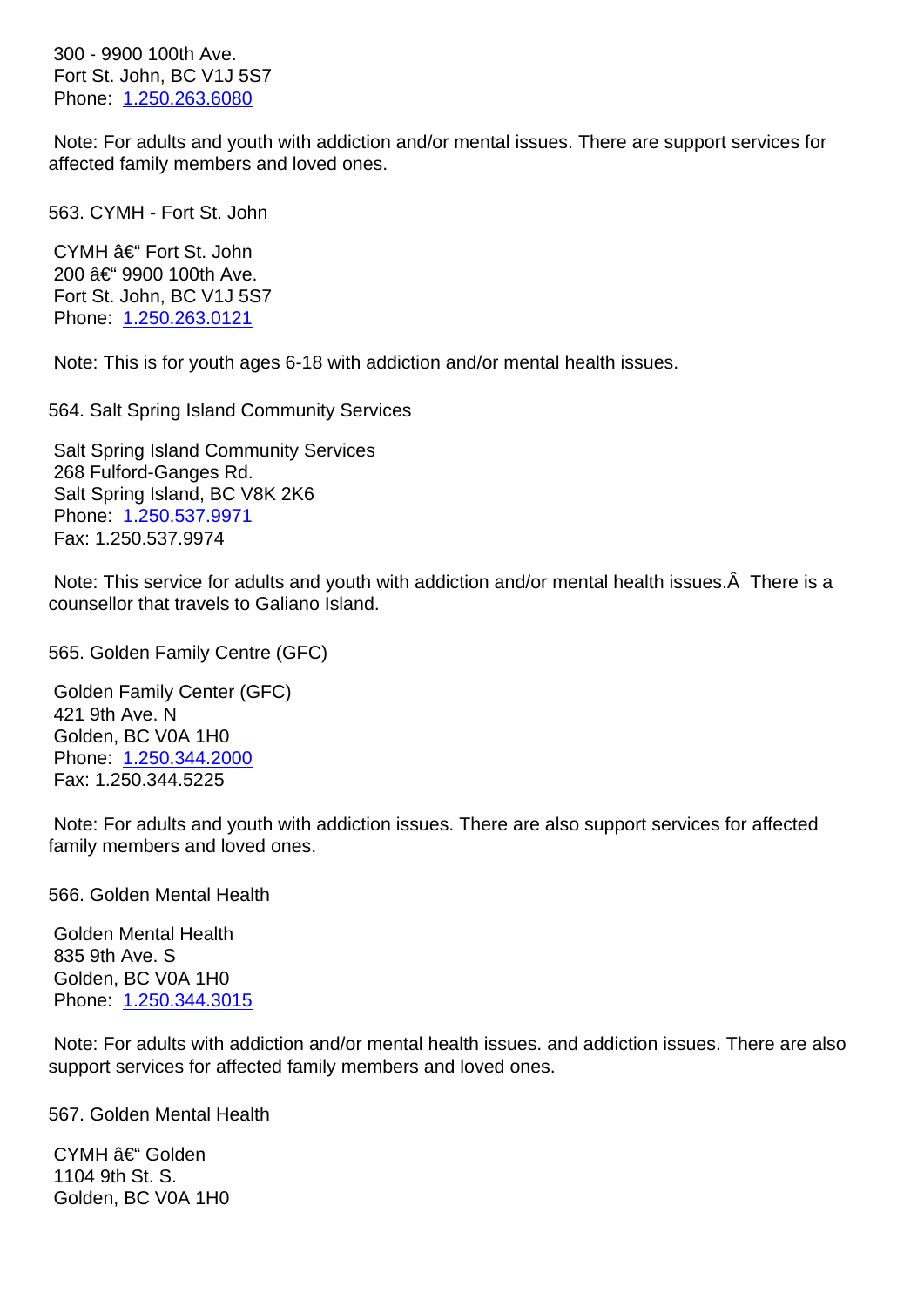Note: This service is for youth ages 6-18 with addiction and/or mental health issues.

568. Eas[t Kootenay Addi](tel:1.250.344.7774)ction Services Society (EKASS) 568. East Kootenay Addiction Services Society (EKASS)

 East Kootenay Addiction Services Society (EKASS) 521 9th Ave. Golden, BC V0A 1H0 Phone: 1.250.344.2000

 Note: For adults and youth with addiction and/or mental health issues. There are support services for affect[ed family membe](tel:1.250.344.2000)rs.

569. Freedom Quest 569. Freedom Quest

 Freedom Quest 486B 72nd St. Grand Forks, BC V0H 1H0 Phone: 1.250.442.7979 Fax: 1.250.442.4324 E-Mail: infofq@shaw.ca

 Note: T[his is for youth a](tel:1.250.442.7979)ges 13-18 with addiction issues. Freedom Quest offers day treatment and individual counselling, outpatient programs, FASD program for families, a probation mandated program [for youth \(""YSA](mailto:infofq@shaw.ca)M""), and a peer support program for parents who are impacted by their youth's substance abuse.

570. Mental Health & Addictions 570. Mental Health & Addictions

 Mental Health & Addiction Services 3202 14th St. Houston, BC V0J 1Z0 Phone: 1.250.845.5964 Fax: 1.250.845.7336

 Note: For adults and youth with addiction and/or mental health issues. There are also support services [for affected fami](tel:1.250.845.5964)ly members and loved ones.

571. Houston Community Services Assn. 571. Houston Community Services Assn.

 Houston Community Services Assn. 3429 10th St. Houston, BC V0J 1Z0 Phone: 1.250.845.3484

 ote: For adults and youth with addiction issues only

572. CY[MH - Smithers](tel:1.250.845.3484) 572. CYMH - Smithers

 CYMH - Smithers 2nd floor - 3793 Alfred Ave. Smithers, BC V0J 2N0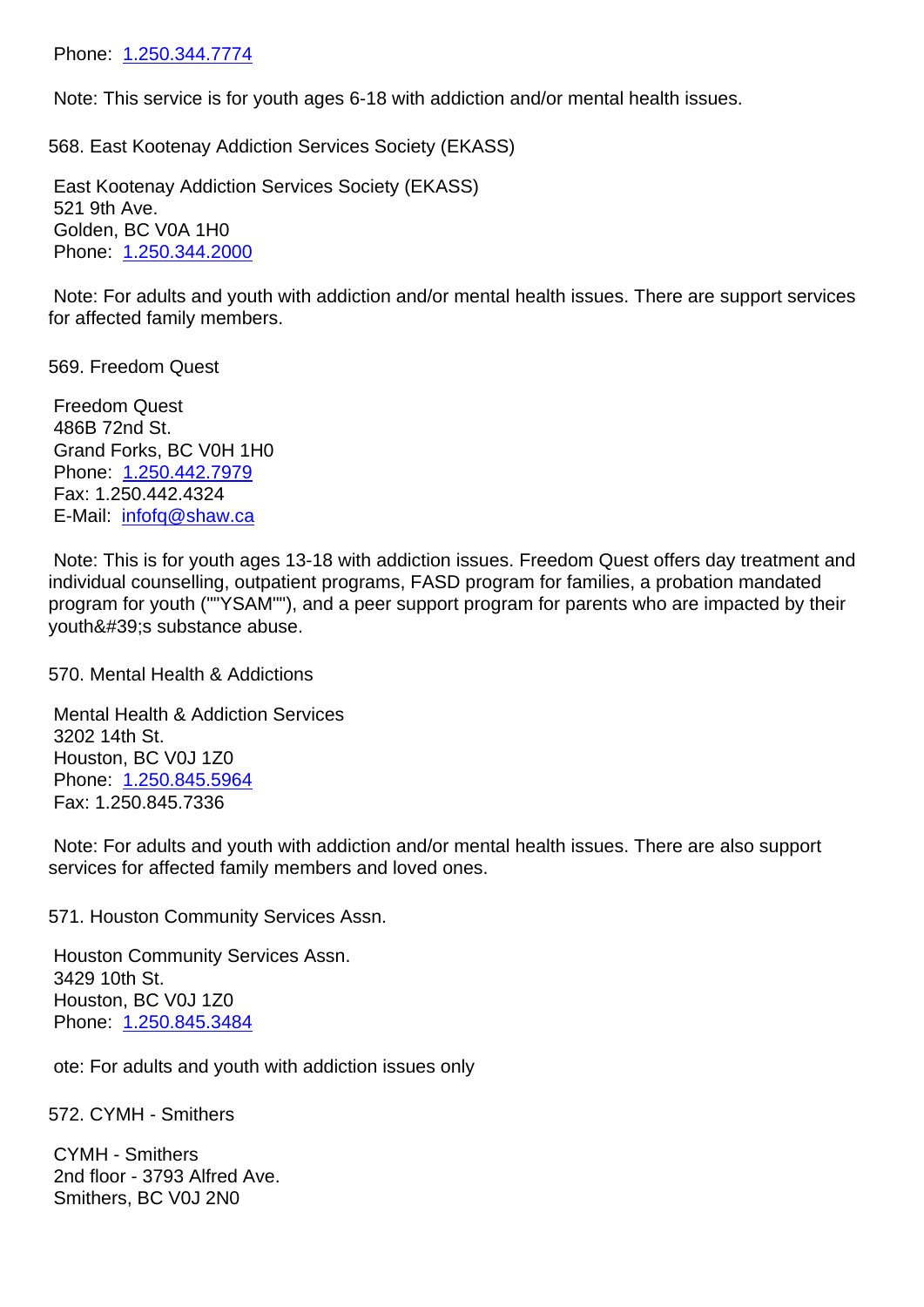Note: This service is for youth ages 6-18 with addiction and/or mental health issues.

| 573. East Kootenay Addiction Services Society (EKASS)                                                                             | 57 |
|-----------------------------------------------------------------------------------------------------------------------------------|----|
| East Kootenay Addiction Services Society (EKASS)<br>1317 7th Ave.<br>Invermere, BC V0A 1K0<br>Phone: 1.250.342.3868               |    |
| Note: For adults and youth with addiction and/or mental health issues. There are support services<br>for affected family members. |    |
| 574. CYMH - Invermere                                                                                                             | 57 |
| <b>CYMH</b> - Invermere<br>625 4th St.<br>Invermere, BC V0A 1K0<br>Phone: 1.250.342.4367                                          |    |
| Note: This service is for youth ages 6-18 with addiction and/or mental health issues.                                             |    |

575. Ph[oenix Centre - Ra](tel:1.250.342.4367)ven and Osprey Program 575. Phoenix Centre - Raven and Osprey Program

 Phoenix Centre Raven or Osprey Program 922 3rd Ave. Kamloops, BC V2C 6W5 Phone: 1.250.374.4664 Toll-Free: 1.877.318.1177 Fax: 1.250.374.4621 E-Mail: [raven@phoenixc](tel:1.250.374.4664)entre.org

 Note: For [youth with addic](tel:1.877.318.1177)tion issues there are in the Raven and Osprey program (Court-mandated youth). In some cases, young adults ages 19-25 will be considered for the Raven program. There are supp[ort services for affected fam](mailto:raven@phoenixcentre.org)ily members and loved ones.

576. Axis Family Resources - Kamloops 576. Axis Family Resources - Kamloops

 Axis Family Resources 651 Victoria St. Kamloops, BC Phone: 1.250.851.2947 Phone: 1.250.392.1000 (Main Office) Toll-Free: 1.877.392.1003 (Main Office) E-Mail: [info@axis.bc.ca](tel:1.250.851.2947)

 Note: T[his is a service fo](tel:1.250.392.1000)r youth ages 13-25 with addiction issues only. Axis has the 1st Step mobile trea[tment program th](tel:1.877.392.1003)at provides day, evening, and/or weekend treatment in the community. There ar[e also support se](mailto:info@axis.bc.ca)rvices for affected family members.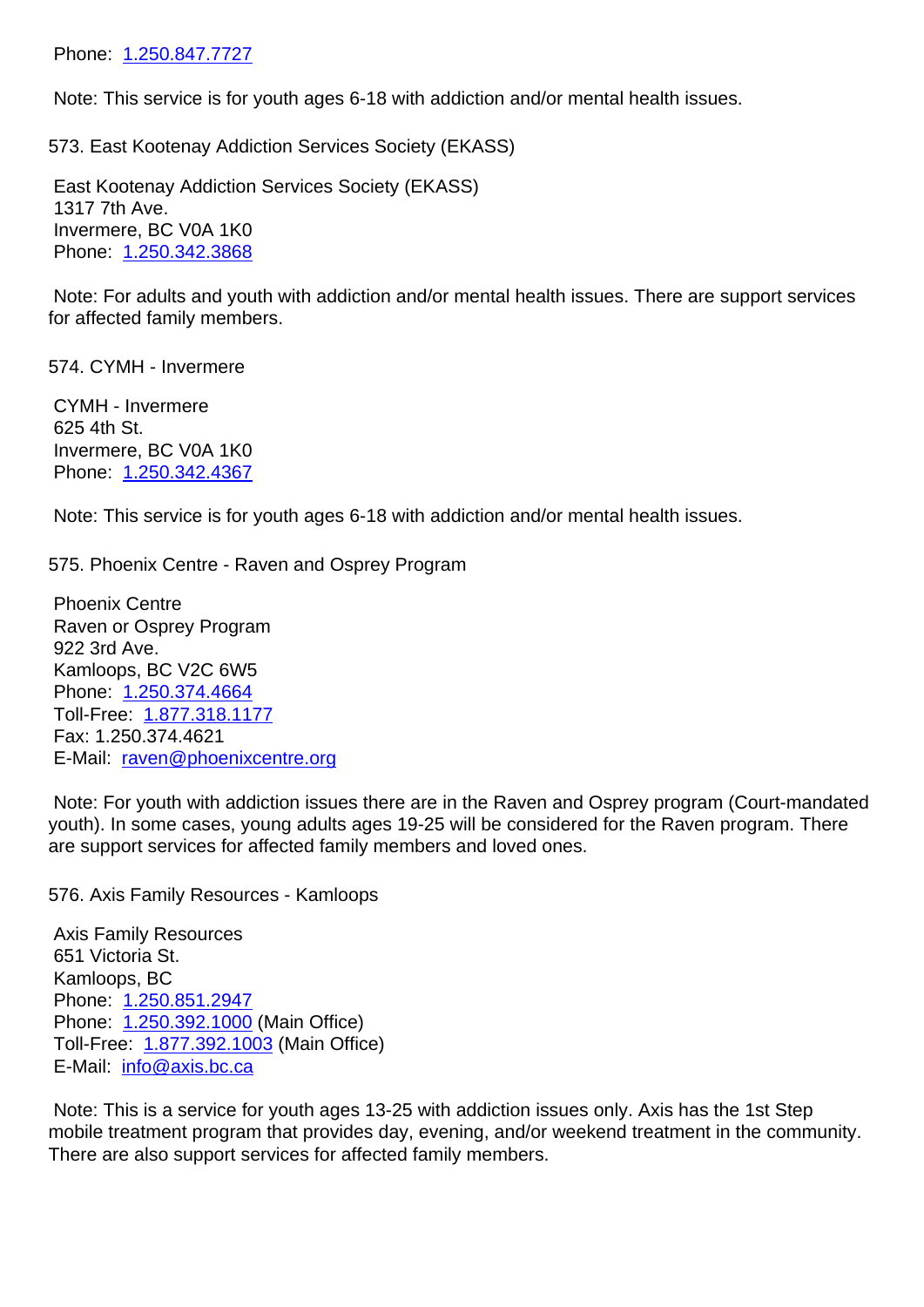Kamloops Aboriginal Friendship Society 119 Palm St. Kamloops, BC V2B 8J7 Phone: 1.250.376.1228 Fax: 1.250.376.2275

 Note: T[his program is fo](tel:1.250.376.1228)r people 15 years and older. Services are available to both Native and Non-Native individuals.

578. CYMH - Kamloops 578. CYMH - Kamloops

CYMH – Kamloops 210 – 1165 Battle St. Kamloops, BC V2C 2N4 Phone: 1.250.371.3648

 Note: This is for youth ages 6-18 years old with addiction and/or mental health issues. Also serves Chase.

579. North Kootenay Lake Community Services (NKLCS) 579. North Kootenay Lake Community Services (NKLCS)

 North Kootenay Lake Community Services (NKLCS) 336 B Ave. Kaslo, BC V0G 1M0 Phone: 1.250.353.7691 Fax: 1.250.353.7694

 Note: For adults and youth with addiction and/or mental health issues. There are also support services [for affected fami](tel:1.250.353.7691)ly members and loved ones.

580. CYMH - Kaslo 580. CYMH - Kaslo

CYMH – Kaslo 336 B Ave. Kaslo, BC V0G 1M0 Phone: 1.250.353.7691 Fax: 1.250.353.7694

 Note: T[his service is for](tel:1.250.353.7691) youth with addiction and/or mental health issues.

581. Freedom Quest 581. Freedom Quest

 Freedom Quest 103C – 518 lake St. Nelson, BC V1L 4C6 Phone: 1.250.505.9804 (Kaslo) Phone: 1.250.352.3783 (Nelson) E-Mail: infofq@shaw.ca

 Note: T[his is for youth 13](tel:1.250.505.9804)-18 with addiction issues. Freedom Quest offers both day treatment and individua[l counselling. O](tel:1.250.352.3783)[th](mailto:infofq@shaw.ca)er outpatient programs include a FASD program for families, a probation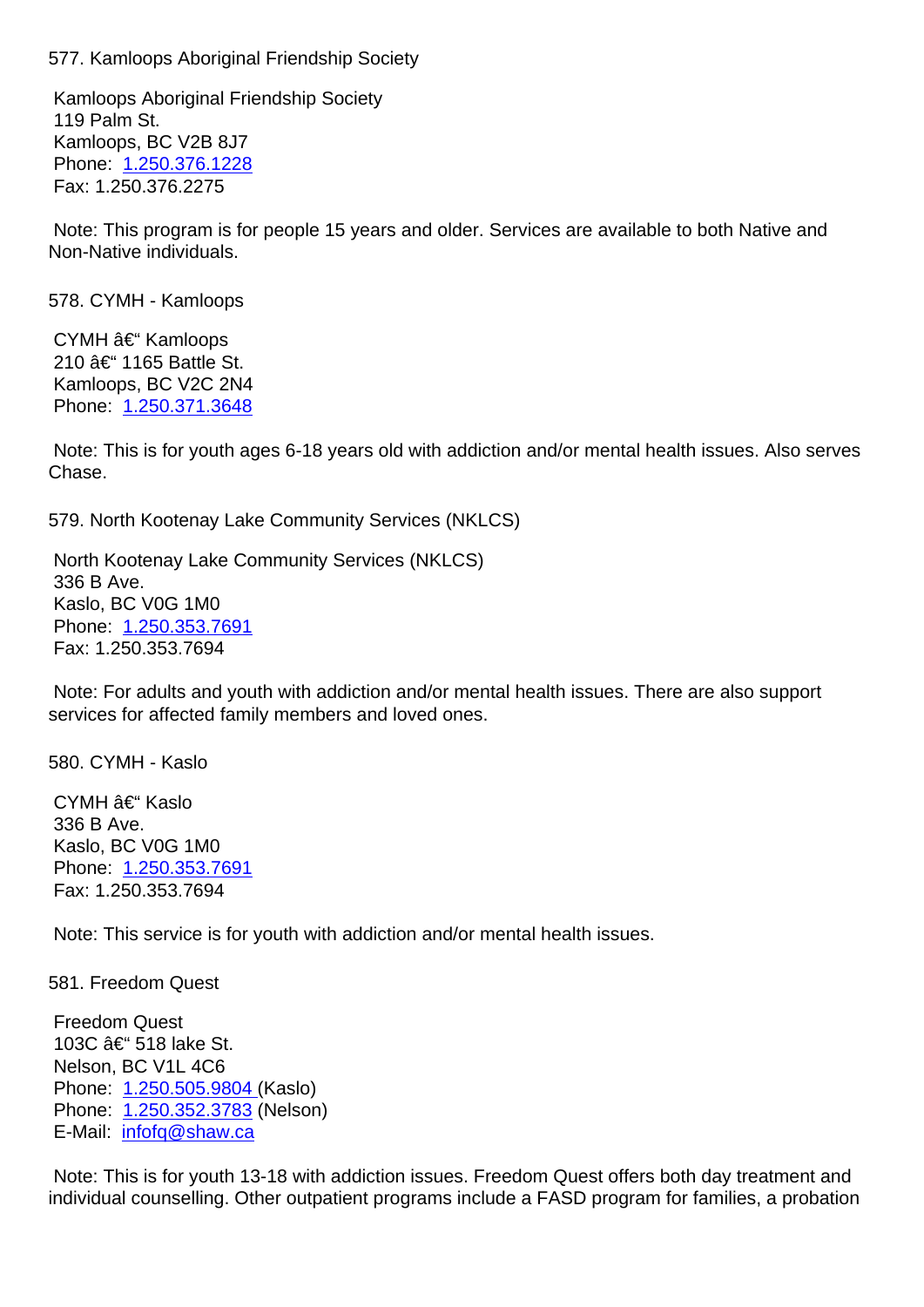by their youthomogy, substance abuse (called the "Trainity Program"). Also has a concurrent disorders therapist.

582. Kelowna Mental Health & Substance Use Services 582. Kelowna Mental Health & Substance Use Services

 Kelowna Mental Health & Substance Use Services 1340 Ellis St. Kelowna, BC V1Y 5N3 Phone: 1.250.868.7788

 Note: This is for adults and youth with addiction and/or mental health issues. There are support services [for affected fami](tel:1.250.868.7788)ly members and loved ones.

583. Outreach Urban Health Centre 583. Outreach Urban Health Centre

 Outreach Urban Health Centre 455 Leon Ave. Kelowna, BC V1V 6J3 Phone: 1.250.868.2230

 Note: This service is for people 16 years and older. Provides addiction counselling as well as harm reduction supplies. It also is where clients can talk to a nurse and seek medical assistance when they hav[e no family docto](tel:1.250.868.2230)r.

584. ARC Programs Ltd. 584. ARC Programs Ltd.

 ARC Programs Ltd. 513 Bernard Ave. Kelowna, BC V1Y 6N9 Phone: 1.250.763.2977 Fax: 1.250.763.6060 E-Mail: arcprograms@arcprograms.com

 Note: A[RC Programs pr](tel:1.250.763.2977)ovide a range of alcohol and drug services including early intervention and outpatient treatment. Early intervention services are offered in schools located in School District 23 for kids [at-risk of problematic substance u](mailto:arcprograms@arcprograms.com)se. Services include assessment, referral, and brief intervention.

585. CYMH - Kelowna 585. CYMH - Kelowna

CYMH – Kelowna 204 – 260 Harvey Ave. Kelowna, BC V1Y 7S5 Phone: 1.250.861.7301

 Note: This is for youth ages 6-18 with addiction and/or mental health issues.

586. CY[MH - Kelowna](tel:1.250.861.7301) 586. CYMH - Kelowna

CYMH – Kelowna 204 – 260 Harvey Ave. Kelowna, BC V1Y 7S5 Phone: 1.250.861.7301

Note: This is for youth 6-18 with addiction or concurrent mental health and addiction issues.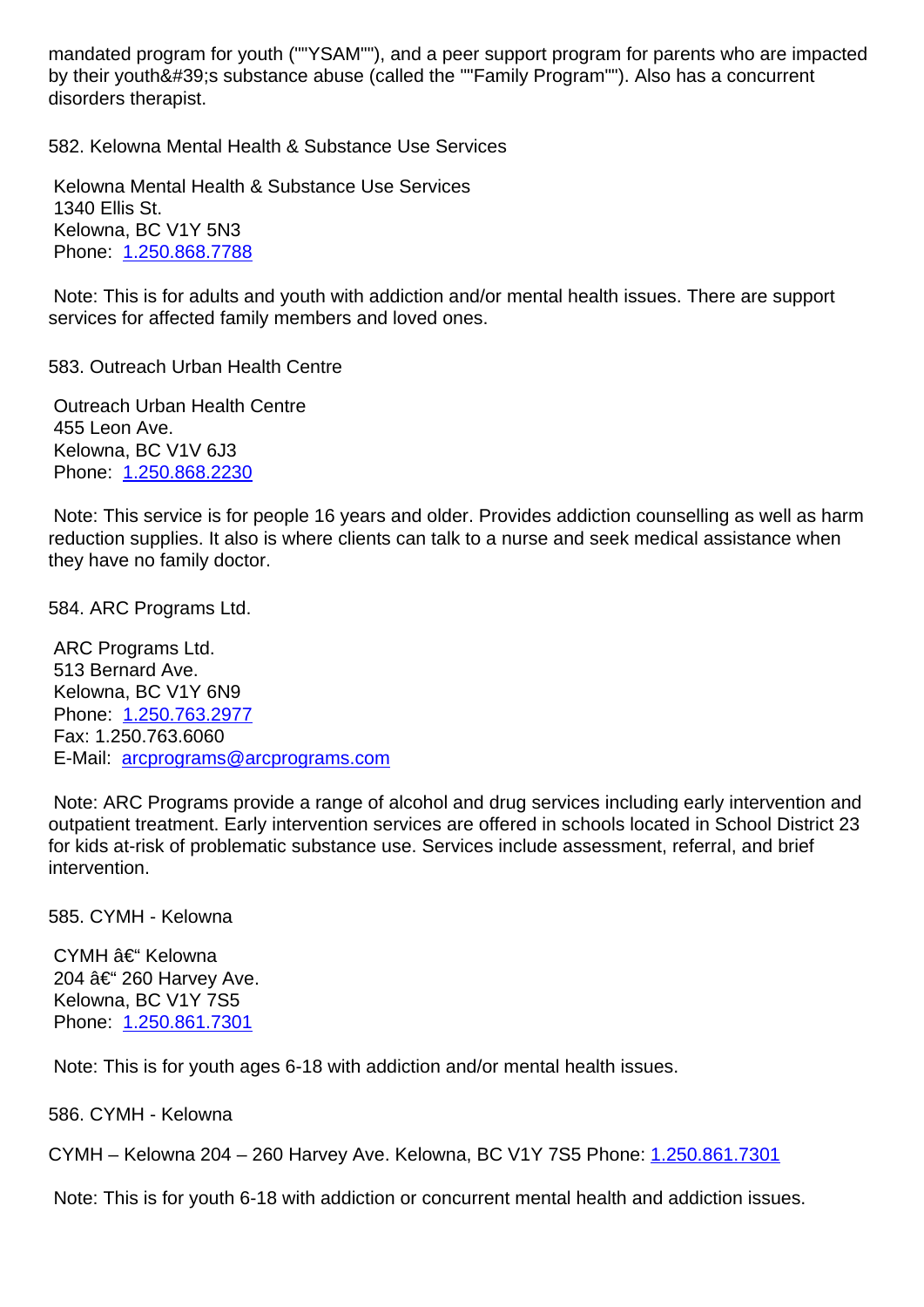Axis Family Resources 120  $a \in$  1211 Sutherland Ave. Kelowna, BC Phone: 1.778.484.0601 Phone: 1.250.392.1000 (Main Office) Toll-Free: 1.877.392.1003 (Main Office) E-Mail: [info@axis.bc.ca](tel:1.778.484.0601)

 Note: T[his is a service fo](tel:1.250.392.1000)r youth ages 13-25 with addiction issues only. Axis has the 1st Step mobile trea[tment program th](tel:1.877.392.1003)at provides day, evening, and/or weekend treatment in the community. There ar[e also support se](mailto:info@axis.bc.ca)rvices for affected family members.

588. Princeton/Keremeos Alcohol and Drug Services 588. Princeton/Keremeos Alcohol and Drug Services

 Princeton/Keremeos Alcohol & Drug Services 700 3rd St. Keremeos, BC V0X1N3 Phone: 1.250.499.3029 Toll-Free: 1.800.663.7867

 Note: For adults and youth with addiction and/or mental health issues. This office also provides support [services to affect](tel:1.250.499.3029)ed family members and loved ones. Also provides support to the following communitie[s – Oliver, Os](tel:1.800.663.7867)oyoos, and Princeton.

589. Pathways 589. Pathways

 Pathways 1 996 Main St. Penticton, BC V2A 5E4 Phone: 1.250.492.0400 E-Mail: info@pathwayaddictions.ca

 Note: For adults and youth with addiction issues. There are also support services for affected family m[embers and lov](tel:1.250.492.0400)[ed ones.](mailto:info@pathwayaddictions.ca)

590. East Kootenay Addiction Services Society 590. East Kootenay Addiction Services Society

 East Kootenay Addiction Services Society (EKASS) 395 Wallinger Ave. Kimberley, BC Toll-Free: 1.877.489.4344

 Note: This services is for adults and youth with addiction and/or mental health issues. There are support ser[vices for affected](tel:1.877.489.4344) family members and loved ones. This satellite office provides services on Tuesdays only.

591. CYMH - Cranbrook 591. CYMH - Cranbrook

CYMH – Cranbrook 201 – 1212 2nd St. N. Cranbrook, BC V1C 4T6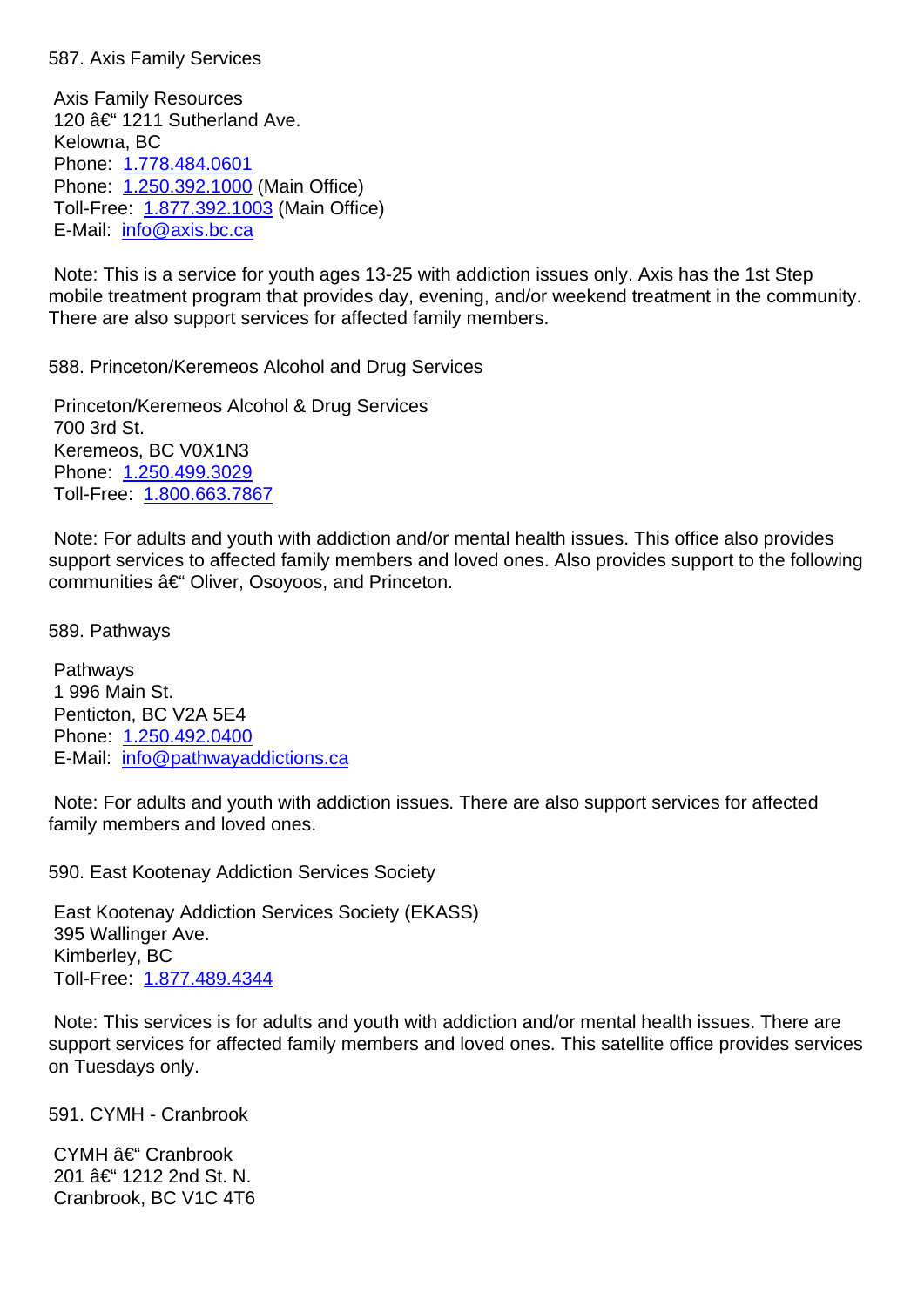| Note: This service is for youth ages 6-18 with addiction and/or mental health issues. A counsellor<br>from Cranbrook will meet the client at the Kimberley Family Centre.                                                                                                                                                                                                        |    |
|----------------------------------------------------------------------------------------------------------------------------------------------------------------------------------------------------------------------------------------------------------------------------------------------------------------------------------------------------------------------------------|----|
| 592. Kitimat Mental Health & Addiction Services                                                                                                                                                                                                                                                                                                                                  | 59 |
| Kitimat Mental Health & Addiction Services<br>920 Lahakas Blvd. S<br>Kitimat, BC V8C 2S3<br>Phone: 1.250.632.3181<br>Fax: 1.250.632.7081                                                                                                                                                                                                                                         |    |
| Note: For adults and youth with addiction and/or mental health issues. There are also support<br>services for affected family members and loved ones.                                                                                                                                                                                                                            |    |
| 593. CYMH - Kitimat                                                                                                                                                                                                                                                                                                                                                              | 59 |
| CYMH – Kitimat<br>795 Lahakas Blvd. S<br>Kitimat, BC V8C 1G2<br>Phone: 1.250.632.7256                                                                                                                                                                                                                                                                                            |    |
| Note: This service is for youth ages 6-18 with addiction and/or mental health issues.                                                                                                                                                                                                                                                                                            |    |
| 594. Northwest Counselling<br><b>Northwest Counselling</b><br>603 Mountainview Sq.<br>Kitimat, BC<br>Phone: 1.250.632.6400<br>E-Mail: info@nwcounselling.ca<br>Note: This service is for First Nations adults or youth with addiction issues only. There are support<br>services for affected family members and loved ones. There are location in Prince Rupert and<br>Terrace. | 59 |
| 595. Discovery Youth and Family Services                                                                                                                                                                                                                                                                                                                                         | 59 |
| <b>Discovery Youth and Family Services</b><br>1111 4th Ave.<br>Ladysmith, BC V9G 1A1<br>Phone: 1.250.739.5790<br>Fax: 1.250.740.2672<br>Note: For youth addiction and/or mental health issues.                                                                                                                                                                                   |    |
|                                                                                                                                                                                                                                                                                                                                                                                  |    |
| 596. CYMH - Nanaimo/Ladysmith                                                                                                                                                                                                                                                                                                                                                    | 59 |
| CYMH †"Nanaimo/Ladysmith<br>190 Wallace St.<br>Nanaimo, BC V9R 5B1<br>Phone: 1.250.741.5734                                                                                                                                                                                                                                                                                      |    |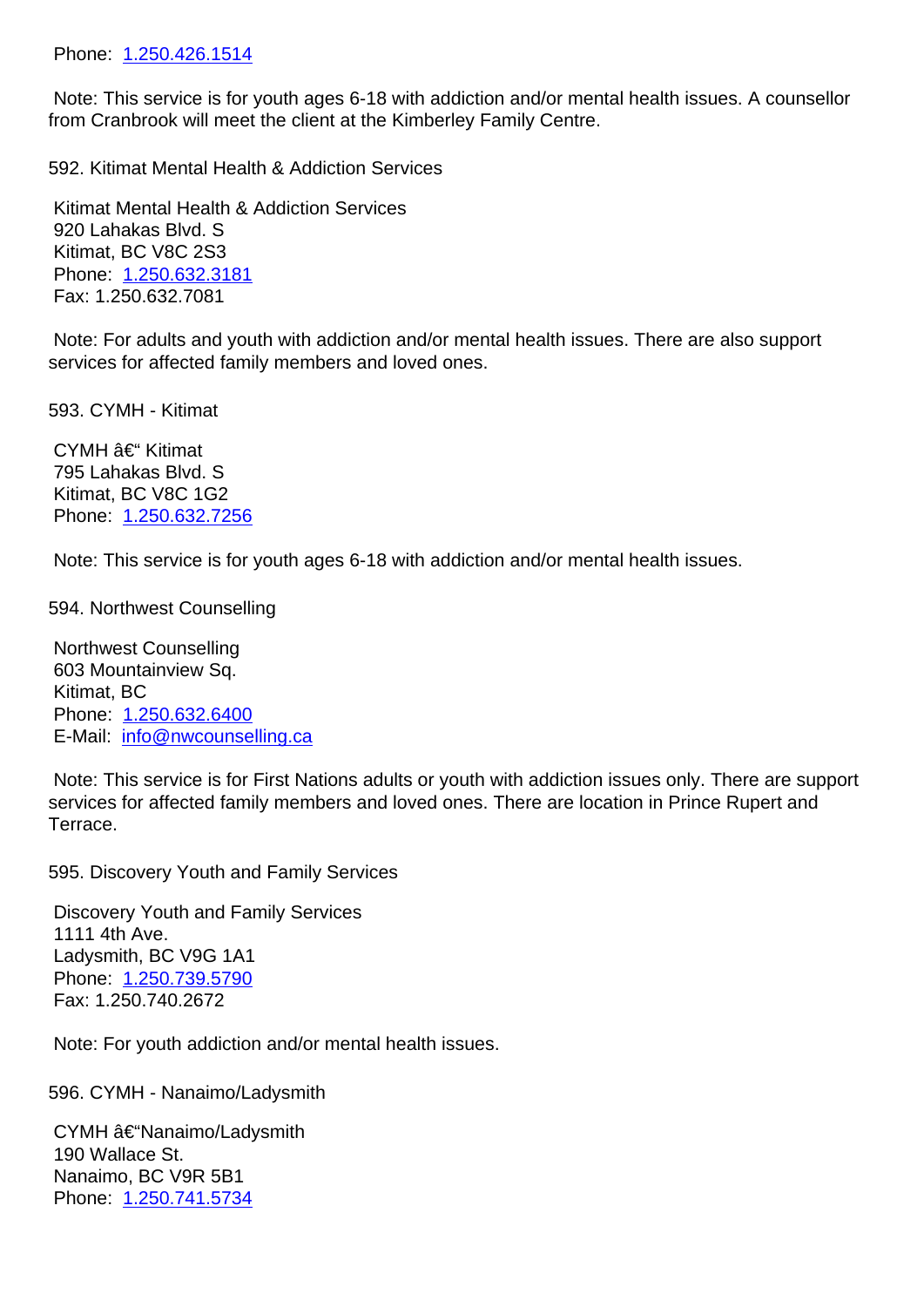597. Langley Community Services Society 597. Langley Community Services Society

 Langley Community Services 5339 207 St Langley, BC V3A 2E6 Phone: 1.604.534.7921 Fax: 1.604.534.3110 E-Mail: info@lcss.ca

 Note: F[or adults and you](tel:1.604.534.7921)th with addiction issues. There are support services for affected family member[s and loved on](mailto:info@lcss.ca)es.

598. CYMH - Langley 598. CYMH - Langley

CYMH  $\hat{a}\in$  Langley Building 100 20 †20434 64th Ave. Langley, BC V2Y 1N4 Phone: 1.604.514.2711

 Note: This is for youth ages 6-18 with addiction and/or mental health issues.

599. CY[MH - South Frase](tel:1.604.514.2711)r Early Psychosis Intervention (EPI) Program 599. CYMH - South Fraser Early Psychosis Intervention (EPI) Program

CYMH  $\hat{a}\in$  South Fraser Early Psychosis Intervention (EPI) Program 2nd Floor  $\hat{a} \in$  15521 Russel Ave. White Rock, BC V4B 2R4 Phone: 1.604.538.4278

 Note: For individuals between the ages of 13-30 who are in the early stages of psychosis that may be caused by addiction, mental health or concurrent mental health/addiction issues contact the Early Psychos[is Intervention \(E](tel:1.604.538.4278)PI) Program. After receiving a call, EPI typically sends a clinician to the home of the person with possible psychosis within a few days.

600. CYMH - Adolescent Day Treatment Program (ADTP) 600. CYMH - Adolescent Day Treatment Program (ADTP)

 CYMH - Adolescent Day Treatment Program (ADTP) 9634 King George BLVD. Surrey, BC V3T 0G7 Phone: 1.604.585.5660 Fax: 1.604.585.5560

 Note:Â [For youth with a](tel:1.604.585.5660)ddiction and/or mental health issues.

601. ASTRA Outreach 601. ASTRA Outreach

 ASTRA Outreach Phone: 1.604.312.5866

 Note: This service is for youth ages 13-24 with addiction issues only. There are support services for affect[ed family membe](tel:1.604.312.5866)rs and loved ones. This location serves Langley, Aldergrove, and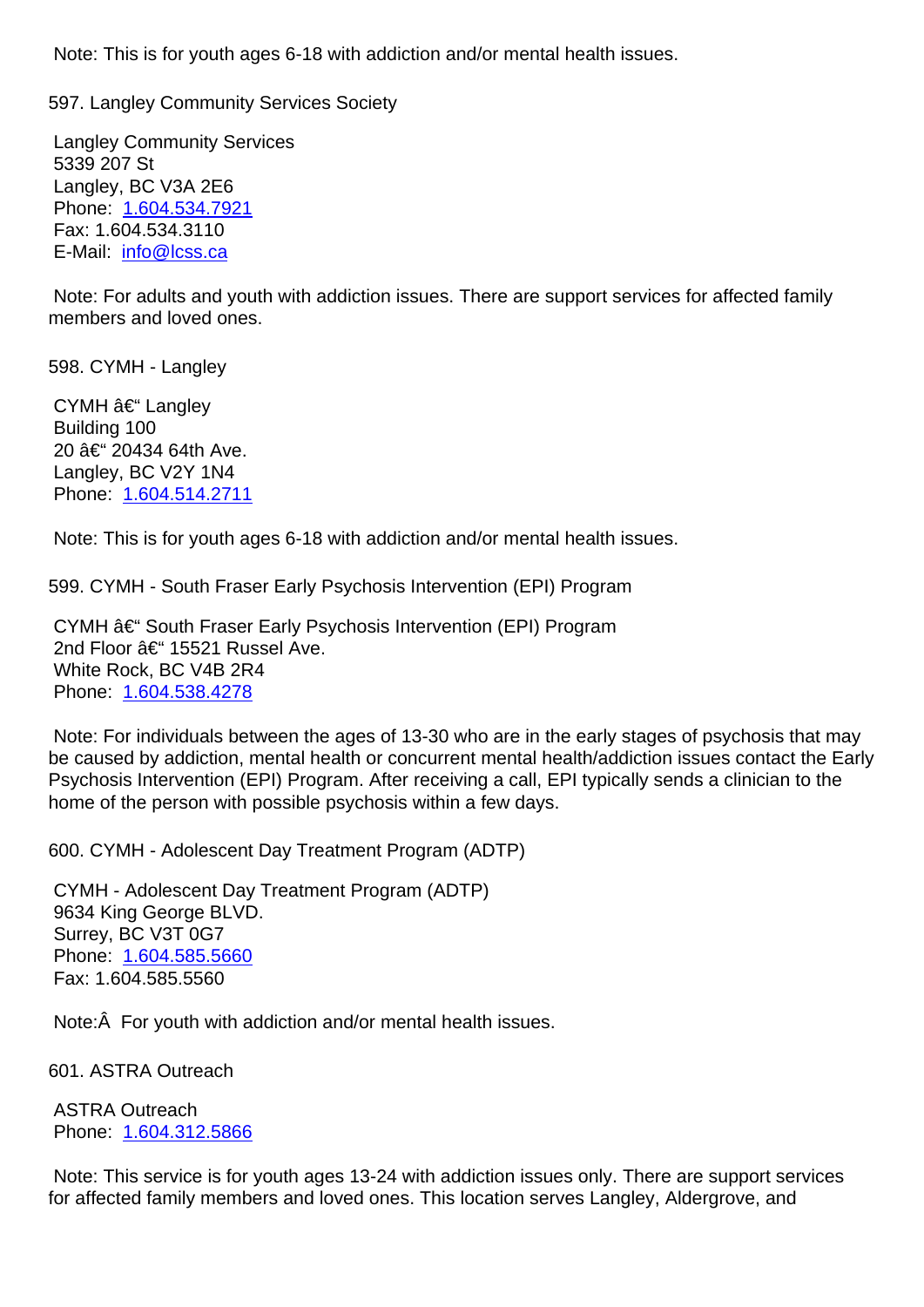Lillooet Mental Health & Addictions 951 Murray St. Lillooet BC V0K 1V0 Phone: 1.250.256.1343

 Note: This service for adults and youth with addiction and/or mental health issues. There are support [services for affec](tel:1.250.256.1343)ted family members and loved ones.

| 603. CYMH - Lillooet                                                                                                                                                                      | 60 |
|-------------------------------------------------------------------------------------------------------------------------------------------------------------------------------------------|----|
| CYMH – Lillooet<br>514 Main St.<br>Lillooet, BC V0K 1V0<br>Phone: 1.250.256.2710                                                                                                          |    |
| Note: This service is for youth ages 6-18 with addiction and/or mental health issues.                                                                                                     |    |
| 604. Lillooet Friendship Centre                                                                                                                                                           | 60 |
| <b>Lillooet Friendship Centre</b><br>357 Main St.<br>Lillooet, BC V0K 1V0<br>Phone: 1.250.256.4146                                                                                        |    |
| Note: For adults and youth with addiction issues. There are support services for affected family<br>members and loved ones. This service is for both First Nations and Non-First Nations. |    |
| 605. Whitevalley Community Resource Centre                                                                                                                                                | 60 |
| <b>Whitevalley Community Resource Centre</b><br>2114 Shuswap Ave.<br>Lumby, BC V0E 2G0<br>Phone: 1.250.547.8866                                                                           |    |
| Note: This program is for adults, youth and First Nations with addiction and/or mental health<br>issues. There are also support services for affected family members and loved ones.      |    |
| 606. Lytton Mental Health                                                                                                                                                                 | 60 |
| Lytton Mental Health<br>533 Main St.<br>Lytton, BC V0K 1Z0<br>Phone: 1.250.455.2216                                                                                                       |    |
| Note: For adults and youth with addiction and/or mental health issues. There are support services<br>for affected family members and loved ones.                                          |    |

602. Lillooet Mental Health & Addictions 602. Lillooet Mental Health & Addictions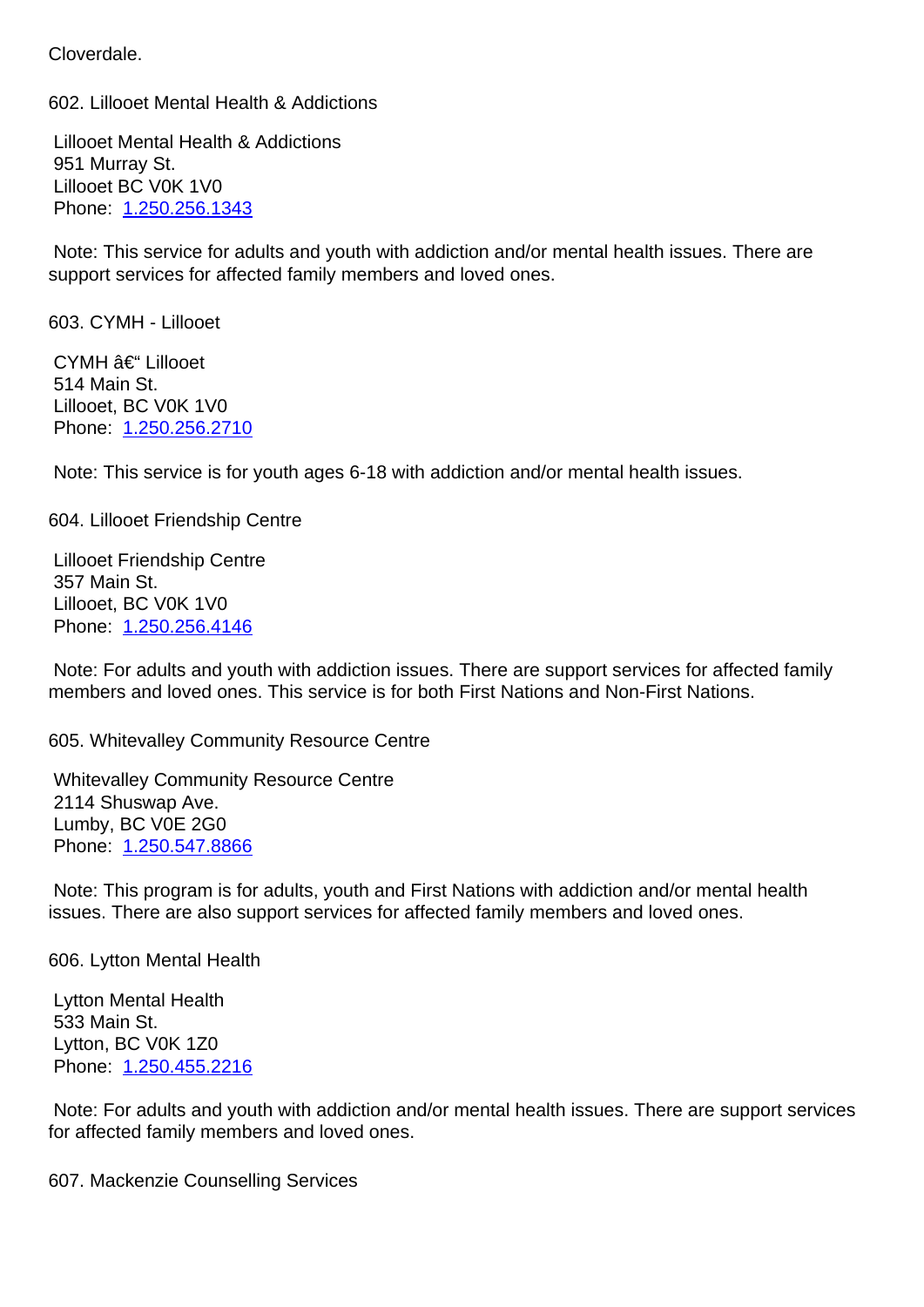220 Mackenzie Blvd. Mackenzie, BC V0J 2C0 Phone: 1.250.997.6595 Phone: 1.250.997.3903 E-Mail: reception@mackenziecounselling.ca

 Note: F[or adults and you](tel:1.250.997.6595)th with addiction issues. There are support services for affected family member[s and loved one](tel:1.250.997.3903)[s.](mailto:reception@mackenziecounselling.ca)

608. Mackenzie Mental Health 608. Mackenzie Mental Health Mackenzie Mental Health

 45 Centennial Dr. Mackenzie, BC V0J 2C0 Phone: 1.250.997.8517 Fax: 1.250.997.3940

 Note: This is for adults and youth with addiction and/or mental health issues. There are support services [for affected fami](tel:1.250.997.8517)ly members and loved ones.

609. Alouette Addiction Services 609. Alouette Addiction Services

 Alouette Addiction Services 201 – 22477 Lougheed Hwy. Maple Ridge, BC V2X 2T8 Phone: 1.604.467.5179 Fax: 1.604.467.8592 E-Mail: mail@alouetteaddictions.org

 Note: F[or adults and you](tel:1.604.467.5179)th with addiction issues. There are support services for affected family member[s and loved ones.](mailto:mail@alouetteaddictions.org)

610. CYMH - Ridge Meadows 610. CYMH - Ridge Meadows

CYMH  $\hat{a} \in \text{`` Ridge Meadows}$  22323 119th Ave. Maple Ridge, BC V2X 2Z2 Phone: 1.604.466.7300

 Note: This service is for youth ages 6-18 with addiction and/or mental health issues. This location serves [Maple Ridge and](tel:1.604.466.7300) Pitt Meadows.

611. ASTRA Outreach 611. ASTRA Outreach

 ASTRA Outreach Phone: 1.604.836.6580

 Note: This service is for youth 13-24 (youth 19-24 will be screened prior to acceptance) with addiction issues only. There are support services for affected family members and loved ones. This location [serves Pitt Mead](tel:1.604.836.6580)ows and Maple Ridge.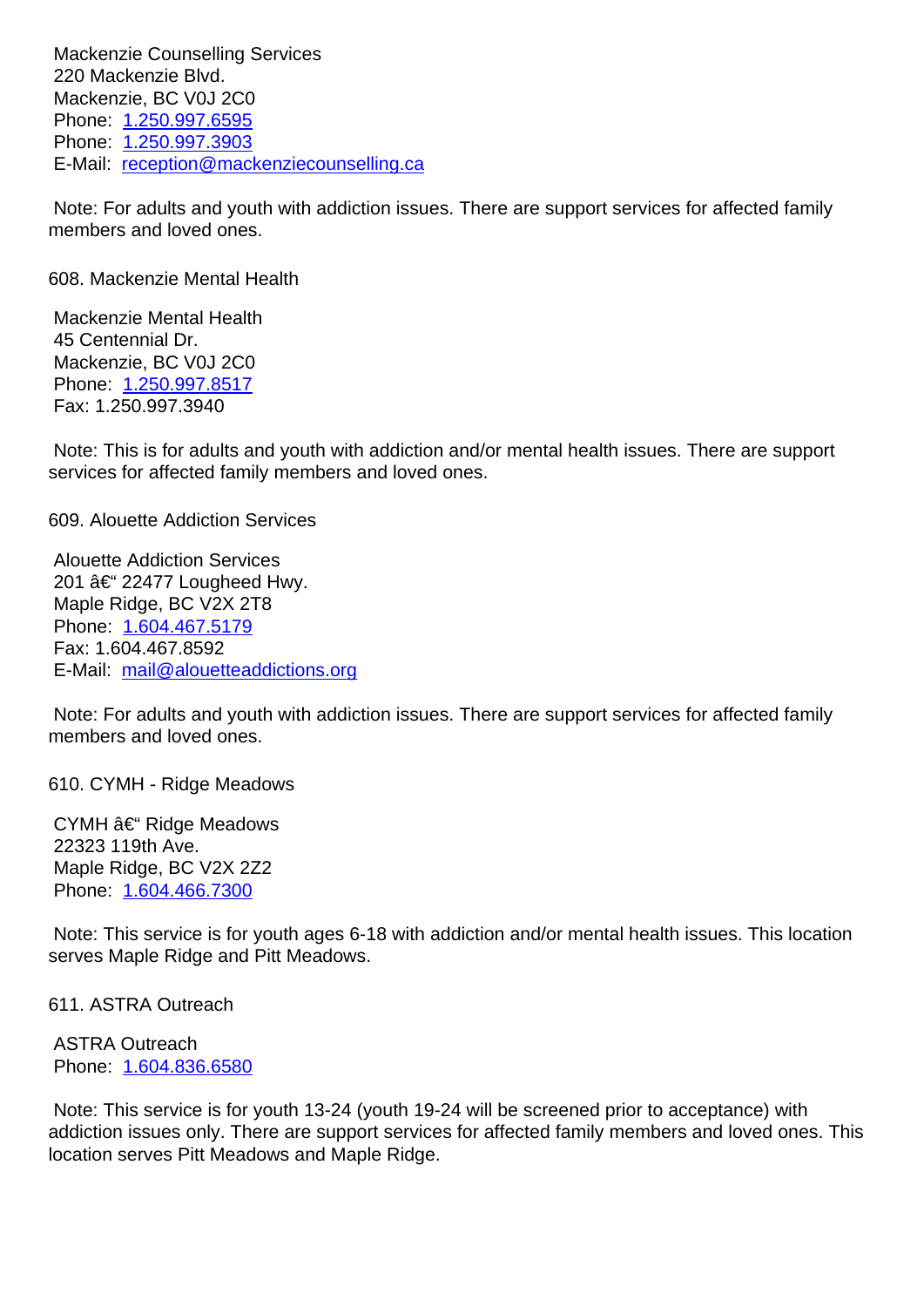Mental Health & Addiction Community Programs 2520 Harrison Ave. Masset, BC V0T 1M0 Phone: 1.250.626.4718

 Note: For adults and youth with addiction and/or mental health issues. There are also support services [for affected fami](tel:1.250.626.4718)ly members and loved ones.

| 613. CYMH - Haida Gwaii                                                                                                                                                                         | 61 |
|-------------------------------------------------------------------------------------------------------------------------------------------------------------------------------------------------|----|
| CYMH – Haida Gwaii<br>214 3rd Ave.<br>Queen Charlotte City, BC V0T 1S0<br>Phone: 1.250.559.4403                                                                                                 |    |
| Note: This service is for youth ages 6-18 with addiction and/or mental health issues.                                                                                                           |    |
| 614. Robson Valley Mental Health & Addictions                                                                                                                                                   | 61 |
| Robson Valley Mental Health & Addictions<br>1126 5th Ave.<br>McBride, BC V0J 2E0<br>Phone: 1.250.569.2251 ext. 2038<br>Fax: 1.250.596.2232                                                      |    |
| Note: For adults and youth with addiction and/or mental health issues. There are support services<br>for affected family members and loved ones.                                                |    |
| 615. CYMH †"McBride Robson Valley Home Support Society                                                                                                                                          | 61 |
| CYMH – McBride Robson Valley Home Support Society<br>942 3rd Ave.<br>McBride, BC V0J 2E0<br>Phone: 1.250.569.2266                                                                               |    |
| Note: This service is for youth ages 6-18 with addiction and/or mental health issues. There are<br>support services for families at this location. Time is spilt between McBride and Valemount. |    |
| 616. CYMH - Merritt                                                                                                                                                                             | 61 |
| CYMH – Merritt<br>2180 Coutlee Ave.<br>Merritt, BC V1K 1B8<br>Phone: 1.250.378.1476                                                                                                             |    |
| Note: This service is for you with addiction and/or mental health issues.                                                                                                                       |    |
| 617. Conayt Friendship Centre                                                                                                                                                                   | 61 |
| <b>Conayt Friendship Centre</b><br>2164 Quilchena Ave.                                                                                                                                          |    |
|                                                                                                                                                                                                 |    |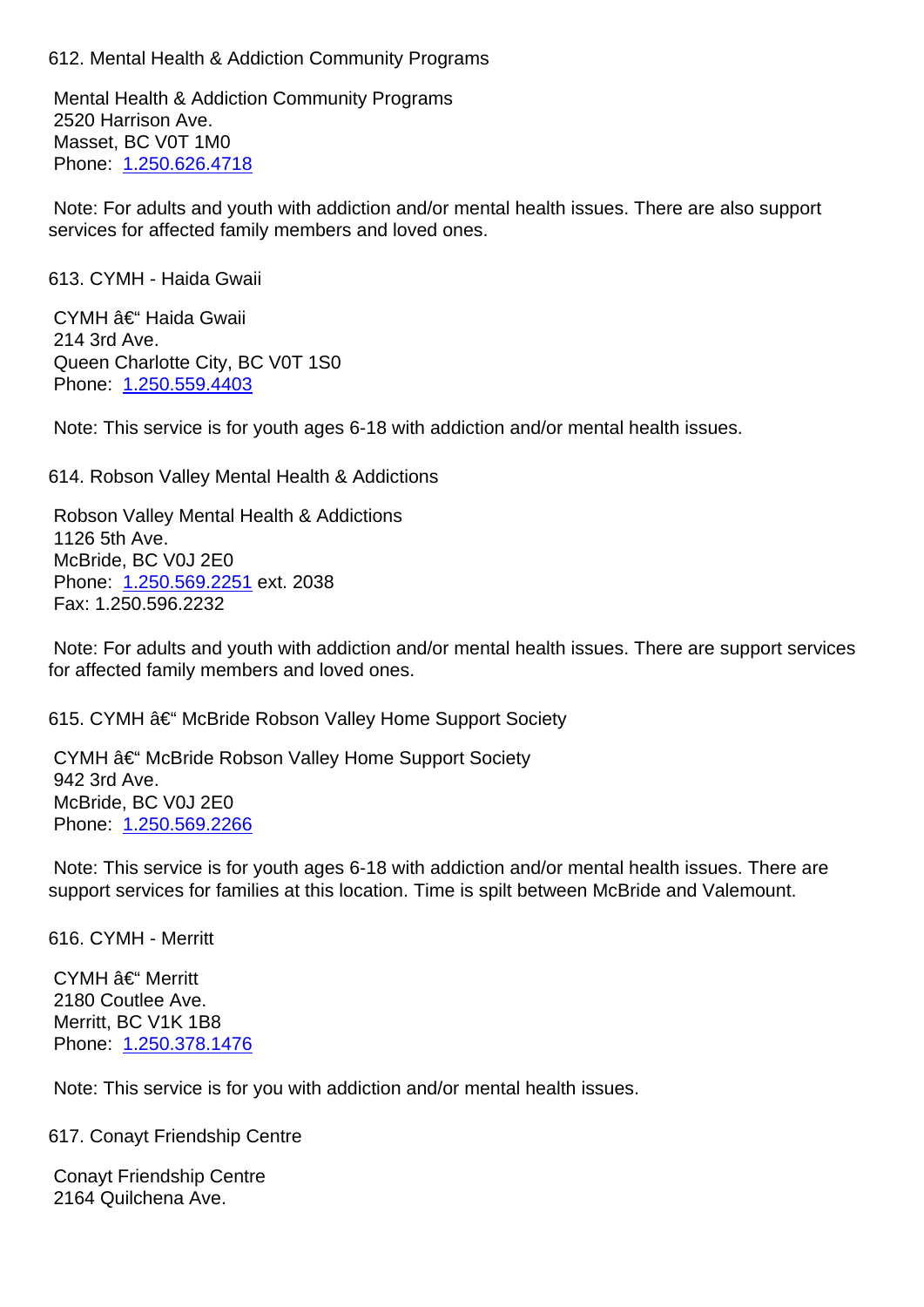Phone: 1.250.378.5107 Phone: 1.250.378.8512 Fax: 1.250.378.6676

 Note: F[or adults, youth,](tel:1.250.378.5107) and families with addiction issues. Will work with couples. There are services [for affected fami](tel:1.250.378.8512)ly members and loved ones. Conayt works primarily with Inuit, Metis, and First Nations, but will accept Non-First Nations individuals.

618. Fraser House 618. Fraser House

 Fraser House 33063 4th Ave. Mission, BC V2V 1S6 Phone: 1.604.826.6810 Phone: 1.604.826.1424 E-Mail: admin\_fraserhouse@shaw.ca

 Note: F[or adults and you](tel:1.604.826.6810)th with addiction issues. There are support services for affected family member[s and loved one](tel:1.604.826.1424)[s. Serves other](mailto:admin_fraserhouse@shaw.ca) communities – Deroche and Lake Errock.

619. Mission Community Services Society 619. Mission Community Services Society

 Mission Community Services Society 33179 2nd Ave. Mission, BC Phone: 1.604. 826.3634 Fax: 1.604.820.0634 E-Mail: info@missioncommunityservices.com

 Note: T[his service is for](tel:1.604.) youth ages 13-24 with addiction and/or mental health issues. There are also sup[port services for affected family membe](mailto:info@missioncommunityservices.com)rs and loved ones. A referral from MCFD may be required.

620. Beauval Health Clinic 620. Beauval Health Clinic

Beauval Health Clinic 288 – 4801 Lavoie St. Beauval, SK S0M 0G0 Phone: 1.306.288.4800 Fax: 1.306.288.4622

Note: This service is for adults and youth with addiction or concurrent mental health and addiction issues. [There are suppo](tel:13062884800)rt services for affected family members and loved ones.

621. Mission Friendship Centre 621. Mission Friendship Centre

 Mission Friendship Center 33150A First Ave. Mission, BC V2V 1G4 Phone: 1.604.826.1281 Toll-Free: 1.888.826.1281 Fax: 1.604.826.4056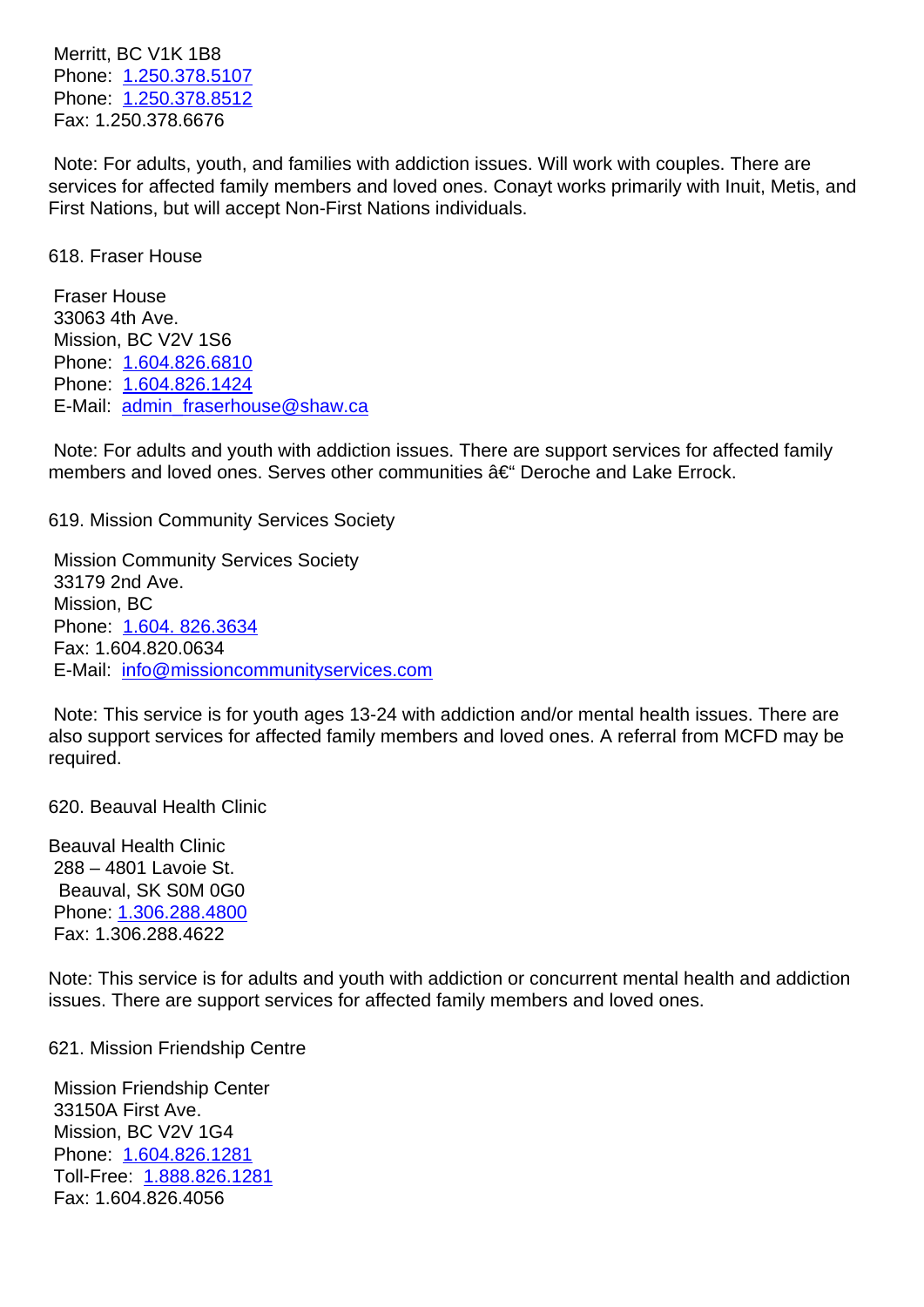Note: This program is for First Nations adults, youth, and families with addiction issues.

622. CY[MH- Mission](mailto:receptionist@mifcs.bc.ca) 622. CYMH- Mission

 $CYMH$   $â€$ " Mission 201 -7364 Horne St. Mission, BC V2V 3X7 Phone: 1.604.820.4300

 Note: This is for youth ages 6-18 with addiction and/or mental health issues.

623. Fre[edom Quest](tel:1.604.820.4300) 623. Freedom Quest

 Freedom Quest 1344 Wilson Rd. Nakusp, BC Phone: 1.250.265.1778 Fax: 1.250.265.3378 E-Mail: infofq@shaw.ca

 Note: T[his is for youth a](tel:1.250.265.1778)ges 13-18 with addiction issues. Freedom Quest offers day treatment and individual counselling, outpatient programs, a FASD program for families, a probation mandated program [for youth \(""YSA](mailto:infofq@shaw.ca)M""), and a peer support program for parents who are impacted by their youth's substance abuse.

624. CYMH †Nakusp Arrow & Slocan Lakes Community Services 62

CYMH – Nakusp Arrow & Slocan Lakes Community Services 205 6th Ave. NW Nakusp, BC V0G1R0 Phone: 1.250.265.3674

 Note: This is for youth ages 6-18 with addiction and/or mental health issues.

625. Acc[ess/crisis Servic](tel:1.250.265.3674)es 625. Access/crisis Services

 Access/Crisis Services 200 – 2000 Island Hwy N Nanaimo, BC V9S 5W3 Phone: 1.250.739.5710 Toll-Free: 1.888.494.3888 (VIHA Crisis) Fax: 1.250.755.3310

 Note: T[his is a central a](tel:1.250.739.5710)ccess point for all persons with addiction and/or mental health issues. There are s[upport services](tel:1.888.494.3888) for affected family members and loved ones. Crisis services are also available.

626. Adult Addiction Services 626. Adult Addiction Services

 Adult Addiction Services 3151 Barons Rd.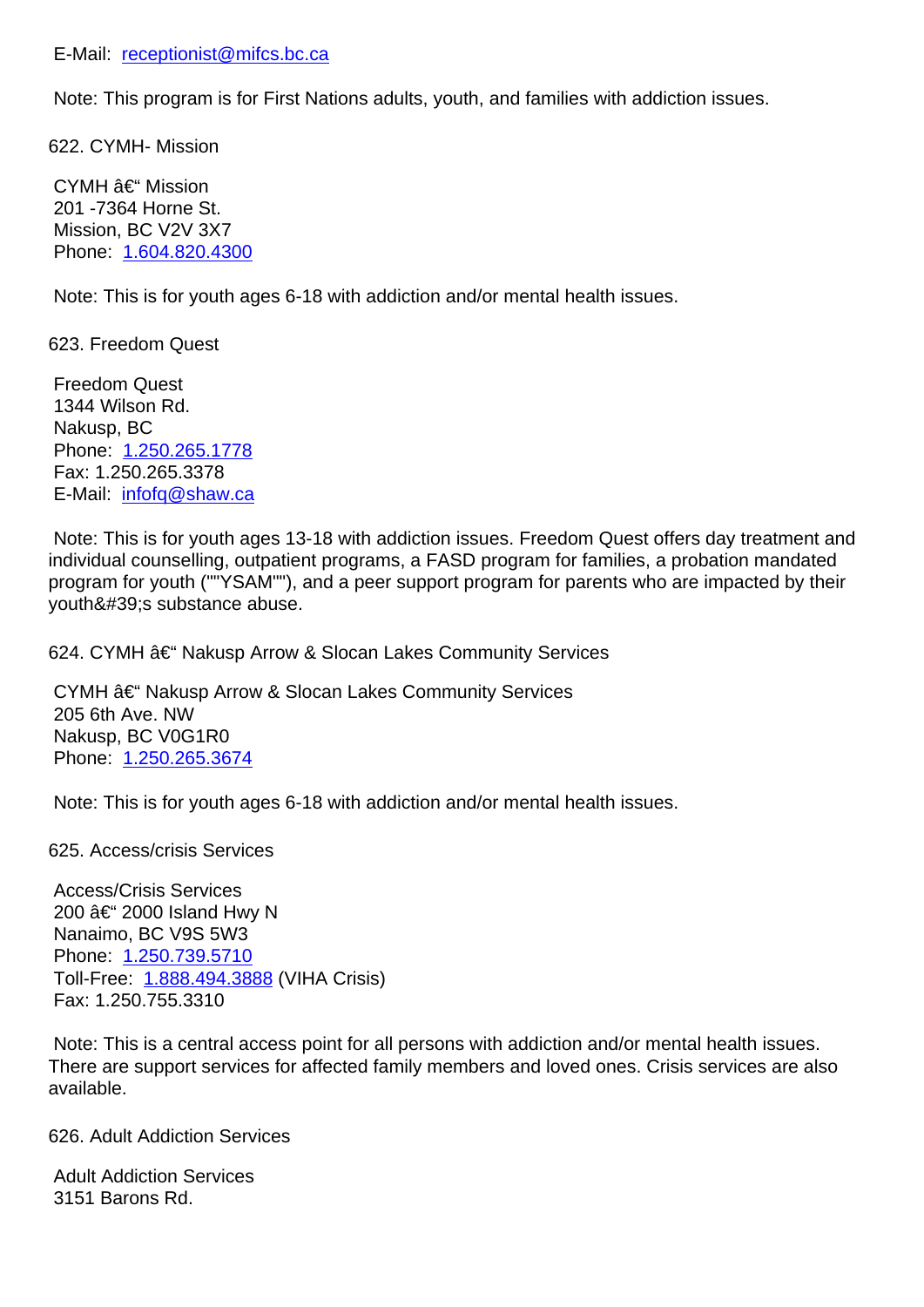Phone: 1.250.733.5880 Fax: 1.250.739.5879

 Note: F[or adults with add](tel:1.250.7339.5880)iction issues. There are support services for affected family members and loved ones.

| 627. Discovery Youth and Family Services                                                                                                                                                           | 62 |
|----------------------------------------------------------------------------------------------------------------------------------------------------------------------------------------------------|----|
| <b>Discovery Youth and Family Services</b><br>206 – 96 Cavan St.<br>Nanaimo, BC V9R 2V1<br>Phone: 1.250.739.5790<br>Fax: 1.250.740.2672                                                            |    |
| Note: This is for youth ages 13-19 with addiction and/or mental health issues. There are also<br>support services for affected family members and loved ones.                                      |    |
| 628. CYMH - Nanaimo                                                                                                                                                                                | 62 |
| CYMH – Nanaimo<br>202 †488 Albert St.<br>Nanaimo, BC V9R 2V7<br>Phone: 1.250.741.5444                                                                                                              |    |
| Note: This is youth ages 6-18 with addiction and/or mental health issues.                                                                                                                          |    |
| 629. Freedom Quest                                                                                                                                                                                 | 62 |
| <b>Freedom Quest</b><br>103C 518 Lake St.<br>Nelson, BC V1L 4C6<br>Phone: 1.250.352.3783<br>Fax: 1.250.352.3753<br>E-Mail: infofg@shaw.ca                                                          |    |
| Note: This is for youth ages 13-18 with addiction issues. Freedom Quest offers day treatment and<br>individual counselling, outpatient programs, a FASD program for families, a probation mandated |    |

individual counselling, outpatient programs, a FASD program for families, a probation mandated program [for youth \("YSAM](mailto:infofq@shaw.ca)―), and a peer support program for parents who are impacted by their youth's substance abuse ("Family Program"). Also has a concurrent disorders therapist.

630. CYMH - Nelson 630. CYMH - Nelson

CYMH – Nelson 566 Stanley St. Nelson, BC V1L 1N2 Phone: 1.250.354.6480

 Note: This service is for youth ages 6-18 with addiction and/or mental health issues.

631. CY[MH - Nelson Com](tel:1.250.354.6480)munity Services Centre 631. CYMH - Nelson Community Services Centre

CYMH – Nelson Community Services Centre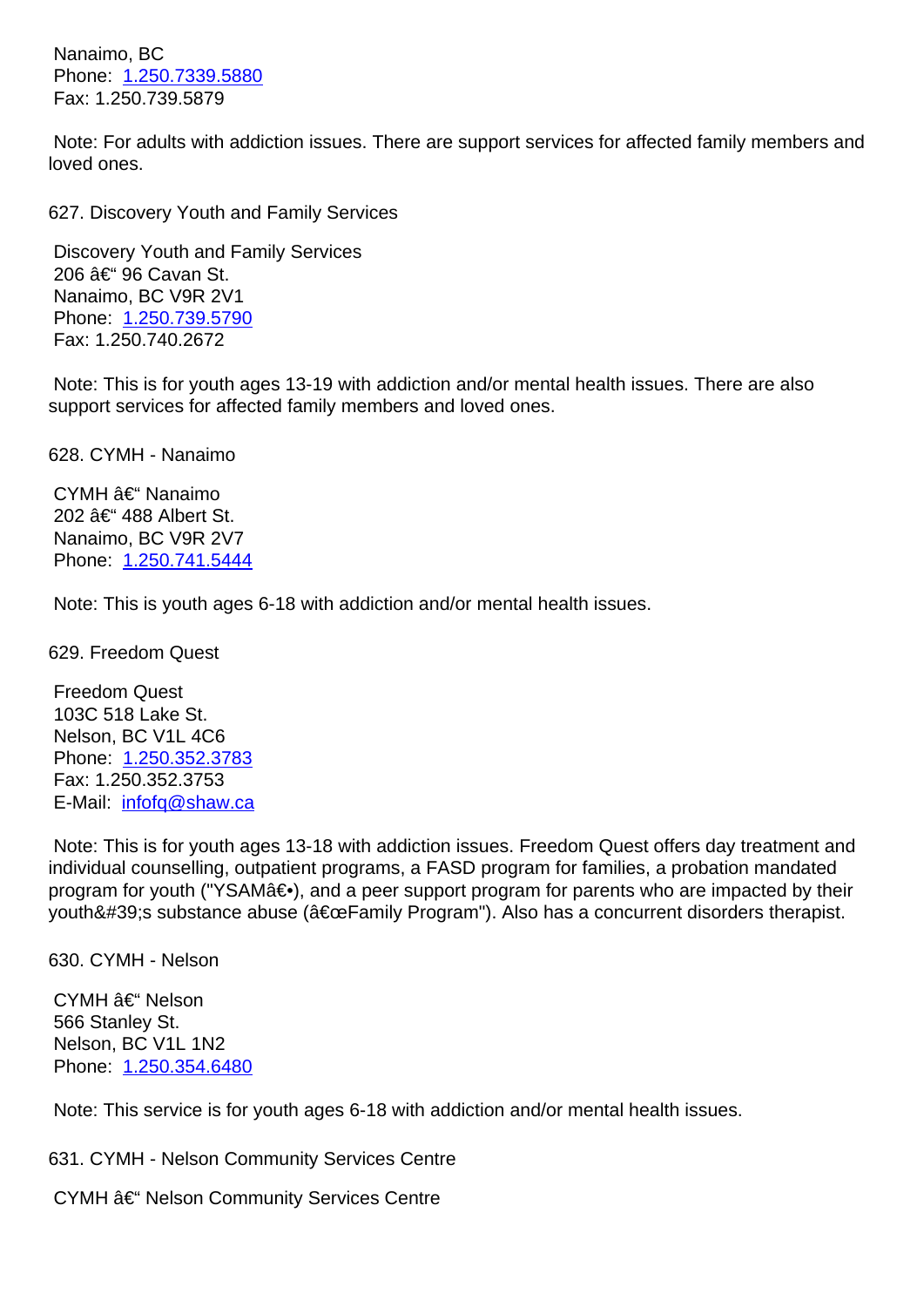$N$  $\sigma$  $\sigma$  $\sigma$ ,  $\sigma$  $\sigma$  $\sigma$  $\sigma$ Phone: 1.250.352.3504

 Note: This service is for youth ages 6-18 with addiction and/or mental health issues.

| 632. New Westminster UBC Counselling Centre                                                                                                                                                                                                                | 63 |
|------------------------------------------------------------------------------------------------------------------------------------------------------------------------------------------------------------------------------------------------------------|----|
| New Westminster UBC Counselling Centre<br>$821 - 8$ th St.                                                                                                                                                                                                 |    |
| New Westminster, BC V3M 3S9                                                                                                                                                                                                                                |    |
| Phone: 1.604.525.6651                                                                                                                                                                                                                                      |    |
| Note: This office provides free counselling for adults, children, and youth from September to June.<br>Day and evening appointments are available. The counselling is not addiction specific, but it is a<br>free service to those in need of counselling. |    |
| 633. CYMH - New Westminster                                                                                                                                                                                                                                | 63 |
| CYMH – New Westminster<br>201 – 1065 Columbia St.                                                                                                                                                                                                          |    |
| New Westminster, BC V3M 6H7                                                                                                                                                                                                                                |    |
| Phone: 1.604.660.9495                                                                                                                                                                                                                                      |    |
| Note: This service is for youth ages 6-18 with addiction and/or mental health issues.                                                                                                                                                                      |    |
| 634. Central Community Health Centre                                                                                                                                                                                                                       | 63 |
| <b>Central Community Health Centre</b>                                                                                                                                                                                                                     |    |
| 132 Esplanade W.<br>North Vancouver, BC V7M 1A2                                                                                                                                                                                                            |    |
| Phone: 1.604.983.6700                                                                                                                                                                                                                                      |    |
| Fax: 1.604.983.6839                                                                                                                                                                                                                                        |    |
| Note: For adults and youth with addiction and/or mental health issues. There are support services<br>for affected family members and loved ones.                                                                                                           |    |
| 635. So-Sah-Latch Health and Family Centre                                                                                                                                                                                                                 | 63 |
| So-Sah-Latch Health and Family Centre                                                                                                                                                                                                                      |    |
| 422 Esplanade W.<br>North Vancouver, BC V7M 1A7                                                                                                                                                                                                            |    |
| Phone: 1.604.985.7826                                                                                                                                                                                                                                      |    |
| Fax: 1.604.985.3037                                                                                                                                                                                                                                        |    |
| Note: This service is for First Nations adults and youth with addiction issues.                                                                                                                                                                            |    |
| 636. North Shore Child and youth Mental Health and Addiction Network                                                                                                                                                                                       | 63 |
| North Shore Child and youth Mental Health and Addiction Network                                                                                                                                                                                            |    |
| Phone: 1.604.984.3770                                                                                                                                                                                                                                      |    |

Note: Services include MCFD's Child and Youth Mental Health program (CYMH), Child and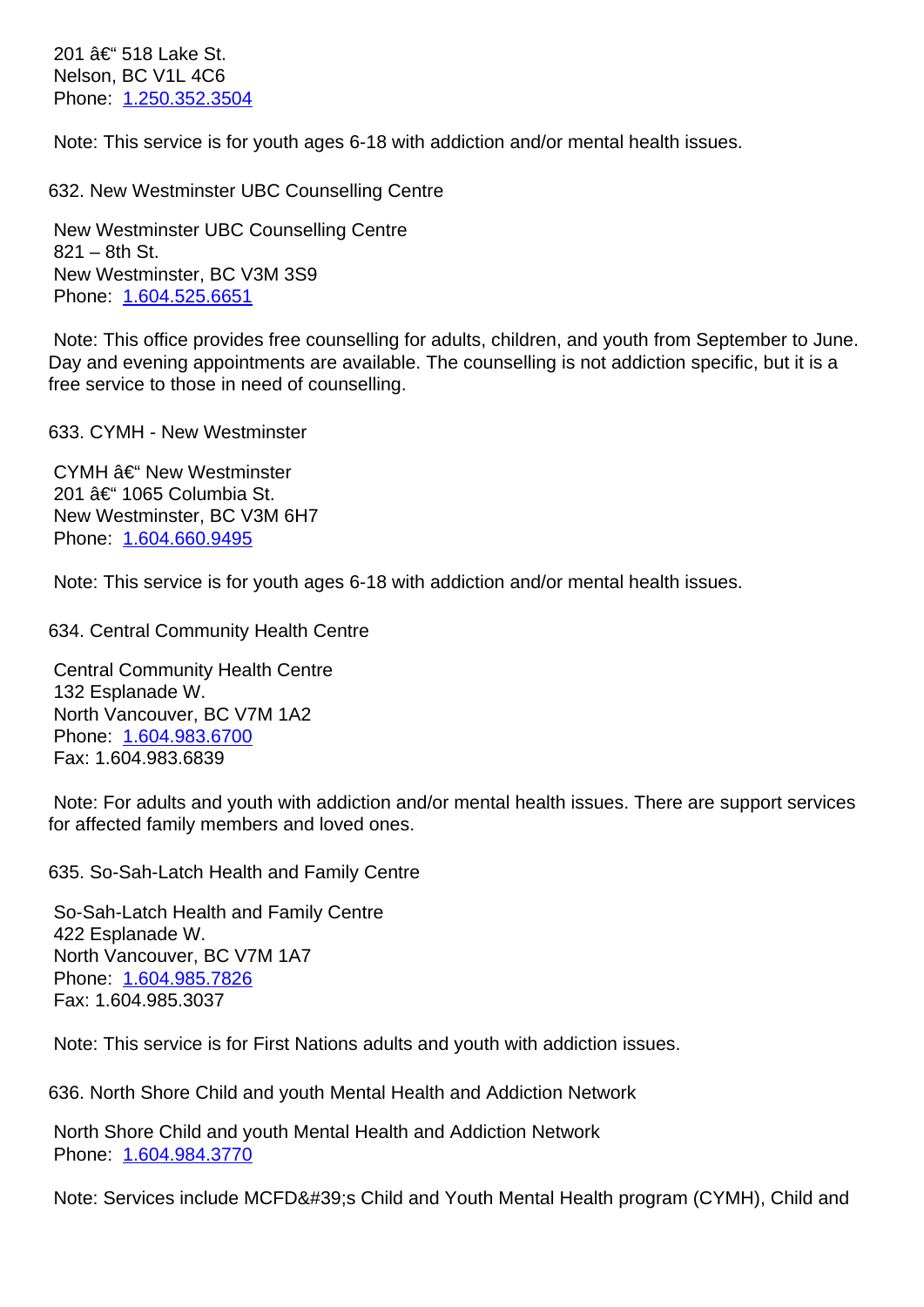and the Child and Youth Mental Health Hospital Liaision program.

637. CYMH - North Shore 637. CYMH - North Shore

CYMH – North Shore (A) 301 – 224 Esplanade W Phone: 1.604.904.4300 (B) 5th floor – 132 Esplanade W Phone: 1.604.983.6719 (C) 152 - 15th St. E Phone: [1.604.984.3795](tel:1.604.904.4300) North V[ancouver, BC](tel:1.604.983.6719) 

Note: This service is for youth ages 6-18 with addiction and/or mental health issues. There are four program[s out of this offic](tel:1.604.984.3795)e:(1) Jump Start is a substance use day program for youth ages 13-24. North Shore kids who have been kicked out of school for substance use are recommended to enrol in Jump Start. This program also facilitates parent support groups, family counselling, and referrals to other programs. (2) Youth Concurrent Disorders Program is for youth with co-existing addiction and mental illness (3) Therapeutic Day Program is for students who are struggling with regular schooling. It is not addiction or mental health therapy-focused per se but rather focused on school curriculum. (4) Child and Adolescent Program is for kids who have a mental illness. Individual and group counselling services are provided.

638. Desert Sun Counselling & Resource Centre 638. Desert Sun Counselling & Resource Centre

 Desert Sun Counselling & Resource Centre 762 Fairview Rd. Oliver, BC V0X 1C0 Phone: 1.250.498.2538

 Note: For adults and youth with addiction and/or mental health issues. There are also support services [for affected fami](tel:1.250.498.2538)ly members and loved ones.

639. Discovery Youth and Family Services 639. Discovery Youth and Family Services

 Discovery Youth and Family Services Parksville Family Place 494 Bay Ave. Parksville, BC V9P 2G5 Phone: 1.250.947.8215 Fax: 1.250.947.8244

 Note: This is for youth ages 13-19 with addiction and/or mental health issues. There are also support [services for affec](tel:1.250.947.8215)ted family members and loved ones.

640. CYMH - Parksville-Family Place 640. CYMH - Parksville-Family Place

 $CYMH$   $\hat{a}\in$ " Parksville-Family Place 494 Bay Ave. Parksville, BC V9P 1C7 Phone: 1.250.954.4737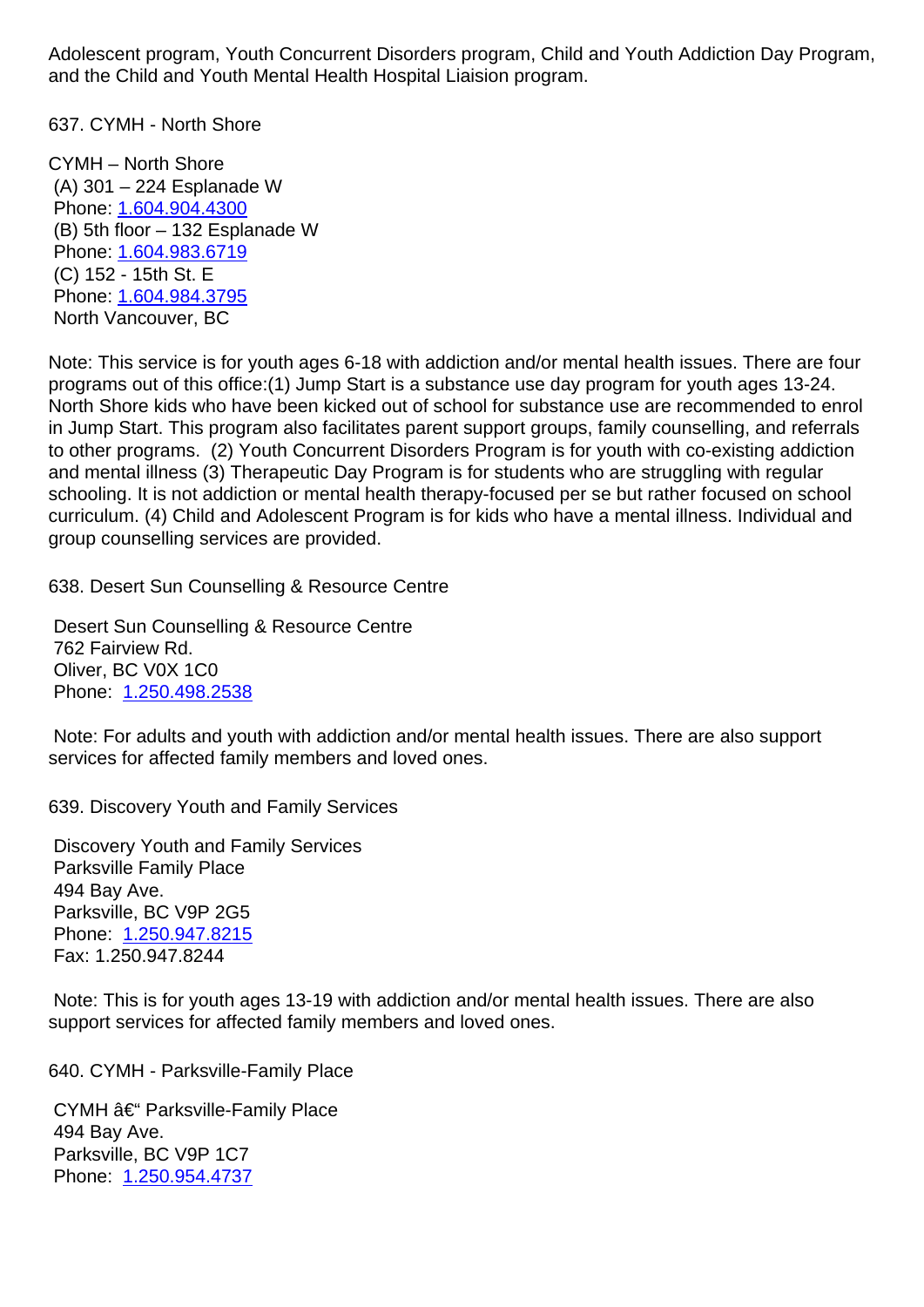support services for parents and family members.

| 641. CYMH - Pemberton                                                                                                                                                | 64 |
|----------------------------------------------------------------------------------------------------------------------------------------------------------------------|----|
| CYMH – Pemberton<br>205 †1366 Aster St.<br>Pemberton, BCV0N 2L0<br>Phone: 1.604.894.2091                                                                             |    |
| Note: This service is for youth ages 6-18 with addiction and/or mental health issues.                                                                                |    |
| 642. Penticton Mental Health and Addiction Services                                                                                                                  | 64 |
| <b>Penticton Mental Health and Addiction Services</b><br>740 Carmi Ave.<br>Penticton, BC V2A 8B9<br>Phone: 1.250.770.3555                                            |    |
| Note: This program is for youth and adults with addiction and/or mental health issues. There are<br>support services for affected family members and loved ones.     |    |
| 643. Alberni Valley Drug & Alcohol                                                                                                                                   | 64 |
| Alberni Valley Drug & Alcohol Prevention Services (ADAPS)<br>4260A 10th Ave.<br>Port Alberni, BC V9Y 4X3<br>Phone: 1.250.724.6166<br>Fax: 1.778.421.0465             |    |
| Note: This service is for youth ages 10-25 who have addiction and/or mental health issues. There<br>are support services for affected family members and loved ones. |    |
| 644. CYMH - Port ALberni                                                                                                                                             | 64 |
| CYMH – Port Alberni (Tofino Ucluelet)<br>4088 8th Ave.<br>Port Alberni, BC V9Y 1B4<br>Phone: 1.250.720.2650                                                          |    |
| Note: This service is for youth ages 6-18 with addiction and/or mental health issues.                                                                                |    |
| 645. Discovery Youth and Family Services                                                                                                                             | 64 |
| <b>Discovery Youth and Family Services</b><br>7305 Market St.<br>Port Hardy, BC V0N 2P0<br>Phone: 1.250.902.6063<br>Fax: 1.250.902.6064                              |    |
| Note: This is for youth ages 13-19 with addiction and/or mental health issues. There are also<br>support services for affected family members and loved ones.        |    |
|                                                                                                                                                                      |    |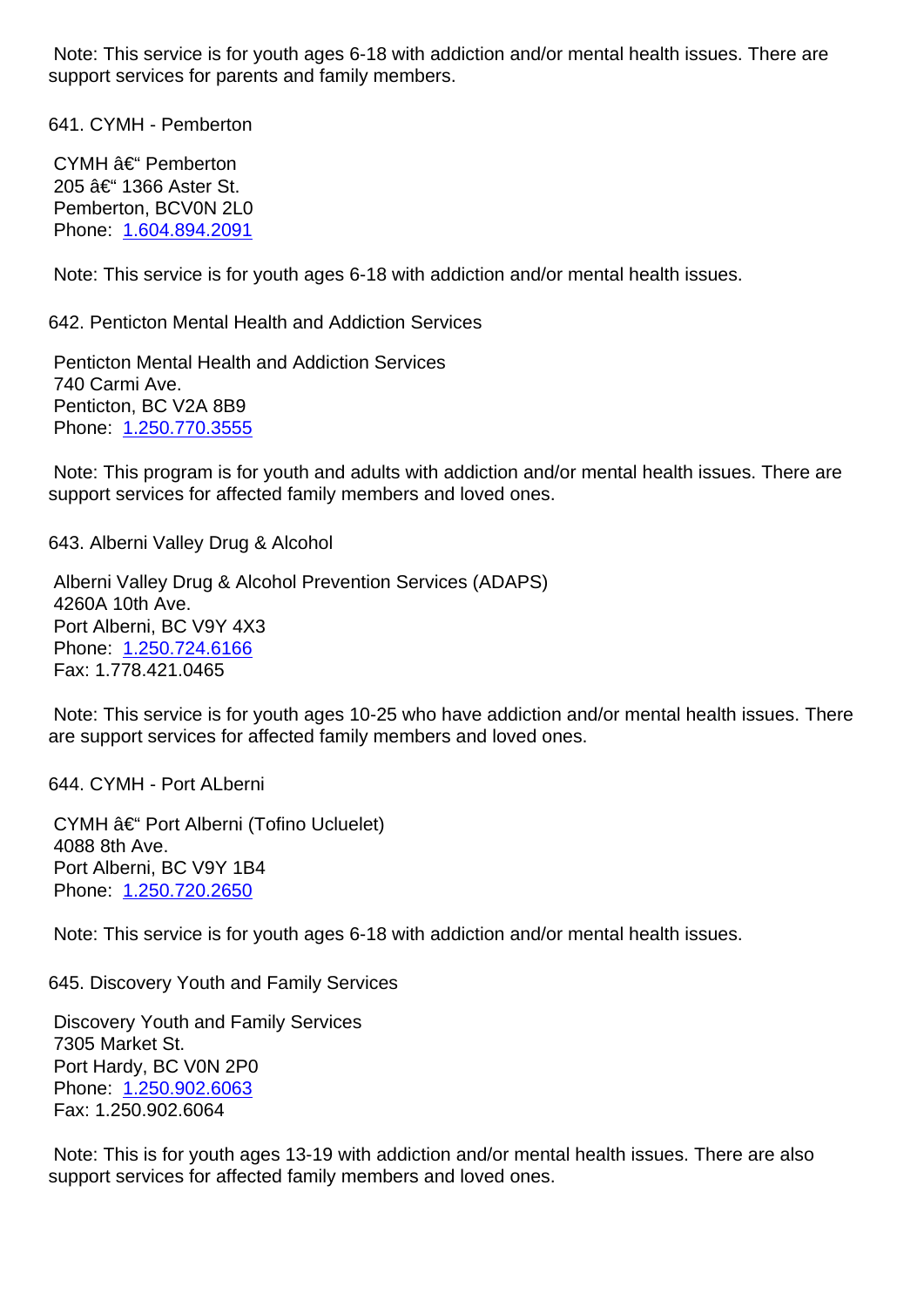CYMH – Port Hardy 8755 Gray St. Port Hardy, BC V0N 2P0 Phone:1.250.949.8011

 Note: This service is for youth ages 6-18 with addiction and/or mental health issues.

| 647. Powell River Mental Health & Addiction Services                                                                                                                                                                          | 64 |
|-------------------------------------------------------------------------------------------------------------------------------------------------------------------------------------------------------------------------------|----|
| <b>Powell River Mental Health Addiction Services</b><br>3rd floor - 5000 Joyce Ave.<br>Powell River, BC V8A 5R3<br>Phone: 1.604.485.3300<br>Fax: 1.604.485.3303                                                               |    |
| E-Mail: feedback@vch.ca                                                                                                                                                                                                       |    |
| Note: For adults and youth with addiction and/or mental health issues. There are support services<br>for affected family members and loved ones.                                                                              |    |
| 648. CYMH - Powell River                                                                                                                                                                                                      | 64 |
| CYMH – Powell River<br>202 – 7373 Duncan St.<br>Powell River, BC V8A 1W6<br>Phone: 1.604.485.3722                                                                                                                             |    |
| Note: This service is for youth ages 6-18 with addiction and/or mental health issues.                                                                                                                                         |    |
| 649. Prince George Native Friendship Centre                                                                                                                                                                                   | 64 |
| Prince George Native Friendship Center<br>3rd floor – 1600 3rd Ave.<br>Prince George, BC V2L 3G6<br>Phone: 1.250.564.4324<br>Fax: 1.250.614.7728<br>E-Mail: info@pgnf.com                                                     |    |
| Note: For adults and youth with addiction and/or mental health issues. There are support services<br>for affected family members and loved ones. This service is available for First Nations and non-First<br>Nations people. |    |
| 650. CYMH - Prince George                                                                                                                                                                                                     | 65 |
| CYMH †Prince George Intersect Youth and Family Services Society<br>1294 3rd Ave.<br>Prince George, BC V2L 3E7<br>Phone: 1.250.569.2266                                                                                        |    |
| Note: This service is for youth ages 6-18 with addiction and/or mental health issues. There are<br>support services for affected family members and loved ones.                                                               |    |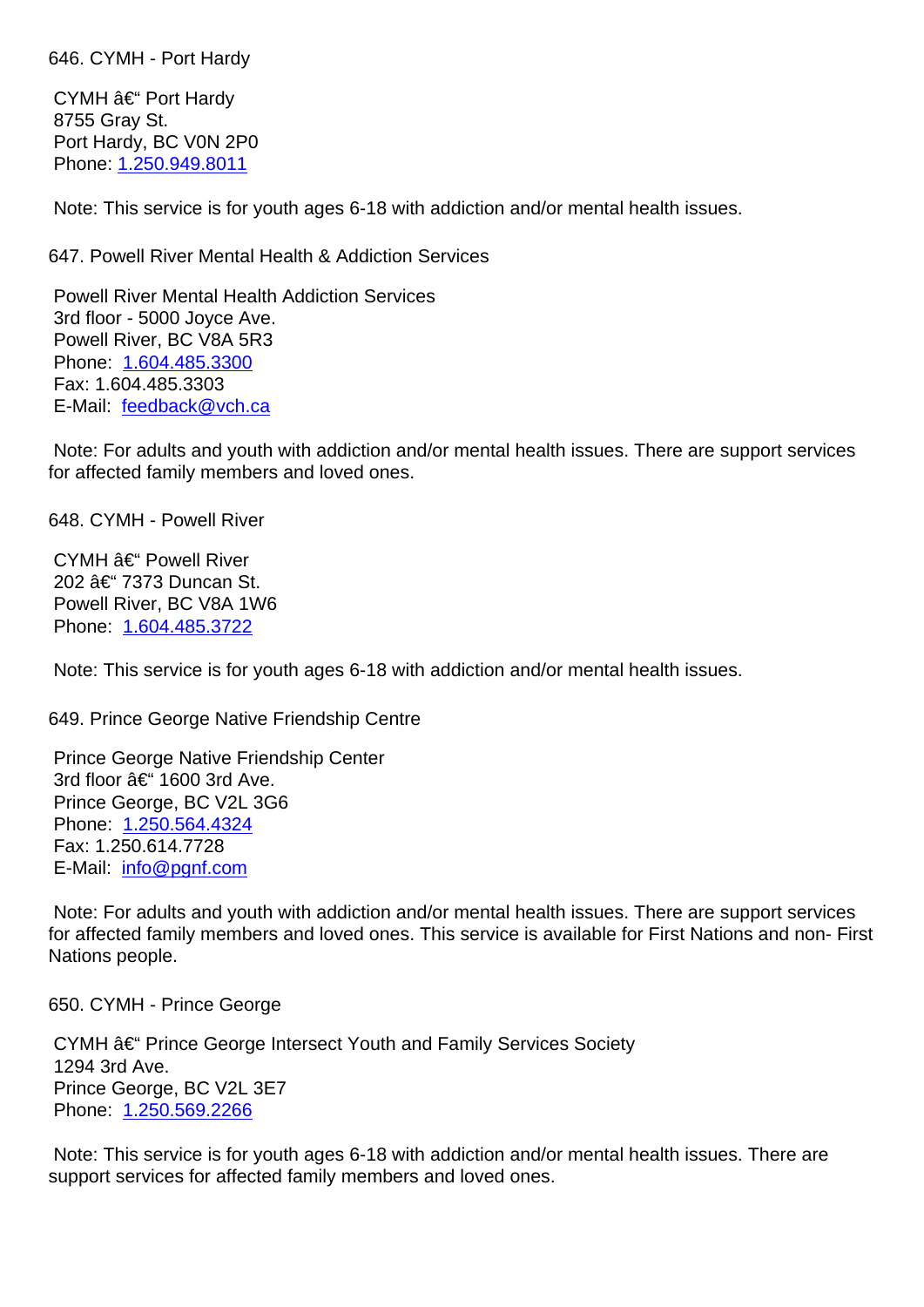Axis Family Resources 185 Quebec St. Prince George, BC Phone: 1.250.295.3145 Phone: 1.250.392.1000 (Main Office) Toll-Free: 1.877.392.1003 (Main Office) E-Mail: [info@axis.bc.ca](tel:1.250.295.3145)

 Note: T[his is a service fo](tel:1.250.392.1000)r youth ages 13-25 with addiction issues only. Axis has the 1st Step mobile trea[tment program th](tel:1.877.392.1003)at provides day, evening, and/or weekend treatment in the community. There ar[e also support se](mailto:info@axis.bc.ca)rvices for affected family members.

652. Prince Rupert Mental Health and Addictions 652. Prince Rupert Mental Health and Addictions

 Prince Rupert Mental health and Addictions 300 – 3rd Avenue W. Prince Rupert, BC V8J 1L4 Phone: 1.250.622.6310 Fax: 1.250.622.6319

 Note: For adults and youth with addiction and/or mental health issues. There are support services for affect[ed family membe](tel:1.250.622.6310)rs and loved ones.

653. CYMH - Prince Rupert 653. CYMH - Prince Rupert

CYMH  $\hat{a}\in$  Prince Rupert 580 - 309 2nd Ave. W. Prince Rupert, BC V8J 3T1 Phone: 1.250.624.7594

 Note: This service is for youth ages 6-18 with addiction and/or mental health issues.

654. Axi[s Family Resourc](tel:1.250.624.7594)es 654. Axis Family Resources

 Axis Family Resources 100 1st Ave. W. Prince Rupert, BC Phone: 1.250.622.2947 Phone: 1.250.392.1000 (Main Office) Toll-Free: 1.877.392.1003 (Main Office) E-Mail: [info@axis.bc.ca](tel:1.250.622.2947)

 Note: T[his is a service fo](tel:1.250.392.1000)r youth ages 13-25 with addiction issues only. Axis has the 1st Step mobile trea[tment program th](tel:1.877.392.1003)at provides day, evening, and/or weekend treatment in the community. There ar[e also support se](mailto:info@axis.bc.ca)rvices for affected family members.

655. Friendship House Association of Prince Rupert 655. Friendship House Association of Prince Rupert

 Friendship House Association of Prince Rupert 744 Fraser St. Prince Rupert, BC V8J 1P9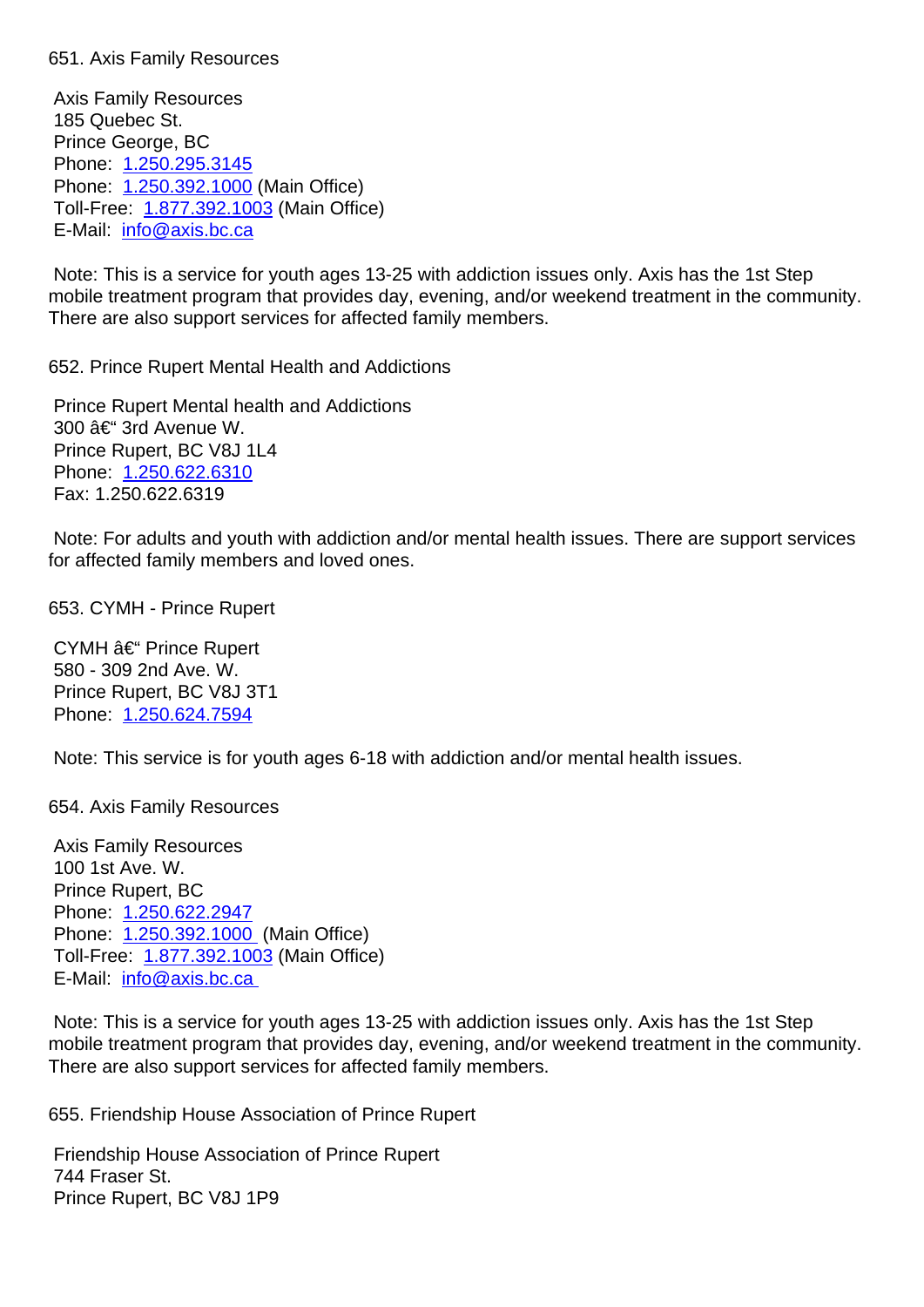Note: For adults and youth with addiction issues only. There are support services for affected family m[embers and love](tel:1.250.627.1717)d ones. It is for First Nations and Non-First Nations.

| 656. Northwest Counselling                                                                                                                                                 | 65 |
|----------------------------------------------------------------------------------------------------------------------------------------------------------------------------|----|
| <b>Northwest Counselling</b><br>101 1st Ave.<br>Prince Rupert, BC V8J 3X4<br>Phone: 1.250.627.8435<br>E-Mail: info@nwcounselling.ca                                        |    |
| Note: This service is for First Nations adults or youth with addiction issues only. There are support<br>services for affected family members and loved ones.              |    |
| 657. Haida Gwaii Mental Health & Addictions                                                                                                                                | 65 |
| Haida Gwaii Mental Health & Addictions<br>302 2nd Ave.<br>Queen Charlotte City, BC V0T 1S0<br>Phone: 1.250.559.8765<br>Fax: 1.250.559.4138                                 |    |
| Note: For adults and youth with addiction and/or mental health issues. There are support services<br>for affected family members and loved ones.                           |    |
| 658. Quesnel Addiction Services GR Baker Memorial Hospital                                                                                                                 | 65 |
| <b>Quesnel Addiction Services</b><br><b>GR Baker Memorial Hospital</b><br>2nd Floor – 543 Front St.<br>Quesnel, BC V2J 2K7<br>Phone: 1.250.983.6828<br>Fax: 1.250.983.6825 |    |

 Note: For adults and youth with addiction and/or mental health issues. There are support services for affect[ed family membe](tel:1.250.983.6828)rs and loved ones.

| 659. Westside                                                              | 65 |
|----------------------------------------------------------------------------|----|
| Westside<br>395 Elliot St.<br>Quesnel, BC V2J 1Y4<br>Phone: 1.250.992.5189 |    |
| Fax: 1.250.985.5833                                                        |    |
|                                                                            |    |

 Note: For adults and youth with addiction and/or mental health issues. There are support services for affect[ed family membe](tel:1.250.992.5189)rs and loved ones.

| <b>Axis Family Resources</b><br>660. | 66 |
|--------------------------------------|----|
|--------------------------------------|----|

 Axis Family Resources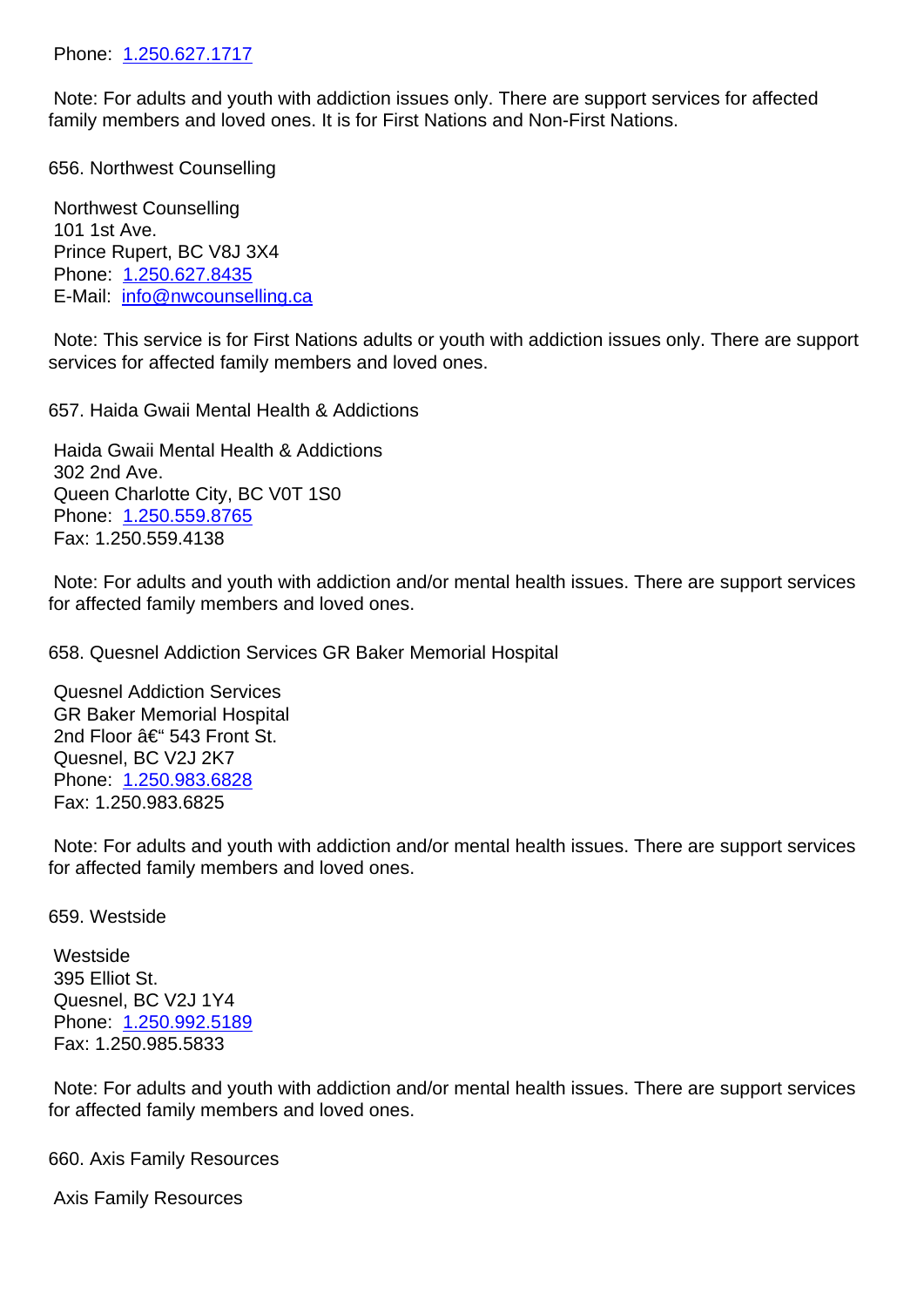Quesnel, BC Phone: 1.250.922.2759 Phone: 1.250.392.1000 (Main Office) Toll-Free: 1.877.392.1003 (Main Office) E-Mail: [info@axis.bc.ca](tel:1.250.922.2759)

 Note: T[his is a service fo](tel:1.250.392.1000)r youth ages 13-25 with addiction issues only. Axis has the 1st Step mobile trea[tment program th](tel:1.877.392.1003)at provides day, evening, and/or weekend treatment in the community. There ar[e also support se](mailto:info@axis.bc.ca)rvices for affected family members.

| 661. CYMH - Quesnel                                                                                                                              | 66 |
|--------------------------------------------------------------------------------------------------------------------------------------------------|----|
| CYMH – Quesnel<br>163 Kinchant St.                                                                                                               |    |
| Quesnel, BC V2J 2R1                                                                                                                              |    |
| Phone: 1.250.992.4267                                                                                                                            |    |
| Note: This service is for youth ages 6-18 with addiction and/or mental health issues.                                                            |    |
| 662. Revelstoke Mental Health & Substance Use Services                                                                                           | 66 |
| <b>Revelstoke Mental Health</b>                                                                                                                  |    |
| 1200 Newlands Rd.<br>Revelstoke, BC V0E 2S0                                                                                                      |    |
| Phone: 1.250.814.2241                                                                                                                            |    |
| Note: For adults and youth with addiction and/or mental health issues. There are support services<br>for affected family members and loved ones. |    |
| 663. Community Connections                                                                                                                       | 66 |
| <b>Community Connections</b>                                                                                                                     |    |
| 314 2nd St. E.<br>Revelstoke, BC V0E 2S0                                                                                                         |    |
| Phone: 1.250.837.2920                                                                                                                            |    |
| Fax: 1.250.837.2909                                                                                                                              |    |
| E-Mail: info@community-connections.ca                                                                                                            |    |
| Note: For adults and youth with addiction and/or mental health issues. There are support services<br>for affected family members and loved ones. |    |
| 664. Richmond Addiction Services Society                                                                                                         | 66 |
| Richmond Addiction Services Society (RASS) 200 - 700 Alderbridge Way Richmond, BC V6X 2A5<br>Phone: 1.604.270.9220 Fax: 1.604.270.9245           |    |
| Note: This service is for youth 6-25 with addiction issues. There are support services for affected<br>family members and loved ones.            |    |
| 665. Transitions - Richmond Public Health                                                                                                        | 66 |
| <b>Richmond Public Health (Transitions)</b>                                                                                                      |    |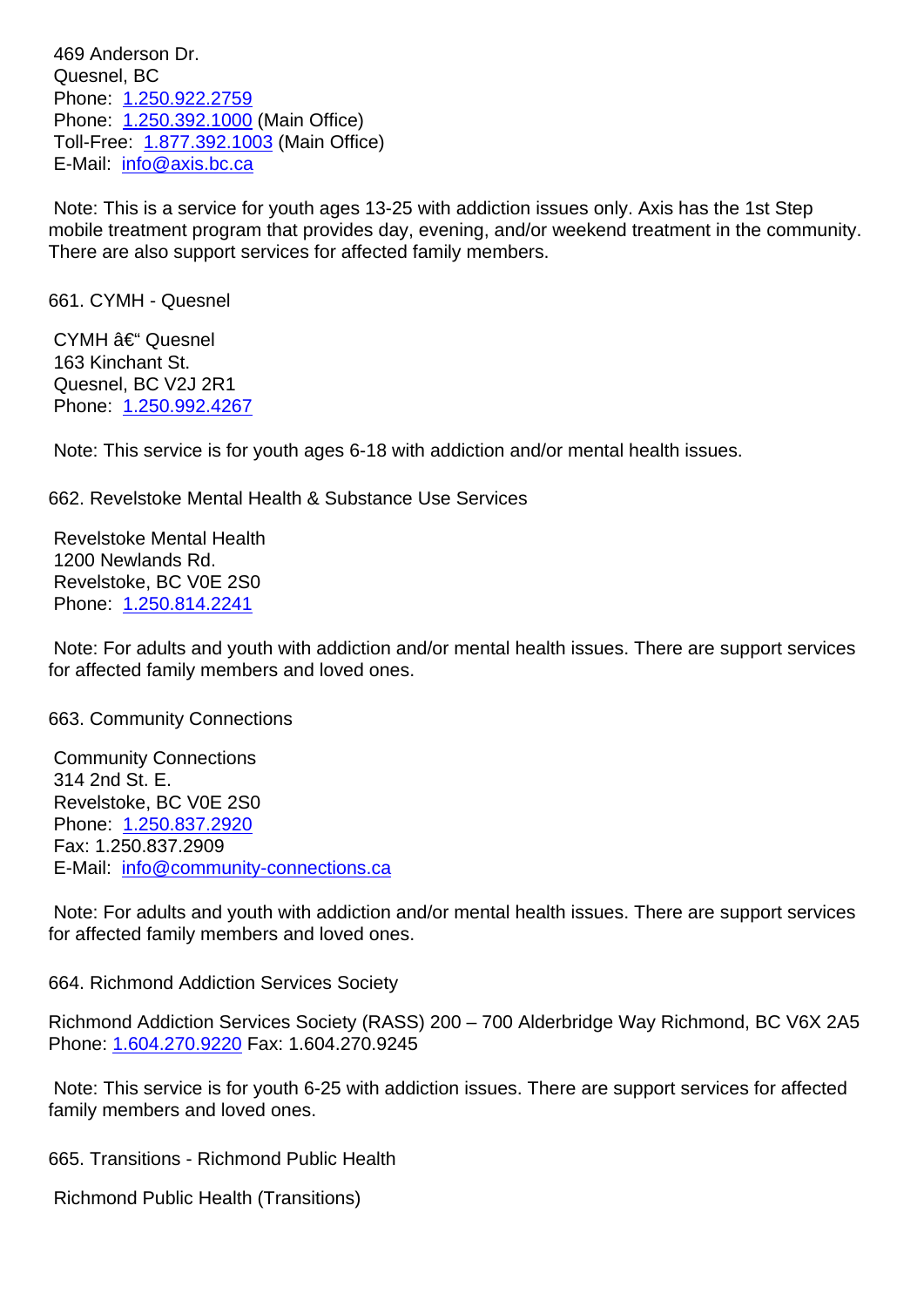RIGHTONG, BC VOT JTO Phone: 1.604.244.5486 Fax: 1.604.277.5487

 Note: For adults with with addiction and/or mental health issues. There are support services for affected [family members](tel:1.604.244.5486) and loved ones.

666. CYMH †VCHA Child & Adolescent Program 666. CYMH 26 VCHA Child & Adolescent Program CYMH  $\hat{a} \in \text{VCHA}$  Child & Adolescent Program 200 – 3100 Bowling Green Rd. Richmond, BC V6Y 4G2 Phone: 1.604.207.2511 Fax: 1.604.207.2524 Note: This program is for youth 5-18 with addiction and/or mental health issues. There are support services [for affected fami](tel:1.604.207.2511)ly members and loved ones. 667. CYMH †VCHA Child & Adolescent Program 667. CYMH – 66 Chimo Crisis Services 120 -7000 Minuro Blvd. Richmond, BC V6Y 3Z5 Phone: 1.604.279.7070 (Crisis) Phone: 1.604.279.7077 Fax: 1.604.279.7075 E-Mail: [chimo@chimose](tel:1.604.279.7070)rvices.com Note: F[or adults and you](tel:1.604.279.7077)th in crisis from addiction or mental health issues. Languages offered  $\hat{a}\in$ " Cantone[se, Mandarin, hindi, Urdu, Ta](mailto:chimo@chimoservices.com)galog, Spanish, Italian, French, Russian, Dutch, Japanese, and Korean. 668. Salmo Community Resource Society 668. Salmo Community Resource Society Salmo Community Resource Society 311 Railway Ave. Salmo, BC V0G 1Z0

 Note: For adults and youth with addiction and/or mental health issues. There are support services for affect[ed family membe](tel:1.250.357.2277)rs and loved ones.

669. Freedom Quest 669. Freedom Quest

 Phone: 1.250.357.2277 Fax: 1.250.357.2385

 Freedom Quest 206 7th St. Salmo, BC Phone: 1.250.304.5070 Fax: 1.250.304.2678 E-Mail: infofq@shaw.ca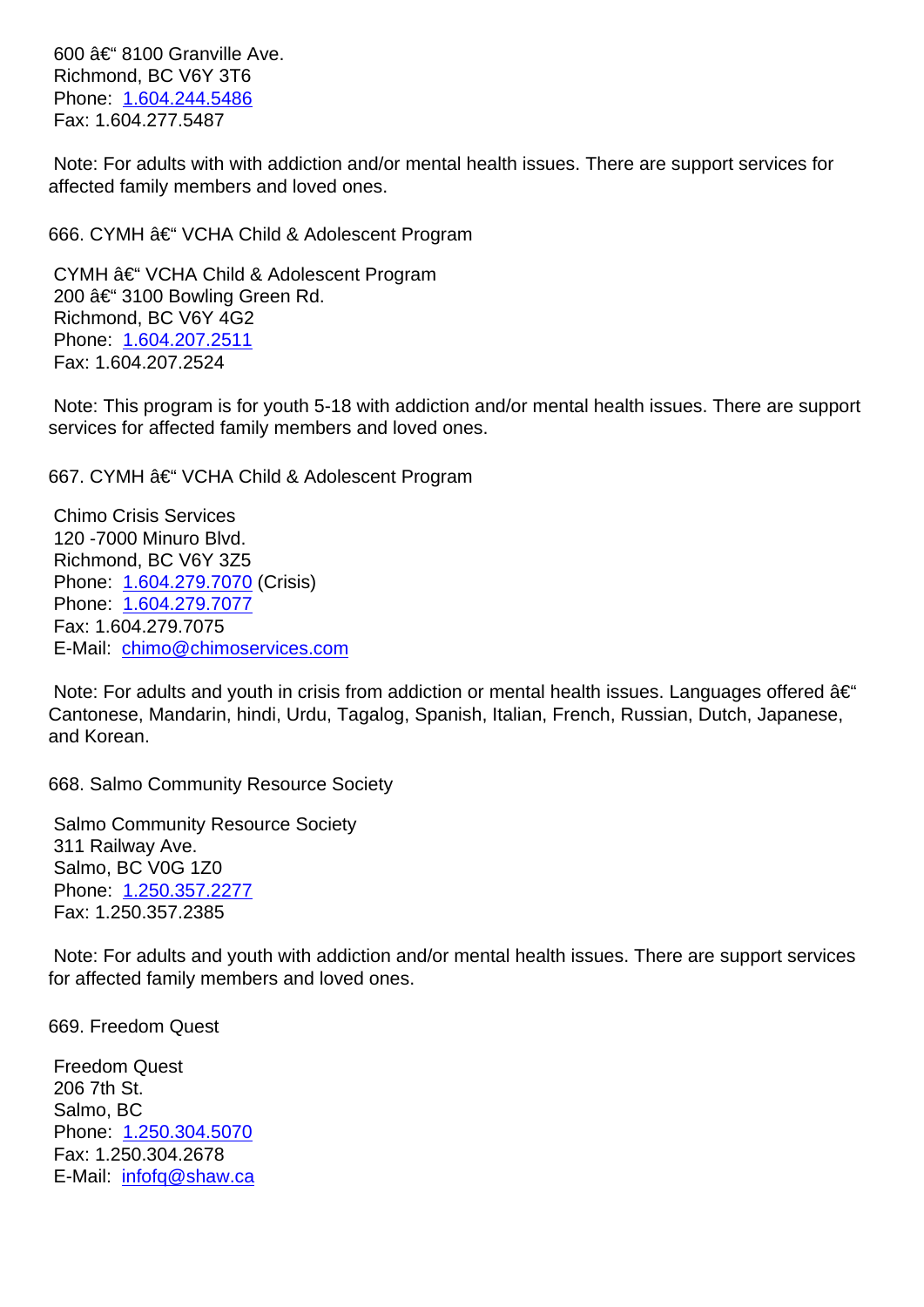| ו ראר די דומאַטיון דער זיי די דומאַטיון דער די דומאַטיון דער די דומאַטיון דער די דומאַטיון דער די די דומאַ די ד<br>support program for parents who are impacted by their youth's substance abuse ("Family<br>Program"). Also has a concurrent disorders therapist. |    |  |
|--------------------------------------------------------------------------------------------------------------------------------------------------------------------------------------------------------------------------------------------------------------------|----|--|
| 670. Salmon Arm Mental Health & Substance Use Services                                                                                                                                                                                                             | 67 |  |
| Salmon Arm & Substance Use Services<br>851 16th St.<br>Salmon Arm, BC V1E 4N7<br>Phone: 1.250.833.4100                                                                                                                                                             |    |  |
| Note: For adults and youth with addiction and/or mental health issues. There are support services<br>for affected family members and loved ones. There are outreach services for Sicamous.                                                                         |    |  |
| 671. CYMH - Salmon Arm                                                                                                                                                                                                                                             | 67 |  |
| CYMH – Salmon Arm<br>550 Lakeshore Dr. NE<br>Salmon Arm, BC V14 4S4<br>Phone: 1.250.832.1719                                                                                                                                                                       |    |  |
| Note: This service is for youth ages 6-18 with addiction and/or mental health issues.                                                                                                                                                                              |    |  |
| 672. Mental Health and Addiction Services                                                                                                                                                                                                                          | 67 |  |
| <b>Mental Health and Addiction Services</b><br>5542 Sunshine Coast HWY<br>Sechelt, BC V0N 3A0<br>Phone: 1.604.885.6101<br>Fax: 1.604.885.5842                                                                                                                      |    |  |
| Note: For adults and youth with addiction and/or mental health issues. There are support services<br>for affected family members and loved ones.                                                                                                                   |    |  |
| 673. CYMH - Sechelt                                                                                                                                                                                                                                                | 67 |  |
| CYMH – Sechelt<br>5498 Wharf Ave.<br>Sechelt, BC V0N 3A0<br>Phone: 1.604.740.8900                                                                                                                                                                                  |    |  |
| Note: This service is for youth ages 6-18 with addiction and/or mental health issues.                                                                                                                                                                              |    |  |
| 674. Eagle Valley Resource Centre                                                                                                                                                                                                                                  | 67 |  |
| Eagle Valley Resource Centre<br>1214 Shuswap Ave.<br>Sicamous, BC V0E 2V0<br>Phone: 1.250.836.3440<br>Fax: 1.250.836.3414<br>E-Mail: evcrc@telus.net                                                                                                               |    |  |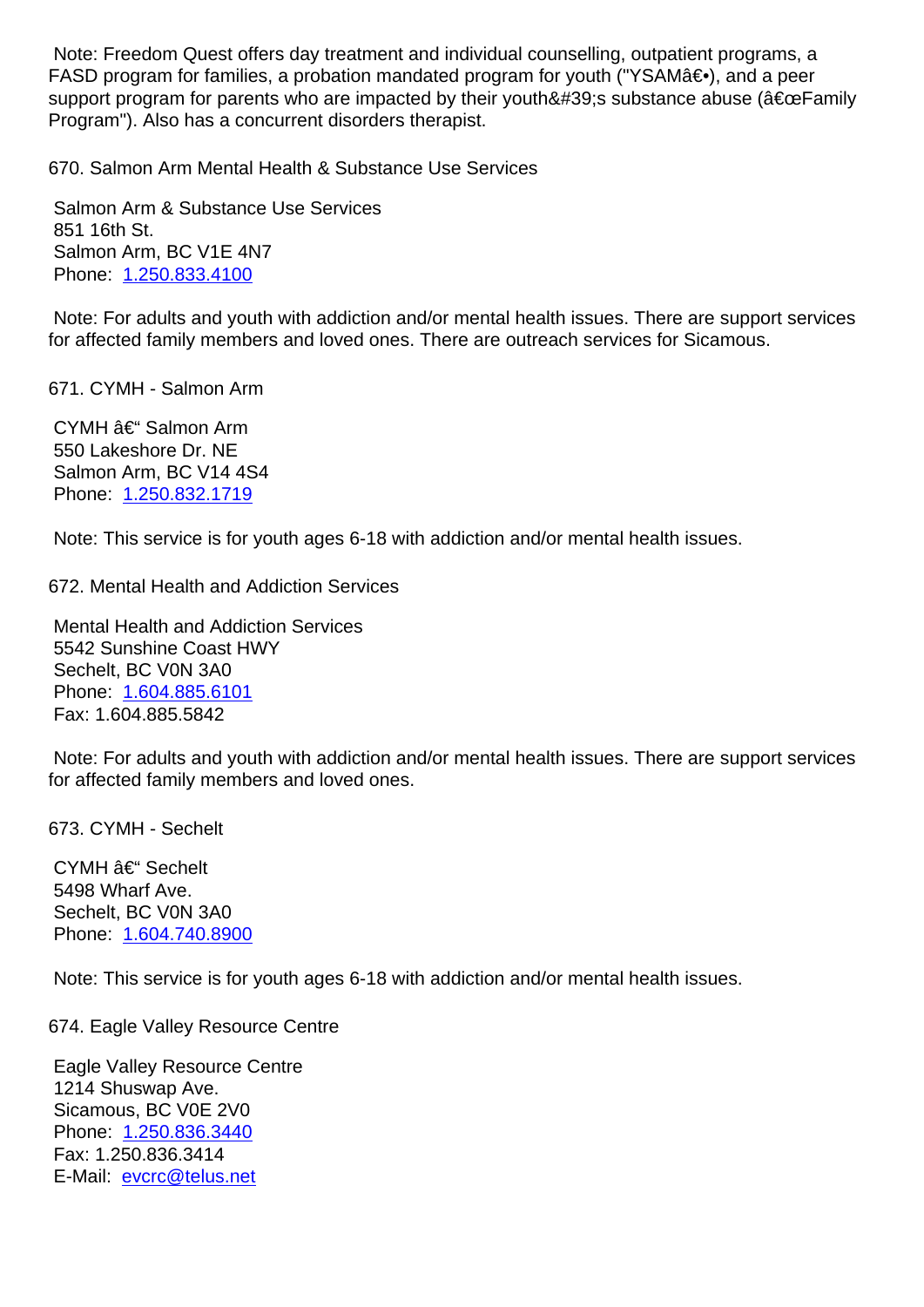services for affected family members and loved ones.

675. Freedom Quest 675. Freedom Quest

 Freedom Quest Slocan Park, BC Phone: 1.250.505.7592 Fax: 1.250.304.2678 E-Mail: infofq@shaw.ca

 Note: F[reedom Quest o](tel:1.250.505.7592)ffers day treatment and individual counselling, outpatient programs, a FASD program for families, a probation mandated program for youth ("YSAM $\hat{a} \in \bullet$ ), and a peer support [program for paren](mailto:infofq@shaw.ca)ts who are impacted by their youth ' s substance abuse ( $\hat{a} \in \text{ceFamily}$ Program"). Also has a concurrent disorders therapist.

676. Smithers Mental Health & Addiction Community Program 676. Smithers Mental Health & Addiction Community Program

 Smithers Mental Health & Addiction Community Program 2nd Floor - 3793 Alfred Ave. Smithers, BC V0J 2N0 Phone: 1.250.847.6405 Fax: 1.250.847.5993

 Note: For adults and youth with addiction and/or mental health issues. There are support services for affect[ed family membe](tel:1.250.847.6405)rs and loved ones.

677. CYMH - Smithers 677. CYMH - Smithers CYMH - Smithers 2nd Floor - 3793 Alfred Ave. Smithers, BC V0J 2N0 Phone: 1.250.847.7727

 Note: This service is for youth ages 6-18 with addiction and/or mental health issues.

| 678. Addiction Services   | 67 |
|---------------------------|----|
| <b>Addiction Services</b> |    |
| 200 Heritage Dr.          |    |
| Melville, SK S0A 2P0      |    |
| Phone: 1.306.728.7320     |    |
| Toll-Free: 1.888.989.8444 |    |
|                           |    |

 Note: For adults and youth with addiction and/or mental health issues. There are support services for affec[ted family memb](tel:13067287320)ers and loved ones. All referrals for Sunrise RHA go through the Yorkton office (1.8[88.989.8444\).](tel:18889898444)

679. CYMH - Squamish 679. CYMH - Squamish

CY[MH – Squamish](tel:18889898444) 1100 Hunter Pl. Squamish, BC V6B 0B1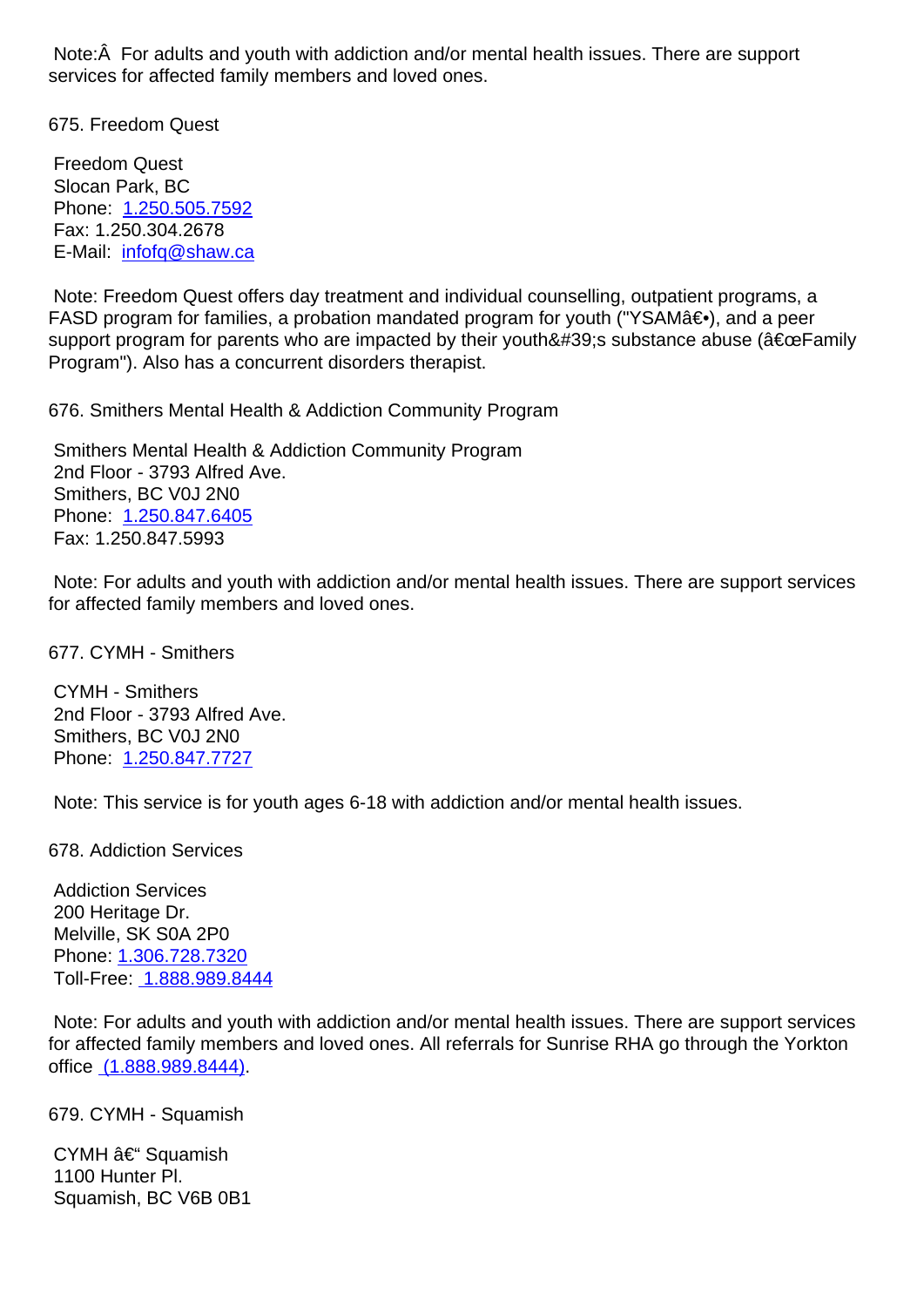Note: This service is for youth ages 6-18 with addiction and/or mental health issues.

| 680. Stewart Mental Health & Addiction Community Services                                                                                                                                      | 68 |
|------------------------------------------------------------------------------------------------------------------------------------------------------------------------------------------------|----|
| Stewart Mental Health & Addiction Community Services<br>904 Brightwell St.<br>Stewart, BC V0T 1W0<br>Phone: 1.250.631.4202<br>Fax: 1.250.631.4282                                              |    |
| Note: For adults and youth with addiction and/or mental health issues. There are support services<br>for affected family members and loved ones.                                               |    |
| 681. ASTRA Outreach                                                                                                                                                                            | 68 |
| <b>ASTRA Outreach</b><br>North Surrey, BC<br>Phone: 1.604.836.6241<br>Fax: 1.604.951.7882                                                                                                      |    |
| Note: This service is for youth 13-24 (youth 19-24 will be screened prior to acceptance) with<br>addiction issues only. There are support services for affected family members and loved ones. |    |
| 682. CYMH - Surrey Cloverdale                                                                                                                                                                  | 68 |
| CYMH – Surrey Cloverdale<br>15405 88th Ave.<br>Surrey, BC V3S 2S8<br>Phone: 1.604.951.5701                                                                                                     |    |
| Note: This service is for youth ages 6-18 with addiction and/or mental health issues.                                                                                                          |    |
| 683. CYMH - Surrey Newton                                                                                                                                                                      | 68 |
| CYMH – Surrey Newton<br>2nd Floor – 13630 72nd Ave.<br>Surrey, BC V3W 2P3<br>Phone: 1.604.502.5385                                                                                             |    |
| Note: This service is for youth ages 6-18 with addiction and/or mental health issues.                                                                                                          |    |
| Â                                                                                                                                                                                              |    |
| 684. CYMH - Surrey North                                                                                                                                                                       | 68 |
| CYMH – Surrey North<br>201-13680 105A Ave.<br>Surrey, BC V3T 2B3<br>Phone: 1.604.502.5385                                                                                                      |    |

 Note: This service is for youth ages 6-18 with addiction and/or mental health issues.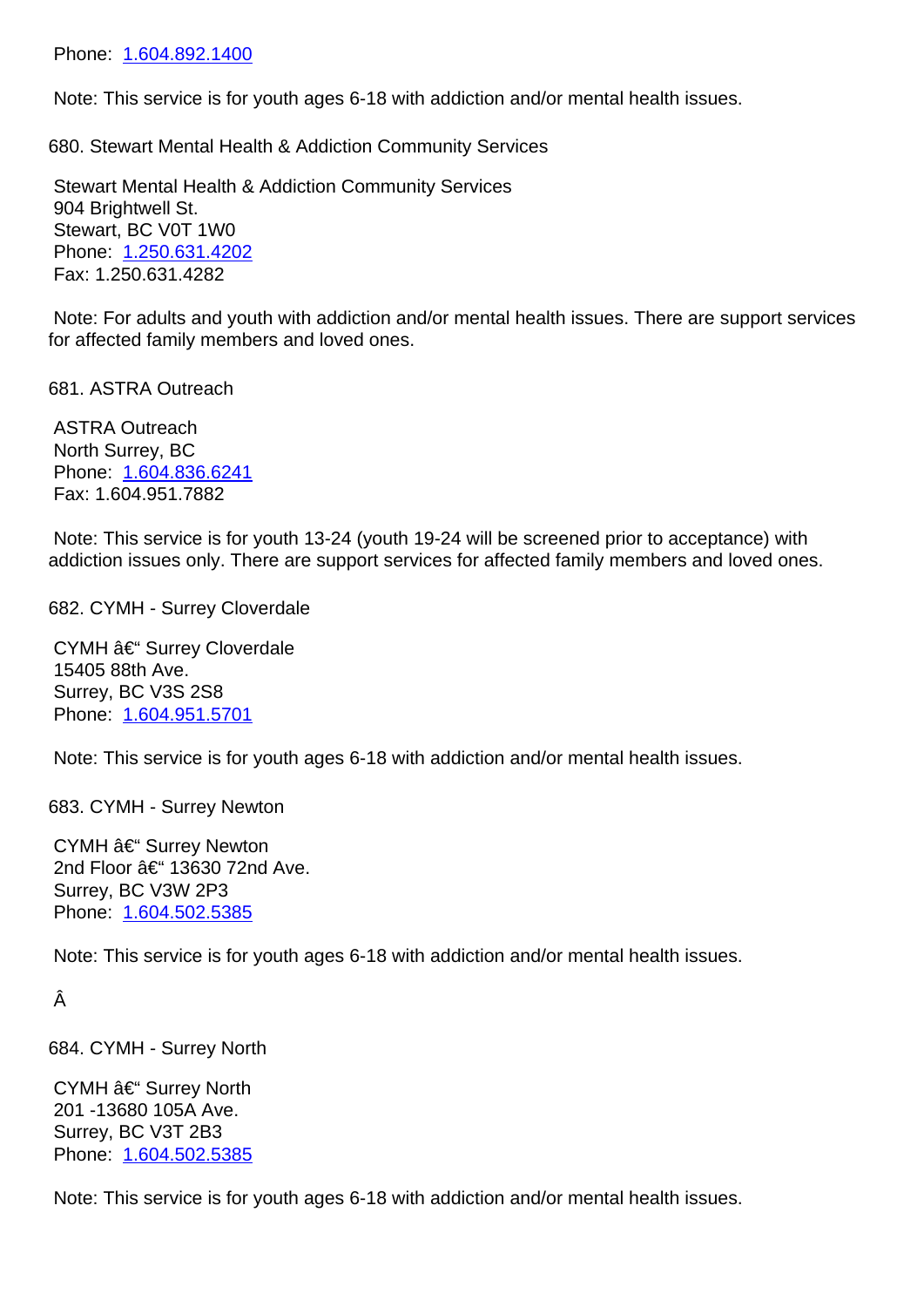CYMH – Surrey Guilford/Fleetwood 8 – 15355 102A Ave. Surrey, BC V3R 7K1 Phone: 1.604.502.5385

 Note: This service is for youth ages 6-18 with addiction and/or mental health issues.

686. Ser[vants Anonymou](tel:1.604.502.5385)s Society (SAS) 686. Servants Anonymous Society (SAS)

 Servants Anonymous Society (SAS) ASK Centre for Learning 201 – 7452 132nd St. Surrey, BC V3W 4M7 Phone: 1.604.590.2304 Fax: 1.604.590.2307 E-Mail: info@sasurrey.ca

 Note: T[his service is for](tel:1.604.590.2304) women only 15 years and older. There are several options for outpatient program[s. They will help de](mailto:info@sasurrey.ca)termine which program would best suit a client  $\hat{a} \in \mathbb{N}$ s needs.

687. Northwest Counselling 687. Northwest Counselling

 Northwest Counselling 201 – 4622 Greig Ave. Terrace, BC Phone: 1.250.638.8311 E-Mail: info@nwcounselling.ca Â

 Note: This service is for First Nations adults or youth with addiction issues only. There are support services [for affected fam](tel:1.250.638.8311)[ily mem](mailto:info@nwcounselling.ca)bers and loved ones. There are locations in Kitimat and Prince Rupert.

688. Terrace Mental Health & Addiction Services 688. Terrace Mental Health & Addiction Services

 Terrace Mental Health & Addiction Services 3412 Kalum St. Terrace, BC V8G 0G5 Phone: 1.250.631.4202 Fax: 1.250.631.4282

 Note: For adults and youth with addiction and/or mental health issues. There are support services for affect[ed family membe](tel:1.250.631.4202)rs and loved ones. This location also serves Smithers.

689. Northwest Band Social Workers Association 689. Northwest Band Social Workers Association

 Northwest Band Social Workers Association 1581 Kulspai Cres. Terrace, BC V8G 4P5 Phone: 1.250.638.0744

 Note: For adults and youth with addiction and/or mental health issues. There are support services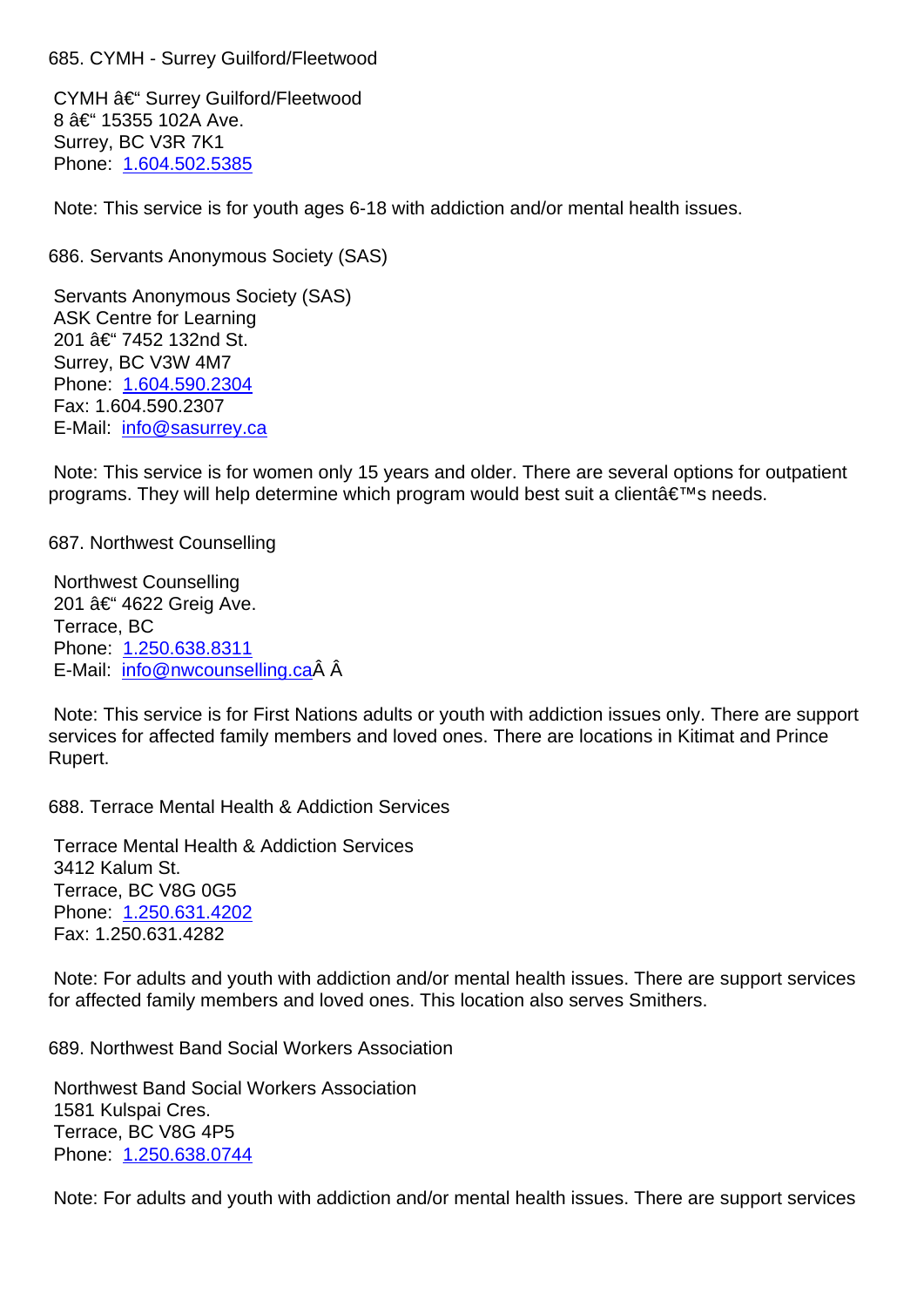people.

690. Freedom Quest 690. Freedom Quest

 Freedom Quest 200 – 1504 Cedar Ave. Trail, BC V1R 4C6 Phone: 1.250.364.0082 Fax: 1.250.364.0083 E-Mail: infofq@shaw.ca

 Note: F[reedom Quest o](tel:1.250.364.0082)ffers day treatment and individual counselling, outpatient programs, a FASD program for families, a probation mandated program for youth ("YSAMa€.), and a peer support [program for paren](mailto:infofq@shaw.ca)ts who are impacted by their youth ' s substance abuse ( $\hat{a} \in \text{ceFamily}$ Program"). Also has a concurrent disorders therapist.

| CYMH – Trail<br>278 – 1051 Farwell St.                                                                                                                    |    |
|-----------------------------------------------------------------------------------------------------------------------------------------------------------|----|
| Trail, BC V1R 4S9<br>Phone: 1.250.364.0540                                                                                                                |    |
| Note: $\hat{A}$ This service is for youth ages 6-18 with addiction and/or mental health issues.                                                           |    |
| 692. Tumbler Ridge Mental Health & Addiction Services                                                                                                     | 69 |
| <b>Tumbler Ridge Mental Health &amp; Addiction Services</b><br>220 Front St.<br>Tumbler Ridge, BC V0C 2W0<br>Phone: 1.250.242.5505<br>Fax: 1.250.242.3595 |    |
| Note: For adults and youth with addiction and/or mental health issues. There are support services<br>for affected family members and loved ones.          |    |
| 693. Discovery Youth and Family Services                                                                                                                  | 69 |
| <b>Discovery Youth and Family Services</b><br>272 Main St.<br>Ucluelet, BC V0R 3A0<br>Phone: 1.250.266.1565                                               |    |

691. CYMH - Trail 691. CYMH - Trail

 Note: This is for youth ages 13-19 with addiction and/or mental health issues. There are also support [services for affec](tel:1.250.266.1565)ted family members and loved ones.

694. Valemount Mental Health & Addiction Services 694. Valemount Mental Health & Addiction Services

 Valemount Mental Health & Addictions 1445 5th Ave. Valemount, BC V0E 2Z0

 Fax: 1.250.126.2681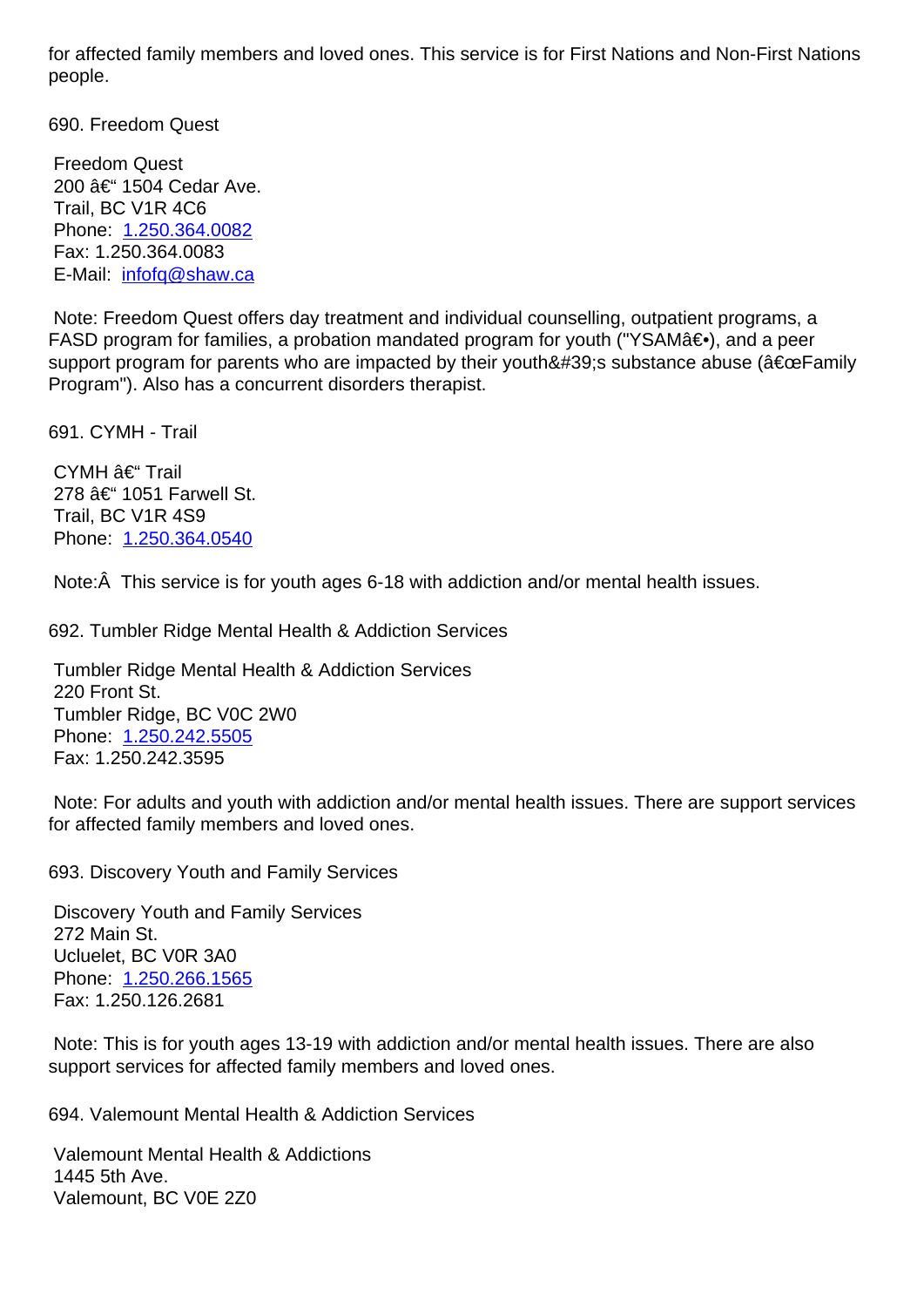Note: For adults and youth with addiction and/or mental health issues. There are support services for affect[ed family membe](tel:1.250.566.9898)rs and loved ones.

| 695. Downtown Community Health Centre                                                                                                                                                               | 69 |
|-----------------------------------------------------------------------------------------------------------------------------------------------------------------------------------------------------|----|
| Downtown Community Health Centre<br>569 Powell St.<br>Vancouver, BC V6A 1G8                                                                                                                         |    |
| Phone: 1.604.255.3151<br>Fax: 1.604.255.0314                                                                                                                                                        |    |
| E-Mail: feedback@vch.ca                                                                                                                                                                             |    |
| Note: This is for adults and youth with addiction and/or mental health issues. There are support<br>services for affected family members and loved ones. Provides counselling and medical services. |    |
| 696. Evergreen Community Health Centre                                                                                                                                                              | 69 |
| <b>Evergreen Community Health Centre</b>                                                                                                                                                            |    |
| 3425 Crowley Drive<br>Vancouver, BC V5R 6G3                                                                                                                                                         |    |
| Phone: 1.604.872.2511                                                                                                                                                                               |    |
|                                                                                                                                                                                                     |    |
| Note: This is for adults and youth with addiction and/or mental health issues. There are support<br>services for affected family members and loved ones.                                            |    |
| 697. Pacific Spirit Community Health Centre                                                                                                                                                         | 69 |
| <b>Pacific Spirit Community Health Centre</b>                                                                                                                                                       |    |
| 2110 West 43rd Ave.                                                                                                                                                                                 |    |
| Vancouver, BC V6M 2E1                                                                                                                                                                               |    |
| Phone: 1.604.261.6366<br>Fax: 1.604.261.7220                                                                                                                                                        |    |
|                                                                                                                                                                                                     |    |
| Note: This is for adults and youth with addiction and/or mental health issues. There are support<br>services for affected family members and loved ones.                                            |    |
| 698. Pender Community Health Centre                                                                                                                                                                 | 69 |
| <b>Pender Community Health Centre</b>                                                                                                                                                               |    |
| 59 West Pender St.                                                                                                                                                                                  |    |
| Vancouver, BC V6B 1R3<br>Phone: 1.604.669.9181                                                                                                                                                      |    |
| Fax: 1.604.688.9775                                                                                                                                                                                 |    |
|                                                                                                                                                                                                     |    |
| Note: This is for adults and youth with addiction and/or mental health issues. There are support<br>services for affected family members and loved ones.                                            |    |
| 699. Raven Song Health Centre                                                                                                                                                                       | 69 |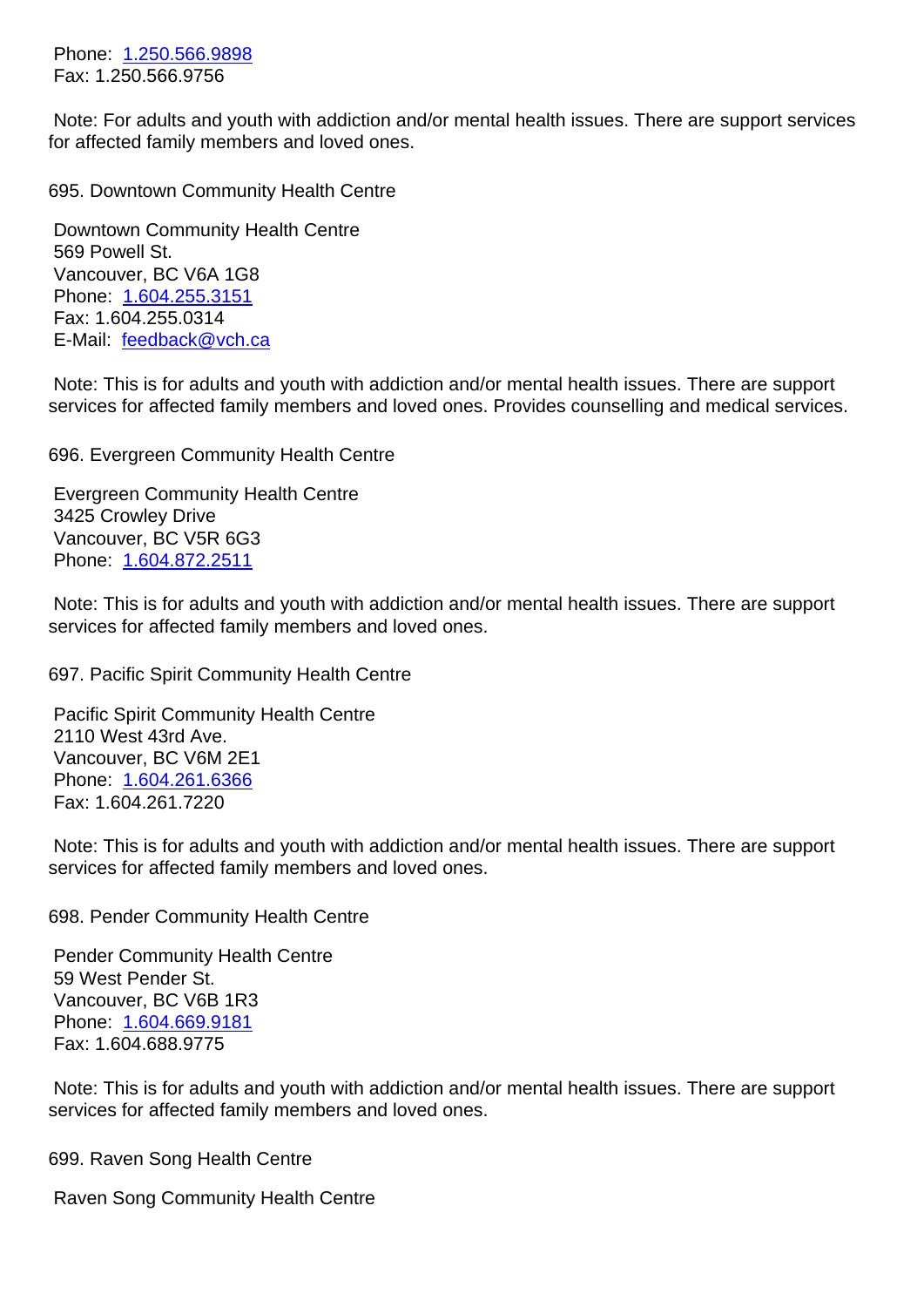vancouver, DC von 4T7 Phone: 1.604.709.6400 Fax: 1.604.879.9173 E-Mail: feedback@vch.ca

 Note: T[his is for adults a](tel:1.604.709.6400)nd youth with addiction and/or mental health issues. There are support services for affected family members and loved ones. Â Also includes the Bridge Clinic which provides [services for immig](mailto:feedback@vch.ca)rants.

700. Robert and Lily Lee Family Community Health Centre 700. Robert and Lily Lee Family Community Health Centre

 Robert and Lily Lee Family Community Health Centre 1669 E. Broadway Vancouver, BC V5N 1V9 Phone: 1.604.675.3980

 Note: This is for adults and youth with addiction and/or mental health issues. There are support services [for affected fami](tel:1.604.675.3980)ly members and loved ones.

701. Sheway 701. Sheway

 Sheway (Downtown East Side) 533 E. Hastings St. Vancouver, BC V6A 1P9 Phone: 1.604.216.1699 Fax: 1.604.216.1698 E-Mail: Sheway.Sheway@vch.ca

 Note: S[heway provides](tel:1.604.216.1699) assistance and counselling to pregnant women in the Downtown Eastside. Support [can continue up to 18 mon](mailto:Sheway.Sheway@vch.ca)ths after child birth.

702. South Community Health Centre 702. South Community Health Centre

 South Community Health Centre 6405 Knight Street Vancouver, BC V5P 2V9 Phone: 1.604.321.6151 Fax: 1.604.321.2947

 Note: This is for adults and youth with addiction and/or mental health issues. There are support services [for affected fami](tel:1.604.321.6151)ly members and loved ones.

703. Three Bridges Community Health Centre 703. Three Bridges Community Health Centre

 Three Bridges Community Health Centre 1292 Hornby St. Vancouver, BC V6Z 1W2 Phone: 1.604.736.9844 Fax: 1.604.844.2223

 Note: This is for adults and youth with addiction and/or mental health issues. There are support services [for affected fami](tel:1.604.736.9844)ly members and loved ones.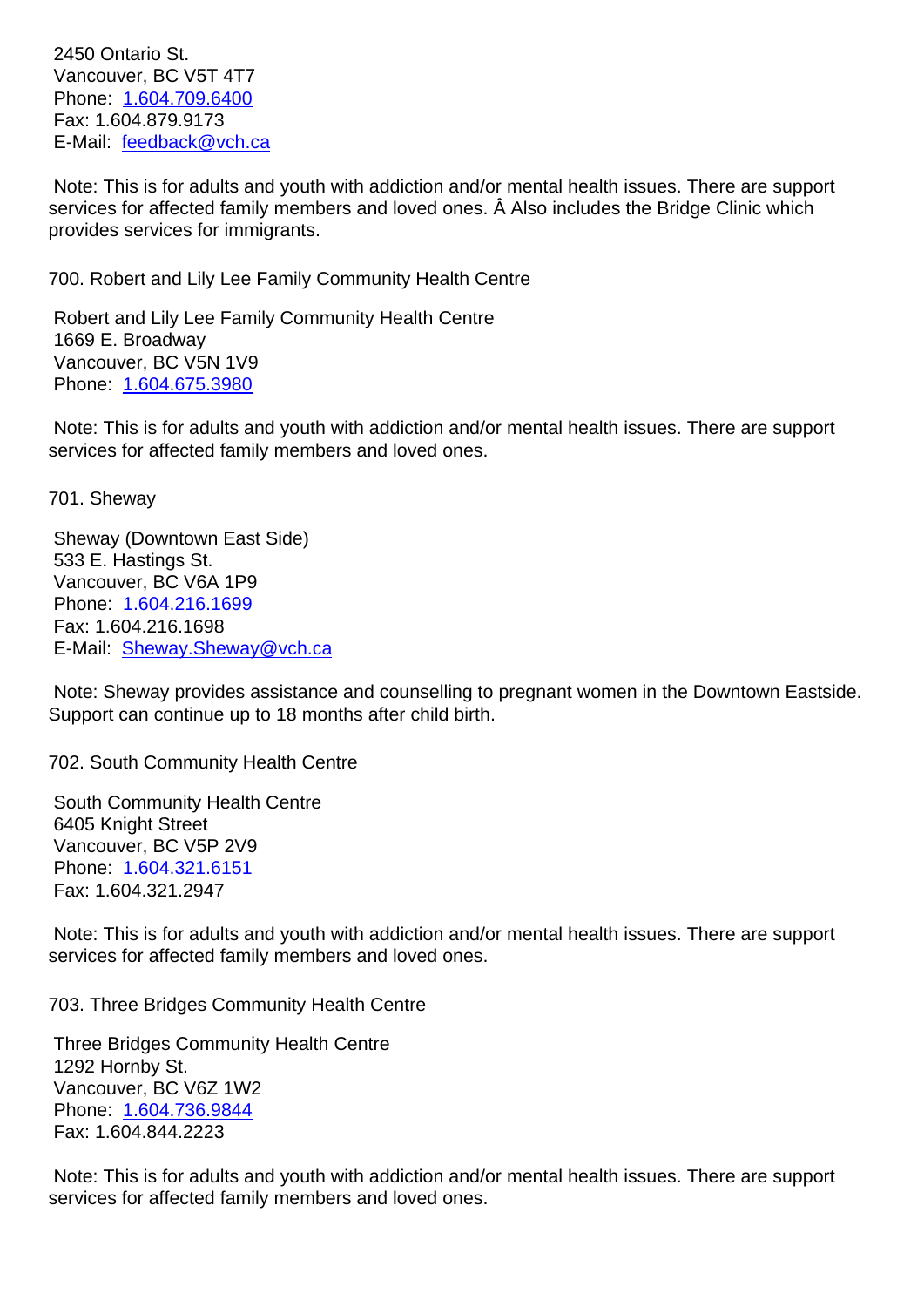Watari Counselling & Support Services 5446 Victoria Drive Vancouver, B.C. V5P 3V8 Phone:1.604.438.3755Â Â Fax: 1.604.254.6985 Email: dayprogram@watari.ca

 Note: [This service is fo](tel:1.604.438.3755)r youth with addiction and/or mental health issues. There are support service[s for affected family mem](mailto:dayprogram@watari.ca)bers and loved ones. Â

705. Broadway Youth Resource Centre 705. Broadway Youth Resource Centre

 Broadway Youth Resource Centre (BYRC) 2455 Fraser St. Vancouver, BC V5T 0E6 Phone: 1.604.709.5720 Fax: 1.604.709.5721 E-Mail: byrc@pcrs.ca

 Note: T[here are a range](tel:1.604.709.5720) of programs for youth ages 12-24 with addiction and/or mental health issues. [There are supp](mailto:byrc@pcrs.ca)ort services for affected family members and loved ones.

706. Covenant House 706. Covenant House

 Covenant House 575 Drake St. Vancouver, BC V6B 4K8 Phone: 1.604.638.4438 Phone: 1.604.685.7474 (Crisis) Fax: 1.604.685.5324

 Note: T[his service is for](tel:1.604.638.4438) youth with addiction issues. They provide shelter and support for homeles[s, runaway, and](tel:1.604.685.7474) street-involved youth. They also provide counselling for those looking to get assistance.

707. Directions Youth Services Centre 707. Directions Youth Services Centre

 Directions Youth Services Centre 1138 Burrard St. Vancouver, BC Phone: 1.604.633.1472

 Note: This service is for youth up to the age of 24 years who have addiction issues. There are support [services for affec](tel:1.604.633.1472)ted family members and loved ones.

708. Nexus Substance Misuse Outreach Program 708. Nexus Substance Misuse Outreach Program

 Nexus Substance Misuse Outreach Prgram 550 Cambie St. Vancouver, BC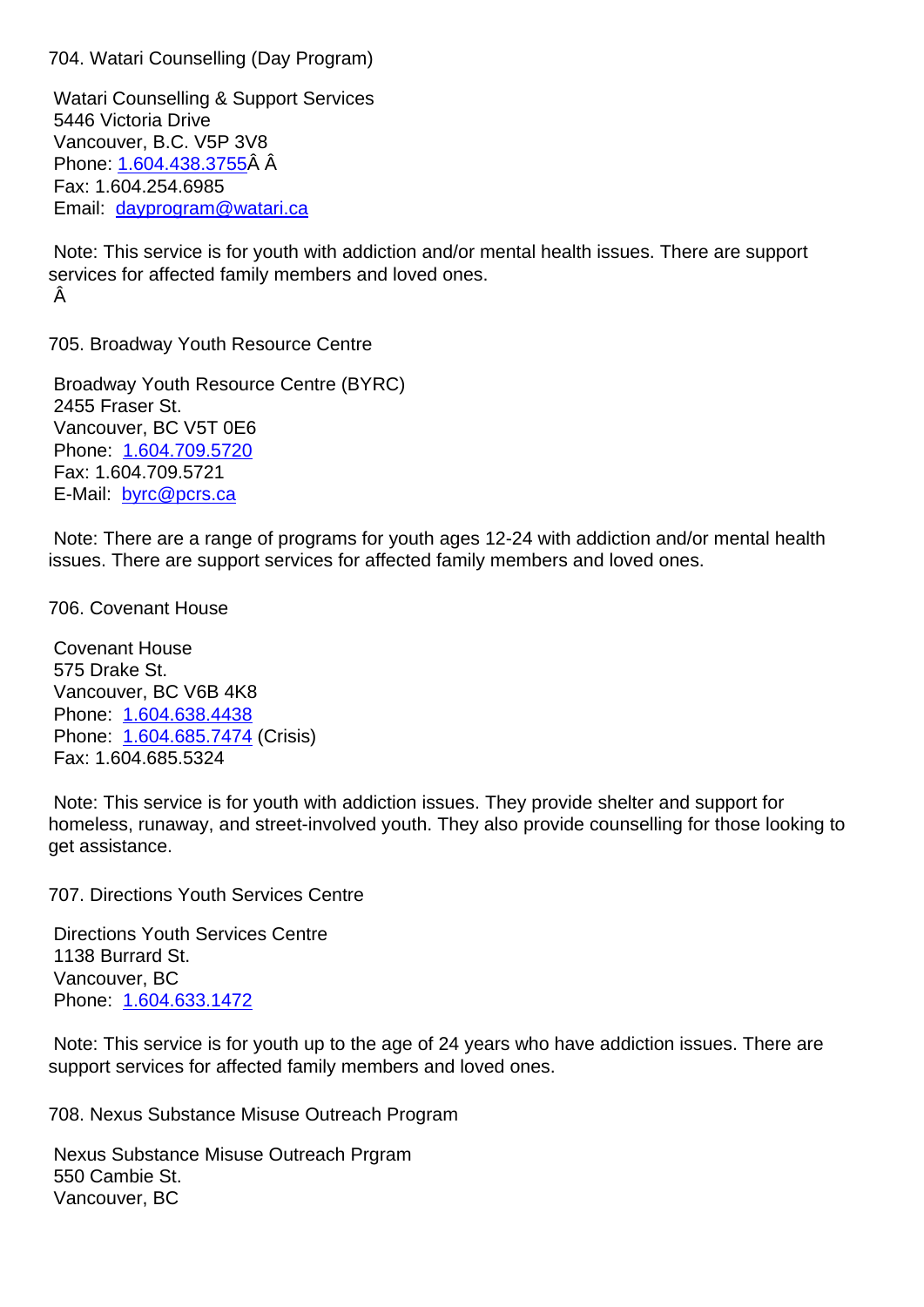Note: This service is for youth with addiction issues. Nexus a support program for street involved youth.

709. Odyssey 2 709. Odyssey 2 Odyssey 2 2875 St. George St. Vancouver, BC V5T 3R8 Phone: 1.604.879.8853 Note: This is program is for youth 12-24 with addiction issues. There are support services for affected [family members](tel:1.604.879.8853) and loved ones. 710. CYMH - Vancouver (intake) 710. CYMH - Vancouver (intake) CYMH – Vancouver (Intake) 3rd Floor  $\hat{a} \in \text{``} 2750$  Hastings St. E. Vancouver, BC V5K1Z9 Phone: 1.604.675.3896 Note:Â This service is the central intake for referrals to other CYMH offices in the Vancouver area. This ser[vice is for youth a](tel:1.604.675.3896)ges 6-18 with addiction and/or mental health issues. 711. BC Children's Hospital - Child and Youth Mental Health 711. BC Children's Hospital - Child and Youth Mental Health BC Children's Hospital Child & Youth Mental Health Vancouver, BC Phone: 1.604.875.2010

 Note: This service is for youth 12-18 with addiction and/or mental health issues. There are support services [for affected fami](tel:1.604.875.2010)ly members and loved ones. Â

712. Richmond/Vancouver Early Psychosis Intervention (EPI) program 712. Richmond/Vancouver Early Psychosis Intervention (EPI) program

 Richmond/Vancouver Early Psychosis Intervention (EPI) program 333 †2750 E. Hastings St. Vancouver, BC V5K 1Z9 Phone: 1.604.675.3875 Fax: 1.604.675.3894

 Note: For individuals between the ages of 13-30 who are in the early stages of psychosis that may be caus[ed by addiction, m](tel:1.604.675.3875)ental health or concurrent mental health/addiction issues contact the Early Psychosis Intervention (EPI) Program. After receiving a call, EPI typically sends a clinician to the home of the person with possible psychosis within a few days.

713. Hey Way Noqu Healing Circle for Addictions Society 713. Hey Way Noqu Healing Circle for Addictions Society

Hey-Way'-Noqu' Healing Circle for Addictions Society 2484 Renfrew St.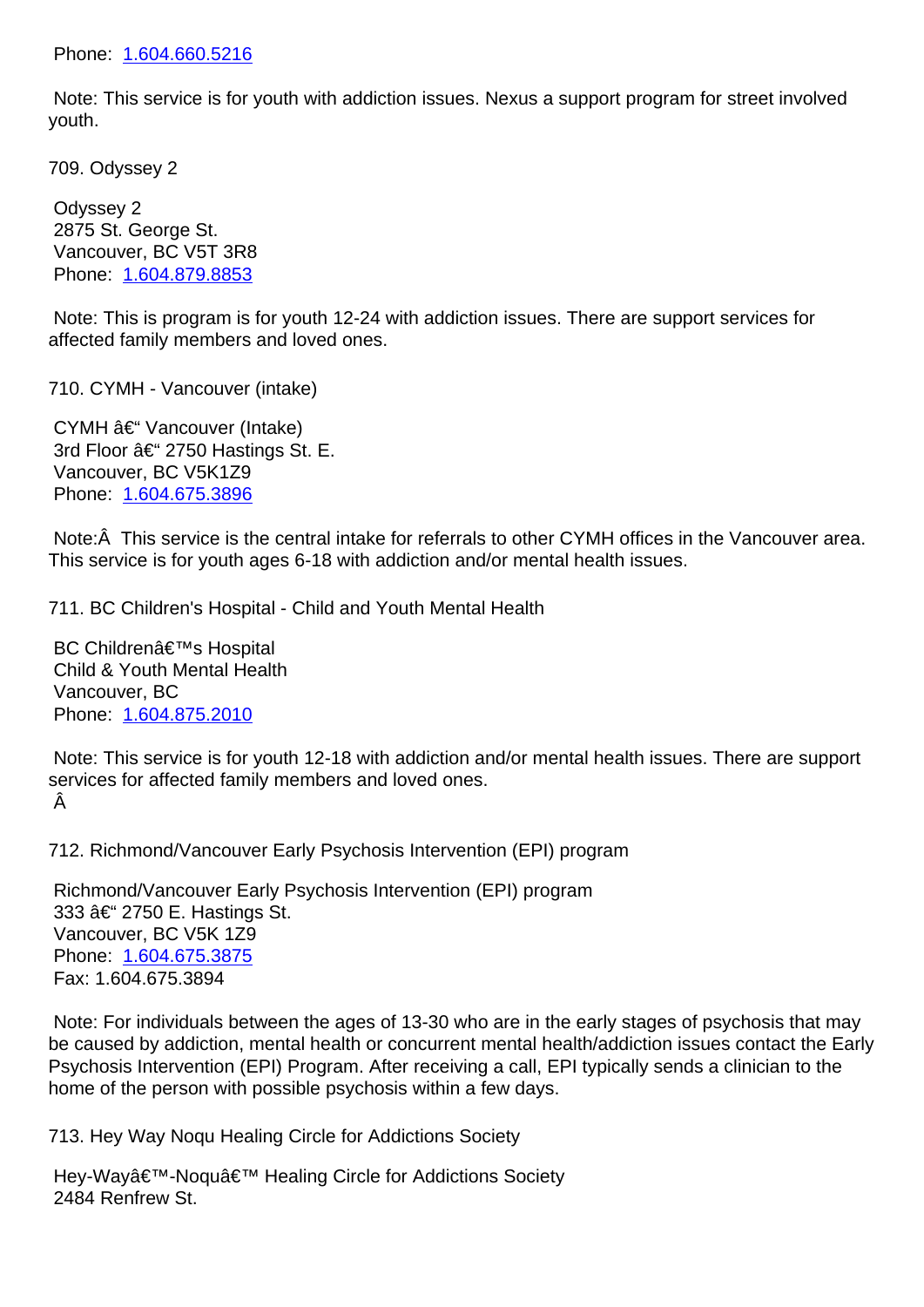Phone: 1.604.874.1831 Fax: 1.604.874.5235 E-Mail: heywaynoqu@telus.net

 Note: T[his service is for](tel:1.604.874.1831) First Nations adults and youth, couples, and families, with addiction issues. There ar[e support services for af](mailto:heywaynoqu@telus.net)fected family members and loved ones.

714. Vancouver Native Health Society 714. Vancouver Native Health Society Vancouver Native Health Society (VNHS) 449 E. Hastings St. Vancouver, BC V6A 1P5 Phone: 1.604.254.9949 Fax: 1.604.254.9948 E-Mail: admin@vnhs.net Note: F[or adults with ad](tel:1.604.254.9949)diction issues. This service can be accessed by First Nations and Non-First Nations. 715. Musqueam Outpatient Treatment 715. Musqueam Outpatient Treatment Musqueam Outpatient Treatment 6735 Salish Dr. Vancouver, BC V6N 4C4 Phone: 1.604.263.3261 Toll-Free: 1.866.282.3261 Fax: 1.604.263.4212 Note: T[his service provi](tel:1.604.263.3261)[de](tel:1.866.282.3261)s assessment, referral, and outpatient treatment for members of the Musqueam Band. 716. Urban Native Youth Assn. 716. Urban Native Youth Assn.

 Urban Native Youth Assn. 1618 E. Hastings St. Vancouver, BC V5L 1S6 Phone: 1.604.254.7732 Fax: 1.604.254.7811 E-Mail: info@unya.bc.ca

 Note: T[his service is for](tel:1.604.254.7732) First Nations youth 13-21 with addiction issues. There are several programs for First Nations youth that aren't about addictions. There a few support services for affected [family members a](mailto:info@unya.bc.ca)nd loved ones.

717. Vernon Mental health & Substance Use Services 717. Vernon Mental health & Substance Use Services

 Vernon Mental Health & Substance Use Services 1440 14th Ave. Vernon, BC V1B 2T1 Phone: 1.250.549.5737

 Note: For adults and youth with addiction and/or mental health issues. There are support services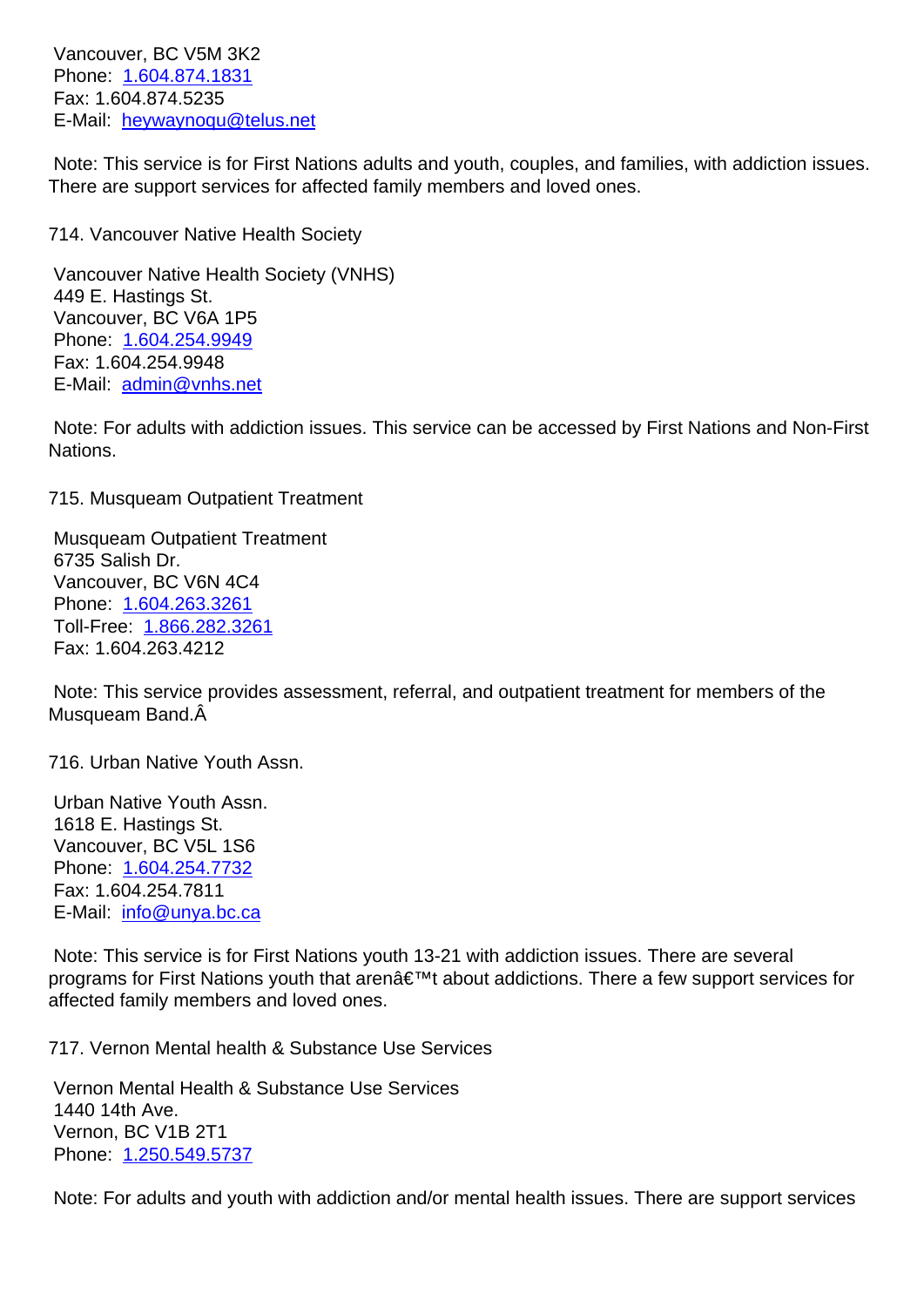| 718. CYMH<br>Vernon | _ |  |
|---------------------|---|--|
|---------------------|---|--|

CYMH – Vernon 3007 35th Ave. Vernon, BC V1T 2S9 Phone: 1.250.549.5404

 Note: This service is for youth ages 6-18 with addiction and/or mental health issues.

| 719. Discovery Youth and Family Services                                                                                                                                                                                                                                                                                                             | 71 |
|------------------------------------------------------------------------------------------------------------------------------------------------------------------------------------------------------------------------------------------------------------------------------------------------------------------------------------------------------|----|
| <b>Discovery Youth and Family Services</b><br>2nd floor - 530 Fraser St.<br>Victoria, BC V9A 6H7<br>Phone: 1.250.519.5313<br>Fax: 1.250.519.5314                                                                                                                                                                                                     |    |
| Note: This is for youth ages 13-19 with addiction and/or mental health issues. There are also<br>support services for affected family members and loved ones.                                                                                                                                                                                        |    |
| 720. Victoria Native Friendship Centre                                                                                                                                                                                                                                                                                                               | 72 |
| Victoria Native Friendship Centre<br>231 Regina Ave.<br>Victoria, BC V8Z 1J6<br>Phone: 1.250.384.3211<br>Fax: 1.250.384.1586                                                                                                                                                                                                                         |    |
| Note: This service is for First Nations adults and youth with addiction issues. There are support<br>services for affected family members and loved ones.                                                                                                                                                                                            |    |
| 721. Umbrella Society for Addictions and Mental Health<br>Umbrella Society for Addictions and Mental Health<br>901 Kings Rd.<br>Victoria, BC V8T 1W5<br>Phone: 1.250.380.0595<br>E-Mail: wecanhelp@umbrellasociety.ca<br>Note: For adults and youth with addiction issues. There are support services for affected family<br>members and loved ones. | 72 |
| 722. CYMH - Victoria Saanich                                                                                                                                                                                                                                                                                                                         | 72 |
| CYMH – Victoria Saanich<br>201 – 4478 W. Saanich Rd.<br>Victoria, BC V8Z 3E9<br>Phone: 1.250.952.5073                                                                                                                                                                                                                                                |    |

 Note: This service is for youth ages 6-18 with addiction and/or mental health issues.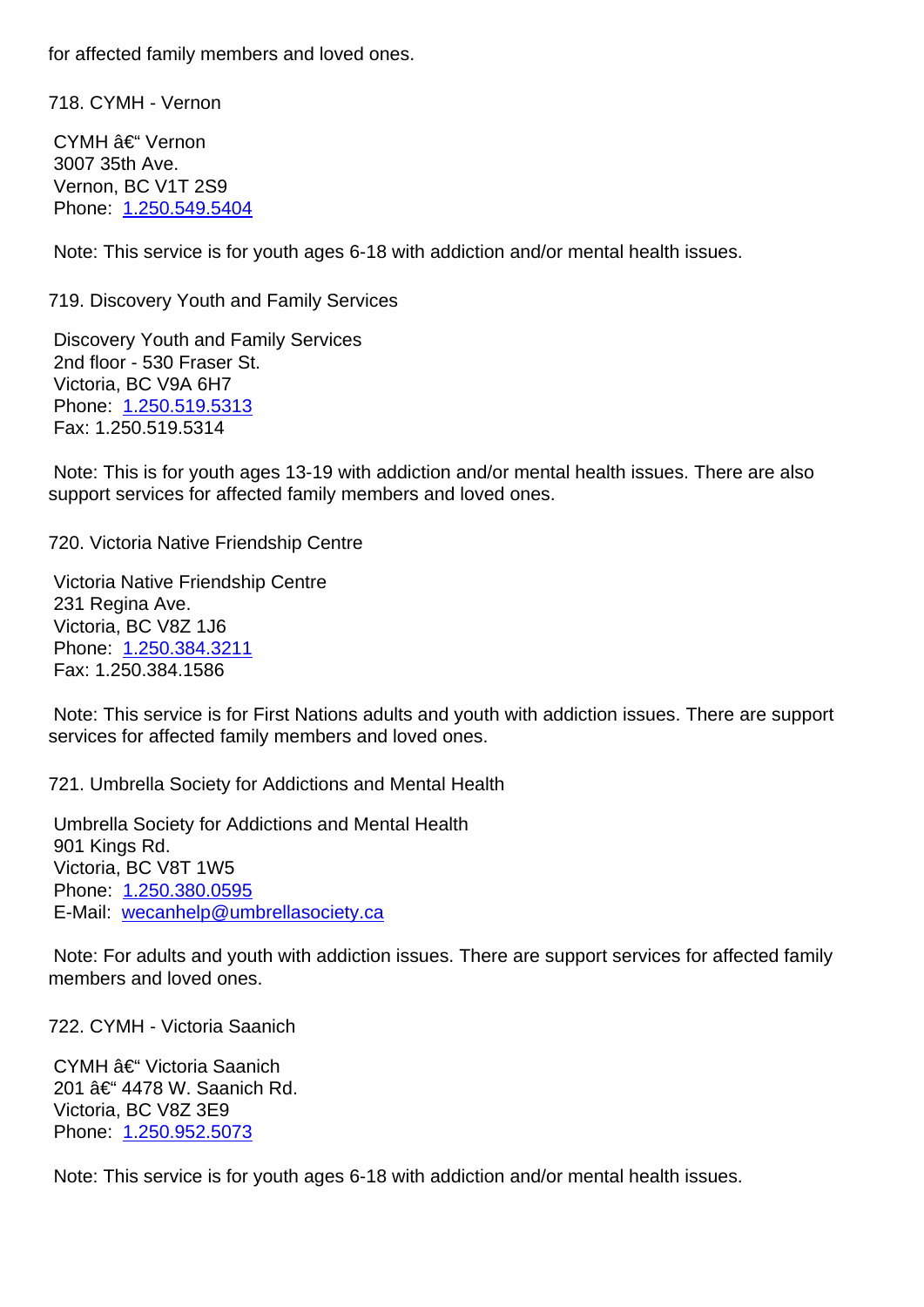CYMH – Victoria 302 – 2955 Jutland Rd. Victoria, BC V8T 5J9 Phone: 1.250.356.1123

 Note: This service is for youth ages 6-18 with addiction and/or mental health issues.

| 724. CYMH - West Shore                                                                                                                                                                      | 72 |
|---------------------------------------------------------------------------------------------------------------------------------------------------------------------------------------------|----|
| CYMH – West Shore<br>2nd Floor – 345 Wale Rd.<br>Victoria, BC V9B 6X2<br>Phone: 1.250.391.2223                                                                                              |    |
| Note: This service is for youth ages 6-18 with addiction and/or mental health issues.                                                                                                       |    |
| 725. Whistler Health Centre                                                                                                                                                                 | 72 |
| <b>Whistler Health Centre</b><br>4380 Lorimer Rd.<br>Whistler, BC V0N 1B4<br>Phone: 1.604.698.6455                                                                                          |    |
| Note: For adults and youth with addiction and/or mental health issues. There are support services<br>for affected family members and loved ones.                                            |    |
| Â                                                                                                                                                                                           |    |
| 726. Sources Community Services Centre                                                                                                                                                      | 72 |
| <b>Sources Community Resource Centres</b><br>882 Maple St.<br>White Rock, BC V4B 4M2<br>Phone: 1.604.538.2522<br>E-Mail: suservices@sourcesbc.ca                                            |    |
| Note: A For adults and youth with addiction issues. There are support services for affected family<br>members and loved ones. Drug testing kits are also available for purchase at Sources. |    |
| 727. CYMH - White Rock South Surrey                                                                                                                                                         | 72 |
| CYMH – White Rock South Surrey<br>15455 Vine Ave.<br>White Rock, BC V4B 2T3<br>Phone: 1.604.542.3900                                                                                        |    |
| Note: This service is for youth ages 6-18 with addiction and/or mental health issues.                                                                                                       |    |
| 728. Williams Lake Mental Health & Addiction Services                                                                                                                                       | 72 |
|                                                                                                                                                                                             |    |

 Williams Lake Mental Health & Addiction Services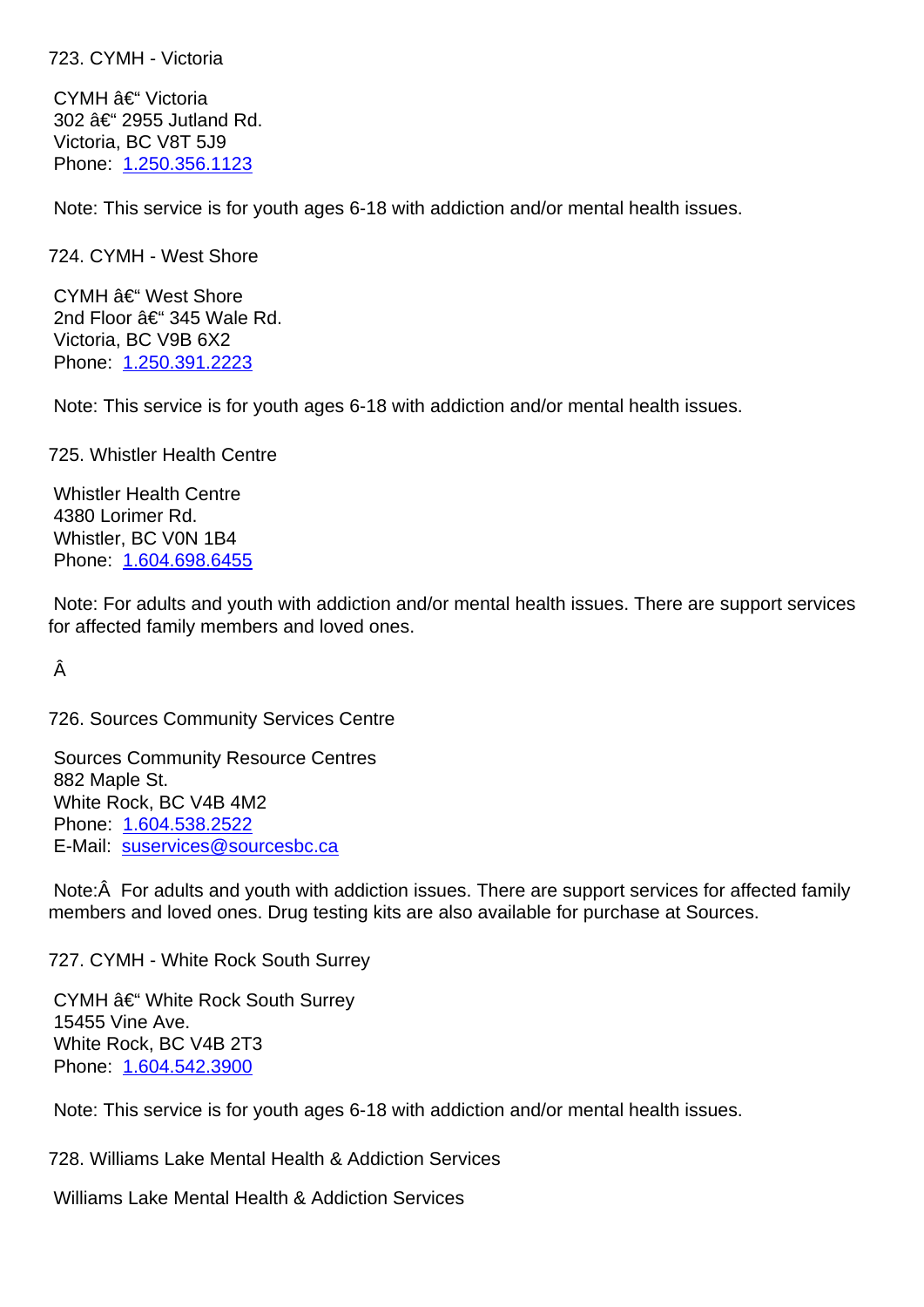Williams Lake, BC V2G 1R9 Phone: 1.250.392.1483

 Note: For adults and youth with addiction and/or mental health issues. There are support services for affect[ed family membe](tel:1.250.392.1483)rs and loved ones.

| 729. CYMH - Williams Lake                                                                                                                                                                                                                                         | 72 |
|-------------------------------------------------------------------------------------------------------------------------------------------------------------------------------------------------------------------------------------------------------------------|----|
| CYMH – Williams Lake<br>280D North MacKenzie Ave.<br>Williams Lake, BC V2G 1N6<br>Phone: 1.250.398.4963                                                                                                                                                           |    |
| Note: This service is for youth ages 6-18 with addiction and/or mental health issues.                                                                                                                                                                             |    |
| 730. Axis Family Services                                                                                                                                                                                                                                         | 73 |
| <b>Axis Family Resources</b><br>321 2nd Ave. N.<br>Williams Lake, BC V2G 2A1<br>Phone: 1.250.295.3145<br>Phone: 1.250.392.1000 (Main Office)<br>Toll-Free: 1.877.392.1003 (Main Office)<br>E-Mail: info@axis.bc.ca                                                |    |
| Note: This is a service for youth ages 13-25 with addiction issues only. Axis has the 1st Step<br>mobile treatment program that provides day, evening, and/or weekend treatment in the community.<br>There are also support services for affected family members. |    |
| 731. Airdrie Mental Health Clinic                                                                                                                                                                                                                                 | 73 |
| Aixaria Mantal Haalth Olinia                                                                                                                                                                                                                                      |    |

 Airdrie Mental Health Clinic Room 117 104 1st Ave. NW Airdrie, AB T4B 3L8 Phone: 1.403.948.3878 Toll- Free: 1.877.652.4700 Fax: 1.403.948.7926

 Note: F[or adults and you](tel:1.403.948.3878)th with addiction and/or mental health issues. There are support services for affected [family members](tel:1.877.652.4700) and loved ones.

732. Athabasca Community Health Services 732. Athabasca Community Health Services

 Athabasca Community Health Services 3401 48th Ave Athabasca, AB T9S 1M7 Phone: 1.780.675.5841 Toll-Free: 1.780.675.2231 Fax: 1.780.675.3111

 Note: F[or adults and you](tel:17806755841)th with addiction and/or mental health issues. There are support services for affected [family members](tel:17806752231) and loved ones.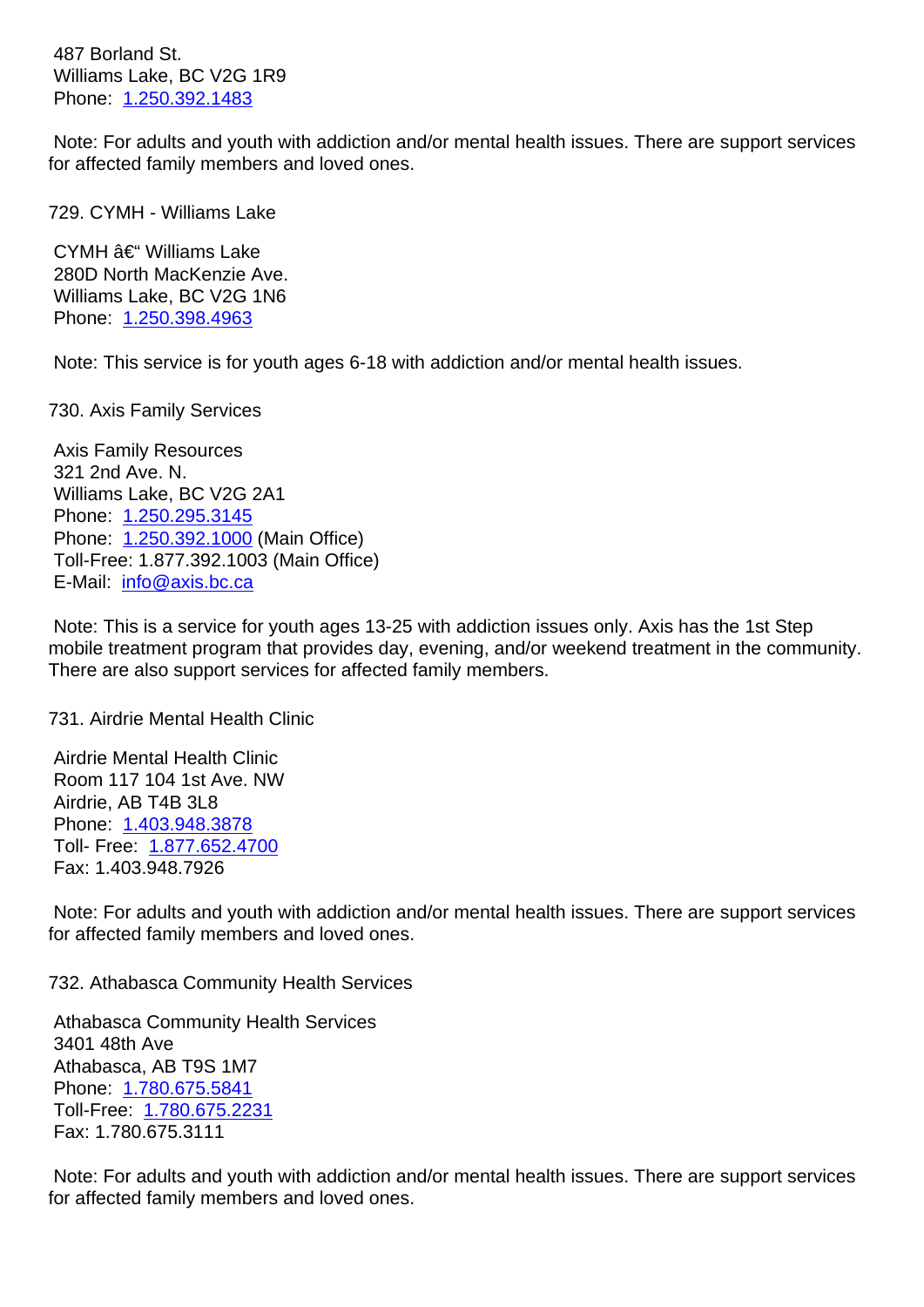Barrhead Addiction Services 5143 50 Street Barrhead, AB T7N 1A4 Phone: 1.780.674.8239 Fax: 1.780.674.8294 E-Mail: barhead@albertahealthservices.ca

 Note: F[or adults and you](tel:17806748239)th with addiction and/or mental health issues. There are support services for affect[ed family members and loved ones.](mailto:barhead@albertahealthservices.ca)

| 734. Bonnyville Provincial Building                                                                                                                                                                                  | 73 |
|----------------------------------------------------------------------------------------------------------------------------------------------------------------------------------------------------------------------|----|
| <b>Bonnyville Provincial Building</b><br>2nd Floor - Room 201<br>4904 50 Avenue<br>Bonnyville, AB T9N 2J6<br>Phone: 1.780.826.8054<br>Fax: 1.780.826.8057                                                            |    |
| Note: For adults and youth with addiction and/or mental health issues. There are support services<br>for affected family members and loved ones.                                                                     |    |
| 735. Calgary Youth Addiction Services (AHS)                                                                                                                                                                          | 73 |
| <b>Calgary Youth Addiction Services (AHS)</b><br>1005 17 St. NW<br>Calgary, AB T2N 2E5<br>Phone: 1.403.297.4664<br>Toll-Free: 1866.332.2322<br>Fax: 1.403.297.4668                                                   |    |
| Note: This is for youth ages 12-17 and their families. A referral is required.                                                                                                                                       |    |
| 736. Calgary Distress Centre                                                                                                                                                                                         | 73 |
| <b>Calgary Distress Centre (AHS)</b><br>#300 – 1010 8th Ave, SW<br>Calgary, AB T2P 1J2<br>Phone: 1.403.266.1601 (Admin.)<br>Phone: 1.403.266.4357 (HELP)<br>Phone: 1.403.264.8337 (Teen help)<br>Fax: 1.403.262.2512 |    |

 E-Mail: [info@distressce](tel:14032664357)ntre.com (General Inquiries)

 Note: T[his is a 24-hour service for](mailto:help@distresscentre.com) clients who are in distress and need to talk to someone.

737. Su[nridge Mall](mailto:info@distresscentre.com) 737. Sunridge Mall

 Sunridge Mall Northeast Calgary Mental Health Clinic

 E-Mail: [help@distressc](tel:14032661601)entre.com (help)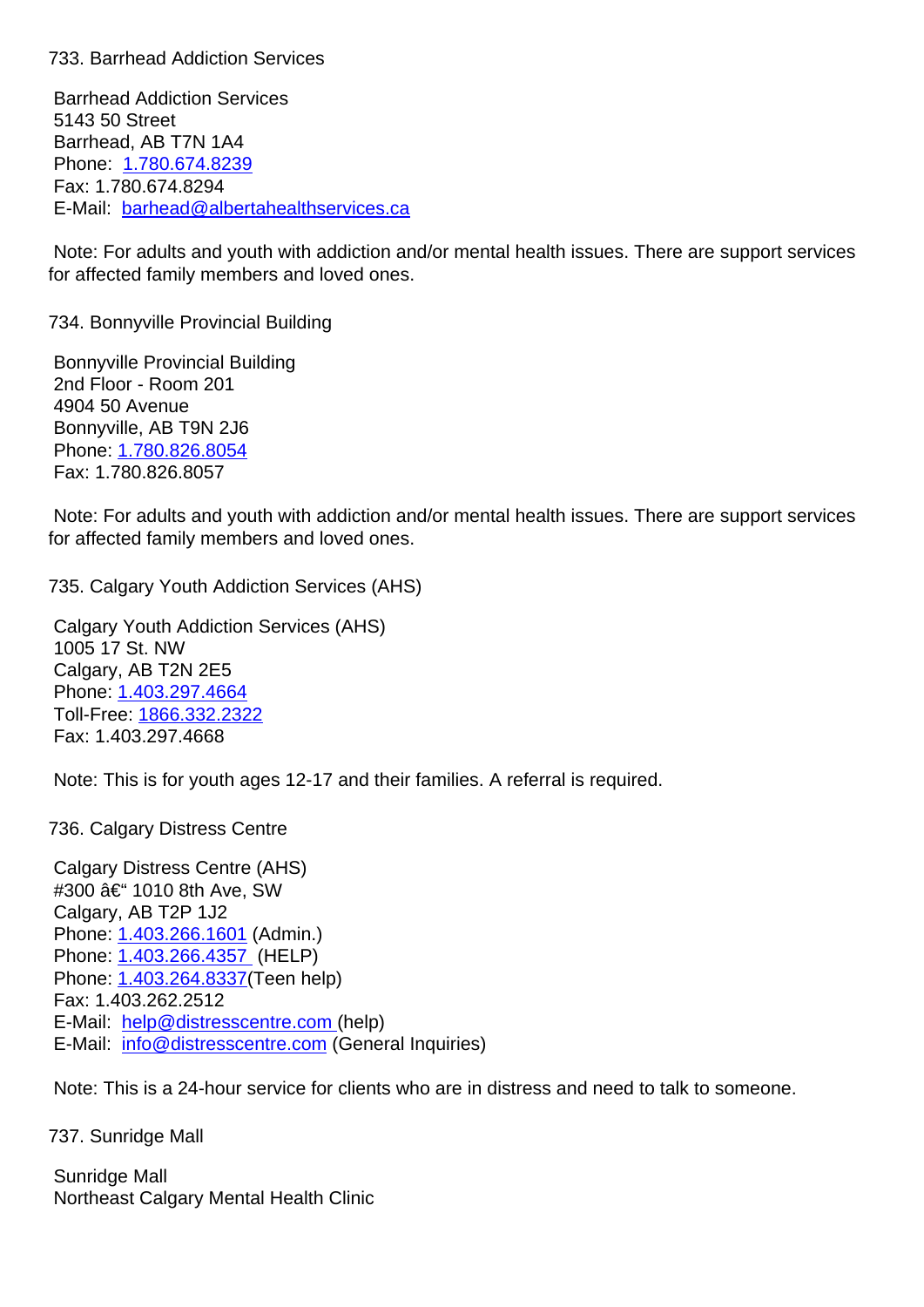Calyary, AD T1T 7M0 Phone:1.403.944.9700

 Note: This service is for people with addiction and/or mental health issues. There are support services [for affected fam](tel:14039449700)ily members and loved ones.

738. Cochrane Addiction and Mental Health Clinic 738. Cochrane Addiction and Mental Health Clinic Cochrane Addiction and Mental Health Clinic 60 Grande Blvd. Cochrane, AB T4C 0S4 Phone: 1.403.851.6100 Fax: 1.403.851.6101 Note: For adults with addiction and/or mental health issues. There are support services for affected family m[embers and love](tel:14038516100)d ones. 739. Brooks Addiction Services 739. Brooks Addiction Services Brooks Addiction Services 1-403 2nd Avenue Brooks, AB T1R 0S3 Phone:1.403.362.1265 Fax: 1.403.632.1248 E-Mail: brooks@albertahealthservices.ca Note: [For adults and yo](tel:)uth with addiction and/or mental health issues. There are support services for affect[ed family members and loved one](mailto:brooks@albertahealthservices.ca)s. 740. Edmonton Youth Addiction Services 740. Edmonton Youth Addiction Services Edmonton Youth Addiction Services Alberta Health Services

 12325 140 St. NW Edmonton, AB T5L 2C9 Phone: 1.780.422.7383 Fax: 1.780.427.0213

 Note: T[his service youth](tel:17804227383) ages 12-17. There are support services for parents and guardians. Clients need to be referred.

741. Poundmakers 741. Poundmakers

Poundmaker's Lodge Treatment Centres 25108 Â Poundmaker Rd. Sturgeon County, AB PO Box 34007 Kingsway Mall Post Office Edmonton, AB T5G 3G4 Phone: 1.780.458.1884 Toll-Free: 1.866.458.1884 Fax: 1.780.459.1876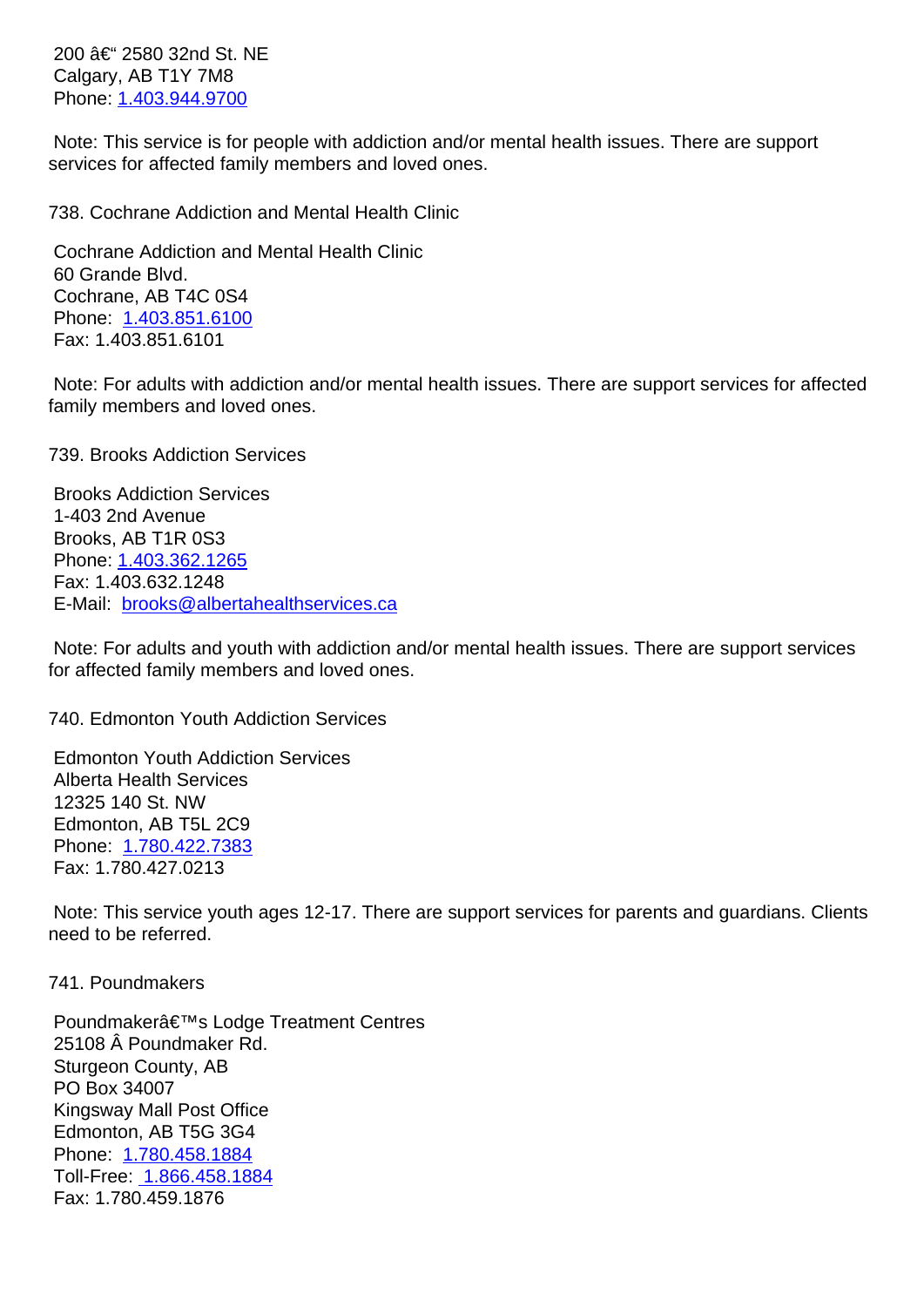Note: This program is for First Nations adults and youth. There are support services for affected family members and loved ones. It also has the Youth Addiction Treatment Program (YATP) for youth a[ges 18-24. YATP has en](mailto:info@poundmaker.org)hanced mental health component program and is open to clients of all ethnicities. Clients need to be referred by AHS.

742. Northeast Community Health Centre 742. Northeast Community Health Centre Northeast Community Health Centre 14007 50 St. Edmonton, AB T5A 5E4 Phone: 1.780.342.4027 Fax: 1.780.342.4195 Note: For adults and youth with addiction and/or mental health issues. There are support services for affect[ed family membe](tel:17803424027)rs and loved ones. 743. Edson Provincial Building 743. Edson Provincial Building Edson Provincial Building 105 - 111 54th Street Edson, AB T7E 1T2 Phone: 1.780.723.8232 Fax: 1.780.723.8314 E-Mail: Edson@albertahealthservices.ca Note: F[or adults and you](tel:17807238232)th with addiction and/or mental health issues. There are support services

for affec[ted family members and loved one](mailto:Edson@albertahealthservices.ca)s.

744. Fort McMurray Provincial Building 744. Fort McMurray Provincial Building

 Fort McMurray Provincial Building 410  $a \in$ " 4th floor 9915 Franklin Ave. Fort McMurray, AB T9H 2K4 Phone: 1.780.743.7187 Fax: 1.780.743.7112 E-Mail: fortmcmurray@albertahealthservices.ca

 Note: F[or adults and you](tel:17807437187)th with addiction and/or mental health issues. There are support services for affec[ted family members and loved ones.](mailto:fortmcmurray@albertahealthservices.ca)

745. Pine Plaza Building 745. Pine Plaza Building

 Pine Plaza Building 702 Pine Plaza NW Grande Cache, AB T0E 0Y0 Phone: 1.780.827.3430 Fax: 1.780.827.7313

 Note: For adults and youth with addiction and/or mental health issues. There are support services for affect[ed family membe](tel:17808273430)rs and loved ones.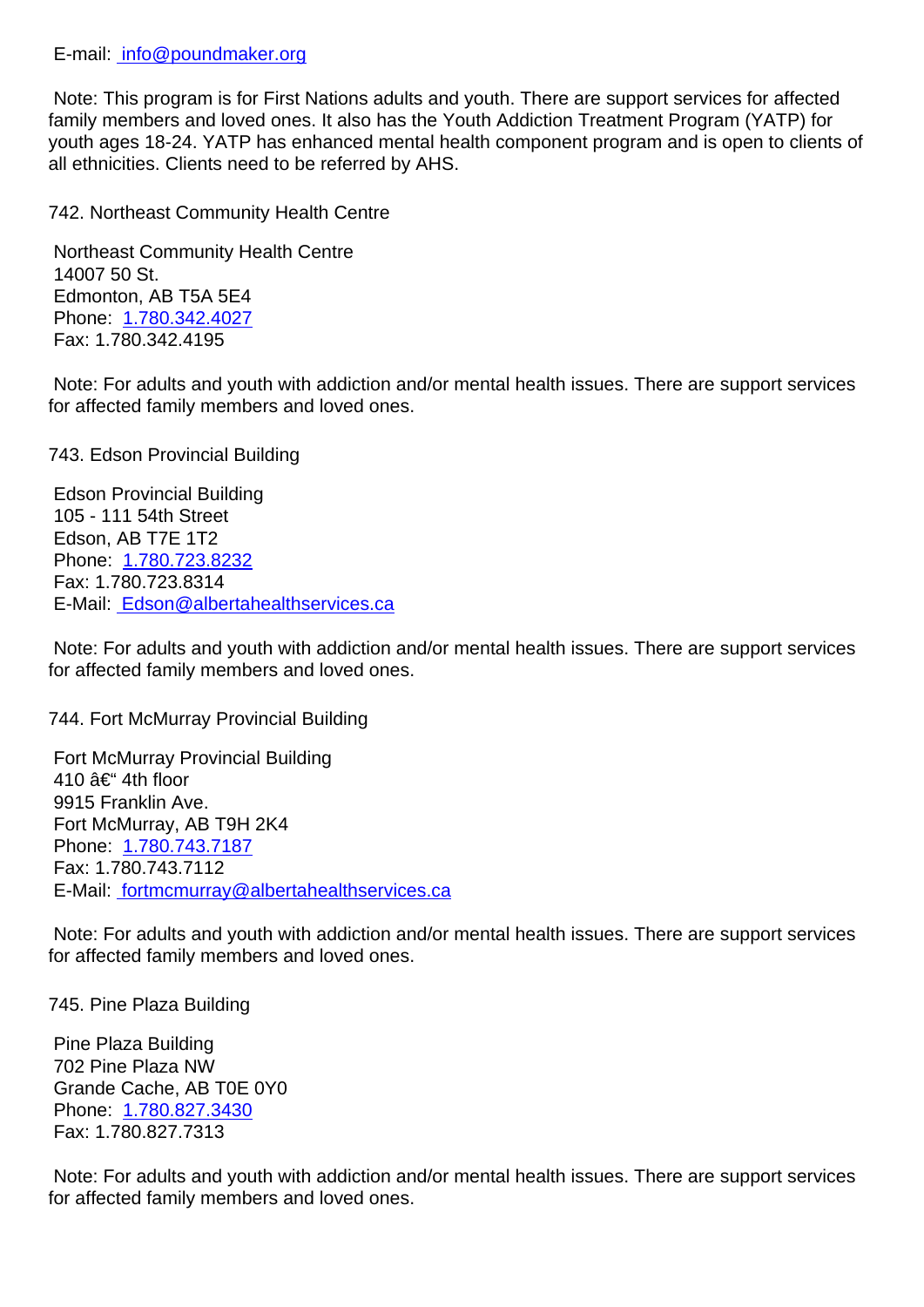Grande Prairie Aberdeen Centre 300 - 9728 Montrose Ave. Grande Prairie, AB T8V 5B6 Phone: 1.780.538.6330

 Note: For adults and youth with addiction and/or mental health issues. There are support services for affect[ed family membe](tel:17805386330)rs and loved ones.

| 747. Camrose Addiction and Mental Health Clinic                                                                                                                    | 74 |
|--------------------------------------------------------------------------------------------------------------------------------------------------------------------|----|
| <b>Camrose Addiction and Mental Health Clinic</b><br>4911 47th St.<br>Camrose, AB T4V 1J9<br>Phone: 1.780.672.1181<br>Fax: 1.780.679.5088                          |    |
| E-Mail:Camrose.addiction@albertahealthservices.ca                                                                                                                  |    |
| Note: For adults with addiction and/or mental health issues. There are support services for affected<br>family members and loved ones.                             |    |
| 748. Northern Addictions Centre                                                                                                                                    | 74 |
| Northern Addictions Centre / Business & Industry Clinic<br>11333 106 St.<br>Grande Prairie, AB T8V 6T7<br>Phone: 1.780.538.5210<br>Fax: 1.780.538.6359             |    |
| Note: For adults and youth with addiction and/or mental health issues. There are support services<br>for affected family members and loved ones.                   |    |
| 749. Canmore Boardwalk Building                                                                                                                                    | 74 |
| <b>Canmore Boardwalk Building</b><br>101-743 Railway Ave.<br>Canmore, AB T1W 1P2<br>Phone: 1.403.678.3133<br>Fax: 1.403.678.3138                                   |    |
| Note: For adults with addiction and/or mental health issues. There are support services for affected<br>family members and loved ones. This location serves Banff. |    |
| 750. Northwest Health Centre                                                                                                                                       | 75 |
| <b>Northwest Health Centre</b><br>11202 100 Avenue<br>High Level, AB T0H 1Z0<br>Phone: 1.780.841.3229<br>Fax: 1.780.926.7378                                       |    |

 Note: F[or adults and you](tel:17808413229)th with addiction and/or mental health issues. There are support services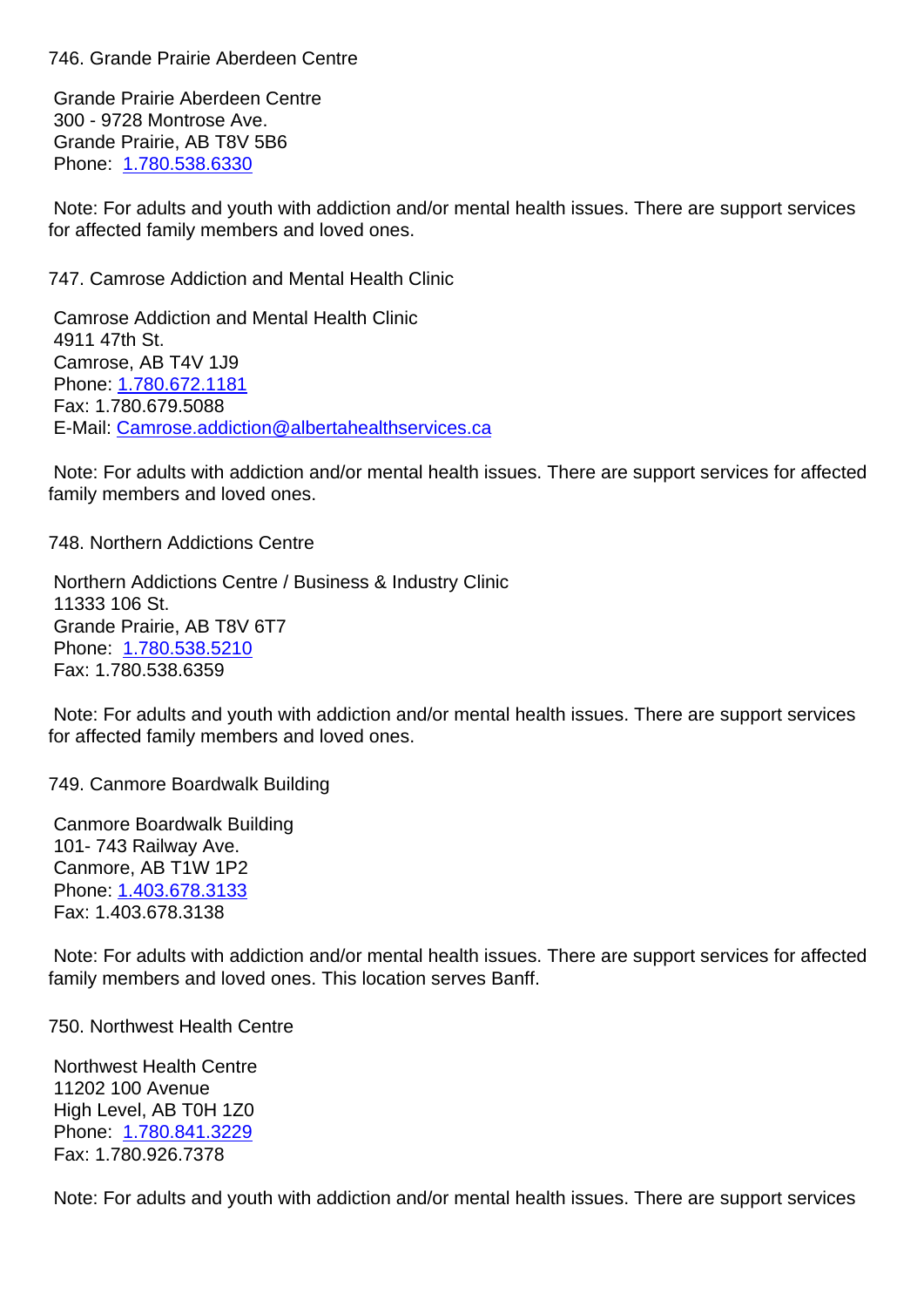## 751. Coronation Hospital and Care Centre 751. Coronation Hospital and Care Centre

 Coronation Hospital and Care Centre 5000 Municipal Rd. Coronation, AB T0C 1C0 Phone:1.403.742.7523 Fax: 1.403.742.7596

 Note: For adults and youth with addiction and/or mental health issues. There are support services for affec[ted family memb](tel:14037427523)ers and loved ones.

752. Drayton Valley Community Health Centre 752. Drayton Valley Community Health Centre

 Drayton Valley Community Health Centre 4110 50th Ave. Drayton Valley, AB T7A 0B3 Phone:1.780.542.3140 Fax: 1.780.542.4461

 Note: For adults and youth with addiction and/or mental health issues. There are support services for affec[ted family memb](tel:17805423140)ers and loved ones.

753. Drumheller Health Centre 753. Drumheller Health Centre

 Drumheller Health Centre 351 9 St. NW Drumheller, AB T0J 0Y1 Phone: 1.403.820.7863 Fax: 1.403.820.7865

 Note: For adults and youth with addiction and/or mental health issues. There are support services for affect[ed family membe](tel:14038207863)rs and loved ones. When arriving to the building please use East door.

754. Hinton Civic Centre Building 754. Hinton Civic Centre Building

 Hinton Civic Centre Building 102 - 131 Civic Centre Road Hinton, AB T7V 2E8 Phone: 1.780.865.8263 Fax: 1.780.865.8314

 Note: This service is for youth with addiction and/or mental health issues. There are support services [for affected fami](tel:17808658263)ly members and loved ones.

755. Flagstaff Family and Community Services 755. Flagstaff Family and Community Services

 Flagstaff Family and Community Services 4809 49th Ave. Killam, AB T0B 2L0 Phone: 1.780.672.1181 Fax: 1.780.679.1737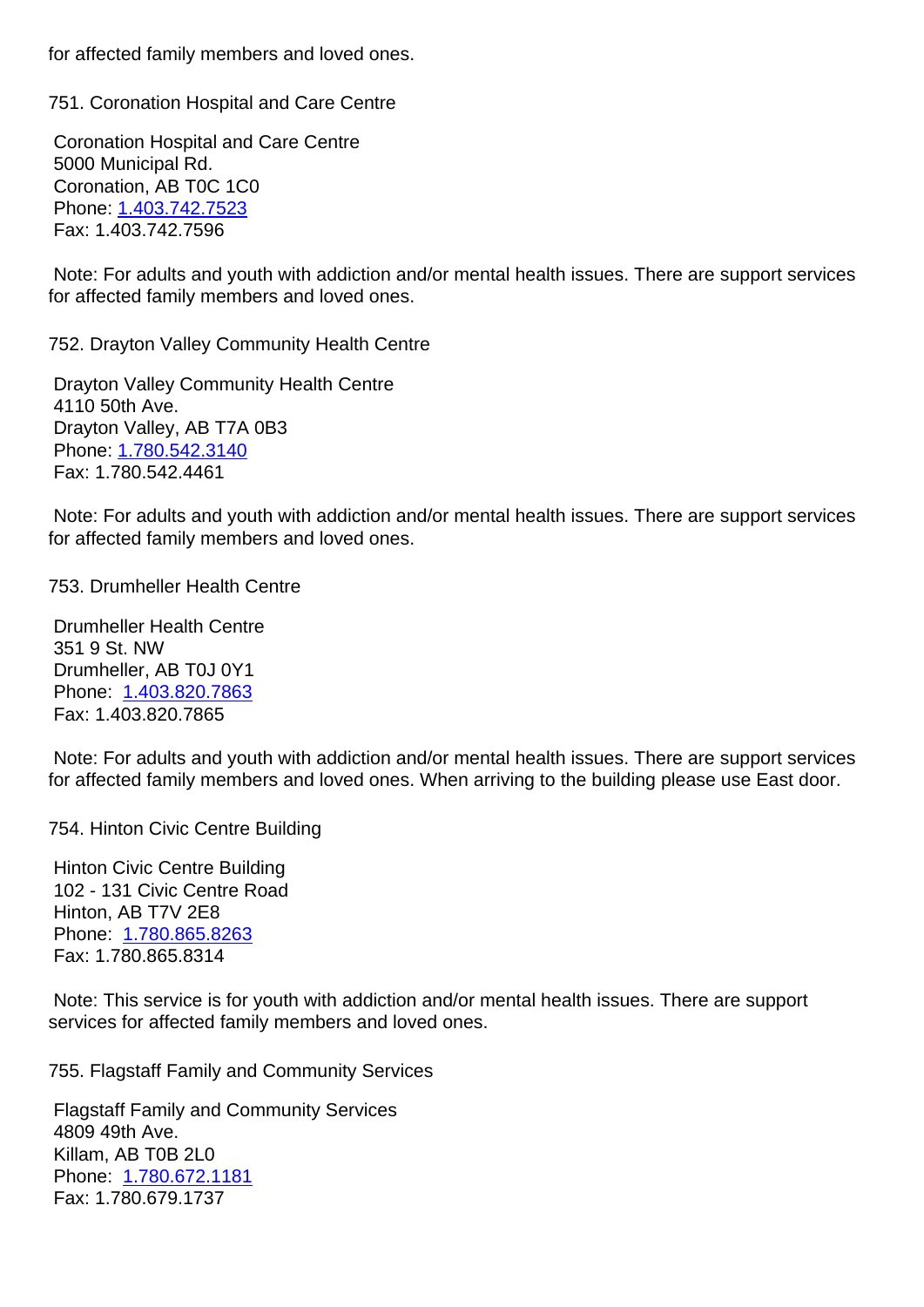for affected family members and loved ones.

756. Lac La Biche 756. Lac La Biche

 Lac La Biche Provincial Building 9503 Beaverhill Road Lac la Biche, AB T0A 2C0 Phone: 1.780.623.5227 Fax: 1.780.623.5296

 Note: For adults and youth with addiction and/or mental health issues. There are support services for affect[ed family membe](tel:17806235227)rs and loved ones.

 Lake Louise 200 Hector Street 200 Hector Street Lake Louise, AB T0L 1E0 Phone1. 403.678.3133 Fax: 1.403.678.3138

 Note: For adults and youth with addiction and/or mental health issues. There are support services for affecte[d family memb](tel:4036783133)ers and loved ones.

758. Centre of Hope Building 758. Centre of Hope Building

 Centre of Hope Building 2nd Floor  $a \in 4906$  49th Ave. Leduc, AB T9E 6W6 Phone: 1.780.986.2660 Fax: 1.780.986.9292

 Note: This office provides crisis intervention and urgent services. It also provides services for people [with mental health](tel:17809862660) and/or addiction issues.

759. Lyndale Shopping Centre 759. Lyndale Shopping Centre

 Lyndale Shopping Centre Leduc Neighbourhood Centre 4901 50 Avenue Leduc, AB T9E 6W7 Phone: 1.780.980.7580 Fax: 1.780.980.7581

 Note: For adults and youth with addiction and/or mental health issues. There are support services for affect[ed family membe](tel:17809807580)rs and loved ones.

760. Morinville Provincial Building 760. Morinville Provincial Building

 Morinville Provincial Building 10008 107th St. Morinville, AB T8R 1L3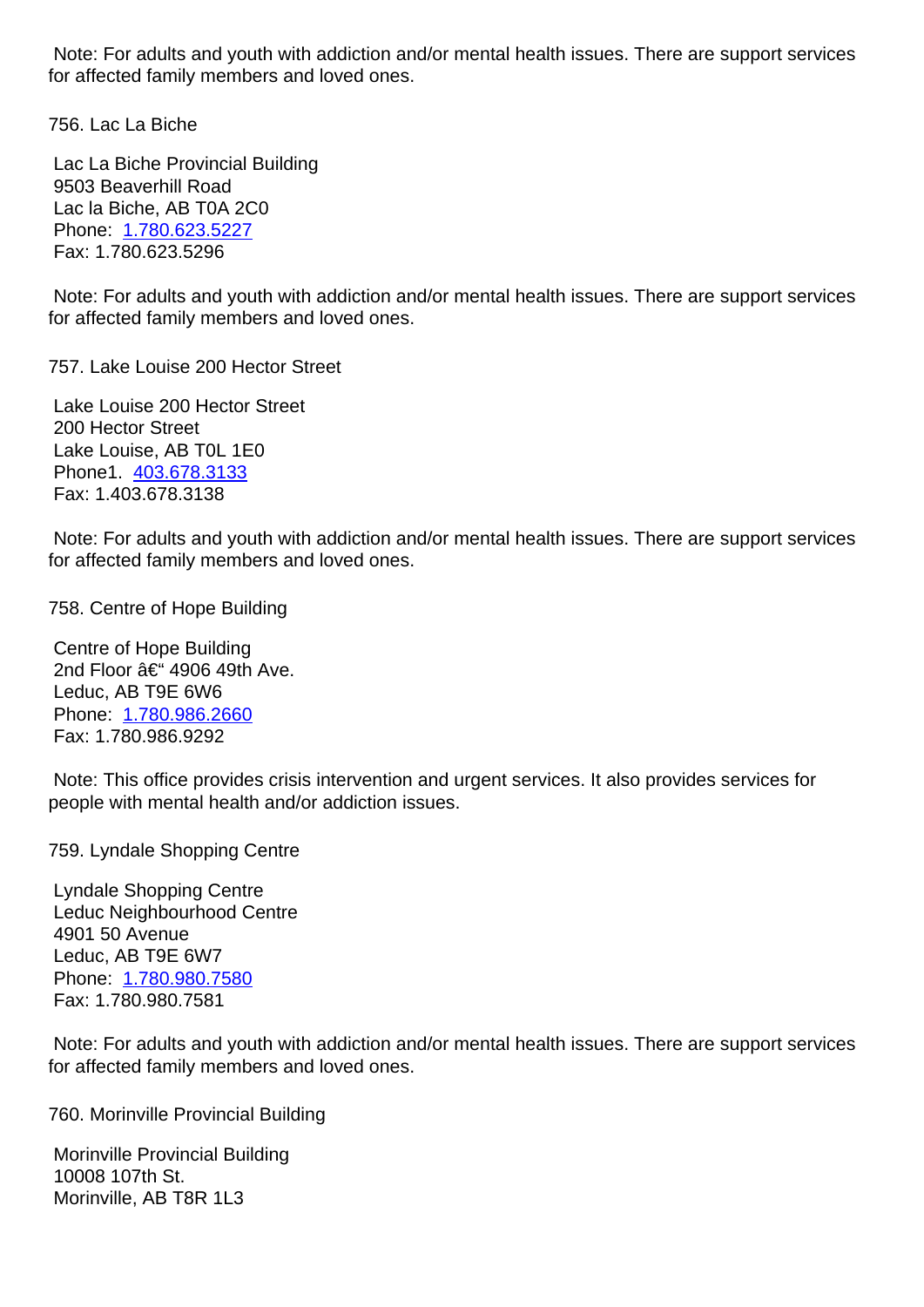Fax: 1.780.939.1216

 Note: For adults and youth with addiction and/or mental health issues. There are support services for affect[ed family membe](tel:17803422620)rs and loved ones.

| 761. Nanton Community Health Centre                                                                                                                              | 76 |
|------------------------------------------------------------------------------------------------------------------------------------------------------------------|----|
| <b>Nanton Community Health Centre</b><br>2214 20th St.<br>Nanton, AB T0L 1R0                                                                                     |    |
| Phone: 1.403.646.2277                                                                                                                                            |    |
| Note: For adults and youth with mental health and/or addiction issues. There are support services<br>for affected family members and loved ones.                 |    |
| 762. Okotoks Mental Health Centre                                                                                                                                | 76 |
| <b>Okotoks Mental Health Centre</b><br>11 Cimarron Cmn.<br>Okotoks, AB T1S 2E9<br>Phone: 1.403.995.2712                                                          |    |
| Note: For adults and youth with addiction and/or mental health issues. There are support services<br>for affected family members and loved ones.                 |    |
| 763. CYMH - 100 Mile House                                                                                                                                       | 76 |
| CYMH – 100 Mile House<br>4-170 Cedar Ave.                                                                                                                        |    |
| 100 Mile House, BC V0K 2E0<br>Phone: 1.250.395.5633                                                                                                              |    |
| Note: This is for ages 6-18 year olds with concurrent mental health and/or addiction issues.                                                                     |    |
| 764. Olds Provincial Building                                                                                                                                    | 76 |
| <b>Olds Provincial Building</b><br>5025 50th St.<br>Olds, AB T4H 1R9<br>Phone: 1.403.504.8174  (Adults)<br>Phone: 1.403.340.5274  (Youth)<br>Fax: 1.403.507.8174 |    |
| Note: For adults and youth with addiction and/or mental health issues. There are support services<br>for affected family members and loved ones.                 |    |
| 765. Peace River Provincial Building                                                                                                                             | 76 |
| <b>Peace River Provincial Building</b><br>9621 96th Ave.<br>Peace River, AB T8S 1T4                                                                              |    |

Phone: 1.780.624.6193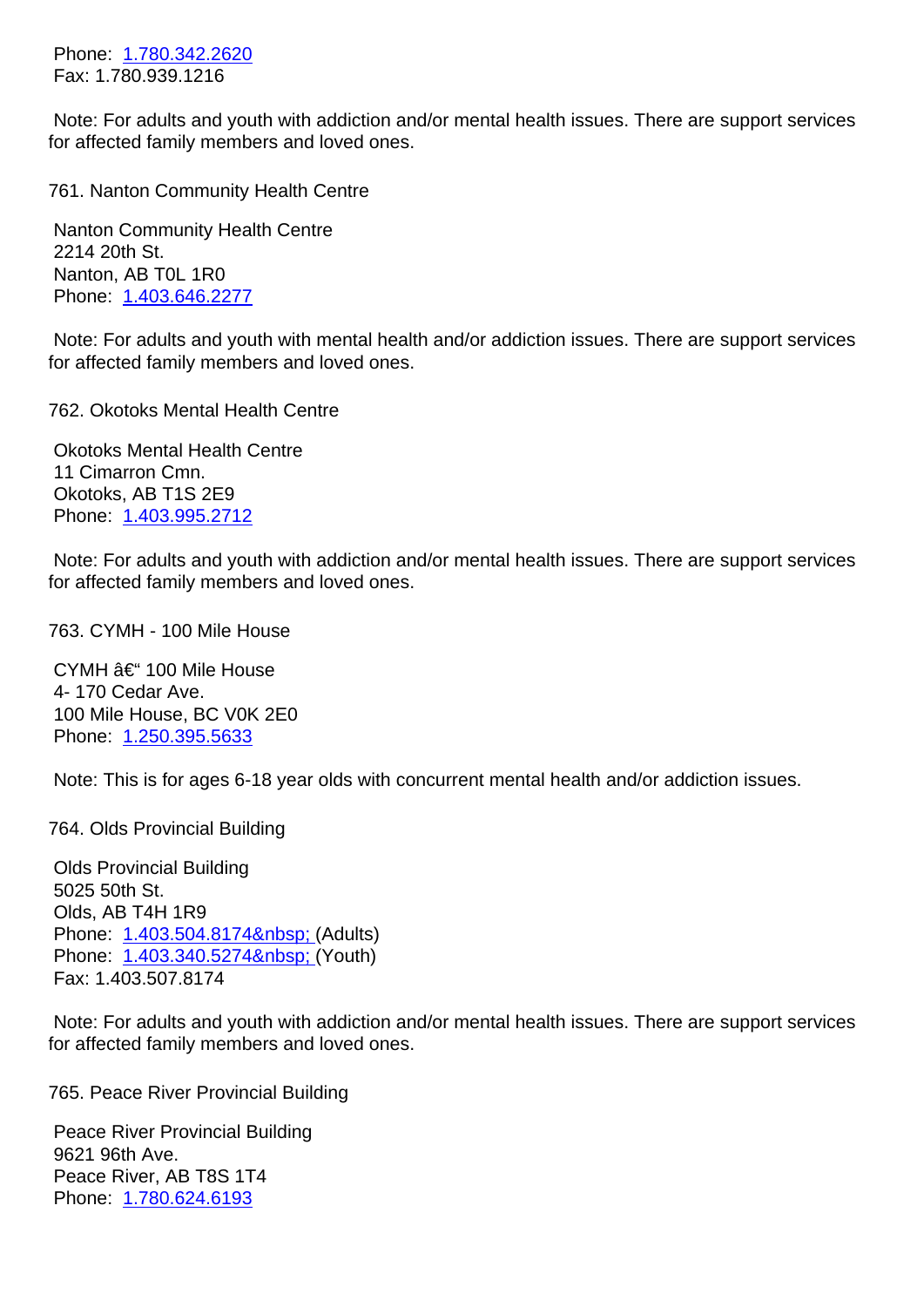| Note: For adults and youth with addiction and/or mental health issues. There are support services<br>for affected family members and loved ones.                                                    |    |
|-----------------------------------------------------------------------------------------------------------------------------------------------------------------------------------------------------|----|
| 766. Red Deer Provincial Building                                                                                                                                                                   | 76 |
| <b>Red Deer Provincial Building</b><br>4920 51st St.<br>Red Deer, AB T4N 6K8<br>Phone: 1.403.340.5274<br>Fax: 1.403.340.4804                                                                        |    |
| Note: For adults and youth with addiction and/or mental health issues. There are support services<br>for affected family members and loved ones. There is a day treatment program at this location. |    |
| 767. West Country Outreach School                                                                                                                                                                   | 76 |
| <b>West Country Outreach School</b><br>5035 45th Ave.<br>Rimbey, AB T0C 2J0<br>Phone: (403) 340-5274 (Red Deer)<br>Fax: 1.403.340.4804                                                              |    |
| Note: This service is for youth with addiction and/or mental health issues. There are support<br>services for affected family members and loved ones.                                               |    |
| 768. Rocky Native Friendship Centre                                                                                                                                                                 | 76 |
| Rocky Native Friendship Centre<br>4917 52nd St.<br>Rocky Mountain House, AB T4T 1B4<br>Phone: 1.403.845.2788<br>Fax: 1.403.845.3093                                                                 |    |
| Note: This is for adults and youth with addiction issues. There are support services for affected<br>family members and loved ones.                                                                 |    |
| 769. St. Paul Provincial Building                                                                                                                                                                   | 76 |
| St. Paul Provincial Building<br>5025 49th Ave.<br>St Paul, AB T0A 3A4<br>Phone: 1.780.645.6346<br>Fax: 1.780.645.6249                                                                               |    |
| Note: $\hat{A}$ This service is for adults and youth with addiction and/or mental health issues. There are<br>support services for affected family members and loved ones.                          |    |
| 770. Slave Lake Government Centre and Library                                                                                                                                                       | 77 |

 Slave Lake Government Centre and Library 104 - 101 3rd St. SW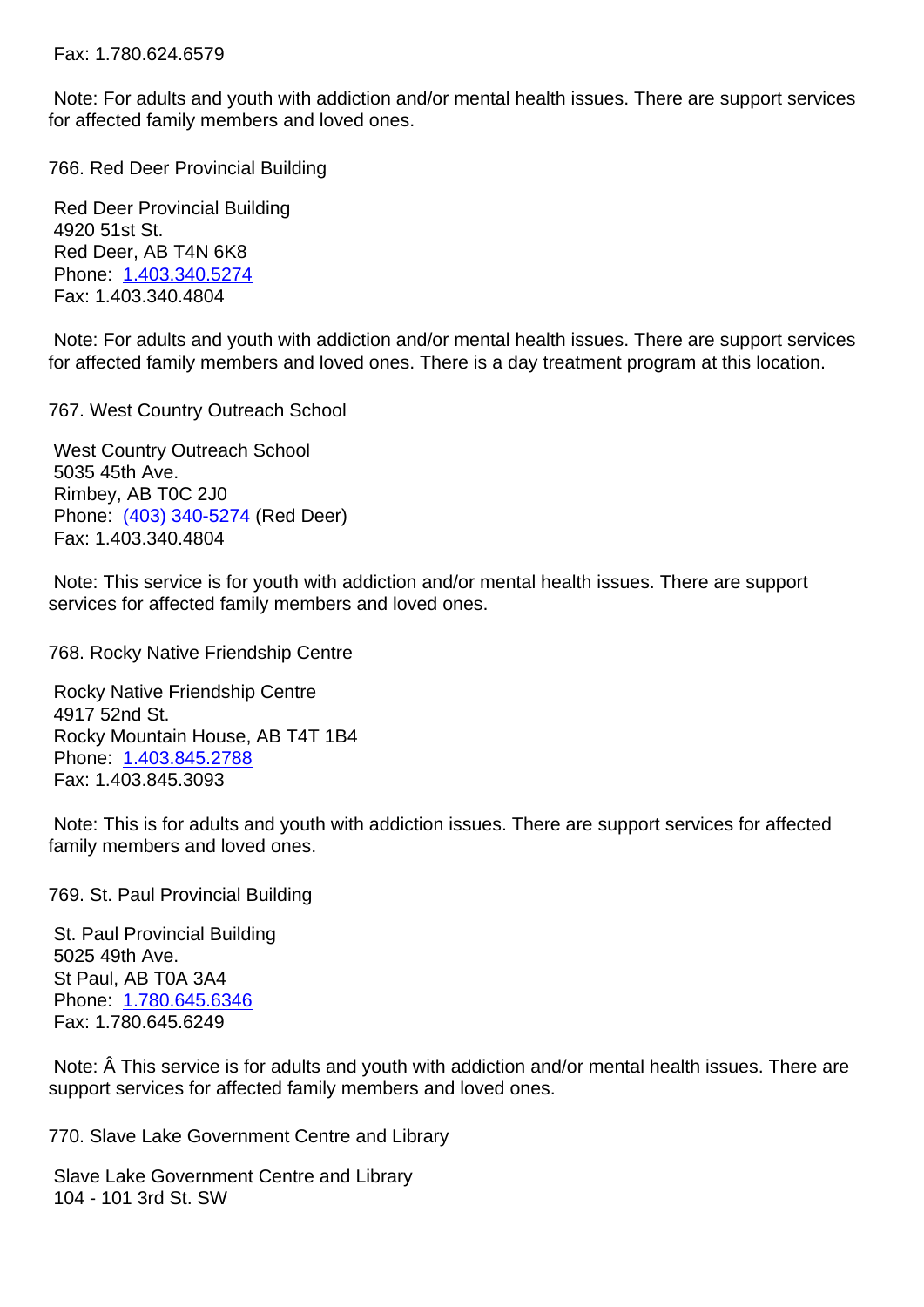<u>ד דומר הטיסט דו</u> הסווטור ד Fax: 1.780.849.7394

 Note: For adults and youth with addiction and/or mental health issues. There are support services for affect[ed family membe](tel:17808497127)rs and loved ones.

| 771. Stan Woloshyn Building                                                                                                                                                                            | 77 |
|--------------------------------------------------------------------------------------------------------------------------------------------------------------------------------------------------------|----|
| Stan Woloshyn Building<br>Room 140 – 205 Diamond Ave.<br>Spruce Grove, AB T7X 3A8<br>Phone: 1.780.342.1370<br>Fax: 1.780.962.7566                                                                      |    |
| Note: This service is only for youth and children that have with addiction and/or mental health<br>issues. There are support services for parents and guardians.                                       |    |
| 772. Addiction and Mental Health Clinic                                                                                                                                                                | 77 |
| <b>Addiction and Mental Health Clinic</b>                                                                                                                                                              |    |
| 205 3rd Ave.                                                                                                                                                                                           |    |
| Strathmore, AB T1P 1K2<br>Phone: 1.403.361.7277                                                                                                                                                        |    |
| Toll-Free: 1.877.652.4700 (Intake)                                                                                                                                                                     |    |
| Fax: 1.403.361.7266                                                                                                                                                                                    |    |
| Note: For adults and youth with addiction and/or mental health issues. There are support services<br>for affected family members and loved ones. A When arriving to the building please use East door. |    |
| 773. Banff Cascade Plaza                                                                                                                                                                               | 77 |
| <b>Banff Cascade Plaza</b><br>317 Banff Ave.                                                                                                                                                           |    |

 Banff, AB T1L 1B4 Phone:1.403.678.3133 Fax: 1.403.378.3138

 Note: This service is for adults and youth with addictions or concurrent mental health. There are support [services for affe](tel:14036783133)cted family members and loved ones.

774. Crowsnest Pass Provincial Building 774. Crowsnest Pass Provincial Building

 Crowsnest Pass Provincial Building 12501 20 Avenue Blairmore, AB T0K 0E0 Phone: 1.403.562.2966 Fax: 1.403.562.8933

 Note: This service is for adults with addiction or concurrent mental health and addiction issues. There a[re support servic](tel:14035622966)es for affected family members and loved ones.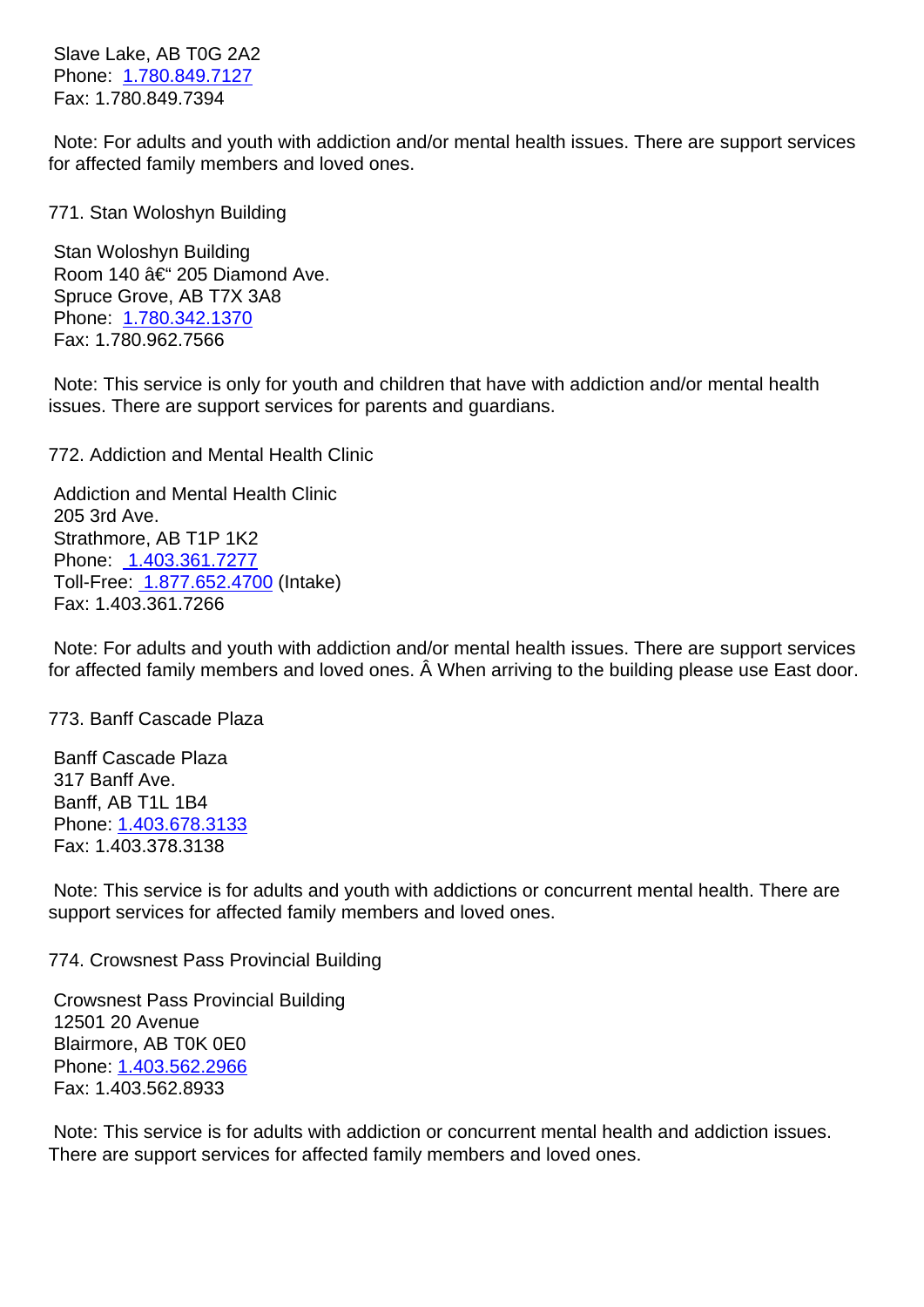Brooks Addiction Services 1-403 2nd Avenue Brooks, AB T1R 0S3 Phone:1.403.362.1265 Fax: 1.403.632.1248 E-Mail: brooks@albertahealthservices.ca

 Note: [This service is fo](tel:)r adults and youth with addiction or concurrent mental health and addiction issues. [There are support services for affec](mailto:brooks@albertahealthservices.ca)ted family members and loved ones.

776. Canmore Boardwalk Building 776. Canmore Boardwalk Building

 Canmore Boardwalk Building 101- 743 Railway Avenue Canmore, AB T1W 1P2 Phone:1.403.678.3133 Fax: 1.403.678.3138

 Note: This service is for adults with addiction or concurrent mental health and addiction issues. There a[re support servic](tel:14036783133)es for affected family members and loved ones. This location serves Banff.

777. Drayton Valley Community Health Centre 777. Drayton Valley Community Health Centre

 Drayton Valley Community Health Centre 4110 50th Ave. Drayton Valley, AB T7A 0B3 Phone:1.780.542.3140 Fax: 1.780.542.4461

 Note: This service is for adults and youth with addiction or concurrent mental health and addiction issues. [There are suppo](tel:17805423140)rt services for affected family members and loved ones.

778. Hanna Provincial Building 778. Hanna Provincial Building

 Hanna Provincial Building 401 Centre St. Hanna, AB T0J 1P0 Phone: 1.403.823.1660 Fax: 1.403.823.1762

 Note: This service is for adults and youth with addiction or concurrent mental health and addiction issues.T[here are support](tel:14038231660) services for affected family members and loved ones.

779. Old Provincial Building 779. Old Provincial Building

 Olds Provincial Building 5025 50 Street Olds, AB T4H 1R9 Phone: 1.403.504.8174 (Adults) Phone: 1.403.340.5274 (Youth) Fax: 1.403.507.8174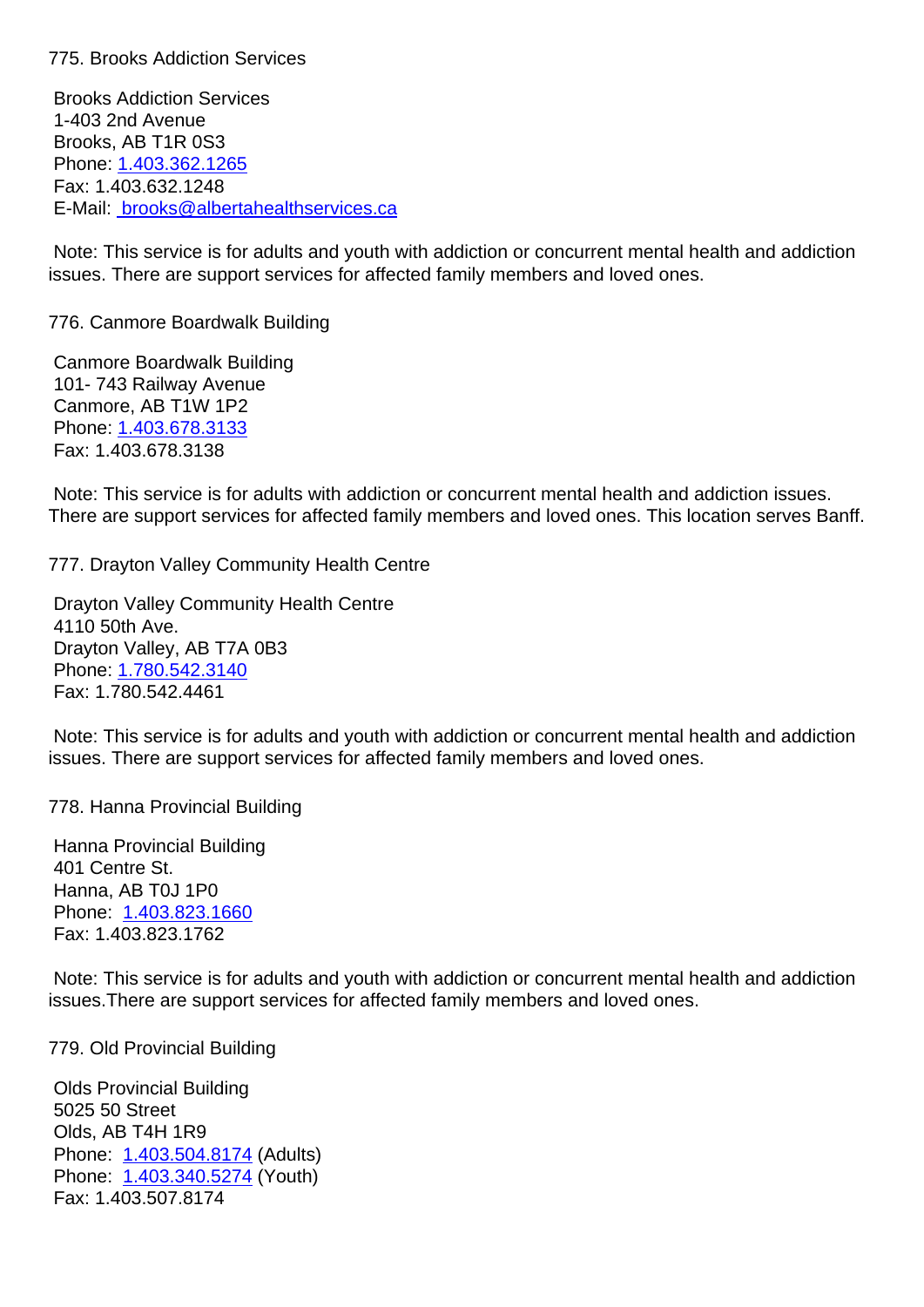issues.There are support services for affected family members and loved ones.

780. Oyen Community Health Services 780. Oyen Community Health Services Oyen Community Health Services 315 3 Ave. E. Oyen, AB T0J 2J0 Phone: 1.403.529.3582 (Medicine Hat) Fax: 1.403.529.3130

 Note: For adults and youth with addiction and/or mental health issues. There are support services for affect[ed family membe](tel:14035293582)rs and loved ones. Please call the Medicine Hat location to make an appointment.

## 781. Ponoka Provincial Building 781. Ponoka Provincial Building

 Ponoka Provincial Building 223 - 5110 49 Avenue Ponoka, AB T4J 1R6 Phone: 1.403.783.7903 Phone: 1.403.340.5174 (Youth) Fax: 1.403.783.7926

 Note: F[or adults and you](tel:14037837903)th with addiction and/or mental health issues. There are support services for affect[ed family membe](tel:14033405174)rs and loved ones.

782. St. Albert Provincial Building 782. St. Albert Provincial Building

 St. Albert Provincial Building 30 Sir Winston Churchill Avenue St. Albert, AB T8N 3A3 Phone: 1.780.460.4971 Phone: 1.780.460.4972 (Youth) Fax: 1.780.460.4979

 Note: F[or adults and you](tel:17804604971)th with addiction and/or mental health issues. There are support services for affect[ed family membe](tel:17804604972)rs and loved ones.

783. Stettler Addiction Services 783. Stettler Addiction Services

 Stettler Addiction Services 4837 50 Main St. Stettler, AB T0C 2L0 Phone: 1.403.742.7523 Fax: 1.403.742.7596

 Note: For adults and youth with addiction and/or mental health issues. There are support services for affect[ed family membe](tel:14037427523)rs and loved ones.

784. Westview Health Centre 784. Westview Health Centre

 Westview Health Centre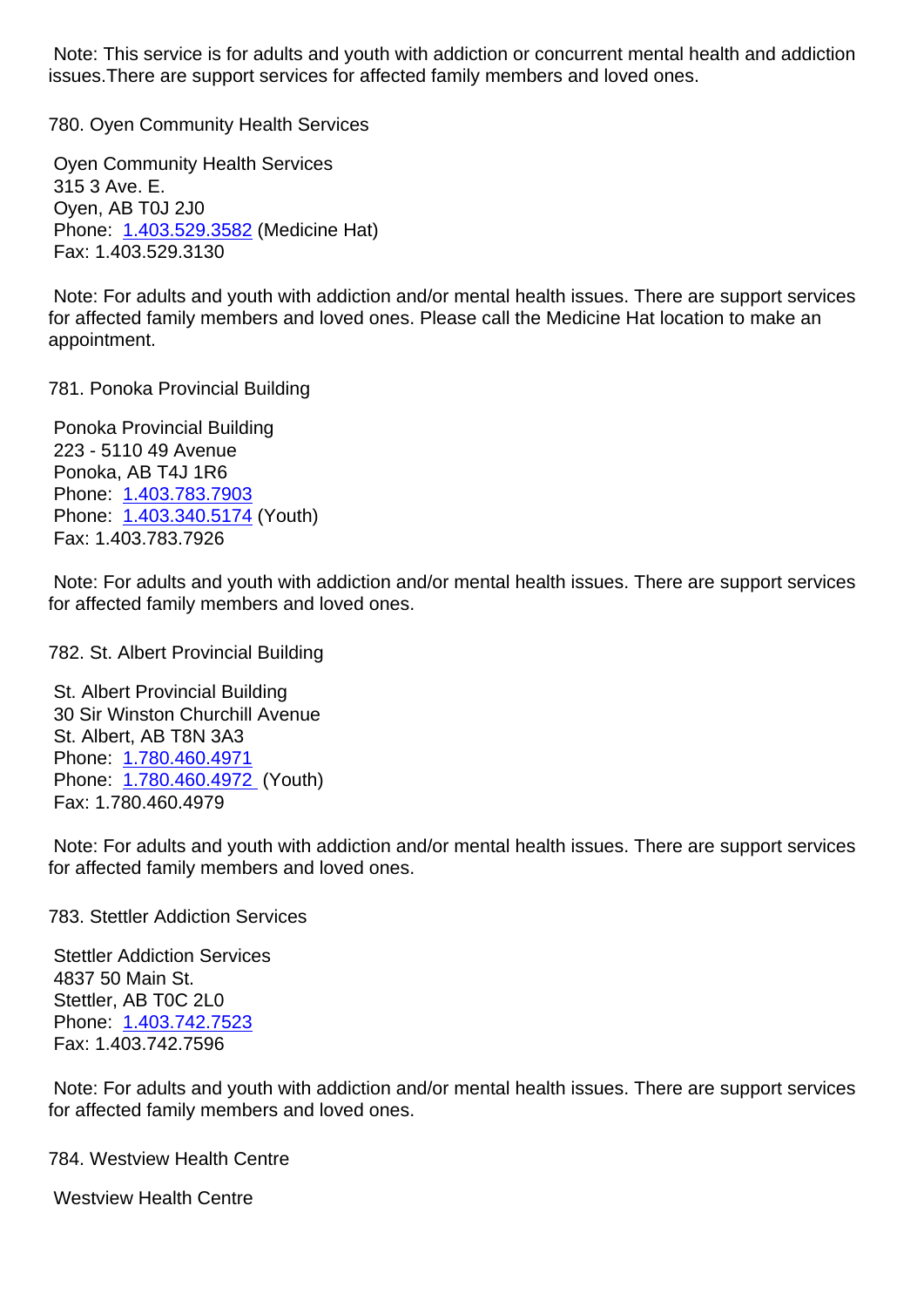Stony Plain, AB T7Z 2M7 Phone: 1.780.963.9098 Phone: 1.780.968.3267 Fax: 1.780.963.7186

 Note: F[or adults and you](tel:17809639098)th with addiction and/or mental health issues. There are support services for affect[ed family membe](tel:17809683267)rs and loved ones.

785. Hinton Plaza 785. Hinton Plaza

 Hilton Plaza 209 3rd Ave. Strathmore, AB T1P 1K2 Phone: 1.403.361.7277

 Note: For adults and youth with addiction and/or mental health issues. There are support services for affect[ed family membe](tel:14033617277)rs and loved ones.

786. Sylvan Lake Community Health Centre 786. Sylvan Lake Community Health Centre

 Sylvan Lake Community Health Centre 4602 49 Avenue Sylvan Lake, AB T4S 1M7 Phone: 1.403.340.5274 (Red Deer) Fax: 1.403.340.4804

 Note: For adults and youth with addiction and/or mental health issues. There are support services for affect[ed family membe](tel:14033405274)rs and loved ones. Please contact the Red Deer office to schedule an appointment at this location.

787. Taber Provincial Building 787. Taber Provincial Building

 Taber Provincial Building Room 13 - 5011 49th Ave. Taber, AB T1G 1V9 Phone: 1.403.223.7953 Fax: 1.403.223.7959

 Note: For adults and youth with addiction and/or mental health issues. There are support services for affect[ed family membe](tel:14032237953)rs and loved ones.

788. Three Hills Provincial Building 788. Three Hills Provincial Building

 Three Hills Provincial Building 128 3rd Ave. SE Three Hills, AB T0M 2A0 Phone: 1.403.820.7863 (Drumheller) Fax: 1.403.820.7865

 Note: For adults and youth with addiction and/or mental health issues. There are support services for affec[ted family membe](tel:14038207863)rs and loved ones.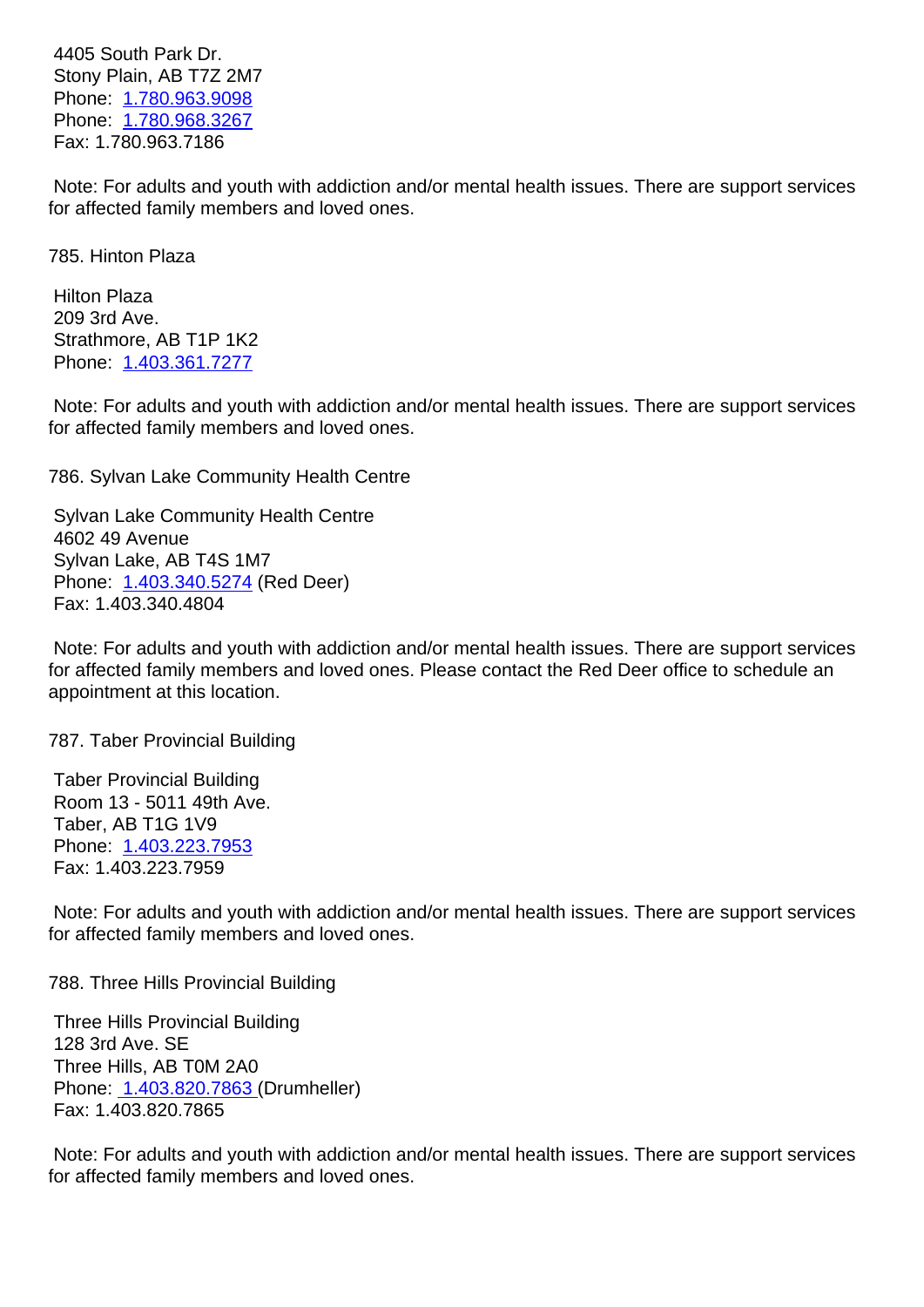Tofield Addiction Services 5024 51st Ave. Tofield, AB T0B 4J0 Phone: 1.780.672.1181 (Camrose) Fax: 1.780.679.1737

 Note: For adults and youth with addiction and/or mental health issues. There are support services for affect[ed family membe](tel:17806721181)rs and loved ones. Please contact the Camrose office to make an appointment.

790. Vegreville Provincial Building 790. Vegreville Provincial Building

 Vegreville Provincial Building Veg Al-Drug Society 2nd Floor, Room 217 4809 50th St Vegreville, AB T9C 1R1 Phone: 1.780.632.6617 Fax: 1.780.632.6618 E-mail: vegaldrug@digitalweb.net

 Note: F[or adults and you](tel:17806326617)th with addiction and/or mental health issues. There are support services for affec[ted family members and lov](mailto:vegaldrug@digitalweb.net)ed ones.

791. Vermilion Public Health 791. Vermilion Public Health

 Vermilion Public Health 4701 52nd St. Vermillion, AB Phone: 1.780.842.7619 Fax: 1.780.842.7619

 Note: For adults and youth with addiction and/or mental health issues. There are support services f[or affected family membe](tel:17808427619)rs and loved ones.

| <b>Wainwright Addiction Office</b><br><b>1020 1 Avenue</b><br>Wainwright, AB T9W 1G9<br>Phone: 1.780.842.7619<br>Fax: 1.780.842.7627             |    |
|--------------------------------------------------------------------------------------------------------------------------------------------------|----|
| Note: For adults and youth with addiction and/or mental health issues. There are support services<br>for affected family members and loved ones. |    |
| 793. Wetaskiwin Provincial Building                                                                                                              | 79 |
| <b>Wetaskiwin Provincial Building</b><br>2nd Floor<br>5201 50th Ave.                                                                             |    |

792. Wainwright Addiction Office 792. Wainwright Addiction Office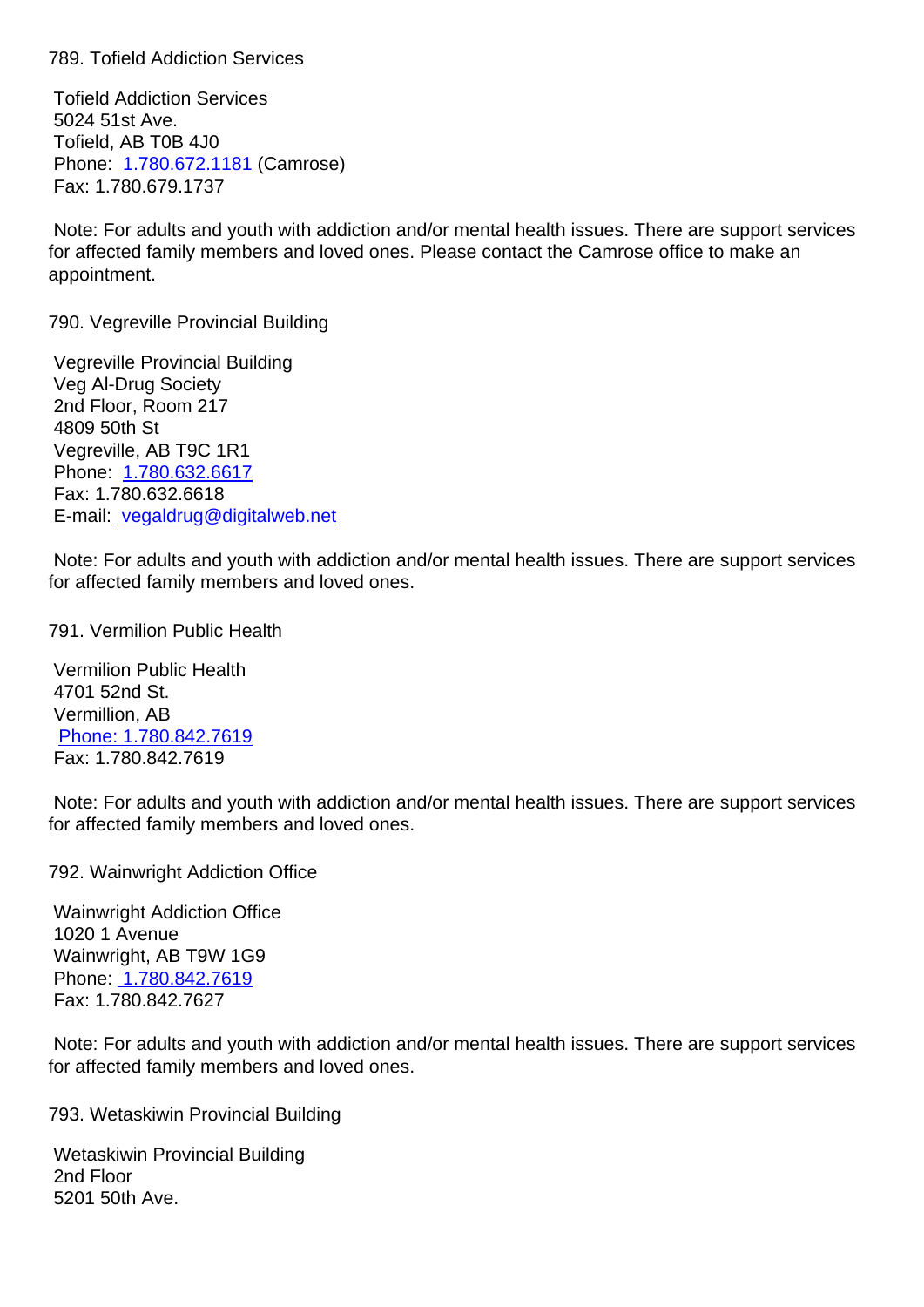Phone: 1.780.301.1338 Fax: 1.780.361.1379

 Note: For adults and youth with addiction and/or mental health issues. There are support services for affect[ed family membe](tel:17803611358)rs and loved ones.

| 794. Addiction Services                                                                                                                                                                                                                                       | 79 |
|---------------------------------------------------------------------------------------------------------------------------------------------------------------------------------------------------------------------------------------------------------------|----|
| <b>Addiction Services</b><br>270 Bradbrooke Dr.<br>Yorkton, SK<br>Phone: 1.306.786.0558<br>Toll-Free: 1.888.989.8444                                                                                                                                          |    |
| Note: For adults and youth with addiction and/or mental health issues. There are support services<br>for affected family members and loved ones. This office is the main location for Sunrise RHA – All<br>referrals go through this office (1.888.989.8444). |    |
| 795. Wynyard Hospital/Golden Acres                                                                                                                                                                                                                            | 79 |
| Wynyard Hospital/Golden Acres<br>300 10th St. E<br>Wynyard, SK S0A 4T0<br>Phone: 1.306.365.3400 (Central Intake)                                                                                                                                              |    |
| Note: For adults and youth with addiction and/or mental health issues. There are support services<br>for affected family members and loved ones.                                                                                                              |    |
| 796. Emergency Psychiatry Services (Sun Country RHA)                                                                                                                                                                                                          | 79 |
| <b>Emergency Psychiatry Services</b><br>Weyburn, SK<br>Phone: 1.306.842.8665                                                                                                                                                                                  |    |
| Note: This is a 24/7 service for all communities within the Sun Country RHA. It for persons<br>experiencing moderate to severe mental distress. It can be for individuals with addictions or affected<br>family members and loved ones.                       |    |
|                                                                                                                                                                                                                                                               |    |

797. Strasbourg and District 797. Strasbourg and District 79

 Strasbourg and District 303 Edward St. Strasbourg, SK S0G 4V0 Phone: 1.306.365.3400 (Central Intake)

 Note: For adults and youth with addiction and/or mental health issues. There are support services for affect[ed family membe](tel:13063653400)rs and loved ones.

798. Spiritwood and District Health Complex 798. Spiritwood and District Health Complex

 Spiritwood and District Health Complex Spiritwood, SK S0J 2M0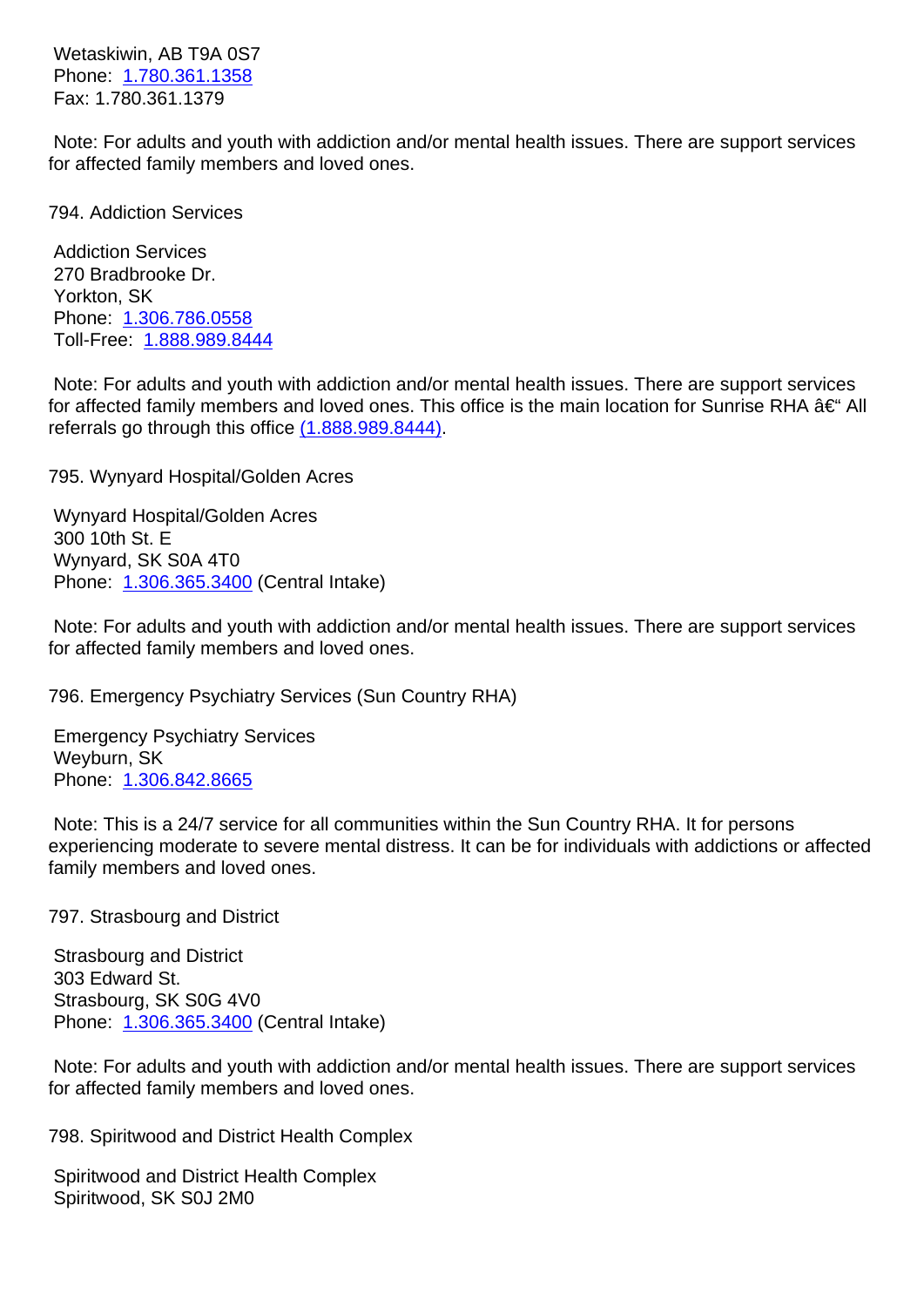Note: For adults and youth with addiction and/or mental health issues. There are support services for affect[ed family membe](tel:13068836789)rs and loved ones.

799. Tisdale Mental Health and Addiction Services 799. Tisdale Mental Health and Addiction Services

 Tisdale Mental Health and Addiction Services Tisdale Hospital 2010 110th Ave. Tisdale, SK S0E 1T0 Phone: 1.306.873.3760 Fax: 1.306.873.1049

 Note: For adults and youth with addiction and/or mental health issues. There are support services for affect[ed family membe](tel:13068733760)rs and loved ones. This office is part of the Kelsey Trail RHA and all new referrals should go through the Melfort office  $(1.306.752.8767)$ .

800. Shauanavon Hospital and Care Centre 800. Shauanavon Hospital and Care Centre

 Shaunavon Hospital and Care Centre 660 Fourth St. E Shaunavon, SK S0N 2M0 Phone: 1.306.778.5280 (Central Intake) Phone: 1.306.297.2644

 Note: For adults and youth with addiction and/or mental health issues. There are support services for affect[ed family membe](tel:13067785280)rs and loved ones. Referrals to this location should go through the Cypress RHAâ€<sup>™</sup>s central access line (1.306.778.5280).

## 801. Wadena Integrated Hospital 801. Wadena Integrated Hospital 80

 Wadena Integrated Hospital 433 5th St. NE Wadena, SK S0K 4J0 Phone: 1.306.682.5333 (Addictions) Phone: 1.306.338.9950 (Mental Health)

 Note: For adults and youth with addiction and/or mental health issues. There are support services for affect[ed family membe](tel:13066825333)rs and loved ones.

802. Saskatoon Youth Addiction Services 802. Saskatoon Youth Addiction Services

 Saskatoon Youth Addiction Services Youth Community Counselling Program 715 Queen St. Saskatoon, SK S7K 4X4 Phone: 1.306.655.7777 (Central Intake) Phone: 1.306.655.7802

 Note: This service is for youth 12-18 with addiction and/or mental health issues. and addiction services. [There are suppo](tel:13066557777)rt services for affected family members and loved ones.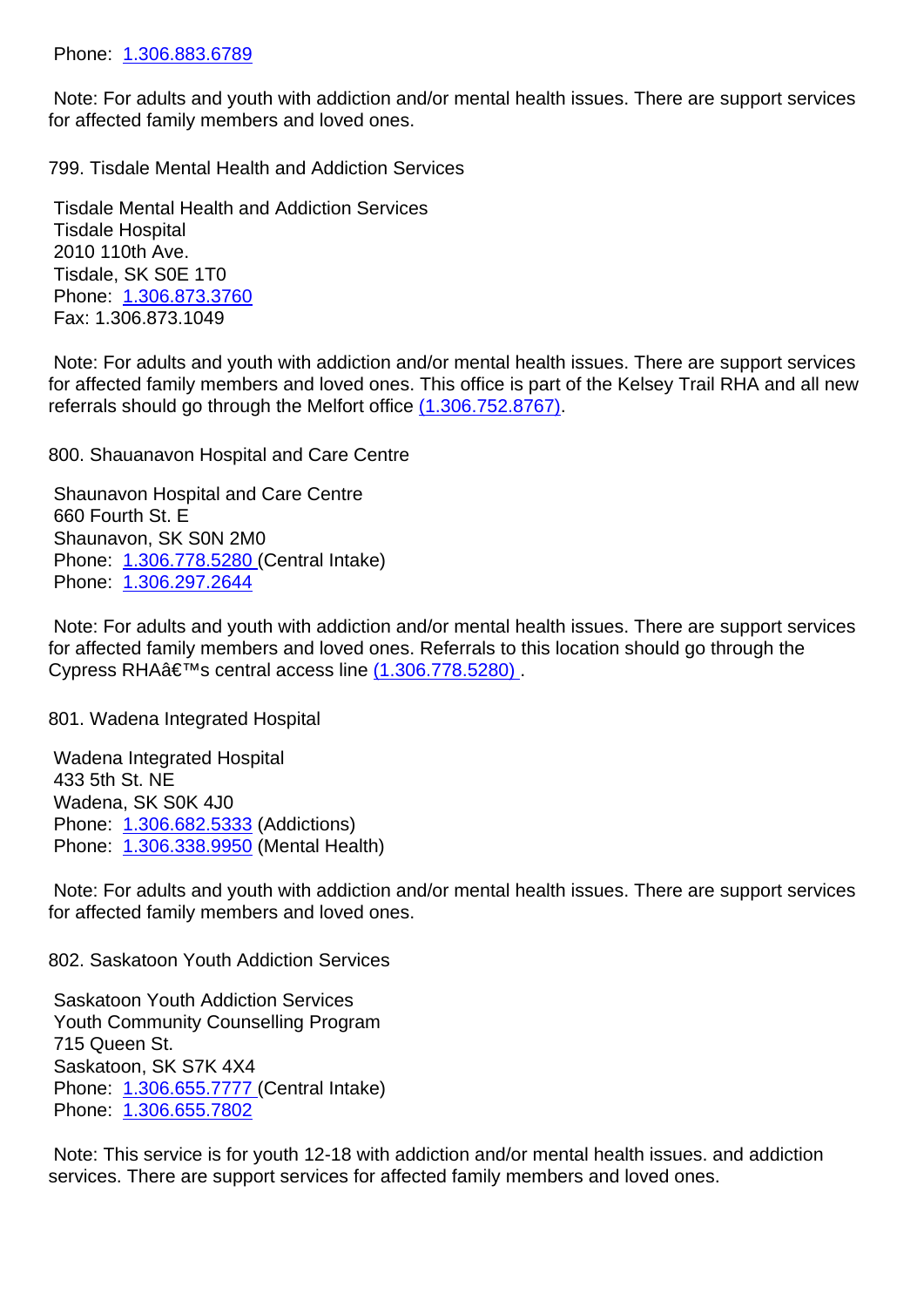Wakaw Hospital 301 1st St. N. Wakaw, SK S0K 4P0 Phone: 1.306.233.4363

 Note: For adults and youth with addiction and/or mental health issues. There are support services for affect[ed family membe](tel:1.306.233.4363)rs and loved ones.

804. Watrous Hospital 804. Watrous Hospital

 Watrous Hospital 704 4th St. E. Watrous, SK S0K 4T0 Phone: 1.306.365.3400 (Central Intake)

 Note: For adults and youth with addiction and/or mental health issues. There are support services for affect[ed family membe](tel:1.306.365.3400)rs and loved ones.

805. Weyburn Mental Health 805. Weyburn Mental Health

 Weyburn Mental Health Community Health Services Building 900 Saskatchewan Dr. Weyburn, SK S4H 2Z9 Phone: 1.306.842.8665 Toll-Free: 1.800.216.7689

 Note: For adults and youth with addiction and/or mental health issues. There are support services for affect[ed family membe](tel:1.306.842.8665)rs and loved ones. This office is part of the Sun Country RHA and all new referrals sh[ould go through](tel:1.800.216.7689) this office.

806. Sandy Bay Outpatient Centre 806. Sandy Bay Outpatient Centre 806. Sandy Bay Outpatient Centre 806.

 Sandy Bay Outpatient Centre Sandy Bay, SK S0P 0G0 Phone: 1.306.754.5425 Fax: 1.306.754.2048

 Note: For adults and youth with addiction and/or mental health issues. There are support services for affect[ed family membe](tel:13067545425)rs and loved ones.

807. Rosthern Community Services 807. Rosthern Community Services 80

 Rosthern Community Services 2014 6th St. Rosthern, SK S0K 3R0 Phone: 1.306.232.6001

 Note: For adults and youth with addiction and/or mental health issues. There are support services for affect[ed family membe](tel:13062326001)rs and loved ones.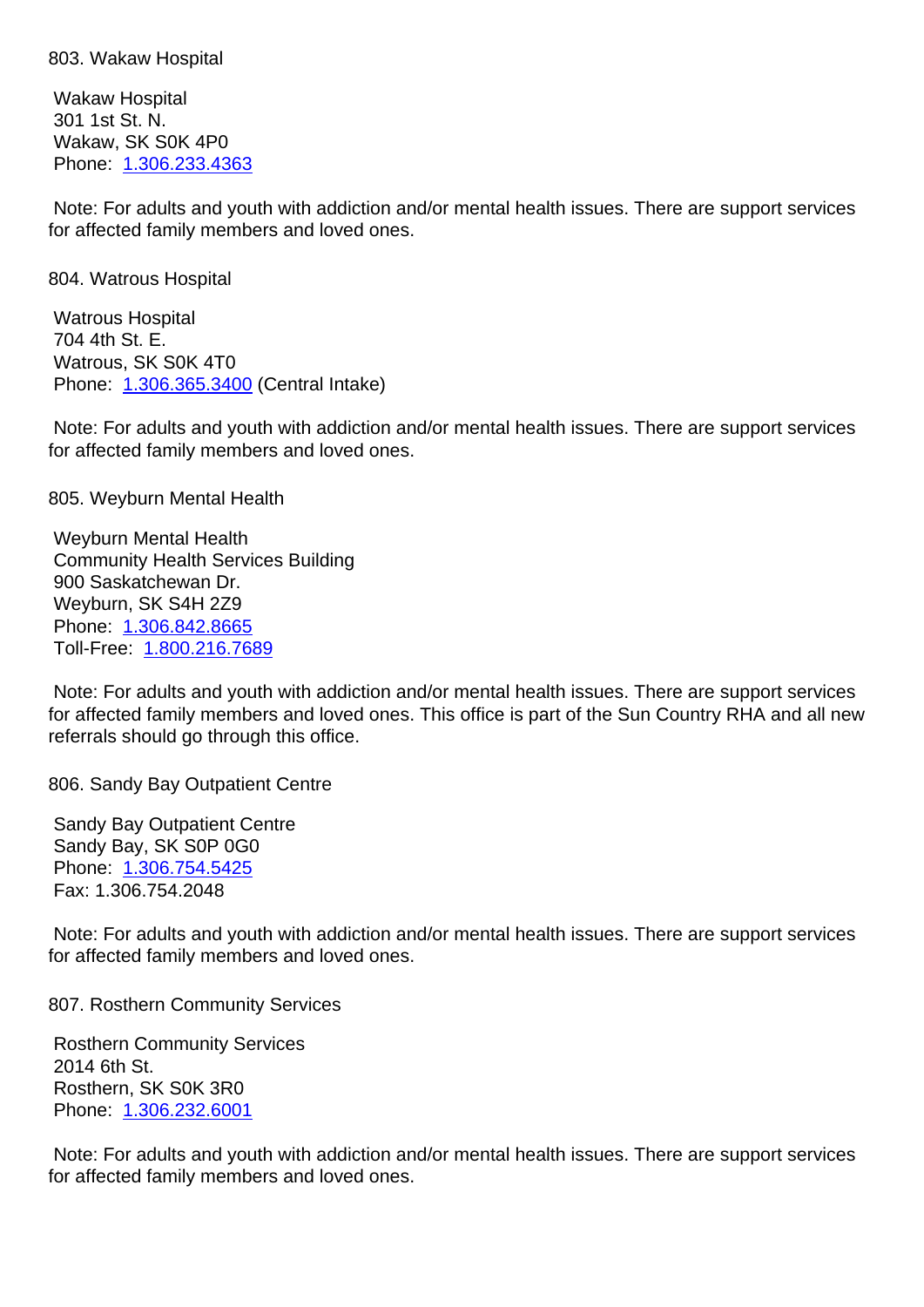Rosetown Health Centre Addiction Services 409 Hwy 4 N. Rosetown, SK S0L 2V0 Toll-Free: 1.866.268.9139 (Central Intake) Phone: 1.306.882.2672

 Note: For adults and youth with addiction and/or mental health issues. There are support services for affect[ed](tel:13068822672) [family members](tel:18662689139) and loved ones.

809. Youth Addiction Services 809. Youth Addiction Services

 Youth Addiction Services 1680 Albert St. Regina, SK S4P 2S6 Phone: 1.306.766.6700

 Note: This service is for children and youth with addiction and/or mental health issues. There are support [services for affec](tel:13067666700)ted family members and loved ones.

810. Wilkie and District Health Centre 810. Wilkie and District Health Centre

 Wilkie and District Health Centre 304 7th Ave. E Wilkie, SK S0K 4W0 Toll-Free: 1.866.268.9139 (Central Access) Phone: 1.306.843.2644

 Note: For adults and youth with addiction and/or mental health issues. There are support services for affected [family members](tel:1.866.268.9139) and loved ones. Referrals to this location should go through Heartland RHAâ€[™s central acces](tel:1.306.843.2644)s line (1.866.268.9139).

811. Unity and District Health Centre 81<sup>1</sup> and 81<sup>8</sup>

 Wynyard Hospital/Golden Ac[res](tel:1.866.268.9139) 300 10th St. E Wynyard, SK S0A 4T0 Phone: 1.306.365.3400 (Central Intake)

 Note: This service is for adults and youth with addiction or concurrent mental health and addiction issues. [There are suppor](tel:1.306.365.3400)t services for affected family members and loved ones. This office is part of the Saskatoon RHA.

812. Addiction Services 812. Addiction Services

 Addiction Services 101 -15th St. E. Prince Albert, SK S6V 1G1 Phone: 1.306.765.6550 (Adult) Phone: 1.306.765.6565 (Youth) Toll-Free: 1.855.765.6550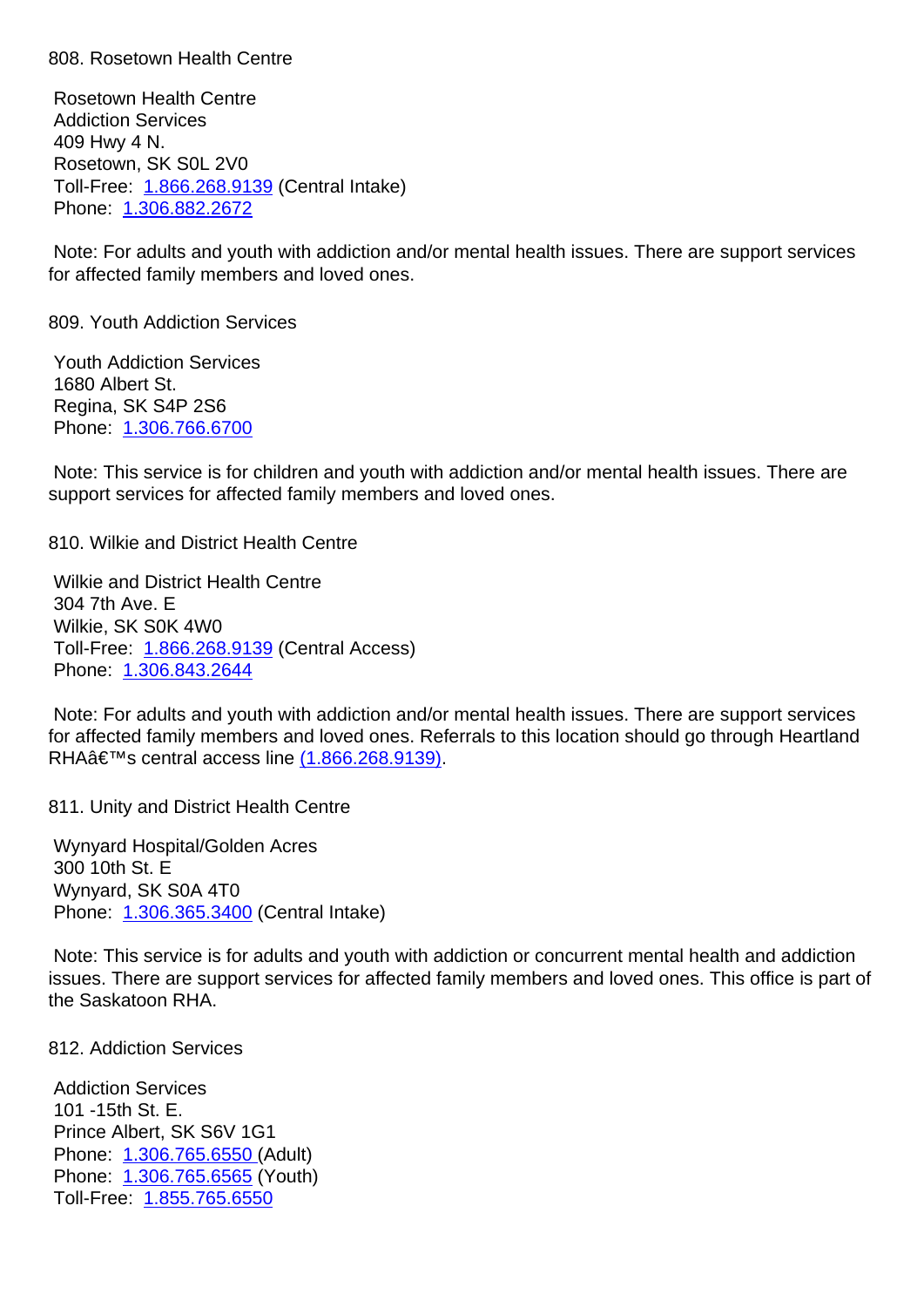Note: For adults and youth with addiction and/or mental health issues. There are support services for affected family members and loved ones. 813. Ponteix Health Centre 813. Ponteix Health Centre Ponteix Health Centre 428 2nd Ave. Ponteix, SK S0N 1Z0 Phone: 1.306.778.5280 Phone: 1.306.625.3382 Note: For adults and youth with addiction and/or mental health issues. There are support services for affect[ed family membe](tel:13067785280)rs and loved ones. Referrals to this location should go through the Cypress RHAâ€<sup>™</sup>s central access line (1.306.778.5280). 814. Pinehouse Health Centre 814. Pinehouse Health Centre Pinehouse Health Centre Pine House, SK S0J 2B0 Phone: 1.306.884.5670 Fax: 1.306.884.5699 Note: For adults and youth with addiction and/or mental health issues. There are support services for affect[ed family membe](tel:13068845670)rs and loved ones. 815. Outlook and District Health Centre 815. Outlook and District Health Centre Outlook and District Health Centre 500 Semple St. Outlook, SK S0L 2N0 Toll-Free: 1.866.268.9139 (Central Access) Phone: 1.306.867.8676 Note: For adults and youth with addiction and/or mental health issues. There are support services for affected [family members](tel:18662689139) and loved ones. Referrals to this location should go through Heartland RHAâ€[™s central acces](tel:13068678676)s line (1.866.268.9139). 816. Child and Youth Services 816. Child and Youth Services Child and Youth Services Don Ross Centre 891 99th St. North Battleford, SK S9A 1E9 Phone: 1.306.446.6555

 Note: This service is for children and youth with addiction and/or mental health issues. There are support [services for affec](tel:13064466555)ted family members and loved ones.

 Fax: 1.306.446.8765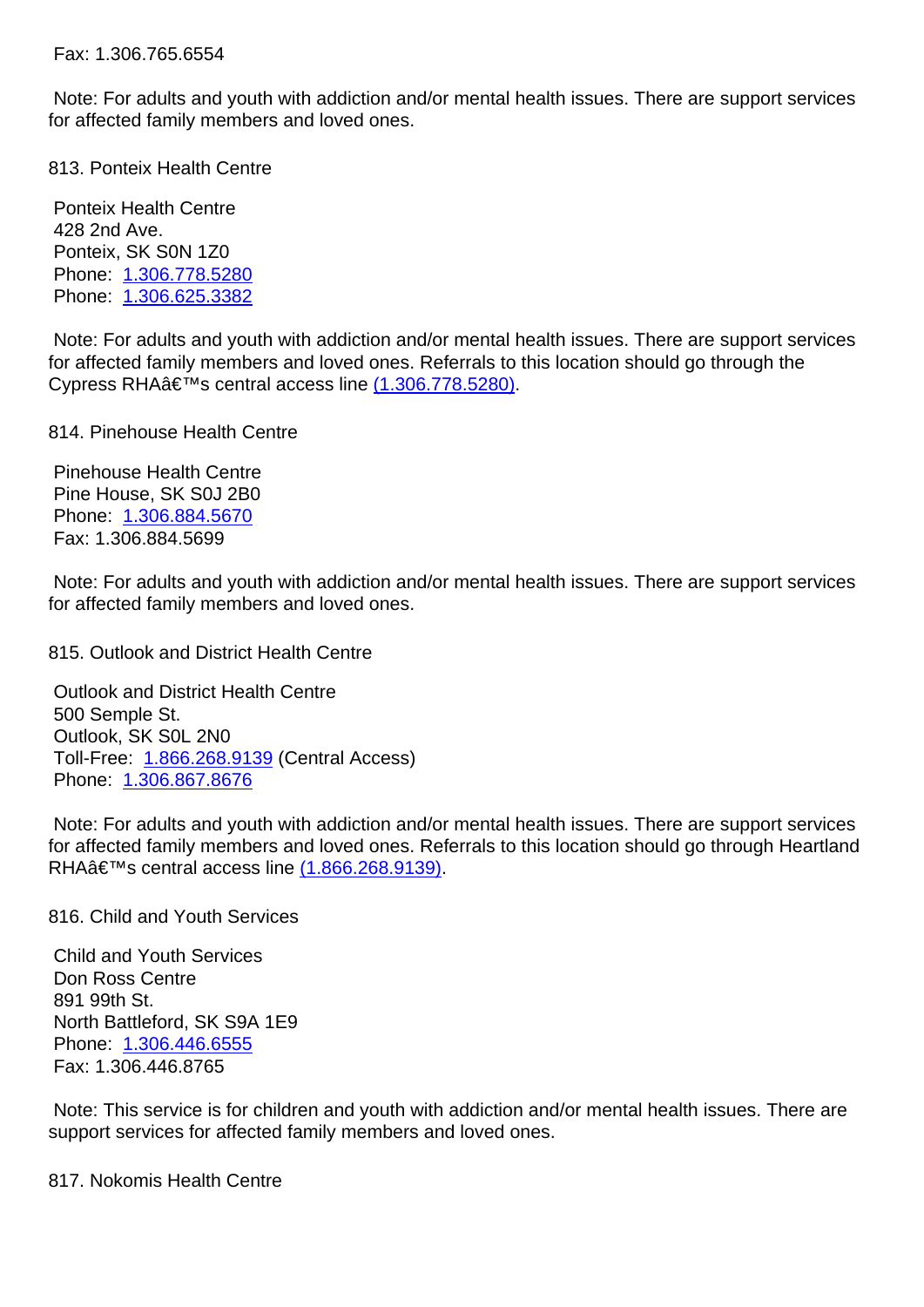103 2nd Ave. E Nokomis, SK S0G 3R0 Phone: 1.306.365.3400 (Central Intake)

 Note: For adults and youth with addiction and/or mental health issues. There are support services for affect[ed family membe](tel:13063653400)rs and loved ones.

818. Nipawin Mental Health and Addiction Services 818. Nipawin Mental Health and Addiction Services

 Nipawin Mental Health and Addiction Services Nipawin Hospital 800 6th St. E Nipawin, SK S0E 1E0 Phone: 1.306.862.9822 Fax: 1.306.862.3250

 Note: For adults and youth with addiction and/or mental health issues. There are support services for affect[ed family membe](tel:13068629822)rs and loved ones. This office is part of the Kelsey Trail RHA and all new referrals should go through the Melfort office (1.306.752.8767).

819. Moose Jaw Mental Health and Addictions 819. Moose Jaw Mental Health and Addictions

 Moose Jaw Mental Health and Addiction Se[rvices](tel:1.306.752.8767) 4th Floor  $\hat{a} \in$  455 Fairford St. E Moose Jaw, SK S6H 1H3 Phone: 1.306.691.6464 Fax: 1.306.691.6461

 Note: For adults and youth with addiction and/or mental health issues. There are support services for affect[ed family membe](tel:13066916464)rs and loved ones. This office is part of the Five Hills RHA and all new referrals should go through the Moose Jaw office (1.306.691.6464).

820. Melfort Mental Health and Addiction Services 820. Melfort Mental Health and Addiction Services

 Melfort Mental Health and Addictions Melfort Hospital 510 Broadway Ave. N. Melfort, SK S0E 1A0 Phone: 1.306.752.8767 Fax: 1.306.752.8764

 Note: For adults and youth with addiction and/or mental health issues. There are support services for affect[ed family membe](tel:13067528767)rs and loved ones. This office is part of the Kelsey Trail RHA and all new referrals should go through the Melfort office  $(1.306.752.8767)$ .

821. Meadow Lake Mental Health and Addictions 821. Meadow Lake Mental Health and Addictions

 Meadow Lake Mental Health and Addiction[s](tel:13067528767)  $3$   $â$   $€$   $'$  711 Center St. Meadow Lake, SK S9X 1E6 Phone: 1.306.236.1580 Fax: 1.306.236.1400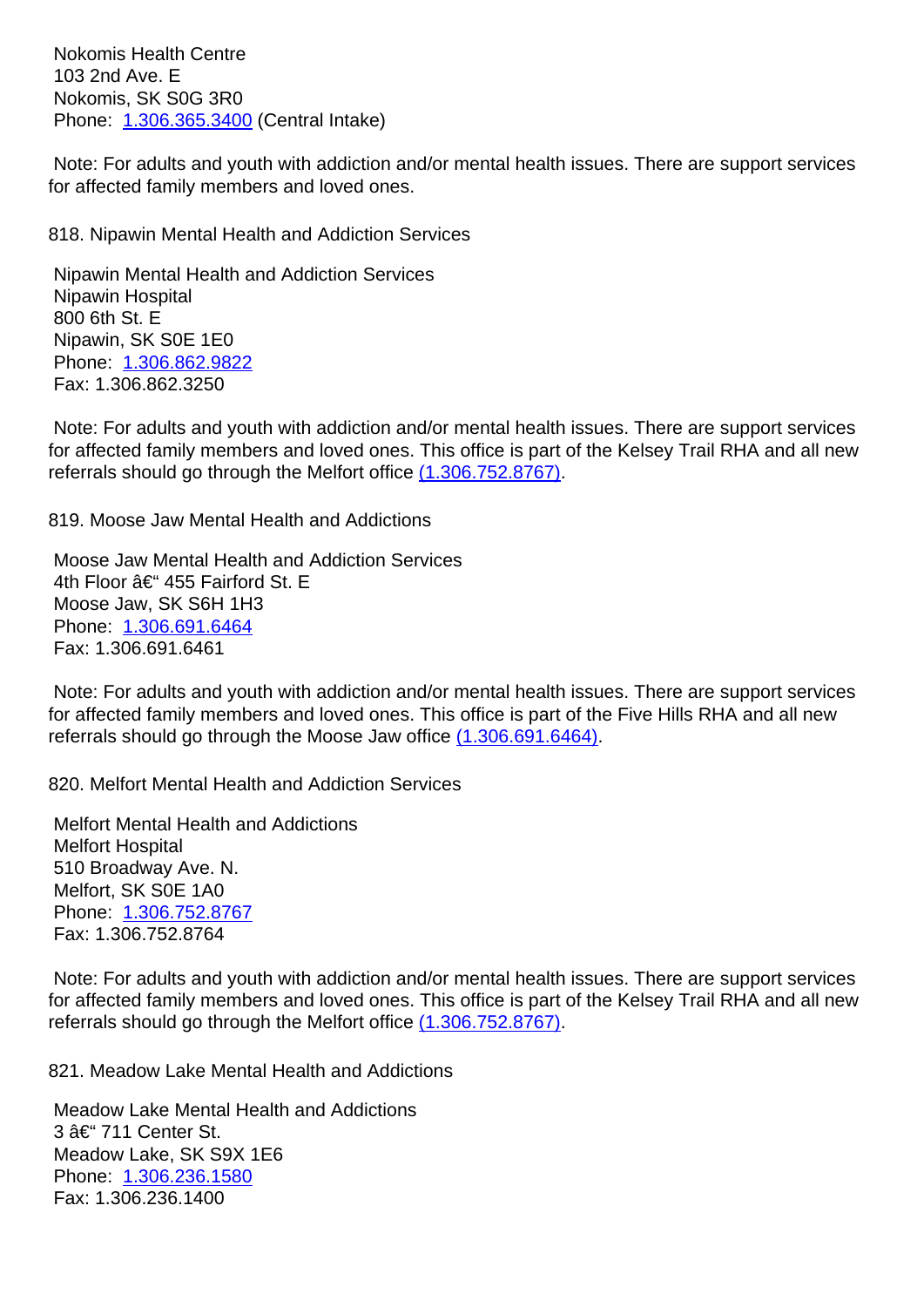for affected family members and loved ones.

822. Southwest Integrated Healthcare Facility 822. Southwest Integrated Healthcare Facility

 Southwest Integrated Healthcare Facility 105 5th Ave. W Maple Creek, SK S0N 1N0 Phone: 1.306.778.5280 (Central Intake) Toll-Free: 1.866.786.2510 Phone: 1.306.662.2611

 Note: F[or adults and you](tel:13067785280)th with addiction and/or mental health issues. There are support services for affected [family members](tel:18667862510) and loved ones. Referrals to this location should go through the Cypress [RHA's centr](tel:13066622611)al access line (1.306.778.5280).

823. Prairie View Health Centre 823. Prairie View Health Centre 823. Prairie View Health Centre 82

 Prairie View Health Centre 241 1st St. Mankota, SK S0H 2W0 Phone: 1.306.778.5280 (Central Intake) Phone: 1.306.478.2200

 Note: For adults and youth with addiction and/or mental health issues. There are support services for affect[ed family membe](tel:13067785280)rs and loved ones. Referrals to this location should go through the Cypress [RHA's centr](tel:13064782200)al access line (1.306.778.5280).

824. Maidstone Health Complex 824. Maidstone  $\overline{82}$ 

 Maidstone Health Complex 214 5th Ave. E. Maidstone, SK S0M 1M0 Phone: 1.306.893.2262 ext. 7868 Fax: 1.306.893.4488

 Note: For adults and youth with addiction and/or mental health issues. There are support services for affected family members and loved ones.

825. St. Joseph's Health Facility 825. St. Joseph's Health Facility

St. Joseph's Health Facility Hwy 31 N Macklin, SK S0L 2C0 Toll-Free: 1.866.268.9139 (Central Access) Phone: 1.306.753.2115

 Note: For adults and youth with addiction and/or mental health issues. There are support services for affected [family members](tel:18662689139) and loved ones. Referrals to this location should go through Heartland RHAâ€[™s central acces](tel:13067532115)s line (1.866.268.9139).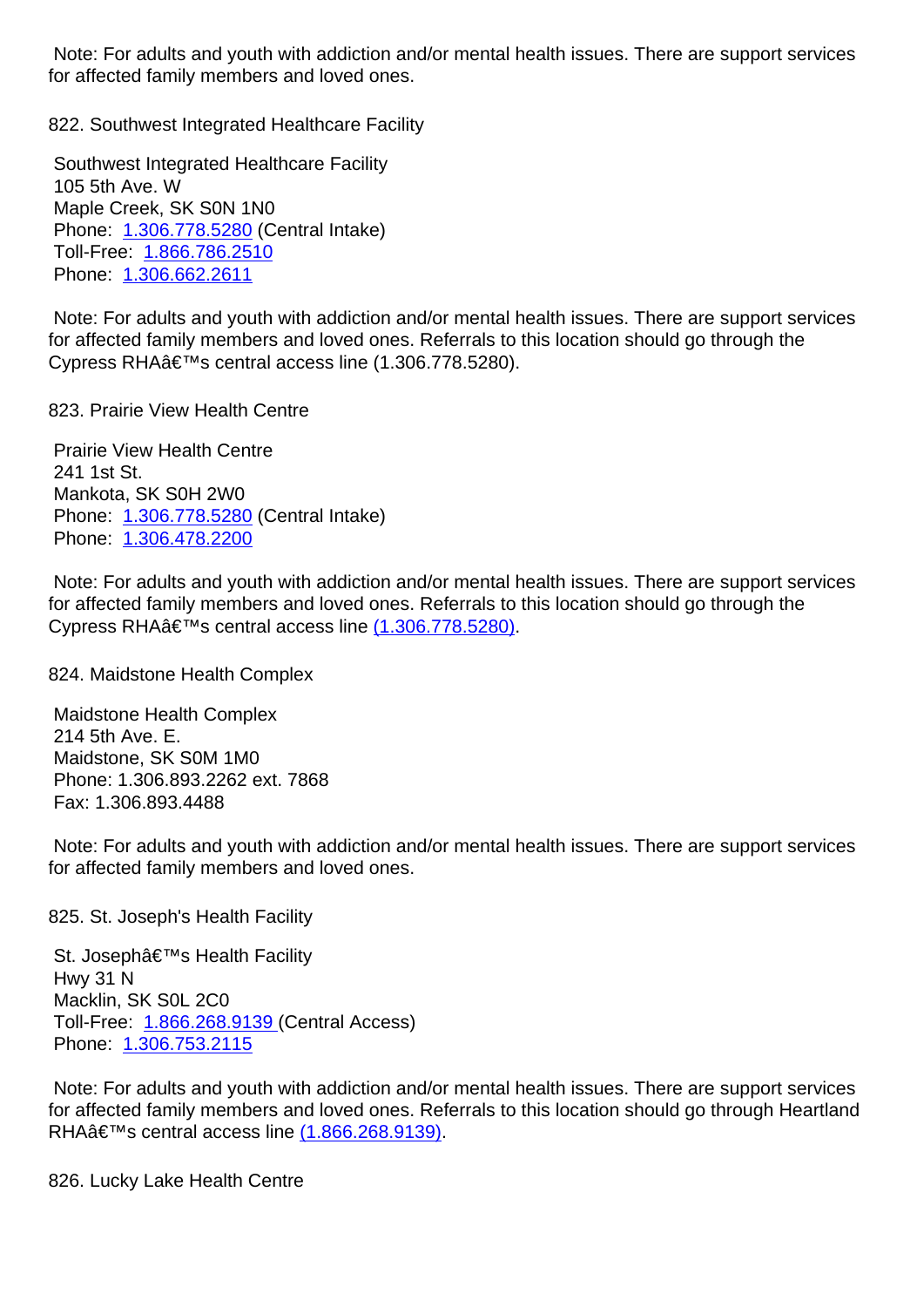$131$  AVG. Lucky Lake, SK S0L 1Z0 Toll-Free: 1.866.268.9139 (Central Access) Phone: 1.306.858.2133

 Note: For adults and youth with addiction and/or mental health issues. There are support services for affected [family members](tel:18662689139) and loved ones. Referrals to this location should go through Heartland RHA's central access line (1.866.268.9139).

827. Lloydminster Mental Health & Addictions 827. Lloydminster Mental Health & Addictions

 Lloydminster Mental Health [& Addictions](tel:1.866.268.9139) 3830 43rd Ave. Lloydminster, SK S9A 1Y3 Phone: 1.306.820.6250 Fax: 1.306.820.6256

 Note: For adults and youth with addiction and/or mental health issues. There are support services for affect[ed family membe](tel:13068206250)rs and loved ones.

828. Leader Hospital 828. Leader Hospital

 Leader Hospital 423 Main St. Leader, SK S0N 1H0 Phone: 1.306.778.5280 (Central Intake) Phone: 1.306.628.3845

 Note: For adults and youth with addiction or concurrentmental health and/or addiction issues. There ar[e support service](tel:13067785280)s for affected family members and loved ones. Referrals to this location should g[o through the Cy](tel:13066283845)press RHA $â€<sup>TM</sup>$ s central access line (1.306.778.5280).

829. Lanigan Integrated Hospital 829. Lanigan Integrated Hospital 82

 Lanigan Integrated Hospital 36 Downing Dr. Lanigan, SK S0K 2M0 Phone: 1.306.365.3400 (Central Intake)

 This service is for adults and youth with addiction and/or mental health issues. There are support services [for affected fami](tel:13063653400)ly members and loved ones.

830. La Loche Health Centre 830. La Loche Health Centre

 La Loche Health Centre La Loche, SK S0M 1G0 Phone: 1.306.822.3210 Fax: 1.306.822.2274

 Note: For adults and youth with addiction and/or mental health issues. There are support services for affect[ed family membe](tel:13068223210)rs and loved ones.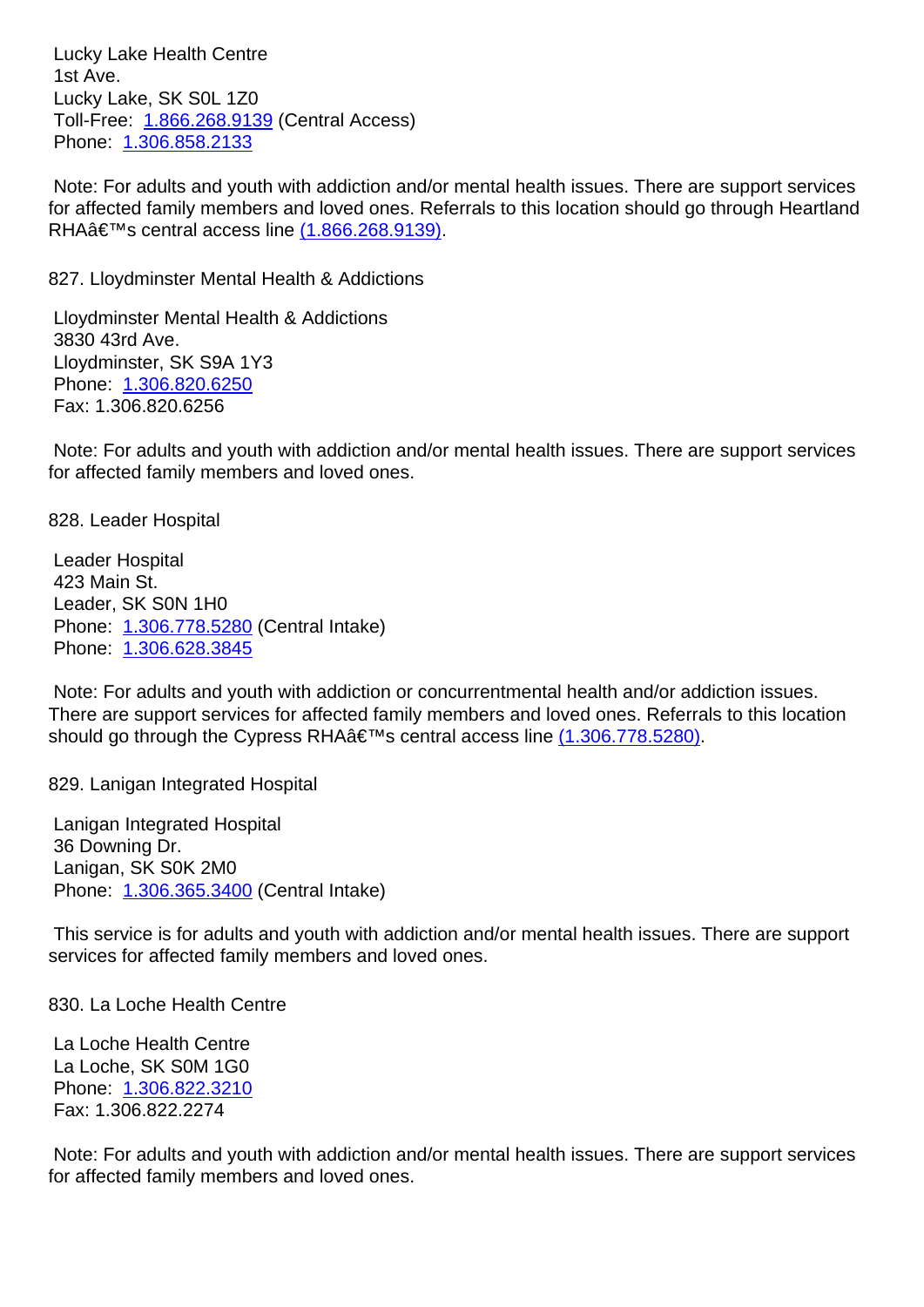Kyle District Health Centre 208 3rd Ave. E. Kyle, SK S0L 1T0 Toll-Free: 1.866.268.9139 (Central Access) Phone: 1.306.375.2251

 Note: For adults and youth with addiction and/or mental health issues. There are support services for affected [family members](tel:18662689139) and loved ones. Referrals to this location should go through Heartland RHAâ€[™s central acces](tel:13063752251)s line (1.866.268.9139).

832. Kipling Mental Health 832. Kipling Mental Health

 Kipling Mental Health Old Willowdale Lodge Building Kipling, SK S0G 2S0 Phone: 1.306.736.2638 Toll-Free: 1.800.216.7689

 Note: For adults and youth with addiction and/or mental health issues. There are support services for affect[ed family membe](tel:13067362638)rs and loved ones. This office is part of the Sun Country RHA and all new referrals sh[ould go through](tel:18002167689) the Weyburn office (1.306.842.8665).

833. Kindersley and District Health Centre 833. Kindersley and District Health Centre

 Kindersley and District Health Centre 1003 1st St. W. Kindersley, SK S0L 1S2 Toll-Free: 1.866.268.9139 (Central Access) Phone: 1.306.463.1000

 Note: For adults and youth with addiction and/or mental health issues. There are support services for affected [family members](tel:18662689139) and loved ones. Referrals to this location should go through Heartland RHAâ€[™s central acces](tel:13064631000)s line (1.866.268.9139).

834. Kerrobert Integrated Health Centre 834. Kerrobert Integrated Health Centre

 Kerrobert Integrated Health [Centre](tel:1.866.268.9139) 115 Manitoba Ave. Kerrobert, SK S0L 1R0 Toll-Free: 1.866.268.9139 (Central Access) Phone: 1.306.834.2646

 Note: For adults and youth with addiction and/or mental health issues. There are support services for affected [family members](tel:18662689139) and loved ones. Referrals to this location should go through Heartland RHAâ€[™s central acces](tel:13068342646)s line (1.866.268.9139).

835. Family healing Unit 835. Family healing Unit 835.

 Family Healing Unit Ile a La Crosse, SK S0M 1C0 Phone: 1.306.833.3390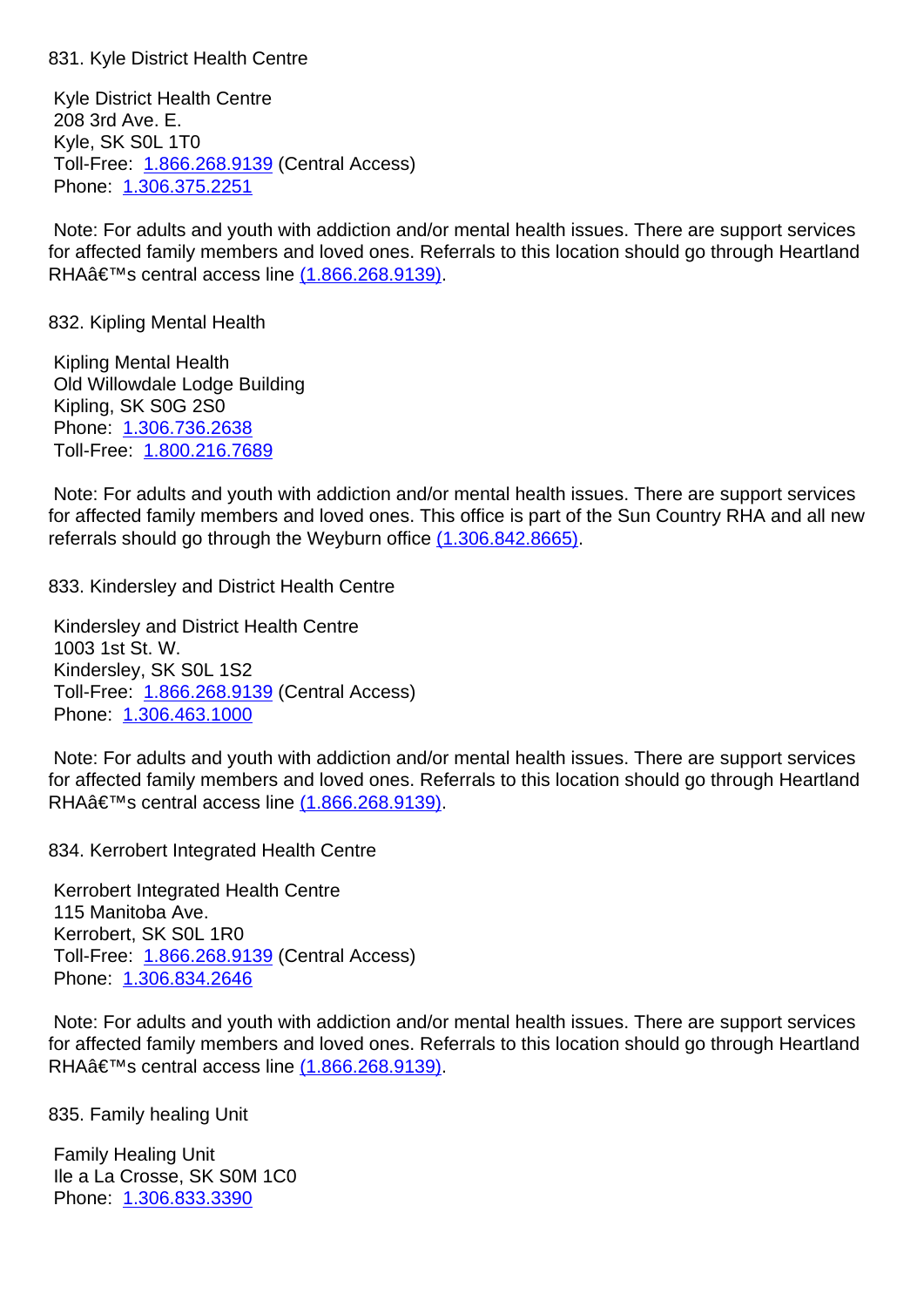Note: For adults and youth with addiction and/or mental health issues. There are support services for affected family members and loved ones.

836. Humboldt Community Services 836. Humboldt Community Services

 Humboldt Community Services 515 4th Ave. Humboldt, SK S0K 2A0 Phone: 1.306.682.5333

 This Service is for adults and youth with addiction and/or mental health issues. There are support services [for affected fami](tel:13066825333)ly members and loved ones.

837. Hudson Bay/Porcupine Plain Mental Health and Addiction Services 837. Hudson Bay/Porcupine Plain Mental Health and Addiction Services

 Hudson Bay/Porcupine Plain Mental Health and Addiction Services Hudson Bay Hospital 614 Prince St. Hudson Bay, SK S0E 0Y0 Phone: 1.306.865.4211 (Addictions) Phone: 1.306.865.5646 (Mental Health) Fax: 1.306.865.2141

 Note: F[or adults and you](tel:13068654211)th with addiction and/or mental health issues. There are support services for affect[ed family membe](tel:13068655646)rs and loved ones. This office is part of the Kelsey Trail RHA and all new referrals should go through the Melfort office  $(1.306.752.8767)$ .

838. Hodgeville Health Centre 838. Hodgeville 838. Hodgeville Health Centre 83

 Hodgeville Health Centre 105 Main St. Hodgeville, SK S0H 2B0 Phone: 1.306.778.5280 (Central Intake) Phone: 1.306.677.2292

 Note: For adults and youth with addiction and/or mental health issues. There are support services for affect[ed family membe](tel:13067785280)rs and loved ones. Referrals to this location should go through the Cypress [RHA's centr](tel:13066772292)al access line (1.306.778.5280).

839. Herbert and District Integrated Health Facility 83

 Herbert and District Integrated Health Facility 405 Herbert Ave. Herbert, SK S0H 2A0 Phone: 1.306.778.5280 (Central Intake) Phone: 1.306.784.2466

 Note: For adults and youth with addiction and/or mental health issues. There are support services for affect[ed family membe](tel:13067785280)rs and loved ones. Referrals to this location should go through the Cypress [RHA's centr](tel:13067842466)al access line (1.306.778.5280).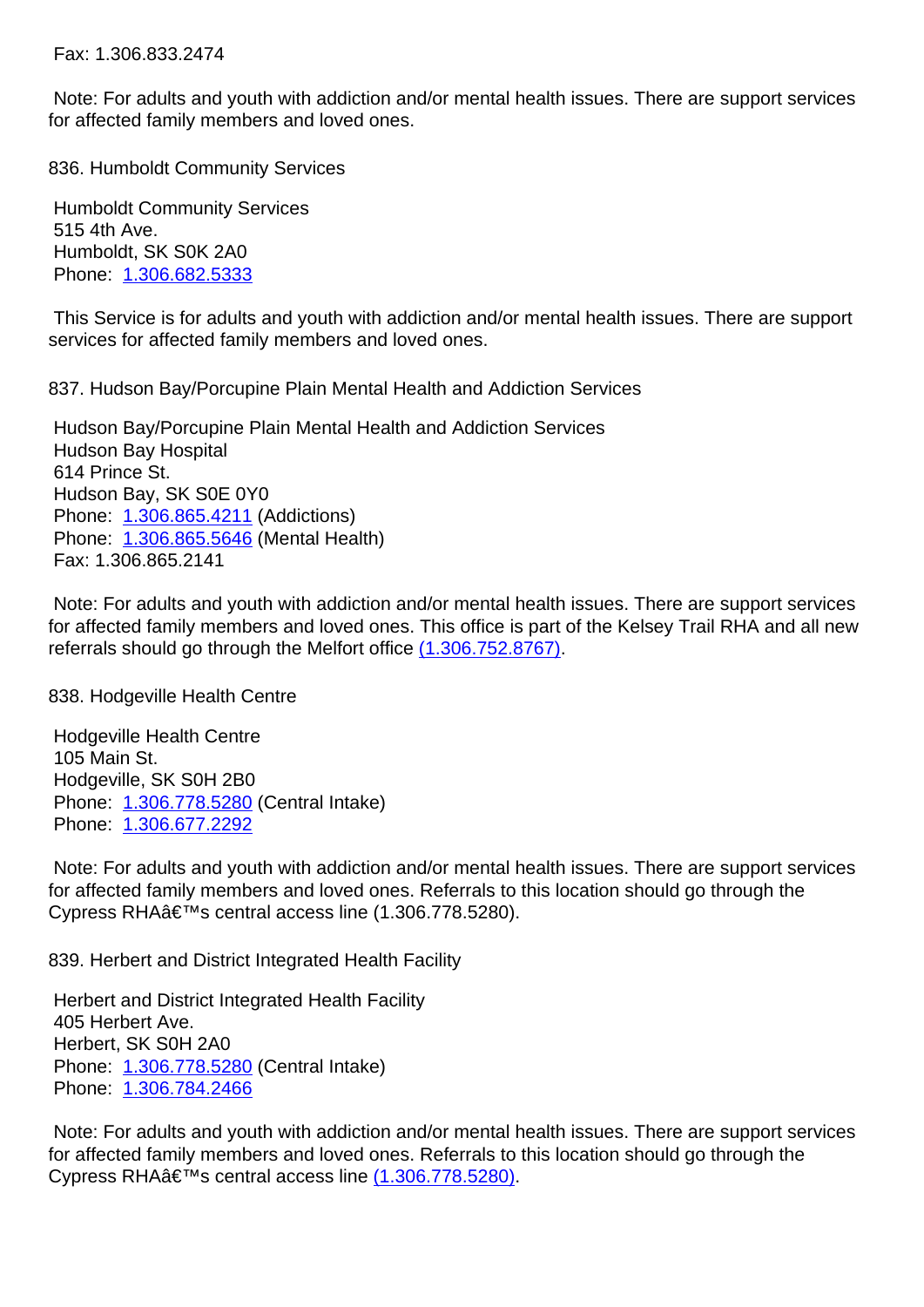Gull Lake Special Care Centre 751 Grey St. Gull Lake, SK S0N 1A0 Phone: 1.306.778.5280 (Central Intake) Phone: 1.306.672.4700 (Health Centre) Phone: 1.306.672.4701 (Care Centre)

 Note: F[or adults and you](tel:13067785280)th with addiction and/or mental health issues. There are support services for affect[ed family membe](tel:13066724700)rs and loved ones. Referrals to this location should go through the Cypress RHAâ€<sup>™</sup>s central access line (1.306.778.5280).

841. Grenfell Health Centre 841. Grenfell Health Centre

 Grenfell Health Centre 721 Stella St. Grenfell, SK S0G 2B0 Phone: 1.866.367.8743

 Note: For adults and youth with addiction and/or mental health issues. There are support services for affect[ed family membe](tel:18663678743)rs and loved ones.

842. Community Health Services 842. Community Health Services

 Community Health Services Centre 178 Boundary Ave. Fort Qu'Appelle, SK S0G 1S0 Phone: 1.866.367.8743 Fax: 1.306.332.3322

 Note: For adults and youth with addiction and/or mental health issues. There are support services for affect[ed family membe](tel:18663678743)rs and loved ones.

843. Eston Health Centre 843. Eston Health Centre

 Eston Health Centre 800 Main St. Eston, SK S0L 1A0 Toll-Free: 1.866.268.9139 (Central Access) Phone: 1.306.962.3667

 Note: For adults and youth with addiction and/or mental health issues. There are support services for affected [family members](tel:18662689139) and loved ones. Referrals to this location should go through Heartland RHAâ€[™s central acces](tel:13069623667)s line (1.866.268.9139).

844. Estevan Mental Health 844. Estevan Mental Health

 Estevan Mental Health St. Joseph's Hospital 1174 Nicholson Rd. Estevan, SK S4A 2V6 Phone: 1.306.637.3610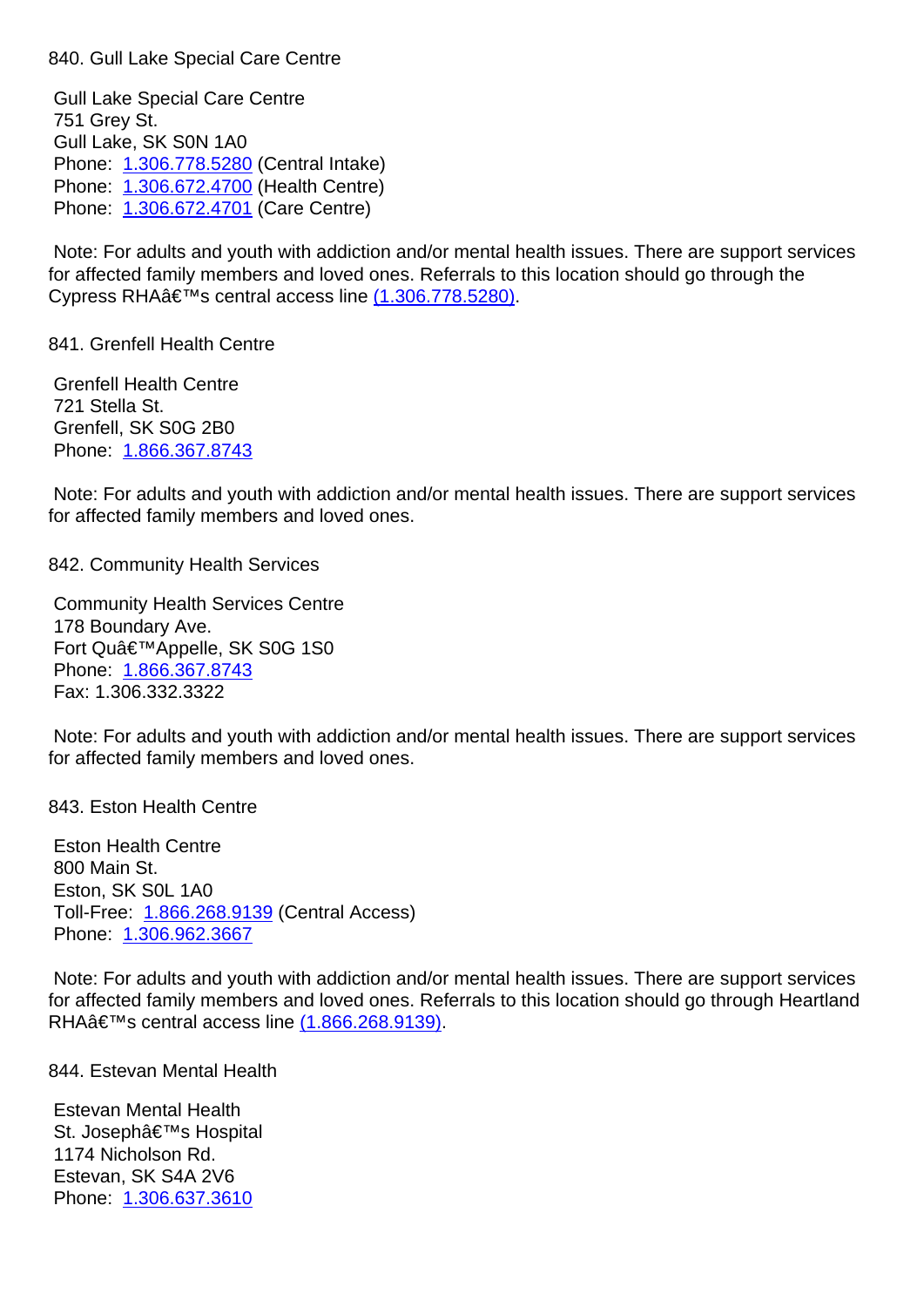Note: For adults and youth with addiction and/or mental health issues. There are support services for affected family members and loved ones. This office is part of the Sun Country RHA and all new referrals sh[ould go through](tel:18002167689) the Weyburn office (1.306.842.8665).

845. Elrose Health Centre 845. Elrose Health Centre

 Elrose Health Centre 505 Main St. Elrose, SK S0L 1Z0 Toll-Free: 1.866.268.9139 (Central Access) Phone: 1.306.378.2882

 Note: For adults and youth with addiction and/or mental health issues. There are support services for affected [family members](tel:18662689139) and loved ones. Referrals to this location should go through Heartland RHAâ€[™s central acces](tel:13063782882)s line (1.866.268.9139).

846. Wolf Willow Health Centre 846. Wolf Willow Health Centre 846.

 Wolf Willow Health Centre 555 Red Coat Dr. Eastend, SK S0N 0T0 Phone: 1.306.778.5280 (Central Intake) Phone: 1.306.295.3534

 Note: For adults and youth with addiction and/or mental health issues. There are support services for affect[ed family membe](tel:13067785280)rs and loved ones. Referrals to this location should go through the Cypress RHAâ€<sup>™</sup>s central access line (1.306.778.5280).

847. Dinsmore Health Centre 847. Dinsmore Health Centre

 Dinsmore Health Care Centre 207 1st St. E. Dinsmore, SK S0L 0T0 Toll-Free: 1.866.268.9139 (Central Access) Phone: 1.306.846.2222

 Note: For adults and youth with addiction and/or mental health issues. There are support services for affected [family members](tel:18662689139) and loved ones. Referrals to this location should go through Heartland RHAâ€[™s central acces](tel:13068462222)s line (1.866.268.9139).

848. Davidson Health Centre 848. Davidson Health Centre

 Davidson health Centre 900 Government Rd. Davidson, SK S0G 1A0 Toll-Free: 1.866.268.9139 (Central Access) Phone: 1.306.567.2801

 Note: For adults and youth with addiction and/or mental health issues. There are support services for affected [family members](tel:18662689139) and loved ones. Referrals to this location should go through Heartland RHAâ€[™s central acces](tel:13065672801)s line (1.866.268.9139).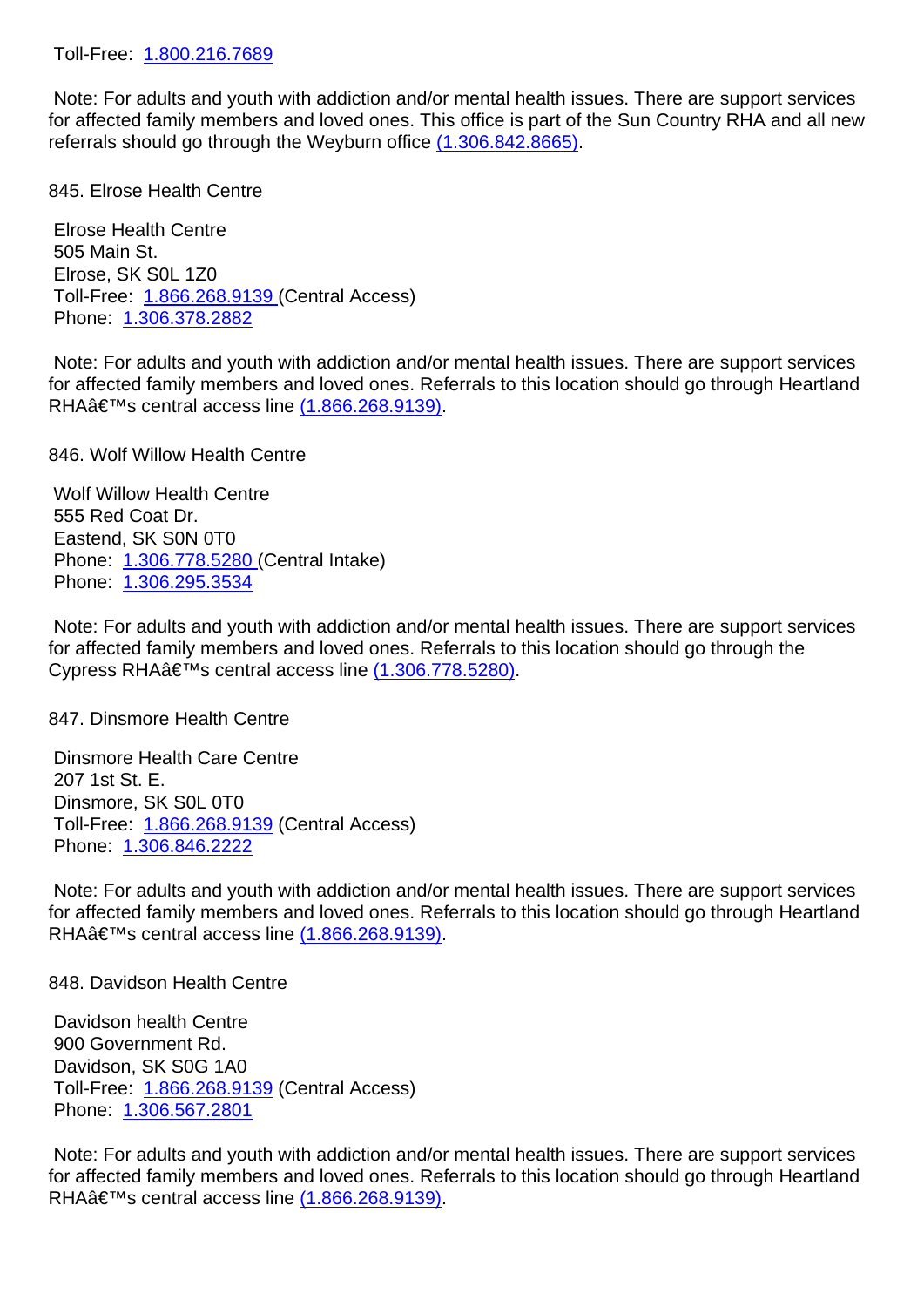Cumberland House Mental Health and Addiction Services Old Pine Island Building Cumberland House, SK S0E 0S0 Phone: 1.306.888.2155 Fax: 1.306.888.4633

 Note: For adults and youth with addiction and/or mental health issues. There are support services for affect[ed family membe](tel:13068882155)rs and loved ones. This office is part of the Kelsey Trail RHA and all new referrals should go through the Melfort office (1.306.752.8767).

850. Beauval Health Clinic 850. Beauval Health Clinic

 Beauval Health Clinic 288 – 4801 Lavoie St. Beauval, SK S0M 0G0 Phone: 1.306.288.4800 Fax: 1.306.288.4622

 Note: For adults and youth with addiction and/or mental health issues. There are support services for affect[ed family membe](tel:13062884800)rs and loved ones.

851. Addiction Services 851. Addiction Services

 Addiction Services 1494 Peterson Ave. Buffalo Narrows, SK S0M 0J0 Phone: 1.306.235.2220 Fax: 1.306.235.2229

 Note: For adults and youth with addiction and/or mental health issues. There are support services for affect[ed family membe](tel:13062352220)rs and loved ones.

852. Biggar and District Health Centre 85

 Biggar and District Health Centre 501 1st Ave. W. Biggar, SK S0K 0M0 Toll-Free: 1.866.268.9139 (Central Intake) Phone: 1.306.948.3323

 Note: For adults and youth with addiction and/or mental health issues. There are support services for affected [family members](tel:18662689139) and loved ones. Referrals to this location should go through Heartland RHA's central access line (1.866.268.9139).

853. Beechy Health Centre 853. Beechy Health Centre 85

 Beechy Health Centre 226 1st Ave. N. Beechy, SK S0L 0C0 Toll-Free: 1.866.268.9139 (Central Intake) Phone: 1.306.859.2118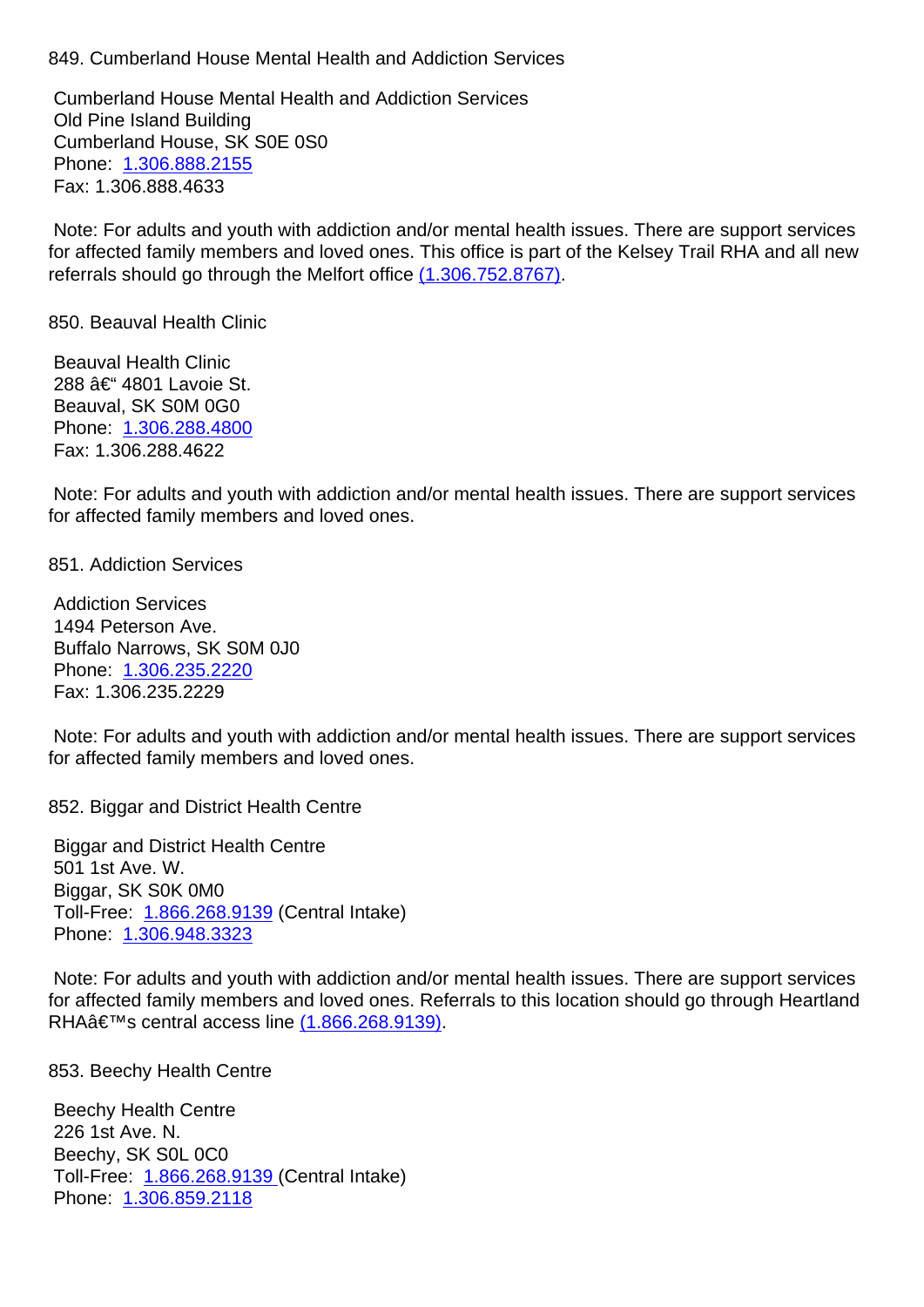for affected family members and loved ones. Referrals to this location should go through Heartland RHA $\hat{\mathbf{a}} \in \mathbb{M}$ s central access line (1.866.268.9139).

854. Assiniboia 854. Assiniboia

 Assiniboia Addiction Service[s](tel:1.866.268.9139) Assiniboia Union Hospital 501 6th Ave. E Assiniboia, SK S0H 0B0 Phone: 1.306.961.6464 Phone: 1.306.642.9425

 Note: For adults and youth with addiction and/or mental health issues. There are support services for affect[ed family membe](tel:13069616464)rs and loved ones. This office is part of the Five Hills RHA and all new referrals [should go throug](tel:13066429425)h the Moose Jaw office (1.306.691.6464).

855. Arcola Mental Health 855. Arcola Mental Health

 Arcola Mental Health Arcola Health Centre Arcola, SK S0C 0G0 Phone: 1.306.455.2159 Toll-Free: 1.800.216.7689

 Note: For adults and youth with addiction and/or mental health issues. There are support services for affect[ed family membe](tel:13064552159)rs and loved ones. This office is part of the Sun Country RHA and all new referrals sh[ould go through](tel:18002167689) the Weyburn office (1.306.842.8665).

856. Unity and District Health Centre 85

 Unity and District Health Centre Airport Rd. Unity, SK S0K 4L0 Toll-Free: 1.866.268.9139 (Central Access) Phone: 1.306.228.2666

 Note: For adults and youth with addiction and/or mental health issues. There are support services for affected [family members a](tel:)nd loved ones. Referrals to this location should go through Heartland RHAâ€[™s central acces](tel:13062282666)s line ( 1.866.268.9139).

857. Canadian Mental Health Association (CMHA) - South Cariboo Branch 857. Canadian Mental Health Association (CMHA) - South Cariboo Branch

 Canadian Mental Health Ass[ociation \(CMHA\)](tel:) South Cariboo Branch 555B South Cedar Ave. PO Box 876 100 Mile House, BC V0K 2E0 Phone: 1.250.395.4883 Fax: 1.250.395.1183 E-Mail: southcariboo@cmha.bc.ca Websit[e: www.southcar](tel:12503954883)iboo.cmha.bc.ca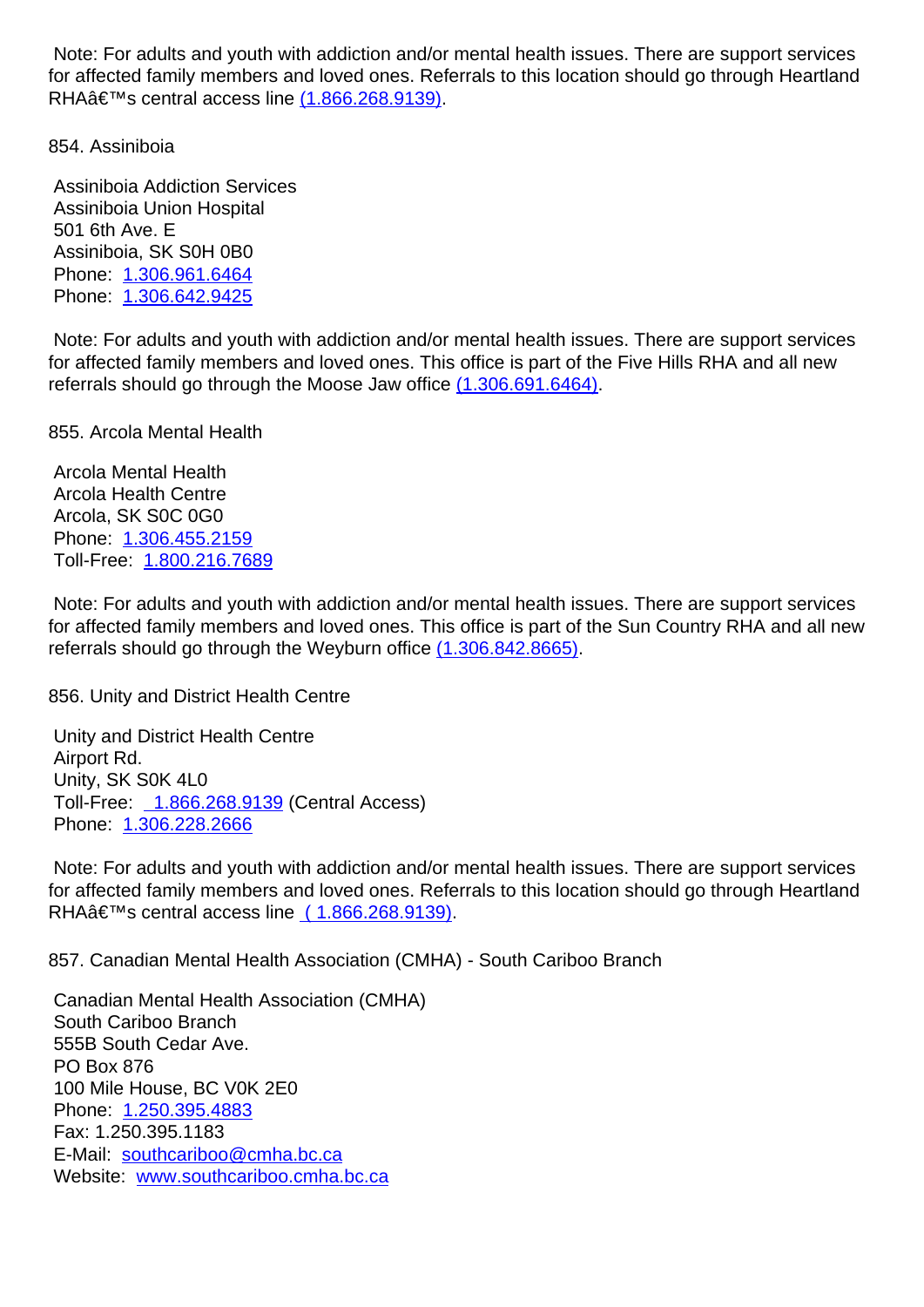Axis Family Resources 465 Birch Place 100 Mile House, BC Phone: 1.250.295.3145 Phone: 1.250.392.1000 (Main Office) Toll-Free: 1.877.392.1003 (Main Office) E-Mail: [info@axis.bc.ca](tel:12502953145) Note: T[his is a service fo](tel:12503921000)r youth 13-25 with addiction issues only. Axis has the 1st Step mobile treatment p[rogram that prov](tel:18773921003)ides day, evening, and/or weekend treatment provided in the commun[ity. There are als](mailto:info@axis.bc.ca)o support services for affected family members. 859. Abbotsford Addictions Centre 859. Abbotsford Addictions Centre Abbotsford Addiction Centre 202- 31943 South Fraser Way Abbotsford, BC Phone: 1.604.850.5106 E-Mail: info@abbotsfordcommunityservvices.com Note: Helps individuals, couples, and families (including affected family members). For adults and youth. H[as a therapist th](tel:16048505106)[at speaks Hindi, Urdu, and](mailto:info@abbotsfordcommunityservvices.com) Punjabi. 860. CYMH - Abbotsford 860. CYMH - Abbotsford  $CYMH$   $A \notin H$  Abbotsford 2nd floor - 2828 Cruikshank St. Abbotsford, BC V2T 5M4 Phone: 1.604.870.5880 Note: This is for ages 6-18 year olds with concurrent mental health and/or addiction issues 861. Imp[act Society](tel:16048705880) 86 Impact Society 33328 Walsh Ave. Abbotsford, BC V2S 1Z8 Phone: 1.604.853.1766 Fax: 1.604.853.1793 E-Mail: impactasap@telus.net

858. Axix Family Services - 100 Mile House 858. Axix Family Services - 100 Mile House

 Note: T[his is a service fo](tel:16048531766)r youth 12-24 years old and their families.

862. Ag[assiz-Harrison Commun](mailto:impactasap@telus.net)ity Services (ACHS) 86

 Agassiz-Harrison Community Services (ACHS) 7086 Cheam Ave. Agassiz, BC V0M 1A0